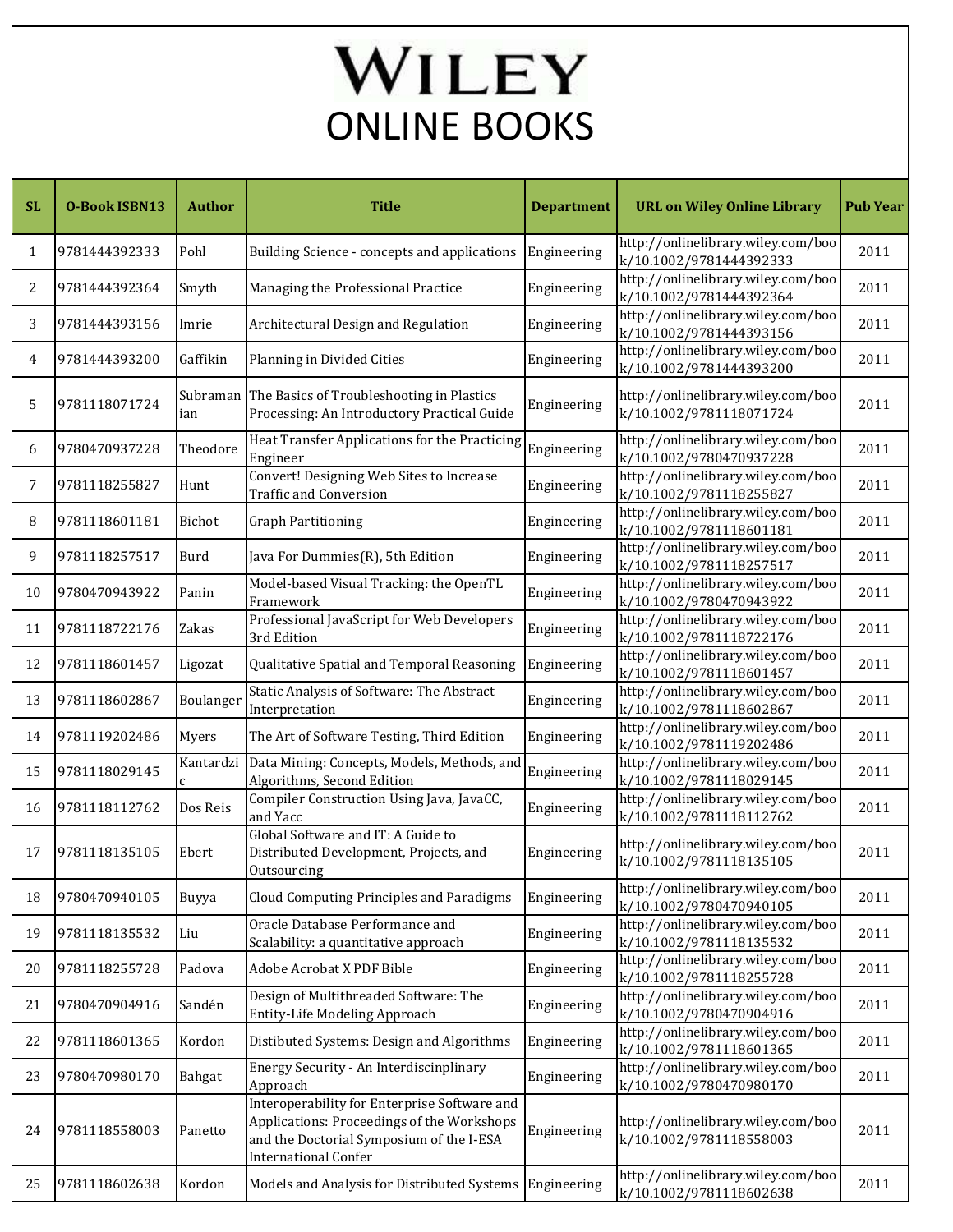| 26 | 9781118257692 | DeVoe             | Objective-C                                                                                                                         | Engineering | http://onlinelibrary.wiley.com/boo<br>k/10.1002/9781118257692 | 2011 |
|----|---------------|-------------------|-------------------------------------------------------------------------------------------------------------------------------------|-------------|---------------------------------------------------------------|------|
| 27 | 9781118983973 | Kapterev          | <b>Presentation Secrets</b>                                                                                                         | Engineering | http://onlinelibrary.wiley.com/boo<br>k/10.1002/9781118983973 | 2011 |
| 28 | 9781118257753 | Lombard           | SolidWorks 2011 Parts Bible                                                                                                         | Engineering | http://onlinelibrary.wiley.com/boo<br>k/10.1002/9781118257753 | 2011 |
| 29 | 9781118098929 | Schneide<br>wind  | Systems and Software Engineering with<br>Applications                                                                               | Engineering | http://onlinelibrary.wiley.com/boo<br>k/10.1002/9781118098929 | 2011 |
| 30 | 9780470909959 | Rost              | The Dark Side of Software Engineering: Evil<br>on Computing Projects                                                                | Engineering | http://onlinelibrary.wiley.com/boo<br>k/10.1002/9780470909959 | 2011 |
| 31 | 9781118009925 | Flynn             | Computer System Design: System-on-Chip                                                                                              | Engineering | http://onlinelibrary.wiley.com/boo<br>k/10.1002/9781118009925 | 2011 |
| 32 | 9781118255735 | Shreves           | Drupal 7 Bible                                                                                                                      | Engineering | http://onlinelibrary.wiley.com/boo<br>k/10.1002/9781118255735 | 2011 |
| 33 | 9781118027974 | Stamp             | Information Security: Principles and<br>Practice, Second Edition                                                                    | Engineering | http://onlinelibrary.wiley.com/boo<br>k/10.1002/9781118027974 | 2011 |
| 34 | 9781118586419 | Amos              | Competitive Intelligence and Decision<br>Problems                                                                                   | Engineering | http://onlinelibrary.wiley.com/boo<br>k/10.1002/9781118586419 | 2011 |
| 35 | 9781118603482 | Ventre            | Cyberwar and Information Warfare                                                                                                    | Engineering | http://onlinelibrary.wiley.com/boo<br>k/10.1002/9781118603482 | 2011 |
| 36 | 9781119975465 | Drysdale          | An Introduction to Fire Dynamics 3e                                                                                                 | Engineering | http://onlinelibrary.wiley.com/boo<br>k/10.1002/9781119975465 | 2011 |
| 37 | 9781118086131 | Simiu             | Design of Buildings for Wind, Second<br>Edition: A Guide for ASCE 7-10 Standard<br><b>Users and Designers of Special Structures</b> | Engineering | http://onlinelibrary.wiley.com/boo<br>k/10.1002/9781118086131 | 2011 |
| 38 | 9781118107249 | El-Reedy          | <b>Construction Management for Industrial</b><br>Projects: A Modular Guide for Project<br>Managers                                  | Engineering | http://onlinelibrary.wiley.com/boo<br>k/10.1002/9781118107249 | 2011 |
| 39 | 9780470950043 | Hansen            | Civil Engineer's Handbook of Professional<br>Practice                                                                               | Engineering | http://onlinelibrary.wiley.com/boo<br>k/10.1002/9780470950043 | 2011 |
| 40 | 9780470950067 | Li                | <b>Advanced Concrete Technology</b>                                                                                                 | Engineering | http://onlinelibrary.wiley.com/boo<br>k/10.1002/9780470950067 | 2011 |
| 41 | 9780470950074 | Ashford           | Airport Engineering: Planning, Design, and<br>Development of 21st Century Airports                                                  | Engineering | http://onlinelibrary.wiley.com/boo<br>k/10.1002/9780470950074 | 2011 |
| 42 | 9781118601174 | Cremona           | Structural Performance: Probability-Based<br>Assessment                                                                             | Engineering | http://onlinelibrary.wiley.com/boo<br>k/10.1002/9781118601174 | 2011 |
| 43 | 9781118602164 | Loukili           | <b>Self Compacting Concrete</b>                                                                                                     | Engineering | http://onlinelibrary.wiley.com/boo<br>k/10.1002/9781118602164 | 2011 |
| 44 | 9781118984017 | Cretu             | Risk Management for Design & Construction                                                                                           | Engineering | http://onlinelibrary.wiley.com/boo<br>k/10.1002/9781118984017 | 2011 |
| 45 | 9781444391091 | Douglas           | Building Surveys and Reports 4e                                                                                                     | Engineering | http://onlinelibrary.wiley.com/boo<br>k/10.1002/9781444391091 | 2011 |
| 46 | 9783433600771 |                   | Kindmann Steel Structures - Design using FEM                                                                                        | Engineering | http://onlinelibrary.wiley.com/boo<br>k/10.1002/9783433600771 | 2011 |
| 47 | 9781119990895 | Schwarzla<br>nder | Probability Concepts and Theory for<br>Engineers                                                                                    | Engineering | http://onlinelibrary.wiley.com/boo<br>k/10.1002/9781119990895 | 2011 |
| 48 | 9780470541609 | Klyatis           | Accelerated Reliability and Durability<br><b>Testing Technology</b>                                                                 | Engineering | http://onlinelibrary.wiley.com/boo<br>k/10.1002/9780470541609 | 2011 |
| 49 | 9780470634455 | Hueber            | Multi-Mode/Multi-Band RF Transceivers for<br>Wireless Communications: Advanced<br>Techniques, Architectures and Trends              | Engineering | http://onlinelibrary.wiley.com/boo<br>k/10.1002/9780470634455 | 2011 |
| 50 | 9780470825587 | CHAN              | APPLIED INTELLIGENT CONTROL OF<br>INDUCTION MOTOR DRIVES                                                                            | Engineering | http://onlinelibrary.wiley.com/boo<br>k/10.1002/9780470825587 | 2011 |
| 51 | 9780470828519 | <b>Bailey</b>     | Design for Embedded Image Processing on<br>FPGAs                                                                                    | Engineering | http://onlinelibrary.wiley.com/boo<br>k/10.1002/9780470828519 | 2011 |
| 52 | 9780470910931 | Kazovsky          | <b>Broadband Optical Access Networks</b>                                                                                            | Engineering | http://onlinelibrary.wiley.com/boo<br>k/10.1002/9780470910931 | 2011 |
| 53 | 9780470929308 | Grebennik<br>ov   | RF and Microwave Transmitter Design                                                                                                 | Engineering | http://onlinelibrary.wiley.com/boo<br>k/10.1002/9780470929308 | 2011 |
| 54 | 9780470937297 | Hong              | Microstrip Filters for RF/Microwave<br>Applications, Second Edition                                                                 | Engineering | http://onlinelibrary.wiley.com/boo<br>k/10.1002/9780470937297 | 2011 |
| 55 | 9780470974681 | Khan              | Digital Design of Signal Processing Systems -<br>A Practical Approach                                                               | Engineering | http://onlinelibrary.wiley.com/boo<br>k/10.1002/9780470974681 | 2011 |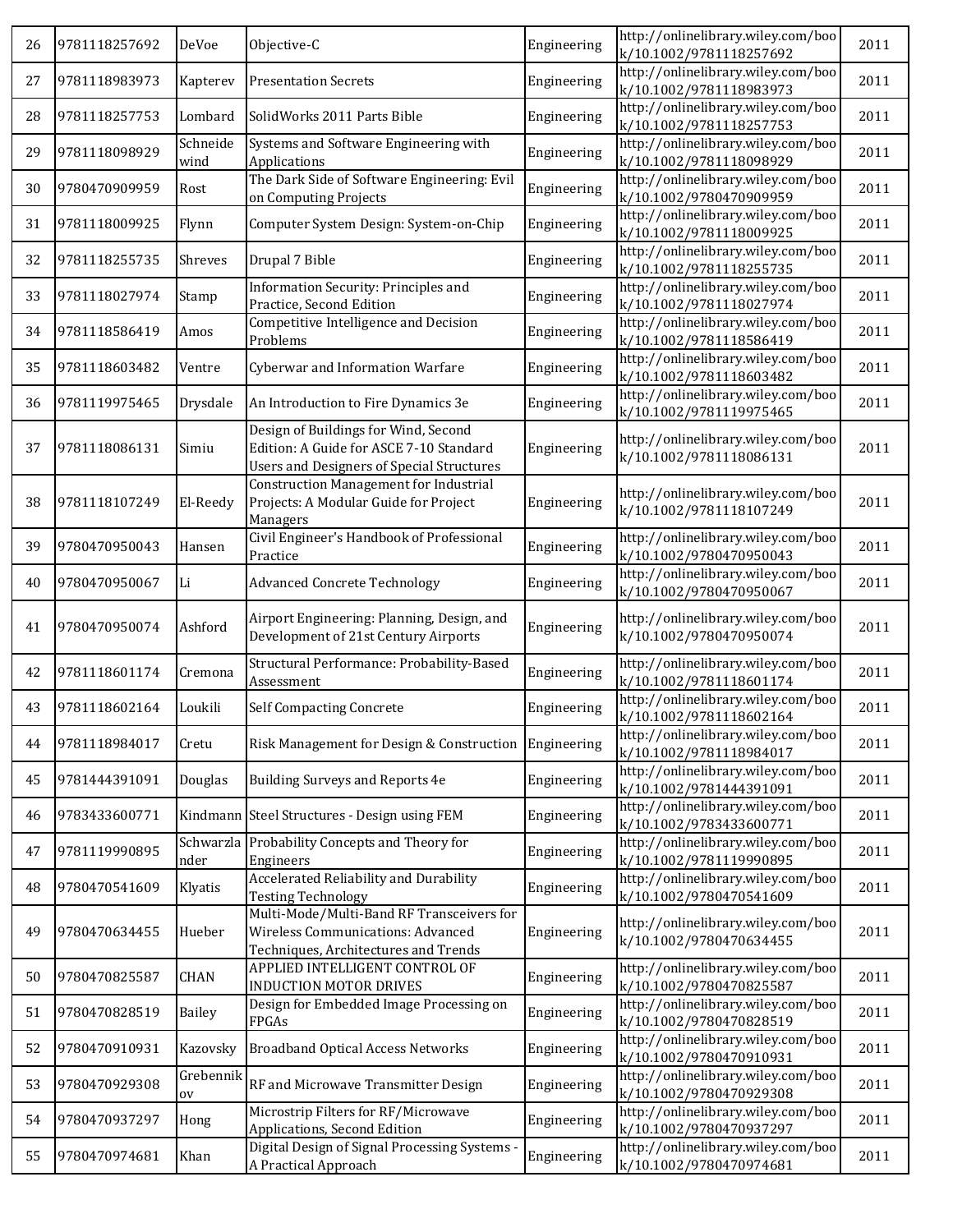| 56 | 9780470976173 | Minei               | MPLS-Enabled Applications - Emerging<br>Developmentsand New Technologies 3e                    | Engineering | http://onlinelibrary.wiley.com/boo<br>k/10.1002/9780470976173 | 2011 |
|----|---------------|---------------------|------------------------------------------------------------------------------------------------|-------------|---------------------------------------------------------------|------|
| 57 | 9780470976777 | Semenov             | Modulation and Coding Techniques in<br><b>Wireless Communications</b>                          | Engineering | http://onlinelibrary.wiley.com/boo<br>k/10.1002/9780470976777 | 2011 |
| 58 | 9781118003398 | Ferreira            | Nonlinear Effects in Optical Fibers                                                            | Engineering | http://onlinelibrary.wiley.com/boo<br>k/10.1002/9781118003398 | 2011 |
| 59 | 9781118008218 | Lenk                | Practical Lighting Design with LEDs                                                            | Engineering | http://onlinelibrary.wiley.com/boo<br>k/10.1002/9781118008218 | 2011 |
| 60 | 9781118016497 | Iniewski            | <b>CMOS Biomicrosystems: Where Electronics</b><br><b>Meet Biology</b>                          | Engineering | http://onlinelibrary.wiley.com/boo<br>k/10.1002/9781118016497 | 2011 |
| 61 | 9781118017821 | Ahn                 | <b>Engineering Quantum Mechanics</b>                                                           | Engineering | http://onlinelibrary.wiley.com/boo<br>k/10.1002/9781118017821 | 2011 |
| 62 | 9781118033623 | Leis                | Digital Signal Processsing Using MATLAB for<br><b>Students and Researchers</b>                 | Engineering | http://onlinelibrary.wiley.com/boo<br>k/10.1002/9781118033623 | 2011 |
| 63 | 9781118084328 | Petersen            | Single Event Effects in Aerospace                                                              | Engineering | http://onlinelibrary.wiley.com/boo<br>k/10.1002/9781118084328 | 2011 |
| 64 | 9781118104231 | Kartalopo<br>ulos   | Free Space Optical Networks for Ultra-Broad<br><b>Band Services</b>                            | Engineering | http://onlinelibrary.wiley.com/boo<br>k/10.1002/9781118104231 | 2011 |
| 65 | 9781118146538 | Chu                 | Embedded SoPC Design with Nios II<br>Processorand VHDL Examples                                | Engineering | http://onlinelibrary.wiley.com/boo<br>k/10.1002/9781118146538 | 2011 |
| 66 | 9781118599822 | Toutain             | Local Networks and the Internet: From<br>Protocols to Interconnection                          | Engineering | http://onlinelibrary.wiley.com/boo<br>k/10.1002/9781118599822 | 2011 |
| 67 | 9781118601662 | Trigeasso<br>u      | <b>Electrical Machines Diagnosis</b>                                                           | Engineering | http://onlinelibrary.wiley.com/boo<br>k/10.1002/9781118601662 | 2011 |
| 68 | 9781119961734 | Gharaibeh           | Nonlinear Distortion in Wireless Systems -<br>Modeling and Simulation with MATLAB (R)          | Engineering | http://onlinelibrary.wiley.com/boo<br>k/10.1002/9781119961734 | 2011 |
| 69 | 9781119970422 | Obaidat             | Pervasive Computing and Networking                                                             | Engineering | http://onlinelibrary.wiley.com/boo<br>k/10.1002/9781119970422 | 2011 |
| 70 | 9781119971719 | Bai                 | <b>Transients of Modern Power Electronics</b>                                                  | Engineering | http://onlinelibrary.wiley.com/boo<br>k/10.1002/9781119971719 | 2011 |
| 71 | 9781119973584 | Obaidat             | <b>Cooperative Networking</b>                                                                  | Engineering | http://onlinelibrary.wiley.com/boo<br>k/10.1002/9781119973584 | 2011 |
| 72 | 9781119995852 | Rushton             | VHDL for Logic Synthesis - 3e                                                                  | Engineering | http://onlinelibrary.wiley.com/boo<br>k/10.1002/9781119995852 | 2011 |
| 73 | 9780470549162 | Biringen            | An Introduction to Computational Fluid<br>Mechanics by Example                                 | Engineering | http://onlinelibrary.wiley.com/boo<br>k/10.1002/9780470549162 | 2011 |
| 74 | 9781119993834 | Szabó               | Introduction to Finite Element Analysis -<br>Formulation, Verification and Validation          | Engineering | http://onlinelibrary.wiley.com/boo<br>k/10.1002/9781119993834 | 2011 |
| 75 | 9780470684320 | Gadd                | TRIZ for Engineers - Enabling Inventive<br>Problem Solving                                     | Engineering | http://onlinelibrary.wiley.com/boo<br>k/10.1002/9780470684320 | 2011 |
| 76 | 9780470828847 | Lakshmin<br>arayana | Critical Component Wear in Heavy Duty<br>Engines                                               | Engineering | http://onlinelibrary.wiley.com/boo<br>k/10.1002/9780470828847 | 2011 |
| 77 | 9780470950012 | Suhir               | Structural Dynamics of Electronic and<br>Photonic Systems                                      | Engineering | http://onlinelibrary.wiley.com/boo<br>k/10.1002/9780470950012 | 2011 |
| 78 | 9780470950029 | Jazar               | Advanced Dynamics: Rigid Body, Multibody,<br>and Aerospace Applications                        | Engineering | http://onlinelibrary.wiley.com/boo<br>k/10.1002/9780470950029 | 2011 |
| 79 | 9780470971956 | Honary              | <b>Biobased Lubricants and Greases -</b><br><b>Technology and Products</b>                     | Engineering | http://onlinelibrary.wiley.com/boo<br>k/10.1002/9780470971956 | 2011 |
| 80 | 9780470977668 | Randall             | Vibration-based Condition Monitoring -<br>Industrial, Aerospace and Automotive<br>Applications | Engineering | http://onlinelibrary.wiley.com/boo<br>k/10.1002/9780470977668 | 2011 |
| 81 | 9780470977859 | Kovacic             | The Duffing Equation - Nonlinear Oscillators<br>andtheir Behaviour                             | Engineering | http://onlinelibrary.wiley.com/boo<br>k/10.1002/9780470977859 | 2011 |
| 82 | 9780470978160 | <b>Brandt</b>       | Noise and Vibration Analysis - Signal<br>Analysis and Experimental Procedures                  | Engineering | http://onlinelibrary.wiley.com/boo<br>k/10.1002/9780470978160 | 2011 |
| 83 | 9781118062913 | Wen                 | Principles of Tribology                                                                        | Engineering | http://onlinelibrary.wiley.com/boo<br>k/10.1002/9781118062913 | 2011 |
| 84 | 9781118093184 | Barron              | Design for Thermal Stresses                                                                    | Engineering | http://onlinelibrary.wiley.com/boo<br>k/10.1002/9781118093184 | 2011 |
| 85 | 9781118172841 | Chen                | Physics of Solar Energy                                                                        | Engineering | http://onlinelibrary.wiley.com/boo<br>k/10.1002/9781118172841 | 2011 |
| 86 | 9781119971160 | Munjiza             | Computational Mechanics of Discontinua                                                         | Engineering | http://onlinelibrary.wiley.com/boo<br>k/10.1002/9781119971160 | 2011 |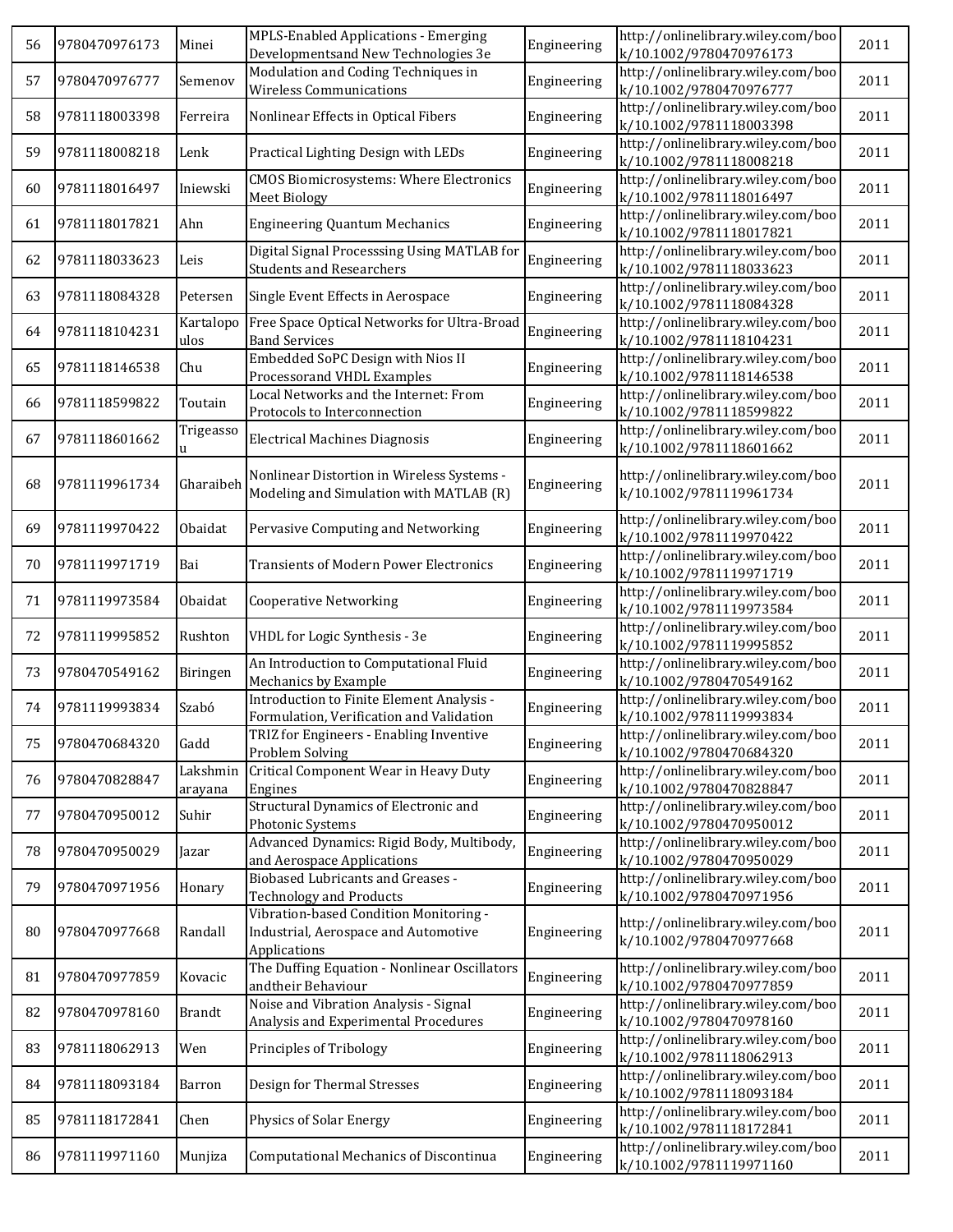| 87  | 9781119975489     | MacIsaac            | Gas Turbine Propulsion Systems                                                                                      | Engineering | http://onlinelibrary.wiley.com/boo<br>k/10.1002/9781119975489 | 2011 |
|-----|-------------------|---------------------|---------------------------------------------------------------------------------------------------------------------|-------------|---------------------------------------------------------------|------|
| 88  | 9781119990888     | 0 <sub>mar</sub>    | The Automotive Body Manufacturing<br><b>Systems and Processes</b>                                                   | Engineering | http://onlinelibrary.wiley.com/boo<br>k/10.1002/9781119990888 | 2011 |
| 89  | 9781119994114     | Seddon              | Basic Helicopter Aerodynamics 3e                                                                                    | Engineering | http://onlinelibrary.wiley.com/boo<br>k/10.1002/9781119994114 | 2011 |
| 90  | 9781119998914     | Mi                  | Hybrid Electric Vehicles - Principles and<br>Applications with Practical Perspectives                               | Engineering | http://onlinelibrary.wiley.com/boo<br>k/10.1002/9781119998914 | 2011 |
| 91  | 9781118286074     | Wing                | How Your House Works: A Visual Guide to<br>Understanding and Maintaining Your Home,<br><b>Second Edition</b>        | Engineering | http://onlinelibrary.wiley.com/boo<br>k/10.1002/9781118286074 | 2012 |
| 92  | 9781118275139     | Balfour             | Solomon's Temple: Myth, Conflict, and Faith                                                                         | Engineering | http://onlinelibrary.wiley.com/boo<br>k/10.1002/9781118275139 | 2012 |
| 93  | 9781118387924     | Grant               | Ecosystem Services Come To Town -<br>greening citiesby working with nature                                          | Engineering | http://onlinelibrary.wiley.com/boo<br>k/10.1002/9781118387924 | 2012 |
| 94  | 9781118280829     | Jones               | The Challenges of the Housing Economy -<br>aninternational perspective                                              | Engineering | http://onlinelibrary.wiley.com/boo<br>k/10.1002/9781118280829 | 2012 |
| 95  | 9781444354492     | Beider              | Race, Housing and Community -<br>Perspectives on Policy & Practice                                                  | Engineering | http://onlinelibrary.wiley.com/boo<br>k/10.1002/9781444354492 | 2012 |
| 96  | 9781118241530     | Bayuk               | Cyber Security Policy Guidebook                                                                                     | Engineering | http://onlinelibrary.wiley.com/boo<br>k/10.1002/9781118241530 | 2012 |
| 97  | 9781118577585     | Soto                | Memory Allocation Problems in Embedded<br>Systems / Optimization Methods                                            | Engineering | http://onlinelibrary.wiley.com/boo<br>k/10.1002/9781118577585 | 2012 |
| 98  | 9781118580202     | Adila               | <b>Advanced Transport Protocols</b>                                                                                 | Engineering | http://onlinelibrary.wiley.com/boo<br>k/10.1002/9781118580202 | 2012 |
| 99  | 9781118562123     | Mahout              | Assembly Language Programming: ARM<br>Cortex-M3                                                                     | Engineering | http://onlinelibrary.wiley.com/boo<br>k/10.1002/9781118562123 | 2012 |
| 100 | 9781118580974     | Calvary             | Computer Science and Ambient Intelligence                                                                           | Engineering | http://onlinelibrary.wiley.com/boo<br>k/10.1002/9781118580974 | 2012 |
| 101 | 9781118181287     | Schneide<br>wind    | Computer, Network, Software, and<br>Hardware Engineering with Applications                                          | Engineering | http://onlinelibrary.wiley.com/boo<br>k/10.1002/9781118181287 | 2012 |
| 102 | 9781118562680     | Fernande<br>z-Maloi | Digital Color: Acquisition, Perception, Coding<br>and Rendering                                                     | Engineering | http://onlinelibrary.wiley.com/boo<br>k/10.1002/9781118562680 | 2012 |
| 103 | 9781118562567     | Li                  | Digital Holography                                                                                                  | Engineering | http://onlinelibrary.wiley.com/boo<br>k/10.1002/9781118562567 | 2012 |
| 104 | 9781118342015     | Zomaya              | <b>Energy-Efficient Distributed Computing</b><br>Systems                                                            | Engineering | http://onlinelibrary.wiley.com/boo<br>k/10.1002/9781118342015 | 2012 |
|     | 105 9781118180518 | Duggan              | Enterprise Software Architecture and<br>Design: Entities, Services, and Resources                                   | Engineering | http://onlinelibrary.wiley.com/boo<br>k/10.1002/9781118180518 | 2012 |
| 106 | 9781118360491     | Strother            | Information Overload: An International<br>Challengefor Professional Engineers and<br><b>Technical Communicators</b> | Engineering | http://onlinelibrary.wiley.com/boo<br>k/10.1002/9781118360491 | 2012 |
| 107 | 9781118561379     | Royer               | Model-Driven and Software Product Line<br>Engineering                                                               | Engineering | http://onlinelibrary.wiley.com/boo<br>k/10.1002/9781118561379 | 2012 |
| 108 | 9781118576984     | Marlet              | <b>Program Specialization</b>                                                                                       | Engineering | http://onlinelibrary.wiley.com/boo<br>k/10.1002/9781118576984 | 2012 |
| 109 | 9781118393994     | Bauer               | Reliability and Availability of Cloud<br>Computing                                                                  | Engineering | http://onlinelibrary.wiley.com/boo<br>k/10.1002/9781118393994 | 2012 |
| 110 | 9781118180822     | 0ki                 | Advanced Internet Protocols, Services, and<br>Applications                                                          | Engineering | http://onlinelibrary.wiley.com/boo<br>k/10.1002/9781118180822 | 2012 |
| 111 | 9781118249833     | Bai                 | Practical Database Programming with Visual<br>Basic.N ET, Second Edition                                            | Engineering | http://onlinelibrary.wiley.com/boo<br>k/10.1002/9781118249833 | 2012 |
| 112 | 9781118312551     |                     | Jakobsson The Death of the Internet                                                                                 | Engineering | http://onlinelibrary.wiley.com/boo<br>k/10.1002/9781118312551 | 2012 |
| 113 | 9781118561966     | Fernande<br>z-Maloi | Digital Color Imaging                                                                                               | Engineering | http://onlinelibrary.wiley.com/boo<br>k/10.1002/9781118561966 | 2012 |
| 114 | 9781118577431     | Blanchet            | Computer Architecture                                                                                               | Engineering | http://onlinelibrary.wiley.com/boo<br>k/10.1002/9781118577431 | 2012 |
| 115 | 9781118983997     | Horton              | Ivor Horton's Beginning Visual C++ 2012                                                                             | Engineering | http://onlinelibrary.wiley.com/boo<br>k/10.1002/9781118983997 | 2012 |
| 116 | 9781118181034     | Runeson             | Case Study Research in Software<br>Engineering: Guidelines and Examples                                             | Engineering | http://onlinelibrary.wiley.com/boo<br>k/10.1002/9781118181034 | 2012 |
| 117 | 9781118347584     | Fencott             | Game Invaders: The Theory and<br><b>Understanding of Computer Games</b>                                             | Engineering | http://onlinelibrary.wiley.com/boo<br>k/10.1002/9781118347584 | 2012 |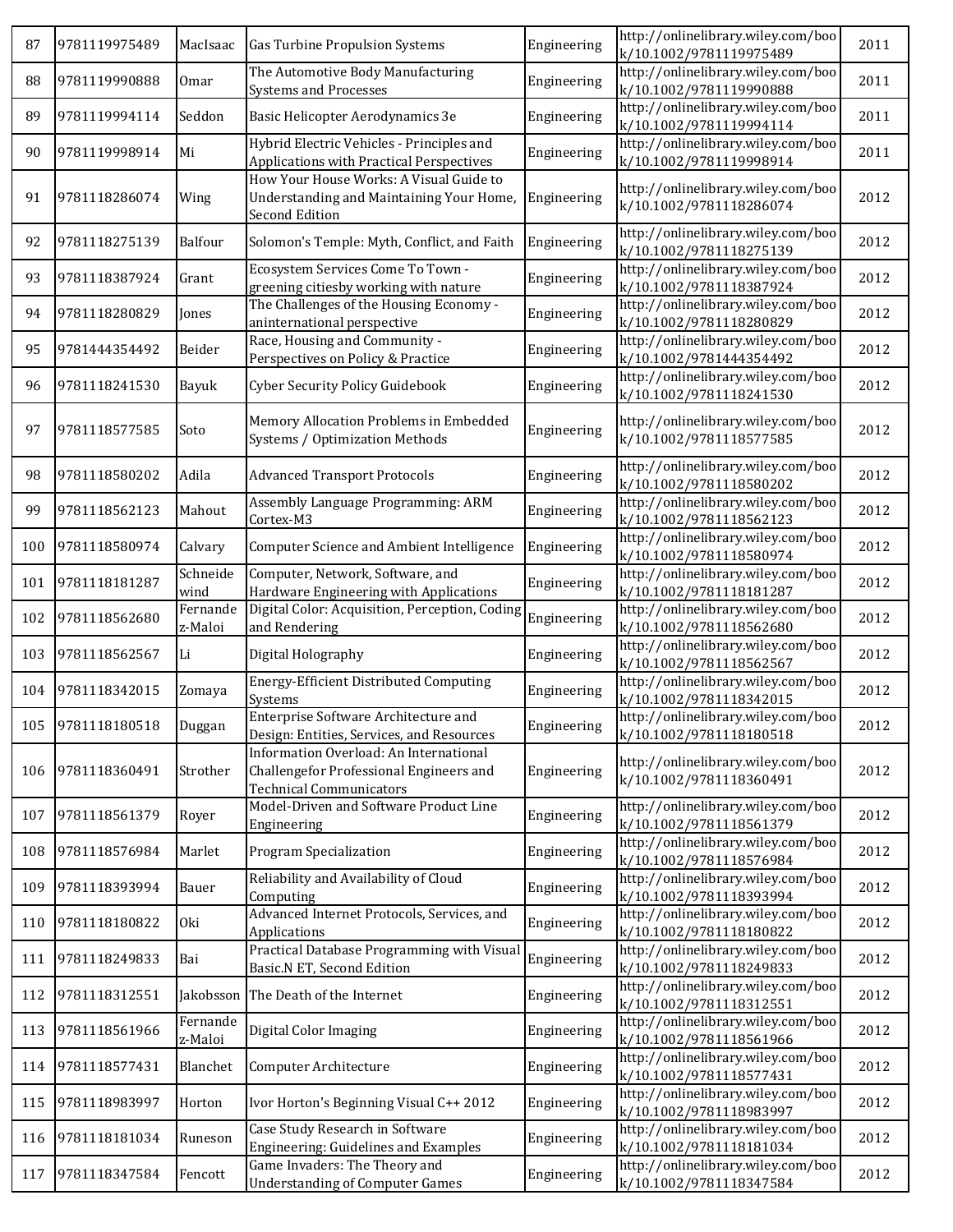| 118 | 9781118602270 | Homès            | <b>Fundamentals of Software Testing</b>                                                                            | Engineering | http://onlinelibrary.wiley.com/boo<br>k/10.1002/9781118602270 | 2012 |
|-----|---------------|------------------|--------------------------------------------------------------------------------------------------------------------|-------------|---------------------------------------------------------------|------|
| 119 | 9781118983928 | Alexander        | 101 Ready-To-Use Excel Macros (Mr.<br>Spreadsheet)                                                                 | Engineering | http://onlinelibrary.wiley.com/boo<br>k/10.1002/9781118983928 | 2012 |
| 120 | 9781119204732 | Weinman          | Cloudonomics + Website: The Business<br>Value of Cloud Computing                                                   | Engineering | http://onlinelibrary.wiley.com/boo<br>k/10.1002/9781119204732 | 2012 |
| 121 | 9781118161920 |                  | <b>Solving Enterprise Applications</b><br>Grinshpan Performance Puzzles: Queuing Models to the<br>Rescue           | Engineering | http://onlinelibrary.wiley.com/boo<br>k/10.1002/9781118161920 | 2012 |
| 122 | 9781118561973 | Hammadi          | Advanced Mobility and Transport<br>Engineering                                                                     | Engineering | http://onlinelibrary.wiley.com/boo<br>k/10.1002/9781118561973 | 2012 |
| 123 | 9781118562666 | Ventre           | Cyber Conflict: Competing National<br>Perspectives                                                                 | Engineering | http://onlinelibrary.wiley.com/boo<br>k/10.1002/9781118562666 | 2012 |
| 124 | 9781118561997 | Stockinge        | Digital Audiovisual Archives                                                                                       | Engineering | http://onlinelibrary.wiley.com/boo<br>k/10.1002/9781118561997 | 2012 |
| 125 | 9781118562017 | Lemberge         | Managing Complexity of Information<br>Systems: The value of simplicity                                             | Engineering | http://onlinelibrary.wiley.com/boo<br>k/10.1002/9781118562017 | 2012 |
| 126 | 9781118562796 | Gaussier         | <b>Textual Information Access: Statistical</b><br>Models                                                           | Engineering | http://onlinelibrary.wiley.com/boo<br>k/10.1002/9781118562796 | 2012 |
| 127 | 9781118443293 | Pethig           | Introductory Bioelectronics - For Engineers<br>and Physical Scientists                                             | Engineering | http://onlinelibrary.wiley.com/boo<br>k/10.1002/9781118443293 | 2012 |
| 128 | 9781118447512 | <b>Banks</b>     | An Introduction to Thermogeology - Ground<br>Source Heating and Cooling                                            | Engineering | http://onlinelibrary.wiley.com/boo<br>k/10.1002/9781118447512 | 2012 |
| 129 | 9783433602379 | Hens             | Building Physics-Heat, Air and Moisture 2e -<br>Fundamentals and Engineering Methods<br>with Examplesand Exercises | Engineering | http://onlinelibrary.wiley.com/boo<br>k/10.1002/9783433602379 | 2012 |
| 130 | 9781118131473 | Howe             | MWH's Water Treatment:rd Edition                                                                                   | Engineering | http://onlinelibrary.wiley.com/boo<br>k/10.1002/9781118131473 | 2012 |
| 131 | 9781118279137 | Anderson         | <b>Basic Structural Dynamics</b>                                                                                   | Engineering | http://onlinelibrary.wiley.com/boo<br>k/10.1002/9781118279137 | 2012 |
| 132 | 9781118402573 | Fu               | Bridge Design and Evaluation: LRFD and<br>LRFR                                                                     | Engineering | http://onlinelibrary.wiley.com/boo<br>k/10.1002/9781118402573 | 2012 |
| 133 | 9781118562734 | Ollivier         | Physical Properties of Concrete and<br>Concrete Constituents                                                       | Engineering | http://onlinelibrary.wiley.com/boo<br>k/10.1002/9781118562734 | 2012 |
| 134 | 9781118393550 | Lerch            | An Introduction to Audio Content Analysis:<br>Applications in Signal Processing and Music<br>Informatics           | Engineering | http://onlinelibrary.wiley.com/boo<br>k/10.1002/9781118393550 | 2012 |
| 135 | 9781119942825 | Cox              | An Introduction to LTE - LTE, LTE-Advanced,<br>SAEand 4G Mobile Communications                                     | Engineering | http://onlinelibrary.wiley.com/boo<br>k/10.1002/9781119942825 | 2012 |
| 136 | 9781118533567 | Kuehni           | Color: An Introduction to Practice and<br>Principles, Third Edition                                                | Engineering | http://onlinelibrary.wiley.com/boo<br>k/10.1002/9781118533567 | 2012 |
| 137 | 9781118310144 | Kroupa           | Frequency Stability: Introduction and<br>Applications                                                              | Engineering | http://onlinelibrary.wiley.com/boo<br>k/10.1002/9781118310144 | 2012 |
| 138 | 9781118270080 | Ren              | <b>Introduction to Adaptive Lenses</b>                                                                             | Engineering | http://onlinelibrary.wiley.com/boo<br>k/10.1002/9781118270080 | 2012 |
| 139 | 9781118562048 | Stockinge<br>r   | <b>Introduction to Audiovisual Archives</b>                                                                        | Engineering | http://onlinelibrary.wiley.com/boo<br>k/10.1002/9781118562048 | 2012 |
| 140 | 9781118219492 | Hitz             | Introduction to Laser Technology, Fourth<br>Edition                                                                | Engineering | http://onlinelibrary.wiley.com/boo<br>k/10.1002/9781118219492 | 2012 |
| 141 | 9781118298534 | Chan             | Introduction to Wireless Localization: With<br>iPhone SDK Examples                                                 | Engineering | http://onlinelibrary.wiley.com/boo<br>k/10.1002/9781118298534 | 2012 |
| 142 | 9781118444221 | Jajszczyk        | A Guide to the Wireless Engineering Body of<br>Knowledge (WEBOK), Second Edition                                   | Engineering | http://onlinelibrary.wiley.com/boo<br>k/10.1002/9781118444221 | 2012 |
| 143 | 9783527664344 | Quinten          | A Practical Guide to Optical Metrology for<br>Thin Films                                                           | Engineering | http://onlinelibrary.wiley.com/boo<br>k/10.1002/9783527664344 | 2012 |
| 144 | 9781118241400 | Garrett          | Guide to Mitigating Spacecraft Charging<br>Effects                                                                 | Engineering | http://onlinelibrary.wiley.com/boo<br>k/10.1002/9781118241400 | 2012 |
| 145 | 9781118343227 | Skorobog<br>atiy | Nanostructured and Subwavelength<br>WaveGuides - Fundamentals and<br>Applications                                  | Engineering | http://onlinelibrary.wiley.com/boo<br>k/10.1002/9781118343227 | 2012 |
| 146 | 9781118316948 | Lyons            | Streamlining Digital Signal Processing: of the<br>Trade Guidebook, Second Edition                                  | Engineering | http://onlinelibrary.wiley.com/boo<br>k/10.1002/9781118316948 | 2012 |
| 147 | 9781118250549 | Weinstein        | The ComSoc Guide to Passive Optical<br>Networks: Enhancing the Last Mile Access                                    | Engineering | http://onlinelibrary.wiley.com/boo<br>k/10.1002/9781118250549 | 2012 |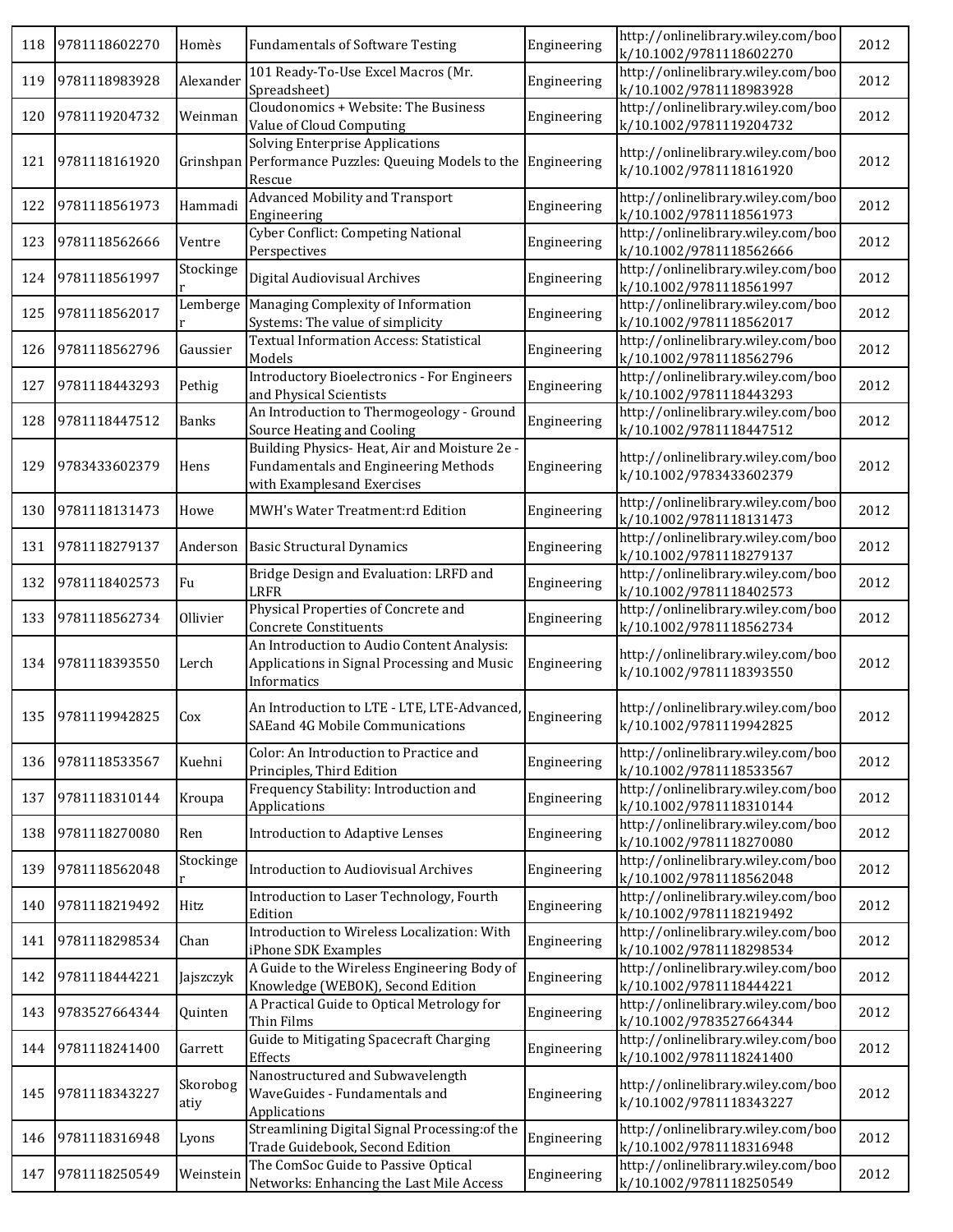| 148 | 9781119944966 | Brown               | Practical Guide to the MIMO Radio Channel<br>with MATLAB Examples                                         | Engineering | http://onlinelibrary.wiley.com/boo<br>k/10.1002/9781119944966 | 2012 |
|-----|---------------|---------------------|-----------------------------------------------------------------------------------------------------------|-------------|---------------------------------------------------------------|------|
| 149 | 9781119944751 | Visser              | Antenna Theory and Applications                                                                           | Engineering | http://onlinelibrary.wiley.com/boo<br>k/10.1002/9781119944751 | 2012 |
| 150 | 9781119965794 | Coskun              | Near Field Communication (NFC) - From<br>Theory to Practice                                               | Engineering | http://onlinelibrary.wiley.com/boo<br>k/10.1002/9781119965794 | 2012 |
| 151 | 9781118161968 | Middleton           | Non-Gaussian Statistical Communication<br>Theory                                                          | Engineering | http://onlinelibrary.wiley.com/boo<br>k/10.1002/9781118161968 | 2012 |
| 152 | 9781118423165 | Ayers               | Telecommunications System Reliability<br>Engineering, Theory, and Practice                                | Engineering | http://onlinelibrary.wiley.com/boo<br>k/10.1002/9781118423165 | 2012 |
| 153 | 9781118350089 | Gevers              | Color in Computer Vision: Fundamentals and<br>Applications                                                | Engineering | http://onlinelibrary.wiley.com/boo<br>k/10.1002/9781118350089 | 2012 |
| 154 | 9781118168851 | Wang                | Computer Architecture and Security:<br><b>Fundamentals of Designing Secure</b><br><b>Computer Systems</b> | Engineering | http://onlinelibrary.wiley.com/boo<br>k/10.1002/9781118168851 | 2012 |
| 155 | 9781118443323 | Voldman             | <b>ESD Basics: From Semiconductor</b><br>Manufacturing to Use                                             | Engineering | http://onlinelibrary.wiley.com/boo<br>k/10.1002/9781118443323 | 2012 |
| 156 | 9781118459898 | Gnesi               | Formal Methods for Industrial Critical<br><b>Systems: A Survey of Applications</b>                        | Engineering | http://onlinelibrary.wiley.com/boo<br>k/10.1002/9781118459898 | 2012 |
| 157 | 9781118381717 | Fang                | <b>Fundamentals of Optical Fiber Sensors</b>                                                              | Engineering | http://onlinelibrary.wiley.com/boo<br>k/10.1002/9781118381717 | 2012 |
| 158 | 9781118391242 |                     | Handbook of Microwave Component<br>Dunsmore Measurements - with Advanced VNA<br>Techniques                | Engineering | http://onlinelibrary.wiley.com/boo<br>k/10.1002/9781118391242 | 2012 |
| 159 | 9783527699230 | Dörband             | Handbook of Optical Systems - V5 - Optical<br><b>Components and Systems</b>                               | Engineering | http://onlinelibrary.wiley.com/boo<br>k/10.1002/9783527699230 | 2012 |
| 160 | 9783527651818 | Sachs               | Handbook of Ultra-Wideband Short-Range<br>Sensing                                                         | Engineering | http://onlinelibrary.wiley.com/boo<br>k/10.1002/9783527651818 | 2012 |
| 161 | 9781118305393 | Murugesa<br>n       | Harnessing Green IT - Principles and<br>Practices                                                         | Engineering | http://onlinelibrary.wiley.com/boo<br>k/10.1002/9781118305393 | 2012 |
| 162 | 9781118314593 | Kuo                 | Importance Measures in Reliability, Risk and<br>Optimization - Principles and Applications                | Engineering | http://onlinelibrary.wiley.com/boo<br>k/10.1002/9781118314593 | 2012 |
| 163 | 9783527646388 | Chen                | Nonlinear Optical Borate Crystals -<br>Principles and Applications                                        | Engineering | http://onlinelibrary.wiley.com/boo<br>k/10.1002/9783527646388 | 2012 |
| 164 | 9781118562352 | Saguet              | Numerical Analysis in Electromagnetics: The<br><b>TLM Method</b>                                          | Engineering | http://onlinelibrary.wiley.com/boo<br>k/10.1002/9781118562352 | 2012 |
| 165 | 9781118173053 | Tsujimura           | OLED displays Fundamentals and<br>applications                                                            | Engineering | http://onlinelibrary.wiley.com/boo<br>k/10.1002/9781118173053 | 2012 |
| 166 | 9781119941330 | Ghafouri-<br>Shiraz | Optical CDMA Networks - Principles,<br>Analysis and Applications                                          | Engineering | http://onlinelibrary.wiley.com/boo<br>k/10.1002/9781119941330 | 2012 |
| 167 | 9781118310212 | Xiao                | Photonic Sensing: Principles and<br>Applications for Safety and Security<br>Monitoring                    | Engineering | http://onlinelibrary.wiley.com/boo<br>k/10.1002/9781118310212 | 2012 |
| 168 | 9781118354261 | Tarkoma             | Publish/Subscribe Systems - Design and<br>Principles                                                      | Engineering | http://onlinelibrary.wiley.com/boo<br>k/10.1002/9781118354261 | 2012 |
| 169 | 9781119941378 | Toeroe              | Service Availability - Principles and Practice<br>Cloth                                                   | Engineering | http://onlinelibrary.wiley.com/boo<br>k/10.1002/9781119941378 | 2012 |
| 170 | 9781119945161 | Deen                | Silicon Photonics - Fundamentals and<br>Devices                                                           | Engineering | http://onlinelibrary.wiley.com/boo<br>k/10.1002/9781119945161 | 2012 |
| 171 | 9781119945147 | Gao                 | Space Antenna Handbook                                                                                    | Engineering | http://onlinelibrary.wiley.com/boo<br>k/10.1002/9781119945147 | 2012 |
| 172 | 9781118445983 | Elmasry             | Tactical Wireless Communications and<br>Networks - Design Concepts and Challenges                         | Engineering | http://onlinelibrary.wiley.com/boo<br>k/10.1002/9781118445983 | 2012 |
| 173 | 9780470829646 | Sheng               | <b>Essentials of Computational</b><br>Electromagnetics                                                    | Engineering | http://onlinelibrary.wiley.com/boo<br>k/10.1002/9780470829646 | 2012 |
| 174 | 9781118169780 | Sullivan            | Quantum Mechanics for Electrical Engineers                                                                | Engineering | http://onlinelibrary.wiley.com/boo<br>k/10.1002/9781118169780 | 2012 |
| 175 | 9781118273142 | Doman               | Engineering the CMOS Library: Enhancing<br>Digital Design Kits for Competitive Silicon                    | Engineering | http://onlinelibrary.wiley.com/boo<br>k/10.1002/9781118273142 | 2012 |
| 176 | 9781118306017 | Gomes               | Next Generation Wireless Communications<br>Using Radio over Fiber                                         | Engineering | http://onlinelibrary.wiley.com/boo<br>k/10.1002/9781118306017 | 2012 |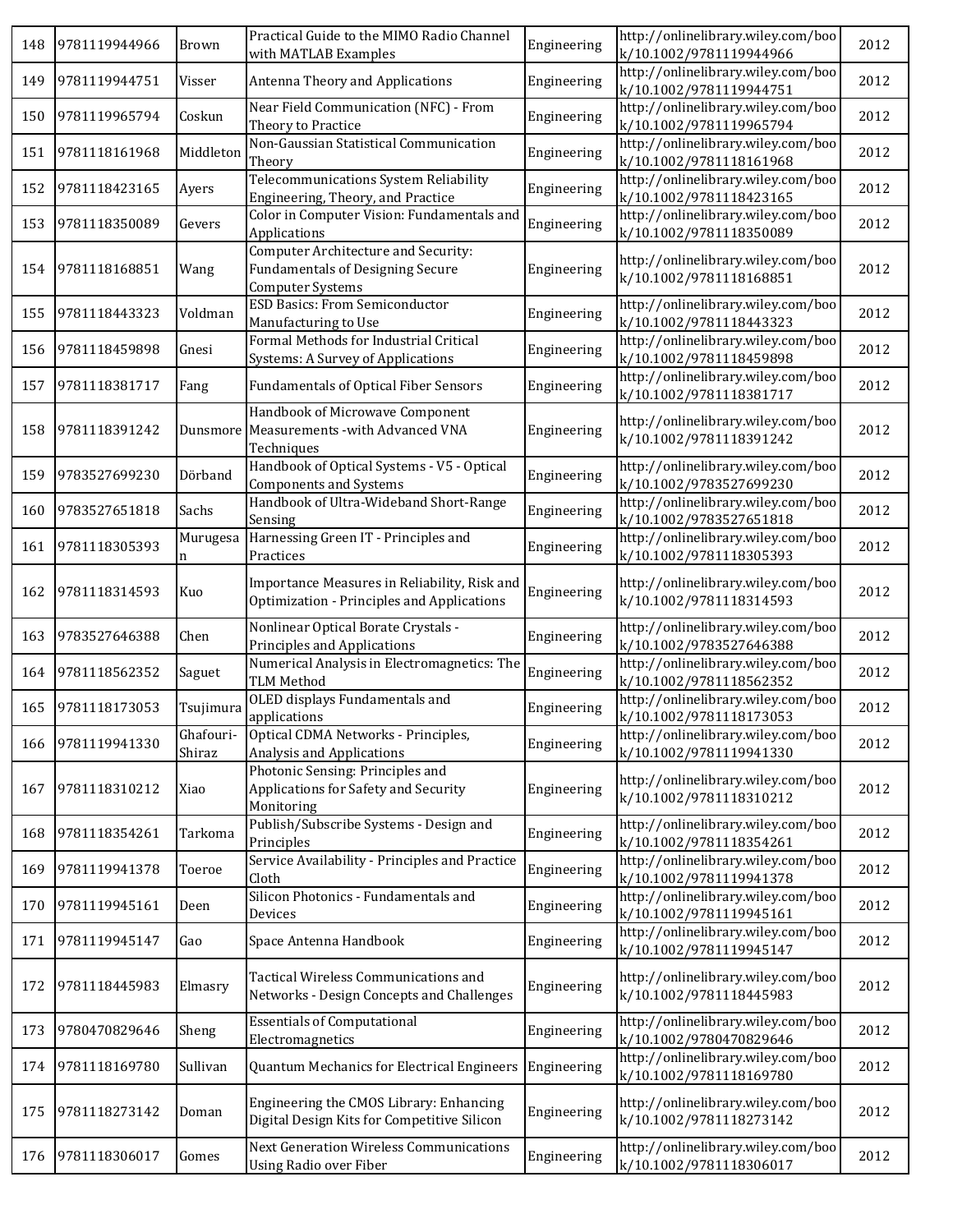| 177 | 9781118309728     | Chu             | Embedded SoPC Design with NIOS II<br>Processorand Verilog Examples                                               | Engineering | http://onlinelibrary.wiley.com/boo<br>k/10.1002/9781118309728 | 2012 |
|-----|-------------------|-----------------|------------------------------------------------------------------------------------------------------------------|-------------|---------------------------------------------------------------|------|
| 178 | 9781118309940     | Li              | RF Circuit Design, Second Edition                                                                                | Engineering | http://onlinelibrary.wiley.com/boo<br>k/10.1002/9781118309940 | 2012 |
| 179 | 9781118376270     | Qiu             | Cognitive Radio Communication and<br>Networking - Principles and Practice                                        | Engineering | http://onlinelibrary.wiley.com/boo<br>k/10.1002/9781118376270 | 2012 |
| 180 | 9781118393741     | Sadati          | Hybrid Control and Motion Planning of<br>Dynamical Legged Locomotion                                             | Engineering | http://onlinelibrary.wiley.com/boo<br>k/10.1002/9781118393741 | 2012 |
| 181 | 9781118405864     | Georgiadi<br>s  | Microwave and Millimeter Wave Circuits<br>and Systems - Emerging Design,<br><b>Technologies and Applications</b> | Engineering | http://onlinelibrary.wiley.com/boo<br>k/10.1002/9781118405864 | 2012 |
| 182 | 9781118414552     | Lipiansky       | Electrical, Electronics, and Digital Hardware<br><b>Essentials for Scientists and Engineers</b>                  | Engineering | http://onlinelibrary.wiley.com/boo<br>k/10.1002/9781118414552 | 2012 |
| 183 | 9781118460641     | Alacoque        | Direct Eigen Control for Induction Machines<br>and Synchronous Motors                                            | Engineering | http://onlinelibrary.wiley.com/boo<br>k/10.1002/9781118460641 | 2012 |
| 184 | 9781118468654     | Iniewski        | Embedded Systems: Hardware, Design and<br>Implementation                                                         | Engineering | http://onlinelibrary.wiley.com/boo<br>k/10.1002/9781118468654 | 2012 |
| 185 | 9781118562215     | Becherra<br>wy  | Electromagnetism: Maxwell Equations,<br>Wave Propagation and Emission                                            | Engineering | http://onlinelibrary.wiley.com/boo<br>k/10.1002/9781118562215 | 2012 |
| 186 | 9781118562611     | Robyns          | <b>Electricity Production from Renewables</b><br>Energies                                                        | Engineering | http://onlinelibrary.wiley.com/boo<br>k/10.1002/9781118562611 | 2012 |
| 187 | 9781119941446     | Rodriguez       | Predictive Control of Power Converters and<br><b>Electrical Drives</b>                                           | Engineering | http://onlinelibrary.wiley.com/boo<br>k/10.1002/9781119941446 | 2012 |
| 188 | 9781119942306     | Baher           | Signal Processing & Integrated Circuits                                                                          | Engineering | http://onlinelibrary.wiley.com/boo<br>k/10.1002/9781119942306 | 2012 |
| 189 | 9781119969242     | Abu-Rub         | High Performance Control of AC Drives with<br>MATLAB/ Simulink Models CL                                         | Engineering | http://onlinelibrary.wiley.com/boo<br>k/10.1002/9781119969242 | 2012 |
| 190 | 9781119969518     | Chen            | Antennas for Global Navigation Satellite<br>Systems                                                              | Engineering | http://onlinelibrary.wiley.com/boo<br>k/10.1002/9781119969518 | 2012 |
| 191 | 9783527641864     | van<br>Tendeloo | Handbook of Nanoscopy                                                                                            | Engineering | http://onlinelibrary.wiley.com/boo<br>k/10.1002/9783527641864 | 2012 |
| 192 | 9781118393758     | Remingto<br>n   | Introduction to Humans in Engineered<br>Systems                                                                  | Engineering | http://onlinelibrary.wiley.com/boo<br>k/10.1002/9781118393758 | 2012 |
| 193 | 9781118561898     | Boulanger       | Formal Method: Industrial Used from Model<br>to the Code                                                         | Engineering | http://onlinelibrary.wiley.com/boo<br>k/10.1002/9781118561898 | 2012 |
| 194 | 9781118561829     | Boulanger       | Industrial Used of Formal Method: Formal<br>Verification                                                         | Engineering | http://onlinelibrary.wiley.com/boo<br>k/10.1002/9781118561829 | 2012 |
|     | 195 9781118466421 | Kahn            | The PDMA Handbook of New Product<br>Development, Third Edition                                                   | Engineering | http://onlinelibrary.wiley.com/boo<br>k/10.1002/9781118466421 | 2012 |
| 196 | 9781118131350     | Salvendy        | Handbook of Human Factors and<br>Ergonomics, Fourth Edition                                                      | Engineering | http://onlinelibrary.wiley.com/boo<br>k/10.1002/9781118131350 | 2012 |
| 197 | 9781118547519     | Wolf            | Atmospheric Pressure Plasma for Surface<br>Modification                                                          | Engineering | http://onlinelibrary.wiley.com/boo<br>k/10.1002/9781118547519 | 2012 |
| 198 | 9781118346167     | McBain          | Theory of Lift: Introductory Computational<br>Aerodyamics in MATLAB (R)/Octave                                   | Engineering | http://onlinelibrary.wiley.com/boo<br>k/10.1002/9781118346167 | 2012 |
| 199 | 9781118437711     |                 | Hashiguch Introduction to Finite Strain Theory for<br>Continuum Elasto-Plasticity                                | Engineering | http://onlinelibrary.wiley.com/boo<br>k/10.1002/9781118437711 | 2012 |
| 200 | 9781118396780     |                 | Fahlstrom Introduction to UAV Systems 4e                                                                         | Engineering | http://onlinelibrary.wiley.com/boo<br>k/10.1002/9781118396780 | 2012 |
| 201 | 9781118403198     | McDonald        | Introduction to Thermo-Fluids Systems<br>Design                                                                  | Engineering | http://onlinelibrary.wiley.com/boo<br>k/10.1002/9781118403198 | 2012 |
| 202 | 9781119965855     | CZ              | Ostachowi Guided Waves in Structures for SHM - The<br>Time-domain Spectral Element Method                        | Engineering | http://onlinelibrary.wiley.com/boo<br>k/10.1002/9781119965855 | 2012 |
| 203 | 9781118107683     | Kuo             | Fundamentals of Turbulent and Multi-Phase<br>Combustion                                                          | Engineering | http://onlinelibrary.wiley.com/boo<br>k/10.1002/9781118107683 | 2012 |
| 204 | 9781118122631     | Lewis           | Optimal Control, 3rd Edition                                                                                     | Engineering | http://onlinelibrary.wiley.com/boo<br>k/10.1002/9781118122631 | 2012 |
| 205 | 9781118152812     | Karnopp         | System Dynamics: Modeling, Simulation, and<br>Control of Mechatronic Systems, Fifth<br>Edition                   | Engineering | http://onlinelibrary.wiley.com/boo<br>k/10.1002/9781118152812 | 2012 |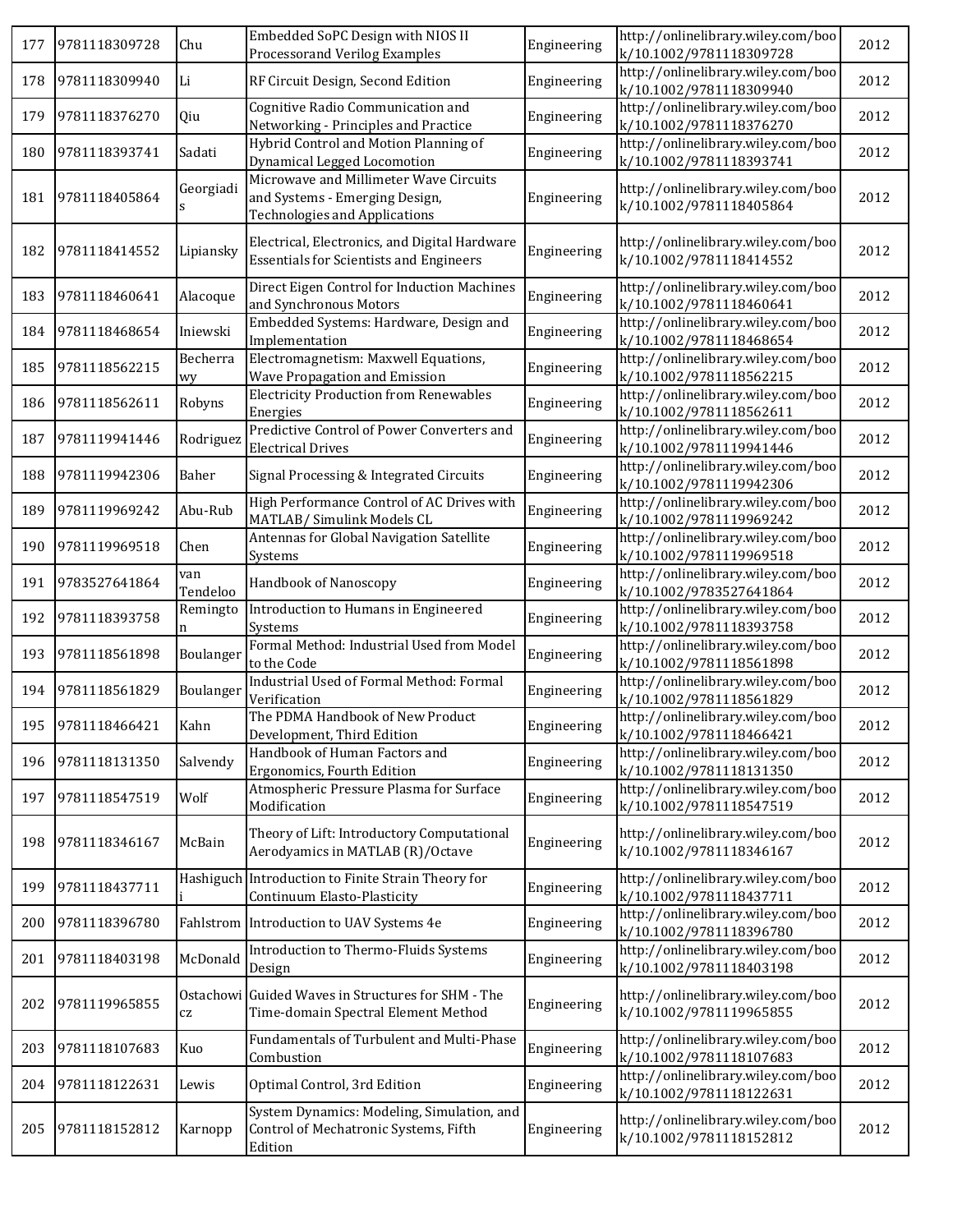| 206 | 9781118160459 | Walesh           | Engineering Your Future: The Professional<br>Practice of Engineering, Third Edition                        | Engineering | http://onlinelibrary.wiley.com/boo<br>k/10.1002/9781118160459 | 2012 |
|-----|---------------|------------------|------------------------------------------------------------------------------------------------------------|-------------|---------------------------------------------------------------|------|
| 207 | 9781118181096 | Li               | Turbulent Drag Reduction by Surfactant<br>Additives                                                        | Engineering | http://onlinelibrary.wiley.com/boo<br>k/10.1002/9781118181096 | 2012 |
| 208 | 9781118287422 | Pintelon         | System Identification: A Frequency Domain<br>Approach, Second Edition                                      | Engineering | http://onlinelibrary.wiley.com/boo<br>k/10.1002/9781118287422 | 2012 |
| 209 | 9781118352700 | Sadraey          | Aircraft Design - A Systems Engineering<br>Approach                                                        | Engineering | http://onlinelibrary.wiley.com/boo<br>k/10.1002/9781118352700 | 2012 |
| 210 | 9781118357903 | Mark             | Performance-Based Gear Metrology -<br>Kinematic-Transmission-Error<br><b>Computation and Diagnosis</b>     | Engineering | http://onlinelibrary.wiley.com/boo<br>k/10.1002/9781118357903 | 2012 |
| 211 | 9781118360989 | Roy              | Elements of Structural Dynamics - A New<br>Perspective                                                     | Engineering | http://onlinelibrary.wiley.com/boo<br>k/10.1002/9781118360989 | 2012 |
| 212 | 9781118361016 | Epstein          | The Elements of Continuum Biomechanics                                                                     | Engineering | http://onlinelibrary.wiley.com/boo<br>k/10.1002/9781118361016 | 2012 |
| 213 | 9781118369920 | Baker            | Finite Elements - Computational<br><b>Engineering Sciences</b>                                             | Engineering | http://onlinelibrary.wiley.com/boo<br>k/10.1002/9781118369920 | 2012 |
| 214 | 9781118375938 | de Borst         | Nonlinear Finite Element Analysis of Solids<br>and Structures, 2nd edition                                 | Engineering | http://onlinelibrary.wiley.com/boo<br>k/10.1002/9781118375938 | 2012 |
| 215 | 9781118387726 | Luo              | <b>Fractional Order Motion Controls</b>                                                                    | Engineering | http://onlinelibrary.wiley.com/boo<br>k/10.1002/9781118387726 | 2012 |
| 216 | 9781118392393 | Jelaska          | Gears and Gear Drives                                                                                      | Engineering | http://onlinelibrary.wiley.com/boo<br>k/10.1002/9781118392393 | 2012 |
| 217 | 9781118411285 | Hahn             | Heat Conduction, 3rd Edition                                                                               | Engineering | http://onlinelibrary.wiley.com/boo<br>k/10.1002/9781118411285 | 2012 |
| 218 | 9781118443378 | Mohamm<br>adi    | XFEM Fracture Analysis of Composites                                                                       | Engineering | http://onlinelibrary.wiley.com/boo<br>k/10.1002/9781118443378 | 2012 |
| 219 | 9781118454190 | Mclean           | <b>Understanding Aerodynamics - Arguing</b><br>from the Real Physics                                       | Engineering | http://onlinelibrary.wiley.com/boo<br>k/10.1002/9781118454190 | 2012 |
| 220 | 9781118469156 | Moir             | Design and Development of Aircraft Systems<br>2e                                                           | Engineering | http://onlinelibrary.wiley.com/boo<br>k/10.1002/9781118469156 | 2012 |
| 221 | 9781118568774 | Davim            | Mechanical Engineering Education                                                                           | Engineering | http://onlinelibrary.wiley.com/boo<br>k/10.1002/9781118568774 | 2012 |
| 222 | 9781118569610 | Boutier          | Laser Velocimetry in Fluid Mechanics                                                                       | Engineering | http://onlinelibrary.wiley.com/boo<br>k/10.1002/9781118569610 | 2012 |
| 223 | 9781118576847 | Boutier          | Laser Metrology in Fluid Mechanics:<br>Granulometry, temperature and<br>concentration measurements         | Engineering | http://onlinelibrary.wiley.com/boo<br>k/10.1002/9781118576847 | 2012 |
| 224 | 9781118577899 | Borne            | Optimization in Engineering Sciences: Exact<br>Methods                                                     | Engineering | http://onlinelibrary.wiley.com/boo<br>k/10.1002/9781118577899 | 2012 |
| 225 | 9781119965893 | Har              | Advances in Computational Dynamics of<br>Particles, Materials and Structures                               | Engineering | http://onlinelibrary.wiley.com/boo<br>k/10.1002/9781119965893 | 2012 |
| 226 | 9781119967958 | Matthews         | Engineers' Data Book 4e                                                                                    | Engineering | http://onlinelibrary.wiley.com/boo<br>k/10.1002/9781119967958 | 2012 |
| 227 | 9781119994091 | Sciammar<br>ella | <b>Experimental Mechanics of Solids</b>                                                                    | Engineering | http://onlinelibrary.wiley.com/boo<br>k/10.1002/9781119994091 | 2012 |
| 228 | 9781118524169 | Woolley          | Low Impact Building - Houses Using<br>Renewable Materials                                                  | Engineering | http://onlinelibrary.wiley.com/boo<br>k/10.1002/9781118524169 | 2013 |
| 229 | 9781118640630 | Hensel           | Performance-Oriented Architecture -<br>Rethinking Architectural Design and the<br><b>Built Environment</b> | Engineering | http://onlinelibrary.wiley.com/boo<br>k/10.1002/9781118640630 | 2013 |
| 230 | 9781118653074 | Peters           | Inside Smartgeometry - Expanding the<br>Architectural Possibilities of Computational<br>Design             | Engineering | http://onlinelibrary.wiley.com/boo<br>k/10.1002/9781118653074 | 2013 |
| 231 | 9781118658321 | Picon            | Ornament - The Politics of Architecture and<br>Subjectivity - AD Primer                                    | Engineering | http://onlinelibrary.wiley.com/boo<br>k/10.1002/9781118658321 | 2013 |
| 232 | 9781118802717 | Del Pico         | Project Control: Integrating Cost and<br>Schedule in Construction                                          | Engineering | http://onlinelibrary.wiley.com/boo<br>k/10.1002/9781118802717 | 2013 |
| 233 | 9781118842973 | Walker           | Solar Energy: Technologies and Project<br>Delivery for Buildings                                           | Engineering | http://onlinelibrary.wiley.com/boo<br>k/10.1002/9781118842973 | 2013 |
| 234 | 9781118554579 | Musterd          | Place-making and Policies for Competitive<br>Cities                                                        | Engineering | http://onlinelibrary.wiley.com/boo<br>k/10.1002/9781118554579 | 2013 |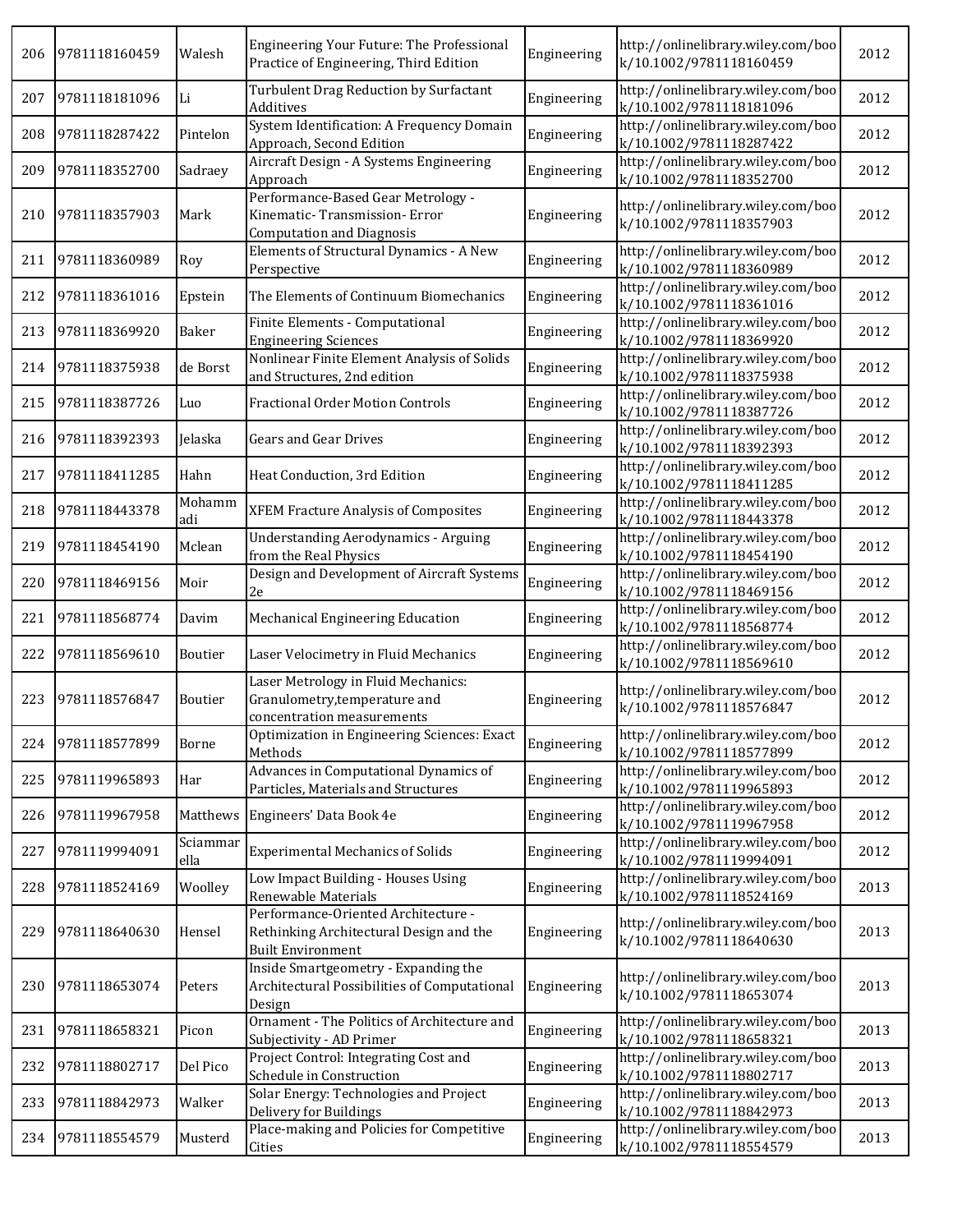| 235 | 9781118783191 | Farrell            | The City as a Tangled Bank - urban design<br>versusurban evolution - AD Primer                                | Engineering | http://onlinelibrary.wiley.com/boo<br>k/10.1002/9781118783191 | 2013 |
|-----|---------------|--------------------|---------------------------------------------------------------------------------------------------------------|-------------|---------------------------------------------------------------|------|
| 236 | 9781118941188 | Firley             | The Urban Masterplanning Handbook                                                                             | Engineering | http://onlinelibrary.wiley.com/boo<br>k/10.1002/9781118941188 | 2013 |
| 237 | 9781118645734 | Lundgren           | Risk Communication: A Handbook for<br>Communicating Environmental, Safety, and<br>Health Risks, Fifth Edition | Engineering | http://onlinelibrary.wiley.com/boo<br>k/10.1002/9781118645734 | 2013 |
| 238 | 9781118987179 | Stacey             | Visual Intelligence: Microsoft Tools and<br>Techniques for Visualizing Data                                   | Engineering | http://onlinelibrary.wiley.com/boo<br>k/10.1002/9781118987179 | 2013 |
| 239 | 9781118188606 | Yan                | Computational Number Theory and Modern<br>Cryptography                                                        | Engineering | http://onlinelibrary.wiley.com/boo<br>k/10.1002/9781118188606 | 2013 |
| 240 | 9781118763407 | Bauer              | Service Quality of Cloud-Based Applications                                                                   | Engineering | http://onlinelibrary.wiley.com/boo<br>k/10.1002/9781118763407 | 2013 |
| 241 | 9781118640067 | Opelt              | Agile Contracts: Creating and Managing<br>Successful Projects with Scrum                                      | Engineering | http://onlinelibrary.wiley.com/boo<br>k/10.1002/9781118640067 | 2013 |
| 242 | 9781118984000 | Person             | <b>Balanced Scorecards &amp; Operational</b><br>Dashboards with Microsoft Excel Second<br>Edition             | Engineering | http://onlinelibrary.wiley.com/boo<br>k/10.1002/9781118984000 | 2013 |
| 243 | 9781118640708 | Sarbazi-<br>Azad   | Large Scale Network-Centric Distributed<br>Systems                                                            | Engineering | http://onlinelibrary.wiley.com/boo<br>k/10.1002/9781118640708 | 2013 |
| 244 | 9781118494455 | Baggi              | Music Navigation with Symbols and Layers:<br>Toward Content Browsing with IEEE 1599<br><b>XML</b> Encoding    | Engineering | http://onlinelibrary.wiley.com/boo<br>k/10.1002/9781118494455 | 2013 |
| 245 | 9781118717257 | Reifer             | Software War Stories: Case Studies in<br>Software Management                                                  | Engineering | http://onlinelibrary.wiley.com/boo<br>k/10.1002/9781118717257 | 2013 |
| 246 | 9781118760765 | Lebraty            | Crowdsourcing                                                                                                 | Engineering | http://onlinelibrary.wiley.com/boo<br>k/10.1002/9781118760765 | 2013 |
| 247 | 9781118579848 | de Brito           | Information Centric Networks: a new<br>paradigm for the Internet                                              | Engineering | http://onlinelibrary.wiley.com/boo<br>k/10.1002/9781118579848 | 2013 |
| 248 | 9781118574560 | Turenne            | Knowledge Needs and Information<br>Extraction / Towards an Artificial<br>Consciousness                        | Engineering | http://onlinelibrary.wiley.com/boo<br>k/10.1002/9781118574560 | 2013 |
| 249 | 9781118761915 | Lucas              | 3D Video                                                                                                      | Engineering | http://onlinelibrary.wiley.com/boo<br>k/10.1002/9781118761915 | 2013 |
| 250 | 9781118507728 | Gwynne             | Guide to Building Control for Domestic<br><b>Buildings</b>                                                    | Engineering | http://onlinelibrary.wiley.com/boo<br>k/10.1002/9781118507728 | 2013 |
| 251 | 9783433602638 | Marti              | Theory of Structures - Fundamentals,<br>Framed Structures, Plates and Shells                                  | Engineering | http://onlinelibrary.wiley.com/boo<br>k/10.1002/9783433602638 | 2013 |
| 252 | 9783433602775 | el                 | Meiswink   Design and Construction of Nuclear Power<br>Plants                                                 | Engineering | http://onlinelibrary.wiley.com/boo<br>k/10.1002/9783433602775 | 2013 |
| 253 | 9781118671092 | Greiman            | Megaproject Management: Lessons on Risk<br>and Project Management from the Big Dig                            | Engineering | http://onlinelibrary.wiley.com/boo<br>k/10.1002/9781118671092 | 2013 |
| 254 | 9781118779552 | Pierce             | Project Scheduling and Management for<br>Construction, Fourth Edition                                         | Engineering | http://onlinelibrary.wiley.com/boo<br>k/10.1002/9781118779552 | 2013 |
| 255 | 9783433603970 | Deutsche<br>Gesell | Recommendations on Excavations 3e                                                                             | Engineering | http://onlinelibrary.wiley.com/boo<br>k/10.1002/9783433603970 | 2013 |
| 256 | 9783433604113 | Deutsche<br>Gesell | Recommendations on Piling (EA Pfähle)                                                                         | Engineering | http://onlinelibrary.wiley.com/boo<br>k/10.1002/9783433604113 | 2013 |
| 257 | 9781118785812 | ne                 | Boussabai Risk Pricing Strategies for Public-Private<br>Partnership Projects                                  | Engineering | http://onlinelibrary.wiley.com/boo<br>k/10.1002/9781118785812 | 2013 |
| 258 | 9781118556054 | Sutt               | The Engineer's Manual of Construction Site<br>Planning                                                        | Engineering | http://onlinelibrary.wiley.com/boo<br>k/10.1002/9781118556054 | 2013 |
| 259 | 9781118750780 | Robillard          | Brown's Boundary Control and Legal<br>Principles, Seventh Edition                                             | Engineering | http://onlinelibrary.wiley.com/boo<br>k/10.1002/9781118750780 | 2013 |
| 260 | 9781118273463 | Swan               | Retrofitting of the Built Environment                                                                         | Engineering | http://onlinelibrary.wiley.com/boo<br>k/10.1002/9781118273463 | 2013 |
| 261 | 9781118411124 | Barker             | Design of Highway Bridges: An LRFD<br>Approach, Third edition                                                 | Engineering | http://onlinelibrary.wiley.com/boo<br>k/10.1002/9781118411124 | 2013 |
| 262 | 9781118486184 | Eynon              | The Design Manager's Handbook                                                                                 | Engineering | http://onlinelibrary.wiley.com/boo<br>k/10.1002/9781118486184 | 2013 |
| 263 | 9781118686195 | <b>Briaud</b>      | Geotechnical Engineering: Unsaturated and<br>Saturated Soils                                                  | Engineering | http://onlinelibrary.wiley.com/boo<br>k/10.1002/9781118686195 | 2013 |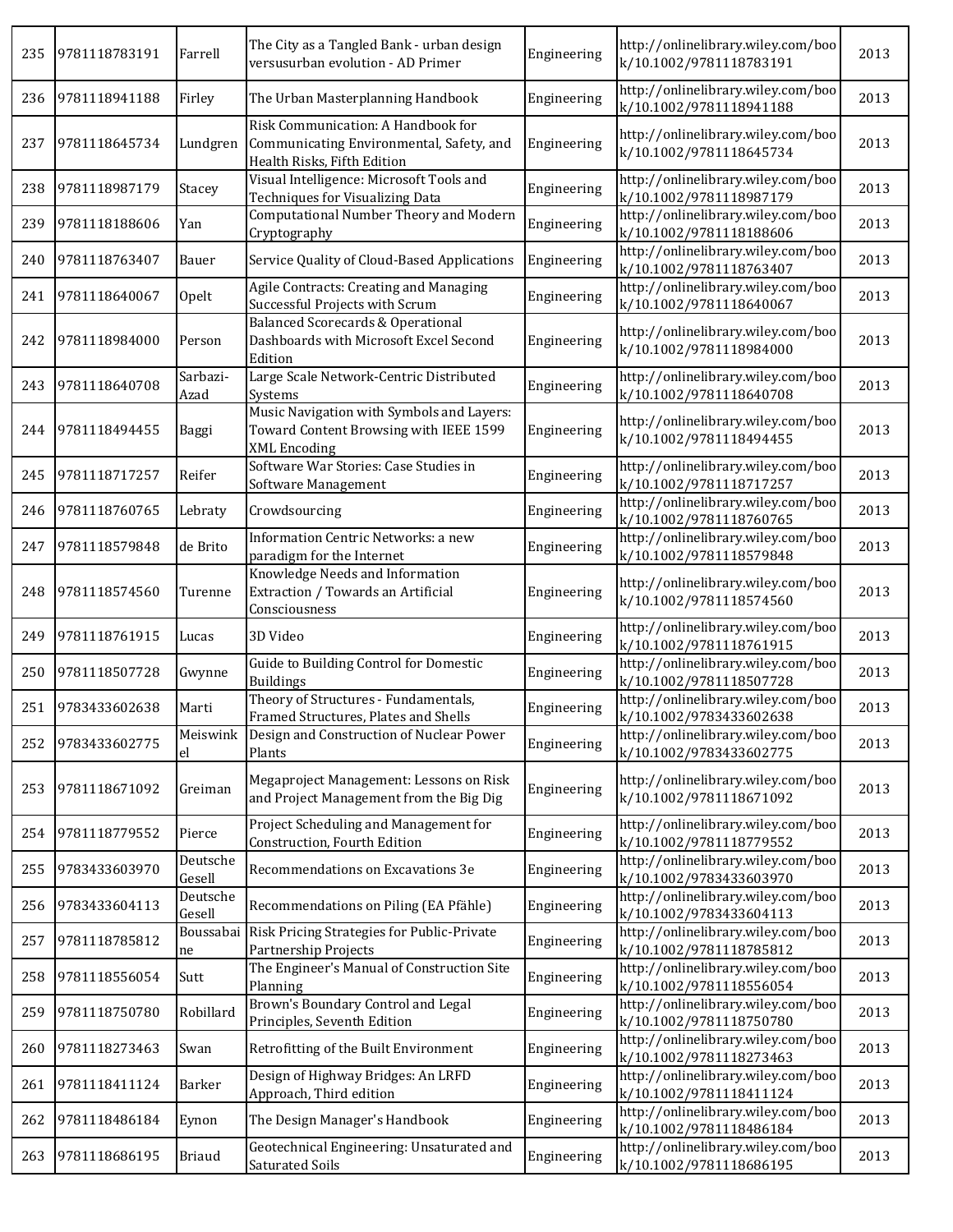| 264 | 9783433603499 | Maidl               | Handbook of Tunnel Engineering I -<br><b>Structures and Methods</b>                                                                            | Engineering | http://onlinelibrary.wiley.com/boo<br>k/10.1002/9783433603499 | 2013 |
|-----|---------------|---------------------|------------------------------------------------------------------------------------------------------------------------------------------------|-------------|---------------------------------------------------------------|------|
| 265 | 9781119940746 | ECA                 | Guide to the IET Wiring Regulations - 17th<br><b>Edition IET Wiring Regulations (BS</b><br>7671:2008 incorporating Amendment No.<br>1:2011) 2e | Engineering | http://onlinelibrary.wiley.com/boo<br>k/10.1002/9781119940746 | 2013 |
| 266 | 9783527680856 | Iannacci            | Practical Guide to RF-MEMS                                                                                                                     | Engineering | http://onlinelibrary.wiley.com/boo<br>k/10.1002/9783527680856 | 2013 |
| 267 | 9781118517543 |                     | Burghartz Guide to State-of-the-Art Electron Devices                                                                                           | Engineering | http://onlinelibrary.wiley.com/boo<br>k/10.1002/9781118517543 | 2013 |
| 268 | 9781118569238 | de la Rosa          | <b>CMOS Sigma-Delta Converters - Practical</b><br>Design Guide                                                                                 | Engineering | http://onlinelibrary.wiley.com/boo<br>k/10.1002/9781118569238 | 2013 |
| 269 | 9781118755068 | Grobe               | <b>Wavelength Division Multiplexing: A</b><br>Practical Engineering Guide                                                                      | Engineering | http://onlinelibrary.wiley.com/boo<br>k/10.1002/9781118755068 | 2013 |
| 270 | 9781118693636 | Grbovic             | <b>Ultra-Capacitors in Power Conversion</b><br>Systems - Analysis, Modeling and Design in<br>Theory and Practice                               | Engineering | http://onlinelibrary.wiley.com/boo<br>k/10.1002/9781118693636 | 2013 |
| 271 | 9780470827253 | Bai                 | Acoustic Array Systems: Theory,<br>Implementation, and Application                                                                             | Engineering | http://onlinelibrary.wiley.com/boo<br>k/10.1002/9780470827253 | 2013 |
| 272 | 9781118591352 | Farhang-<br>Borouje | Adaptive Filters - Theory and Applications<br>2e                                                                                               | Engineering | http://onlinelibrary.wiley.com/boo<br>k/10.1002/9781118591352 | 2013 |
| 273 | 9781118863473 | Lazarov             | Bistatic SAR/ISAR/FSR Theory Algorithms<br>and Program Implementation                                                                          | Engineering | http://onlinelibrary.wiley.com/boo<br>k/10.1002/9781118863473 | 2013 |
| 274 | 9781118618387 | Cyganek             | Object Detection and Recognition in Digital<br>Images-Theory and Practice                                                                      | Engineering | http://onlinelibrary.wiley.com/boo<br>k/10.1002/9781118618387 | 2013 |
| 275 | 9781118544648 | Hurley              | Transformers and Inductors for Power<br>Electronics - Theory, Design and<br>Applications                                                       | Engineering | http://onlinelibrary.wiley.com/boo<br>k/10.1002/9781118544648 | 2013 |
| 276 | 9781118646700 | Sullivan            | Electromagnetic Simulation Using the FDTD<br>Method, Second Edition                                                                            | Engineering | http://onlinelibrary.wiley.com/boo<br>k/10.1002/9781118646700 | 2013 |
| 277 | 9781118451151 | Wang                | <b>Fundamental Elements of Applied</b><br>Superconductivityin Electrical Engineering                                                           | Engineering | http://onlinelibrary.wiley.com/boo<br>k/10.1002/9781118451151 | 2013 |
| 278 | 9781118394540 | Sauter              | 3G, 4G and Beyond - Bringing Networks,<br>Devices And The Web Together 2e                                                                      | Engineering | http://onlinelibrary.wiley.com/boo<br>k/10.1002/9781118394540 | 2013 |
| 279 | 9781118590072 | Hirose              | Complex-Valued Neural Networks: Advances<br>and Applications                                                                                   | Engineering | http://onlinelibrary.wiley.com/boo<br>k/10.1002/9781118590072 | 2013 |
| 280 | 9781118576892 | Pera                | <b>Electrochemical Components</b>                                                                                                              | Engineering | http://onlinelibrary.wiley.com/boo<br>k/10.1002/9781118576892 | 2013 |
| 281 | 9781119993858 | Tschofeni           | Internet Protocol-based Emergency Services Engineering                                                                                         |             | http://onlinelibrary.wiley.com/boo<br>k/10.1002/9781119993858 | 2013 |
| 282 | 9781118649459 | Legchenk<br>0       | Magnetic Resonance Imaging for<br>Groundwater                                                                                                  | Engineering | http://onlinelibrary.wiley.com/boo<br>k/10.1002/9781118649459 | 2013 |
| 283 | 9781118577882 | Assing              | <b>Mobile Access Safety</b>                                                                                                                    | Engineering | http://onlinelibrary.wiley.com/boo<br>k/10.1002/9781118577882 | 2013 |
| 284 | 9781118577387 | Darolles            | Multi-factor Models and Signal Processing<br>Techniques                                                                                        | Engineering | http://onlinelibrary.wiley.com/boo<br>k/10.1002/9781118577387 | 2013 |
| 285 | 9781118614563 | Teodoresc<br>u      | Numerical Analysis with Applications in<br>Mechanicsand Engineering                                                                            | Engineering | http://onlinelibrary.wiley.com/boo<br>k/10.1002/9781118614563 | 2013 |
| 286 | 9781118592977 | Weiss               | Product and Systems Development: A Value<br>Approach                                                                                           | Engineering | http://onlinelibrary.wiley.com/boo<br>k/10.1002/9781118592977 | 2013 |
| 287 | 9781118512920 | Rhee                | Wireless Mobile Internet Security 2e                                                                                                           | Engineering | http://onlinelibrary.wiley.com/boo<br>k/10.1002/9781118512920 | 2013 |
| 288 | 9783527655304 | Maev                | Acoustic Microscopy and Ultrasonic Imaging<br>From Principles to Advanced Applications                                                         | Engineering | http://onlinelibrary.wiley.com/boo<br>k/10.1002/9783527655304 | 2013 |
| 289 | 9781118567869 | Pan                 | Algorithmic and Artificial Intelligence<br>Methods for Protein Bioinformatics                                                                  | Engineering | http://onlinelibrary.wiley.com/boo<br>k/10.1002/9781118567869 | 2013 |
| 290 | 9781118647714 | Kumar               | Fundamentals of Pervasive Information<br>Management Systems                                                                                    | Engineering | http://onlinelibrary.wiley.com/boo<br>k/10.1002/9781118647714 | 2013 |
| 291 | 9781118527535 | Latchman            | HomePlug AV and IEEE 1901: A Handbook<br>for PLC Designers and Users                                                                           | Engineering | http://onlinelibrary.wiley.com/boo<br>k/10.1002/9781118527535 | 2013 |
| 292 | 9781118688977 | Maini               | Lasers and Optoelectronics - Fundamentals,<br>Devices and Applications                                                                         | Engineering | http://onlinelibrary.wiley.com/boo<br>k/10.1002/9781118688977 | 2013 |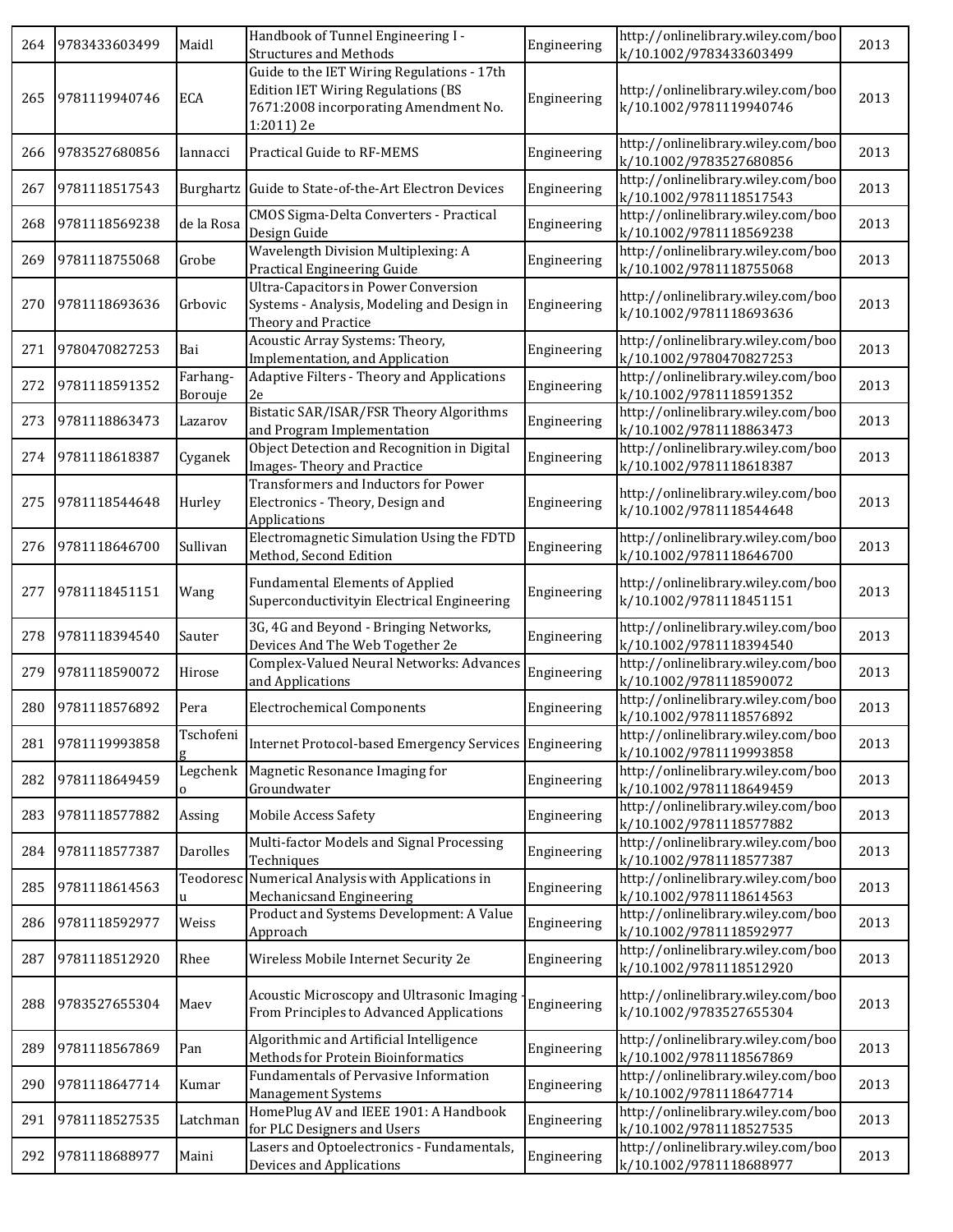| 293 | 9781118648674 | Bourlier         | Method of Moments for 2D Scattering<br>Problems: Basic Concepts and Applications                                | Engineering | http://onlinelibrary.wiley.com/boo<br>k/10.1002/9781118648674 | 2013 |
|-----|---------------|------------------|-----------------------------------------------------------------------------------------------------------------|-------------|---------------------------------------------------------------|------|
| 294 | 9781118569351 | André            | The Inverse Method / Parametric<br>Verification of Real-time Unbedded Systems                                   | Engineering | http://onlinelibrary.wiley.com/boo<br>k/10.1002/9781118569351 | 2013 |
| 295 | 9781118574829 | Deuff            | User-Centered Agile Method                                                                                      | Engineering | http://onlinelibrary.wiley.com/boo<br>k/10.1002/9781118574829 | 2013 |
| 296 | 9781118590775 | Burbank          | Wireless Networking: Understanding<br><b>Internetworking Challenges</b>                                         | Engineering | http://onlinelibrary.wiley.com/boo<br>k/10.1002/9781118590775 | 2013 |
| 297 | 9781118345146 | Thornton         | Modern Lens Antennas for Communications<br>Engineering                                                          | Engineering | http://onlinelibrary.wiley.com/boo<br>k/10.1002/9781118345146 | 2013 |
| 298 | 9781118443040 | Ioinovici        | Power Electronics and Energy Conversion<br>Systems - Fundamentals and Hard-switching<br>Converters V1           | Engineering | http://onlinelibrary.wiley.com/boo<br>k/10.1002/9781118443040 | 2013 |
| 299 | 9781118477786 | Atkinson         | Electrical Installation Designs 4e                                                                              | Engineering | http://onlinelibrary.wiley.com/boo<br>k/10.1002/9781118477786 | 2013 |
| 300 | 9781118481806 | Zhong            | Control of Power Inverters in Renewable<br><b>Energy and Smart Grid Integration</b>                             | Engineering | http://onlinelibrary.wiley.com/boo<br>k/10.1002/9781118481806 | 2013 |
| 301 | 9781118535608 | Jantzen          | Foundations of Fuzzy Control - A Practical<br>Approach, Second Edition                                          | Engineering | http://onlinelibrary.wiley.com/boo<br>k/10.1002/9781118535608 | 2013 |
| 302 | 9781118571026 | Wei              | WiFi, WiMAX, and LTE Multi-hop Mesh<br>Networks: Basic Communication Protocols<br>and Application Areas         | Engineering | http://onlinelibrary.wiley.com/boo<br>k/10.1002/9781118571026 | 2013 |
| 303 | 9781118574263 | Giri             | AC Electric Motors Control - Advanced<br>Design Techniques and Applications                                     | Engineering | http://onlinelibrary.wiley.com/boo<br>k/10.1002/9781118574263 | 2013 |
| 304 | 9781118576618 | Vitetta          | Wireless Communications - Algorithmic<br>Techniques                                                             | Engineering | http://onlinelibrary.wiley.com/boo<br>k/10.1002/9781118576618 | 2013 |
| 305 | 9781118583593 | Dufaux           | Emerging Technologies for 3D Video -<br>Creation, Coding, Transmission and<br>Rendering                         | Engineering | http://onlinelibrary.wiley.com/boo<br>k/10.1002/9781118583593 | 2013 |
| 306 | 9781118622162 | Sanei            | <b>Adaptive Processing of Brain Signals</b>                                                                     | Engineering | http://onlinelibrary.wiley.com/boo<br>k/10.1002/9781118622162 | 2013 |
| 307 | 9781118625422 | Terré            | Wireless Telecommunication Systems                                                                              | Engineering | http://onlinelibrary.wiley.com/boo<br>k/10.1002/9781118625422 | 2013 |
| 308 | 9781118634394 | Zayats           | Active Plasmonics and Tuneable Plasmonic<br>Metamaterials                                                       | Engineering | http://onlinelibrary.wiley.com/boo<br>k/10.1002/9781118634394 | 2013 |
| 309 | 9781118636336 | Kizer            | Digital Microwave Communication:t-to-<br><b>Point Microwave Systems</b>                                         | Engineering | http://onlinelibrary.wiley.com/boo<br>k/10.1002/9781118636336 | 2013 |
| 310 | 9781118639283 | Ribeiro          | Power Systems Signal Processing for Smart<br>Grids                                                              | Engineering | http://onlinelibrary.wiley.com/boo<br>k/10.1002/9781118639283 | 2013 |
| 311 | 9781118703328 | Voldman          | Electrical Overstress (EOS) - Devices,<br><b>Circuitsand Systems</b>                                            | Engineering | http://onlinelibrary.wiley.com/boo<br>k/10.1002/9781118703328 | 2013 |
| 312 | 9781118762080 | Lheurette        | Metamaterials and Wave Control                                                                                  | Engineering | http://onlinelibrary.wiley.com/boo<br>k/10.1002/9781118762080 | 2013 |
| 313 | 9781118846995 | Zelm             | Enterprise Interoperability: IWEI'13<br>Proceedings                                                             | Engineering | http://onlinelibrary.wiley.com/boo<br>k/10.1002/9781118846995 | 2013 |
| 314 | 9783527647132 | Bechtold         | System-level Modeling of MEMS                                                                                   | Engineering | http://onlinelibrary.wiley.com/boo<br>k/10.1002/9783527647132 | 2013 |
| 315 | 9781118826751 | Kerzner          | Project Management Metrics, KPIs, and<br>Dashboards: A Guide to Measuring and<br>Monitoring Project Performance | Engineering | http://onlinelibrary.wiley.com/boo<br>k/10.1002/9781118826751 | 2013 |
| 316 | 9781118536605 | Cheng            | Micro-Cutting - Fundamentals and<br>Applications                                                                | Engineering | http://onlinelibrary.wiley.com/boo<br>k/10.1002/9781118536605 | 2013 |
| 317 | 9781118403259 | Bhushan          | Introduction to Tribology 2e                                                                                    | Engineering | http://onlinelibrary.wiley.com/boo<br>k/10.1002/9781118403259 | 2013 |
| 318 | 9781118407400 | Liu              | Introduction to Hybrid Vehicle System<br>Modeling and Control                                                   | Engineering | http://onlinelibrary.wiley.com/boo<br>k/10.1002/9781118407400 | 2013 |
| 319 | 9781118522707 | Radzevich        | Geometry of Surfaces: A Practical Guide for<br><b>Mechanical Engineers</b>                                      | Engineering | http://onlinelibrary.wiley.com/boo<br>k/10.1002/9781118522707 | 2013 |
| 320 | 9781118700518 | Johanness<br>on  | Guide to Load Analysis for Durability in<br>Vehicle Engineering                                                 | Engineering | http://onlinelibrary.wiley.com/boo<br>k/10.1002/9781118700518 | 2013 |
| 321 | 9781118749890 | Kleinstreu<br>er | Microfluidics and Nanofluidics: Theory and<br><b>Selected Applications</b>                                      | Engineering | http://onlinelibrary.wiley.com/boo<br>k/10.1002/9781118749890 | 2013 |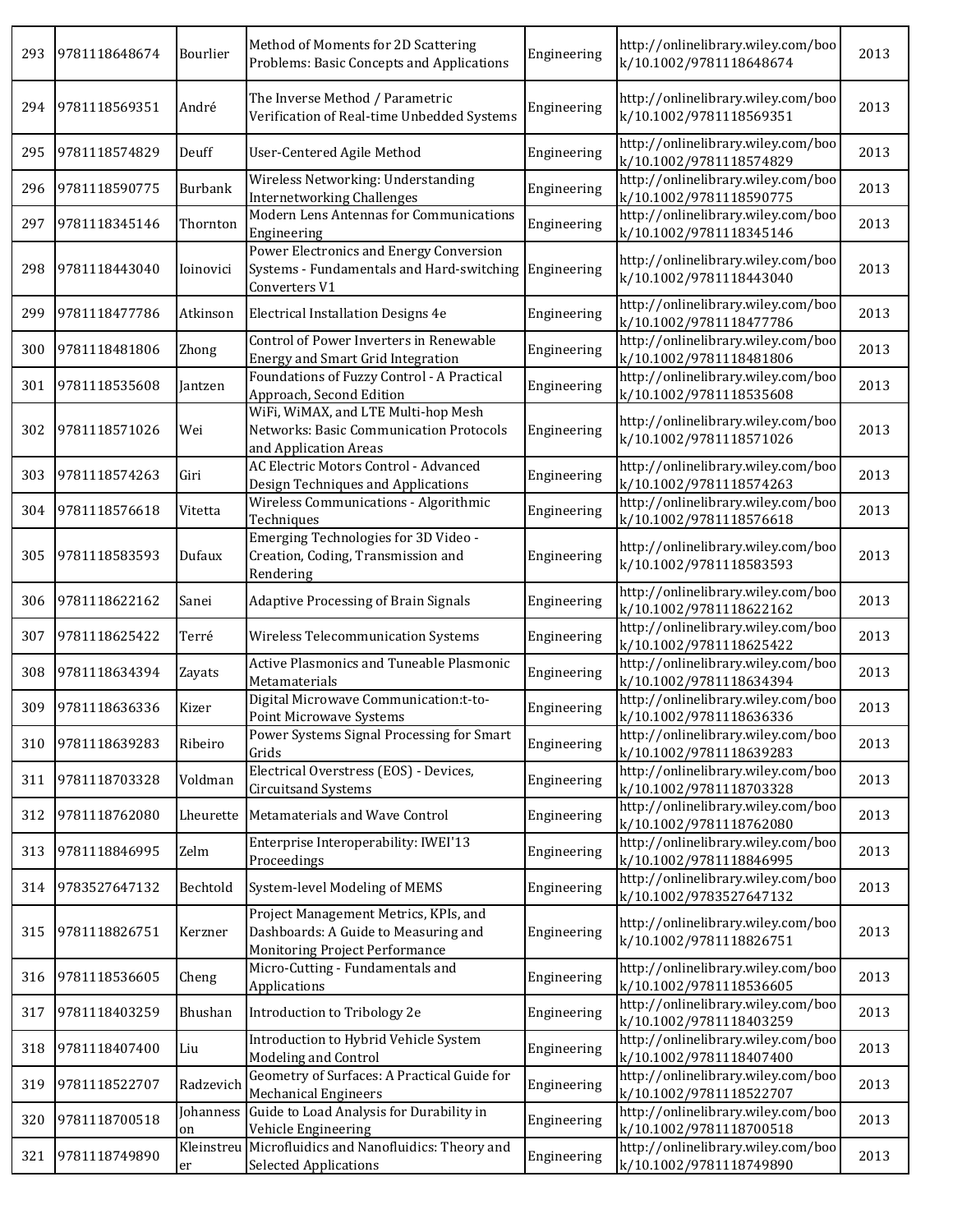| 322 | 9781118516485     | Howell          | Handbook of Compliant Mechanisms                                                                                                 | Engineering | http://onlinelibrary.wiley.com/boo<br>k/10.1002/9781118516485 | 2013 |
|-----|-------------------|-----------------|----------------------------------------------------------------------------------------------------------------------------------|-------------|---------------------------------------------------------------|------|
| 323 | 9781118517048     | Rahn            | <b>Battery Systems Engineering</b>                                                                                               | Engineering | http://onlinelibrary.wiley.com/boo<br>k/10.1002/9781118517048 | 2013 |
| 324 | 9781118733202     | Machado         | Management and Engineering Innovation                                                                                            | Engineering | http://onlinelibrary.wiley.com/boo<br>k/10.1002/9781118733202 | 2013 |
| 325 | 9781118535844     | Zografos        | Modelling and Managing Airport<br>Performance                                                                                    | Engineering | http://onlinelibrary.wiley.com/boo<br>k/10.1002/9781118535844 | 2013 |
| 326 | 9781118603932     | Alazard         | Reverse Engineering in Control Design                                                                                            | Engineering | http://onlinelibrary.wiley.com/boo<br>k/10.1002/9781118603932 | 2013 |
| 327 | 9781118650981     | Dong            | Filtering, Control and Fault Detection with<br>Randomly Occurring InComplete<br>Information                                      | Engineering | http://onlinelibrary.wiley.com/boo<br>k/10.1002/9781118650981 | 2013 |
| 328 | 9781118535561     | <b>Billings</b> | Nonlinear System Identification - NARMAX<br>Methodsin the Time, Frequency and Spatio-<br><b>Temporal Domains</b>                 | Engineering | http://onlinelibrary.wiley.com/boo<br>k/10.1002/9781118535561 | 2013 |
| 329 | 9781118647974     | Yastrebov       | Numerical Methods in Contact Mechanics                                                                                           | Engineering | http://onlinelibrary.wiley.com/boo<br>k/10.1002/9781118647974 | 2013 |
| 330 | 9781119189237     | Smith           | Programming the Finite Element Method 5e                                                                                         | Engineering | http://onlinelibrary.wiley.com/boo<br>k/10.1002/9781119189237 | 2013 |
| 331 | 9781118402795     | Suh             | Control of Cutting Vibration and Machining<br>Instability - A Time-Frequency Approach for<br>Precision, Micro and Nano Machining | Engineering | http://onlinelibrary.wiley.com/boo<br>k/10.1002/9781118402795 | 2013 |
| 332 | 9781118402832     | Schajer         | Practical Residual Stress Measurement<br>Methods                                                                                 | Engineering | http://onlinelibrary.wiley.com/boo<br>k/10.1002/9781118402832 | 2013 |
| 333 | 9781118402924     | Luo             | Vibro-impact Dynamics                                                                                                            | Engineering | http://onlinelibrary.wiley.com/boo<br>k/10.1002/9781118402924 | 2013 |
| 334 | 9781118402955     | Li              | Multiscale Simulations and Mechanics of<br><b>Biological Materials</b>                                                           | Engineering | http://onlinelibrary.wiley.com/boo<br>k/10.1002/9781118402955 | 2013 |
| 335 | 9781118403020     | Bhushan         | Principles and Applications of Tribology 2e                                                                                      | Engineering | http://onlinelibrary.wiley.com/boo<br>k/10.1002/9781118403020 | 2013 |
| 336 | 9781118451205     | Huang           | Numerical Calculation of Lubrication:<br>Methods and Programs                                                                    | Engineering | http://onlinelibrary.wiley.com/boo<br>k/10.1002/9781118451205 | 2013 |
| 337 | 9781118481844     | Kaminski        | The Stochastic Perturbation Method for<br><b>Computational Mechanics</b>                                                         | Engineering | http://onlinelibrary.wiley.com/boo<br>k/10.1002/9781118481844 | 2013 |
| 338 | 9781118482568     | Espinosa        | Nano and Cell Mechanics: Fundamentals and<br>Frontiers                                                                           | Engineering | http://onlinelibrary.wiley.com/boo<br>k/10.1002/9781118482568 | 2013 |
|     | 339 9781118483565 | <b>Bazilevs</b> | Computational Fluid-Structure Interaction -<br>Methods and Applications                                                          | Engineering | http://onlinelibrary.wiley.com/boo<br>k/10.1002/9781118483565 | 2013 |
| 340 | 9781118483961     | Lugt            | Grease Lubrication in Rolling Bearings                                                                                           | Engineering | http://onlinelibrary.wiley.com/boo<br>k/10.1002/9781118483961 | 2013 |
| 341 | 9781118534823     | Siddique        | Computational Intelligence - Synergies of<br>Fuzzy Logic, Neural Networks and<br><b>Evolutionary Computing</b>                   | Engineering | http://onlinelibrary.wiley.com/boo<br>k/10.1002/9781118534823 | 2013 |
| 342 | 9781118535288     | Elmarakbi       | Advanced Composite Materials for<br>Automotive Applications - Structural<br><b>Integrity and Crashworthiness</b>                 | Engineering | http://onlinelibrary.wiley.com/boo<br>k/10.1002/9781118535288 | 2013 |
| 343 | 9781118536704     | Moir            | Civil Avionics Systems 2e                                                                                                        | Engineering | http://onlinelibrary.wiley.com/boo<br>k/10.1002/9781118536704 | 2013 |
| 344 | 9781118536896     | Jovic           | Analysis and Modelling of Non-Steady Flow<br>in Pipeand Channel Networks                                                         | Engineering | http://onlinelibrary.wiley.com/boo<br>k/10.1002/9781118536896 | 2013 |
| 345 | 9781118536933     | Kassapogl<br>ou | Design and Analysis of Composite Structures<br>- With Applications to Aerospace Structures,<br>2nd Edition                       | Engineering | http://onlinelibrary.wiley.com/boo<br>k/10.1002/9781118536933 | 2013 |
| 346 | 9781118568101     | Torenbee<br>k   | Advanced Aircraft Design - Conceptual<br>Design, Analysis and Optimization of<br>Subsonic Civil Airplanes                        | Engineering | http://onlinelibrary.wiley.com/boo<br>k/10.1002/9781118568101 | 2013 |
| 347 | 9781118572023     | Adhikari        | Structural Dynamic Analysis with<br><b>Generalized Damping Models: Analysis</b>                                                  | Engineering | http://onlinelibrary.wiley.com/boo<br>k/10.1002/9781118572023 | 2013 |
| 348 | 9781118574928     | Lécuyer         | Water on Earth                                                                                                                   | Engineering | http://onlinelibrary.wiley.com/boo<br>k/10.1002/9781118574928 | 2013 |
| 349 | 9781118575246     | Feyel           | Loop-shaping Robust Control                                                                                                      | Engineering | http://onlinelibrary.wiley.com/boo<br>k/10.1002/9781118575246 | 2013 |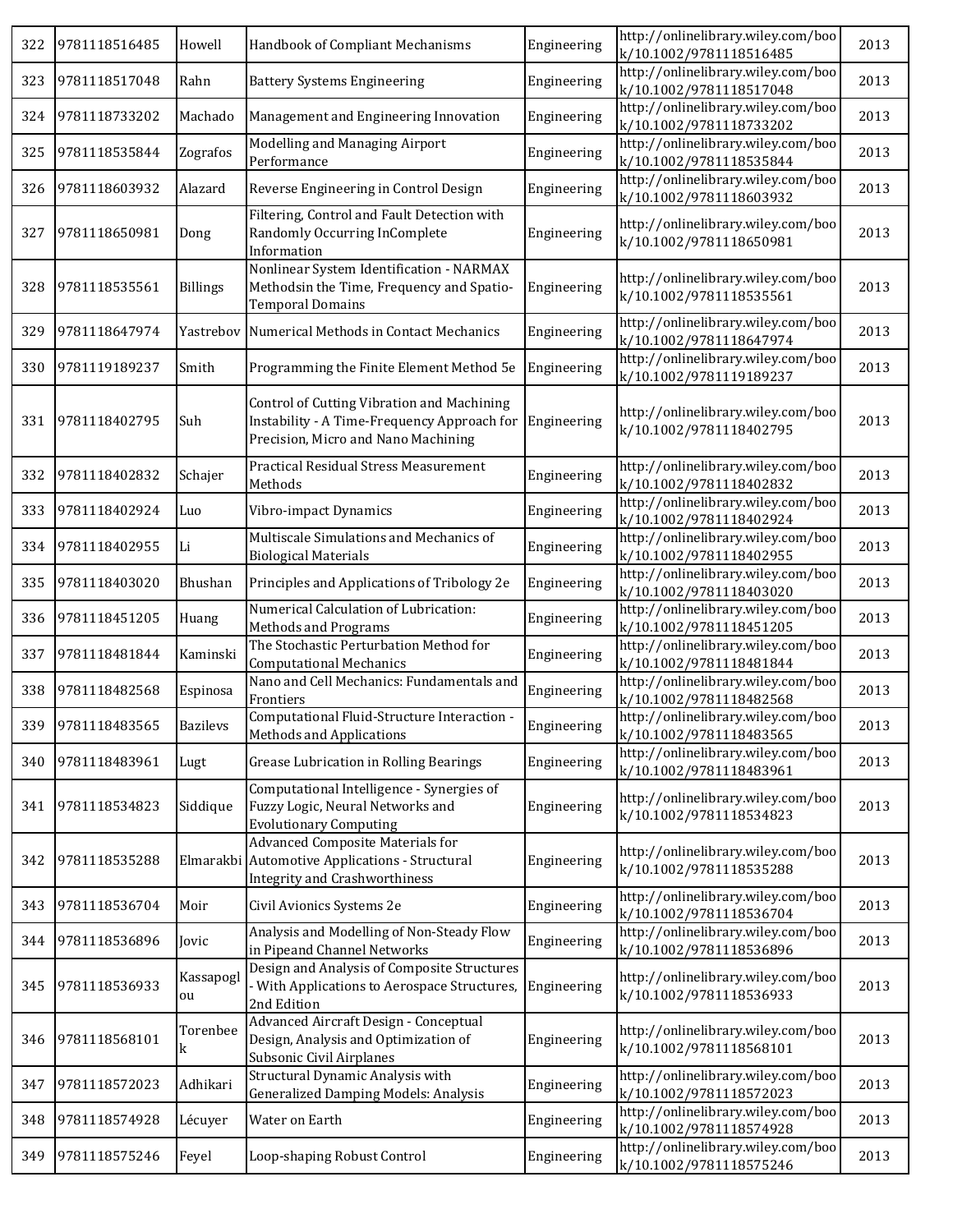| 350 | 9781118577202     |                | Hammadi Multimodal Transport Systems                                                                                         | Engineering | http://onlinelibrary.wiley.com/boo<br>k/10.1002/9781118577202 | 2013 |
|-----|-------------------|----------------|------------------------------------------------------------------------------------------------------------------------------|-------------|---------------------------------------------------------------|------|
| 351 | 9781118577516     | Habib          | Interdisciplinary Mechatronics: Engineering<br>Science and Research Development                                              | Engineering | http://onlinelibrary.wiley.com/boo<br>k/10.1002/9781118577516 | 2013 |
| 352 | 9781118577554     | Luongo         | Mathematical Models of Beams and Cables                                                                                      | Engineering | http://onlinelibrary.wiley.com/boo<br>k/10.1002/9781118577554 | 2013 |
| 353 | 9781118578469     | Grediac        | Full-Field Measurements and Identification<br>in Solid Mechanics                                                             | Engineering | http://onlinelibrary.wiley.com/boo<br>k/10.1002/9781118578469 | 2013 |
| 354 | 9781118604069     | Morana         | Sustainable Supply Chain Management                                                                                          | Engineering | http://onlinelibrary.wiley.com/boo<br>k/10.1002/9781118604069 | 2013 |
| 355 | 9781118635360     | Hellesland     | Reinforced Concrete Beams, Columns and<br>Frames: Mechanics and ULS Design                                                   | Engineering | http://onlinelibrary.wiley.com/boo<br>k/10.1002/9781118635360 | 2013 |
| 356 | 9781118671627     | Bejan          | <b>Convection Heat Transfer Fourth Edition</b>                                                                               | Engineering | http://onlinelibrary.wiley.com/boo<br>k/10.1002/9781118671627 | 2013 |
| 357 | 9781118713075     | Panton         | Incompressible Flow, Fourth Edition                                                                                          | Engineering | http://onlinelibrary.wiley.com/boo<br>k/10.1002/9781118713075 | 2013 |
| 358 | 9781118790052     | Borghi         | Turbulent Multiphase Flows with Heat and<br>Mass Transfer                                                                    | Engineering | http://onlinelibrary.wiley.com/boo<br>k/10.1002/9781118790052 | 2013 |
| 359 | 9781118862971     | Adhikari       | Structural Dynamic Analysis with<br>Generalized Damping Models: Identification                                               | Engineering | http://onlinelibrary.wiley.com/boo<br>k/10.1002/9781118862971 | 2013 |
| 360 | 9781118633151     | Edgerton       | A Practitioner's Guide to Effective Maritime<br>and Port Security                                                            | Engineering | http://onlinelibrary.wiley.com/boo<br>k/10.1002/9781118633151 | 2013 |
| 361 | 9781118769119     | Burnette       | Biosecurity: Understanding, Assessing, and<br>Preventing the Threat                                                          | Engineering | http://onlinelibrary.wiley.com/boo<br>k/10.1002/9781118769119 | 2013 |
| 362 | 9781119174813     | Malkin         | Medical and Dental Space Planning: A<br>Comprehensive Guide to Design, Equipment,<br>and Clinical Procedures, Fourth Edition | Engineering | http://onlinelibrary.wiley.com/boo<br>k/10.1002/9781119174813 | 2014 |
| 363 | 9781118822531     | Borden         | Forty Ways to Think about Architecture -<br>Architectural History and Theory Today                                           | Engineering | http://onlinelibrary.wiley.com/boo<br>k/10.1002/9781118822531 | 2014 |
| 364 | 9781118830574     | Balmori        | Drawing and Reinventing Landscape AD<br>Primer                                                                               | Engineering | http://onlinelibrary.wiley.com/boo<br>k/10.1002/9781118830574 | 2014 |
| 365 | 9781119174868     | Sharky         | Landscape Site Grading Principles: Grading<br>with Design in Mind                                                            | Engineering | http://onlinelibrary.wiley.com/boo<br>k/10.1002/9781119174868 | 2014 |
| 366 | 9781118508107     | Harney         | Gardens and Landscapes in Historic Building<br>Conservation                                                                  | Engineering | http://onlinelibrary.wiley.com/boo<br>k/10.1002/9781118508107 | 2014 |
|     | 367 9781118786178 | Ching          | European Building Construction Illustrated                                                                                   | Engineering | http://onlinelibrary.wiley.com/boo<br>k/10.1002/9781118786178 | 2014 |
| 368 | 9781118827543     | Cook           | Drawing - The Motive Force of Architecture<br>2nd Edition                                                                    | Engineering | http://onlinelibrary.wiley.com/boo<br>k/10.1002/9781118827543 | 2014 |
| 369 | 9781118869703     | Kadic          | An Introduction to Bioreactor<br>Hydrodynamics and Gas-Liquid Mass<br>Transfer                                               | Engineering | http://onlinelibrary.wiley.com/boo<br>k/10.1002/9781118869703 | 2014 |
| 370 | 9781118851678     | Bosworth       | Computer Security Handbook, Sixth Edition,<br>Volume1                                                                        | Engineering | http://onlinelibrary.wiley.com/boo<br>k/10.1002/9781118851678 | 2014 |
| 371 | 9781118820650     | Bosworth       | Computer Security Handbook, Sixth Edition,<br>Volume2                                                                        | Engineering | http://onlinelibrary.wiley.com/boo<br>k/10.1002/9781118820650 | 2014 |
| 372 | 9781118937563     | Geng           | Data Center Handbook                                                                                                         | Engineering | http://onlinelibrary.wiley.com/boo<br>k/10.1002/9781118937563 | 2014 |
| 373 | 9781118625446     | Touati         | Advanced Backend Optimization                                                                                                | Engineering | http://onlinelibrary.wiley.com/boo<br>k/10.1002/9781118625446 | 2014 |
| 374 | 9781118909690     | Pathan         | Advanced Content Delivery, Streaming, and<br>Cloud Services                                                                  | Engineering | http://onlinelibrary.wiley.com/boo<br>k/10.1002/9781118909690 | 2014 |
| 375 | 9781119002659     | Delpech        | Comparable Corpora and Computer-assisted<br>Translation                                                                      | Engineering | http://onlinelibrary.wiley.com/boo<br>k/10.1002/9781119002659 | 2014 |
| 376 | 9781119182368     | Gemignan       | Data Fluency: Empowering Your<br>Organization with Effective Data<br>Communication                                           | Engineering | http://onlinelibrary.wiley.com/boo<br>k/10.1002/9781119182368 | 2014 |
| 377 | 9781118833209     | Dorronsor<br>0 | Evolutionary Algorithms for Mobile Ad hoc<br>Networks                                                                        | Engineering | http://onlinelibrary.wiley.com/boo<br>k/10.1002/9781118833209 | 2014 |
| 378 | 9781119209386     | Raasch         | JavaScript and jQuery for Data Analysis and<br>Visualization                                                                 | Engineering | http://onlinelibrary.wiley.com/boo<br>k/10.1002/9781119209386 | 2014 |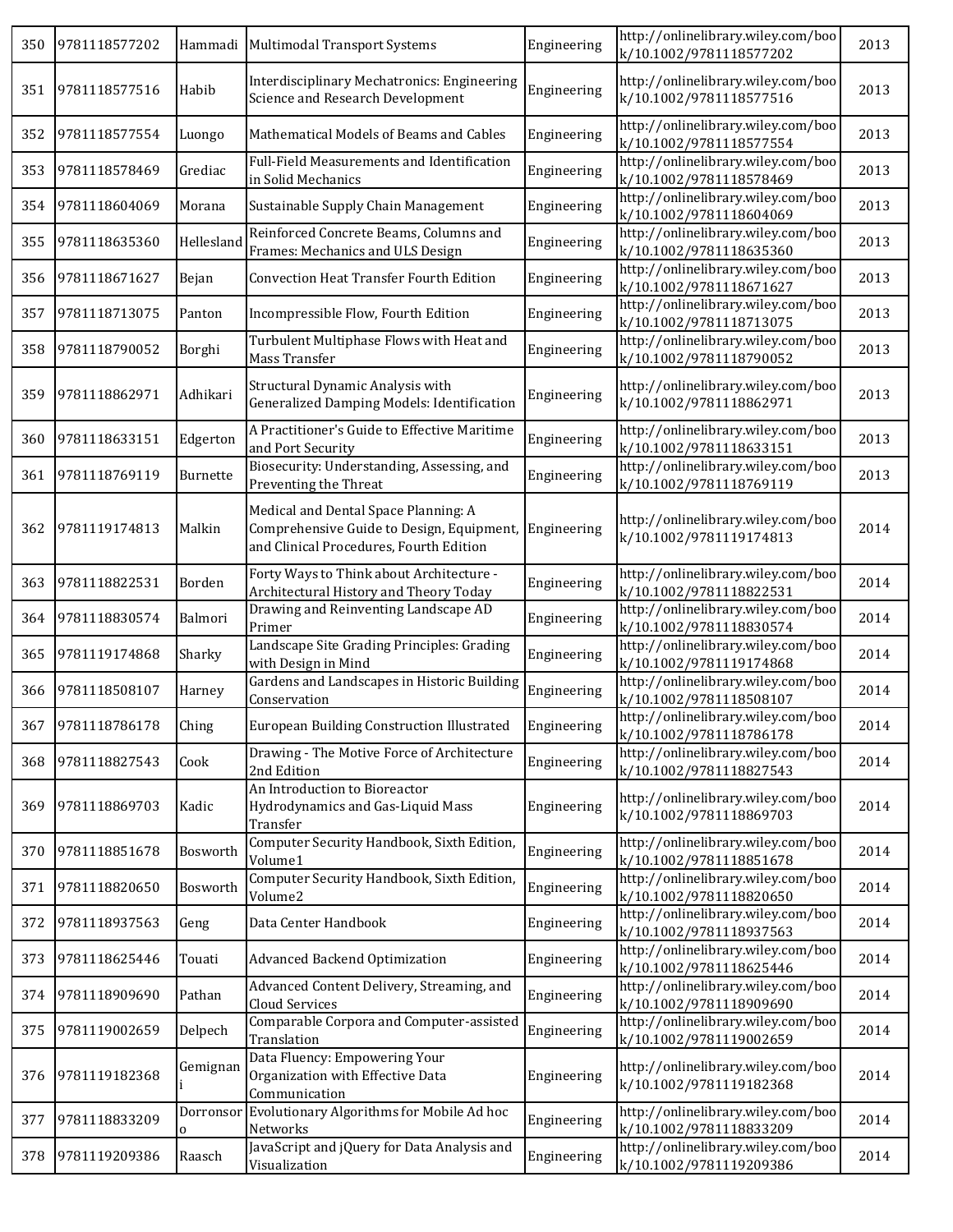| 379 | 9781118966464 | Gardi              | Mathematical Programming Solver Based on<br>Local Search                                                                  | Engineering | http://onlinelibrary.wiley.com/boo<br>k/10.1002/9781118966464 | 2014 |
|-----|---------------|--------------------|---------------------------------------------------------------------------------------------------------------------------|-------------|---------------------------------------------------------------|------|
| 380 | 9781119209393 | Yener              | Professional Java EE Design Patterns                                                                                      | Engineering | http://onlinelibrary.wiley.com/boo<br>k/10.1002/9781119209393 | 2014 |
| 381 | 9781119207580 | Cassell            | <b>Python Projects</b>                                                                                                    | Engineering | http://onlinelibrary.wiley.com/boo<br>k/10.1002/9781119207580 | 2014 |
| 382 | 9781118898604 | Bernik             | Cybercrime and Cyber Warfare                                                                                              | Engineering | http://onlinelibrary.wiley.com/boo<br>k/10.1002/9781118898604 | 2014 |
| 383 | 9781118874059 | Larose             | Discovering Knowledge in Data: An<br>Introduction to Data Mining, Second Edition                                          | Engineering | http://onlinelibrary.wiley.com/boo<br>k/10.1002/9781118874059 | 2014 |
| 384 | 9781118691779 | Kavis              | Architecting the Cloud: Design Decisions for<br>Cloud Computing Service Models (SaaS,<br>PaaS, and IaaS)                  | Engineering | http://onlinelibrary.wiley.com/boo<br>k/10.1002/9781118691779 | 2014 |
| 385 | 9781118915004 | Martin             | Cloud Computing and Electronic Discovery +<br>Website                                                                     | Engineering | http://onlinelibrary.wiley.com/boo<br>k/10.1002/9781118915004 | 2014 |
| 386 | 9781118930960 | Oussalah           | Software Architecture                                                                                                     | Engineering | http://onlinelibrary.wiley.com/boo<br>k/10.1002/9781118930960 | 2014 |
| 387 | 9781118945087 | Oussalah           | Software Architecture 2                                                                                                   | Engineering | http://onlinelibrary.wiley.com/boo<br>k/10.1002/9781118945087 | 2014 |
| 388 | 9781118964637 | Tripathy           | Software Evolution and Maintenance: A<br>Practitioner's Approach                                                          | Engineering | http://onlinelibrary.wiley.com/boo<br>k/10.1002/9781118964637 | 2014 |
| 389 | 9781118830208 | Suryn              | Software Quailty Engineering: A<br>Practitioner's Approach                                                                | Engineering | http://onlinelibrary.wiley.com/boo<br>k/10.1002/9781118830208 | 2014 |
| 390 | 9781118912744 | Zhao               | <b>Building Dependable Distributed Systems</b>                                                                            | Engineering | http://onlinelibrary.wiley.com/boo<br>k/10.1002/9781118912744 | 2014 |
| 391 | 9781119008200 | Rigo               | Formal Languages, Automata and<br>Numeration Systems Volume 1                                                             | Engineering | http://onlinelibrary.wiley.com/boo<br>k/10.1002/9781119008200 | 2014 |
| 392 | 9781119042853 | Rigo               | Formal Languages, Automata and<br>Numeration Systems Volume 2                                                             | Engineering | http://onlinelibrary.wiley.com/boo<br>k/10.1002/9781119042853 | 2014 |
| 393 | 9781118711897 | Jeannot            | High-Performance Computing on Complex<br>Environments                                                                     | Engineering | http://onlinelibrary.wiley.com/boo<br>k/10.1002/9781118711897 | 2014 |
| 394 | 9781119050643 | Larrieu            | Rapid Prototyping Software for Avionics<br>Systems: Model-oriented Approaches for<br><b>Complex Systems Certification</b> | Engineering | http://onlinelibrary.wiley.com/boo<br>k/10.1002/9781119050643 | 2014 |
| 395 | 9781118790229 | Rochange           | Time-Predictable Architectures                                                                                            | Engineering | http://onlinelibrary.wiley.com/boo<br>k/10.1002/9781118790229 | 2014 |
| 396 | 9781118984260 | Krichen            | Graph-related Optimization and Decision<br>Theory                                                                         | Engineering | http://onlinelibrary.wiley.com/boo<br>k/10.1002/9781118984260 | 2014 |
| 397 | 9781118920664 | Saad               | Information Systems for Knowledge<br>Management                                                                           | Engineering | http://onlinelibrary.wiley.com/boo<br>k/10.1002/9781118920664 | 2014 |
| 398 | 9781119054252 |                    | Kembellec Recommender Systems                                                                                             | Engineering | http://onlinelibrary.wiley.com/boo<br>k/10.1002/9781119054252 | 2014 |
| 399 | 9781118914410 | Gunawan            | Fundamentals of Reliability Engineering:<br>Applications in Multistage Interconnection<br>Networks                        | Engineering | http://onlinelibrary.wiley.com/boo<br>k/10.1002/9781118914410 | 2014 |
| 400 | 9781119004752 | Torres-<br>Moreno  | <b>Automatic Text Summarization</b>                                                                                       | Engineering | http://onlinelibrary.wiley.com/boo<br>k/10.1002/9781119004752 | 2014 |
| 401 | 9781118899151 | Capet              | <b>Information Evaluation</b>                                                                                             | Engineering | http://onlinelibrary.wiley.com/boo<br>k/10.1002/9781118899151 | 2014 |
| 402 | 9781118959152 | Lesca              | Scanning the Business Environment and<br><b>Detecting Weak Signals</b>                                                    | Engineering | http://onlinelibrary.wiley.com/boo<br>k/10.1002/9781118959152 | 2014 |
| 403 | 9781118852453 | Schleifer          | Managing the Profitable Construction<br>Business: The Contractor's Guide to Success<br>and Survival Strategies            | Engineering | http://onlinelibrary.wiley.com/boo<br>k/10.1002/9781118852453 | 2014 |
| 404 | 9781118718070 | Li                 | Theory of Nonlinear Structural Analysis: The<br>Force Analogy Method for Earthquake<br>Engineering                        | Engineering | http://onlinelibrary.wiley.com/boo<br>k/10.1002/9781118718070 | 2014 |
| 405 | 9783433603611 | Häussler-<br>Combe | Computational Methods for Reinforced<br>Concrete Structure                                                                | Engineering | http://onlinelibrary.wiley.com/boo<br>k/10.1002/9783433603611 | 2014 |
| 406 | 9781118838167 | Baldwin            | Handbook for Construction Planning and<br>Scheduling                                                                      | Engineering | http://onlinelibrary.wiley.com/boo<br>k/10.1002/9781118838167 | 2014 |
| 407 | 9781118914236 | Posudin            | Methods of Measuring Environmental<br>Parameters                                                                          | Engineering | http://onlinelibrary.wiley.com/boo<br>k/10.1002/9781118914236 | 2014 |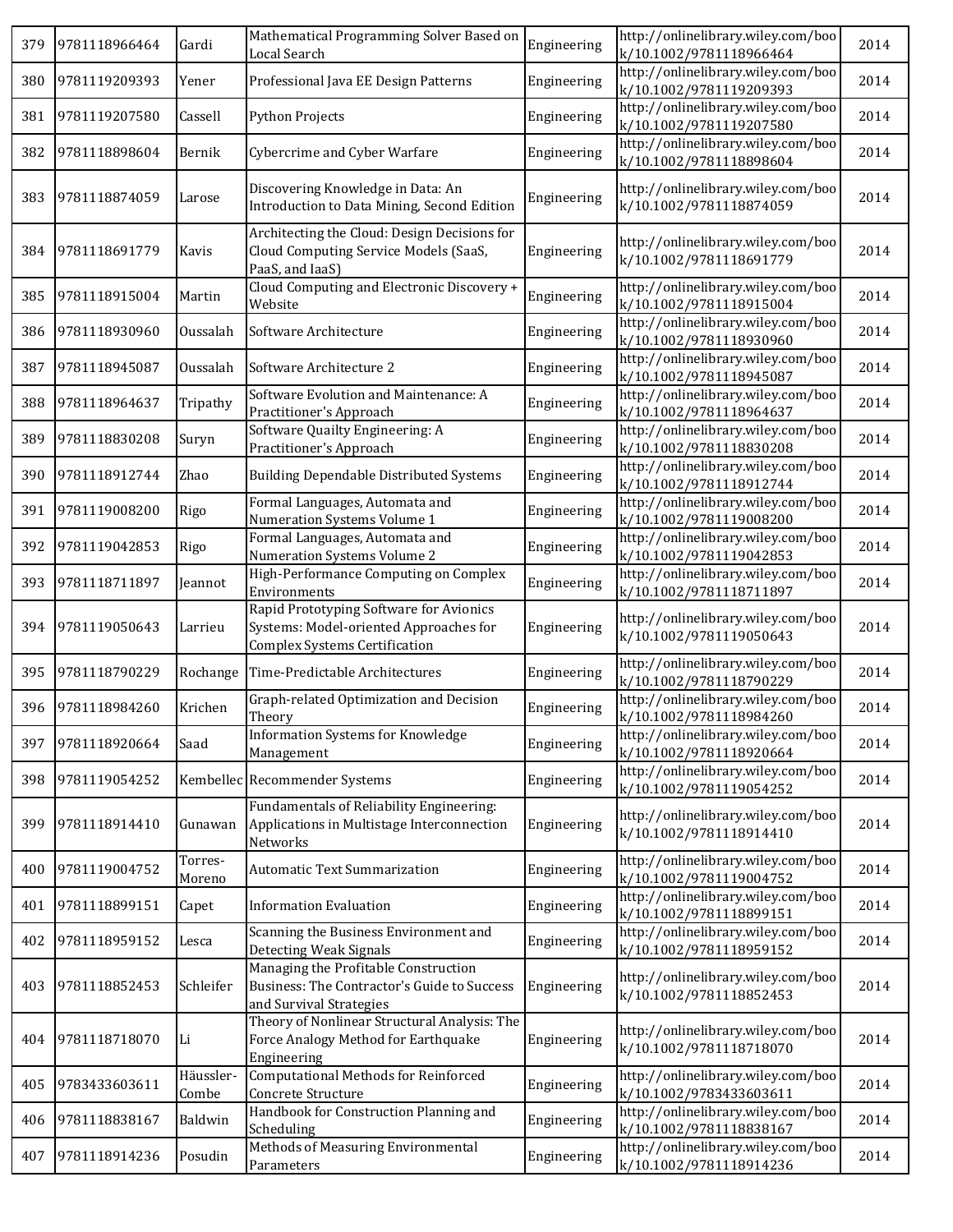| 408 | 9781118989326 | Wilson            | Interpreting Land Records, Second Edition                                                                                   | Engineering | http://onlinelibrary.wiley.com/boo<br>k/10.1002/9781118989326 | 2014 |
|-----|---------------|-------------------|-----------------------------------------------------------------------------------------------------------------------------|-------------|---------------------------------------------------------------|------|
| 409 | 9781118539613 | Coulson           | Sustainable Use of Wood in Construction                                                                                     | Engineering | http://onlinelibrary.wiley.com/boo<br>k/10.1002/9781118539613 | 2014 |
| 410 | 9781119007258 | Kelly             | Value Management of Construction Projects                                                                                   | Engineering | http://onlinelibrary.wiley.com/boo<br>k/10.1002/9781119007258 | 2014 |
| 411 | 9781118649893 | Shen              | A Two-Step Perturbation Method in<br>Nonlinear Analysis of Beams, Plates and<br>Shells                                      | Engineering | http://onlinelibrary.wiley.com/boo<br>k/10.1002/9781118649893 | 2014 |
| 412 | 9781118819197 | US<br>Gypsum      | The Gypsum Construction Handbook,<br>Seventh Edition                                                                        | Engineering | http://onlinelibrary.wiley.com/boo<br>k/10.1002/9781118819197 | 2014 |
| 413 | 9781118477151 |                   | Wilkinson Sustainable Building Adaptation                                                                                   | Engineering | http://onlinelibrary.wiley.com/boo<br>k/10.1002/9781118477151 | 2014 |
| 414 | 9781118587379 | Elliott           | Multi-storey Precast Concrete Framed<br>Structures                                                                          | Engineering | http://onlinelibrary.wiley.com/boo<br>k/10.1002/9781118587379 | 2014 |
| 415 | 9781118809167 | Booth             | Water Resources in the Built Environment -<br>Management Issues and Solutions                                               | Engineering | http://onlinelibrary.wiley.com/boo<br>k/10.1002/9781118809167 | 2014 |
| 416 | 9783433603536 | Maidl             | Handbook of Tunneel Engineering II - Basics<br>and Additional Services for Design and<br>Construction                       | Engineering | http://onlinelibrary.wiley.com/boo<br>k/10.1002/9783433603536 | 2014 |
| 417 | 9783433604229 | ECCS-<br>European | Design of Steel Structures - Eurocode 3 -<br>Designof Steel Structures. Part 1-1 - General<br>Rules and Rules for Buildings | Engineering | http://onlinelibrary.wiley.com/boo<br>k/10.1002/9783433604229 | 2014 |
| 418 | 9783433604281 | Wittke            | Rock Mechanics Based on an Anisotropic<br>Jointed Rock Model (AJRM)                                                         | Engineering | http://onlinelibrary.wiley.com/boo<br>k/10.1002/9783433604281 | 2014 |
| 419 | 9781118886540 | Mendel            | Introduction to Type-2 Fuzzy Logic Control:<br>Theory and Applications                                                      | Engineering | http://onlinelibrary.wiley.com/boo<br>k/10.1002/9781118886540 | 2014 |
| 420 | 9781118861943 | Sauter            | From GSM to LTE-Advanced - An<br>Introduction to Mobile Networks and Mobile<br>Broadband Revised 2e                         | Engineering | http://onlinelibrary.wiley.com/boo<br>k/10.1002/9781118861943 | 2014 |
| 421 | 9781118758571 | Dworsky           | <b>Introduction to Numerical Electrostatics</b><br><b>Using MAT LAB</b>                                                     | Engineering | http://onlinelibrary.wiley.com/boo<br>k/10.1002/9781118758571 | 2014 |
| 422 | 9781118818046 | Cox               | An Introduction to LTE - LTE, LTE-Advanced,<br>SAE, VoLTE and 4G Mobile Communications<br>2e                                | Engineering | http://onlinelibrary.wiley.com/boo<br>k/10.1002/9781118818046 | 2014 |
| 423 | 9781118835647 | Persico           | Introduction to Ground Penetrating Radar:<br>Inverse Scattering and Data Processing                                         | Engineering | http://onlinelibrary.wiley.com/boo<br>k/10.1002/9781118835647 | 2014 |
| 424 | 9781118908785 | Touhill           | Cybersecurity for Executives: A Practical<br>Guide                                                                          | Engineering | http://onlinelibrary.wiley.com/boo<br>k/10.1002/9781118908785 | 2014 |
| 425 | 9781118753767 | Ufimtsev          | Fundamentals of the Physical Theory of<br>Diffraction, Second Edition                                                       | Engineering | http://onlinelibrary.wiley.com/boo<br>k/10.1002/9781118753767 | 2014 |
| 426 | 9781118679852 | Yu                | Blind Source Separation: Theory and<br>Applications                                                                         | Engineering | http://onlinelibrary.wiley.com/boo<br>k/10.1002/9781118679852 | 2014 |
| 427 | 9781118821183 | Lattarulo         | Filamentary Ion Flow: Theory and<br>Experiments                                                                             | Engineering | http://onlinelibrary.wiley.com/boo<br>k/10.1002/9781118821183 | 2014 |
| 428 | 9783527681075 | Servin            | Fringe Pattern Analysis for Optical<br>Metrology - Theory, Algorithms, and<br>Applications                                  | Engineering | http://onlinelibrary.wiley.com/boo<br>k/10.1002/9783527681075 | 2014 |
| 429 | 9781118984987 | Grewal            | Kalman Filtering: Theory and Practice Using<br>MATLAB (R), Fourth Edition                                                   | Engineering | http://onlinelibrary.wiley.com/boo<br>k/10.1002/9781118984987 | 2014 |
| 430 | 9781118751992 | Yang              | Fundamentals of Liquid Crystal Devices, 2e                                                                                  | Engineering | http://onlinelibrary.wiley.com/boo<br>k/10.1002/9781118751992 | 2014 |
| 431 | 9781118907658 | Cochetti          | Mobile Satellite Communications Handbook,<br>Second Edition                                                                 | Engineering | http://onlinelibrary.wiley.com/boo<br>k/10.1002/9781118907658 | 2014 |
| 432 | 9781118886397 | Sutherlan<br>d    | Principles of Electrical Safety                                                                                             | Engineering | http://onlinelibrary.wiley.com/boo<br>k/10.1002/9781118886397 | 2014 |
| 433 | 9781118797051 | Fernando          | Radio over Fiber for Wireless<br>Communications - From Fundamentals to<br><b>Advanced Topics</b>                            | Engineering | http://onlinelibrary.wiley.com/boo<br>k/10.1002/9781118797051 | 2014 |
| 434 | 9781118443446 | Zarrinkou<br>b    | Understanding LTE with MATLAB - From<br>Mathematical Modeling to Simulation and<br>Prototyping                              | Engineering | http://onlinelibrary.wiley.com/boo<br>k/10.1002/9781118443446 | 2014 |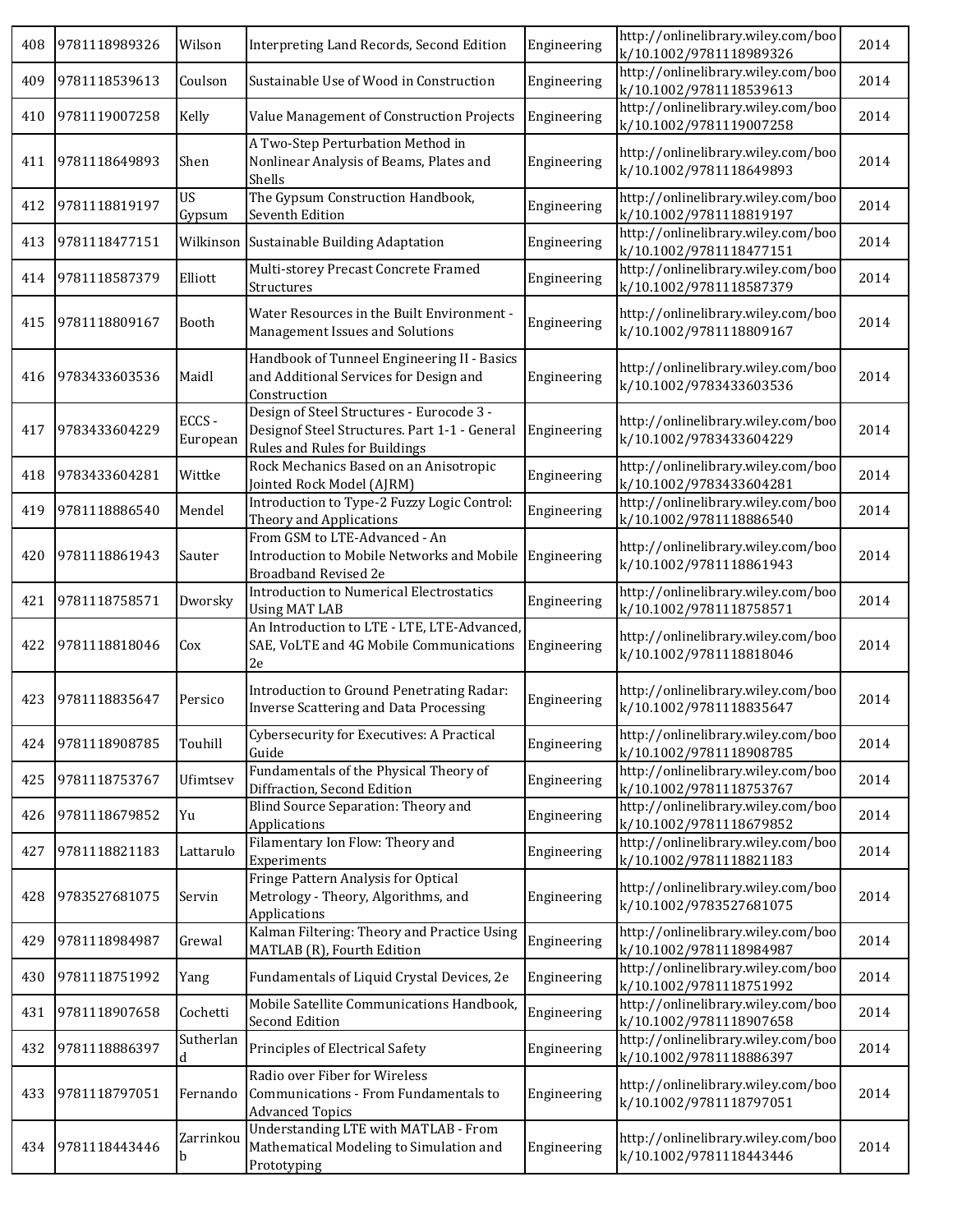| 435 | 9781118648889 | Héno             | 3D Modeling of Buildings                                                                                          | Engineering | http://onlinelibrary.wiley.com/boo<br>k/10.1002/9781118648889                            | 2014 |
|-----|---------------|------------------|-------------------------------------------------------------------------------------------------------------------|-------------|------------------------------------------------------------------------------------------|------|
| 436 | 9781118886953 | dos<br>Santos    | <b>Advanced Power Electronics Converters:</b><br>PWM Converters Processing AC Voltages                            | Engineering | http://onlinelibrary.wiley.com/boo<br>k/10.1002/9781118886953                            | 2014 |
| 437 | 9781118817087 | Abbadi           | Cloud Management and Security                                                                                     | Engineering | http://onlinelibrary.wiley.com/boo                                                       | 2014 |
| 438 | 9781118761977 | Oteafy           | Dynamic Wireless Sensor Networks                                                                                  | Engineering | k/10.1002/9781118817087<br>http://onlinelibrary.wiley.com/boo                            | 2014 |
| 439 | 9781118801338 | Fitzek           | Mobile Clouds - Exploiting Distributed<br>Resourcesin Wireless, Mobile and Social                                 | Engineering | k/10.1002/9781118761977<br>http://onlinelibrary.wiley.com/boo<br>k/10.1002/9781118801338 | 2014 |
| 440 | 9781118705766 | Javidi           | Networks<br>Multi-dimensional Imaging                                                                             | Engineering | http://onlinelibrary.wiley.com/boo<br>k/10.1002/9781118705766                            | 2014 |
| 441 | 9781119043942 | Perez            | Network Security                                                                                                  | Engineering | http://onlinelibrary.wiley.com/boo<br>k/10.1002/9781119043942                            | 2014 |
| 442 | 9781118694114 | Sand             | Positioning in Wireless Communications<br>Systems                                                                 | Engineering | http://onlinelibrary.wiley.com/boo<br>k/10.1002/9781118694114                            | 2014 |
| 443 | 9781118824603 | Sudhoff          | Power Magnetic Devices: A Multi-Objective<br>Design Approach                                                      | Engineering | http://onlinelibrary.wiley.com/boo<br>k/10.1002/9781118824603                            | 2014 |
| 444 | 9781119054016 | Perret           | Radio Frequency Identification and Sensors:<br>From R FID to Chipless RFID                                        | Engineering | http://onlinelibrary.wiley.com/boo<br>k/10.1002/9781119054016                            | 2014 |
| 445 | 9781118649183 | Ndagijima<br>na  | Signal Integrity: From High Speed to<br>Radiofrequency Applications                                               | Engineering | http://onlinelibrary.wiley.com/boo<br>k/10.1002/9781118649183                            | 2014 |
| 446 | 9781118701508 | Meijer           | Smart Sensor Systems - Emerging<br><b>Technologies and Applications</b>                                           | Engineering | http://onlinelibrary.wiley.com/boo<br>k/10.1002/9781118701508                            | 2014 |
| 447 | 9781118822401 | Li               | System Design and Control Integration for<br><b>Advanced Manufacturing</b>                                        | Engineering | http://onlinelibrary.wiley.com/boo<br>k/10.1002/9781118822401                            | 2014 |
| 448 | 9781118649336 | Valière          | <b>Acoustic Particle Velocity Measurements</b><br>using Laser / Principles, Signal Processing<br>and Applications | Engineering | http://onlinelibrary.wiley.com/boo<br>k/10.1002/9781118649336                            | 2014 |
| 449 | 9781118914564 | Kuncheva         | Combining Pattern Classifiers: Methods and<br>Algorithms, Second Edition                                          | Engineering | http://onlinelibrary.wiley.com/boo<br>k/10.1002/9781118914564                            | 2014 |
| 450 | 9781118999554 | Blanchet         | Digital Signal and Image Processing using<br>Matlab, 2nd edition: V1 - Fundamentals                               | Engineering | http://onlinelibrary.wiley.com/boo<br>k/10.1002/9781118999554                            | 2014 |
| 451 | 9781118963234 | Del Pico         | Electrical Estimating Methods, Fourth<br>Edition                                                                  | Engineering | http://onlinelibrary.wiley.com/boo<br>k/10.1002/9781118963234                            | 2014 |
| 452 | 9781119004707 | Boulanger        | Formal Methods Applied to Industrial<br>Complex Systems                                                           | Engineering | http://onlinelibrary.wiley.com/boo<br>k/10.1002/9781119004707                            | 2014 |
| 453 | 9781119002727 | Boulanger        | Formal Methods Applied to Industrial<br>Complex Systems                                                           | Engineering | http://onlinelibrary.wiley.com/boo<br>k/10.1002/9781119002727                            | 2014 |
| 454 | 9781118875926 | Van der<br>Meer  | Fundamentals and Evolution of MPEG-2<br>Systems - Paving the MPEG Road                                            | Engineering | http://onlinelibrary.wiley.com/boo<br>k/10.1002/9781118875926                            | 2014 |
| 455 | 9781118313534 | Kimoto           | <b>Fundamentals of Silicon Carbide</b><br>Technology: Growth, Characterization,<br>Devices, and Applications      | Engineering | http://onlinelibrary.wiley.com/boo<br>k/10.1002/9781118313534                            | 2014 |
| 456 | 9781118796443 | Angelides        | Handbook of Digital Games                                                                                         | Engineering | http://onlinelibrary.wiley.com/boo<br>k/10.1002/9781118796443                            | 2014 |
| 457 | 9781118810170 | Richharia        | Mobile Satellite Communications - Principles<br>and Trends 2e                                                     | Engineering | http://onlinelibrary.wiley.com/boo<br>k/10.1002/9781118810170                            | 2014 |
| 458 | 9781118579435 | Micouin          | Model Based Systems Engineering:<br><b>Fundamentals and Methods</b>                                               | Engineering | http://onlinelibrary.wiley.com/boo<br>k/10.1002/9781118579435                            | 2014 |
| 459 | 9783527648962 | Kaschke          | Optical Devices in Ophthalmology and<br>Optometry - Technology, Design Principles<br>and Clinical Applications    | Engineering | http://onlinelibrary.wiley.com/boo<br>k/10.1002/9783527648962                            | 2014 |
| 460 | 9781118648766 | Stefanoiu        | Optimization in Engineering Sciences:<br>Approximateand Metaheuristic Methods                                     | Engineering | http://onlinelibrary.wiley.com/boo<br>k/10.1002/9781118648766                            | 2014 |
| 461 | 9781118647882 | Rudersdo<br>rfer | Radio Receiver Technology - Principles,<br><b>Architectures and Applications</b>                                  | Engineering | http://onlinelibrary.wiley.com/boo<br>k/10.1002/9781118647882                            | 2014 |
| 462 | 9781118636459 | Maini            | Satellite Technology - Principles and<br>Applications3e                                                           | Engineering | http://onlinelibrary.wiley.com/boo<br>k/10.1002/9781118636459                            | 2014 |
| 463 | 9781118542200 | Guo              | Space Electronic Reconnaissance:ories and<br>Methods                                                              | Engineering | http://onlinelibrary.wiley.com/boo<br>k/10.1002/9781118542200                            | 2014 |
| 464 | 9780470824054 | Sharkh           | Power Electronic Converters for Microgrids                                                                        | Engineering | http://onlinelibrary.wiley.com/boo<br>k/10.1002/9780470824054                            | 2014 |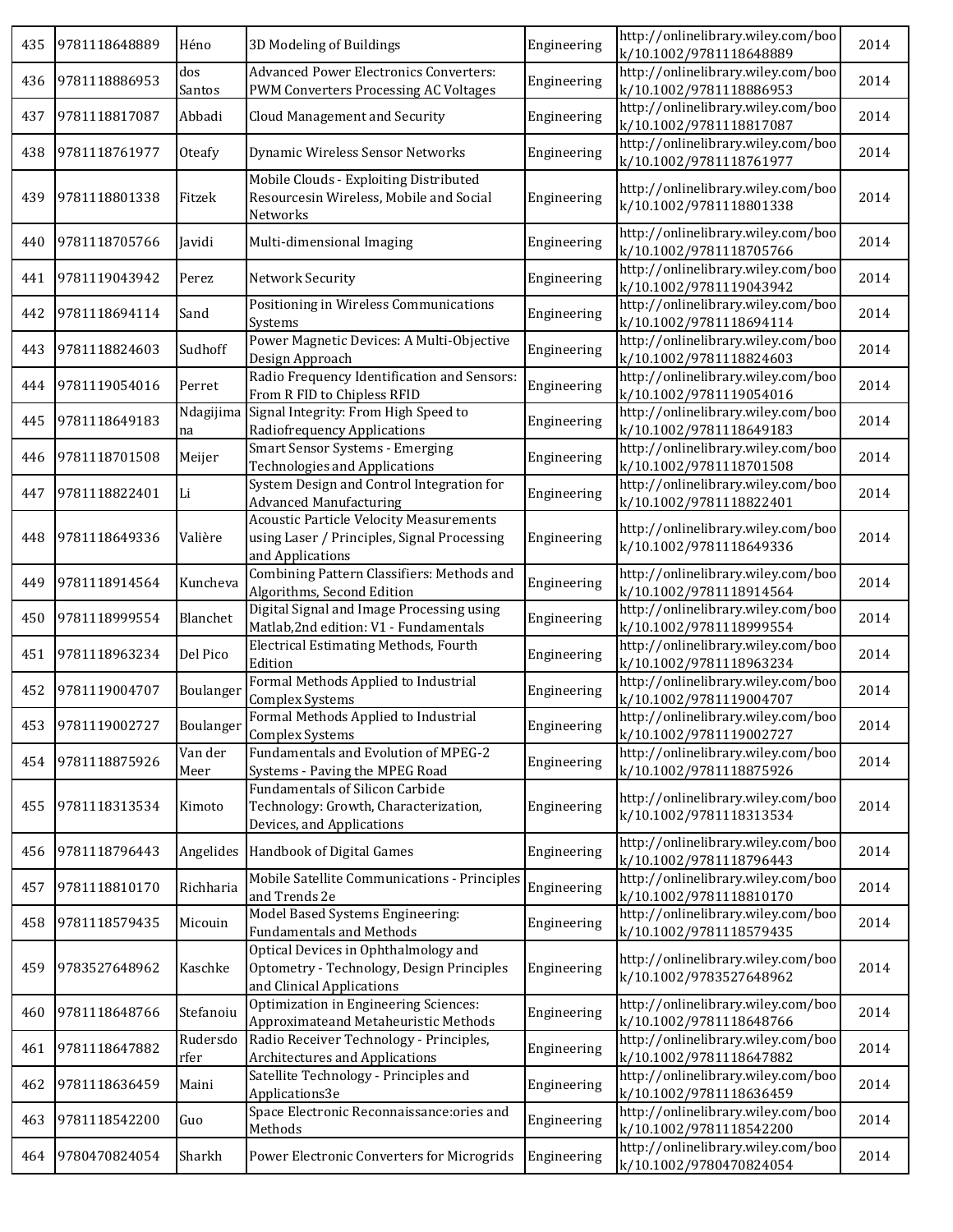| 465 | 9781118659199 | Jeong               | Architectures for Computer Vision: From<br>Algorithmto Chip with Verilog                                                            | Engineering | http://onlinelibrary.wiley.com/boo<br>k/10.1002/9781118659199 | 2014 |
|-----|---------------|---------------------|-------------------------------------------------------------------------------------------------------------------------------------|-------------|---------------------------------------------------------------|------|
| 466 | 9781118684207 | Kumar               | Fiber Optic Communications - Fundamentals<br>and Applications                                                                       | Engineering | http://onlinelibrary.wiley.com/boo<br>k/10.1002/9781118684207 | 2014 |
| 467 | 9781118716410 | Sevgi               | Electromagnetic Modeling and Simulation                                                                                             | Engineering | http://onlinelibrary.wiley.com/boo<br>k/10.1002/9781118716410 | 2014 |
| 468 | 9781118760949 | Ting                | Molecular Imaging in Nano MRI                                                                                                       | Engineering | http://onlinelibrary.wiley.com/boo<br>k/10.1002/9781118760949 | 2014 |
| 469 | 9781118790526 | Gao                 | <b>Circularly Polarized Antennas</b>                                                                                                | Engineering | http://onlinelibrary.wiley.com/boo<br>k/10.1002/9781118790526 | 2014 |
| 470 | 9781118925386 | Tripon-<br>Canselie | Nanoscale Microwave Engineering / Optical<br><b>Controlof Nanodevices</b>                                                           | Engineering | http://onlinelibrary.wiley.com/boo<br>k/10.1002/9781118925386 | 2014 |
| 471 | 9781118984291 | Consonni            | Wide Band Gap Semiconductor Nanowires<br>for Optical Devices                                                                        | Engineering | http://onlinelibrary.wiley.com/boo<br>k/10.1002/9781118984291 | 2014 |
| 472 | 9781118984772 | Balestra            | <b>Beyond CMOS Nanodevices 1</b>                                                                                                    | Engineering | http://onlinelibrary.wiley.com/boo<br>k/10.1002/9781118984772 | 2014 |
| 473 | 9781118985137 | Balestra            | <b>Beyond CMOS Nanodevices 2</b>                                                                                                    | Engineering | http://onlinelibrary.wiley.com/boo<br>k/10.1002/9781118985137 | 2014 |
| 474 | 9781118919941 | Heaslip             | Managing Complex Projects and Programs:<br>How to Improve Leadership of Complex<br>Initiatives Using a Third-Generation<br>Approach | Engineering | http://onlinelibrary.wiley.com/boo<br>k/10.1002/9781118919941 | 2014 |
| 475 | 9781118849958 | Thamhain            | Managing Technology-Based Projects: Tools,<br>Techniques, People and Business Processes                                             | Engineering | http://onlinelibrary.wiley.com/boo<br>k/10.1002/9781118849958 | 2014 |
| 476 | 9781118835531 | Kerzner             | Project Management: Best Practices:<br>Achieving Global Excellence, Third Edition                                                   | Engineering | http://onlinelibrary.wiley.com/boo<br>k/10.1002/9781118835531 | 2014 |
| 477 | 9781118841617 | Kerzner             | Project Recovery: Case Studies and<br>Techniques for Overcoming Project Failure                                                     | Engineering | http://onlinelibrary.wiley.com/boo<br>k/10.1002/9781118841617 | 2014 |
| 478 | 9781118840962 | Jugulum             | Competing with High Quality Data: Concepts,<br>Tools, and Techniques for Building a<br>Successful Approachto Data Quality           | Engineering | http://onlinelibrary.wiley.com/boo<br>k/10.1002/9781118840962 | 2014 |
| 479 | 9781118625644 | Favre               | Introduction to Sustainable Transports                                                                                              | Engineering | http://onlinelibrary.wiley.com/boo<br>k/10.1002/9781118625644 | 2014 |
| 480 | 9781118799734 | Torbacke            | Lubricants - Introduction to Properties and<br>Performance                                                                          | Engineering | http://onlinelibrary.wiley.com/boo<br>k/10.1002/9781118799734 | 2014 |
| 481 | 9781118197448 | Wang                | Adsorption Refrigeration Technology:<br>Theory and Application                                                                      | Engineering | http://onlinelibrary.wiley.com/boo<br>k/10.1002/9781118197448 | 2014 |
| 482 | 9781118608135 | Cong                | Control of Quantum Systems: Theory and<br>Methods                                                                                   | Engineering | http://onlinelibrary.wiley.com/boo<br>k/10.1002/9781118608135 | 2014 |
| 483 | 9781118725184 | Andrianov           | Asymptotic Methods In The Theory Of Plates<br>With Mixed Boundary Conditions                                                        | Engineering | http://onlinelibrary.wiley.com/boo<br>k/10.1002/9781118725184 | 2014 |
| 484 | 9781119004769 | Bonneau             | Hydrodynamic Bearings                                                                                                               | Engineering | http://onlinelibrary.wiley.com/boo<br>k/10.1002/9781119004769 | 2014 |
| 485 | 9781119050612 | Thomas              | New Sensors and Processing Chain                                                                                                    | Engineering | http://onlinelibrary.wiley.com/boo<br>k/10.1002/9781119050612 | 2014 |
| 486 | 9781118730591 | Sira-<br>Ramírez    | Algebraic Identification and Estimation<br>Methods in Feedback Control Systems                                                      | Engineering | http://onlinelibrary.wiley.com/boo<br>k/10.1002/9781118730591 | 2014 |
| 487 | 9781119137207 | Wu                  | Analytical and Numerical Methods for<br><b>Vibration Analyses</b>                                                                   | Engineering | http://onlinelibrary.wiley.com/boo<br>k/10.1002/9781119137207 | 2014 |
| 488 | 9781118909065 | Atanackov<br>ic     | Fractional Calculus with Applications in<br>Mechanics: Wave Propagation, Impact and<br>Variational Principles                       | Engineering | http://onlinelibrary.wiley.com/boo<br>k/10.1002/9781118909065 | 2014 |
| 489 | 9781118984444 | Ilanko              | The Rayleigh-Ritz Method for Structural<br>Analysis                                                                                 | Engineering | http://onlinelibrary.wiley.com/boo<br>k/10.1002/9781118984444 | 2014 |
| 490 | 9781118359785 | Moritz              | Electromechanical Motion Systems - Design<br>and Simulation                                                                         | Engineering | http://onlinelibrary.wiley.com/boo<br>k/10.1002/9781118359785 | 2014 |
| 491 | 9781118398050 | Au                  | Engineering Risk Assessment and Design<br>with Subset Simulation                                                                    | Engineering | http://onlinelibrary.wiley.com/boo<br>k/10.1002/9781118398050 | 2014 |
| 492 | 9781118402719 | Baker               | Optimal Modified Continuous Galerkin CFD                                                                                            | Engineering | http://onlinelibrary.wiley.com/boo<br>k/10.1002/9781118402719 | 2014 |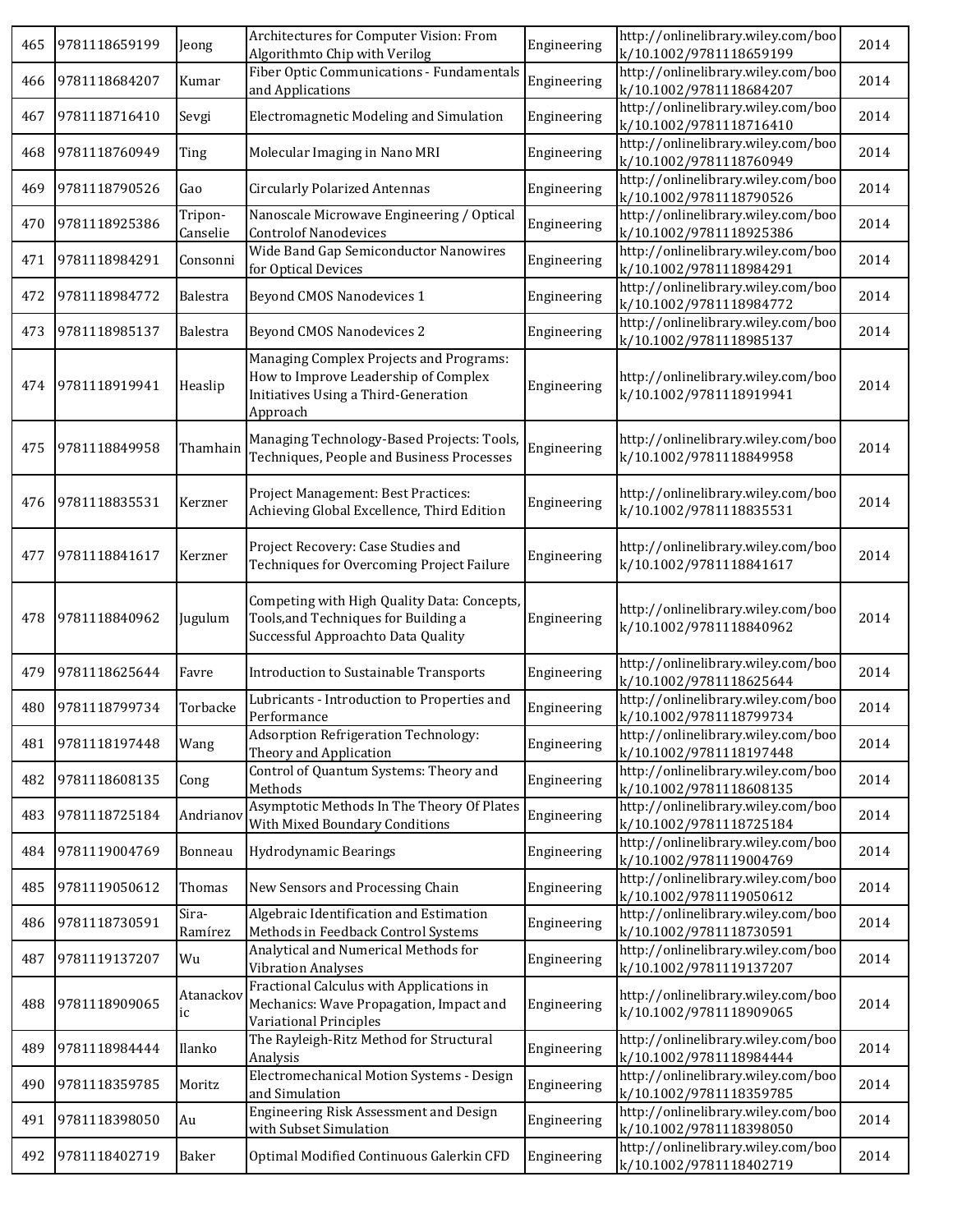| 493 | 9781118536186 | Eriksson         | Modeling and Control of Engines and<br>Drivelines                                                                             | Engineering | http://onlinelibrary.wiley.com/boo<br>k/10.1002/9781118536186 | 2014 |
|-----|---------------|------------------|-------------------------------------------------------------------------------------------------------------------------------|-------------|---------------------------------------------------------------|------|
| 494 | 9781118536391 | Tanelli          | Modelling, Simulation and Control of Two-<br><b>Wheeled Vehicles</b>                                                          | Engineering | http://onlinelibrary.wiley.com/boo<br>k/10.1002/9781118536391 | 2014 |
| 495 | 9781118536643 | Carrera          | Finite Element Analysis of Structures<br>Through Unified Formulation                                                          | Engineering | http://onlinelibrary.wiley.com/boo<br>k/10.1002/9781118536643 | 2014 |
| 496 | 9781118567210 | Matuttis         | Understanding the Discrete Element<br>Method: Simulation of Non-Spherical<br>Particles for Granular and Multi-body<br>Systems | Engineering | http://onlinelibrary.wiley.com/boo<br>k/10.1002/9781118567210 | 2014 |
| 497 | 9781118578759 | Bergheau         | Thermo-Mechanical Industrial Processes                                                                                        | Engineering | http://onlinelibrary.wiley.com/boo<br>k/10.1002/9781118578759 | 2014 |
| 498 | 9781118797563 | Tuma             | Vehicle Gearbox Noise and Vibration -<br>Measurement, Signal Analysis, Signal<br>Processingand Noise Reduction Measures       | Engineering | http://onlinelibrary.wiley.com/boo<br>k/10.1002/9781118797563 | 2014 |
| 499 | 9781118855065 | Parker           | Low-Energy Lunar Trajectory Design                                                                                            | Engineering | http://onlinelibrary.wiley.com/boo<br>k/10.1002/9781118855065 | 2014 |
| 500 | 9781118862612 | Wu               | Sliding Mode Control of Uncertain<br>Parameter-Switching Hybrid Systems                                                       | Engineering | http://onlinelibrary.wiley.com/boo<br>k/10.1002/9781118862612 | 2014 |
| 501 | 9781118883938 | Luo              | Analytical Routes to Chaos in Nonlinear<br>Engineering                                                                        | Engineering | http://onlinelibrary.wiley.com/boo<br>k/10.1002/9781118883938 | 2014 |
| 502 | 9781118887158 | Luo              | Toward Analytical Chaos in Nonlinear<br>Systems                                                                               | Engineering | http://onlinelibrary.wiley.com/boo<br>k/10.1002/9781118887158 | 2014 |
| 503 | 9781118908860 | Descamps         | Physical Form Finding of Lightweight<br>Structures                                                                            | Engineering | http://onlinelibrary.wiley.com/boo<br>k/10.1002/9781118908860 | 2014 |
| 504 | 9781118931035 | Lemaire          | Mechanics and Uncertainty                                                                                                     | Engineering | http://onlinelibrary.wiley.com/boo<br>k/10.1002/9781118931035 | 2014 |
| 505 | 9781119174899 | Tobias           | Illustrated Guide to Door Hardware: Design,<br>Specification, Selection                                                       | Engineering | http://onlinelibrary.wiley.com/boo<br>k/10.1002/9781119174899 | 2015 |
| 506 | 9781118532409 | Thompso<br>n     | The Handbook of Interior Design                                                                                               | Engineering | http://onlinelibrary.wiley.com/boo<br>k/10.1002/9781118532409 | 2015 |
| 507 | 9781119113102 | Wang             | Introduction to Network Security: Theory<br>and Practice                                                                      | Engineering | http://onlinelibrary.wiley.com/boo<br>k/10.1002/9781119113102 | 2015 |
| 508 | 9781119183587 | Warnock          | Alcatel-Lucent Service Routing Architect<br>(SRA) Self-Study Guide: Preparing for the<br><b>BGP, VPRN and Multicast Exams</b> | Engineering | http://onlinelibrary.wiley.com/boo<br>k/10.1002/9781119183587 | 2015 |
| 509 | 9781119183617 | Li               | Security Intelligence: A Practitioner's Guide<br>to Solving Enterprise Security Challenges                                    | Engineering | http://onlinelibrary.wiley.com/boo<br>k/10.1002/9781119183617 | 2015 |
| 510 | 9781119183433 | Gregg            | The Network Security Test Lab: A Step-by-<br>Step Guide                                                                       | Engineering | http://onlinelibrary.wiley.com/boo<br>k/10.1002/9781119183433 | 2015 |
| 511 | 9781119183525 | Koret            | The Antivirus Hacker's Handbook                                                                                               | Engineering | http://onlinelibrary.wiley.com/boo<br>k/10.1002/9781119183525 | 2015 |
| 512 | 9781119183655 | Chell            | The Mobile Application Hacker's Handbook                                                                                      | Engineering | http://onlinelibrary.wiley.com/boo<br>k/10.1002/9781119183655 | 2015 |
| 513 | 9781119183570 | LeBlanc          | Applied Microsoft Business Intelligence                                                                                       | Engineering | http://onlinelibrary.wiley.com/boo<br>k/10.1002/9781119183570 | 2015 |
| 514 | 9781119209416 | Baesens          | Beginning Java Programming: The Object-<br>Oriented Approach                                                                  | Engineering | http://onlinelibrary.wiley.com/boo<br>k/10.1002/9781119209416 | 2015 |
| 515 | 9781119209423 | McPeak           | Beginning JavaScript, 5th Edition                                                                                             | Engineering | http://onlinelibrary.wiley.com/boo<br>k/10.1002/9781119209423 | 2015 |
| 516 | 9781119209515 | Stephens         | Beginning Software Engineering                                                                                                | Engineering | http://onlinelibrary.wiley.com/boo<br>k/10.1002/9781119209515 | 2015 |
| 517 | 9781119209560 | Hinderma<br>n    | Building Responsive Data Visualization for<br>the Web                                                                         | Engineering | http://onlinelibrary.wiley.com/boo<br>k/10.1002/9781119209560 | 2015 |
| 518 | 9781118886373 | Wright           | Communication Practices in Engineering,<br>Manufacturing, and Research for Food and<br><b>Water Safety</b>                    | Engineering | http://onlinelibrary.wiley.com/boo<br>k/10.1002/9781118886373 | 2015 |
| 519 | 9781119055143 | Sarkar           | Data as a Service: A Framework for<br>Providing Reusable Enterprise Data Services                                             | Engineering | http://onlinelibrary.wiley.com/boo<br>k/10.1002/9781119055143 | 2015 |
| 520 | 9781119183686 | EMC<br>Education | Data Science & Big Data Analytics:nalyzing,<br>Visualizing and Presenting Data                                                | Engineering | http://onlinelibrary.wiley.com/boo<br>k/10.1002/9781119183686 | 2015 |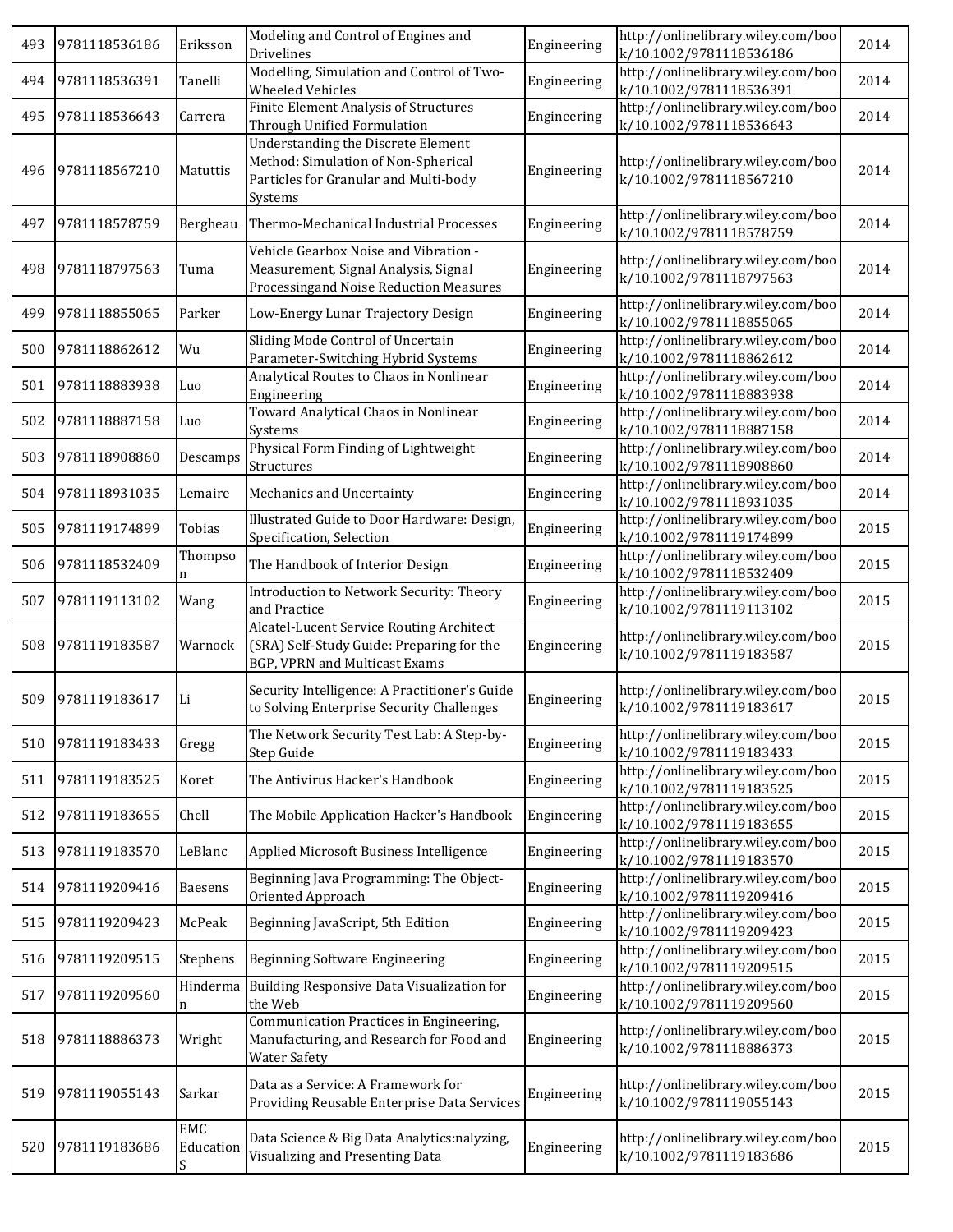| 521 | 9781119183662 | <b>Brath</b>   | Graph Analysis and Visualization:iness<br>Opportunity in Linked Data                                                     | Engineering | http://onlinelibrary.wiley.com/boo<br>k/10.1002/9781119183662 | 2015 |
|-----|---------------|----------------|--------------------------------------------------------------------------------------------------------------------------|-------------|---------------------------------------------------------------|------|
| 522 | 9781119209522 | Fain           | Java Programming 24-Hour Trainer, Second<br>Edition                                                                      | Engineering | http://onlinelibrary.wiley.com/boo<br>k/10.1002/9781119209522 | 2015 |
| 523 | 9781119183600 | <b>Bowles</b>  | Machine Learning in Python: for Predictive<br>Analysis                                                                   | Engineering | http://onlinelibrary.wiley.com/boo<br>k/10.1002/9781119183600 | 2015 |
| 524 | 9781119183440 | Monte          | Network Attacks & Exploitation: A<br>Framework                                                                           | Engineering | http://onlinelibrary.wiley.com/boo<br>k/10.1002/9781119183440 | 2015 |
| 525 | 9781119183624 | Hadnagy        | Phishing Dark Waters: The Offensive and<br>Defensive Sides of Malicious Emails                                           | Engineering | http://onlinelibrary.wiley.com/boo<br>k/10.1002/9781119183624 | 2015 |
| 526 | 9781119209553 | Spencer        | Reliable JavaScript: How to code safely in the<br>world's most dangerous language                                        | Engineering | http://onlinelibrary.wiley.com/boo<br>k/10.1002/9781119209553 | 2015 |
| 527 | 9781119228912 | Kimball        | The Kimball Group Reader: Relentlessly<br>Practical Tools for Data Warehousing and<br>Business Intelligence, 2nd Edition | Engineering | http://onlinelibrary.wiley.com/boo<br>k/10.1002/9781119228912 | 2015 |
| 528 | 9781119051091 | Mishra         | Wearable Android: Android Wear & Google<br>FIT App Development                                                           | Engineering | http://onlinelibrary.wiley.com/boo<br>k/10.1002/9781119051091 | 2015 |
| 529 | 9781119209430 | York           | Web Development with jQuery                                                                                              | Engineering | http://onlinelibrary.wiley.com/boo<br>k/10.1002/9781119209430 | 2015 |
| 530 | 9781118985786 | Bruen          | WHOIS Running the Internet: Protocol,<br>Policy, and Privacy                                                             | Engineering | http://onlinelibrary.wiley.com/boo<br>k/10.1002/9781118985786 | 2015 |
| 531 | 9781119069706 | Garg           | Introduction to Lattice Theory with<br><b>Computer Science Applications</b>                                              | Engineering | http://onlinelibrary.wiley.com/boo<br>k/10.1002/9781119069706 | 2015 |
| 532 | 9781119238447 | Maitre         | From Photon to Pixel: The Digital Camera<br>Handbook                                                                     | Engineering | http://onlinelibrary.wiley.com/boo<br>k/10.1002/9781119238447 | 2015 |
| 533 | 9781118959312 | Abran          | Software Project Estimation: The<br>Fundamentals for Providing High Quality<br><b>Information to Decision Makers</b>     | Engineering | http://onlinelibrary.wiley.com/boo<br>k/10.1002/9781118959312 | 2015 |
| 534 | 9781119010258 | Cook           | Activity Learning: Discovering, Recognizing,<br>and Predicting Human Behavior from Sensor Engineering<br>Data            |             | http://onlinelibrary.wiley.com/boo<br>k/10.1002/9781119010258 | 2015 |
| 535 | 9781119238881 | Schmarzo       | Big Data MBA: Driving Business Strategies<br>with Data Science                                                           | Engineering | http://onlinelibrary.wiley.com/boo<br>k/10.1002/9781119238881 | 2015 |
| 536 | 9781119042655 | Fonseca        | Cloud Services, Networking, and<br>Management                                                                            | Engineering | http://onlinelibrary.wiley.com/boo<br>k/10.1002/9781119042655 | 2015 |
| 537 | 9781119073147 | Barbier        | <b>COBOL Software Modernization</b>                                                                                      | Engineering | http://onlinelibrary.wiley.com/boo<br>k/10.1002/9781119073147 | 2015 |
| 538 | 9781119183648 | Hurwitz        | Cognitive Computing and Big Data Analytics                                                                               | Engineering | http://onlinelibrary.wiley.com/boo<br>k/10.1002/9781119183648 | 2015 |
| 539 | 9781119005940 | Dumas          | Foundations of Coding: Compression,<br><b>Encryption, Error Correction</b>                                               | Engineering | http://onlinelibrary.wiley.com/boo<br>k/10.1002/9781119005940 | 2015 |
| 540 | 9781119136309 | Lafourcad<br>e | Games with a Purpose (GWAPS)                                                                                             | Engineering | http://onlinelibrary.wiley.com/boo<br>k/10.1002/9781119136309 | 2015 |
| 541 | 9781118981122 | Pierson        | Large-Scale Distributed Systems and Energy<br>Efficiency: A Holistic View                                                | Engineering | http://onlinelibrary.wiley.com/boo<br>k/10.1002/9781118981122 | 2015 |
| 542 | 9781119209539 | Negus          | Linux Bible, Ninth Edition                                                                                               | Engineering | http://onlinelibrary.wiley.com/boo<br>k/10.1002/9781119209539 | 2015 |
| 543 | 9781119209409 | Blum           | Linux Command Line and Shell Scripting<br>Bible, Third Edition                                                           | Engineering | http://onlinelibrary.wiley.com/boo<br>k/10.1002/9781119209409 | 2015 |
| 544 | 9781119058397 | Bai            | Practical Microcontroller Engineering with<br><b>ARM® Technology</b>                                                     | Engineering | http://onlinelibrary.wiley.com/boo<br>k/10.1002/9781119058397 | 2015 |
| 545 | 9781119209546 | Karpov         | Professional AngularJS                                                                                                   | Engineering | http://onlinelibrary.wiley.com/boo<br>k/10.1002/9781119209546 | 2015 |
| 546 | 9781119116189 | Iafrate        | From Big Data to Smart Data                                                                                              | Engineering | http://onlinelibrary.wiley.com/boo<br>k/10.1002/9781119116189 | 2015 |
| 547 | 9781119055228 | Kaplan         | Beyond Cybersecurity: Protecting Your<br><b>Digital Business</b>                                                         | Engineering | http://onlinelibrary.wiley.com/boo<br>k/10.1002/9781119055228 | 2015 |
| 548 | 9781119102663 | Salles         | Decision-Making and the Information<br>System                                                                            | Engineering | http://onlinelibrary.wiley.com/boo<br>k/10.1002/9781119102663 | 2015 |
| 549 | 9781119232643 | Samara         | ERP and Information Systems: Integration or<br>Disintegration                                                            | Engineering | http://onlinelibrary.wiley.com/boo<br>k/10.1002/9781119232643 | 2015 |
| 550 | 9781119116165 | Arduin         | Information and Knowledge Systems                                                                                        | Engineering | http://onlinelibrary.wiley.com/boo<br>k/10.1002/9781119116165 | 2015 |
| 551 | 9781119102779 | Negre          | Information and Recommender Systems                                                                                      | Engineering | http://onlinelibrary.wiley.com/boo<br>k/10.1002/9781119102779 | 2015 |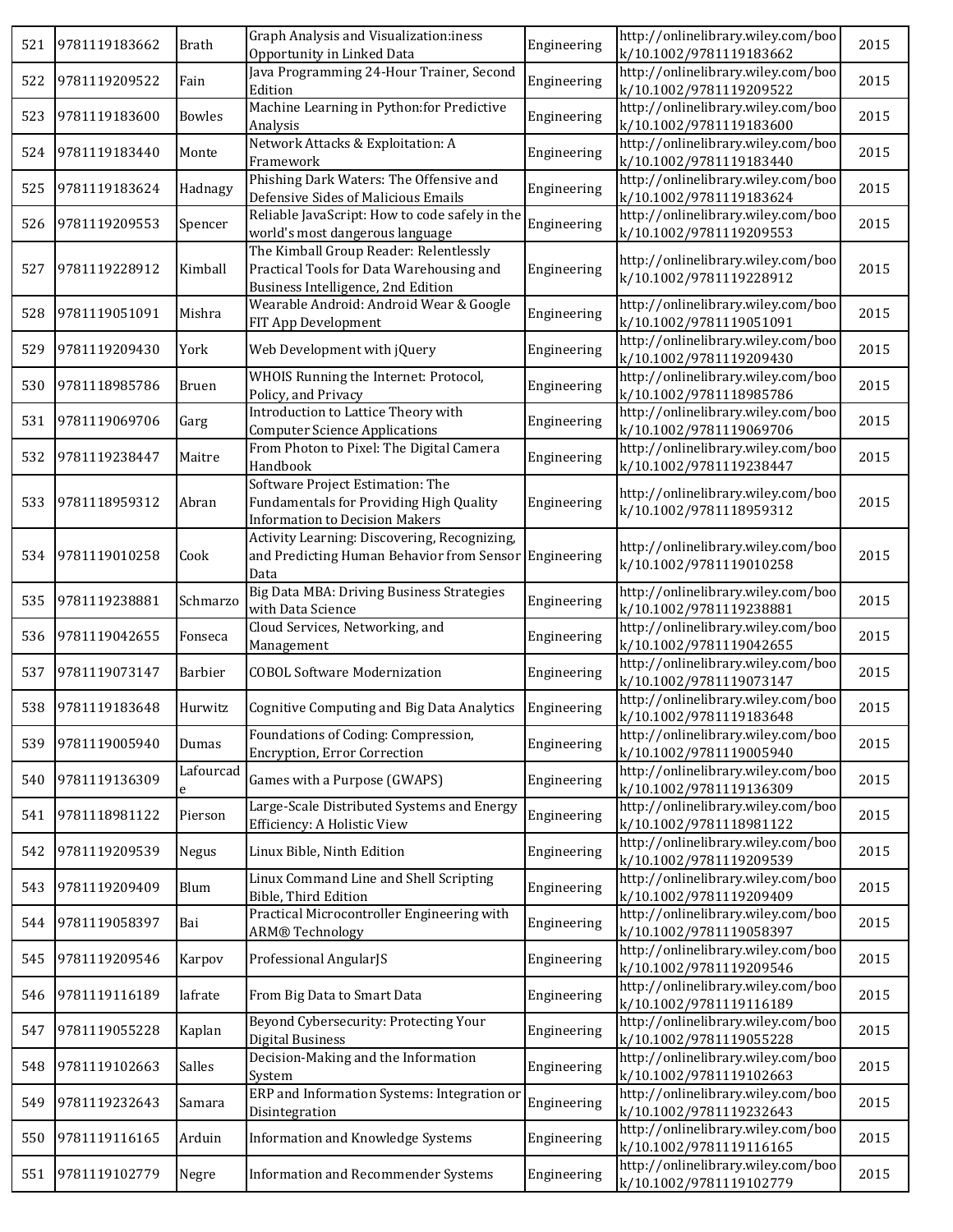| 552 | 9781119178224 | Béranger           | <b>Medical Information Systems Ethics</b>                                                                                                              | Engineering | http://onlinelibrary.wiley.com/boo<br>k/10.1002/9781119178224 | 2015 |
|-----|---------------|--------------------|--------------------------------------------------------------------------------------------------------------------------------------------------------|-------------|---------------------------------------------------------------|------|
| 553 | 9781119081364 | Pomerol            | MOOCs: Design, Use and Business Models                                                                                                                 | Engineering | http://onlinelibrary.wiley.com/boo<br>k/10.1002/9781119081364 | 2015 |
| 554 | 9781119006190 | Chen               | Performance Evaluation by Simulation and<br>Analysiswith Applications to Computer<br>Networks                                                          | Engineering | http://onlinelibrary.wiley.com/boo<br>k/10.1002/9781119006190 | 2015 |
| 555 | 9781118655689 | Orstavik           | Construction Innovation                                                                                                                                | Engineering | http://onlinelibrary.wiley.com/boo<br>k/10.1002/9781118655689 | 2015 |
| 556 | 9783433604014 | kilch              | Strengthening of Concrete Structures with<br>Adhesively Bonded Reinforcement - Design<br>and Dimensioning of CFRP Laminates and<br><b>Steel Plates</b> | Engineering | http://onlinelibrary.wiley.com/boo<br>k/10.1002/9783433604014 | 2015 |
| 557 | 9781119147770 | Ogund              | Precision Surveying: The Principles and<br><b>Geomatics Practice</b>                                                                                   | Engineering | http://onlinelibrary.wiley.com/boo<br>k/10.1002/9781119147770 | 2015 |
| 558 | 9783433603840 | Rudolf-<br>Miklau  | The Technical Avalanche Protection<br>Handbook                                                                                                         | Engineering | http://onlinelibrary.wiley.com/boo<br>k/10.1002/9783433603840 | 2015 |
| 559 | 9783433604076 | Fehling            | Ultra-High Performance Concrete UHPC -<br>Fundamentals, Design, Examples                                                                               | Engineering | http://onlinelibrary.wiley.com/boo<br>k/10.1002/9783433604076 | 2015 |
| 560 | 9783527682775 | Kwon               | Practical Guide to Machine Vision Software -<br>An Introduction with LabVIEW                                                                           | Engineering | http://onlinelibrary.wiley.com/boo<br>k/10.1002/9783527682775 | 2015 |
| 561 | 9781119041139 | Akaiwa             | Introduction to Digital Mobile<br>Communication 2e                                                                                                     | Engineering | http://onlinelibrary.wiley.com/boo<br>k/10.1002/9781119041139 | 2015 |
| 562 | 9781119083405 | Lifante<br>Pedrola | Beam Propagation Method for Design of<br><b>Optical WaveGuide Devices</b>                                                                              | Engineering | http://onlinelibrary.wiley.com/boo<br>k/10.1002/9781119083405 | 2015 |
| 563 | 9781119136439 | Clerc              | Guided Randomness in Optimization Volume                                                                                                               | Engineering | http://onlinelibrary.wiley.com/boo<br>k/10.1002/9781119136439 | 2015 |
| 564 | 9781118913611 | Tolstrup           | Indoor Radio Planning: A Practical Guide for<br>2G, 3G and 4G, 3e                                                                                      | Engineering | http://onlinelibrary.wiley.com/boo<br>k/10.1002/9781118913611 | 2015 |
| 565 | 9781118678916 | Penttinen          | The Telecommunications Handbook -<br>Engineering Guidelines for Fixed, Mobile and<br>Satellite Systems                                                 | Engineering | http://onlinelibrary.wiley.com/boo<br>k/10.1002/9781118678916 | 2015 |
| 566 | 9781119089377 | Benslama           | Ad Hoc Networks Telecommunications and<br><b>Game Theory</b>                                                                                           | Engineering | http://onlinelibrary.wiley.com/boo<br>k/10.1002/9781119089377 | 2015 |
| 567 | 9781119113263 | Zhang              | Wireless Communications - Principles,<br>Theory and Methodology                                                                                        | Engineering | http://onlinelibrary.wiley.com/boo<br>k/10.1002/9781119113263 | 2015 |
| 568 | 9781119038900 | Chen               | Characteristic Modes: Theory and<br>Applications in Antenna Engineering                                                                                | Engineering | http://onlinelibrary.wiley.com/boo<br>k/10.1002/9781119038900 | 2015 |
| 569 | 9781118906507 | Zhu                | Automatic Modulation Classification -<br>Principles, Algorithms and Applications                                                                       | Engineering | http://onlinelibrary.wiley.com/boo<br>k/10.1002/9781118906507 | 2015 |
| 570 | 9781119029816 | Urick Jr.          | <b>Fundamentals of Microwave Photonics</b>                                                                                                             | Engineering | http://onlinelibrary.wiley.com/boo<br>k/10.1002/9781119029816 | 2015 |
| 571 | 9781119081326 | Jaulin             | <b>Automation for Robotics</b>                                                                                                                         | Engineering | http://onlinelibrary.wiley.com/boo<br>k/10.1002/9781119081326 | 2015 |
| 572 | 9781119000334 | Toy                | Cable Networks, Services, and Management                                                                                                               | Engineering | http://onlinelibrary.wiley.com/boo<br>k/10.1002/9781119000334 | 2015 |
| 573 | 9781119020264 | Gaynor             | Decisions: An Engineering and Management<br>Perspective                                                                                                | Engineering | http://onlinelibrary.wiley.com/boo<br>k/10.1002/9781119020264 | 2015 |
| 574 | 9781118999592 | Blanchet           | Digital Signal and Image Processing using<br>Matlab, 2nd edition: V2 - Advances and<br>Applications: The Deterministic Case                            | Engineering | http://onlinelibrary.wiley.com/boo<br>k/10.1002/9781118999592 | 2015 |
| 575 | 9781118910566 | Konar              | <b>Emotion Recognition: A Pattern Analysis</b><br>Approach                                                                                             | Engineering | http://onlinelibrary.wiley.com/boo<br>k/10.1002/9781118910566 | 2015 |
| 576 | 9781118501757 | Rainey             | Modeling and Simulation Support for System<br>of Systems Engineering Applications                                                                      | Engineering | http://onlinelibrary.wiley.com/boo<br>k/10.1002/9781118501757 | 2015 |
| 577 | 9781118941171 | Sturges Jr         | Practical Field Robotics - A Systems<br>Approach                                                                                                       | Engineering | http://onlinelibrary.wiley.com/boo<br>k/10.1002/9781118941171 | 2015 |
| 578 | 9781119058823 | Tortorella         | Reliability, Maintainability, and<br>Supportability: Best Practices for Systems<br>Engineers                                                           | Engineering | http://onlinelibrary.wiley.com/boo<br>k/10.1002/9781119058823 | 2015 |
| 579 | 9783527670635 | Seidel             | Applied Superconductivity - Handbook on<br><b>Devicesand Applications</b>                                                                              | Engineering | http://onlinelibrary.wiley.com/boo<br>k/10.1002/9783527670635 | 2015 |
| 580 | 9783527665624 | Hommelh<br>off     | Attosecond Nanophysics - From Basic<br><b>Science to Applications</b>                                                                                  | Engineering | http://onlinelibrary.wiley.com/boo<br>k/10.1002/9783527665624 | 2015 |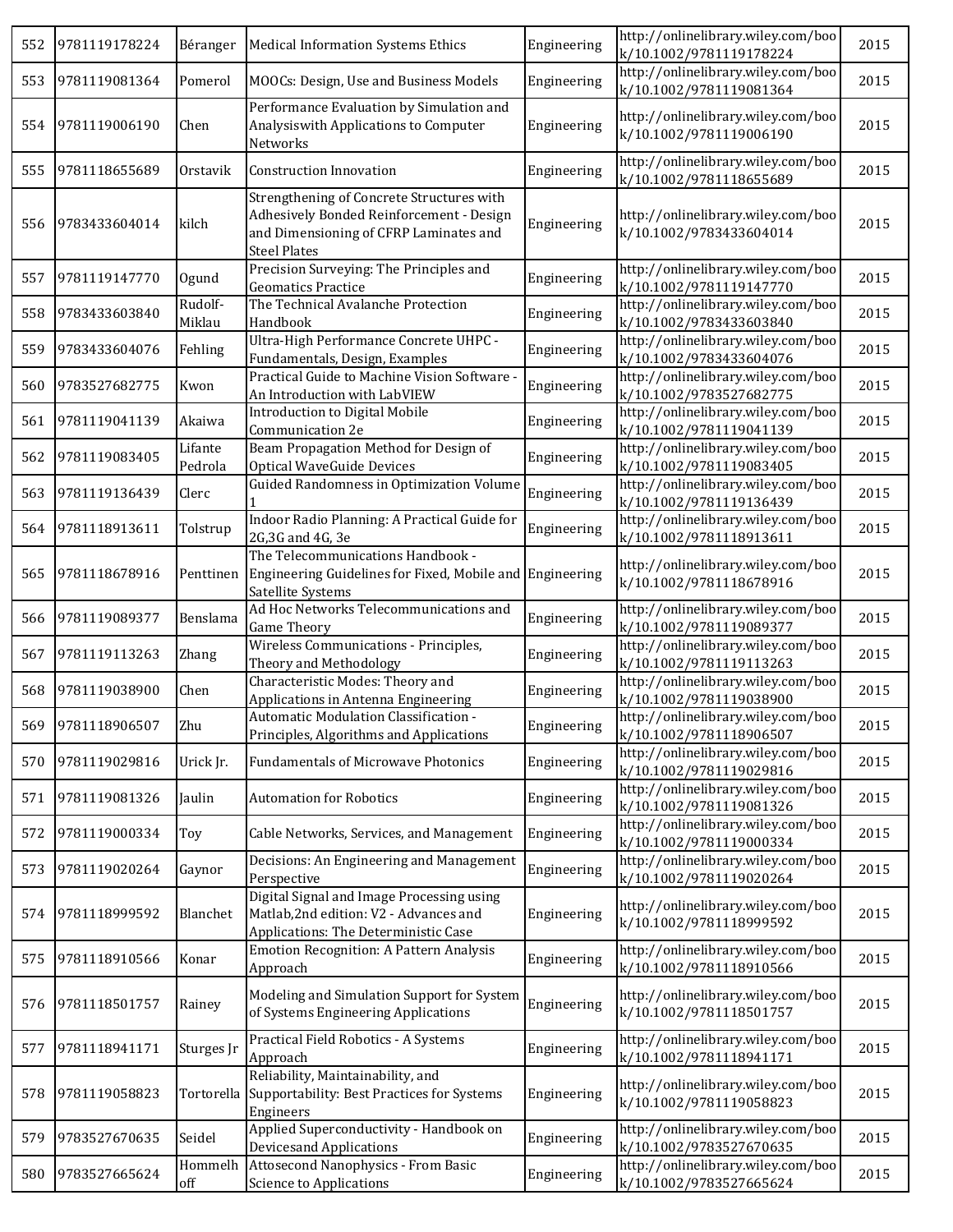| 581 | 9783527680863 | Cristóbal       | Biologically-inspired Computer Vision -<br><b>Fundamentals and Applications</b>                                                                   | Engineering | http://onlinelibrary.wiley.com/boo<br>k/10.1002/9783527680863 | 2015 |
|-----|---------------|-----------------|---------------------------------------------------------------------------------------------------------------------------------------------------|-------------|---------------------------------------------------------------|------|
| 582 | 9781118715321 | Lim             | Biomedical Image Understanding: Methods<br>and Applications                                                                                       | Engineering | http://onlinelibrary.wiley.com/boo<br>k/10.1002/9781118715321 | 2015 |
| 583 | 9781118694077 | Szczecins<br>ki | Bit-Interleaved Coded Modulation -<br>Fundamentals, Analysis and Design                                                                           | Engineering | http://onlinelibrary.wiley.com/boo<br>k/10.1002/9781118694077 | 2015 |
| 584 | 9781119104728 | Jacobs          | Engineering Information Security: The<br><b>Applicationof Systems Engineering Concepts</b><br>to Achieve Information Assurance, Second<br>Edition | Engineering | http://onlinelibrary.wiley.com/boo<br>k/10.1002/9781119104728 | 2015 |
| 585 | 9781118867464 |                 | Rodriguez Fundamentals of 5G Mobile Networks                                                                                                      | Engineering | http://onlinelibrary.wiley.com/boo<br>k/10.1002/9781118867464 | 2015 |
| 586 | 9781118718124 | Chen            | Fundamentals of Complex Networks: Models,<br><b>Structures and Dynamics</b>                                                                       | Engineering | http://onlinelibrary.wiley.com/boo<br>k/10.1002/9781118718124 | 2015 |
| 587 | 9781119098799 | Johanness<br>on | Fundamentals of Convolutional Coding,<br>Second Edition                                                                                           | Engineering | http://onlinelibrary.wiley.com/boo<br>k/10.1002/9781119098799 | 2015 |
| 588 | 9781119011897 | Vincent         | Fundamentals of Infrared and Visible<br>Detector Operation and Testing, Second<br>Edition                                                         | Engineering | http://onlinelibrary.wiley.com/boo<br>k/10.1002/9781119011897 | 2015 |
| 589 | 9781118759257 | Samdanis        | Green Communications - Principles,<br><b>Concepts and Practice</b>                                                                                | Engineering | http://onlinelibrary.wiley.com/boo<br>k/10.1002/9781118759257 | 2015 |
| 590 | 9781118705773 | Ho              | Handbook of Digital Forensics of Multimedia<br><b>Dataand Devices</b>                                                                             | Engineering | http://onlinelibrary.wiley.com/boo<br>k/10.1002/9781118705773 | 2015 |
| 591 | 9781119021315 | Ferrero         | Modern Measurements: Fundamentals and<br>Applications                                                                                             | Engineering | http://onlinelibrary.wiley.com/boo<br>k/10.1002/9781119021315 | 2015 |
| 592 | 9781119009719 | Andrews         | Photonics Volume 1: Fundamentals of<br>Photonics and Physics                                                                                      | Engineering | http://onlinelibrary.wiley.com/boo<br>k/10.1002/9781119009719 | 2015 |
| 593 | 9781119131151 | <b>Bruneo</b>   | Quantitative Assessments of Distributed<br>Systems: Methodologies and Techniques                                                                  | Engineering | http://onlinelibrary.wiley.com/boo<br>k/10.1002/9781119131151 | 2015 |
| 594 | 9781118827253 | Giovannel<br>li | Regularization and Bayesian Methods for<br>Inverse Problems in Signal and Image<br>Processing                                                     | Engineering | http://onlinelibrary.wiley.com/boo<br>k/10.1002/9781118827253 | 2015 |
| 595 | 9783527676330 | <b>Brand</b>    | Resonant MEMS Fundamentals,<br>Implementation, and Application                                                                                    | Engineering | http://onlinelibrary.wiley.com/boo<br>k/10.1002/9783527676330 | 2015 |
| 596 | 9781118958254 | Chen            | <b>Emerging Nanoelectronic Devices</b>                                                                                                            | Engineering | http://onlinelibrary.wiley.com/boo<br>k/10.1002/9781118958254 | 2015 |
| 597 | 9781119037576 | Caton           | An Introduction to Thermodynamic Cycle<br>Simulationsfor Internal Combustion Engines                                                              | Engineering | http://onlinelibrary.wiley.com/boo<br>k/10.1002/9781119037576 | 2015 |
| 598 | 9781118927762 | Sigrist         | Fluid-Structure Interactiony - An<br>Introduction to Finite Element Coupling                                                                      | Engineering | http://onlinelibrary.wiley.com/boo<br>k/10.1002/9781118927762 | 2015 |
| 599 | 9781118700440 | Wright          | Introduction to Aircraft Aeroelasticity and<br>Loads2e                                                                                            | Engineering | http://onlinelibrary.wiley.com/boo<br>k/10.1002/9781118700440 | 2015 |
| 600 | 9781118535141 | Brincker        | Introduction to Operational Modal Analysis                                                                                                        | Engineering | http://onlinelibrary.wiley.com/boo<br>k/10.1002/9781118535141 | 2015 |
| 601 | 9781118932094 | Badr            | Pumping Machinery Theory and Practice                                                                                                             | Engineering | http://onlinelibrary.wiley.com/boo<br>k/10.1002/9781118932094 | 2015 |
| 602 | 9781118869673 | Khoei           | Extended Finite Element Method - Theory<br>and Applications                                                                                       | Engineering | http://onlinelibrary.wiley.com/boo<br>k/10.1002/9781118869673 | 2015 |
| 603 | 9781119058588 | Caltagiron      | Discrete Mechanics                                                                                                                                | Engineering | http://onlinelibrary.wiley.com/boo<br>k/10.1002/9781119058588 | 2015 |
| 604 | 9781119103042 | Jebahi          | Discrete Element Method to Model 3D<br><b>Continuous Materials</b>                                                                                | Engineering | http://onlinelibrary.wiley.com/boo<br>k/10.1002/9781119103042 | 2015 |
| 605 | 9781119115274 | Jebahi          | Discrete-continuum Coupling Method to<br>Simulate Highly Dynamic Multi-scale<br>Problems: Simulation of Laser-induced<br>Damage in Silica Glass   | Engineering | http://onlinelibrary.wiley.com/boo<br>k/10.1002/9781119115274 | 2015 |
| 606 | 9781118920978 | Huang           | Numerical Calculation Methods and<br>Programs of Elastohydrodynamic<br>Lubrication                                                                | Engineering | http://onlinelibrary.wiley.com/boo<br>k/10.1002/9781118920978 | 2015 |
| 607 | 9781444396942 | Dowden          | A Companion to Greek Mythology                                                                                                                    | <b>HSS</b>  | http://onlinelibrary.wiley.com/boo<br>k/10.1002/9781444396942 | 2011 |
| 608 | 9781444390766 | Rawson          | Companion to Families in the Greek and<br>Roman World                                                                                             | <b>HSS</b>  | http://onlinelibrary.wiley.com/boo<br>k/10.1002/9781444390766 | 2011 |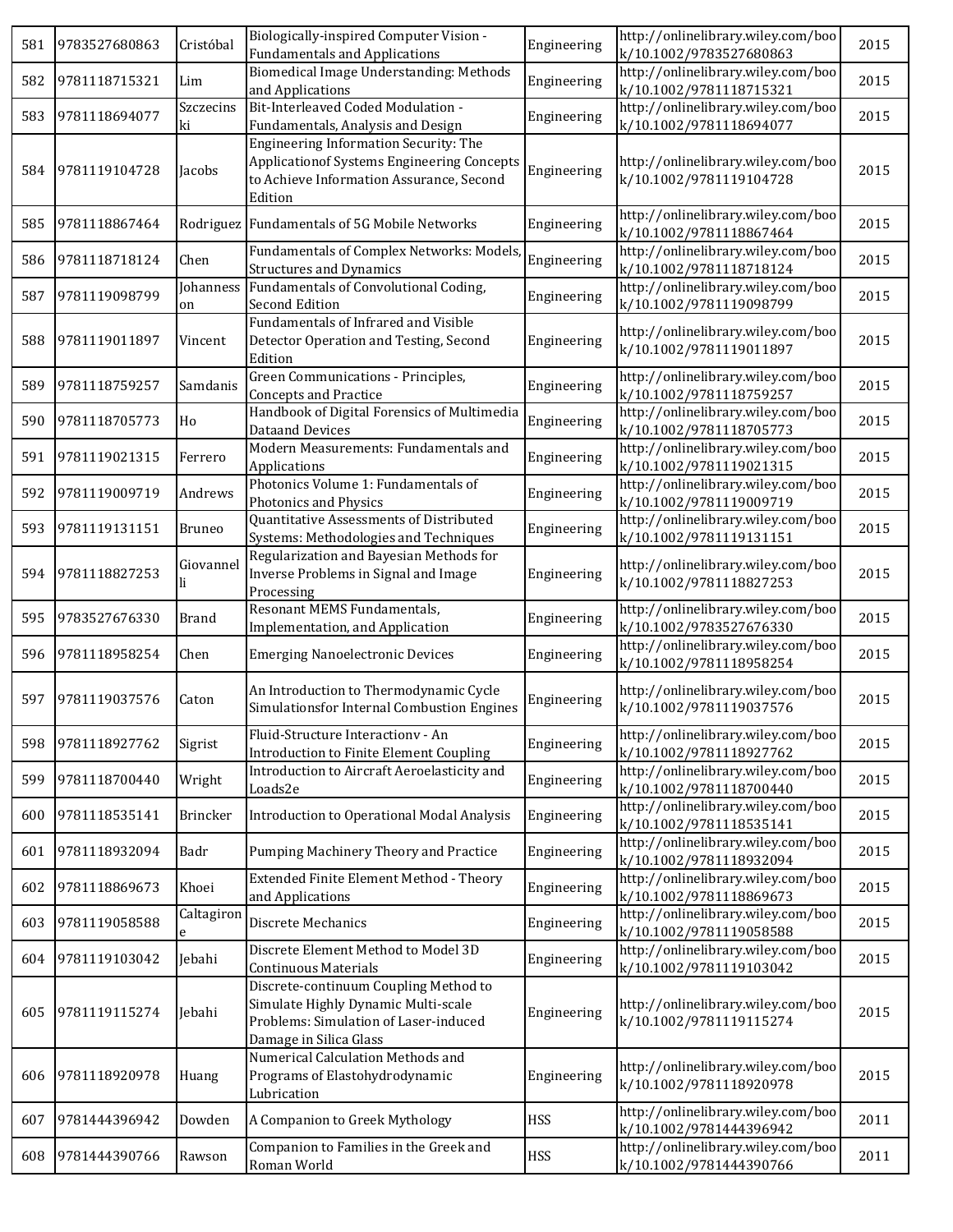| 609 | 9781444343397 | Clackson          | Companion to the Latin Language                                                                                        | <b>HSS</b> | http://onlinelibrary.wiley.com/boo<br>k/10.1002/9781444343397 | 2011 |
|-----|---------------|-------------------|------------------------------------------------------------------------------------------------------------------------|------------|---------------------------------------------------------------|------|
| 610 | 9781444393712 | Hoyos             | Companion to the Punic Wars                                                                                            | <b>HSS</b> | http://onlinelibrary.wiley.com/boo<br>k/10.1002/9781444393712 | 2011 |
| 611 | 9781444393743 | Snape             | Ancient Egyptian Tombs - The Culture of Life<br>and Death                                                              | <b>HSS</b> | http://onlinelibrary.wiley.com/boo<br>k/10.1002/9781444393743 | 2011 |
| 612 | 9781444396263 | <b>Barnes</b>     | Constantine - Dynasty, Religion and Power in<br>the Later Roman Empire                                                 | <b>HSS</b> | http://onlinelibrary.wiley.com/boo<br>k/10.1002/9781444396263 | 2011 |
| 613 | 9781444396508 | Gillespie         | English Translation and Classical Reception -<br>Towards a New Literary History                                        | <b>HSS</b> | http://onlinelibrary.wiley.com/boo<br>k/10.1002/9781444396508 | 2011 |
| 614 | 9781444396539 | <b>RUPKE</b>      | Roman Calendar from Numa to Constantine                                                                                | <b>HSS</b> | http://onlinelibrary.wiley.com/boo<br>k/10.1002/9781444396539 | 2011 |
| 615 | 9781444390186 | <b>ARNASON</b>    | Roman Empire in Context - Historical and<br><b>Comparative Perspectives</b>                                            | <b>HSS</b> | http://onlinelibrary.wiley.com/boo<br>k/10.1002/9781444390186 | 2011 |
| 616 | 9781444396447 | Mathijs           | Cult Cinema - An Introduction                                                                                          | <b>HSS</b> | http://onlinelibrary.wiley.com/boo<br>k/10.1002/9781444396447 | 2011 |
| 617 | 9781444397321 | Poague            | A Companion to Hitchcock Studies                                                                                       | <b>HSS</b> | http://onlinelibrary.wiley.com/boo<br>k/10.1002/9781444397321 | 2011 |
| 618 | 9781444346572 | Bailey            | <b>Understanding Richard Hoggart</b>                                                                                   | <b>HSS</b> | http://onlinelibrary.wiley.com/boo<br>k/10.1002/9781444346572 | 2011 |
| 619 | 9781444396416 | Maltby            | Explorations in New Cinema History -<br><b>Approachesand Case Studies</b>                                              | <b>HSS</b> | http://onlinelibrary.wiley.com/boo<br>k/10.1002/9781444396416 | 2011 |
| 620 | 9781444392586 | Neupert           | <b>French Animation History</b>                                                                                        | <b>HSS</b> | http://onlinelibrary.wiley.com/boo<br>k/10.1002/9781444392586 | 2011 |
| 621 | 9781444395631 | Heller            | Hairspray                                                                                                              | <b>HSS</b> | http://onlinelibrary.wiley.com/boo<br>k/10.1002/9781444395631 | 2011 |
| 622 | 9781444343953 | Murphy            | Historicising Gender and Sexuality                                                                                     | <b>HSS</b> | http://onlinelibrary.wiley.com/boo<br>k/10.1002/9781444343953 | 2011 |
| 623 | 9781444395273 | Lane              | Magnolia                                                                                                               | <b>HSS</b> | http://onlinelibrary.wiley.com/boo<br>k/10.1002/9781444395273 | 2011 |
| 624 | 9781444395969 | Grindon           | The Romantic Comedy                                                                                                    | <b>HSS</b> | http://onlinelibrary.wiley.com/boo<br>k/10.1002/9781444395969 | 2011 |
| 625 | 9781444395242 | Casper            | Hollywood Film 1963-1976 - Years of<br><b>Revolution and Reaction</b>                                                  | <b>HSS</b> | http://onlinelibrary.wiley.com/boo<br>k/10.1002/9781444395242 | 2011 |
| 626 | 9781444395181 | Pederson          | A Companion to Franklin D. Roosevelt                                                                                   | <b>HSS</b> | http://onlinelibrary.wiley.com/boo<br>k/10.1002/9781444395181 | 2011 |
| 627 | 9781444340600 | Beezley           | A Companion to Mexican History and Culture HSS                                                                         |            | http://onlinelibrary.wiley.com/boo<br>k/10.1002/9781444340600 | 2011 |
| 628 | 9781444344233 | Ricard            | A Companion to Theodore Roosevelt                                                                                      | <b>HSS</b> | http://onlinelibrary.wiley.com/boo<br>k/10.1002/9781444344233 | 2011 |
| 629 | 9781444344639 | Cogliano          | A Companion to Thomas Jefferson                                                                                        | <b>HSS</b> | http://onlinelibrary.wiley.com/boo<br>k/10.1002/9781444344639 | 2011 |
| 630 | 9781444342154 | Waldstrei<br>cher | Companion to Benjamin Franklin                                                                                         | <b>HSS</b> | http://onlinelibrary.wiley.com/boo<br>k/10.1002/9781444342154 | 2011 |
| 631 | 9781444340952 | Small             | Companion to Richard M. Nixon                                                                                          | <b>HSS</b> | http://onlinelibrary.wiley.com/boo<br>k/10.1002/9781444340952 | 2011 |
| 632 | 9783527636495 | Will              | "Sei naiv und mach' ein Experiment" -<br>Feodor Lynen - Biographie des Münchner<br>Bioche mikers und Nobelpreisträgers | <b>HSS</b> | http://onlinelibrary.wiley.com/boo<br>k/10.1002/9783527636495 | 2011 |
| 633 | 9781444347531 | Popkin            | A Concise History of the Haitian Revolution                                                                            | <b>HSS</b> | http://onlinelibrary.wiley.com/boo<br>k/10.1002/9781444347531 | 2011 |
| 634 | 9781119199601 | Cotterell         | <b>ASIA - A CONCISE HISTORY</b>                                                                                        | <b>HSS</b> | http://onlinelibrary.wiley.com/boo<br>k/10.1002/9781119199601 | 2011 |
| 635 | 9781444392746 | Clayton           | Bartolomé de las Casas and the Conquest of<br>the Americas                                                             | <b>HSS</b> | http://onlinelibrary.wiley.com/boo<br>k/10.1002/9781444392746 | 2011 |
| 636 | 9781444390735 | Atkin             | <b>Blackwell Dictionary of Modern European</b><br>History1789-2000                                                     | <b>HSS</b> | http://onlinelibrary.wiley.com/boo<br>k/10.1002/9781444390735 | 2011 |
| 637 | 9781444344677 | Higman            | How Food Made History                                                                                                  | <b>HSS</b> | http://onlinelibrary.wiley.com/boo<br>k/10.1002/9781444344677 | 2011 |
| 638 | 9781444394962 | Henderso<br>n     | Mexican Immigration to the United States                                                                               | <b>HSS</b> | http://onlinelibrary.wiley.com/boo<br>k/10.1002/9781444394962 | 2011 |
| 639 | 9781444396775 | Motture           | Re-Thinking Renaissance Objects - Design,<br><b>Functionand Meaning</b>                                                | <b>HSS</b> | http://onlinelibrary.wiley.com/boo<br>k/10.1002/9781444396775 | 2011 |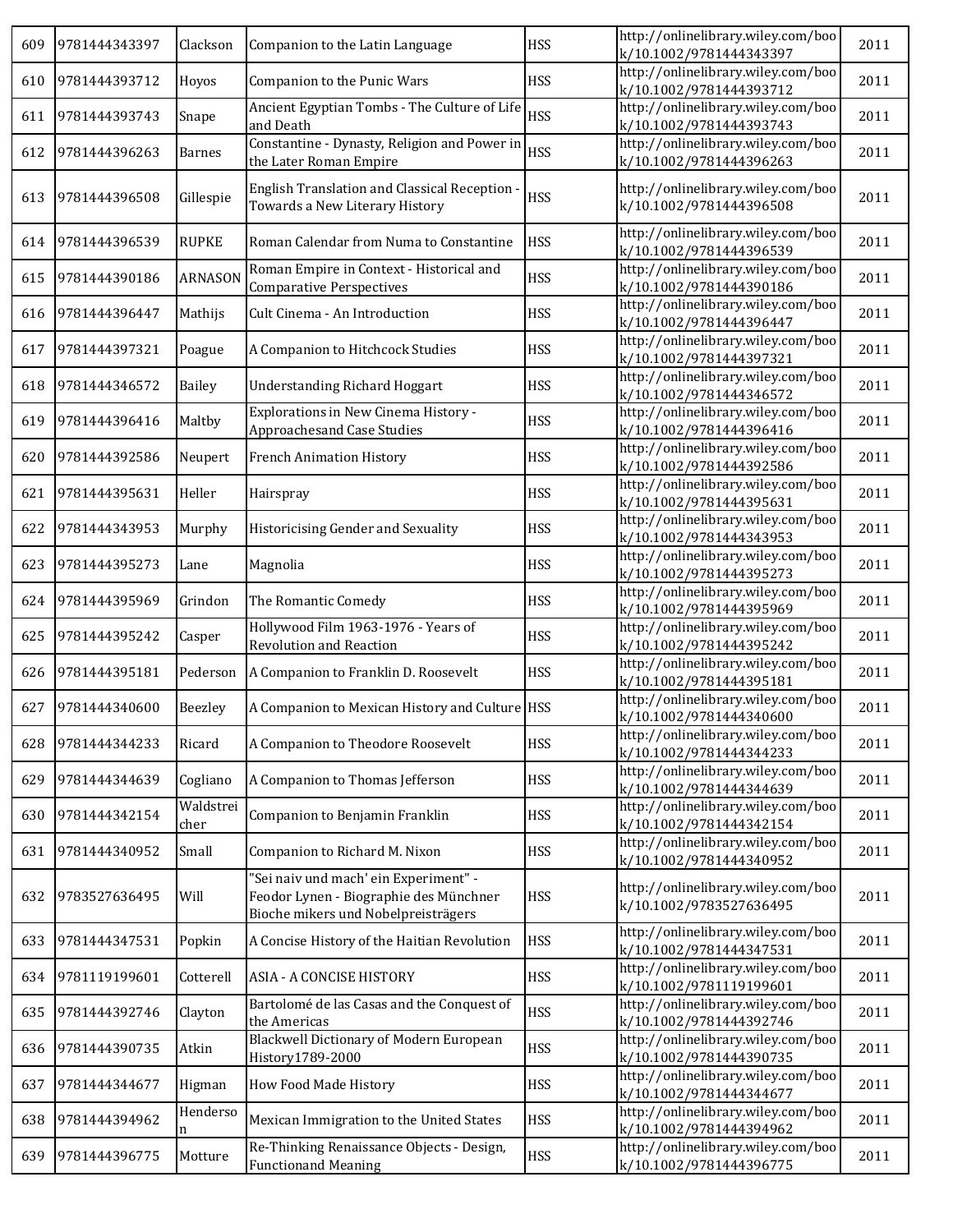| 640 | 9781444390810 | Woolf               | Tales of the Barbarians - Ethnography and<br><b>Empirein the Roman West</b>                                  | <b>HSS</b> | http://onlinelibrary.wiley.com/boo<br>k/10.1002/9781444390810 | 2011 |
|-----|---------------|---------------------|--------------------------------------------------------------------------------------------------------------|------------|---------------------------------------------------------------|------|
| 641 | 9781444397192 | Buchenau            | The Last Caudillo - Alvaro Obregon and the<br><b>Mexican Revolution</b>                                      | <b>HSS</b> | http://onlinelibrary.wiley.com/boo<br>k/10.1002/9781444397192 | 2011 |
| 642 | 9781444396805 | <b>Braun</b>        | The Renaissance Conscience                                                                                   | <b>HSS</b> | http://onlinelibrary.wiley.com/boo<br>k/10.1002/9781444396805 | 2011 |
| 643 | 9781444340563 | Ahearn              | Linguistic Anthropology - An Introduction                                                                    | <b>HSS</b> | http://onlinelibrary.wiley.com/boo<br>k/10.1002/9781444340563 | 2011 |
| 644 | 9781444395037 | Borsley             | Non-Transformational Syntax - A Guide to<br><b>Current Models</b>                                            | <b>HSS</b> | http://onlinelibrary.wiley.com/boo<br>k/10.1002/9781444395037 | 2011 |
| 645 | 9781444344035 | Hoff                | Research Methods in Child Language - A<br>Practical Guide                                                    | <b>HSS</b> | http://onlinelibrary.wiley.com/boo<br>k/10.1002/9781444344035 | 2011 |
| 646 | 9781444347340 | Mackey              | Research Methods in Second Language<br>Acquisition - A Practical Guide                                       | <b>HSS</b> | http://onlinelibrary.wiley.com/boo<br>k/10.1002/9781444347340 | 2011 |
| 647 | 9781444343069 |                     | Goldsmith Handbook of Phonological Theory 2e                                                                 | <b>HSS</b> | http://onlinelibrary.wiley.com/boo<br>k/10.1002/9781444343069 | 2011 |
| 648 | 9781444393446 | Diaz-<br>Campos     | Handbook of Hispanic Sociolinguistics                                                                        | <b>HSS</b> | http://onlinelibrary.wiley.com/boo<br>k/10.1002/9781444393446 | 2011 |
| 649 | 9781444342901 | Duranti             | The Handbook of Language Socialization                                                                       | <b>HSS</b> | http://onlinelibrary.wiley.com/boo<br>k/10.1002/9781444342901 | 2011 |
| 650 | 9781444327472 | Hogg                | A Grammar of Old English - Volume 2 -<br>Morphology                                                          | <b>HSS</b> | http://onlinelibrary.wiley.com/boo<br>k/10.1002/9781444327472 | 2011 |
| 651 | 9781444341355 | Hogg                | A Grammar of Old English V1 - Phonology                                                                      | <b>HSS</b> | http://onlinelibrary.wiley.com/boo<br>k/10.1002/9781444341355 | 2011 |
| 652 | 9781444395068 | Kreiman             | Foundations of Voice Studies - An<br>Interdisciplinary Approach to Voice<br><b>Production and Perception</b> | <b>HSS</b> | http://onlinelibrary.wiley.com/boo<br>k/10.1002/9781444395068 | 2011 |
| 653 | 9781444342994 | Upward              | The History of English Spelling                                                                              | <b>HSS</b> | http://onlinelibrary.wiley.com/boo<br>k/10.1002/9781444342994 | 2011 |
| 654 | 9781444392623 | Yavas               | Applied English Phonology 2e                                                                                 | <b>HSS</b> | http://onlinelibrary.wiley.com/boo<br>k/10.1002/9781444392623 | 2011 |
| 655 | 9781444328004 | Habib               | Literary Criticism from Plato to the Present -<br>An Introduction                                            | <b>HSS</b> | http://onlinelibrary.wiley.com/boo<br>k/10.1002/9781444328004 | 2011 |
| 656 | 9781444395693 | Rapaport            | Theory Toolkit                                                                                               | <b>HSS</b> | http://onlinelibrary.wiley.com/boo<br>k/10.1002/9781444395693 | 2011 |
| 657 | 9781444343809 | <b>LEVANDE</b><br>R | A Companion to American Literary Studies                                                                     | <b>HSS</b> | http://onlinelibrary.wiley.com/boo<br>k/10.1002/9781444343809 | 2011 |
| 658 | 9781444342789 | Behdad              | A Companion to Comparative Literature                                                                        | <b>HSS</b> | http://onlinelibrary.wiley.com/boo<br>k/10.1002/9781444342789 | 2011 |
| 659 | 9781444344318 | Martiny             | A Companion to Poetic Genre                                                                                  | <b>HSS</b> | http://onlinelibrary.wiley.com/boo<br>k/10.1002/9781444344318 | 2011 |
| 660 | 9781444396591 | Witschi             | A Companion to the Literature and Culture<br>of the American West                                            | <b>HSS</b> | http://onlinelibrary.wiley.com/boo<br>k/10.1002/9781444396591 | 2011 |
| 661 | 9781444342239 | Gilbert             | <b>Companion to Sensation Fiction</b>                                                                        | <b>HSS</b> | http://onlinelibrary.wiley.com/boo<br>k/10.1002/9781444342239 | 2011 |
| 662 | 9781444390094 | Grossman            | The Seventeenth Century Literature<br>Handbook                                                               | <b>HSS</b> | http://onlinelibrary.wiley.com/boo<br>k/10.1002/9781444390094 | 2011 |
| 663 | 9781444390063 | <b>Baines</b>       | Wiley-Blackwell Encyclopedia of 18th<br>Century Writers and Writing - 1660-1789                              | <b>HSS</b> | http://onlinelibrary.wiley.com/boo<br>k/10.1002/9781444390063 | 2011 |
| 664 | 9781444345704 | Gray                | A History of American Literature 2e                                                                          | <b>HSS</b> | http://onlinelibrary.wiley.com/boo<br>k/10.1002/9781444345704 | 2011 |
| 665 | 9781444343762 | Krasner             | A History of Modern Drama V1                                                                                 | <b>HSS</b> | http://onlinelibrary.wiley.com/boo<br>k/10.1002/9781444343762 | 2011 |
| 666 | 9781444395006 | Herman              | A Short History of Early Modern England -<br>British Literature in Context                                   | <b>HSS</b> | http://onlinelibrary.wiley.com/boo<br>k/10.1002/9781444395006 | 2011 |
| 667 | 9781444396478 | Cazdyn              | After Globalization                                                                                          | <b>HSS</b> | http://onlinelibrary.wiley.com/boo<br>k/10.1002/9781444396478 | 2011 |
| 668 | 9781444395860 | Gray                | After the Fall - American Literature Since<br>9/11                                                           | <b>HSS</b> | http://onlinelibrary.wiley.com/boo<br>k/10.1002/9781444395860 | 2011 |
| 669 | 9781444397604 | Gray                | Brief History of American Literature                                                                         | <b>HSS</b> | http://onlinelibrary.wiley.com/boo<br>k/10.1002/9781444397604 | 2011 |
| 670 | 9781444393415 | Belsey              | <b>Future of Critical Practice</b>                                                                           | <b>HSS</b> | http://onlinelibrary.wiley.com/boo<br>k/10.1002/9781444393415 | 2011 |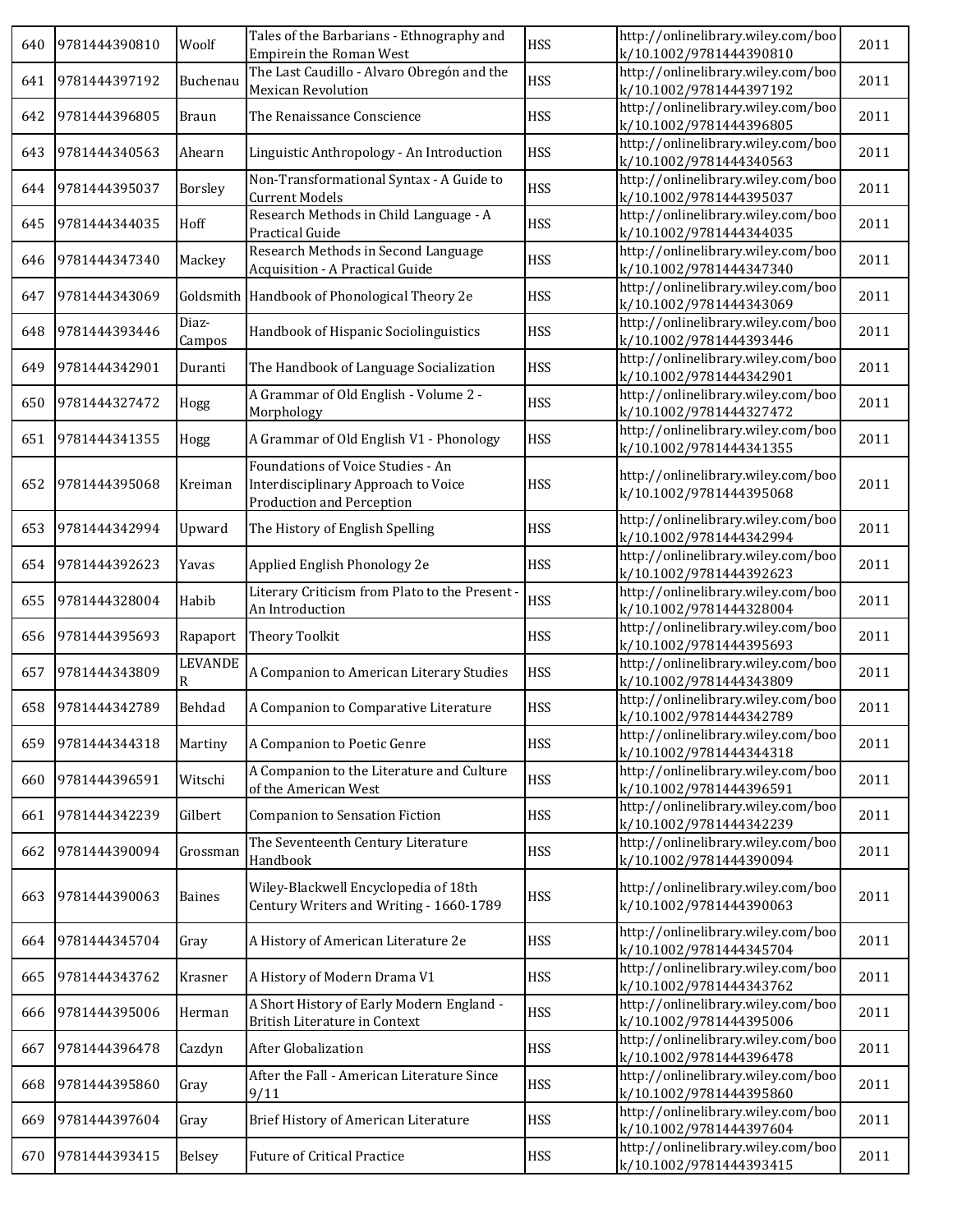| 671 | 9781444396560     | Cheney              | Reading Sixteenth-Century Poetry                                                            | <b>HSS</b> | http://onlinelibrary.wiley.com/boo<br>k/10.1002/9781444396560 | 2011 |
|-----|-------------------|---------------------|---------------------------------------------------------------------------------------------|------------|---------------------------------------------------------------|------|
| 672 | 9781444344271     | Thompso<br>n        | Reading the American Novel 1865-1914                                                        | <b>HSS</b> | http://onlinelibrary.wiley.com/boo<br>k/10.1002/9781444344271 | 2011 |
| 673 | 9781444393675     | MacGowa<br>n        | Twentieth-Century American Fiction                                                          | <b>HSS</b> | http://onlinelibrary.wiley.com/boo<br>k/10.1002/9781444393675 | 2011 |
| 674 | 9781444340440     | Cunningh<br>am      | Victorian Poetry and Poetics                                                                | <b>HSS</b> | http://onlinelibrary.wiley.com/boo<br>k/10.1002/9781444340440 | 2011 |
| 675 | 9781444392494     | Hales               | A Companion to Relativism                                                                   | <b>HSS</b> | http://onlinelibrary.wiley.com/boo<br>k/10.1002/9781444392494 | 2011 |
| 676 | 9781444395938     |                     | Taliaferro   A Brief History of the Soul                                                    | <b>HSS</b> | http://onlinelibrary.wiley.com/boo<br>k/10.1002/9781444395938 | 2011 |
| 677 | 9781444346763     | De<br>d             | Gaynesfor Agents and Their Actions                                                          | <b>HSS</b> | http://onlinelibrary.wiley.com/boo<br>k/10.1002/9781444346763 | 2011 |
| 678 | 9781118153284     | Steinberg           | Blues - Philosophy for Everyone                                                             | <b>HSS</b> | http://onlinelibrary.wiley.com/boo<br>k/10.1002/9781118153284 | 2011 |
| 679 | 9781444397550     | Johnston            | <b>Brief History of Justice</b>                                                             | <b>HSS</b> | http://onlinelibrary.wiley.com/boo<br>k/10.1002/9781444397550 | 2011 |
| 680 | 9781444393385     | Parker              | Coffee - Philosophy for Everyone: Grounds<br>for Debate                                     | <b>HSS</b> | http://onlinelibrary.wiley.com/boo<br>k/10.1002/9781444393385 | 2011 |
| 681 | 9781118112434     | Belliotti           | Dante's Deadly Sins                                                                         | <b>HSS</b> | http://onlinelibrary.wiley.com/boo<br>k/10.1002/9781118112434 | 2011 |
| 682 | 9781444393552     |                     | Savulescu Enhancing Human Capacities                                                        | <b>HSS</b> | http://onlinelibrary.wiley.com/boo<br>k/10.1002/9781444393552 | 2011 |
| 683 | 9781444345568     | e                   | Wolfendal Fashion-Philosophy for Everyone - Thinking<br>with Style                          | <b>HSS</b> | http://onlinelibrary.wiley.com/boo<br>k/10.1002/9781444345568 | 2011 |
| 684 | 9781444324464     | Nease               | Fatherhood - Philosophy for Everyone - The<br>Dao of Daddy                                  | <b>HSS</b> | http://onlinelibrary.wiley.com/boo<br>k/10.1002/9781444324464 | 2011 |
| 685 | 9781444324563     | 0'Brien             | Gardening - Philosophy for Everyone -<br><b>Cultivating Wisdom</b>                          | <b>HSS</b> | http://onlinelibrary.wiley.com/boo<br>k/10.1002/9781444324563 | 2011 |
| 686 | 9781118083178     | Hethering<br>ton    | How To Know                                                                                 | <b>HSS</b> | http://onlinelibrary.wiley.com/boo<br>k/10.1002/9781118083178 | 2011 |
| 687 | 9781444344431     | <b>Bruce</b>        | Just the Arguments - 100 of the Most<br><b>Important Arguments in Western</b><br>Philosophy | <b>HSS</b> | http://onlinelibrary.wiley.com/boo<br>k/10.1002/9781444344431 | 2011 |
| 688 | 9781118114162     | Altman              | Kant and Applied Ethics                                                                     | <b>HSS</b> | http://onlinelibrary.wiley.com/boo<br>k/10.1002/9781118114162 | 2011 |
|     | 689 9781444327960 | Cohen               | Mind Games - 31 Days to Rediscover Your<br><b>Brain</b>                                     | <b>HSS</b> | http://onlinelibrary.wiley.com/boo<br>k/10.1002/9781444327960 | 2011 |
| 690 | 9781444324525     | Lintott             | Motherhood and Philosophy                                                                   | <b>HSS</b> | http://onlinelibrary.wiley.com/boo<br>k/10.1002/9781444324525 | 2011 |
| 691 | 9781444397666     | Kivy                | Once-Told Tales - An Essay In Literary<br>Aesthetics                                        | <b>HSS</b> | http://onlinelibrary.wiley.com/boo<br>k/10.1002/9781444397666 | 2011 |
| 692 | 9781444396836     | Allo                | Putting Information First - Luciano Floridi<br>and the Philosophy of Information            | <b>HSS</b> | http://onlinelibrary.wiley.com/boo<br>k/10.1002/9781444396836 | 2011 |
| 693 | 9781444396973     | Maudlin             | Quantum Non-Locality and Relativity 3e                                                      | <b>HSS</b> | http://onlinelibrary.wiley.com/boo<br>k/10.1002/9781444396973 | 2011 |
| 694 | 9781444393866     | Simons              | Rancière, Education and the Taming of<br>Democracy                                          | <b>HSS</b> | http://onlinelibrary.wiley.com/boo<br>k/10.1002/9781444393866 | 2011 |
| 695 | 9781444346497     | Cuypers             | Reading R. S. Peters Today - Analysis, Ethics,<br>and the Aims of Education                 | <b>HSS</b> | http://onlinelibrary.wiley.com/boo<br>k/10.1002/9781444346497 | 2011 |
| 696 | 9781444343915     | Hawley              | The Admissible Contents of Experience                                                       | <b>HSS</b> | http://onlinelibrary.wiley.com/boo<br>k/10.1002/9781444343915 | 2011 |
| 697 | 9781444395600     | Bakhurst            | The Formation of Reason                                                                     | <b>HSS</b> | http://onlinelibrary.wiley.com/boo<br>k/10.1002/9781444395600 | 2011 |
| 698 | 9781444346534     | Higgins             | The Good Life of Teaching - An Ethics of<br><b>Professional Practice</b>                    | <b>HSS</b> | http://onlinelibrary.wiley.com/boo<br>k/10.1002/9781444346534 | 2011 |
| 699 | 9781444343311     | Sluga               | Wittgenstein                                                                                | <b>HSS</b> | http://onlinelibrary.wiley.com/boo<br>k/10.1002/9781444343311 | 2011 |
| 700 | 9781118121450     | Stillwaggo<br>n Swa | Yoga - Philosophy for Everyone: Bending<br>Mind and Bodu                                    | <b>HSS</b> | http://onlinelibrary.wiley.com/boo<br>k/10.1002/9781118121450 | 2011 |
| 701 | 9781444397161     | Houlgate            | A Companion to Hegel                                                                        | <b>HSS</b> | http://onlinelibrary.wiley.com/boo<br>k/10.1002/9781444397161 | 2011 |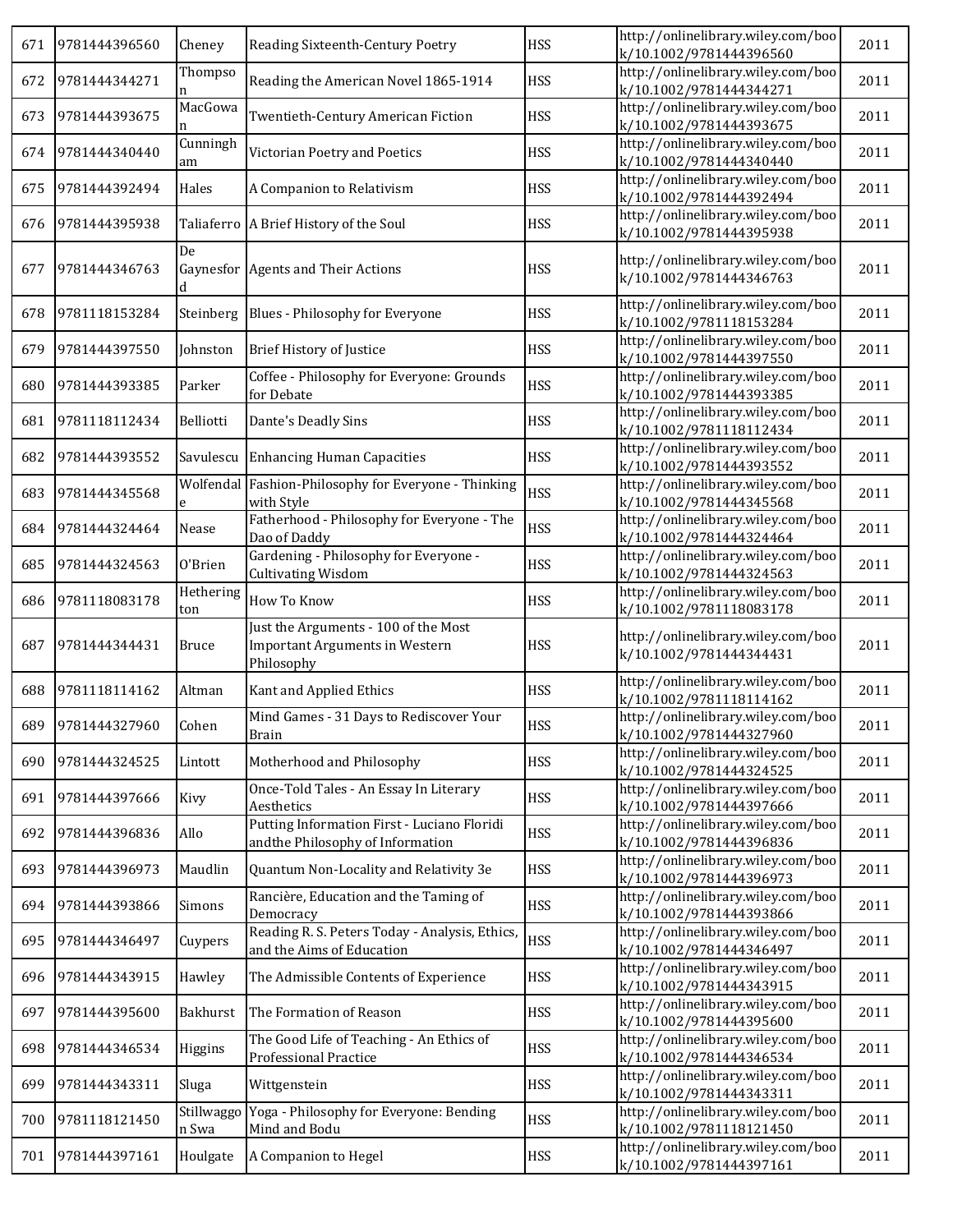| 702 | 9781118083222     | Conrad           | Handbook of Stress                                                                                                                                             | <b>HSS</b> | http://onlinelibrary.wiley.com/boo<br>k/10.1002/9781118083222 | 2011 |
|-----|-------------------|------------------|----------------------------------------------------------------------------------------------------------------------------------------------------------------|------------|---------------------------------------------------------------|------|
| 703 | 9781444395150     | Martin           | IAAP Handbook of Applied Psychology                                                                                                                            | <b>HSS</b> | http://onlinelibrary.wiley.com/boo<br>k/10.1002/9781444395150 | 2011 |
| 704 | 9781119973249     | Thompso<br>n     | Qualitative Research Methods in Mental<br>Health and Psychotherapy - A Guide for<br><b>Students and Practitioners</b>                                          | <b>HSS</b> | http://onlinelibrary.wiley.com/boo<br>k/10.1002/9781119973249 | 2011 |
| 705 | 9781119998495     | Lamb             | Children's Testimony - A Handbook of<br>Psychological Research and Forensic<br>Practice 2e                                                                     | <b>HSS</b> | http://onlinelibrary.wiley.com/boo<br>k/10.1002/9781119998495 | 2011 |
| 706 | 9781118101056     | Pagliaro         | Handbook of Child and Adolescent Drug and<br>Substance Abuse: Pharmacological,<br>Developmental, and Clinical Considerations                                   | <b>HSS</b> | http://onlinelibrary.wiley.com/boo<br>k/10.1002/9781118101056 | 2011 |
| 707 | 9781118093399     | Drogin           | Handbook of Forensic Assessment:<br>Psychological and Psychiatric Perspectives                                                                                 | <b>HSS</b> | http://onlinelibrary.wiley.com/boo<br>k/10.1002/9781118093399 | 2011 |
| 708 | 9781119998556     | O'Connor         | International Handbook of Suicide<br>Prevention - Research, Policy and Practice                                                                                | <b>HSS</b> | http://onlinelibrary.wiley.com/boo<br>k/10.1002/9781119998556 | 2011 |
| 709 | 9781119993162     | Cayoun           | Mindfulness-integrated CBT - Principles and<br>Practice                                                                                                        | <b>HSS</b> | http://onlinelibrary.wiley.com/boo<br>k/10.1002/9781119993162 | 2011 |
| 710 | 9781119953616     | Caputi           | Personal Construct Methodology                                                                                                                                 | <b>HSS</b> | http://onlinelibrary.wiley.com/boo<br>k/10.1002/9781119953616 | 2011 |
| 711 | 9780470669280     | Ardino           | Post-Traumatic Syndromes in Childhood and<br>Adolescence - A Handbook of Research and<br>Practice                                                              | <b>HSS</b> | http://onlinelibrary.wiley.com/boo<br>k/10.1002/9780470669280 | 2011 |
| 712 | 9781119960027     | O'Connor         | The Clinician's Handbook for Obsessive<br>Compulsive Disorder - Inference-Based<br>Therapy                                                                     | <b>HSS</b> | http://onlinelibrary.wiley.com/boo<br>k/10.1002/9781119960027 | 2011 |
| 713 | 9781119950882     | Kleinberg        | The Wiley-Blackwell Handbook of Group<br>Psychotherapy                                                                                                         | <b>HSS</b> | http://onlinelibrary.wiley.com/boo<br>k/10.1002/9781119950882 | 2011 |
| 714 | 9781444343359     | Choudhur<br>У    | Critical Neuroscience: A Handbook of the<br>Socialand Cultural Contexts of Neuroscience                                                                        | <b>HSS</b> | http://onlinelibrary.wiley.com/boo<br>k/10.1002/9781444343359 | 2011 |
| 715 | 9781119993100     | van der<br>Horst | John Bowlby - From Psychoanalysis to<br>Ethology - Unravelling the Roots of<br><b>Attachment Theory</b>                                                        | <b>HSS</b> | http://onlinelibrary.wiley.com/boo<br>k/10.1002/9781119993100 | 2011 |
|     | 716 9781444344110 | <b>Budson</b>    | The Handbook of Alzheimer's Disease and<br>Other Dementias                                                                                                     | <b>HSS</b> | http://onlinelibrary.wiley.com/boo<br>k/10.1002/9781444344110 | 2011 |
| 717 | 9780470977453     | Kerr             | Understanding Girls' Problem Behavior -<br>How Girls' Delinquency Develops in the<br>Context of Maturity & Health, Co-occurring<br>Problems, and Relationships | <b>HSS</b> | http://onlinelibrary.wiley.com/boo<br>k/10.1002/9780470977453 | 2011 |
| 718 | 9781444396317     | Killen           | Children and Social Exclusion - Morality,<br>Prejudice and Group Identity                                                                                      | <b>HSS</b> | http://onlinelibrary.wiley.com/boo<br>k/10.1002/9781444396317 | 2011 |
| 719 | 9781444390568     | Clark            | Linguistic Nativism and the Poverty of the<br>Stimulus                                                                                                         | <b>HSS</b> | http://onlinelibrary.wiley.com/boo<br>k/10.1002/9781444390568 | 2011 |
| 720 | 9781118036600     | Cicchetti        | Minnesota Symposia on Child Psychology:<br>The Origins and Organization of Adaptation<br>and Maladaptation, Volume 36                                          | <b>HSS</b> | http://onlinelibrary.wiley.com/boo<br>k/10.1002/9781118036600 | 2011 |
| 721 | 9781118092699     | Warren           | Thriving and Spirituality Among Youth:<br>Research Perspectives and Future<br>Possibilities                                                                    | <b>HSS</b> | http://onlinelibrary.wiley.com/boo<br>k/10.1002/9781118092699 | 2011 |
| 722 | 9781119970897     | Reid             | Dyslexia - A Complete Guide for Parents and<br>Those Who Help Them 2e                                                                                          | <b>HSS</b> | http://onlinelibrary.wiley.com/boo<br>k/10.1002/9781119970897 | 2011 |
| 723 | 9781444395341     | Mashek           | Empirical Research in Teaching and<br>Learning - Contributions from Social<br>Psychology                                                                       | <b>HSS</b> | http://onlinelibrary.wiley.com/boo<br>k/10.1002/9781444395341 | 2011 |
| 724 | 9781118093085     | Goldstein        | Learning and Attention Disorders in<br>Adolescence and Adulthood: Assessment and HSS<br>Treatment, Second Edition                                              |            | http://onlinelibrary.wiley.com/boo<br>k/10.1002/9781118093085 | 2011 |
| 725 | 9780470713525     |                  | Perelberg   Freud - A Modern Reader                                                                                                                            | <b>HSS</b> | http://onlinelibrary.wiley.com/boo<br>k/10.1002/9780470713525 | 2011 |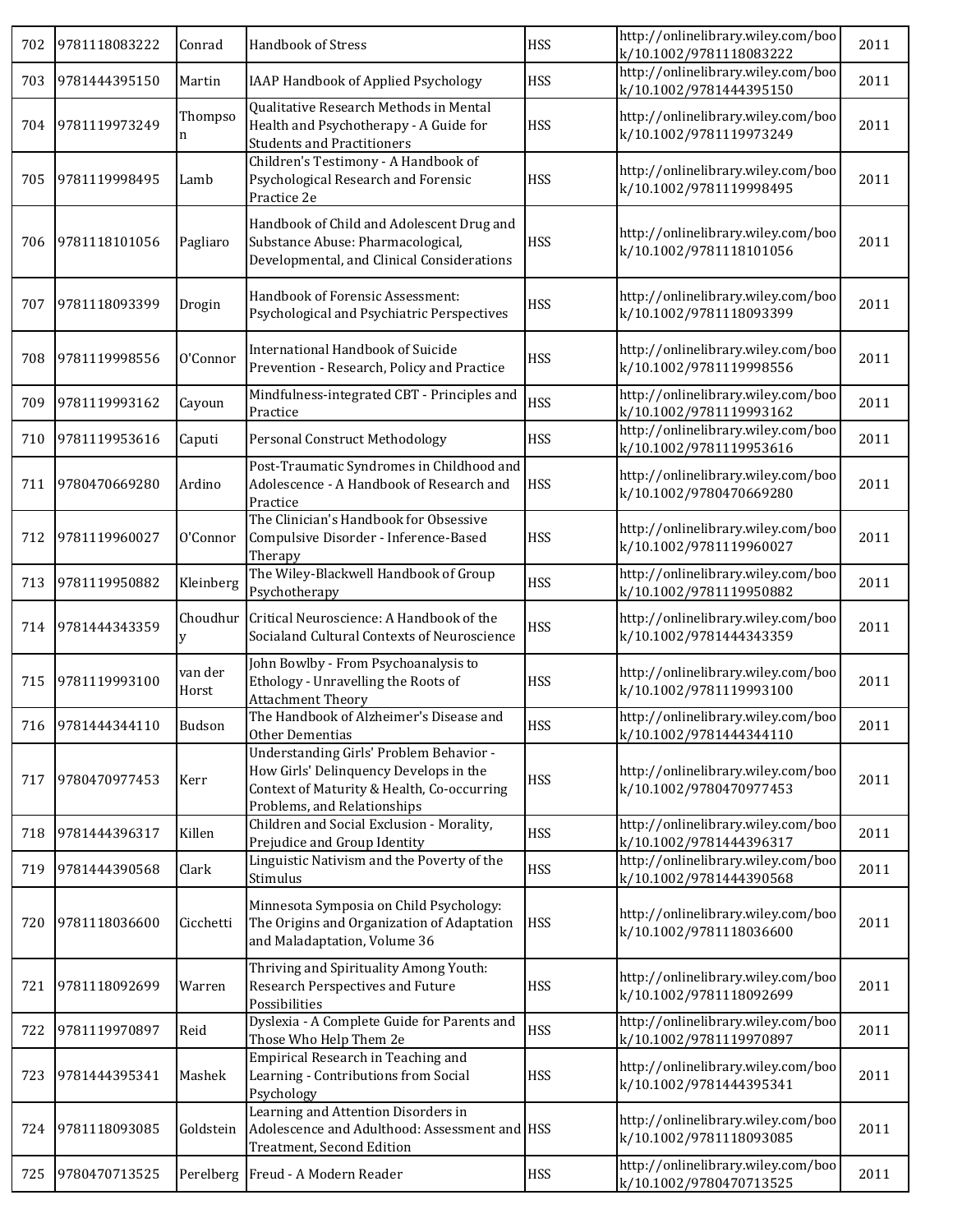| 726 | 9781119977032 | Bar-Eli            | Judgment, Decision-making and Success in<br>Sport                                                                                          | <b>HSS</b> | http://onlinelibrary.wiley.com/boo<br>k/10.1002/9781119977032 | 2011 |
|-----|---------------|--------------------|--------------------------------------------------------------------------------------------------------------------------------------------|------------|---------------------------------------------------------------|------|
| 727 | 9781118093108 | Campbell           | The Handbook of Narcissism and<br>Narcissistic Personality Disorder:<br>Theoretical Approaches, Empirical Findings,<br>and Treatments      | <b>HSS</b> | http://onlinelibrary.wiley.com/boo<br>k/10.1002/9781118093108 | 2011 |
| 728 | 9781444343120 | Chamorro<br>Premuz | Wiley-Blackwell Handbook of Individual<br>Differences                                                                                      | <b>HSS</b> | http://onlinelibrary.wiley.com/boo<br>k/10.1002/9781444343120 | 2011 |
| 729 | 9781118099254 | Millon             | Disorders of Personality: Introducing a<br>DSM/ICD Spectrum from Normal to<br><b>Abnormal Third Edition</b>                                | <b>HSS</b> | http://onlinelibrary.wiley.com/boo<br>k/10.1002/9781118099254 | 2011 |
| 730 | 9781119950905 | <b>Brann</b>       | The Handbook of Contemporary Clinical<br>Hypnosis - Theory and Practice                                                                    | <b>HSS</b> | http://onlinelibrary.wiley.com/boo<br>k/10.1002/9781119950905 | 2011 |
| 731 | 9781118094822 | Goodyear-<br>Brown | Handbook of Child Sexual Abuse:ssessment,<br>and Treatment                                                                                 | <b>HSS</b> | http://onlinelibrary.wiley.com/boo<br>k/10.1002/9781118094822 | 2011 |
| 732 | 9780470979952 | Cox                | Handbook of Motivational Counseling - Goal-<br>Based Approaches to Assessment and<br>Intervention with Addiction and Other<br>Problems, 2e | <b>HSS</b> | http://onlinelibrary.wiley.com/boo<br>k/10.1002/9780470979952 | 2011 |
| 733 | 9781118094747 | Nadal              | Filipino American Psychology: A Handbook<br>of Theory, Research, and Clinical Practice                                                     | <b>HSS</b> | http://onlinelibrary.wiley.com/boo<br>k/10.1002/9781118094747 | 2011 |
| 734 | 9780470977934 | Williams           | Disability and Discourse - Analysing<br>Inclusive Conversation with People with<br><b>Intellectual Disabilities</b>                        | <b>HSS</b> | http://onlinelibrary.wiley.com/boo<br>k/10.1002/9780470977934 | 2011 |
| 735 | 9781444344073 | Hogg               | Extremism and the Psychology of<br>Uncertainty                                                                                             | <b>HSS</b> | http://onlinelibrary.wiley.com/boo<br>k/10.1002/9781444344073 | 2011 |
| 736 | 9781444344714 | Howe               | Marriages and Families in the 21st Century -<br>A Bioecological Approach CourseSmart                                                       | <b>HSS</b> | http://onlinelibrary.wiley.com/boo<br>k/10.1002/9781444344714 | 2011 |
| 737 | 9781444390841 | Jetten             | Rebels in Groups                                                                                                                           | <b>HSS</b> | http://onlinelibrary.wiley.com/boo<br>k/10.1002/9781444390841 | 2011 |
| 738 | 9781444340488 | Mascia-<br>Lees    | Companion to the Anthropology of the Body                                                                                                  | <b>HSS</b> | http://onlinelibrary.wiley.com/boo<br>k/10.1002/9781444340488 | 2011 |
| 739 | 9781444342499 | Wood               | Blackwell Encyclopedia of Human Evolution                                                                                                  | <b>HSS</b> | http://onlinelibrary.wiley.com/boo<br>k/10.1002/9781444342499 | 2011 |
| 740 | 9781444345940 | Grauer             | A Companion to Paleopathology                                                                                                              | <b>HSS</b> | http://onlinelibrary.wiley.com/boo<br>k/10.1002/9781444345940 | 2011 |
| 741 | 9781444390599 | Clark-<br>Deces    | Companion to the Anthropology of India                                                                                                     | <b>HSS</b> | http://onlinelibrary.wiley.com/boo<br>k/10.1002/9781444390599 | 2011 |
| 742 | 9781444394931 | Kronenfel<br>d     | <b>Companion to Cognitive Anthropology</b>                                                                                                 | <b>HSS</b> | http://onlinelibrary.wiley.com/boo<br>k/10.1002/9781444394931 | 2011 |
| 743 | 9781444395303 | Singer             | <b>Companion to Medical Anthropology</b>                                                                                                   | <b>HSS</b> | http://onlinelibrary.wiley.com/boo<br>k/10.1002/9781444395303 | 2011 |
| 744 | 9781444396713 | Levinson           | Companion to the Anthropology of<br>Education                                                                                              | <b>HSS</b> | http://onlinelibrary.wiley.com/boo<br>k/10.1002/9781444396713 | 2011 |
| 745 | 9781444390537 | Agarwal            | Social Bioarchaeology                                                                                                                      | <b>HSS</b> | http://onlinelibrary.wiley.com/boo<br>k/10.1002/9781444390537 | 2011 |
| 746 | 9781444392449 | Brown              | <b>Biomolecular Archaeology</b>                                                                                                            | <b>HSS</b> | http://onlinelibrary.wiley.com/boo<br>k/10.1002/9781444392449 | 2011 |
| 747 | 9781444395440 | Mee                | Greek Archaeology - A Thematic Approach                                                                                                    | <b>HSS</b> | http://onlinelibrary.wiley.com/boo<br>k/10.1002/9781444395440 | 2011 |
| 748 | 9781444396065 | King               | Companion to Cultural Resource<br>Management                                                                                               | <b>HSS</b> | http://onlinelibrary.wiley.com/boo<br>k/10.1002/9781444396065 | 2011 |
| 749 | 9781444390629 | Fortner            | The Handbook of Global Communication and<br>Media Ethics                                                                                   | <b>HSS</b> | http://onlinelibrary.wiley.com/boo<br>k/10.1002/9781444390629 | 2011 |
| 750 | 9781444340372 | Lewis              | Change in Organizations                                                                                                                    | <b>HSS</b> | http://onlinelibrary.wiley.com/boo<br>k/10.1002/9781444340372 | 2011 |
| 751 | 9781444395372 | Chapman            | Journalism Today - A Themed History                                                                                                        | <b>HSS</b> | http://onlinelibrary.wiley.com/boo<br>k/10.1002/9781444395372 | 2011 |
| 752 | 9781118106686 | Coombs             | Managing Corporate Social Responsibility - A<br><b>Communication Approach</b>                                                              | <b>HSS</b> | http://onlinelibrary.wiley.com/boo<br>k/10.1002/9781118106686 | 2011 |
| 753 | 9781444340679 | Gordon             | Net Locality - Why Location Matters in a<br>Networked World                                                                                | <b>HSS</b> | http://onlinelibrary.wiley.com/boo<br>k/10.1002/9781444340679 | 2011 |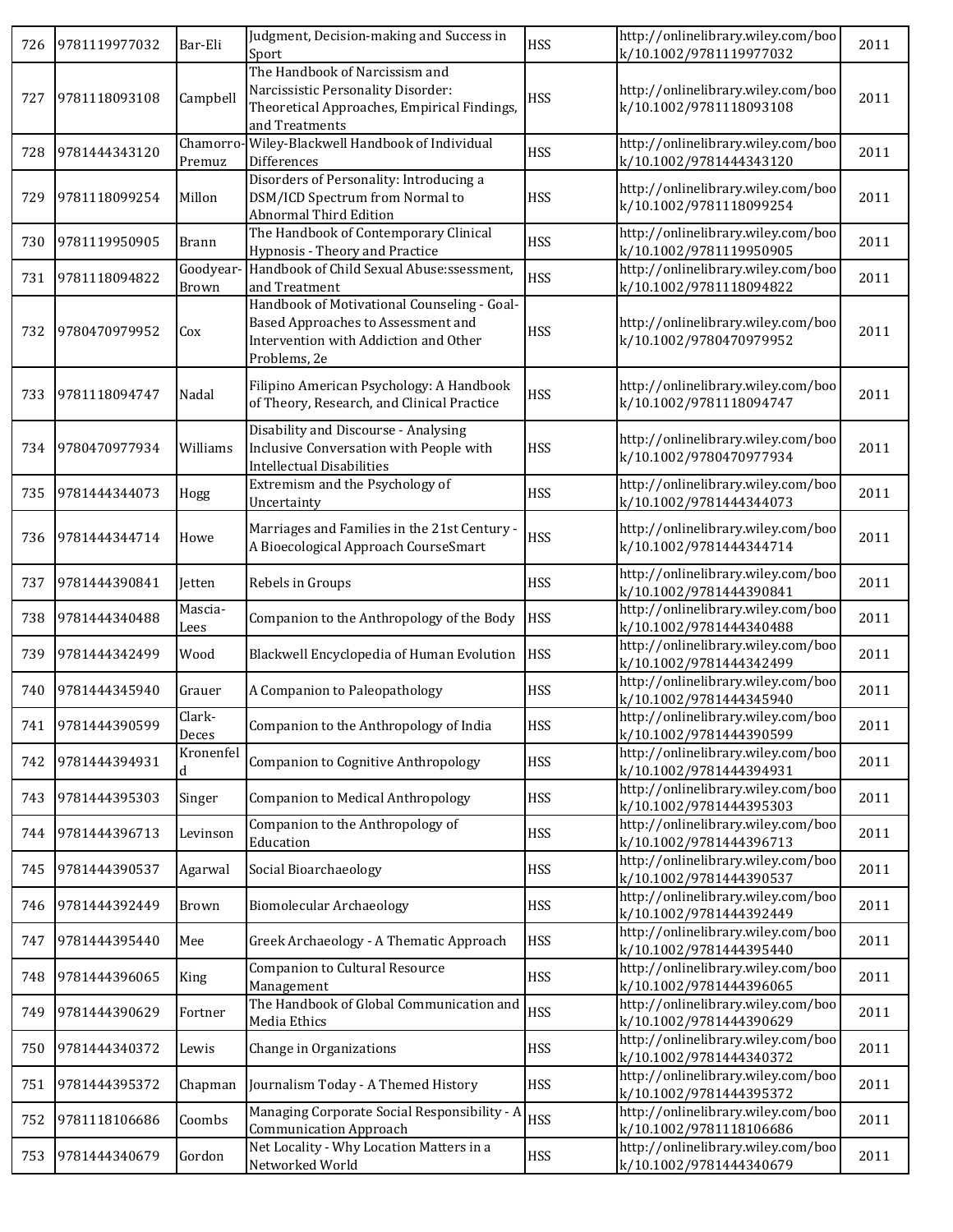| 754 | 9781444342192 | Silvia          | Power Performance - Multimedia<br>Storytelling for Journalism and Public<br>Relations                                    | <b>HSS</b> | http://onlinelibrary.wiley.com/boo<br>k/10.1002/9781444342192 | 2011 |
|-----|---------------|-----------------|--------------------------------------------------------------------------------------------------------------------------|------------|---------------------------------------------------------------|------|
| 755 | 9781118257661 | Zimmerm<br>an   | Social Media Marketing All-in-One For<br>Dummies                                                                         | <b>HSS</b> | http://onlinelibrary.wiley.com/boo<br>k/10.1002/9781118257661 | 2011 |
| 756 | 9781118083246 | Ihlen           | Handbook of Communication and Corporate<br>Social Responsibility                                                         | <b>HSS</b> | http://onlinelibrary.wiley.com/boo<br>k/10.1002/9781118083246 | 2011 |
| 757 | 9781118114254 | Ross            | The Handbook of Gender, Sex, and Media                                                                                   | <b>HSS</b> | http://onlinelibrary.wiley.com/boo<br>k/10.1002/9781118114254 | 2011 |
| 758 | 9781444314861 | Consalvo        | <b>Blackwell Handbook of Internet Studies</b>                                                                            | <b>HSS</b> | http://onlinelibrary.wiley.com/boo<br>k/10.1002/9781444314861 | 2011 |
| 759 | 9781444340525 | Nightingal<br>e | Handbook of Media Audiences                                                                                              | <b>HSS</b> | http://onlinelibrary.wiley.com/boo<br>k/10.1002/9781444340525 | 2011 |
| 760 | 9781444340747 | Singer          | Participatory Journalism - Guarding Open<br>Gates at Online Newspaper                                                    | <b>HSS</b> | http://onlinelibrary.wiley.com/boo<br>k/10.1002/9781444340747 | 2011 |
| 761 | 9781444395402 | Wasko           | The Handbook of Political Economy of<br>Communications                                                                   | <b>HSS</b> | http://onlinelibrary.wiley.com/boo<br>k/10.1002/9781444395402 | 2011 |
| 762 | 9781444395433 | Mansell         | The Handbook of Global Media and<br><b>Communications Policy</b>                                                         | <b>HSS</b> | http://onlinelibrary.wiley.com/boo<br>k/10.1002/9781444395433 | 2011 |
| 763 | 9781444395839 | Agnew           | Companion to Human Geography                                                                                             | <b>HSS</b> | http://onlinelibrary.wiley.com/boo<br>k/10.1002/9781444395839 | 2011 |
| 764 | 9781119950844 | Adams           | Applying Theory to Educational Research -<br>An Introductory Approach with Case Studies                                  | <b>HSS</b> | http://onlinelibrary.wiley.com/boo<br>k/10.1002/9781119950844 | 2011 |
| 765 | 9780470977460 | Carroll         | Developing Language and Literacy -<br>Effective Intervention in the Early Years                                          | <b>HSS</b> | http://onlinelibrary.wiley.com/boo<br>k/10.1002/9780470977460 | 2011 |
| 766 | 9781444345827 | Patten          | Educational Neuroscience - Initiatives and<br><b>Emerging Issues</b>                                                     | <b>HSS</b> | http://onlinelibrary.wiley.com/boo<br>k/10.1002/9781444345827 | 2011 |
| 767 | 9781118557761 | Langlois        | Simulation of Complex Systems in GIS                                                                                     | <b>HSS</b> | http://onlinelibrary.wiley.com/boo<br>k/10.1002/9781118557761 | 2011 |
| 768 | 9781118558041 | Thériault       | Modeling Urban Dynamics                                                                                                  | <b>HSS</b> | http://onlinelibrary.wiley.com/boo<br>k/10.1002/9781118558041 | 2011 |
| 769 | 9781118601020 | Banos           | Geographical Information and Urban<br><b>Transport Systems</b>                                                           | <b>HSS</b> | http://onlinelibrary.wiley.com/boo<br>k/10.1002/9781118601020 | 2011 |
| 770 | 9781444342277 | Kratke          | The Creative Capital of Cities - Interactive<br>Knowledge Creation and the Urbanization<br><b>Economiesof Innovation</b> | <b>HSS</b> | http://onlinelibrary.wiley.com/boo<br>k/10.1002/9781444342277 | 2011 |
| 771 | 9781444342314 | Aalbers         | Place, Exclusion and Mortgage Markets                                                                                    | <b>HSS</b> | http://onlinelibrary.wiley.com/boo<br>k/10.1002/9781444342314 | 2011 |
| 772 | 9781444343434 | McFarlane       | Learning the City - Translocal Assemblages<br>and Urban Politics                                                         | <b>HSS</b> | http://onlinelibrary.wiley.com/boo<br>k/10.1002/9781444343434 | 2011 |
| 773 | 9781444346657 | Park            | Locating Neoliberalism in East Asia -<br>Neoliberalizing Spaces in Developmental<br><b>States</b>                        | <b>HSS</b> | http://onlinelibrary.wiley.com/boo<br>k/10.1002/9781444346657 | 2011 |
| 774 | 9781444346800 | Roy             | <b>Worlding Cities</b>                                                                                                   | <b>HSS</b> | http://onlinelibrary.wiley.com/boo<br>k/10.1002/9781444346800 | 2011 |
| 775 | 9781444391442 | Brockingt<br>on | Capitalism and Conservation                                                                                              | <b>HSS</b> | http://onlinelibrary.wiley.com/boo<br>k/10.1002/9781444391442 | 2011 |
| 776 | 9781444395211 |                 | Del Casino A Companion to Social Geography                                                                               | <b>HSS</b> | http://onlinelibrary.wiley.com/boo<br>k/10.1002/9781444395211 | 2011 |
| 777 | 9781118093375 | Sherman         | Juvenile Justice: Advancing Research, Policy,<br>and Practice                                                            | <b>HSS</b> | http://onlinelibrary.wiley.com/boo<br>k/10.1002/9781118093375 | 2011 |
| 778 | 9781444395587 | Hagmann         | Negotiating Statehood - Dynamics of Power<br>and Domination in Africa                                                    | <b>HSS</b> | http://onlinelibrary.wiley.com/boo<br>k/10.1002/9781444395587 | 2011 |
| 779 | 9781444397130 | Ishiyama        | Comparative Politics - Principles of<br>Democracy and Democratization                                                    | <b>HSS</b> | http://onlinelibrary.wiley.com/boo<br>k/10.1002/9781444397130 | 2011 |
| 780 | 9780470977958 | Forrester       | Parents Who Misuse Drugs and Alcohol -<br>Effective Interventions in Social Work and<br>Child Protection                 | <b>HSS</b> | http://onlinelibrary.wiley.com/boo<br>k/10.1002/9780470977958 | 2011 |
| 781 | 9781444345865 | Twigg           | Body Work in Health and Social Care -<br>Critical Themes, New Agendas                                                    | <b>HSS</b> | http://onlinelibrary.wiley.com/boo<br>k/10.1002/9781444345865 | 2011 |
| 782 | 9781444395556 | Font            | Reforming Long Term Care in Europe                                                                                       | <b>HSS</b> | http://onlinelibrary.wiley.com/boo<br>k/10.1002/9781444395556 | 2011 |
| 783 | 9781444392654 | Ritzer          | Concise Encyclopedia of Sociology                                                                                        | <b>HSS</b> | http://onlinelibrary.wiley.com/boo<br>k/10.1002/9781444392654 | 2011 |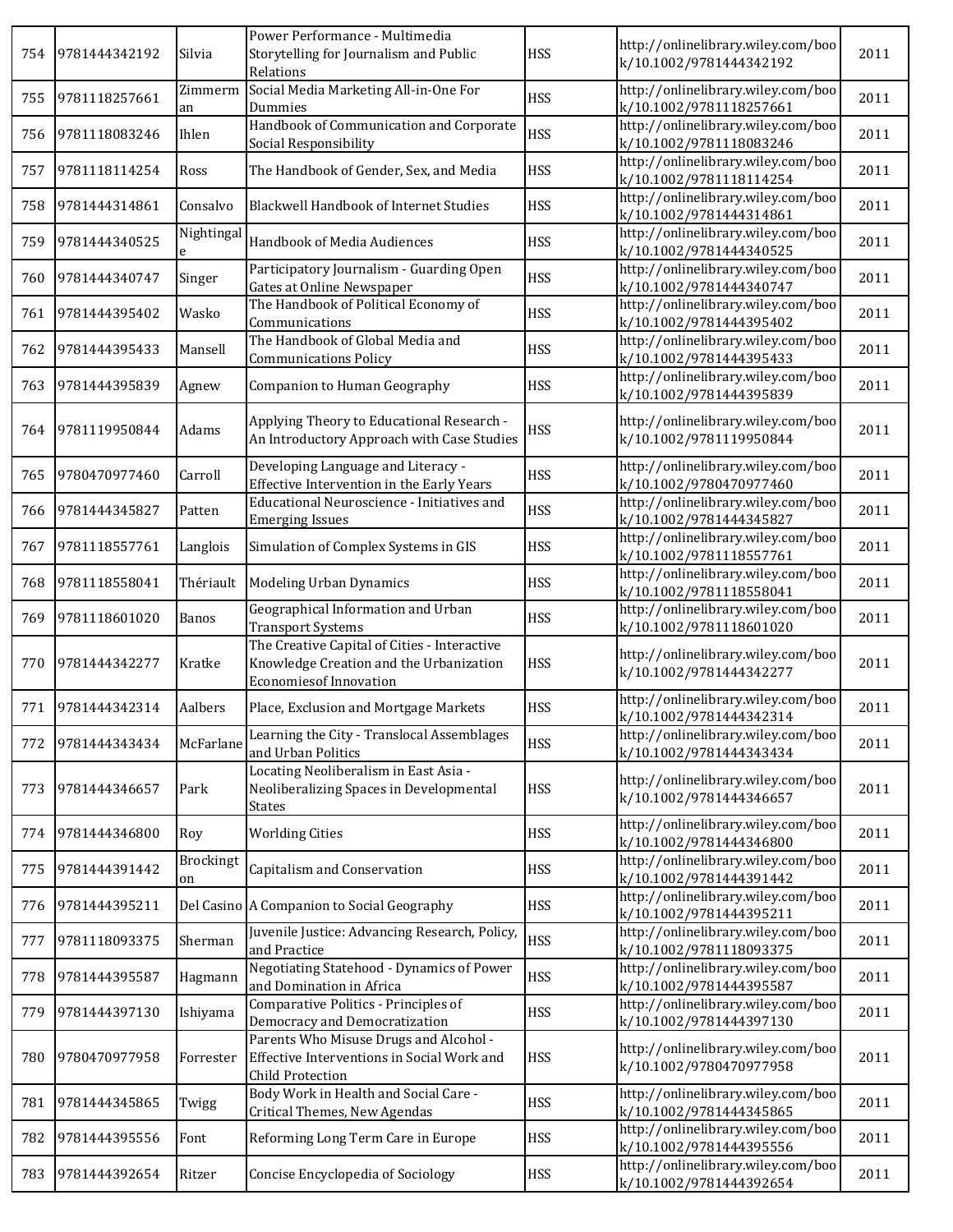| 784 | 9781444396621 | Ritzer         | Wiley-Blackwell Companion to Major Social<br>Theorists - Volume 1 - Classical Theorists | <b>HSS</b> | http://onlinelibrary.wiley.com/boo<br>k/10.1002/9781444396621 | 2011 |
|-----|---------------|----------------|-----------------------------------------------------------------------------------------|------------|---------------------------------------------------------------|------|
| 785 | 9781444397222 | McKinlay       | Identities in Context - Discourse in Action                                             | <b>HSS</b> | http://onlinelibrary.wiley.com/boo<br>k/10.1002/9781444397222 | 2011 |
| 786 | 9781444395105 | <b>Bridge</b>  | The New Blackwell Companion to the City                                                 | <b>HSS</b> | http://onlinelibrary.wiley.com/boo<br>k/10.1002/9781444395105 | 2011 |
| 787 | 9781444354300 | Preziosi       | Art Is Not What You Think It Is                                                         | <b>HSS</b> | http://onlinelibrary.wiley.com/boo<br>k/10.1002/9781444354300 | 2012 |
| 788 | 9781118255483 | Vessey         | A Companion to Augustine                                                                | <b>HSS</b> | http://onlinelibrary.wiley.com/boo<br>k/10.1002/9781118255483 | 2012 |
| 789 | 9781118219836 | van<br>Ackeren | A Companion to Marcus Aurelius                                                          | <b>HSS</b> | http://onlinelibrary.wiley.com/boo<br>k/10.1002/9781118219836 | 2012 |
| 790 | 9781118301074 | <b>Braund</b>  | A Companion to Persius and Juvenal                                                      | <b>HSS</b> | http://onlinelibrary.wiley.com/boo<br>k/10.1002/9781118301074 | 2012 |
| 791 | 9781118241165 | Gold           | A Companion to Roman Love Elegy                                                         | <b>HSS</b> | http://onlinelibrary.wiley.com/boo<br>k/10.1002/9781118241165 | 2012 |
| 792 | 9781118350508 | Ormand         | A Companion to Sophocles                                                                | <b>HSS</b> | http://onlinelibrary.wiley.com/boo<br>k/10.1002/9781118350508 | 2012 |
| 793 | 9781444355024 | James          | A Companion to Women in the Ancient<br>World                                            | <b>HSS</b> | http://onlinelibrary.wiley.com/boo<br>k/10.1002/9781444355024 | 2012 |
| 794 | 9781118358337 | Sansone        | Greek Drama and the Invention of Rhetoric                                               | <b>HSS</b> | http://onlinelibrary.wiley.com/boo<br>k/10.1002/9781118358337 | 2012 |
| 795 | 9781118244326 | Alcock         | Highways, Byways, and Road Systems in the<br>Pre-Modern World                           | <b>HSS</b> | http://onlinelibrary.wiley.com/boo<br>k/10.1002/9781118244326 | 2012 |
| 796 | 9781118524145 | Stewart        | Plautus and Roman Slavery                                                               | <b>HSS</b> | http://onlinelibrary.wiley.com/boo<br>k/10.1002/9781118524145 | 2012 |
| 797 | 9781444342369 | Demand         | The Mediterranean Context of Early Greek<br>History                                     | <b>HSS</b> | http://onlinelibrary.wiley.com/boo<br>k/10.1002/9781444342369 | 2012 |
| 798 | 9781118273289 | Smith          | A Companion to Greek Art                                                                | <b>HSS</b> | http://onlinelibrary.wiley.com/boo<br>k/10.1002/9781118273289 | 2012 |
| 799 | 9781444355994 | Zhang          | A Companion to Chinese Cinema                                                           | <b>HSS</b> | http://onlinelibrary.wiley.com/boo<br>k/10.1002/9781444355994 | 2012 |
| 800 | 9781118274453 | Gaudreaul      | A Companion to Early Cinema                                                             | <b>HSS</b> | http://onlinelibrary.wiley.com/boo<br>k/10.1002/9781118274453 | 2012 |
| 801 | 9781118294376 | Imre           | A Companion to Eastern European Cinemas                                                 | <b>HSS</b> | http://onlinelibrary.wiley.com/boo<br>k/10.1002/9781118294376 | 2012 |
| 802 | 9781118327821 | Horton         | A Companion to Film Comedy                                                              | <b>HSS</b> | http://onlinelibrary.wiley.com/boo<br>k/10.1002/9781118327821 | 2012 |
| 803 | 9781444345605 | Ginsberg       | A Companion To German Cinema                                                            | <b>HSS</b> | http://onlinelibrary.wiley.com/boo<br>k/10.1002/9781444345605 | 2012 |
| 804 | 9781118312032 | Cartmell       | A Companion to Literature, Film, and<br>Adaptation                                      | <b>HSS</b> | http://onlinelibrary.wiley.com/boo<br>k/10.1002/9781118312032 | 2012 |
| 805 | 9781118275733 | Peucker        | A Companion to Rainer Werner Fassbinder                                                 | <b>HSS</b> | http://onlinelibrary.wiley.com/boo<br>k/10.1002/9781118275733 | 2012 |
| 806 | 9781118322765 | Labanyi        | A Companion to Spanish Cinema                                                           | <b>HSS</b> | http://onlinelibrary.wiley.com/boo<br>k/10.1002/9781118322765 | 2012 |
| 807 | 9781118274491 | Prager         | A Companion to Werner Herzog                                                            | <b>HSS</b> | http://onlinelibrary.wiley.com/boo<br>k/10.1002/9781118274491 | 2012 |
| 808 | 9781118523087 | Irwin          | Black Sabbath and Philosophy: Mastering<br>Reality                                      | <b>HSS</b> | http://onlinelibrary.wiley.com/boo<br>k/10.1002/9781118523087 | 2012 |
| 809 | 9781444355956 | Luhr           | Film Noir                                                                               | <b>HSS</b> | http://onlinelibrary.wiley.com/boo<br>k/10.1002/9781444355956 | 2012 |
| 810 | 9781118234471 | Foxhall        | Gender and the City before Modernity                                                    | <b>HSS</b> | http://onlinelibrary.wiley.com/boo<br>k/10.1002/9781118234471 | 2012 |
| 811 | 9781118219935 | Lengel         | A Companion to George Washington                                                        | <b>HSS</b> | http://onlinelibrary.wiley.com/boo<br>k/10.1002/9781118219935 | 2012 |
| 812 | 9781118300718 | Margolies      | A Companion to Harry S. Truman                                                          | <b>HSS</b> | http://onlinelibrary.wiley.com/boo<br>k/10.1002/9781118300718 | 2012 |
| 813 | 9781118281369 | Leibiger       | A Companion to James Madison and James<br>Monroe                                        | <b>HSS</b> | http://onlinelibrary.wiley.com/boo<br>k/10.1002/9781118281369 | 2012 |
| 814 | 9781444347494 | Lerner         | A Companion to Lyndon B. Johnson                                                        | <b>HSS</b> | http://onlinelibrary.wiley.com/boo<br>k/10.1002/9781444347494 | 2012 |
| 815 | 9781118316399 | McPhee         | A Companion to the French Revolution                                                    | <b>HSS</b> | http://onlinelibrary.wiley.com/boo<br>k/10.1002/9781118316399 | 2012 |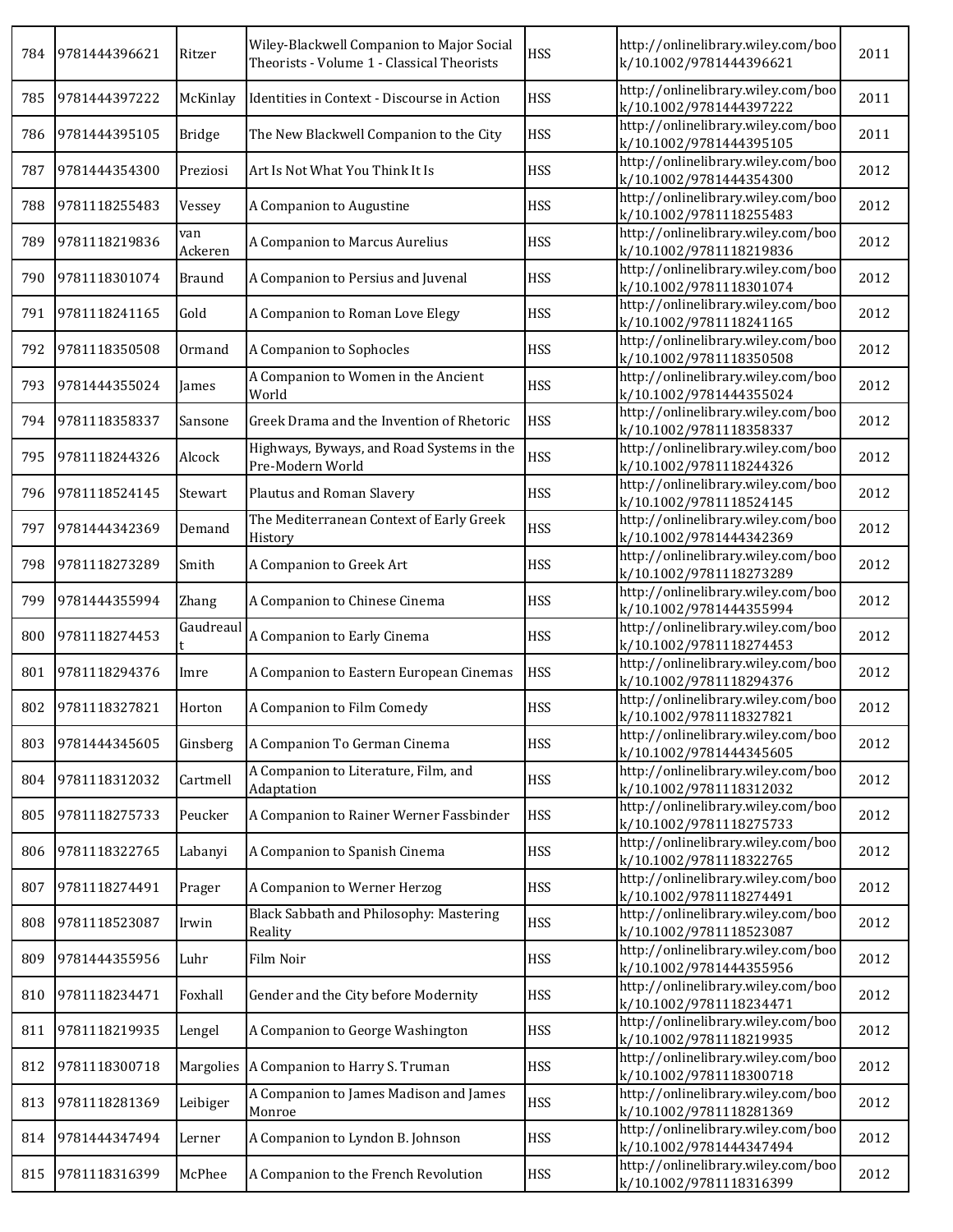| 816 | 9781444354188     | Pagan             | <b>Companion to Tacitus</b>                                          | <b>HSS</b> | http://onlinelibrary.wiley.com/boo<br>k/10.1002/9781444354188 | 2012 |
|-----|-------------------|-------------------|----------------------------------------------------------------------|------------|---------------------------------------------------------------|------|
| 817 | 9781118232781     | Samson            | Locus Amoenus - Gardens and Horticulture<br>in the Renaissance       | <b>HSS</b> | http://onlinelibrary.wiley.com/boo<br>k/10.1002/9781118232781 | 2012 |
| 818 | 9781118496459     | Subrahma<br>nyam  | The Portuguese Empire in Asia - 1500-1700<br>2e                      | <b>HSS</b> | http://onlinelibrary.wiley.com/boo<br>k/10.1002/9781118496459 | 2012 |
| 819 | 9781118273968     | Collins           | Caliphs and Kings: Spain 796-1031                                    | <b>HSS</b> | http://onlinelibrary.wiley.com/boo<br>k/10.1002/9781118273968 | 2012 |
| 820 | 9781118279519     | McNeill           | A Companion to Global Environmental<br>History                       | <b>HSS</b> | http://onlinelibrary.wiley.com/boo<br>k/10.1002/9781118279519 | 2012 |
| 821 | 9781118305492     | Northrop          | A Companion to World History                                         | <b>HSS</b> | http://onlinelibrary.wiley.com/boo<br>k/10.1002/9781118305492 | 2012 |
| 822 | 9781118257227     | Hernande          | Handbook of Historical Sociolinguistics                              | <b>HSS</b> | http://onlinelibrary.wiley.com/boo<br>k/10.1002/9781118257227 | 2012 |
| 823 | 9781118332382     | Bhatia            | The Handbook of Bilingualism and<br>Multilingualism                  | <b>HSS</b> | http://onlinelibrary.wiley.com/boo<br>k/10.1002/9781118332382 | 2012 |
| 824 | 9781118325001     | Sidnell           | The Handbook of Conversation Analysis                                | <b>HSS</b> | http://onlinelibrary.wiley.com/boo<br>k/10.1002/9781118325001 | 2012 |
| 825 | 9781118228098     | Hualde            | The Handbook of Hispanic Linguistics                                 | <b>HSS</b> | http://onlinelibrary.wiley.com/boo<br>k/10.1002/9781118228098 | 2012 |
| 826 | 9781118247273     | Paulston          | The Handbook of Intercultural Discourse<br>and Communication         | <b>HSS</b> | http://onlinelibrary.wiley.com/boo<br>k/10.1002/9781118247273 | 2012 |
| 827 | 9781118271643     | Ellis             | Language Teaching Research and Language<br>Pedagogy                  | <b>HSS</b> | http://onlinelibrary.wiley.com/boo<br>k/10.1002/9781118271643 | 2012 |
| 828 | 9781118343142     | Cole              | The Power In/Of Language                                             | <b>HSS</b> | http://onlinelibrary.wiley.com/boo<br>k/10.1002/9781118343142 | 2012 |
| 829 | 9781118339855     | Paltridge         | The Handbook of English for Specific<br>Purposes                     | <b>HSS</b> | http://onlinelibrary.wiley.com/boo<br>k/10.1002/9781118339855 | 2012 |
| 830 | 9781118384329     | Bendixen          | A Companion to the American Novel                                    | <b>HSS</b> | http://onlinelibrary.wiley.com/boo<br>k/10.1002/9781118384329 | 2012 |
| 831 | 9781118328828     | Stodnick          | A Handbook of Anglo-Saxon Studies                                    | <b>HSS</b> | http://onlinelibrary.wiley.com/boo<br>k/10.1002/9781118328828 | 2012 |
| 832 | 9781444356038     | Faflak            | A Handbook of Romanticism Studies                                    | <b>HSS</b> | http://onlinelibrary.wiley.com/boo<br>k/10.1002/9781444356038 | 2012 |
| 833 | 9781444354959     | Punter            | A New Companion to the Gothic                                        | <b>HSS</b> | http://onlinelibrary.wiley.com/boo<br>k/10.1002/9781444354959 | 2012 |
| 834 | 9781118253502     | Radhakris<br>hnan | A Said Dictionary                                                    | <b>HSS</b> | http://onlinelibrary.wiley.com/boo<br>k/10.1002/9781118253502 | 2012 |
|     | 835 9781118255575 | Frantzen          | Anglo-Saxon Keywords                                                 | <b>HSS</b> | http://onlinelibrary.wiley.com/boo<br>k/10.1002/9781118255575 | 2012 |
| 836 | 9781118279007     | Nayar             | Colonial Voices: The Discourses of Empire                            | <b>HSS</b> | http://onlinelibrary.wiley.com/boo<br>k/10.1002/9781118279007 | 2012 |
| 837 | 9781118228104     | Stafford          | <b>Reading Romantic Poetry</b>                                       | <b>HSS</b> | http://onlinelibrary.wiley.com/boo<br>k/10.1002/9781118228104 | 2012 |
| 838 | 9781444354355     | Samuels           | Reading the American Novel 1780-1865                                 | <b>HSS</b> | http://onlinelibrary.wiley.com/boo<br>k/10.1002/9781444354355 | 2012 |
| 839 | 9781444354997     | Cronin            | Reading Victorian Poetry                                             | <b>HSS</b> | http://onlinelibrary.wiley.com/boo<br>k/10.1002/9781444354997 | 2012 |
| 840 | 9781119944676     | English           | The Global Future of English Studies                                 | <b>HSS</b> | http://onlinelibrary.wiley.com/boo<br>k/10.1002/9781119944676 | 2012 |
| 841 | 9781118274644     | Henry             | The Life of George Eliot - A Critical<br>Biography                   | <b>HSS</b> | http://onlinelibrary.wiley.com/boo<br>k/10.1002/9781118274644 | 2012 |
| 842 | 9781118231746     | Potter            | The Life of William Shakespeare - A Critical<br>Biography            | <b>HSS</b> | http://onlinelibrary.wiley.com/boo<br>k/10.1002/9781118231746 | 2012 |
| 843 | 9781118326732     | Smith             | Toni Morrison - Writing the Moral<br>Imagination                     | <b>HSS</b> | http://onlinelibrary.wiley.com/boo<br>k/10.1002/9781118326732 | 2012 |
| 844 | 9781118234266     | Woolf             | The Years                                                            | <b>HSS</b> | http://onlinelibrary.wiley.com/boo<br>k/10.1002/9781118234266 | 2012 |
| 845 | 9781444355239     | Malcolm           | The British and Irish Short Story Handbook                           | <b>HSS</b> | http://onlinelibrary.wiley.com/boo<br>k/10.1002/9781444355239 | 2012 |
| 846 | 9781118381564     | Reiman            | As Free and as Just as Possible: The Theory<br>of Marxian Liberalism | <b>HSS</b> | http://onlinelibrary.wiley.com/boo<br>k/10.1002/9781118381564 | 2012 |
| 847 | 9781118368794     | Hooker            | Developing Deontology - New Essays in<br><b>Ethical Theory</b>       | <b>HSS</b> | http://onlinelibrary.wiley.com/boo<br>k/10.1002/9781118368794 | 2012 |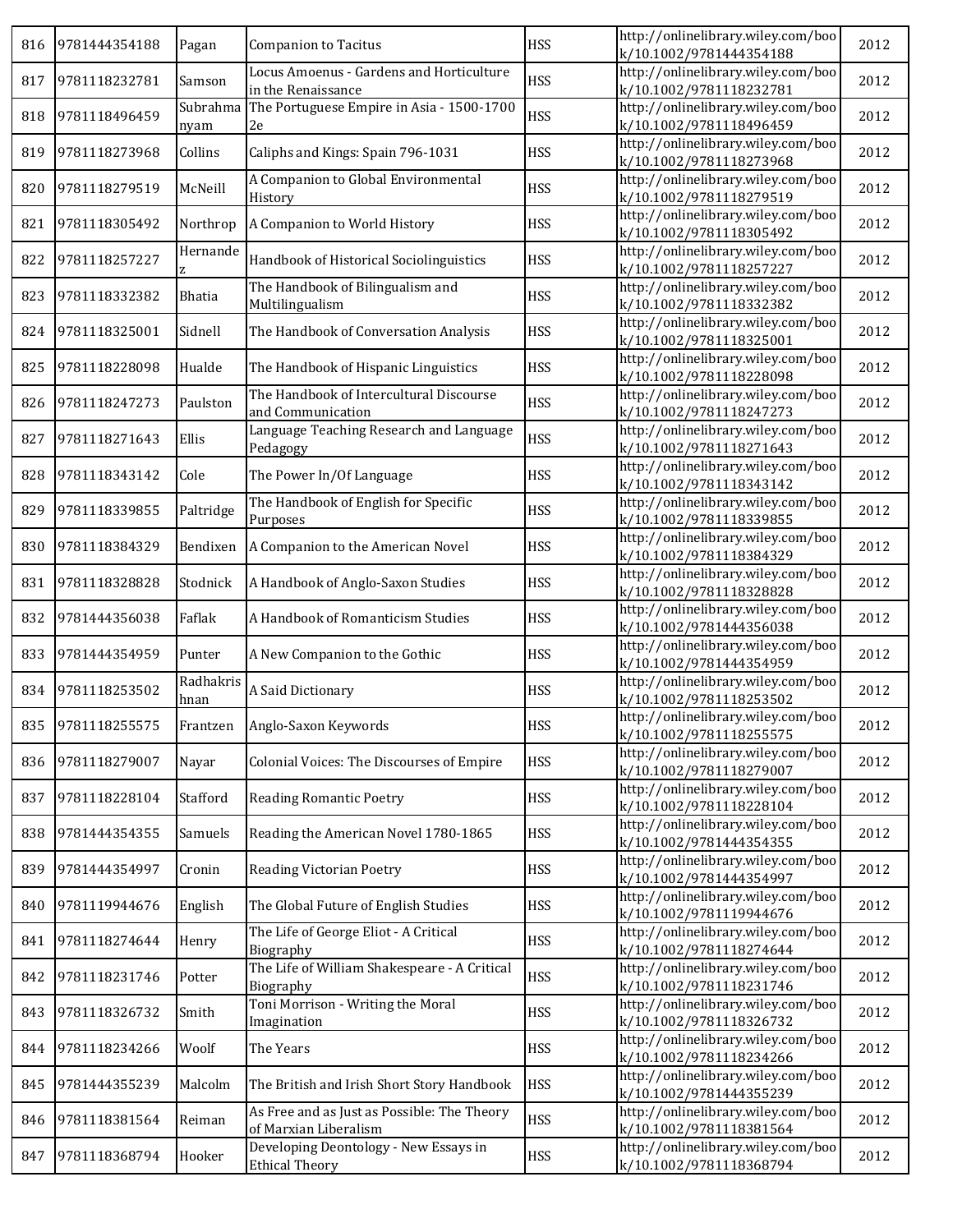| 848 | 9781118297308     | Semetsky            | Jung and Educational Theory                                                                                   | <b>HSS</b> | http://onlinelibrary.wiley.com/boo<br>k/10.1002/9781118297308 | 2012 |
|-----|-------------------|---------------------|---------------------------------------------------------------------------------------------------------------|------------|---------------------------------------------------------------|------|
| 849 | 9781118275825     | Fenwick             | Researching Education Through Actor-<br>Network Theory                                                        | <b>HSS</b> | http://onlinelibrary.wiley.com/boo<br>k/10.1002/9781118275825 | 2012 |
| 850 | 9781444347579     | Vandenab<br>eele    | A Companion to Schopenhauer                                                                                   | <b>HSS</b> | http://onlinelibrary.wiley.com/boo<br>k/10.1002/9781444347579 | 2012 |
| 851 | 9781118254684     | McGee               | Bioethics for Beginners: 60 Cases and<br>Cautions from the Moral Frontier of<br>Healthcare                    | <b>HSS</b> | http://onlinelibrary.wiley.com/boo<br>k/10.1002/9781118254684 | 2012 |
| 852 | 9781118241455     | Stump               | The Blackwell Companion to Science and<br>Christianity                                                        | <b>HSS</b> | http://onlinelibrary.wiley.com/boo<br>k/10.1002/9781118241455 | 2012 |
| 853 | 9781118253045     | Rollins             | Danto and His Critics, Second Edition                                                                         | <b>HSS</b> | http://onlinelibrary.wiley.com/boo<br>k/10.1002/9781118253045 | 2012 |
| 854 | 9781444354256     | <b>Brooks</b>       | Hegel's Philosophy of Right                                                                                   | <b>HSS</b> | http://onlinelibrary.wiley.com/boo<br>k/10.1002/9781444354256 | 2012 |
| 855 | 9781118312360     | Strhan              | Levinas, Subjectivity, Education - Towards<br>an Ethic of Radical Responsibility                              | <b>HSS</b> | http://onlinelibrary.wiley.com/boo<br>k/10.1002/9781118312360 | 2012 |
| 856 | 9781118328118     | Ryder               | Millikan and her Critics                                                                                      | <b>HSS</b> | http://onlinelibrary.wiley.com/boo<br>k/10.1002/9781118328118 | 2012 |
| 857 | 9781444355192     | 0'Neill             | Property-Owning Democracy: Rawls and<br>Beyond                                                                | <b>HSS</b> | http://onlinelibrary.wiley.com/boo<br>k/10.1002/9781444355192 | 2012 |
| 858 | 9781118253687     | Schwartz            | Rethinking Pragmatism: From William<br>James to Contemporary Philosophy                                       | <b>HSS</b> | http://onlinelibrary.wiley.com/boo<br>k/10.1002/9781118253687 | 2012 |
| 859 | 9781118336465     | Goold               | Sailing - Philosophy For Everyone: Catching<br>the Drift of Why We Sail                                       | <b>HSS</b> | http://onlinelibrary.wiley.com/boo<br>k/10.1002/9781118336465 | 2012 |
| 860 | 9781118252789     | Arp                 | Tattoos - Philosophy for Everyone: I Ink,<br>Therefore I Am                                                   | <b>HSS</b> | http://onlinelibrary.wiley.com/boo<br>k/10.1002/9781118252789 | 2012 |
| 861 | 9781118323878     | Burnham             | The Aesthetics of Wine                                                                                        | <b>HSS</b> | http://onlinelibrary.wiley.com/boo<br>k/10.1002/9781118323878 | 2012 |
| 862 | 9781444354843     | Meskin              | The Art of Comics - A Philosophical<br>Approach                                                               | <b>HSS</b> | http://onlinelibrary.wiley.com/boo<br>k/10.1002/9781444354843 | 2012 |
| 863 | 9781118295212     | Papazoglo<br>u      | The Pursuit of Philosophy - Some Cambridge<br>Perspectives                                                    | <b>HSS</b> | http://onlinelibrary.wiley.com/boo<br>k/10.1002/9781118295212 | 2012 |
| 864 | 9781118192337     | Benatar             | The Second Sexism: Discrimination Against<br>Men and Boys                                                     | <b>HSS</b> | http://onlinelibrary.wiley.com/boo<br>k/10.1002/9781118192337 | 2012 |
| 865 | 9781119943242     | Hughes              | International Handbook of Workplace<br><b>Trauma Support</b>                                                  | <b>HSS</b> | http://onlinelibrary.wiley.com/boo<br>k/10.1002/9781119943242 | 2012 |
|     | 866 9781118432501 | Faust               | The Handbook of the Neuropsychology of<br>Language2VST                                                        | <b>HSS</b> | http://onlinelibrary.wiley.com/boo<br>k/10.1002/9781118432501 | 2012 |
| 867 | 9781118326459     | Passmore            | The Wiley-Blackwell Handbook of the<br>Psychology of Coaching and Mentoring                                   | <b>HSS</b> | http://onlinelibrary.wiley.com/boo<br>k/10.1002/9781118326459 | 2012 |
| 868 | 9781119943440     | Young               | Cognitive-Behavioural Therapy for ADHD in<br>Adolescents and Adults - A Psychological<br>Guide to Practice 2e | <b>HSS</b> | http://onlinelibrary.wiley.com/boo<br>k/10.1002/9781119943440 | 2012 |
| 869 | 9781119944980     | Hakkanen-<br>Nyholm | Psychopathy and Law - A Practitioner's<br>Guide                                                               | <b>HSS</b> | http://onlinelibrary.wiley.com/boo<br>k/10.1002/9781119944980 | 2012 |
| 870 | 9781119962830     | van                 | The Wiley-Blackwell Handbook of Schema<br>Vreeswijk Therapy - Theory, Research and Practice                   | <b>HSS</b> | http://onlinelibrary.wiley.com/boo<br>k/10.1002/9781119962830 | 2012 |
| 871 | 9781119943181     | Scrimali            | Neuroscience-based Cognitive Therapy -<br>New Methods for Assessment, Treatment<br>and Self-Regulation        | <b>HSS</b> | http://onlinelibrary.wiley.com/boo<br>k/10.1002/9781119943181 | 2012 |
| 872 | 9781118392966     | Whitbour<br>ne      | The Wiley-Blackwell Handbook of Adulthood<br>and Aging                                                        | <b>HSS</b> | http://onlinelibrary.wiley.com/boo<br>k/10.1002/9781118392966 | 2012 |
| 873 | 9781444355277     | Thompso<br>n        | Developmental Psychology in Historical<br>Perspective                                                         | <b>HSS</b> | http://onlinelibrary.wiley.com/boo<br>k/10.1002/9781444355277 | 2012 |
| 874 | 9781118362648     | Rigby               | Bullying Interventions in Schools: Six Basic<br>Approaches                                                    | <b>HSS</b> | http://onlinelibrary.wiley.com/boo<br>k/10.1002/9781118362648 | 2012 |
| 875 | 9781118092668     | Farrall             | Reading Assessment: Linking Language,<br>Literacy, and Cognition                                              | <b>HSS</b> | http://onlinelibrary.wiley.com/boo<br>k/10.1002/9781118092668 | 2012 |
| 876 | 9781119954484     | Li                  | Cyberbullying in the Global Playground -<br>Researchfrom International Perspectives                           | <b>HSS</b> | http://onlinelibrary.wiley.com/boo<br>k/10.1002/9781119954484 | 2012 |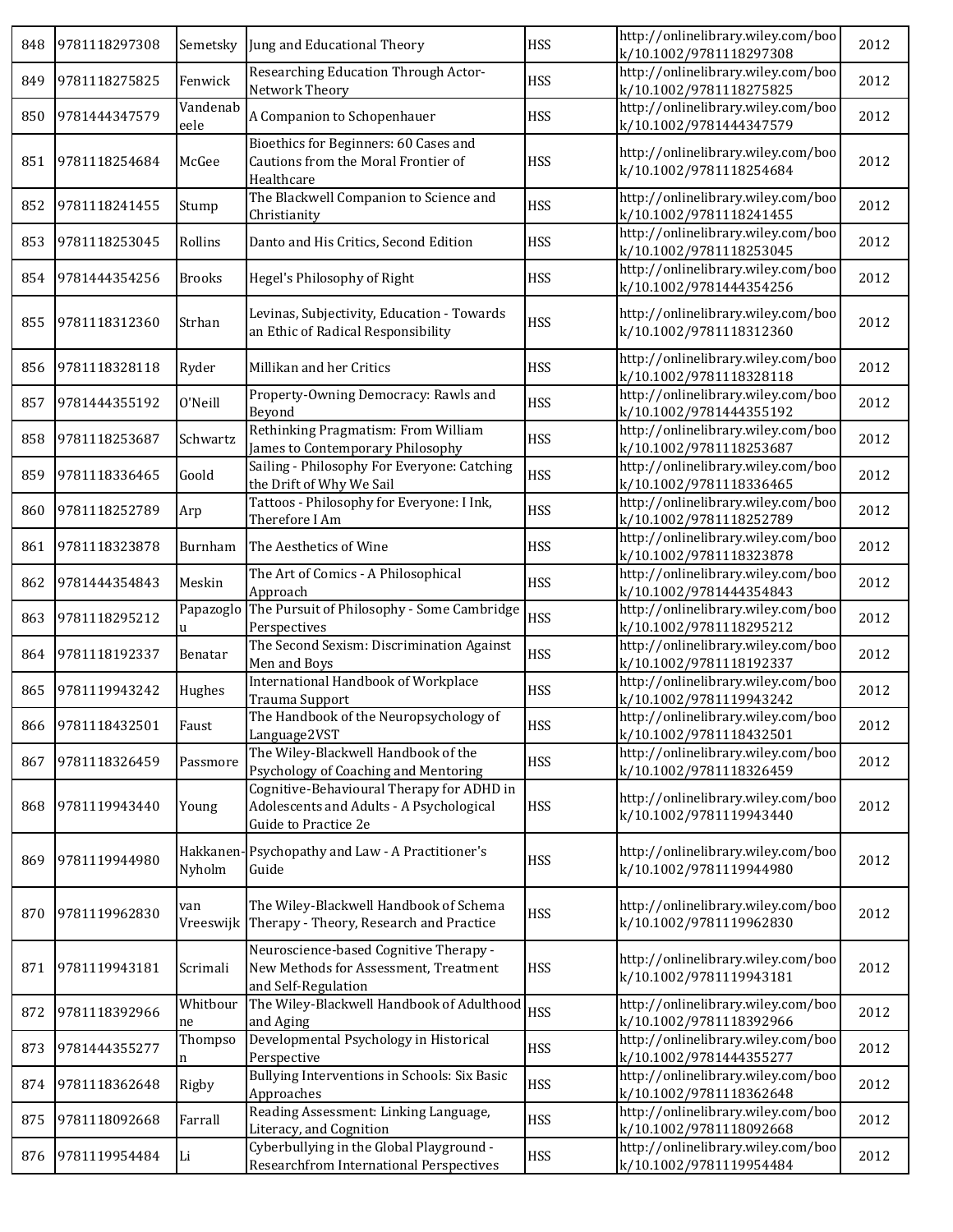| 877 | 9781118314999 | Flynn             | How To Improve Your Mind - Twenty Keys<br>to Unlockthe Modern World                                                  | <b>HSS</b> | http://onlinelibrary.wiley.com/boo<br>k/10.1002/9781118314999 | 2012 |
|-----|---------------|-------------------|----------------------------------------------------------------------------------------------------------------------|------------|---------------------------------------------------------------|------|
| 878 | 9781118470886 | O'Donohu<br>e     | Cognitive Behavior Therapy: Core Principles<br>for Practice                                                          | <b>HSS</b> | http://onlinelibrary.wiley.com/boo<br>k/10.1002/9781118470886 | 2012 |
| 879 | 9781444354119 | Noller            | The Wiley-Blackwell Handbook of Couples<br>and Family Relationships                                                  | <b>HSS</b> | http://onlinelibrary.wiley.com/boo<br>k/10.1002/9781444354119 | 2012 |
| 880 | 9781119950868 | Power             | Adieu to God - Why Psychology Leads to<br>Atheism                                                                    | <b>HSS</b> | http://onlinelibrary.wiley.com/boo<br>k/10.1002/9781119950868 | 2012 |
| 881 | 9781119967613 | das Nair          | Intersectionality, Sexuality and<br>Psychological Therapies - Working with<br>Lesbian, Gay and Bisexual Diversity    | <b>HSS</b> | http://onlinelibrary.wiley.com/boo<br>k/10.1002/9781119967613 | 2012 |
| 882 | 9781119941149 | Dine<br>Young     | Psychology at the Movies                                                                                             | <b>HSS</b> | http://onlinelibrary.wiley.com/boo<br>k/10.1002/9781119941149 | 2012 |
| 883 | 9781118347683 | Jonas             | Restoring Civil Societies: The Psychology of<br>Intervention and Engagement Following<br>Crisis                      | <b>HSS</b> | http://onlinelibrary.wiley.com/boo<br>k/10.1002/9781118347683 | 2012 |
| 884 | 9781444354447 | Oishi             | The Psychological Wealth of Nations - Do<br>Happy People Make a Happy Society?                                       | <b>HSS</b> | http://onlinelibrary.wiley.com/boo<br>k/10.1002/9781444354447 | 2012 |
| 885 | 9781118233023 | Goodman           | Race - Are We So Different?                                                                                          | <b>HSS</b> | http://onlinelibrary.wiley.com/boo<br>k/10.1002/9781118233023 | 2012 |
| 886 | 9781118255223 | Wilson            | A Companion to Border Studies                                                                                        | <b>HSS</b> | http://onlinelibrary.wiley.com/boo<br>k/10.1002/9781118255223 | 2012 |
| 887 | 9781118255377 |                   | Dirkmaat   A Companion to Forensic Anthropology                                                                      | <b>HSS</b> | http://onlinelibrary.wiley.com/boo<br>k/10.1002/9781118255377 | 2012 |
| 888 | 9781118257203 | Kockel            | A Companion to the Anthropology of Europe                                                                            | <b>HSS</b> | http://onlinelibrary.wiley.com/boo<br>k/10.1002/9781118257203 | 2012 |
| 889 | 9781118290620 | Fassin            | A Companion to Moral Anthropology                                                                                    | <b>HSS</b> | http://onlinelibrary.wiley.com/boo<br>k/10.1002/9781118290620 | 2012 |
| 890 | 9781118325513 | Caulkins          | A Companion to Organizational<br>Anthropology                                                                        | <b>HSS</b> | http://onlinelibrary.wiley.com/boo<br>k/10.1002/9781118325513 | 2012 |
| 891 | 9781118329351 | Morris            | Concise Dictionary of Social and Cultural<br>Anthropology                                                            | <b>HSS</b> | http://onlinelibrary.wiley.com/boo<br>k/10.1002/9781118329351 | 2012 |
| 892 | 9781118379936 | Bendix            | A Companion to Folklore                                                                                              | <b>HSS</b> | http://onlinelibrary.wiley.com/boo<br>k/10.1002/9781118379936 | 2012 |
| 893 | 9781118241912 | Hodder            | Entangled: An Archaeology of the<br>Relationshipsbetween Humans and Things                                           | <b>HSS</b> | http://onlinelibrary.wiley.com/boo<br>k/10.1002/9781118241912 | 2012 |
| 894 | 9781118253892 |                   | McDonald A Companion to Rock Art                                                                                     | <b>HSS</b> | http://onlinelibrary.wiley.com/boo<br>k/10.1002/9781118253892 | 2012 |
| 895 | 9781118255179 | Bintliff          | The Complete Archaeology of Greece - From<br>Hunter-Gatherers to the 20th Century A.D                                | <b>HSS</b> | http://onlinelibrary.wiley.com/boo<br>k/10.1002/9781118255179 | 2012 |
| 896 | 9781118294291 | Bolger            | A Companion to Gender Prehistory                                                                                     | <b>HSS</b> | http://onlinelibrary.wiley.com/boo<br>k/10.1002/9781118294291 | 2012 |
| 897 | 9781444360790 | Potts             | A Companion to the Archaeology of the<br><b>Ancient Near East</b>                                                    | <b>HSS</b> | http://onlinelibrary.wiley.com/boo<br>k/10.1002/9781444360790 | 2012 |
| 898 | 9781444344158 | Hoechsma<br>nn    | Media Literacies - A Critical Introduction                                                                           | <b>HSS</b> | http://onlinelibrary.wiley.com/boo<br>k/10.1002/9781444344158 | 2012 |
| 899 | 9781118241868 | Obregon           | The Handbook of Global Health<br>Communication                                                                       | <b>HSS</b> | http://onlinelibrary.wiley.com/boo<br>k/10.1002/9781118241868 | 2012 |
| 900 | 9781118313978 | Siapera           | The Handbook of Global Online Journalism                                                                             | <b>HSS</b> | http://onlinelibrary.wiley.com/boo<br>k/10.1002/9781118313978 | 2012 |
| 901 | 9781118106723 | Hartley           | Digital Futures for Cultural and Media<br>Studies                                                                    | <b>HSS</b> | http://onlinelibrary.wiley.com/boo<br>k/10.1002/9781118106723 | 2012 |
| 902 | 9781118255278 | Volkmer           | The Handbook of Global Media Research                                                                                | <b>HSS</b> | http://onlinelibrary.wiley.com/boo<br>k/10.1002/9781118255278 | 2012 |
| 903 | 9781118295588 | Ekers             | Gramsci - Space, Nature, Politics                                                                                    | <b>HSS</b> | http://onlinelibrary.wiley.com/boo<br>k/10.1002/9781118295588 | 2012 |
| 904 | 9781118297261 | Razavi            | Seen, Heard and Counted - Rethinking Care<br>in a Development Context                                                | <b>HSS</b> | http://onlinelibrary.wiley.com/boo<br>k/10.1002/9781118297261 | 2012 |
| 905 | 9781119945017 | Goddard<br>Blythe | Assessing Neuromotor Readiness for<br>Learning - The INPP Developmental<br>Screening Test and Intervention Programme | <b>HSS</b> | http://onlinelibrary.wiley.com/boo<br>k/10.1002/9781119945017 | 2012 |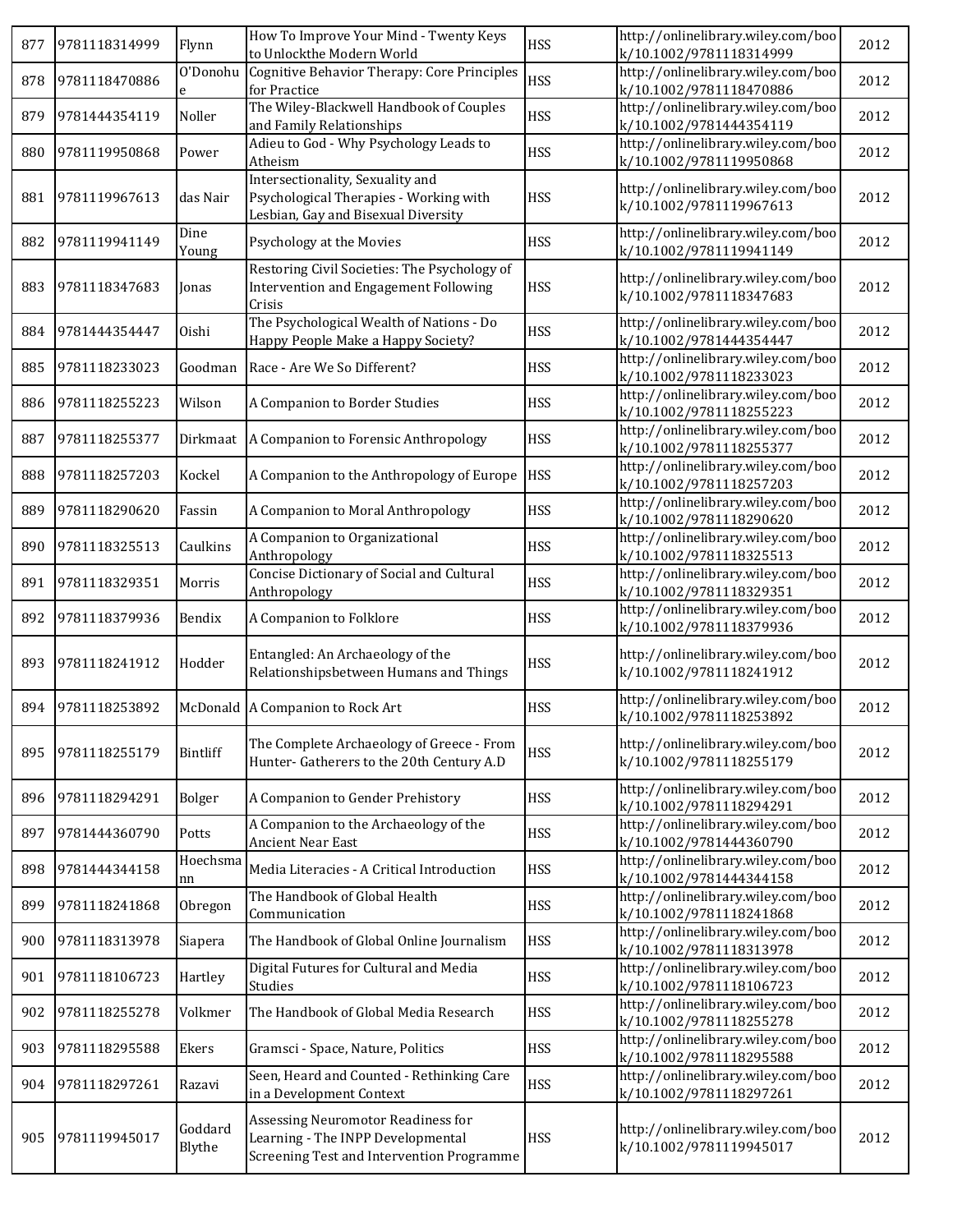| 906 | 9781119945000     |                    | Brunswic Supporting Dyslexic Adults in Higher<br><b>Education andthe Workplace</b>                               | <b>HSS</b> | http://onlinelibrary.wiley.com/boo<br>k/10.1002/9781119945000 | 2012 |
|-----|-------------------|--------------------|------------------------------------------------------------------------------------------------------------------|------------|---------------------------------------------------------------|------|
| 907 | 9781118170236     | Woodson            | Audel Water Well Pumps and Systems Mini-<br>Ref                                                                  | <b>HSS</b> | http://onlinelibrary.wiley.com/boo<br>k/10.1002/9781118170236 | 2012 |
| 908 | 9781118278789     | Jeffrey            | The Improvised State - Sovereignty,<br>Performanceand Agency in Dayton Bosnia                                    | <b>HSS</b> | http://onlinelibrary.wiley.com/boo<br>k/10.1002/9781118278789 | 2012 |
| 909 | 9781118295922     | Hirt               | Iron Curtains - Gates, Suburbs and<br>Privatization of Space in the Post-socialist<br>City                       | <b>HSS</b> | http://onlinelibrary.wiley.com/boo<br>k/10.1002/9781118295922 | 2012 |
| 910 | 9781118315835     | Newell             | The New Carbon Economy - Constitution,<br>Governanceand Contestation                                             | <b>HSS</b> | http://onlinelibrary.wiley.com/boo<br>k/10.1002/9781118315835 | 2012 |
| 911 | 9781118384497     | <b>Barnes</b>      | The Wiley-Blackwell Companion to<br><b>Economic Geography</b>                                                    | <b>HSS</b> | http://onlinelibrary.wiley.com/boo<br>k/10.1002/9781118384497 | 2012 |
| 912 | 9781118603178     | Dauphiné           | <b>Fractal Geography</b>                                                                                         | <b>HSS</b> | http://onlinelibrary.wiley.com/boo<br>k/10.1002/9781118603178 | 2012 |
| 913 | 9781119940791     | Carbonne<br>au     | Fluvial Remote Sensing for Science and<br>Management                                                             | <b>HSS</b> | http://onlinelibrary.wiley.com/boo<br>k/10.1002/9781119940791 | 2012 |
| 914 | 9781444347456     | Aalbers            | Subprime Cities - The Political Economy of<br>Mortgage Markets                                                   | <b>HSS</b> | http://onlinelibrary.wiley.com/boo<br>k/10.1002/9781444347456 | 2012 |
| 915 | 9781119199373     | Young              | The Party Line: How The Media Dictates<br>Public Opinion in Modern China                                         | <b>HSS</b> | http://onlinelibrary.wiley.com/boo<br>k/10.1002/9781119199373 | 2012 |
| 916 | 9781118153321     | Blackford          | Freedom of Religion and the Secular State                                                                        | <b>HSS</b> | http://onlinelibrary.wiley.com/boo<br>k/10.1002/9781118153321 | 2012 |
| 917 | 9781118321362     | Greenawa           | The World Economy - Global Trade Policy<br>2011                                                                  | <b>HSS</b> | http://onlinelibrary.wiley.com/boo<br>k/10.1002/9781118321362 | 2012 |
| 918 | 9781444355093     | Amenta             | The Wiley-Blackwell Companion to Political<br>Sociology                                                          | <b>HSS</b> | http://onlinelibrary.wiley.com/boo<br>k/10.1002/9781444355093 | 2012 |
| 919 | 9781444347388     | Ritzer             | The Wiley-Blackwell Companion to<br>Sociology                                                                    | <b>HSS</b> | http://onlinelibrary.wiley.com/boo<br>k/10.1002/9781444347388 | 2012 |
| 920 | 9781118234358     | Armstron<br>Q.     | The Sociology of Medical Screening - Critical<br>Perspectives, New Directions                                    | <b>HSS</b> | http://onlinelibrary.wiley.com/boo<br>k/10.1002/9781118234358 | 2012 |
| 921 | 9781118313756     | Arnold             | A Companion to British Art - 1600 to the<br>Present                                                              | <b>HSS</b> | http://onlinelibrary.wiley.com/boo<br>k/10.1002/9781118313756 | 2013 |
| 922 | 9781118515105     | Salami             | A Companion to Modern African Art                                                                                | <b>HSS</b> | http://onlinelibrary.wiley.com/boo<br>k/10.1002/9781118515105 | 2013 |
| 923 | 9781118391488     | Bohn               | A Companion to Renaissance and Baroque<br>Art                                                                    | <b>HSS</b> | http://onlinelibrary.wiley.com/boo<br>k/10.1002/9781118391488 | 2013 |
|     | 924 9781118318164 | Harris             | The Utopian Globalists - Artists of<br>Worldwide Revolution, 1919-2009                                           | <b>HSS</b> | http://onlinelibrary.wiley.com/boo<br>k/10.1002/9781118318164 | 2013 |
| 925 | 9781118781401     | Wood               | Western Art and the Wider World                                                                                  | <b>HSS</b> | http://onlinelibrary.wiley.com/boo<br>k/10.1002/9781118781401 | 2013 |
| 926 | 9781118303214     | Beck               | A Companion to Ancient Greek Government                                                                          | <b>HSS</b> | http://onlinelibrary.wiley.com/boo<br>k/10.1002/9781118303214 | 2013 |
| 927 | 9781118325117     | Ulrich             | A Companion to Roman Architecture                                                                                | <b>HSS</b> | http://onlinelibrary.wiley.com/boo<br>k/10.1002/9781118325117 | 2013 |
| 928 | 9781118609965     | Christese<br>n     | A Companion to Sport and Spectacle in<br><b>Greek and Roman Antiquity</b>                                        | <b>HSS</b> | http://onlinelibrary.wiley.com/boo<br>k/10.1002/9781118609965 | 2013 |
| 929 | 9781118301975     | Augousta<br>kis    | A Companion to Terence                                                                                           | <b>HSS</b> | http://onlinelibrary.wiley.com/boo<br>k/10.1002/9781118301975 | 2013 |
| 930 | 9781118557129     | Evans              | A Companion to the Archaeology of the<br>Roman Republic                                                          | <b>HSS</b> | http://onlinelibrary.wiley.com/boo<br>k/10.1002/9781118557129 | 2013 |
| 931 | 9781118316771     | Buckley            | A Companion to the Neronian Age                                                                                  | <b>HSS</b> | http://onlinelibrary.wiley.com/boo<br>k/10.1002/9781118316771 | 2013 |
| 932 | 9781118609774     | Fischer-<br>Lichte | Dionysus Resurrected - Performances of<br>Euripides' The Bacchae in a Globalizing<br>World                       | <b>HSS</b> | http://onlinelibrary.wiley.com/boo<br>k/10.1002/9781118609774 | 2013 |
| 933 | 9781118517895     | Satlow             | The Gift in Antiquity                                                                                            | <b>HSS</b> | http://onlinelibrary.wiley.com/boo<br>k/10.1002/9781118517895 | 2013 |
| 934 | 9781118561768     | Arnason            | The Greek Polis and the Invention of<br>Democracy: A Politico-cultural<br>Transformation and Its Interpretations | <b>HSS</b> | http://onlinelibrary.wiley.com/boo<br>k/10.1002/9781118561768 | 2013 |
| 935 | 9781118320792     | Quayson            | A Companion to Diaspora and<br>Transnationalism                                                                  | <b>HSS</b> | http://onlinelibrary.wiley.com/boo<br>k/10.1002/9781118320792 | 2013 |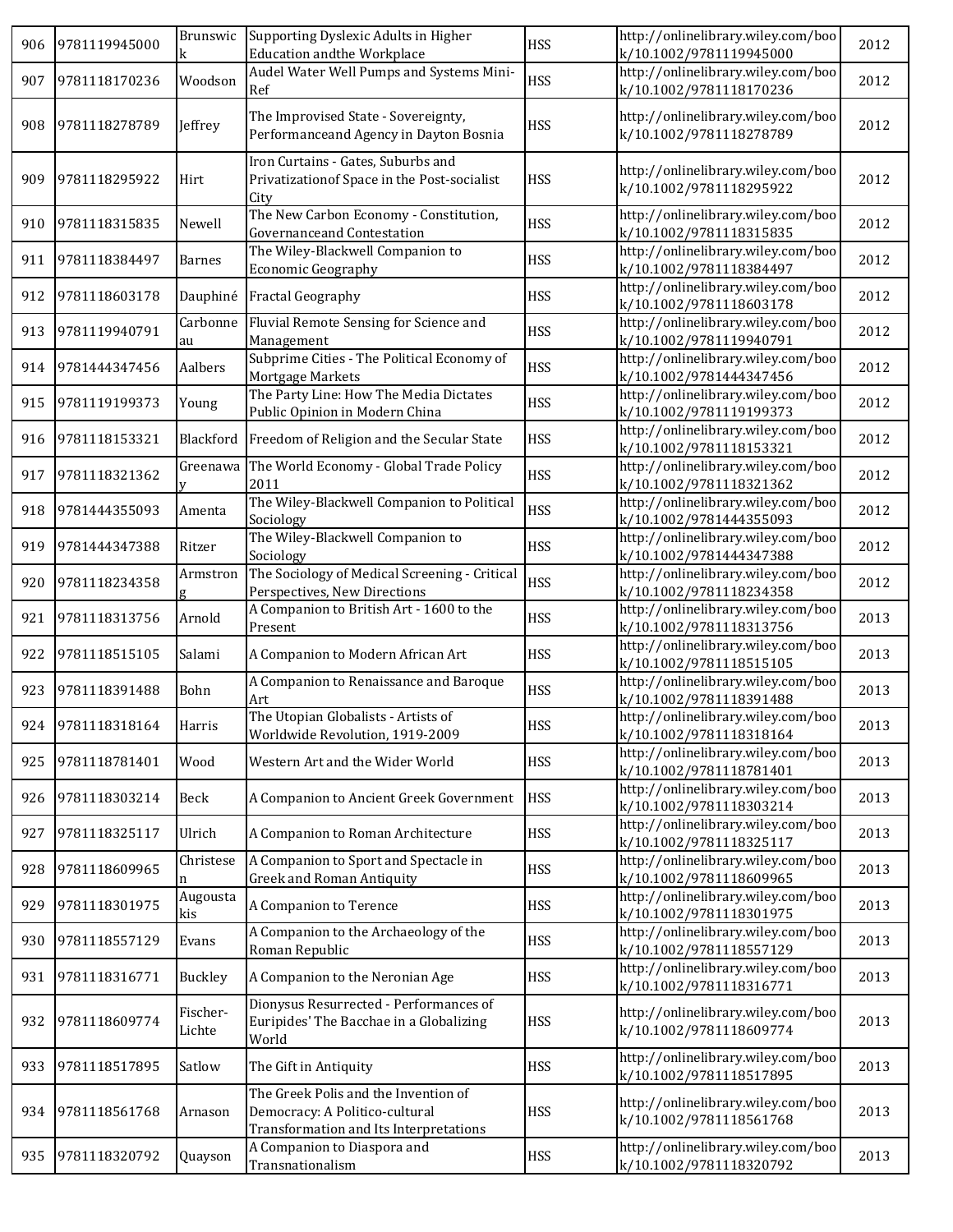| 936 | 9781118321591 | Andrew            | A Companion To Francois Truffaut                                                  | <b>HSS</b> | http://onlinelibrary.wiley.com/boo<br>k/10.1002/9781118321591 | 2013 |
|-----|---------------|-------------------|-----------------------------------------------------------------------------------|------------|---------------------------------------------------------------|------|
| 937 | 9781118325315 | Phillips          | A Companion to Jean Renoir                                                        | <b>HSS</b> | http://onlinelibrary.wiley.com/boo<br>k/10.1002/9781118325315 | 2013 |
| 938 | 9781118324882 | Stone             | A Companion to Luis Buñuel                                                        | <b>HSS</b> | http://onlinelibrary.wiley.com/boo<br>k/10.1002/9781118324882 | 2013 |
| 939 | 9781118325360 | D'Lugo            | A Companion to Pedro Almodovar                                                    | <b>HSS</b> | http://onlinelibrary.wiley.com/boo<br>k/10.1002/9781118325360 | 2013 |
| 940 | 9781118325261 | Andrews           | A Companion to Sport                                                              | <b>HSS</b> | http://onlinelibrary.wiley.com/boo<br>k/10.1002/9781118325261 | 2013 |
| 941 | 9781118322673 | Rosenston<br>e    | A Companion to the Historical Film                                                | <b>HSS</b> | http://onlinelibrary.wiley.com/boo<br>k/10.1002/9781118322673 | 2013 |
| 942 | 9781118514870 | <b>Bailey</b>     | A Companion to Woody Allen                                                        | <b>HSS</b> | http://onlinelibrary.wiley.com/boo<br>k/10.1002/9781118514870 | 2013 |
| 943 | 9781118508206 | Gabaccia          | Gender History Across Epistemologies                                              | <b>HSS</b> | http://onlinelibrary.wiley.com/boo<br>k/10.1002/9781118508206 | 2013 |
| 944 | 9781118523728 | Spicer            | A Companion to Film Noir                                                          | <b>HSS</b> | http://onlinelibrary.wiley.com/boo<br>k/10.1002/9781118523728 | 2013 |
| 945 | 9781118524381 | Waldstrei<br>cher | A Companion to John Adams and John<br>Quincy Adams                                | <b>HSS</b> | http://onlinelibrary.wiley.com/boo<br>k/10.1002/9781118524381 | 2013 |
| 946 | 9781118609330 | Silbey            | A Companion to the Antebellum Presidents<br>1837-1861                             | <b>HSS</b> | http://onlinelibrary.wiley.com/boo<br>k/10.1002/9781118609330 | 2013 |
| 947 | 9781118290767 | Adams             | A Companion to the Era of Andrew Jackson                                          | <b>HSS</b> | http://onlinelibrary.wiley.com/boo<br>k/10.1002/9781118290767 | 2013 |
| 948 | 9781118445693 | Kennedy           | A Companion to Woodrow Wilson                                                     | <b>HSS</b> | http://onlinelibrary.wiley.com/boo<br>k/10.1002/9781118445693 | 2013 |
| 949 | 9781118316061 | Lapidge           | The Wiley Blackwell Encyclopedia of Anglo-<br>Saxon England                       | <b>HSS</b> | http://onlinelibrary.wiley.com/boo<br>k/10.1002/9781118316061 | 2013 |
| 950 | 9781118756584 | Albright          | Death of the Chesapeake: A History of the<br>Military's Role in Polluting the Bay | <b>HSS</b> | http://onlinelibrary.wiley.com/boo<br>k/10.1002/9781118756584 | 2013 |
| 951 | 9781118325018 | Zeiler            | A Companion to World War II 2VST                                                  | <b>HSS</b> | http://onlinelibrary.wiley.com/boo<br>k/10.1002/9781118325018 | 2013 |
| 952 | 9781118335598 | Chambers          | The Handbook of Language Variation and<br>Change 2e                               | <b>HSS</b> | http://onlinelibrary.wiley.com/boo<br>k/10.1002/9781118335598 | 2013 |
| 953 | 9781118584347 | Geeslin           | The Handbook of Spanish Second Language<br>Acquisition                            | <b>HSS</b> | http://onlinelibrary.wiley.com/boo<br>k/10.1002/9781118584347 | 2013 |
| 954 | 9781118482070 | Liddicoat         | Intercultural Language Teaching and<br>Learning                                   | <b>HSS</b> | http://onlinelibrary.wiley.com/boo<br>k/10.1002/9781118482070 | 2013 |
| 955 | 9781118426470 | Nevins            | Lessons from Fort Apache: Beyond Language<br>Endangerment and Maintenance         | <b>HSS</b> | http://onlinelibrary.wiley.com/boo<br>k/10.1002/9781118426470 | 2013 |
| 956 | 9781118584415 | Buchstalle<br>r   | Quotatives: New Trends and Sociolinguistic<br>Implications                        | <b>HSS</b> | http://onlinelibrary.wiley.com/boo<br>k/10.1002/9781118584415 | 2013 |
| 957 | 9781118325988 | Cuddon            | Dictionary of Literary Terms and Literary<br>Theory5e                             | <b>HSS</b> | http://onlinelibrary.wiley.com/boo<br>k/10.1002/9781118325988 | 2013 |
| 958 | 9781118329146 | Wagner-<br>Martin | A History of American Literature - 1950 to<br>the Present                         | <b>HSS</b> | http://onlinelibrary.wiley.com/boo<br>k/10.1002/9781118329146 | 2013 |
| 959 | 9781118474419 | Hopkins           | Reading Paradise Lost                                                             | <b>HSS</b> | http://onlinelibrary.wiley.com/boo<br>k/10.1002/9781118474419 | 2013 |
| 960 | 9781118512876 | Phelan            | Reading the American Novel 1920-2010                                              | <b>HSS</b> | http://onlinelibrary.wiley.com/boo<br>k/10.1002/9781118512876 | 2013 |
| 961 | 9781118339633 | Levander          | Where is American Literature?                                                     | <b>HSS</b> | http://onlinelibrary.wiley.com/boo<br>k/10.1002/9781118339633 | 2013 |
| 962 | 9781118608395 | Crow              | A Companion to American Gothic                                                    | <b>HSS</b> | http://onlinelibrary.wiley.com/boo<br>k/10.1002/9781118608395 | 2013 |
| 963 | 9781118542347 | Anderson          | A Companion to George Eliot                                                       | <b>HSS</b> | http://onlinelibrary.wiley.com/boo<br>k/10.1002/9781118542347 | 2013 |
| 964 | 9781118328736 | Turner            | A Handbook of Middle English Studies                                              | <b>HSS</b> | http://onlinelibrary.wiley.com/boo<br>k/10.1002/9781118328736 | 2013 |
| 965 | 9781118488638 | Rabate            | A Handbook of Modernism Studies                                                   | <b>HSS</b> | http://onlinelibrary.wiley.com/boo<br>k/10.1002/9781118488638 | 2013 |
| 966 | 9781118326770 | Maguire           | 30 Great Myths About Shakespeare                                                  | <b>HSS</b> | http://onlinelibrary.wiley.com/boo<br>k/10.1002/9781118326770 | 2013 |
| 967 | 9781118441138 | Fulk              | A History of Old English Literature 2e                                            | <b>HSS</b> | http://onlinelibrary.wiley.com/boo<br>k/10.1002/9781118441138 | 2013 |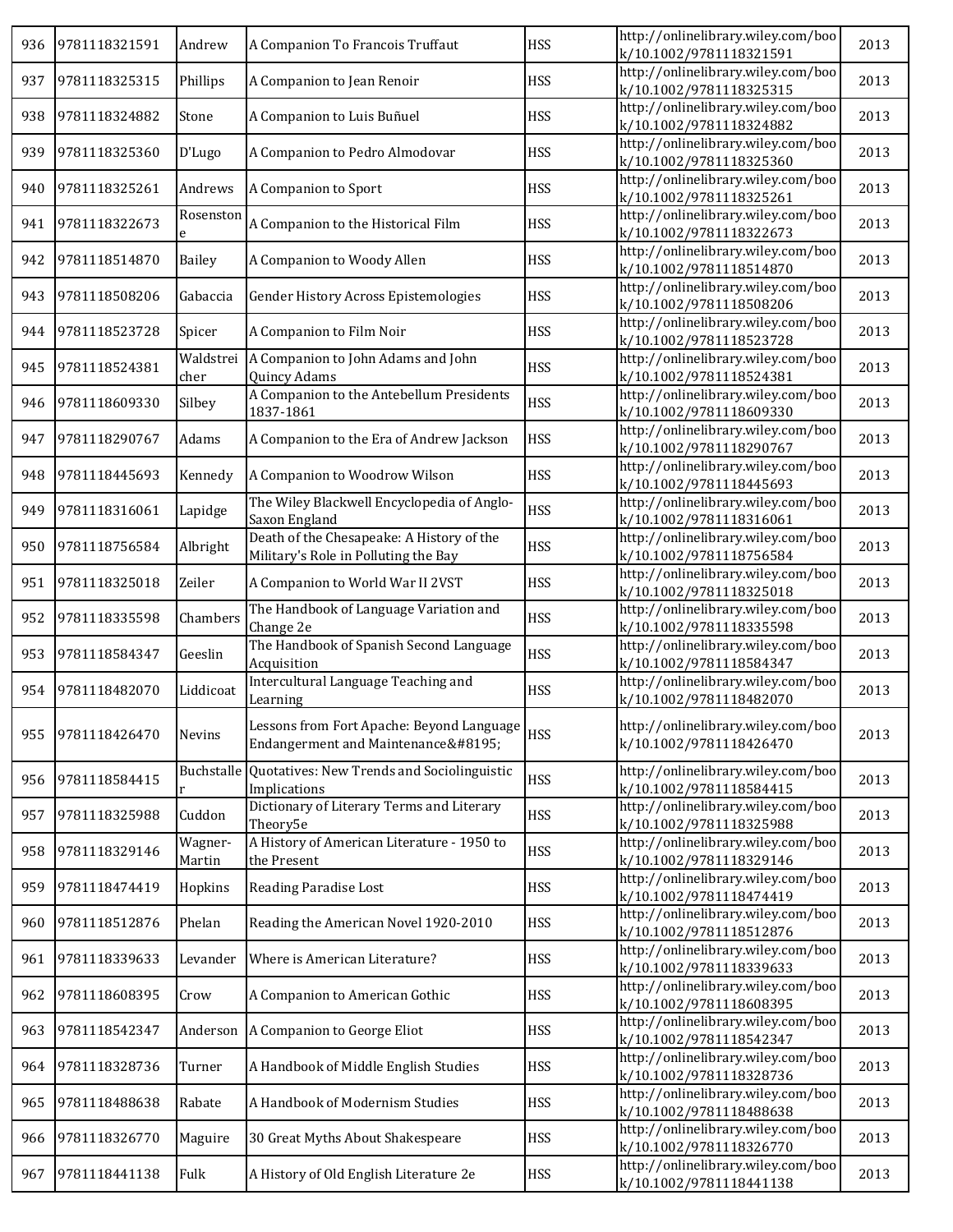| 968 | 9781118617380 | Irwin          | The Ultimate Daily Show and Philosophy:<br>More Moments of Zen, More Indecision<br>Theory                                           | <b>HSS</b> | http://onlinelibrary.wiley.com/boo<br>k/10.1002/9781118617380 | 2013 |
|-----|---------------|----------------|-------------------------------------------------------------------------------------------------------------------------------------|------------|---------------------------------------------------------------|------|
| 969 | 9781118642375 | Schneider      | Wittgenstein's Later Theory of Meaning:<br>Imagination and Calculation                                                              | <b>HSS</b> | http://onlinelibrary.wiley.com/boo<br>k/10.1002/9781118642375 | 2013 |
| 970 | 9781118324004 | Emmanue        | A Companion to Buddhist Philosophy                                                                                                  | <b>HSS</b> | http://onlinelibrary.wiley.com/boo<br>k/10.1002/9781118324004 | 2013 |
| 971 | 9781118328408 | Lepore         | A Companion to Donald Davidson                                                                                                      | <b>HSS</b> | http://onlinelibrary.wiley.com/boo<br>k/10.1002/9781118328408 | 2013 |
| 972 | 9781118328460 | Mandle         | A Companion to Rawls                                                                                                                | <b>HSS</b> | http://onlinelibrary.wiley.com/boo<br>k/10.1002/9781118328460 | 2013 |
| 973 | 9781118522097 | Dyke           | A Companion to the Philosophy of Time                                                                                               | <b>HSS</b> | http://onlinelibrary.wiley.com/boo<br>k/10.1002/9781118522097 | 2013 |
| 974 | 9781118608005 | McBrayer       | The Blackwell Companion to the Problem of<br>Evil                                                                                   | <b>HSS</b> | http://onlinelibrary.wiley.com/boo<br>k/10.1002/9781118608005 | 2013 |
| 975 | 9781118607725 | Blackford      | 50 Great Myths About Atheism                                                                                                        | <b>HSS</b> | http://onlinelibrary.wiley.com/boo<br>k/10.1002/9781118607725 | 2013 |
| 976 | 9781118545119 | Wartenbe<br>rg | A Sneetch is a Sneetch and Other<br>Philosophical Discoveries:                                                                      | <b>HSS</b> | http://onlinelibrary.wiley.com/boo<br>k/10.1002/9781118545119 | 2013 |
| 977 | 9781118627747 | Oderberg       | <b>Classifying Reality</b>                                                                                                          | <b>HSS</b> | http://onlinelibrary.wiley.com/boo<br>k/10.1002/9781118627747 | 2013 |
| 978 | 9781118721254 | Kotzee         | Education and the Growth of Knowledge -<br>Perspectives from Social and Virtue<br>Epistemology                                      | <b>HSS</b> | http://onlinelibrary.wiley.com/boo<br>k/10.1002/9781118721254 | 2013 |
| 979 | 9781118680544 | Smith          | Education Policy - Philosophical Critique                                                                                           | <b>HSS</b> | http://onlinelibrary.wiley.com/boo<br>k/10.1002/9781118680544 | 2013 |
| 980 | 9781118572672 | Irwin          | Ender's Game and Philosophy: The Logic<br>Gate is Down                                                                              | <b>HSS</b> | http://onlinelibrary.wiley.com/boo<br>k/10.1002/9781118572672 | 2013 |
| 981 | 9781118357309 | Walker         | Happy-People-Pills For All                                                                                                          | <b>HSS</b> | http://onlinelibrary.wiley.com/boo<br>k/10.1002/9781118357309 | 2013 |
| 982 | 9781118503591 | Williamso<br>n | Identity and Discrimination - Reissued and<br><b>Updated Edition</b>                                                                | <b>HSS</b> | http://onlinelibrary.wiley.com/boo<br>k/10.1002/9781118503591 | 2013 |
| 983 | 9781118323731 | Crane          | Life, Liberty, and the Pursuit of Dao: Ancient<br>Chinese Thought in Modern American Life                                           | <b>HSS</b> | http://onlinelibrary.wiley.com/boo<br>k/10.1002/9781118323731 | 2013 |
| 984 | 9781118322925 | Carroll        | Minerva's Night Out - Philosophy, Pop<br>Culture, and Moving Pictures                                                               | <b>HSS</b> | http://onlinelibrary.wiley.com/boo<br>k/10.1002/9781118322925 | 2013 |
| 985 | 9781118609187 | Chase          | Philosophy as a Way of Life - Ancients and<br>Moderns                                                                               | <b>HSS</b> | http://onlinelibrary.wiley.com/boo<br>k/10.1002/9781118609187 | 2013 |
| 986 | 9781118609088 | <b>Broome</b>  | Rationality Through Reasoning                                                                                                       | <b>HSS</b> | http://onlinelibrary.wiley.com/boo<br>k/10.1002/9781118609088 | 2013 |
| 987 | 9781118641712 | Irwin          | Sons of Anarchy and Philosophy: Brains<br><b>Before Bullets</b>                                                                     | <b>HSS</b> | http://onlinelibrary.wiley.com/boo<br>k/10.1002/9781118641712 | 2013 |
| 988 | 9781118541821 | Irwin          | Superman and Philosophy: What Would the<br>Man of Steel Do?                                                                         | <b>HSS</b> | http://onlinelibrary.wiley.com/boo<br>k/10.1002/9781118541821 | 2013 |
| 989 | 9781118616000 | Irwin          | Supernatural and Philosophy: Metaphysics<br>and Monsters for Idjits                                                                 | <b>HSS</b> | http://onlinelibrary.wiley.com/boo<br>k/10.1002/9781118616000 | 2013 |
| 990 | 9781118609033 | Hacker         | The Intellectual Powers - A Study of Human<br>Nature                                                                                | <b>HSS</b> | http://onlinelibrary.wiley.com/boo<br>k/10.1002/9781118609033 | 2013 |
| 991 | 9781118555927 | More           | The Transhumanist Reader: Classical and<br>Contemporary Essays on the Science,<br>Technology, and Philosophy of the Human<br>Future | <b>HSS</b> | http://onlinelibrary.wiley.com/boo<br>k/10.1002/9781118555927 | 2013 |
| 992 | 9781118368732 | Derry          | Vygotsky - Philosophy and Education                                                                                                 | <b>HSS</b> | http://onlinelibrary.wiley.com/boo<br>k/10.1002/9781118368732 | 2013 |
| 993 | 9781118324905 | Falzon         | A Companion to Foucault                                                                                                             | <b>HSS</b> | http://onlinelibrary.wiley.com/boo<br>k/10.1002/9781118324905 | 2013 |
| 994 | 9781118607442 | Irwin          | The Ultimate South Park and Philosophy:<br>Respect My Philosophah!                                                                  | <b>HSS</b> | http://onlinelibrary.wiley.com/boo<br>k/10.1002/9781118607442 | 2013 |
| 995 | 9781118555767 | Johnson        | The World's Religions in Figures - An<br>Introductionto International Religious<br>Demography                                       | <b>HSS</b> | http://onlinelibrary.wiley.com/boo<br>k/10.1002/9781118555767 | 2013 |
| 996 | 9781118598399 | Law            | Coaching Psychology - A Practitioner's Guide HSS                                                                                    |            | http://onlinelibrary.wiley.com/boo<br>k/10.1002/9781118598399 | 2013 |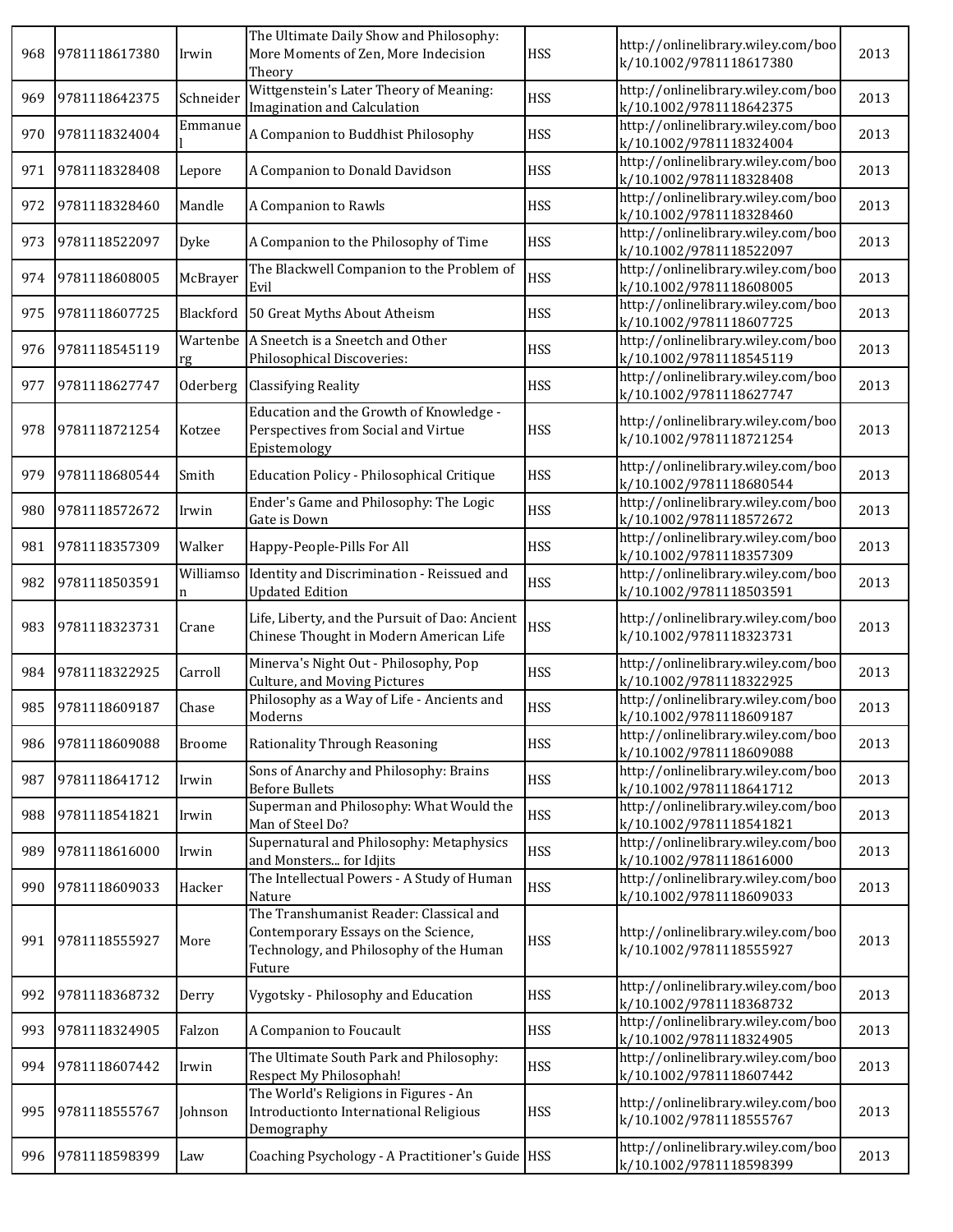| 997 | 9781118320853      | Kristof-<br><b>Brown</b> | Organizational Fit - Key Issues and New<br>Directions                                                                                            | <b>HSS</b> | http://onlinelibrary.wiley.com/boo<br>k/10.1002/9781118320853 | 2013 |
|-----|--------------------|--------------------------|--------------------------------------------------------------------------------------------------------------------------------------------------|------------|---------------------------------------------------------------|------|
| 998 | 9781118326404      | Leonard                  | The Wiley-Blackwell Handbook of the<br>Psychology of Leadership, Change and<br>Organizational Development                                        | <b>HSS</b> | http://onlinelibrary.wiley.com/boo<br>k/10.1002/9781118326404 | 2013 |
| 999 | 9781118484937      | Noordenb<br>os           | Recovery from Eating Disorders - A Guide<br>for Clinicians and Their Clients                                                                     | <b>HSS</b> | http://onlinelibrary.wiley.com/boo<br>k/10.1002/9781118484937 | 2013 |
|     | 1000 9781118589366 | Lebowitz                 | Treating Childhood and Adolescent Anxiety:<br>A Guide for Caregivers                                                                             | <b>HSS</b> | http://onlinelibrary.wiley.com/boo<br>k/10.1002/9781118589366 | 2013 |
|     | 1001 9781118589878 | Tafrate                  | Forensic CBT - A Handbook for Clinical<br>Practice                                                                                               | <b>HSS</b> | http://onlinelibrary.wiley.com/boo<br>k/10.1002/9781118589878 | 2013 |
|     | 1002 9781118384404 | MacKillop                | The Wiley-Blackwell Handbook of Addiction<br>Psychopharmacology                                                                                  | <b>HSS</b> | http://onlinelibrary.wiley.com/boo<br>k/10.1002/9781118384404 | 2013 |
|     | 1003 9781118316078 | Richard                  | The Wiley-Blackwell Handbook of<br>Disordered Gambling                                                                                           | <b>HSS</b> | http://onlinelibrary.wiley.com/boo<br>k/10.1002/9781118316078 | 2013 |
|     | 1004 9781118314876 | Harrison                 | The Wiley-Blackwell Handbook of Legal and<br>Ethical Aspects of Sex Offender Treatment<br>and Management                                         | <b>HSS</b> | http://onlinelibrary.wiley.com/boo<br>k/10.1002/9781118314876 | 2013 |
|     | 1005 9781118316153 | Power                    | The Wiley-Blackwell Handbook of Mood<br>Disorders 2e                                                                                             | <b>HSS</b> | http://onlinelibrary.wiley.com/boo<br>k/10.1002/9781118316153 | 2013 |
|     | 1006 9781118315088 | Essau                    | The Wiley-Blackwell Handbook of The<br>Treatment of Childhood and Adolescent<br>Anxiety                                                          | <b>HSS</b> | http://onlinelibrary.wiley.com/boo<br>k/10.1002/9781118315088 | 2013 |
|     | 1007 9781118329016 |                          | Handbook of Experimental Phenomenology -<br>Albertazzi Visual Perception of Shape, Space and<br>Appearance                                       | <b>HSS</b> | http://onlinelibrary.wiley.com/boo<br>k/10.1002/9781118329016 | 2013 |
|     | 1008 9781118597705 | Bauer                    | The Wiley Handbook on the Development of<br>Children's Memory                                                                                    | <b>HSS</b> | http://onlinelibrary.wiley.com/boo<br>k/10.1002/9781118597705 | 2013 |
|     | 1009 9781118314814 | Kusnecov                 | The Wiley-Blackwell Handbook of<br>Psychoneuroimmunology                                                                                         | <b>HSS</b> | http://onlinelibrary.wiley.com/boo<br>k/10.1002/9781118314814 | 2013 |
|     | 1010 9781118326176 | Woods                    | Children's Moral Lives - An Ethnographic<br>and Psychological Approach                                                                           | <b>HSS</b> | http://onlinelibrary.wiley.com/boo<br>k/10.1002/9781118326176 | 2013 |
|     | 1011 9781118732373 | Zelazo                   | Minnesota Symposia on Child Psychology:<br>Developing Cognitive Control Processes:<br>Mechanisms, Implications, and<br>Interventions, Volume 37  | <b>HSS</b> | http://onlinelibrary.wiley.com/boo<br>k/10.1002/9781118732373 | 2013 |
|     | 1012 9781118408681 | Milne                    | The Psychology of Retirement - Coping with<br>the Transition from Work                                                                           | <b>HSS</b> | http://onlinelibrary.wiley.com/boo<br>k/10.1002/9781118408681 | 2013 |
|     | 1013 9781118092620 | Frisby                   | Meeting the Psychoeducational Needs of<br>Minority Students: Evidence-Based<br>Guidelines for School Psychologists and<br>Other School Personnel | <b>HSS</b> | http://onlinelibrary.wiley.com/boo<br>k/10.1002/9781118092620 | 2013 |
|     | 1014 9781118482766 | Asbury                   | G is for Genes: The Impact of Genetics on<br><b>Education and Achievement</b>                                                                    | <b>HSS</b> | http://onlinelibrary.wiley.com/boo<br>k/10.1002/9781118482766 | 2013 |
|     | 1015 9781118485309 | Khazan                   | The Clinical Handbook of Biofeedback - A<br>Step-by-Step Guide for Training and Practice HSS<br>With Mindfulnes                                  |            | http://onlinelibrary.wiley.com/boo<br>k/10.1002/9781118485309 | 2013 |
|     | 1016 9781118591277 | Friedman                 | The Wiley-Blackwell Handbook of<br><b>Transpersonal Psychology</b>                                                                               | <b>HSS</b> | http://onlinelibrary.wiley.com/boo<br>k/10.1002/9781118591277 | 2013 |
|     | 1017 9781118378748 | Bullock                  | Women and Poverty - Psychology, Public<br>Policyand Social Justice                                                                               | <b>HSS</b> | http://onlinelibrary.wiley.com/boo<br>k/10.1002/9781118378748 | 2013 |
|     | 1018 9781118454114 | Voesterm<br>ans          | Culture as Embodiment - The social tuning<br>ofbehavior                                                                                          | <b>HSS</b> | http://onlinelibrary.wiley.com/boo<br>k/10.1002/9781118454114 | 2013 |
|     | 1019 9781118602386 | Parke                    | Future Families: Diverse Forms, Rich<br>Possibilities                                                                                            | <b>HSS</b> | http://onlinelibrary.wiley.com/boo<br>k/10.1002/9781118602386 | 2013 |
|     | 1020 9781118306185 | Jackson                  | Political Oratory and Cartooning: An<br>Ethnography of Democratic Processes in<br>Madagascar                                                     | <b>HSS</b> | http://onlinelibrary.wiley.com/boo<br>k/10.1002/9781118306185 | 2013 |
|     | 1021 9781118332344 | Begun                    | A Companion to Paleoanthropology                                                                                                                 | <b>HSS</b> | http://onlinelibrary.wiley.com/boo<br>k/10.1002/9781118332344 | 2013 |
|     | 1022 9781118475539 | MacClanc                 | Anthropology in the Public Arena: Historical<br>and Contemporary Contexts                                                                        | <b>HSS</b> | http://onlinelibrary.wiley.com/boo<br>k/10.1002/9781118475539 | 2013 |
|     | 1023 9781118486597 | Nolan                    | A Handbook of Practicing Anthropology                                                                                                            | <b>HSS</b> | http://onlinelibrary.wiley.com/boo<br>k/10.1002/9781118486597 | 2013 |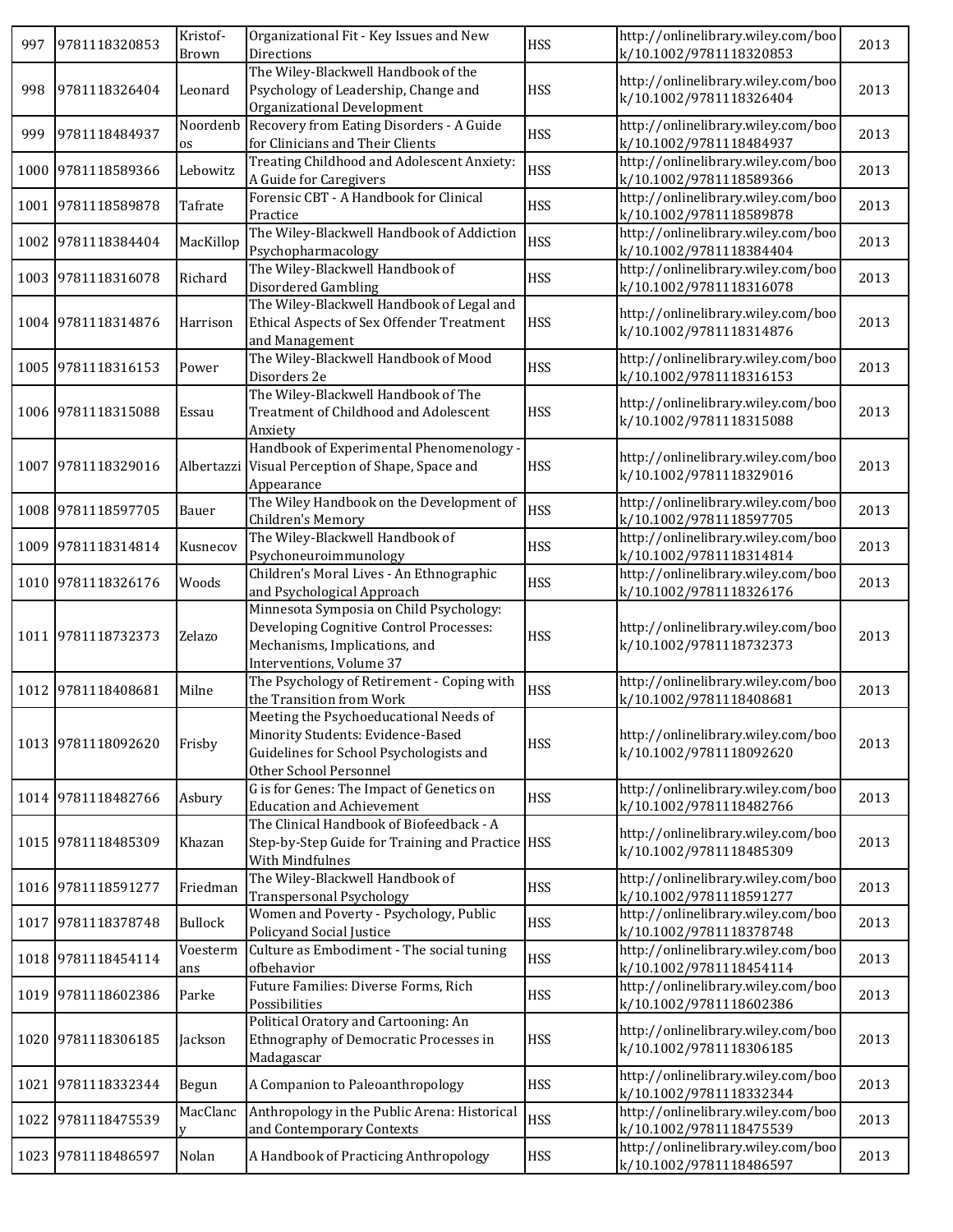|      | 1024 9781118605936 | <b>Boddy</b>     | A Companion to the Anthropology of<br>Religion                                              | <b>HSS</b> | http://onlinelibrary.wiley.com/boo<br>k/10.1002/9781118605936 | 2013 |
|------|--------------------|------------------|---------------------------------------------------------------------------------------------|------------|---------------------------------------------------------------|------|
|      | 1025 9781118656235 | Carsten          | Blood Will Out - Essays on Liquid Transfers<br>and Flows                                    | <b>HSS</b> | http://onlinelibrary.wiley.com/boo<br>k/10.1002/9781118656235 | 2013 |
|      | 1026 9781118325698 | Underhill        | A Companion to Chinese Archaeology                                                          | <b>HSS</b> | http://onlinelibrary.wiley.com/boo<br>k/10.1002/9781118325698 | 2013 |
| 1027 | 9781118321607      | Hartley          | A Companion to New Media Dynamics                                                           | <b>HSS</b> | http://onlinelibrary.wiley.com/boo<br>k/10.1002/9781118321607 | 2013 |
|      | 1028 9781118335529 | Carroll          | Handbook of Communication and Corporate<br>Reputation                                       | <b>HSS</b> | http://onlinelibrary.wiley.com/boo<br>k/10.1002/9781118335529 | 2013 |
|      | 1029 9781118505526 | Gray             | A Companion to Media Authorship                                                             | <b>HSS</b> | http://onlinelibrary.wiley.com/boo<br>k/10.1002/9781118505526 | 2013 |
|      | 1030 9781118688229 | Wolford          | Governing Global Land Deals - The Role of<br>the State                                      | <b>HSS</b> | http://onlinelibrary.wiley.com/boo<br>k/10.1002/9781118688229 | 2013 |
|      | 1031 9781118295625 | Purcell          | The Down-Deep Delight of Democracy                                                          | <b>HSS</b> | http://onlinelibrary.wiley.com/boo<br>k/10.1002/9781118295625 | 2013 |
|      | 1032 9781118384466 | Johnson          | The Wiley-Blackwell Companion to Cultural<br>Geography                                      | <b>HSS</b> | http://onlinelibrary.wiley.com/boo<br>k/10.1002/9781118384466 | 2013 |
|      | 1033 9781118325759 | Harper           | A Companion to Creative Writing                                                             | <b>HSS</b> | http://onlinelibrary.wiley.com/boo<br>k/10.1002/9781118325759 | 2013 |
|      | 1034 9781118323342 | Hall             | International Handbook of Research on<br>Children's Literacy, Learning and Culture          | <b>HSS</b> | http://onlinelibrary.wiley.com/boo<br>k/10.1002/9781118323342 | 2013 |
|      | 1035 9781118606711 | Clarke           | Developing Reading Comprehension                                                            | <b>HSS</b> | http://onlinelibrary.wiley.com/boo<br>k/10.1002/9781118606711 | 2013 |
|      | 1036 9781118606957 | Keith            | Intellectual Disability: Ethics,<br>Dehumanization and a New Moral<br>Community             | <b>HSS</b> | http://onlinelibrary.wiley.com/boo<br>k/10.1002/9781118606957 | 2013 |
|      | 1037 9781118867877 | Islam            | Reconstituting the Curriculum                                                               | <b>HSS</b> | http://onlinelibrary.wiley.com/boo<br>k/10.1002/9781118867877 | 2013 |
|      | 1038 9781118323373 | n                | McLoughli The Dyslexic Adult: Interventions and<br>Outcomes - An Evidence-based Approach 2e | <b>HSS</b> | http://onlinelibrary.wiley.com/boo<br>k/10.1002/9781118323373 | 2013 |
|      | 1039 9781118278772 | Mackenzi<br>e    | Places of Possibility - Property, Nature and<br>Community Land Ownership                    | <b>HSS</b> | http://onlinelibrary.wiley.com/boo<br>k/10.1002/9781118278772 | 2013 |
|      | 1040 9781118278857 | Featherst<br>one | Spatial Politics - Essays For Doreen Massey                                                 | <b>HSS</b> | http://onlinelibrary.wiley.com/boo<br>k/10.1002/9781118278857 | 2013 |
|      | 1041 9781118295496 | Christoph<br>ers | Banking Across Boundaries - Placing Finance<br>in Capitalism                                | <b>HSS</b> | http://onlinelibrary.wiley.com/boo<br>k/10.1002/9781118295496 | 2013 |
|      | 1042 9781118295748 | Molloy           | Fashioning Globalisation - New Zealand<br>Design, Working Women and the Cultural<br>Economy | <b>HSS</b> | http://onlinelibrary.wiley.com/boo<br>k/10.1002/9781118295748 | 2013 |
|      | 1043 9781118295786 | Warren           | Dunes - Dynamics, Morphology, History                                                       | <b>HSS</b> | http://onlinelibrary.wiley.com/boo<br>k/10.1002/9781118295786 | 2013 |
|      | 1044 9781118295823 | Shatkin          | Contesting the Indian City - Global Visions<br>andthe Politics of the Local                 | <b>HSS</b> | http://onlinelibrary.wiley.com/boo<br>k/10.1002/9781118295823 | 2013 |
|      | 1045 9781118302040 | Wilson           | Everyday Moral Economies - Food, Politics<br>and Scale in Cuba                              | <b>HSS</b> | http://onlinelibrary.wiley.com/boo<br>k/10.1002/9781118302040 | 2013 |
|      | 1046 9781118349229 | Mcdowell         | Working Lives - Gender, Migration and<br>Employmentin Britain, 1945-2007                    | <b>HSS</b> | http://onlinelibrary.wiley.com/boo<br>k/10.1002/9781118349229 | 2013 |
|      | 1047 9781118529065 | Barry            | Material Politics - Disputes Along the<br>Pipeline                                          | <b>HSS</b> | http://onlinelibrary.wiley.com/boo<br>k/10.1002/9781118529065 | 2013 |
|      | 1048 9781118790113 | Sallaberry       | Geographical Information Retrieval in<br><b>Textual Corpora</b>                             | <b>HSS</b> | http://onlinelibrary.wiley.com/boo<br>k/10.1002/9781118790113 | 2013 |
|      | 1049 9781118326152 | Mikler           | The Handbook of Global Companies                                                            | <b>HSS</b> | http://onlinelibrary.wiley.com/boo<br>k/10.1002/9781118326152 | 2013 |
|      | 1050 9781118326275 | Goldthau         | The Handbook of Global Energy Policy                                                        | <b>HSS</b> | http://onlinelibrary.wiley.com/boo<br>k/10.1002/9781118326275 | 2013 |
| 1051 | 9781118509807      | Kemshall         | Crime and Social Policy                                                                     | <b>HSS</b> | http://onlinelibrary.wiley.com/boo<br>k/10.1002/9781118509807 | 2013 |
| 1052 | 9781118553923      | Dingwall         | Pandemics and Emerging Infectious<br>Diseases - The Sociological Agenda                     | <b>HSS</b> | http://onlinelibrary.wiley.com/boo<br>k/10.1002/9781118553923 | 2013 |
|      | 1053 9781118627990 | Jones            | Economic Theory and the Ancient<br>Mediterranean                                            | <b>HSS</b> | http://onlinelibrary.wiley.com/boo<br>k/10.1002/9781118627990 | 2014 |
|      | 1054 9781118325070 | Hartwig          | A Companion to Ancient Egyptian Art                                                         | <b>HSS</b> | http://onlinelibrary.wiley.com/boo<br>k/10.1002/9781118325070 | 2014 |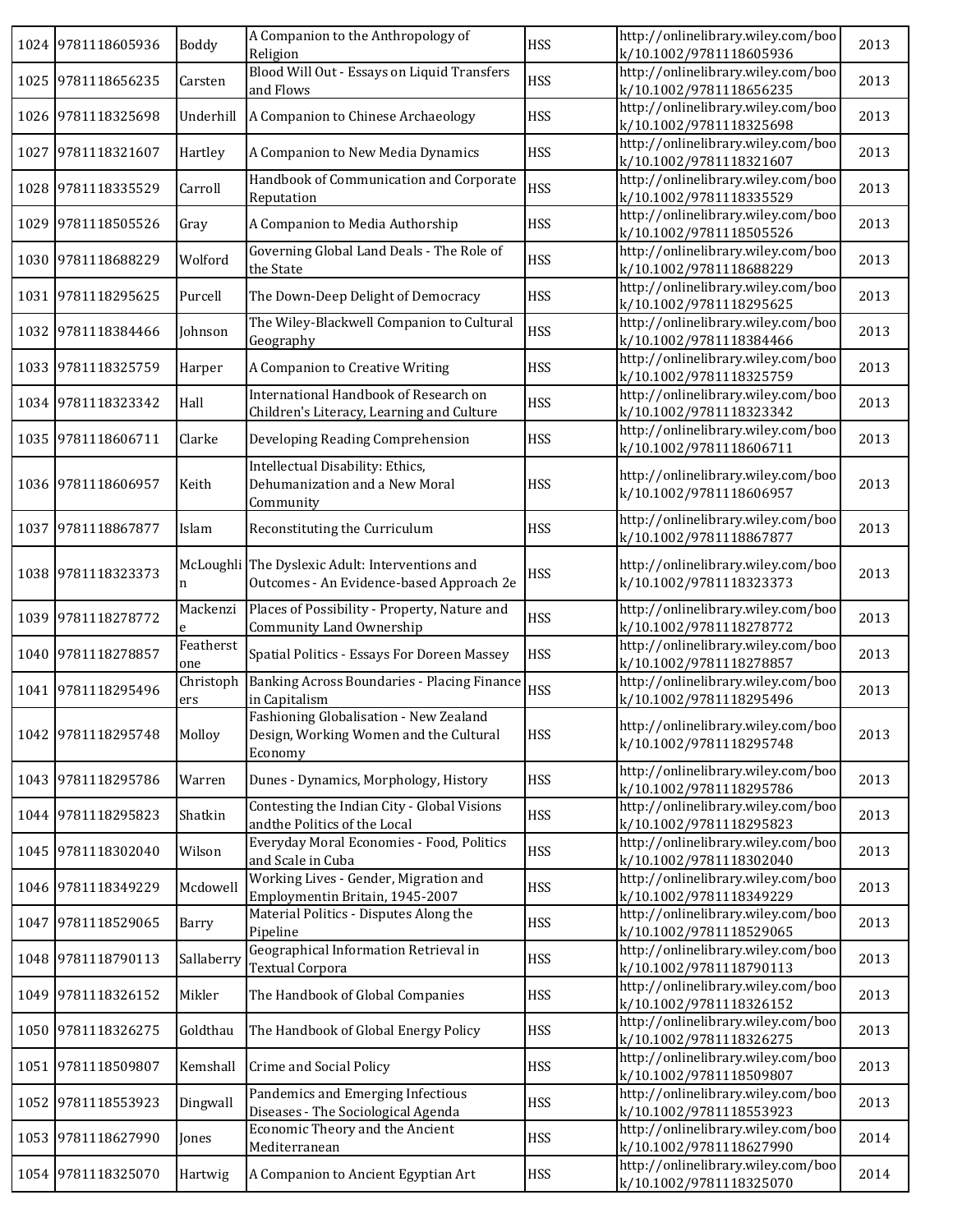|      | 1055 9781118834312 |                    | McInerne   A Companion to Ethnicity in the Ancient<br>Mediterranean      | <b>HSS</b> | http://onlinelibrary.wiley.com/boo<br>k/10.1002/9781118834312 | 2014 |
|------|--------------------|--------------------|--------------------------------------------------------------------------|------------|---------------------------------------------------------------|------|
|      | 1056 9781118610657 | Hubbard            | A Companion to Greek and Roman<br>Sexualities                            | <b>HSS</b> | http://onlinelibrary.wiley.com/boo<br>k/10.1002/9781118610657 | 2014 |
|      | 1057 9781118878347 | Hammer             | A Companion to Greek Democracy and the<br>Roman Republic                 | <b>HSS</b> | http://onlinelibrary.wiley.com/boo<br>k/10.1002/9781118878347 | 2014 |
|      | 1058 9781118316450 | Beck               | A Companion to Plutarch                                                  | <b>HSS</b> | http://onlinelibrary.wiley.com/boo<br>k/10.1002/9781118316450 | 2014 |
|      | 1059 9781118350416 | Cueva              | A Companion to the Ancient Novel                                         | <b>HSS</b> | http://onlinelibrary.wiley.com/boo<br>k/10.1002/9781118350416 | 2014 |
|      | 1060 9781118876169 | Miller             | A Handbook to the Reception of Ovid                                      | <b>HSS</b> | http://onlinelibrary.wiley.com/boo<br>k/10.1002/9781118876169 | 2014 |
|      | 1061 9781118862421 | Anson              | Alexander's Heirs: The Age of the Successors   HSS                       |            | http://onlinelibrary.wiley.com/boo<br>k/10.1002/9781118862421 | 2014 |
|      | 1062 9781118635650 | Thomas             | Greece: A Short History of a Long Story,<br>7,000 BCE to the Present     | <b>HSS</b> | http://onlinelibrary.wiley.com/boo<br>k/10.1002/9781118635650 | 2014 |
|      | 1063 9781118610459 | Silk               | The Classical Tradition - Art, Literature,<br>Thought                    | <b>HSS</b> | http://onlinelibrary.wiley.com/boo<br>k/10.1002/9781118610459 | 2014 |
|      | 1064 9781118819333 | Halstead           | Two Oxen Ahead - Pre-Mechanized Farming<br>in the Mediterranean          | <b>HSS</b> | http://onlinelibrary.wiley.com/boo<br>k/10.1002/9781118819333 | 2014 |
|      | 1065 9781118586815 | Conley             | A Companion to Jean-Luc Godard                                           | <b>HSS</b> | http://onlinelibrary.wiley.com/boo<br>k/10.1002/9781118586815 | 2014 |
|      | 1066 9781118883648 | Benshoff           | A Companion to the Horror Film                                           | <b>HSS</b> | http://onlinelibrary.wiley.com/boo<br>k/10.1002/9781118883648 | 2014 |
|      | 1067 9781118941850 | Rodman             | Why Cultural Studies?                                                    | <b>HSS</b> | http://onlinelibrary.wiley.com/boo<br>k/10.1002/9781118941850 | 2014 |
|      | 1068 9781118585344 | Baker              | A Companion to Martin Scorsese                                           | <b>HSS</b> | http://onlinelibrary.wiley.com/boo<br>k/10.1002/9781118585344 | 2014 |
|      | 1069 9781118833926 | de Groot           | Sex, Gender and the Sacred - Reconfiguring<br>Religion in Gender History | <b>HSS</b> | http://onlinelibrary.wiley.com/boo<br>k/10.1002/9781118833926 | 2014 |
|      | 1070 9781118609446 | Riess              | A Companion to American Sport History                                    | <b>HSS</b> | http://onlinelibrary.wiley.com/boo<br>k/10.1002/9781118609446 | 2014 |
|      | 1071 9781118608760 | Selverston<br>e    | A Companion to John F. Kennedy                                           | <b>HSS</b> | http://onlinelibrary.wiley.com/boo<br>k/10.1002/9781118608760 | 2014 |
|      | 1072 9781118339015 | Mineo              | A Companion to Livy                                                      | <b>HSS</b> | http://onlinelibrary.wiley.com/boo<br>k/10.1002/9781118339015 | 2014 |
|      | 1073 9781118519356 | Horden             | A Companion to Mediterranean History                                     | <b>HSS</b> | http://onlinelibrary.wiley.com/boo<br>k/10.1002/9781118519356 | 2014 |
|      | 1074 9781118836330 | Lengel             | A Companion to the Meuse-Argonne<br>Campaign                             | <b>HSS</b> | http://onlinelibrary.wiley.com/boo<br>k/10.1002/9781118836330 | 2014 |
|      | 1075 9781118607879 | Frantz             | A Companion to the Reconstruction<br>Presidents 1865-1881                | <b>HSS</b> | http://onlinelibrary.wiley.com/boo<br>k/10.1002/9781118607879 | 2014 |
|      | 1076 9781118609071 | Sheehan-<br>Dean   | A Companion to the U.S. Civil War                                        | <b>HSS</b> | http://onlinelibrary.wiley.com/boo<br>k/10.1002/9781118609071 | 2014 |
|      | 1077 9781118834510 | Sibley             | A Companion to Warren G. Harding, Calvin<br>Coolidge, and Herbert Hoover | <b>HSS</b> | http://onlinelibrary.wiley.com/boo<br>k/10.1002/9781118834510 | 2014 |
|      | 1078 9781118412541 | Raaflaub           | Thinking, Recording, and Writing History in<br>the Ancient World         | <b>HSS</b> | http://onlinelibrary.wiley.com/boo<br>k/10.1002/9781118412541 | 2014 |
|      | 1079 9781118525395 | Duara              | A Companion to Global Historical Thought                                 | <b>HSS</b> | http://onlinelibrary.wiley.com/boo<br>k/10.1002/9781118525395 | 2014 |
|      | 1080 9781118584552 | Huang              | The Handbook of Chinese Linguistics                                      | <b>HSS</b> | http://onlinelibrary.wiley.com/boo<br>k/10.1002/9781118584552 | 2014 |
|      | 1081 9781118584248 | Ehrlich            | The Handbook of Language, Gender, and<br>Sexuality                       | <b>HSS</b> | http://onlinelibrary.wiley.com/boo<br>k/10.1002/9781118584248 | 2014 |
| 1082 | 9781118610695      | Colvin             | A Brief History of Ancient Greek                                         | <b>HSS</b> | http://onlinelibrary.wiley.com/boo<br>k/10.1002/9781118610695 | 2014 |
| 1083 | 9781118602607      | Hickey             | A Dictionary of Varieties of English                                     | <b>HSS</b> | http://onlinelibrary.wiley.com/boo<br>k/10.1002/9781118602607 | 2014 |
|      | 1084 9781118323939 | Garcia-<br>Sanchez | Language and Muslim Immigrant<br>Childhoods: The Politics of Belonging   | <b>HSS</b> | http://onlinelibrary.wiley.com/boo<br>k/10.1002/9781118323939 | 2014 |
|      | 1085 9781118584002 | <b>Bittner</b>     | Temporality - Universals and Variations                                  | <b>HSS</b> | http://onlinelibrary.wiley.com/boo<br>k/10.1002/9781118584002 | 2014 |
|      | 1086 9781118327647 | Wilcox             | 1611 - Authority, Gender and the Word in<br>Early Modern England         | <b>HSS</b> | http://onlinelibrary.wiley.com/boo<br>k/10.1002/9781118327647 | 2014 |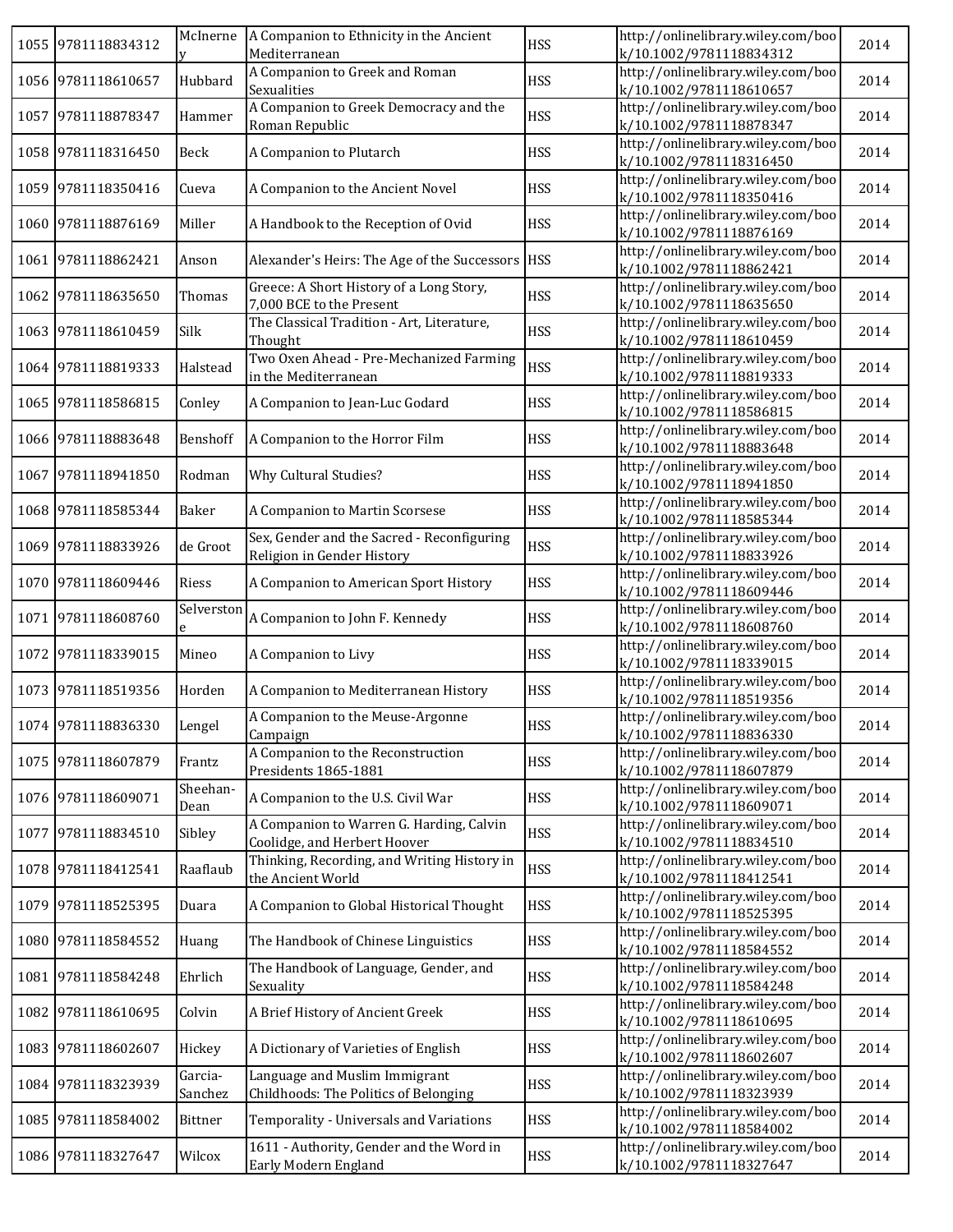| 1087 9781118854587 | New             | New England Beyond Criticism - In Defense<br>of America's First Literature                                | <b>HSS</b> | http://onlinelibrary.wiley.com/boo<br>k/10.1002/9781118854587 | 2014 |
|--------------------|-----------------|-----------------------------------------------------------------------------------------------------------|------------|---------------------------------------------------------------|------|
| 1088 9781118619865 | Thurston        | Reading Postwar British and Irish Poetry                                                                  | <b>HSS</b> | http://onlinelibrary.wiley.com/boo<br>k/10.1002/9781118619865 | 2014 |
| 1089 9781118502334 | Harte           | Reading the Contemporary Irish Novel 1987<br>2007                                                         | <b>HSS</b> | http://onlinelibrary.wiley.com/boo<br>k/10.1002/9781118502334 | 2014 |
| 1090 9781118604953 | Worthen         | The Life of William Wordsworth - A Critical<br>Biography                                                  | <b>HSS</b> | http://onlinelibrary.wiley.com/boo<br>k/10.1002/9781118604953 | 2014 |
| 1091 9781118517468 | Lee             | A Companion to J. R. R. Tolkien                                                                           | <b>HSS</b> | http://onlinelibrary.wiley.com/boo<br>k/10.1002/9781118517468 | 2014 |
| 1092 9781118604427 | Chinitz         | A Companion to Modernist Poetry                                                                           | <b>HSS</b> | http://onlinelibrary.wiley.com/boo<br>k/10.1002/9781118604427 | 2014 |
| 1093 9781118613504 | Bermann         | A Companion to Translation Studies                                                                        | <b>HSS</b> | http://onlinelibrary.wiley.com/boo<br>k/10.1002/9781118613504 | 2014 |
| 1094 9781118624432 | Tucker          | A New Companion to Victorian Literature<br>and Culture                                                    | <b>HSS</b> | http://onlinelibrary.wiley.com/boo<br>k/10.1002/9781118624432 | 2014 |
| 1095 9781118325940 | Cuddy-<br>Keane | Modernism Keywords                                                                                        | <b>HSS</b> | http://onlinelibrary.wiley.com/boo<br>k/10.1002/9781118325940 | 2014 |
| 1096 9781118604830 | Schwarz         | Reading the European Novel to 1900                                                                        | <b>HSS</b> | http://onlinelibrary.wiley.com/boo<br>k/10.1002/9781118604830 | 2014 |
| 1097 9781118610169 | Marcus          | A Concise Companion to Psychoanalysis,<br>Literature, and Culture                                         | <b>HSS</b> | http://onlinelibrary.wiley.com/boo<br>k/10.1002/9781118610169 | 2014 |
| 1098 9781118827338 | DeMaria         | A Companion to British Literature                                                                         | <b>HSS</b> | http://onlinelibrary.wiley.com/boo<br>k/10.1002/9781118827338 | 2014 |
| 1099 9781118839751 | Hunter          | A Practical Guide to Critical Thinking:<br>Deciding What to Do and Believe, Second<br>Edition             | <b>HSS</b> | http://onlinelibrary.wiley.com/boo<br>k/10.1002/9781118839751 | 2014 |
| 1100 9781118607138 | Direk           | A Companion to Derrida                                                                                    | <b>HSS</b> | http://onlinelibrary.wiley.com/boo<br>k/10.1002/9781118607138 | 2014 |
| 1101 9781118607992 | Harman          | Companion to W.V.O. Quine                                                                                 | <b>HSS</b> | http://onlinelibrary.wiley.com/boo<br>k/10.1002/9781118607992 | 2014 |
| 1102 9781118886717 | Dunn            | Avatar and Philosophy: Learning to See                                                                    | <b>HSS</b> | http://onlinelibrary.wiley.com/boo<br>k/10.1002/9781118886717 | 2014 |
| 1103 9781118921166 | Robichau<br>d   | Dungeons & Dragons and Philosophy: Read<br>and Gain Advantage on All Wisdom Checks                        | <b>HSS</b> | http://onlinelibrary.wiley.com/boo<br>k/10.1002/9781118921166 | 2014 |
| 1104 9781118736302 | Blackford       | Intelligence Unbound: The Future of<br><b>Uploaded and Machine Minds</b>                                  | <b>HSS</b> | http://onlinelibrary.wiley.com/boo<br>k/10.1002/9781118736302 | 2014 |
| 1105 9781118837368 |                 | Streumer Irrealism in Ethics                                                                              | <b>HSS</b> | http://onlinelibrary.wiley.com/boo<br>k/10.1002/9781118837368 | 2014 |
| 1106 9781118887103 | Zamuner         | Lecture on Ethics                                                                                         | <b>HSS</b> | http://onlinelibrary.wiley.com/boo<br>k/10.1002/9781118887103 | 2014 |
| 1107 9781118327685 | Rickless        | Locke                                                                                                     | <b>HSS</b> | http://onlinelibrary.wiley.com/boo<br>k/10.1002/9781118327685 | 2014 |
| 1108 9781118700143 | Halpin          | Philosophical Engineering - Toward a<br>Philosophy of the Web                                             | <b>HSS</b> | http://onlinelibrary.wiley.com/boo<br>k/10.1002/9781118700143 | 2014 |
| 1109 9781118944707 | Griffiths       | Re-Imagining Relationships In Education -<br>Ethics, Politics And Practices                               | <b>HSS</b> | http://onlinelibrary.wiley.com/boo<br>k/10.1002/9781118944707 | 2014 |
| 1110 9781118619353 | White           | The Virtues of Captain America: Modern-Day<br>Lessons on Character from a World War II<br>Superhero       | <b>HSS</b> | http://onlinelibrary.wiley.com/boo<br>k/10.1002/9781118619353 | 2014 |
| 1111 9781118843659 | Irwin           | Veronica Mars and Philosophy: Investigating<br>the Mysteries of Life (Which is a Bitch Until<br>You Die)  | <b>HSS</b> | http://onlinelibrary.wiley.com/boo<br>k/10.1002/9781118843659 | 2014 |
| 1112 9781118736982 | Kraiger         | The Wiley Blackwell Handbook of the<br>Psychologyof Training, Development, and<br>Performance Improvement | <b>HSS</b> | http://onlinelibrary.wiley.com/boo<br>k/10.1002/9781118736982 | 2014 |
| 1113 9781118753125 | van             | Mindfulness and Schema Therapy - A<br>Vreeswijk Practical Guide                                           | <b>HSS</b> | http://onlinelibrary.wiley.com/boo<br>k/10.1002/9781118753125 | 2014 |
| 1114 9781118715017 | Ogden           | The Good Parenting Food Guide - Managing<br>What Children Eat Without Making Food a<br>Problem            | <b>HSS</b> | http://onlinelibrary.wiley.com/boo<br>k/10.1002/9781118715017 | 2014 |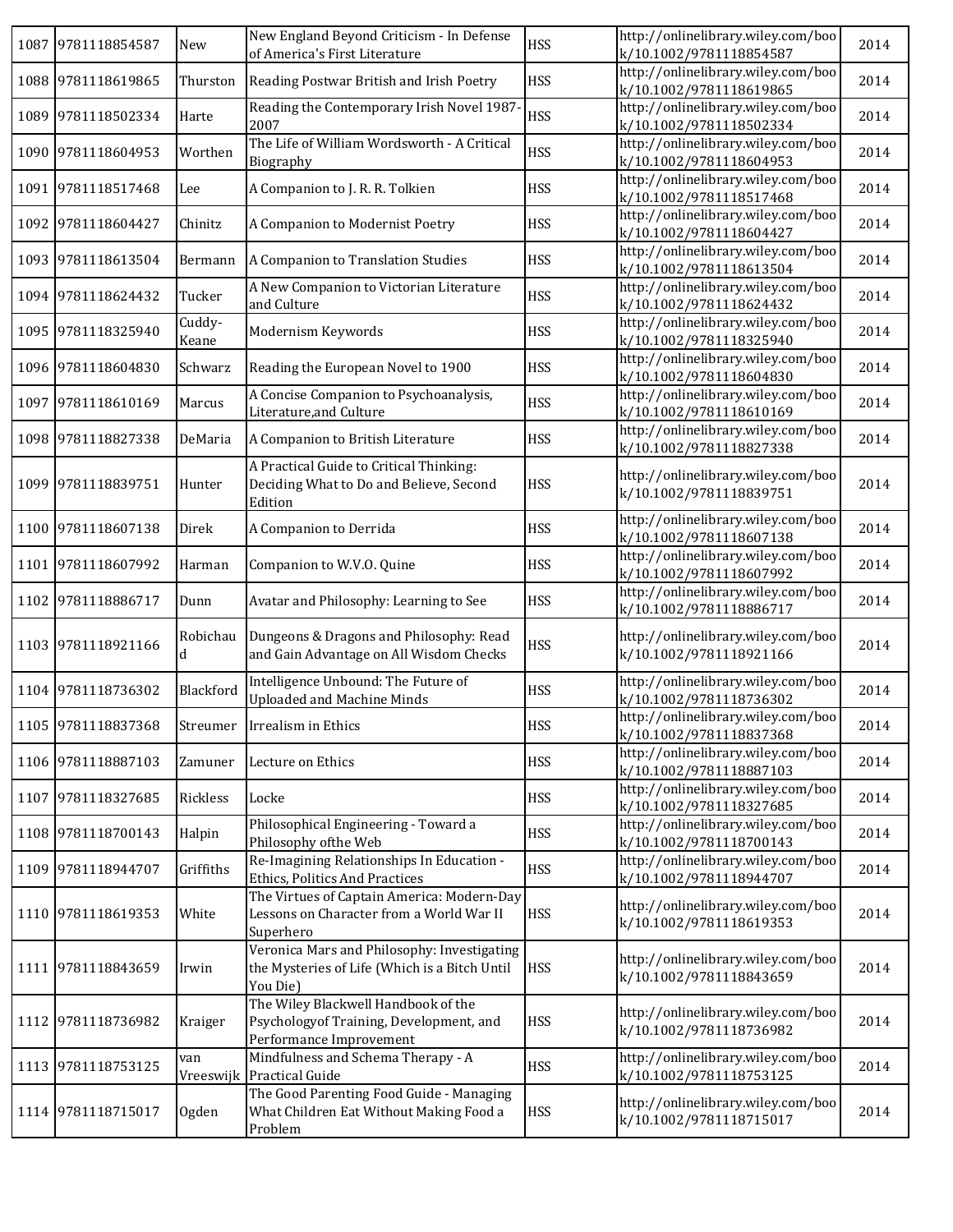| 1115 9781118510018 | Farrell             | The Schema Therapy Clinician's Guide: A<br>Complete Resource for Building and<br>Delivering Individual, Group and Integrated<br>Schema Mode Treatment Programs | <b>HSS</b> | http://onlinelibrary.wiley.com/boo<br>k/10.1002/9781118510018 | 2014 |
|--------------------|---------------------|----------------------------------------------------------------------------------------------------------------------------------------------------------------|------------|---------------------------------------------------------------|------|
| 1116 9781118453940 | Mostofsky           | The Handbook of Behavioral Medicine                                                                                                                            | <b>HSS</b> | http://onlinelibrary.wiley.com/boo<br>k/10.1002/9781118453940 | 2014 |
| 1117 9781118294895 | Ie                  | The Wiley Blackwell Handbook of<br>Mindfulness                                                                                                                 | <b>HSS</b> | http://onlinelibrary.wiley.com/boo<br>k/10.1002/9781118294895 | 2014 |
| 1118 9781118315927 | Parks               | The Wiley Blackwell Handbook of Positive<br>Psychological Interventions                                                                                        | <b>HSS</b> | http://onlinelibrary.wiley.com/boo<br>k/10.1002/9781118315927 | 2014 |
| 1119 9781118653920 | Weeks               | The Wiley Blackwell Handbook of Social<br><b>Anxiety Disorder</b>                                                                                              | <b>HSS</b> | http://onlinelibrary.wiley.com/boo<br>k/10.1002/9781118653920 | 2014 |
| 1120 9781118775349 | Emmelka<br>mp       | The Wiley Handbook of Anxiety Disorders                                                                                                                        | <b>HSS</b> | http://onlinelibrary.wiley.com/boo<br>k/10.1002/9781118775349 | 2014 |
| 1121 9781118846360 | Watkins,<br>Jr.     | The Wiley International Handbook of<br>Clinical Supervision                                                                                                    | <b>HSS</b> | http://onlinelibrary.wiley.com/boo<br>k/10.1002/9781118846360 | 2014 |
| 1122 9781118572894 | Borland             | Understanding hard to maintain behaviour<br>change - A dual process approach 1e                                                                                | <b>HSS</b> | http://onlinelibrary.wiley.com/boo<br>k/10.1002/9781118572894 | 2014 |
| 1123 9781118427378 | Coplan              | The Handbook of Solitude: Psychological<br>Perspectives on Social Isolation, Social<br>Withdrawal, and Being Alone                                             | <b>HSS</b> | http://onlinelibrary.wiley.com/boo<br>k/10.1002/9781118427378 | 2014 |
| 1124 9781118367377 | Simonton            | The Wiley Handbook of Genius                                                                                                                                   | <b>HSS</b> | http://onlinelibrary.wiley.com/boo<br>k/10.1002/9781118367377 | 2014 |
| 1125 9781118674239 | Luca                | Sexual Attraction in Therapy - Clinical<br>Perspectives on Moving Beyond the Taboo -<br>A Guidefor Training and Practice.                                      | <b>HSS</b> | http://onlinelibrary.wiley.com/boo<br>k/10.1002/9781118674239 | 2014 |
| 1126 9781118789070 | Barrett-<br>Lennard | The Barrett-Lennard Relationship Inventory<br>A Complete Reference and Resource                                                                                | <b>HSS</b> | http://onlinelibrary.wiley.com/boo<br>k/10.1002/9781118789070 | 2014 |
| 1127 9781118468135 | McSween<br>ey       | The Wiley Blackwell Handbook of Operant<br>and Classical Conditioning                                                                                          | <b>HSS</b> | http://onlinelibrary.wiley.com/boo<br>k/10.1002/9781118468135 | 2014 |
| 1128 9781118378625 | Nonini              | A Companion to Urban Anthropology DM                                                                                                                           | <b>HSS</b> | http://onlinelibrary.wiley.com/boo<br>k/10.1002/9781118378625 | 2014 |
| 1129 9781118504338 | Zuckerma<br>n       | Modern Environments and Human Health:<br>Revisiting the Second Epidemiologic<br>Transition                                                                     | <b>HSS</b> | http://onlinelibrary.wiley.com/boo<br>k/10.1002/9781118504338 | 2014 |
| 1130 9781118591178 | Fortner             | The Handbook of Media and Mass<br><b>Communication Theory</b>                                                                                                  | <b>HSS</b> | http://onlinelibrary.wiley.com/boo<br>k/10.1002/9781118591178 | 2014 |
| 1131 9781118599594 | Ouellette           | A Companion to Reality Television                                                                                                                              | <b>HSS</b> | http://onlinelibrary.wiley.com/boo<br>k/10.1002/9781118599594 | 2014 |
| 1132 9781118378465 | Cheng               | The Handbook of International Advertising<br>Research                                                                                                          | <b>HSS</b> | http://onlinelibrary.wiley.com/boo<br>k/10.1002/9781118378465 | 2014 |
| 1133 9781118756225 | Singleton           | The PR Masterclass - How to Develop a<br><b>Public Relations Strategy That Works</b>                                                                           | <b>HSS</b> | http://onlinelibrary.wiley.com/boo<br>k/10.1002/9781118756225 | 2014 |
| 1134 9781118505328 | Wilkins             | The Handbook of Development<br>Communication and Social Change                                                                                                 | <b>HSS</b> | http://onlinelibrary.wiley.com/boo<br>k/10.1002/9781118505328 | 2014 |
| 1135 9781118944745 | Anders              | Transition and Justice - Negotiating the<br>Terms of New Beginnings in Africa                                                                                  | <b>HSS</b> | http://onlinelibrary.wiley.com/boo<br>k/10.1002/9781118944745 | 2014 |
| 1136 9781119210825 | Buller              | Change Leadership in Higher Education: A<br>Practical Guide to Academic Transformation                                                                         | HSS        | http://onlinelibrary.wiley.com/boo<br>k/10.1002/9781119210825 | 2014 |
| 1137 9781119210863 | Darling-            | Beyond the Bubble Test: How Performance<br>Hammond Assessments Support 21st Century Learning                                                                   | <b>HSS</b> | http://onlinelibrary.wiley.com/boo<br>k/10.1002/9781119210863 | 2014 |
| 1138 9781119210856 | Kane                | Designing Teacher Evaluation Systems: New<br>Guidance from the Measures of Effective<br><b>Teaching Project</b>                                                | <b>HSS</b> | http://onlinelibrary.wiley.com/boo<br>k/10.1002/9781119210856 | 2014 |
| 1139 9781119211020 | Darling-<br>Hammond | Next Generation Assessment: Moving<br>Beyond the Bubble Test to Support 21st<br>Century Learning                                                               | <b>HSS</b> | http://onlinelibrary.wiley.com/boo<br>k/10.1002/9781119211020 | 2014 |
| 1140 9781118476826 | Harper              | The Future for Creative Writing                                                                                                                                | <b>HSS</b> | http://onlinelibrary.wiley.com/boo<br>k/10.1002/9781118476826 | 2014 |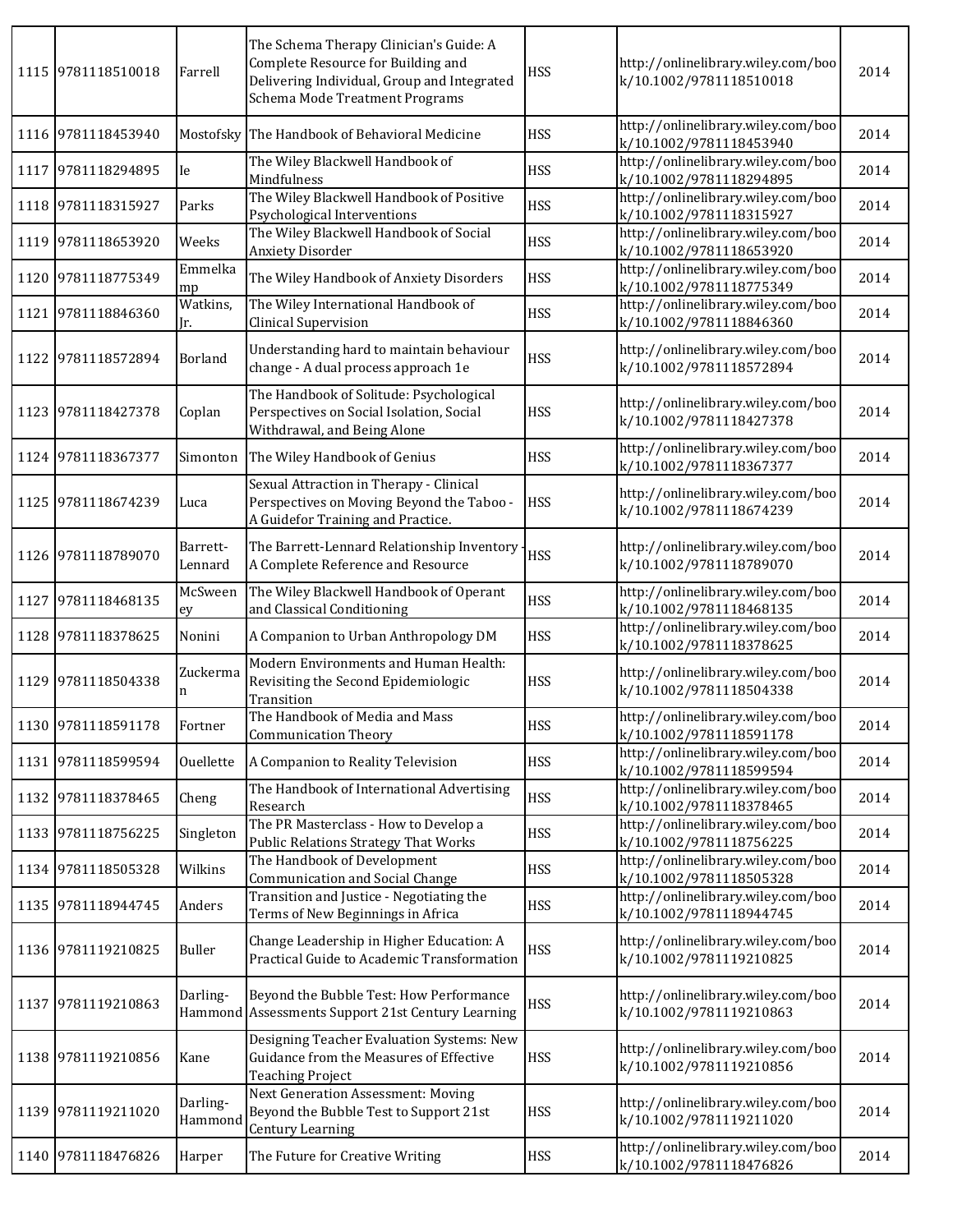|      | 1141 9781118966921 | Plantin        | <b>Participatory Mapping</b>                                                                                           | <b>HSS</b> | http://onlinelibrary.wiley.com/boo<br>k/10.1002/9781118966921 | 2014 |
|------|--------------------|----------------|------------------------------------------------------------------------------------------------------------------------|------------|---------------------------------------------------------------|------|
|      | 1142 9781118649213 | Mathian        | Spatio-temporal Approaches: Geographic<br><b>Objects and Change Process</b>                                            | <b>HSS</b> | http://onlinelibrary.wiley.com/boo<br>k/10.1002/9781118649213 | 2014 |
|      | 1143 9781118291719 | Kuus           | Geopolitics and Expertise - Knowledge and<br>Authority in European Diplomacy                                           | <b>HSS</b> | http://onlinelibrary.wiley.com/boo<br>k/10.1002/9781118291719 | 2014 |
|      | 1144 9781118295687 | Matless        | In the Nature of Landscape - Cultural<br>Geography onthe Norfolk Broads                                                | <b>HSS</b> | http://onlinelibrary.wiley.com/boo<br>k/10.1002/9781118295687 | 2014 |
|      | 1145 9781118632758 | Söderströ<br>m | Cities in Relations - Trajectories of Urban<br>Development in Hanoi and Ouagadougou                                    | <b>HSS</b> | http://onlinelibrary.wiley.com/boo<br>k/10.1002/9781118632758 | 2014 |
|      | 1146 9781118624722 | Navari         | Guide to the English School in International<br>Studies                                                                | <b>HSS</b> | http://onlinelibrary.wiley.com/boo<br>k/10.1002/9781118624722 | 2014 |
|      | 1147 9781118442975 | Kaldor         | The Handbook of Global Security Policy                                                                                 | <b>HSS</b> | http://onlinelibrary.wiley.com/boo<br>k/10.1002/9781118442975 | 2014 |
|      | 1148 9781118509623 | Brown          | The Handbook of Global Health Policy                                                                                   | <b>HSS</b> | http://onlinelibrary.wiley.com/boo<br>k/10.1002/9781118509623 | 2014 |
|      | 1149 9781118816530 | Greener        | Evidence and Evaluation in Social Policy                                                                               | <b>HSS</b> | http://onlinelibrary.wiley.com/boo<br>k/10.1002/9781118816530 | 2014 |
|      | 1150 9781118374085 | Treas          | The Wiley Blackwell Companion to the<br>Sociology of Families                                                          | <b>HSS</b> | http://onlinelibrary.wiley.com/boo<br>k/10.1002/9781118374085 | 2014 |
| 1151 | 9781118898345      | Cohn           | From Health Behaviours to Health Practices<br><b>Critical Perspectives</b>                                             | <b>HSS</b> | http://onlinelibrary.wiley.com/boo<br>k/10.1002/9781118898345 | 2014 |
|      | 1152 9781118542644 | Davis          | A Companion to American Art                                                                                            | <b>HSS</b> | http://onlinelibrary.wiley.com/boo<br>k/10.1002/9781118542644 | 2015 |
|      | 1153 9781118885215 | Powers         | A Companion to Chinese Art                                                                                             | <b>HSS</b> | http://onlinelibrary.wiley.com/boo<br>k/10.1002/9781118885215 | 2015 |
|      | 1154 9781119174615 | Calori         | Signage and Wayfinding Design: A Complete<br>Guide to Creating Environmental Graphic<br>Design Systems, Second Edition | <b>HSS</b> | http://onlinelibrary.wiley.com/boo<br>k/10.1002/9781119174615 | 2015 |
|      | 1155 9783433605813 | Aicher         | Analog und Digital 2e                                                                                                  | <b>HSS</b> | http://onlinelibrary.wiley.com/boo<br>k/10.1002/9783433605813 | 2015 |
|      | 1156 9783433605899 | Aicher         | die welt als entwurf 2e                                                                                                | <b>HSS</b> | http://onlinelibrary.wiley.com/boo<br>k/10.1002/9783433605899 | 2015 |
|      | 1157 9781119009795 | Destrée        | A Companion to Ancient Aesthetics                                                                                      | <b>HSS</b> | http://onlinelibrary.wiley.com/boo<br>k/10.1002/9781119009795 | 2015 |
|      | 1158 9781119023913 | Bloomer        | A Companion to Ancient Education                                                                                       | <b>HSS</b> | http://onlinelibrary.wiley.com/boo<br>k/10.1002/9781119023913 | 2015 |
|      | 1159 9781118878248 | Valeva         | A Companion to Ancient Thrace                                                                                          | <b>HSS</b> | http://onlinelibrary.wiley.com/boo<br>k/10.1002/9781118878248 | 2015 |
|      | 1160 9781118878255 | Wilkins        | A Companion to Food in the Ancient World                                                                               | <b>HSS</b> | http://onlinelibrary.wiley.com/boo<br>k/10.1002/9781118878255 | 2015 |
|      | 1161 9781118886946 | Hose           | A Companion to Greek Literature                                                                                        | <b>HSS</b> | http://onlinelibrary.wiley.com/boo<br>k/10.1002/9781118886946 | 2015 |
|      | 1162 9781118886205 | Borg           | A Companion to Roman Art                                                                                               | <b>HSS</b> | http://onlinelibrary.wiley.com/boo<br>k/10.1002/9781118886205 | 2015 |
|      | 1163 9781118886809 | Raja           | A Companion to the Archaeology of Religion<br>in the Ancient World                                                     | <b>HSS</b> | http://onlinelibrary.wiley.com/boo<br>k/10.1002/9781118886809 | 2015 |
|      | 1164 9781119085881 | Scanlon        | Greek Historiography                                                                                                   | <b>HSS</b> | http://onlinelibrary.wiley.com/boo<br>k/10.1002/9781119085881 | 2015 |
|      | 1165 9781118475089 | Marshall       | A Companion to Celebrity                                                                                               | <b>HSS</b> | http://onlinelibrary.wiley.com/boo<br>k/10.1002/9781118475089 | 2015 |
|      | 1166 9781118884584 | Juhasz         | A Companion to Contemporary<br>Documentary Film                                                                        | <b>HSS</b> | http://onlinelibrary.wiley.com/boo<br>k/10.1002/9781118884584 | 2015 |
| 1167 | 9781118585405      | Fox            | A Companion to Contemporary French<br>Cinema                                                                           | <b>HSS</b> | http://onlinelibrary.wiley.com/boo<br>k/10.1002/9781118585405 | 2015 |
| 1168 | 9781118883594      | Cheung         | A Companion to Hong Kong Cinema                                                                                        | <b>HSS</b> | http://onlinelibrary.wiley.com/boo<br>k/10.1002/9781118883594 | 2015 |
| 1169 | 9781118338896      | Danks          | A Companion to Robert Altman                                                                                           | <b>HSS</b> | http://onlinelibrary.wiley.com/boo<br>k/10.1002/9781118338896 | 2015 |
|      | 1170 9781119052173 | Miescher       | Gender, Imperialism and Global Exchanges                                                                               | <b>HSS</b> | http://onlinelibrary.wiley.com/boo<br>k/10.1002/9781119052173 | 2015 |
|      | 1171 9781118340660 | Stam           | Keywords in Subversive Film/Media<br>Aesthetics                                                                        | <b>HSS</b> | http://onlinelibrary.wiley.com/boo<br>k/10.1002/9781118340660 | 2015 |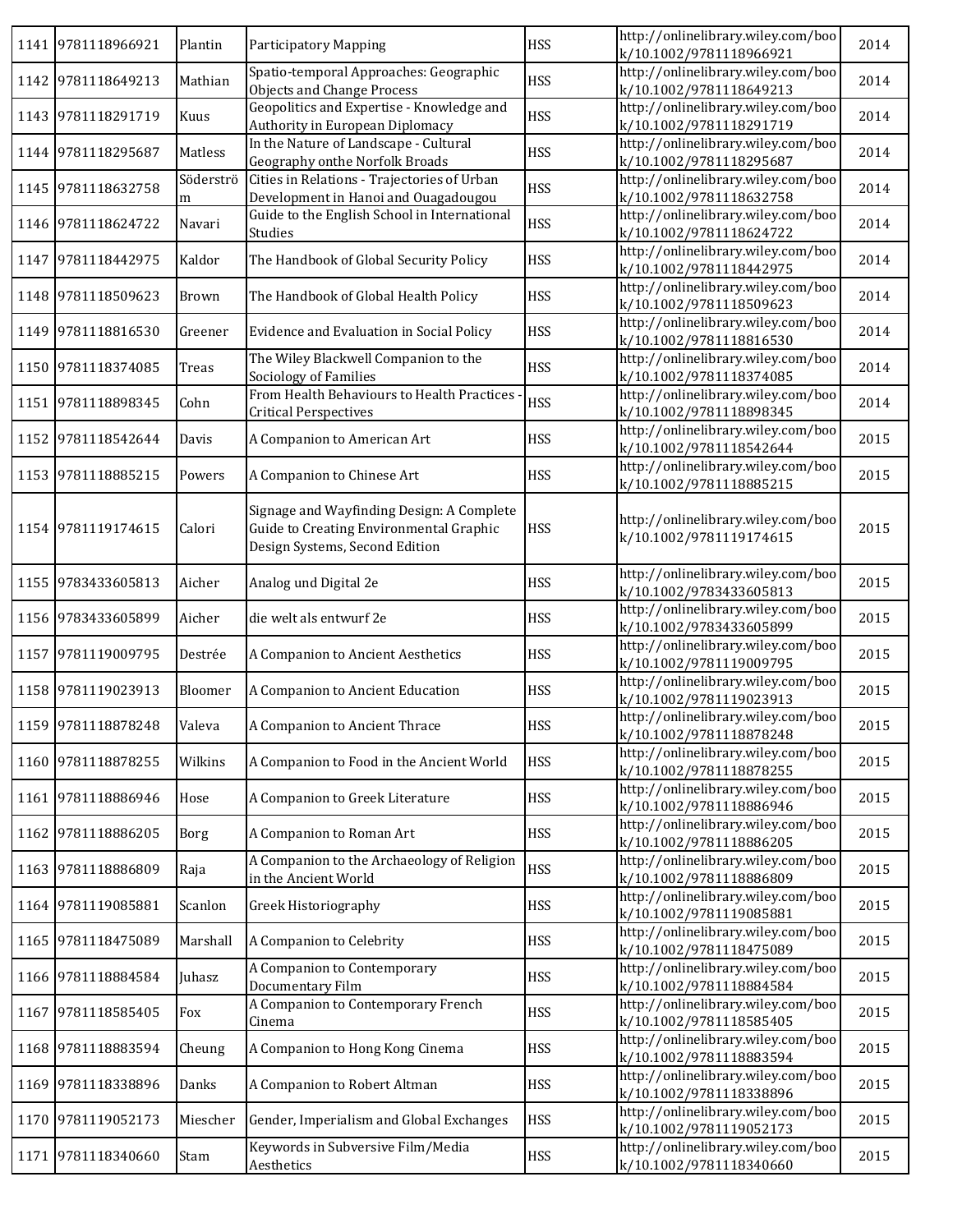|      | 1172 9781119071839 |                     | Lookingbi   A Companion to Custer and the Little Big<br>Horn Campaign                                          | <b>HSS</b> | http://onlinelibrary.wiley.com/boo<br>k/10.1002/9781119071839 | 2015 |
|------|--------------------|---------------------|----------------------------------------------------------------------------------------------------------------|------------|---------------------------------------------------------------|------|
| 1173 | 9781118907634      | Kaufman             | A Companion to Gerald R. Ford and Jimmy<br>Carter                                                              | <b>HSS</b> | http://onlinelibrary.wiley.com/boo<br>k/10.1002/9781118907634 | 2015 |
|      | 1174 9781118508091 | Whatmor             | A Companion to Intellectual History                                                                            | <b>HSS</b> | http://onlinelibrary.wiley.com/boo<br>k/10.1002/9781118508091 | 2015 |
|      | 1175 9781118607770 | Johns               | A Companion to Ronald Reagan                                                                                   | <b>HSS</b> | http://onlinelibrary.wiley.com/boo<br>k/10.1002/9781118607770 | 2015 |
|      | 1176 9781119072218 | Montgom<br>ery      | A Companion to the History of American<br>Science                                                              | <b>HSS</b> | http://onlinelibrary.wiley.com/boo<br>k/10.1002/9781119072218 | 2015 |
| 1177 | 9781118980194      | Lee                 | A Handbook to the Reception of Thucydides                                                                      | <b>HSS</b> | http://onlinelibrary.wiley.com/boo<br>k/10.1002/9781118980194 | 2015 |
|      | 1178 9781118438671 | Parry               | The Wiley Blackwell Companion to Patristics   HSS                                                              |            | http://onlinelibrary.wiley.com/boo<br>k/10.1002/9781118438671 | 2015 |
| 1179 | 9781118340349      | Hult                | Research Methods in Language Policy and<br>Planning: A Practical Guide                                         | <b>HSS</b> | http://onlinelibrary.wiley.com/boo<br>k/10.1002/9781118340349 | 2015 |
| 1180 | 9781118882139      | Lappin              | The Handbook of Contemporary Semantic<br>Theory                                                                | <b>HSS</b> | http://onlinelibrary.wiley.com/boo<br>k/10.1002/9781118882139 | 2015 |
| 1181 | 9781118533406      | Wright              | The Handbook of Bilingual and Multilingual<br>Education                                                        | <b>HSS</b> | http://onlinelibrary.wiley.com/boo<br>k/10.1002/9781118533406 | 2015 |
| 1182 | 9781118531242      | Markee              | The Handbook of Classroom Discourse and<br>Interaction                                                         | <b>HSS</b> | http://onlinelibrary.wiley.com/boo<br>k/10.1002/9781118531242 | 2015 |
| 1183 | 9781118584194      | Tannen              | The Handbook of Discourse Analysis                                                                             | <b>HSS</b> | http://onlinelibrary.wiley.com/boo<br>k/10.1002/9781118584194 | 2015 |
| 1184 | 9781118346952      | Reed                | The Handbook of English Pronunciation                                                                          | <b>HSS</b> | http://onlinelibrary.wiley.com/boo<br>k/10.1002/9781118346952 | 2015 |
|      | 1185 9781118371008 | Brown               | The Handbook of Korean Linguistics                                                                             | <b>HSS</b> | http://onlinelibrary.wiley.com/boo<br>k/10.1002/9781118371008 | 2015 |
|      | 1186 9781118346136 | MacWhin<br>ney      | The Handbook of Language Emergence                                                                             | <b>HSS</b> | http://onlinelibrary.wiley.com/boo<br>k/10.1002/9781118346136 | 2015 |
| 1187 | 9781118458204      | De Fina             | The Handbook of Narrative Analysis                                                                             | <b>HSS</b> | http://onlinelibrary.wiley.com/boo<br>k/10.1002/9781118458204 | 2015 |
| 1188 | 9781118584156      | Redford             | The Handbook of Speech Production                                                                              | <b>HSS</b> | http://onlinelibrary.wiley.com/boo<br>k/10.1002/9781118584156 | 2015 |
| 1189 | 9781119105664      | <b>Bresnan</b>      | Lexical-Functional Syntax 2e                                                                                   | <b>HSS</b> | http://onlinelibrary.wiley.com/boo<br>k/10.1002/9781119105664 | 2015 |
|      | 1190 9781118455494 | Tagliamo<br>nte     | Making Waves: The Story of Variationist<br>Sociolinguistics                                                    | <b>HSS</b> | http://onlinelibrary.wiley.com/boo<br>k/10.1002/9781118455494 | 2015 |
|      | 1191 9781118555491 | Raimy               | The Segment in Phonetics and Phonology                                                                         | <b>HSS</b> | http://onlinelibrary.wiley.com/boo<br>k/10.1002/9781118555491 | 2015 |
|      | 1192 9781118909775 | Clemente            | Uncertain Futures: Communication and<br>Culture in Childhood Cancer Treatment                                  | HSS        | http://onlinelibrary.wiley.com/boo<br>k/10.1002/9781118909775 | 2015 |
|      | 1193 9781118451588 | Zhang               | A Companion to Modern Chinese Literature<br>2e                                                                 | <b>HSS</b> | http://onlinelibrary.wiley.com/boo<br>k/10.1002/9781118451588 | 2015 |
|      | 1194 9781118607251 | Arata               | A Companion to the English Novel                                                                               | <b>HSS</b> | http://onlinelibrary.wiley.com/boo<br>k/10.1002/9781118607251 | 2015 |
|      | 1195 9781118494110 | Sherrard-<br>Johnso | A Companion to the Harlem Renaissance                                                                          | <b>HSS</b> | http://onlinelibrary.wiley.com/boo<br>k/10.1002/9781118494110 | 2015 |
|      | 1196 9781118635261 | Jones               | A Concise Companion to the Study of<br>Manuscripts, Printed Books, and the<br>Production of Early Modern Texts | <b>HSS</b> | http://onlinelibrary.wiley.com/boo<br>k/10.1002/9781118635261 | 2015 |
| 1197 | 9781118843109      | Wu                  | 30 Great Myths about the Romantics                                                                             | <b>HSS</b> | http://onlinelibrary.wiley.com/boo<br>k/10.1002/9781118843109 | 2015 |
|      | 1198 9781118902189 | Lucy                | A Dictionary of Postmodernism                                                                                  | HSS        | http://onlinelibrary.wiley.com/boo<br>k/10.1002/9781118902189 | 2015 |
|      | 1199 9781118607305 | Gasiorek            | A History of Modernist Literature                                                                              | <b>HSS</b> | http://onlinelibrary.wiley.com/boo<br>k/10.1002/9781118607305 | 2015 |
| 1200 | 9781118299210      | Woolf               | A Room of One's Own                                                                                            | <b>HSS</b> | http://onlinelibrary.wiley.com/boo<br>k/10.1002/9781118299210 | 2015 |
| 1201 | 9781118274538      | Mandell             | Breaking the Book - Print Humanities in the<br>Digital Age                                                     | <b>HSS</b> | http://onlinelibrary.wiley.com/boo<br>k/10.1002/9781118274538 | 2015 |
| 1202 | 9781118219980      | <b>Bradford</b>     | Is Shakespeare any Good? - And Other<br>Questions on How to Evaluate Literature                                | <b>HSS</b> | http://onlinelibrary.wiley.com/boo<br>k/10.1002/9781118219980 | 2015 |
| 1203 | 9781118893074      | Burwick             | Romanticism - Keywords                                                                                         | <b>HSS</b> | http://onlinelibrary.wiley.com/boo<br>k/10.1002/9781118893074 | 2015 |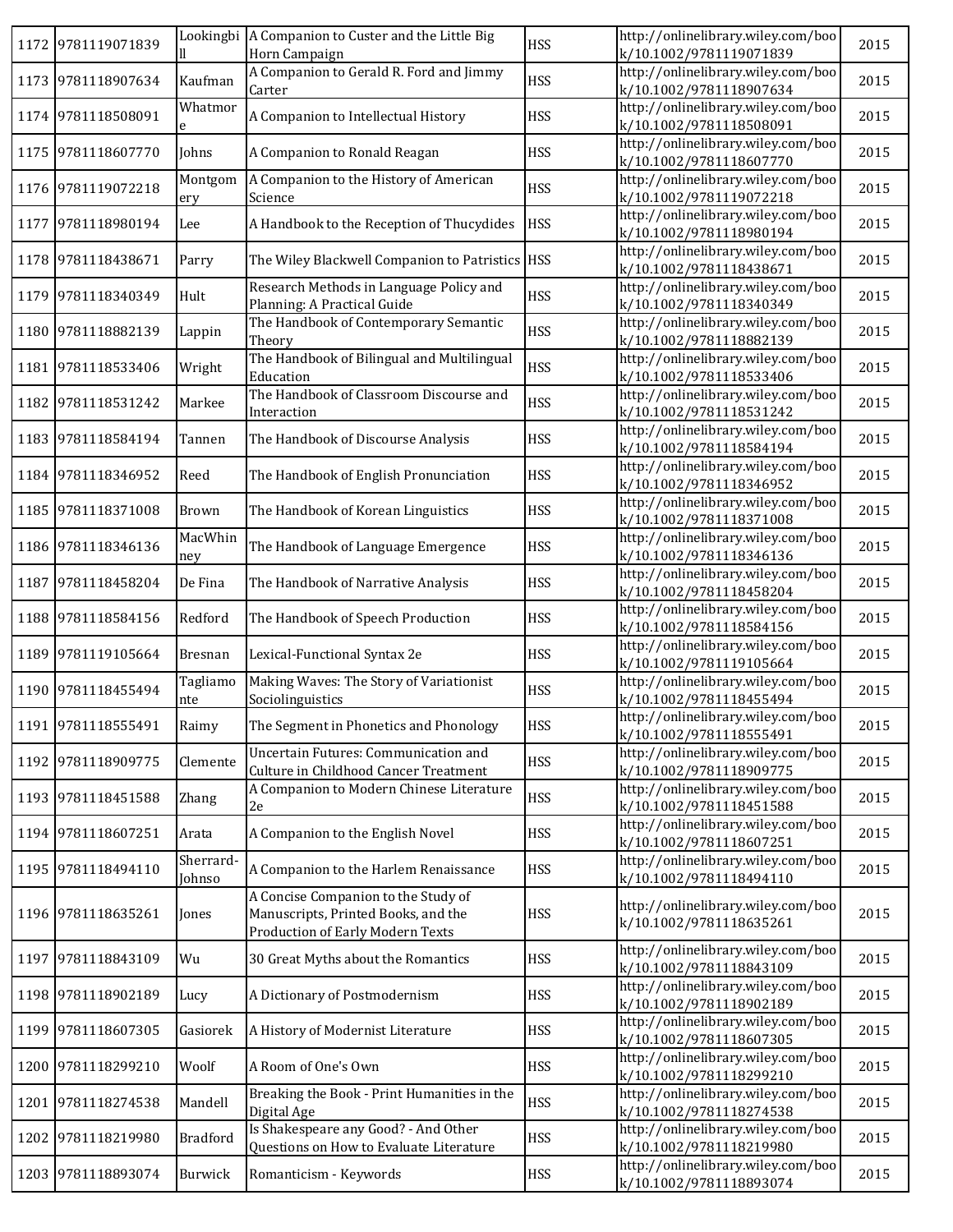|      | 1204 9781118943335 | Niles               | The Idea of Anglo-Saxon England 1066-1901<br>- Remembering, Forgetting, Deciphering,<br>and Renewing the Past | <b>HSS</b> | http://onlinelibrary.wiley.com/boo<br>k/10.1002/9781118943335 | 2015 |
|------|--------------------|---------------------|---------------------------------------------------------------------------------------------------------------|------------|---------------------------------------------------------------|------|
|      | 1205 9781119118589 | Nayar               | The Postcolonial Studies Dictionary                                                                           | <b>HSS</b> | http://onlinelibrary.wiley.com/boo<br>k/10.1002/9781119118589 | 2015 |
|      | 1206 9781118398593 | Loewer              | A Companion to David Lewis                                                                                    | <b>HSS</b> | http://onlinelibrary.wiley.com/boo<br>k/10.1002/9781118398593 | 2015 |
| 1207 | 9781118783795      | Stewart             | A Companion to Kierkegaard                                                                                    | <b>HSS</b> | http://onlinelibrary.wiley.com/boo<br>k/10.1002/9781118783795 | 2015 |
|      | 1208 9781118328705 | Stuart              | A Companion to Locke                                                                                          | <b>HSS</b> | http://onlinelibrary.wiley.com/boo<br>k/10.1002/9781118328705 | 2015 |
|      | 1209 9781118793305 | Copson              | The Wiley Blackwell Handbook of<br>Humanism                                                                   | <b>HSS</b> | http://onlinelibrary.wiley.com/boo<br>k/10.1002/9781118793305 | 2015 |
|      | 1210 9781118915899 | Irwin               | BioShock and Philosophy: Irrational Game,<br>Rational Book                                                    | <b>HSS</b> | http://onlinelibrary.wiley.com/boo<br>k/10.1002/9781118915899 | 2015 |
|      | 1211 9781118619599 | Palmquist           | Comprehensive Commentary on Kant's<br>Religion Within the Bounds of Bare Reason                               | <b>HSS</b> | http://onlinelibrary.wiley.com/boo<br>k/10.1002/9781118619599 | 2015 |
|      | 1212 9781119092834 | Irwin               | House of Cards and Philosophy -<br><b>Underwood's Republic</b>                                                | <b>HSS</b> | http://onlinelibrary.wiley.com/boo<br>k/10.1002/9781119092834 | 2015 |
|      | 1213 9781118977859 | Heilbronn           | Philosophical Perspectives on Teacher<br>Education                                                            | <b>HSS</b> | http://onlinelibrary.wiley.com/boo<br>k/10.1002/9781118977859 | 2015 |
|      | 1214 9781119121312 | Irwin               | The Free Market Existentialist -<br>Capitalismwithout Consumerism                                             | <b>HSS</b> | http://onlinelibrary.wiley.com/boo<br>k/10.1002/9781119121312 | 2015 |
|      | 1215 9781119030614 | Pritchard           | The Philosophy of Luck                                                                                        | <b>HSS</b> | http://onlinelibrary.wiley.com/boo<br>k/10.1002/9781119030614 | 2015 |
|      | 1216 9781118933800 | Koperski            | The Physics of Theism - God, Physics, and<br>the Philosophy of Science                                        | <b>HSS</b> | http://onlinelibrary.wiley.com/boo<br>k/10.1002/9781118933800 | 2015 |
|      | 1217 9781118950685 | Murray              | The Possibility of Culture - Pleasure and<br>Moral Development in Kant's Aesthetics                           | <b>HSS</b> | http://onlinelibrary.wiley.com/boo<br>k/10.1002/9781118950685 | 2015 |
|      | 1218 9781119061113 | Stazicker           | The Structure of Perceptual Experience                                                                        | <b>HSS</b> | http://onlinelibrary.wiley.com/boo<br>k/10.1002/9781119061113 | 2015 |
|      | 1219 9781119038092 | Irwin               | The Ultimate Star Wars and Philosophy -<br>You Must Unlearn What You Have Learned                             | <b>HSS</b> | http://onlinelibrary.wiley.com/boo<br>k/10.1002/9781119038092 | 2015 |
|      | 1220 9781118939369 | Swanton             | The Virtue Ethics of Hume and Nietzsche                                                                       | <b>HSS</b> | http://onlinelibrary.wiley.com/boo<br>k/10.1002/9781118939369 | 2015 |
|      | 1221 9781118948439 | Koepsell            | Who Owns You? Science, Innovation, and the<br>Gene Patent Wars 2e                                             | <b>HSS</b> | http://onlinelibrary.wiley.com/boo<br>k/10.1002/9781118948439 | 2015 |
|      | 1222 9781118978504 | Luntley             | Wittgenstein: Opening Investigations                                                                          | <b>HSS</b> | http://onlinelibrary.wiley.com/boo<br>k/10.1002/9781118978504 | 2015 |
|      | 1223 9781118979013 | Clarke              | The Wiley Blackwell Handbook of the<br>Psychology of Occupational Safety and<br>Workplace Health              | <b>HSS</b> | http://onlinelibrary.wiley.com/boo<br>k/10.1002/9781118979013 | 2015 |
|      | 1224 9781118508275 | Winter              | The Wiley Handbook of Personal Construct<br>Psychology                                                        | <b>HSS</b> | http://onlinelibrary.wiley.com/boo<br>k/10.1002/9781118508275 | 2015 |
|      | 1225 9781118771952 | Rosen               | The Wiley Handbook of Psychology,<br><b>Technology and Society</b>                                            | <b>HSS</b> | http://onlinelibrary.wiley.com/boo<br>k/10.1002/9781118771952 | 2015 |
|      | 1226 9781118976159 | Rathod              | <b>Cultural Adaptation of CBT for Serious</b><br>Mental Illness - A Guide for Training and<br>Practice        | <b>HSS</b> | http://onlinelibrary.wiley.com/boo<br>k/10.1002/9781118976159 | 2015 |
|      | 1227 9781118957882 | Pederson            | Dialectical Behavior Therapy - A<br>Contemporary Guide for Practitioners                                      | <b>HSS</b> | http://onlinelibrary.wiley.com/boo<br>k/10.1002/9781118957882 | 2015 |
|      | 1228 9781118972700 | Simeone-<br>DiFranc | Schema Therapy with Couples - A<br>Practitioner's Guide to Healing Relationships                              | <b>HSS</b> | http://onlinelibrary.wiley.com/boo<br>k/10.1002/9781118972700 | 2015 |
|      | 1229 9781119140467 | O'Connor            | Handbook of Play Therapy, 2nd Edition                                                                         | <b>HSS</b> | http://onlinelibrary.wiley.com/boo<br>k/10.1002/9781119140467 | 2015 |
|      | 1230 9781118574089 | Smolak              | The Wiley Handbook of Eating Disorders                                                                        | <b>HSS</b> | http://onlinelibrary.wiley.com/boo<br>k/10.1002/9781118574089 | 2015 |
|      | 1231 9781118472415 | Wilson              | The Wiley Handbook on the Cognitive<br>Neuroscienceof Addiction                                               | <b>HSS</b> | http://onlinelibrary.wiley.com/boo<br>k/10.1002/9781118472415 | 2015 |
|      | 1232 9781118510001 | Granhag             | <b>Detecting Deception - Current Challenges</b><br>and Cognitive Approaches                                   | <b>HSS</b> | http://onlinelibrary.wiley.com/boo<br>k/10.1002/9781118510001 | 2015 |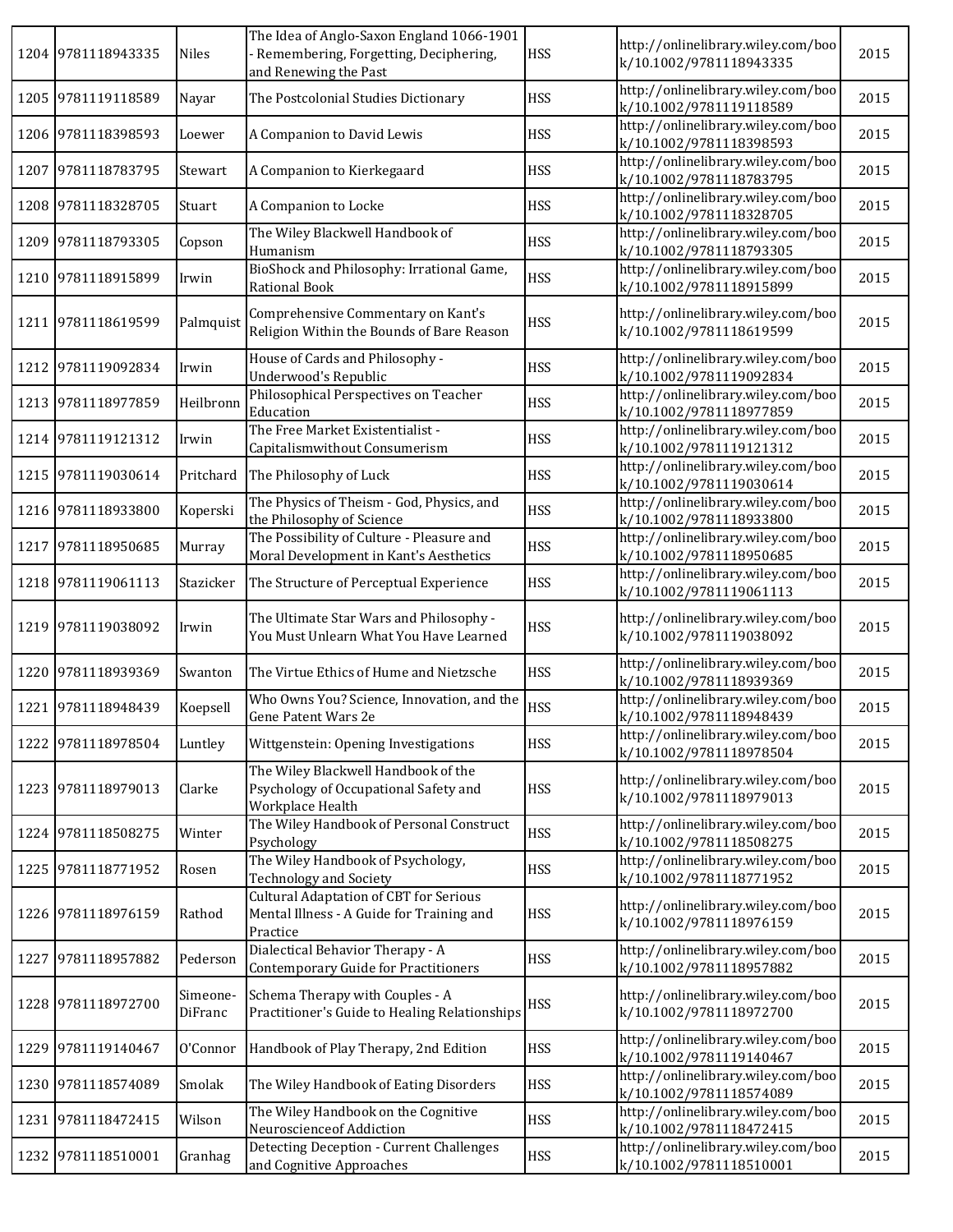|      | 1233 9781118332634 | Addis               | The Wiley Handbook on the Cognitive<br>Neuroscienceof Memory                                                                                                   | <b>HSS</b> | http://onlinelibrary.wiley.com/boo<br>k/10.1002/9781118332634                            | 2015 |
|------|--------------------|---------------------|----------------------------------------------------------------------------------------------------------------------------------------------------------------|------------|------------------------------------------------------------------------------------------|------|
|      | 1234 9781118346013 | Orfanidou           | Research Methods in Sign Language Studies:                                                                                                                     | <b>HSS</b> | http://onlinelibrary.wiley.com/boo                                                       | 2015 |
|      | 1235 9781118748213 | Martin              | A Practical Guide<br>The Wiley Handbook of Theoretical and<br>Philosophical Psychology - Methods,<br>Approaches, and New Directions for Social<br>Sciences ces | <b>HSS</b> | k/10.1002/9781118346013<br>http://onlinelibrary.wiley.com/boo<br>k/10.1002/9781118748213 | 2015 |
|      | 1236 9781119154082 | Barker              | Research Methods in Clinical Psychology -<br>An Introduction for Students and<br>Practitioners, 3e                                                             | <b>HSS</b> | http://onlinelibrary.wiley.com/boo<br>k/10.1002/9781119154082                            | 2015 |
|      | 1237 9781119221593 | Englar-<br>Carlson  | ACA A Counselor's Guide to Working With<br>Men                                                                                                                 | <b>HSS</b> | http://onlinelibrary.wiley.com/boo<br>k/10.1002/9781119221593                            | 2015 |
|      | 1238 9781119221708 | Choate              | ACA Eating Disorders and Obesity: A<br>Counselor's Guide to Prevention and<br>Treatment                                                                        | <b>HSS</b> | http://onlinelibrary.wiley.com/boo<br>k/10.1002/9781119221708                            | 2015 |
|      | 1239 9781119222736 | Hohenshil           | ACA Counseling Around the World: An<br><b>International Handbook</b>                                                                                           | <b>HSS</b> | http://onlinelibrary.wiley.com/boo<br>k/10.1002/9781119222736                            | 2015 |
|      | 1240 9781118760383 | Zarbock             | Mindfulness for Therapists - Understanding<br>Mindfulness for Professional Effectiveness<br>and Personal Well-Being                                            | <b>HSS</b> | http://onlinelibrary.wiley.com/boo<br>k/10.1002/9781118760383                            | 2015 |
|      | 1241 9781119221548 | Counselin<br>g Assn | The ACA Encyclopedia of Counseling                                                                                                                             | <b>HSS</b> | http://onlinelibrary.wiley.com/boo<br>k/10.1002/9781119221548                            | 2015 |
|      | 1242 9781119222781 | Moodley             | <b>ACA International Counseling Case Studies</b><br>Handbook                                                                                                   | <b>HSS</b> | http://onlinelibrary.wiley.com/boo<br>k/10.1002/9781119222781                            | 2015 |
|      | 1243 9781118845486 | Irish               | A Companion to Dental Anthropology                                                                                                                             | <b>HSS</b> | http://onlinelibrary.wiley.com/boo<br>k/10.1002/9781118845486                            | 2015 |
|      | 1244 9781118486634 | Logan               | A Companion to Heritage Studies                                                                                                                                | <b>HSS</b> | http://onlinelibrary.wiley.com/boo<br>k/10.1002/9781118486634                            | 2015 |
|      | 1245 9781118475683 | Altorki             | A Companion to the Anthropology of the<br>Middle East                                                                                                          | <b>HSS</b> | http://onlinelibrary.wiley.com/boo<br>k/10.1002/9781118475683                            | 2015 |
|      | 1246 9781118896068 | Schwartz            | 50 Great Myths of Human Sexuality                                                                                                                              | <b>HSS</b> | http://onlinelibrary.wiley.com/boo<br>k/10.1002/9781118896068                            | 2015 |
|      | 1247 9781118789223 | Oxnard              | The Scientific Bases of Human Anatomy                                                                                                                          | <b>HSS</b> | http://onlinelibrary.wiley.com/boo<br>k/10.1002/9781118789223                            | 2015 |
|      | 1248 9781118789353 |                     | Donsbach The Concise Encyclopedia of Communication HSS                                                                                                         |            | http://onlinelibrary.wiley.com/boo<br>k/10.1002/9781118789353                            | 2015 |
|      | 1249 9781118426456 | Sundar              | The Handbook of the Psychology of<br><b>Communication Technology</b>                                                                                           | <b>HSS</b> | http://onlinelibrary.wiley.com/boo<br>k/10.1002/9781118426456                            | 2015 |
|      | 1250 9781119209461 | Bains               | Cultural DNA: The Psychology of<br>Globalization                                                                                                               | <b>HSS</b> | http://onlinelibrary.wiley.com/boo<br>k/10.1002/9781119209461                            | 2015 |
|      | 1251 9781118938942 | McQuigga<br>n       | Mobile Learning: A Handbook for<br>Developers, Educators, and Learners                                                                                         | <b>HSS</b> | http://onlinelibrary.wiley.com/boo<br>k/10.1002/9781118938942                            | 2015 |
|      | 1252 9781119210795 | Blimling            | Student Learning in College Residence Halls:<br>What Works, What Doesn't, and Why                                                                              | <b>HSS</b> | http://onlinelibrary.wiley.com/boo<br>k/10.1002/9781119210795                            | 2015 |
|      | 1253 9781118725771 | Agnew               | The Wiley Blackwell Companion to Political<br>Geography                                                                                                        | <b>HSS</b> | http://onlinelibrary.wiley.com/boo<br>k/10.1002/9781118725771                            | 2015 |
|      | 1254 9781118751282 | Murphy              | Africa's Information Revolution - Technical<br>Regimes and Production Networks in South<br>Africaand Tanzania                                                  | <b>HSS</b> | http://onlinelibrary.wiley.com/boo<br>k/10.1002/9781118751282                            | 2015 |
|      | 1255 9781118632567 | Ouma                | <b>Assembling Export Markets - The Making</b><br>and Unmaking of Global Food Connections in HSS<br>West Africa                                                 |            | http://onlinelibrary.wiley.com/boo<br>k/10.1002/9781118632567                            | 2015 |
|      | 1256 9781118837764 | Williams            | Everyday Peace? - Politics, Citizenship and<br>Muslim Lives in India                                                                                           | <b>HSS</b> | http://onlinelibrary.wiley.com/boo<br>k/10.1002/9781118837764                            | 2015 |
| 1257 | 9781118941959      | Werner              | Global Displacements - The Making of<br>Uneven Development in the Caribbean                                                                                    | <b>HSS</b> | http://onlinelibrary.wiley.com/boo<br>k/10.1002/9781118941959                            | 2015 |
|      | 1258 9781118330791 | Andreotti           | Globalised Minds, Roots in the City - Urban<br>Upper-Middle Classes in Europe                                                                                  | <b>HSS</b> | http://onlinelibrary.wiley.com/boo<br>k/10.1002/9781118330791                            | 2015 |
|      | 1259 9781118750520 | Vasudeva<br>n       | Metropolitan Preoccupations - The Spatial<br>Politicsof Squatting in Berlin                                                                                    | <b>HSS</b> | http://onlinelibrary.wiley.com/boo<br>k/10.1002/9781118750520                            | 2015 |
|      | 1260 9781118556313 | Pike                | Origination - The Geographies of Brands and<br><b>Branding</b>                                                                                                 | <b>HSS</b> | http://onlinelibrary.wiley.com/boo<br>k/10.1002/9781118556313                            | 2015 |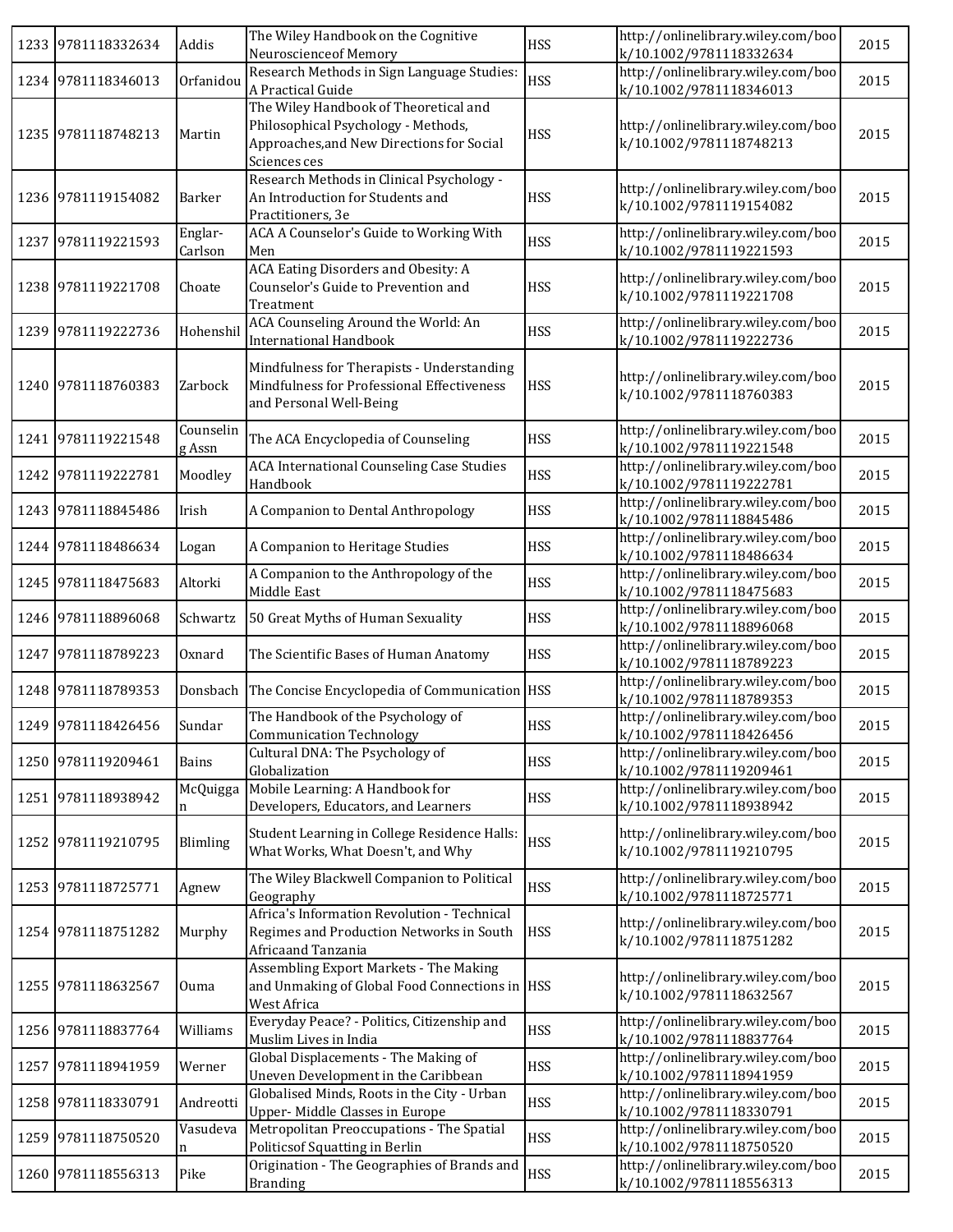|      | 1261 9781118827611 | Haila               | Urban Land Rent - Singapore As A Property<br>State                                                            | <b>HSS</b> | http://onlinelibrary.wiley.com/boo<br>k/10.1002/9781118827611 | 2015 |
|------|--------------------|---------------------|---------------------------------------------------------------------------------------------------------------|------------|---------------------------------------------------------------|------|
|      | 1262 9781119110132 | Goodin              | <b>Political Theory Without Borders</b>                                                                       | <b>HSS</b> | http://onlinelibrary.wiley.com/boo<br>k/10.1002/9781119110132 | 2015 |
|      | 1263 9781118739044 | Archibugi           | The Handbook of Global Science,<br>Technology, and Innovation                                                 | <b>HSS</b> | http://onlinelibrary.wiley.com/boo<br>k/10.1002/9781118739044 | 2015 |
|      | 1264 9781118701430 | Sarat               | The Handbook of Law and Society                                                                               | <b>HSS</b> | http://onlinelibrary.wiley.com/boo<br>k/10.1002/9781118701430 | 2015 |
|      | 1265 9781119154815 | Nabatchi            | Public Participation for 21st Century<br>Democracy                                                            | <b>HSS</b> | http://onlinelibrary.wiley.com/boo<br>k/10.1002/9781119154815 | 2015 |
|      | 1266 9781119069522 | <b>Brady</b>        | Children, Health and Well-being - Policy<br>Debatesand Lived Experience                                       | <b>HSS</b> | http://onlinelibrary.wiley.com/boo<br>k/10.1002/9781119069522 | 2015 |
|      | 1267 9781119016458 | Considine           | Contracting-out Welfare Services -<br>Comparing National Policy Designs for<br><b>Unemployment Assistance</b> | <b>HSS</b> | http://onlinelibrary.wiley.com/boo<br>k/10.1002/9781119016458 | 2015 |
|      | 1268 9781119145486 | Lindsay             | New Perspectives on Health, Disability,<br>Welfareand the Labour Market                                       | <b>HSS</b> | http://onlinelibrary.wiley.com/boo<br>k/10.1002/9781119145486 | 2015 |
|      | 1269 9781118354933 | Bell                | A Companion to the Etruscans                                                                                  | <b>HSS</b> | http://onlinelibrary.wiley.com/boo<br>k/10.1002/9781118354933 | 2016 |
|      | 1270 9781118325162 | Chapman             | A Companion to Josephus                                                                                       | <b>HSS</b> | http://onlinelibrary.wiley.com/boo<br>k/10.1002/9781118325162 | 2016 |
|      | 1271 9781118993125 | Cooley              | A Companion to Roman Italy                                                                                    | <b>HSS</b> | http://onlinelibrary.wiley.com/boo<br>k/10.1002/9781118993125 | 2016 |
| 1272 | 9781118645086      | Raaflaub            | Peace in the Ancient World: Concepts and<br>Theories                                                          | <b>HSS</b> | http://onlinelibrary.wiley.com/boo<br>k/10.1002/9781118645086 | 2016 |
|      | 1273 9781118878149 | Zissos              | A Companion to the Flavian Age of Imperial<br>Rome                                                            | <b>HSS</b> | http://onlinelibrary.wiley.com/boo<br>k/10.1002/9781118878149 | 2016 |
|      | 1274 9781118883341 | <b>Burns</b>        | A Companion to Popular Culture                                                                                | <b>HSS</b> | http://onlinelibrary.wiley.com/boo<br>k/10.1002/9781118883341 | 2016 |
|      | 1275 9781118425589 | Nochimso            | A Companion to Wong Kar-wai                                                                                   | <b>HSS</b> | http://onlinelibrary.wiley.com/boo<br>k/10.1002/9781118425589 | 2016 |
|      | 1276 9781118620762 |                     | Lightman   A Companion to the History of Science                                                              | <b>HSS</b> | http://onlinelibrary.wiley.com/boo<br>k/10.1002/9781118620762 | 2016 |
| 1277 | 9781118737606      | Hernande<br>z-Campo | Sociolinguistic Styles                                                                                        | <b>HSS</b> | http://onlinelibrary.wiley.com/boo<br>k/10.1002/9781118737606 | 2016 |
|      | 1278 9781119264125 | Silberztei<br>n     | Formalizing Natural Languages: The NooJ<br>Approach                                                           | <b>HSS</b> | http://onlinelibrary.wiley.com/boo<br>k/10.1002/9781119264125 | 2016 |
|      | 1279 9781119180180 | Weisser             | Practical Corpus Linguistics: An Introduction<br>to Corpus-Based Language Analysis                            | <b>HSS</b> | http://onlinelibrary.wiley.com/boo<br>k/10.1002/9781119180180 | 2016 |
|      | 1280 9781119166283 | Zhu                 | Research Methods in Intercultural<br>Communication: A Practical Guide                                         | <b>HSS</b> | http://onlinelibrary.wiley.com/boo<br>k/10.1002/9781119166283 | 2016 |
|      | 1281 9781118457917 | Berman              | A Companion to Virginia Woolf                                                                                 | <b>HSS</b> | http://onlinelibrary.wiley.com/boo<br>k/10.1002/9781118457917 | 2016 |
| 1282 | 9781118501221      |                     | Callaghan   A Feminist Companion to Shakespeare 2e                                                            | <b>HSS</b> | http://onlinelibrary.wiley.com/boo<br>k/10.1002/9781118501221 | 2016 |
|      | 1283 9781118827833 | Corns               | A New Companion to Milton                                                                                     | <b>HSS</b> | http://onlinelibrary.wiley.com/boo<br>k/10.1002/9781118827833 | 2016 |
|      | 1284 9781119072669 | Harrison            | The Life of D. H. Lawrence                                                                                    | <b>HSS</b> | http://onlinelibrary.wiley.com/boo<br>k/10.1002/9781119072669 | 2016 |
|      | 1285 9781118680605 | Schreibm<br>an      | A New Companion to Digital Humanities 2e                                                                      | <b>HSS</b> | http://onlinelibrary.wiley.com/boo<br>k/10.1002/9781118680605 | 2016 |
|      | 1286 9781118657775 | Clark               | The Blackwell Companion to Naturalism                                                                         | <b>HSS</b> | http://onlinelibrary.wiley.com/boo<br>k/10.1002/9781118657775 | 2016 |
| 1287 | 9781119146032      | Decker              | The Ultimate Star Trek and Philosophy                                                                         | <b>HSS</b> | http://onlinelibrary.wiley.com/boo<br>k/10.1002/9781119146032 | 2016 |
|      | 1288 9781119147305 | Ergas               | Philosophy East/West - Exploring<br>Intersectionsbetween Educational and<br><b>Contemplative Practices</b>    | <b>HSS</b> | http://onlinelibrary.wiley.com/boo<br>k/10.1002/9781119147305 | 2016 |
| 1289 | 9781118324950      | Gotthelf            | A Companion to Ayn Rand                                                                                       | <b>HSS</b> | http://onlinelibrary.wiley.com/boo<br>k/10.1002/9781118324950 | 2016 |
|      | 1290 9781119152095 | Hodgson             | Citizenship for the Learning Society -<br>Europe, Subjectivity, and Educational<br>Research                   | <b>HSS</b> | http://onlinelibrary.wiley.com/boo<br>k/10.1002/9781119152095 | 2016 |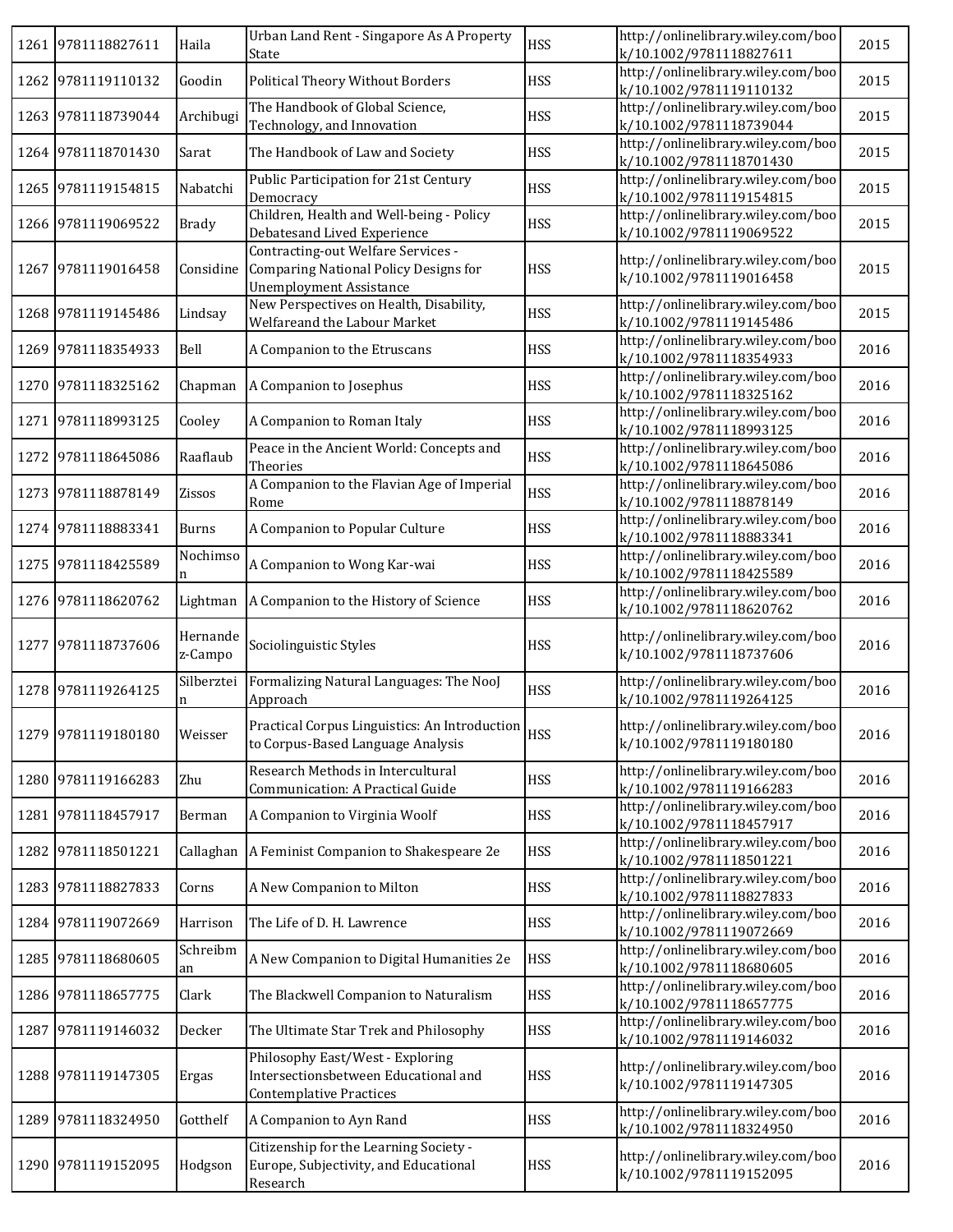|      | 1291 9781118529812 | Keane         | The Blackwell Companion to Hermeneutics                                                     | <b>HSS</b> | http://onlinelibrary.wiley.com/boo<br>k/10.1002/9781118529812 | 2016 |
|------|--------------------|---------------|---------------------------------------------------------------------------------------------|------------|---------------------------------------------------------------|------|
|      | 1292 9781119053194 | Lopes         | Four Arts of Photography                                                                    | <b>HSS</b> | http://onlinelibrary.wiley.com/boo<br>k/10.1002/9781119053194 | 2016 |
|      | 1293 9781119037712 | Patterson     | A Companion to European Union Law and<br>International Law                                  | <b>HSS</b> | http://onlinelibrary.wiley.com/boo<br>k/10.1002/9781119037712 | 2016 |
|      | 1294 9781118922590 | Schneider     | Science Fiction and Philosophy: From Time<br>Travel to Superintelligence                    | <b>HSS</b> | http://onlinelibrary.wiley.com/boo<br>k/10.1002/9781118922590 | 2016 |
|      | 1295 9781119118527 | Taylor        | Black is Beautiful - A Philosophy of Black<br>Aesthetics                                    | <b>HSS</b> | http://onlinelibrary.wiley.com/boo<br>k/10.1002/9781119118527 | 2016 |
|      | 1296 9781119129592 | Williams      | The Ways We Think - From the Straits of<br>Reason tothe Possibilities of Thought            | <b>HSS</b> | http://onlinelibrary.wiley.com/boo<br>k/10.1002/9781119129592 | 2016 |
|      | 1297 9781119163015 | Holsclaw      | Transcending Subjects - Augustine, Hegel,<br>and Theology                                   | <b>HSS</b> | http://onlinelibrary.wiley.com/boo<br>k/10.1002/9781119163015 | 2016 |
|      | 1298 9781118774199 | Niditch       | The Wiley Blackwell Companion to Ancient<br>Israel                                          | <b>HSS</b> | http://onlinelibrary.wiley.com/boo<br>k/10.1002/9781118774199 | 2016 |
|      | 1299 9781118662601 | Salvatore     | The Sociology of Islam - Knowledge, Power<br>and Civility                                   | <b>HSS</b> | http://onlinelibrary.wiley.com/boo<br>k/10.1002/9781118662601 | 2016 |
|      | 1300 9781118556115 | Sanneh        | The Wiley Blackwell Companion to World<br>Christianity                                      | <b>HSS</b> | http://onlinelibrary.wiley.com/boo<br>k/10.1002/9781118556115 | 2016 |
|      | 1301 9781119118206 | Van<br>Schaik | The Primate Origins of Human Nature                                                         | <b>HSS</b> | http://onlinelibrary.wiley.com/boo<br>k/10.1002/9781119118206 | 2016 |
| 1302 | 9781118475249      | Paul          | A Companion to Digital Art                                                                  | <b>HSS</b> | http://onlinelibrary.wiley.com/boo<br>k/10.1002/9781118475249 | 2016 |
|      | 1303 9781118827697 | Bunnell       | From World City to the World in One City -<br>Liverpool through Malay Lives                 | <b>HSS</b> | http://onlinelibrary.wiley.com/boo<br>k/10.1002/9781118827697 | 2016 |
|      | 1304 9781118632864 | Pickles       | Articulations of Capital - Global Production<br>Networks and Regional Transformations       | <b>HSS</b> | http://onlinelibrary.wiley.com/boo<br>k/10.1002/9781118632864 | 2016 |
|      | 1305 9781118736494 | Rushby        | The Wiley Handbook of Learning<br>Technology                                                | <b>HSS</b> | http://onlinelibrary.wiley.com/boo<br>k/10.1002/9781118736494 | 2016 |
|      | 1306 9781118974803 | Schwarz       | How to Succeed in College and Beyond - The<br>Art of Learning                               | <b>HSS</b> | http://onlinelibrary.wiley.com/boo<br>k/10.1002/9781118974803 | 2016 |
| 1307 | 9781118315996      | Gill          | Nothing Personal? Geographies of Governing<br>and Activism in the British Asylum System     | <b>HSS</b> | http://onlinelibrary.wiley.com/boo<br>k/10.1002/9781118315996 | 2016 |
|      | 1308 9781118661192 | McConnell     | Rehearsing the State - The Political Practices<br>ofthe Tibetan Government-in-Exile         | <b>HSS</b> | http://onlinelibrary.wiley.com/boo<br>k/10.1002/9781118661192 | 2016 |
|      | 1309 9781118782323 | Thomas        | The Dictionary of Physical Geography 4e                                                     | <b>HSS</b> | http://onlinelibrary.wiley.com/boo<br>k/10.1002/9781118782323 | 2016 |
|      | 1310 9781118468005 | Mundy         | The Handbook of Global Education Policy                                                     | <b>HSS</b> | http://onlinelibrary.wiley.com/boo<br>k/10.1002/9781118468005 | 2016 |
|      | 1311 9781118476215 | Hopkins       | A Companion to Dada and Surrealism                                                          | <b>HSS</b> | http://onlinelibrary.wiley.com/boo<br>k/10.1002/9781118476215 | 2016 |
|      | 1312 9781119993414 | Robinson      | A Contractor's Guide to the FIDIC Conditions<br>of Contract                                 | Law        | http://onlinelibrary.wiley.com/boo<br>k/10.1002/9781119993414 | 2011 |
|      | 1313 9781444340181 | Rowlinson     | A Practical Guide to the NEC3 Engineering<br>and Construction Contract                      | Law        | http://onlinelibrary.wiley.com/boo<br>k/10.1002/9781444340181 | 2011 |
|      | 1314 9781119951971 | Chappell      | <b>Building Contract Claims 5e</b>                                                          | Law        | http://onlinelibrary.wiley.com/boo<br>k/10.1002/9781119951971 | 2011 |
|      | 1315 9781119979364 | Hewitt        | Construction Claims & Responses - Effective<br>Writing and Presentation                     | Law        | http://onlinelibrary.wiley.com/boo<br>k/10.1002/9781119979364 | 2011 |
|      | 1316 9781118359150 | Kelley        | Construction Law: An Introduction for<br>Engineers, Architects, and Contractors             | Law        | http://onlinelibrary.wiley.com/boo<br>k/10.1002/9781118359150 | 2012 |
| 1317 | 9781118406373      | Rowlinson     | A Practical Guide to the NEC3 Professional<br>Services Contract                             | Law        | http://onlinelibrary.wiley.com/boo<br>k/10.1002/9781118406373 | 2012 |
|      | 1318 9781118410103 | Kennedy       | How to Invent and Protect Your Invention: A<br>Guideto Patents for Scientists and Engineers | Law        | http://onlinelibrary.wiley.com/boo<br>k/10.1002/9781118410103 | 2012 |
| 1319 | 9781119963905      | Furmston      | <b>Building Contract Casebook</b>                                                           | Law        | http://onlinelibrary.wiley.com/boo<br>k/10.1002/9781119963905 | 2012 |
|      | 1320 9781118257050 | Knowles       | Two Hundred Contractual Problems and<br>their Solutions                                     | Law        | http://onlinelibrary.wiley.com/boo<br>k/10.1002/9781118257050 | 2012 |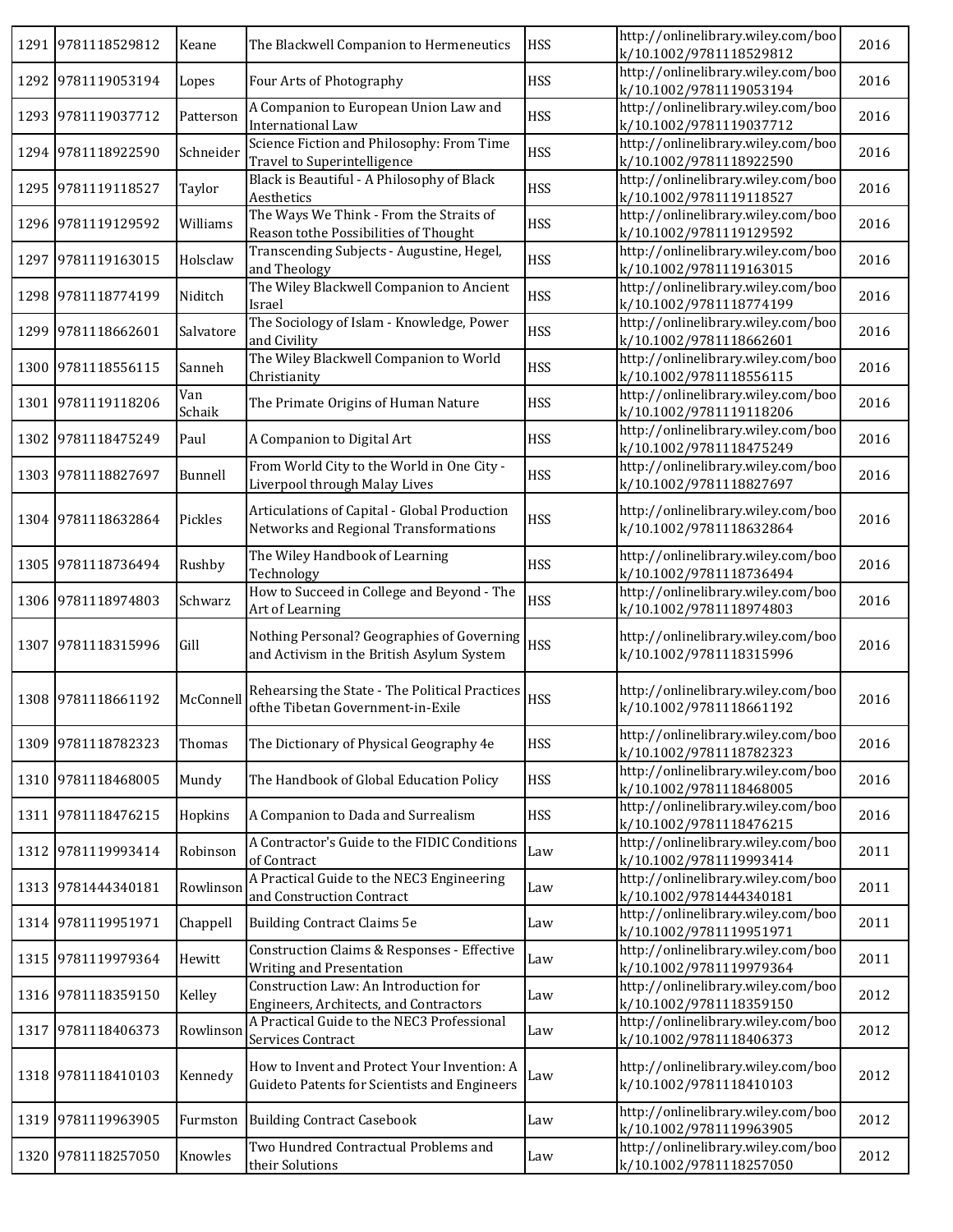|      | 1321 9781118385562 | Robinson         | An Employer's and Engineer's Guide to the<br><b>FIDIC Conditions of Contract</b>                          | Law          | http://onlinelibrary.wiley.com/boo<br>k/10.1002/9781118385562 | 2013 |
|------|--------------------|------------------|-----------------------------------------------------------------------------------------------------------|--------------|---------------------------------------------------------------|------|
|      | 1322 9781118533727 | Hadden           | A Companion to American Legal History                                                                     | Law          | http://onlinelibrary.wiley.com/boo<br>k/10.1002/9781118533727 | 2013 |
|      | 1323 9781118498590 | Godwin           | <b>International Construction Contracts - A</b><br>Handbook                                               | Law          | http://onlinelibrary.wiley.com/boo<br>k/10.1002/9781118498590 | 2013 |
|      | 1324 9781444361162 | Lupton           | Design Liability in the Construction Industry<br>5e                                                       | Law          | http://onlinelibrary.wiley.com/boo<br>k/10.1002/9781444361162 | 2013 |
| 1325 | 9783433603895      | Simmendi<br>nger | HOAI 2013 - Praxisleitfaden für Ingenieure<br>und Architekten                                             | Law          | http://onlinelibrary.wiley.com/boo<br>k/10.1002/9783433603895 | 2013 |
|      | 1326 9781118638774 | Sullivan         | Mining Law & Regulatory Practice in<br>Indonesia: A Primary Reference Source                              | Law          | http://onlinelibrary.wiley.com/boo<br>k/10.1002/9781118638774 | 2013 |
|      | 1327 9781118656341 | Horne            | The Expert Witness in Construction                                                                        | Law          | http://onlinelibrary.wiley.com/boo<br>k/10.1002/9781118656341 | 2013 |
|      | 1328 9781118273449 | MacRober<br>ts   | MacRoberts on Scottish Construction<br>Contracts 3e                                                       | Law          | http://onlinelibrary.wiley.com/boo<br>k/10.1002/9781118273449 | 2014 |
| 1329 | 9781118853412      | Harris           | The Arbitration Act 1996 - A Commentary 5e Law                                                            |              | http://onlinelibrary.wiley.com/boo<br>k/10.1002/9781118853412 | 2014 |
|      | 1330 9781118291795 | Hewitt           | The FIDIC Contracts - Obligations of the<br>Parties                                                       | Law          | http://onlinelibrary.wiley.com/boo<br>k/10.1002/9781118291795 | 2014 |
|      | 1331 9781118351369 | Chappell         | The JCT Standard Building Contract 2011                                                                   | Law          | http://onlinelibrary.wiley.com/boo<br>k/10.1002/9781118351369 | 2014 |
| 1332 | 9781118512449      | Piquero          | The Handbook of Criminological Theory                                                                     | Law          | http://onlinelibrary.wiley.com/boo<br>k/10.1002/9781118512449 | 2015 |
|      | 1333 9781118701386 | Goode            | The Handbook of Deviance                                                                                  | Law          | http://onlinelibrary.wiley.com/boo<br>k/10.1002/9781118701386 | 2015 |
|      | 1334 9781118726761 | Brownstei        | The Handbook of Drugs and Society                                                                         | Law          | http://onlinelibrary.wiley.com/boo<br>k/10.1002/9781118726761 | 2015 |
|      | 1335 9781118726822 | Decker           | The Handbook of Gangs                                                                                     | Law          | http://onlinelibrary.wiley.com/boo<br>k/10.1002/9781118726822 | 2015 |
|      | 1336 9781118513217 | Krohn            | The Handbook of Juvenile Delinquency and<br>Juvenile Justice                                              | Law          | http://onlinelibrary.wiley.com/boo<br>k/10.1002/9781118513217 | 2015 |
| 1337 | 9781118717912      | Pickavanc<br>e   | Practical Guide to Construction Adjudication                                                              | Law          | http://onlinelibrary.wiley.com/boo<br>k/10.1002/9781118717912 | 2015 |
| 1338 | 9781118992159      | Gibson           | Practical Guide to Disruption and<br>Productivity Loss on Construction and<br><b>Engineering Projects</b> | Law          | http://onlinelibrary.wiley.com/boo<br>k/10.1002/9781118992159 | 2015 |
|      | 1339 9781118631102 | Keane            | Delay Analysis in Construction Contracts 2e                                                               | Law          | http://onlinelibrary.wiley.com/boo<br>k/10.1002/9781118631102 | 2015 |
|      | 1340 9781118896273 | Khanlari         | FIDIC Plant and Design-Build Forms of<br>Contract Illustrated                                             | Law          | http://onlinelibrary.wiley.com/boo<br>k/10.1002/9781118896273 | 2015 |
|      | 1341 9781118717868 | Klee             | <b>International Construction Contract Law</b>                                                            | Law          | http://onlinelibrary.wiley.com/boo<br>k/10.1002/9781118717868 | 2015 |
|      | 1342 9781118655498 | <b>Barnes</b>    | The JCT 2011 Building Sub-contracts 2e                                                                    | Law          | http://onlinelibrary.wiley.com/boo<br>k/10.1002/9781118655498 | 2015 |
|      | 1343 9780470960035 | Shmulsky         | Forest Products and Wood Science 6e                                                                       | Life Science | http://onlinelibrary.wiley.com/boo<br>k/10.1002/9780470960035 | 2011 |
|      | 1344 9780470960257 | Sauer            | Sustaining Soil Productivity in Response to<br>Global Climate Change                                      | Life Science | http://onlinelibrary.wiley.com/boo<br>k/10.1002/9780470960257 | 2011 |
|      | 1345 9780470960622 | Buol             | Soil Genesis and Classification                                                                           | Life Science | http://onlinelibrary.wiley.com/boo<br>k/10.1002/9780470960622 | 2011 |
|      | 1346 9780470960707 | Hawkesfo<br>rd   | The molecular basis of nutrient use<br>efficiency incrops                                                 | Life Science | http://onlinelibrary.wiley.com/boo<br>k/10.1002/9780470960707 | 2011 |
| 1347 | 9780470960929      | Yadav            | Crop Adaptation to Climate Change                                                                         | Life Science | http://onlinelibrary.wiley.com/boo<br>k/10.1002/9780470960929 | 2011 |
|      | 1348 9780470909935 | Shan             | Immunoassays in Agricultural Biotechnology                                                                | Life Science | http://onlinelibrary.wiley.com/boo<br>k/10.1002/9780470909935 | 2011 |
| 1349 | 9780470958964      | Liu              | Next Generation Sequencing and Whole<br>Genome Selection in Aquaculture                                   | Life Science | http://onlinelibrary.wiley.com/boo<br>k/10.1002/9780470958964 | 2011 |
| 1350 | 9780470958971      | Nash             | A History of Aquaculture                                                                                  | Life Science | http://onlinelibrary.wiley.com/boo<br>k/10.1002/9780470958971 | 2011 |
|      | 1351 9780470959480 | Glazier          | Ecosystem Based Fisheries Management in<br>the Western Pacific                                            | Life Science | http://onlinelibrary.wiley.com/boo<br>k/10.1002/9780470959480 | 2011 |
| 1352 | 9780470959862      | Holt             | Larval Fish Nutrition oBook                                                                               | Life Science | http://onlinelibrary.wiley.com/boo<br>k/10.1002/9780470959862 | 2011 |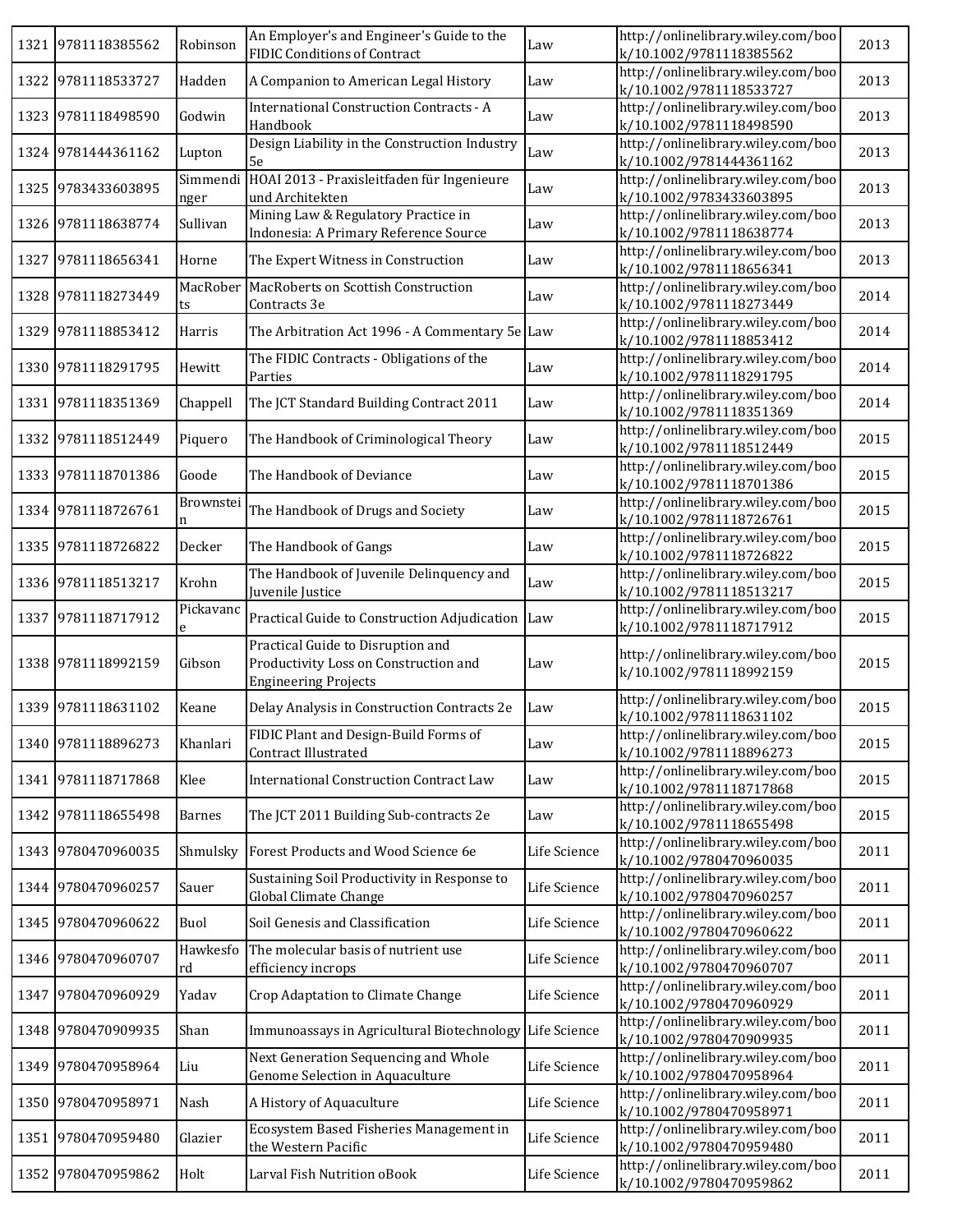|      | 1353 9780470960967 | Shumway         | Shellfish Aquaculture and the Environment                                                                                                           | Life Science | http://onlinelibrary.wiley.com/boo<br>k/10.1002/9780470960967 | 2011 |
|------|--------------------|-----------------|-----------------------------------------------------------------------------------------------------------------------------------------------------|--------------|---------------------------------------------------------------|------|
|      | 1354 9781119993384 | Bjorndal        | The Economics of Salmon Aquaculture                                                                                                                 | Life Science | http://onlinelibrary.wiley.com/boo<br>k/10.1002/9781119993384 | 2011 |
|      | 1355 9781444341775 | Fotedar         | Recent Advances and New Species in<br>Aquaculture                                                                                                   | Life Science | http://onlinelibrary.wiley.com/boo<br>k/10.1002/9781444341775 | 2011 |
|      | 1356 9781444342536 | Brown           | Fish Cognition and Behavior                                                                                                                         | Life Science | http://onlinelibrary.wiley.com/boo<br>k/10.1002/9781444342536 | 2011 |
| 1357 | 9781444392241      | Ommer           | World Fisheries - A Social-Ecological<br>Analysis                                                                                                   | Life Science | http://onlinelibrary.wiley.com/boo<br>k/10.1002/9781444392241 | 2011 |
|      | 1358 9780470976524 | <b>Buglass</b>  | Handbook of Alcoholic Beverages -<br>Technical, Analytical and Nutritional Aspects                                                                  | Life Science | http://onlinelibrary.wiley.com/boo<br>k/10.1002/9780470976524 | 2011 |
|      | 1359 9781444355321 | Sun             | Handbook of Food Safety Engineering                                                                                                                 | Life Science | http://onlinelibrary.wiley.com/boo<br>k/10.1002/9781444355321 | 2011 |
|      | 1360 9780470959152 |                 | Attokaran Natural Food Flavors and Colorants                                                                                                        | Life Science | http://onlinelibrary.wiley.com/boo<br>k/10.1002/9780470959152 | 2011 |
|      | 1361 9780470959169 | Chandan         | Dairy Ingredients for Food Processing                                                                                                               | Life Science | http://onlinelibrary.wiley.com/boo<br>k/10.1002/9780470959169 | 2011 |
| 1362 | 9780470960844      | Paliyath        | Functional Foods, Nutraceuticals and<br>Degenerative Disease Prevention                                                                             | Life Science | http://onlinelibrary.wiley.com/boo<br>k/10.1002/9780470960844 | 2011 |
| 1363 | 9781444329384      | Kneifel         | Probiotics and Health Claims                                                                                                                        | Life Science | http://onlinelibrary.wiley.com/boo<br>k/10.1002/9781444329384 | 2011 |
|      | 1364 9783527634361 | Brennan         | Food Processing Handbook 2e                                                                                                                         | Life Science | http://onlinelibrary.wiley.com/boo<br>k/10.1002/9783527634361 | 2011 |
| 1365 | 9780470666517      | Mather          | Computer Processing of Remotely-Sensed<br>Images - An Introduction 4e                                                                               | Life Science | http://onlinelibrary.wiley.com/boo<br>k/10.1002/9780470666517 | 2011 |
|      | 1366 9781119953104 | Duchon          | Time Series Analysis in Meteorology and<br>Climatology - An Introduction                                                                            | Life Science | http://onlinelibrary.wiley.com/boo<br>k/10.1002/9781119953104 | 2011 |
|      | 1367 9781119994589 | Wells           | The Atmosphere and Ocean Introduction 3e                                                                                                            | Life Science | http://onlinelibrary.wiley.com/boo<br>k/10.1002/9781119994589 | 2011 |
|      | 1368 9781119960003 | Jolliffe        | Forecast Verification - A Practioner's Guide<br>in Atmospheric Science 2e                                                                           | Life Science | http://onlinelibrary.wiley.com/boo<br>k/10.1002/9781119960003 | 2011 |
|      | 1369 9781118667651 | Christoph<br>er | Navigating Graduate School and Beyond: A<br>Career Guide for Graduate Students and a<br>Must Read for Every Advisor                                 | Life Science | http://onlinelibrary.wiley.com/boo<br>k/10.1029/SP064         | 2011 |
|      | 1370 9781118015216 | Horstmey<br>er  | The Weather Almanac: A Reference Guide to<br>Weather, Climate, and Related Issues in the<br>United Statesand Its Key Cities, 12th Edition           | Life Science | http://onlinelibrary.wiley.com/boo<br>k/10.1002/9781118015216 | 2011 |
|      | 1371 9781118670040 | Rashid          | Abrupt Climate Change: Mechanisms,<br>Patterns, and Impacts                                                                                         | Life Science | http://onlinelibrary.wiley.com/boo<br>k/10.1029/GM193         | 2011 |
|      | 1372 9781118667637 | Ludwig          | Opening Space Research: Dreams,<br>Technology, and Discovery                                                                                        | Life Science | http://onlinelibrary.wiley.com/boo<br>k/10.1029/062SP         | 2011 |
|      | 1373 9781444394870 | Pohl            | Economic Geology - Principles and Practice                                                                                                          | Life Science | http://onlinelibrary.wiley.com/boo<br>k/10.1002/9781444394870 | 2011 |
|      | 1374 9780470670071 | Johnson         | Mapping the Chemical Environment of<br>Urban Areas                                                                                                  | Life Science | http://onlinelibrary.wiley.com/boo<br>k/10.1002/9780470670071 | 2011 |
|      | 1375 9780470972311 | Milsom          | Field Geophysics 4e                                                                                                                                 | Life Science | http://onlinelibrary.wiley.com/boo<br>k/10.1002/9780470972311 | 2011 |
|      | 1376 9781118623565 | Shao            | Thermo-Hydromechanical and Chemical<br>Coupling in Geomaterials and Applications:<br>Proceedings of the 3rd International<br>Symposium GeoProc'2008 | Life Science | http://onlinelibrary.wiley.com/boo<br>k/10.1002/9781118623565 | 2011 |
|      | 1377 9781118666678 | Simon           | Stream Restoration in Dynamic Fluvial<br>Systems: Scientific Approaches, Analyses,<br>and Tools                                                     | Life Science | http://onlinelibrary.wiley.com/boo<br>k/10.1029/GM194         | 2011 |
| 1378 | 9781119979616      | Paul            | Environmental Hazards and Disasters -<br>Contexts, Perspectives and Management                                                                      | Life Science | http://onlinelibrary.wiley.com/boo<br>k/10.1002/9781119979616 | 2011 |
| 1379 | 9781444324846      | Pender          | Flood Risk Science and Management                                                                                                                   | Life Science | http://onlinelibrary.wiley.com/boo<br>k/10.1002/9781444324846 | 2011 |
|      | 1380 9781444328455 | Morgan          | Handbook of Erosion Modelling                                                                                                                       | Life Science | http://onlinelibrary.wiley.com/boo<br>k/10.1002/9781444328455 | 2011 |
|      | 1381 9781118259436 | Sharma          | A Guide to the Economic Removal of Metals<br>from Aqueous Solutions                                                                                 | Life Science | http://onlinelibrary.wiley.com/boo<br>k/10.1002/9781118259436 | 2011 |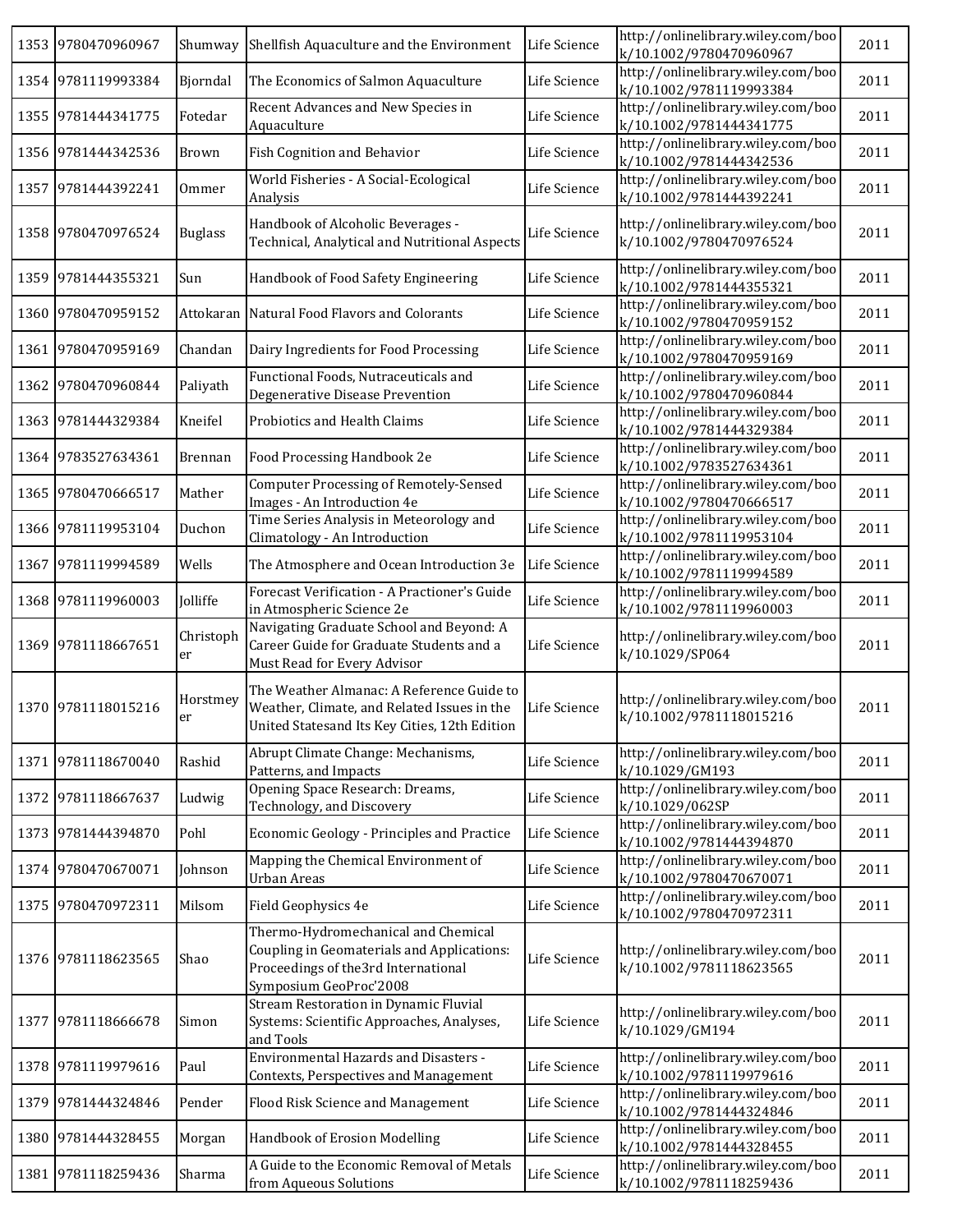| 1382 9780470944479 | Xing                  | Biophysico-Chemical Processes of<br>Anthropogenic Organic Compounds in<br><b>Environmental Systems</b>    | Life Science | http://onlinelibrary.wiley.com/boo<br>k/10.1002/9780470944479 | 2011 |
|--------------------|-----------------------|-----------------------------------------------------------------------------------------------------------|--------------|---------------------------------------------------------------|------|
| 1383 9781118146644 | Liu                   | Environmental Chemistry and Toxicology of<br>Mercury                                                      | Life Science | http://onlinelibrary.wiley.com/boo<br>k/10.1002/9781118146644 | 2011 |
| 1384 9781118601891 | Lesca                 | <b>Environmental Scanning and Sustainable</b><br>Development                                              | Life Science | http://onlinelibrary.wiley.com/boo<br>k/10.1002/9781118601891 | 2011 |
| 1385 9781119950172 | French                | Changing Cold Environments - A Canadian<br>Perspective                                                    | Life Science | http://onlinelibrary.wiley.com/boo<br>k/10.1002/9781119950172 | 2011 |
| 1386 9781119995920 | Caers                 | Modeling Uncertainty in the Earth Sciences                                                                | Life Science | http://onlinelibrary.wiley.com/boo<br>k/10.1002/9781119995920 | 2011 |
| 1387 9780470979600 | Lovejoy               | Sex, Stress and Reproductive Success                                                                      | Life Science | http://onlinelibrary.wiley.com/boo<br>k/10.1002/9780470979600 | 2011 |
| 1388 9780470669815 | Davis                 | Animal Cell Culture - Essential Methods                                                                   | Life Science | http://onlinelibrary.wiley.com/boo<br>k/10.1002/9780470669815 | 2011 |
| 1389 9783527634613 | 0 <sub>be</sub>       | Cancer Risk Evaluation - Methods and<br>Trends                                                            | Life Science | http://onlinelibrary.wiley.com/boo<br>k/10.1002/9783527634613 | 2011 |
| 1390 9783527635818 | Lendlein              | Handbook of Biodegradable Polymers -<br>Isolation, Synthesis, Characterization and<br>Applications        | Life Science | http://onlinelibrary.wiley.com/boo<br>k/10.1002/9783527635818 | 2011 |
| 1391 9781118203699 | Pilla                 | Handbook of Bioplastics and Biocomposites<br><b>Engineering Applications</b>                              | Life Science | http://onlinelibrary.wiley.com/boo<br>k/10.1002/9781118203699 | 2011 |
| 1392 9780470939932 | Janson                | Protein Purification: Principles, High<br>Resolution Methods, and Applications, 3rd<br>edition            | Life Science | http://onlinelibrary.wiley.com/boo<br>k/10.1002/9780470939932 | 2011 |
| 1393 9781118015759 | Nabi                  | <b>Cellular Domains</b>                                                                                   | Life Science | http://onlinelibrary.wiley.com/boo<br>k/10.1002/9781118015759 | 2011 |
| 1394 9781118147177 | Lakshmip<br>athy      | Primary and Stem Cells: Gene Transfer<br><b>Technologies and Applications</b>                             | Life Science | http://onlinelibrary.wiley.com/boo<br>k/10.1002/9781118147177 | 2011 |
| 1395 9781118217689 | Mittal                | Renewable Polymers: Synthesis, Processing,<br>and Technology                                              | Life Science | http://onlinelibrary.wiley.com/boo<br>k/10.1002/9781118217689 | 2011 |
| 1396 9781118148143 | Farooqui              | Oxidative Stress in Vertebrates and<br>Invertebrates: Molecular Aspects of Cell<br>Signaling              | Life Science | http://onlinelibrary.wiley.com/boo<br>k/10.1002/9781118148143 | 2011 |
| 1397 9781119998648 | Williams              | Immunology - Mucosal and Body Surface<br>Defences                                                         | Life Science | http://onlinelibrary.wiley.com/boo<br>k/10.1002/9781119998648 | 2011 |
| 1398 9783527659227 | <b>Bisswang</b><br>er | Practical Enzymology 2e                                                                                   | Life Science | http://onlinelibrary.wiley.com/boo<br>k/10.1002/9783527659227 | 2011 |
| 1399 9781118015810 | Domb                  | Biodegradable Polymers in Clinical<br>Development and Use                                                 | Life Science | http://onlinelibrary.wiley.com/boo<br>k/10.1002/9781118015810 | 2011 |
| 1400 9781119994312 | Plackett              | Biopolymers - New Materials for Sustainable<br><b>Filmsand Coatings</b>                                   | Life Science | http://onlinelibrary.wiley.com/boo<br>k/10.1002/9781119994312 | 2011 |
| 1401 9781118164792 | Kalia                 | Biopolymers: Biomedical and Environmental<br>Applications                                                 | Life Science | http://onlinelibrary.wiley.com/boo<br>k/10.1002/9781118164792 | 2011 |
| 1402 9783527638192 | Stulik                | BSL3 and BSL4 Agents - Antigenicity                                                                       | Life Science | http://onlinelibrary.wiley.com/boo<br>k/10.1002/9783527638192 | 2011 |
| 1403 9783527633968 | Gravanis              | Hormones in Neurodegeneration,<br>Neuroprotection, and Neurogenesis                                       | Life Science | http://onlinelibrary.wiley.com/boo<br>k/10.1002/9783527633968 | 2011 |
| 1404 9783527636150 | <b>Borovans</b><br>ky | Melanins and Melanosomes - Biosynthesis,<br>Biogenesis, Physiological and Pathological<br>Functions       | Life Science | http://onlinelibrary.wiley.com/boo<br>k/10.1002/9783527636150 | 2011 |
| 1405 9783527634521 | Robinson              | Production of Membrane Proteins -<br>Strategies for Expression and Isolation                              | Life Science | http://onlinelibrary.wiley.com/boo<br>k/10.1002/9783527634521 | 2011 |
| 1406 9781444345025 | Richter               | Applied Urban Ecology - a global framework                                                                | Life Science | http://onlinelibrary.wiley.com/boo<br>k/10.1002/9781444345025 | 2011 |
| 1407 9781444342611 | Sodhi                 | <b>Conservation of Tropical Birds</b>                                                                     | Life Science | http://onlinelibrary.wiley.com/boo<br>k/10.1002/9781444342611 | 2011 |
| 1408 9780470979365 | Freeland              | Molecular Ecology 2e                                                                                      | Life Science | http://onlinelibrary.wiley.com/boo<br>k/10.1002/9780470979365 | 2011 |
| 1409 9781118015841 | Barton                | Microbial Ecology                                                                                         | Life Science | http://onlinelibrary.wiley.com/boo<br>k/10.1002/9781118015841 | 2011 |
| 1410 9781119977759 | Imeson                | Desertification, Land Degradation and<br>Sustainability - Paradigms, Processed,<br>Principlesand Policies | Life Science | http://onlinelibrary.wiley.com/boo<br>k/10.1002/9781119977759 | 2011 |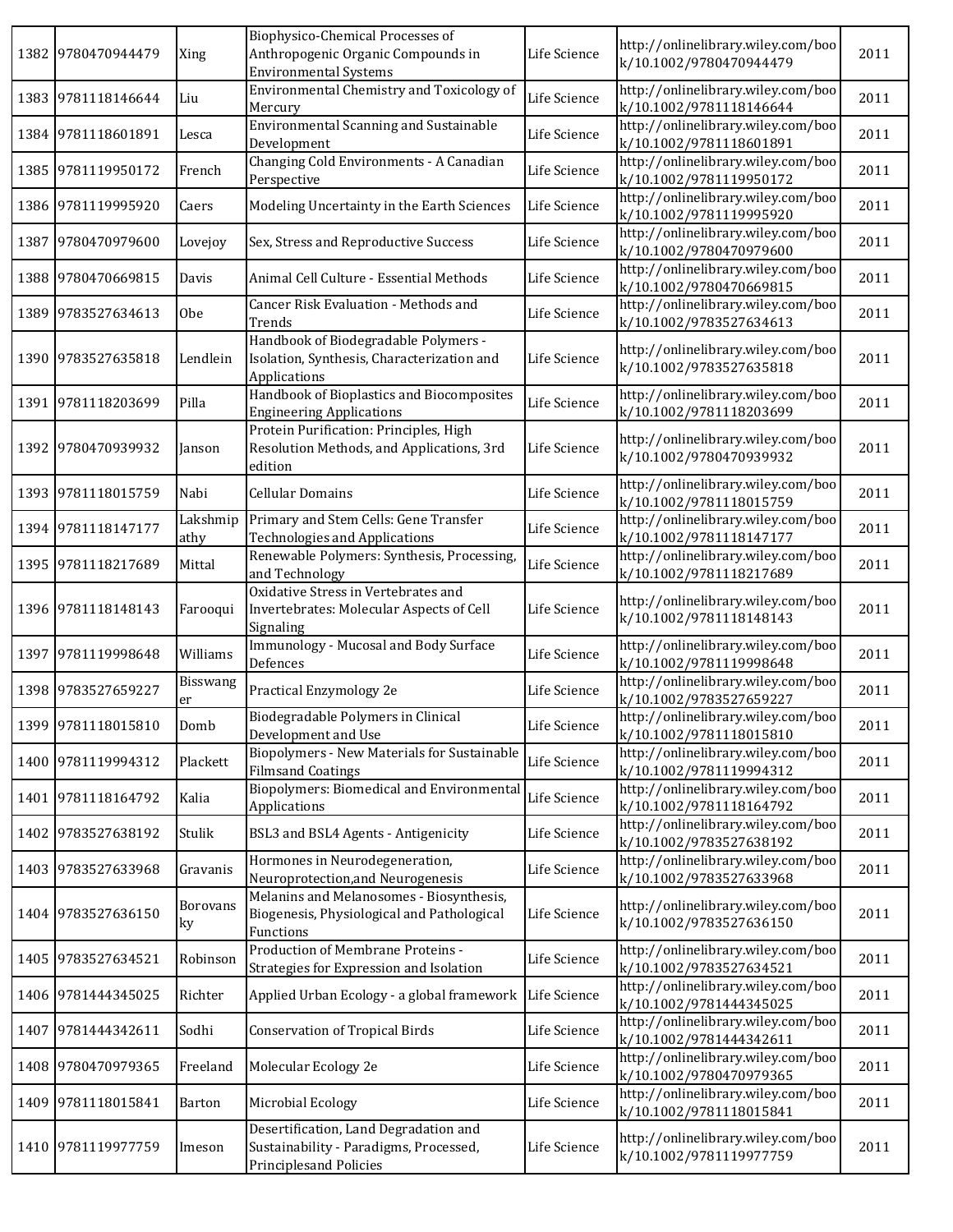|      | 1411 9781119991595 | ulos      | Matthiopo How to be a Quantitative Ecologist - The 'A<br>to R'of Green Mathematics and Statistics | Life Science | http://onlinelibrary.wiley.com/boo<br>k/10.1002/9781119991595 | 2011 |
|------|--------------------|-----------|---------------------------------------------------------------------------------------------------|--------------|---------------------------------------------------------------|------|
|      | 1412 9781444341966 | Morin     | Community Ecology 2e                                                                              | Life Science | http://onlinelibrary.wiley.com/boo<br>k/10.1002/9781444341966 | 2011 |
|      | 1413 9781444392296 | Corlett   | Tropical Rain Forests - An Ecological and<br><b>Biogeographical Comparison</b>                    | Life Science | http://onlinelibrary.wiley.com/boo<br>k/10.1002/9781444392296 | 2011 |
|      | 1414 9783527634651 | Wagner    | Central European Stream Ecosystems - The<br>Long Term Study of the Breitenbach                    | Life Science | http://onlinelibrary.wiley.com/boo<br>k/10.1002/9783527634651 | 2011 |
|      | 1415 9781118017883 | Wiley     | Phylogenetics - The Theory and Practice of<br>Phylogenetic Systematics 2e                         | Life Science | http://onlinelibrary.wiley.com/boo<br>k/10.1002/9781118017883 | 2011 |
|      | 1416 9781118156155 | Hochberg  | Evo-Devo of Child Growth: Treatise on Child<br>Growth and Human Evolution                         | Life Science | http://onlinelibrary.wiley.com/boo<br>k/10.1002/9781118156155 | 2011 |
|      | 1417 9780470670170 | Pinhasi   | Human Bioarchaeology of the Transition to<br>Agriculture                                          | Life Science | http://onlinelibrary.wiley.com/boo<br>k/10.1002/9780470670170 | 2011 |
|      | 1418 9781119978862 | Stewart   | Research Ethics for Scientists - A Companion<br>for Students                                      | Life Science | http://onlinelibrary.wiley.com/boo<br>k/10.1002/9781119978862 | 2011 |
|      | 1419 9783527633883 | Becker    | Apicomplexan Parasites - Molecular<br>Approaches Toward Targeted Drug<br>Development              | Life Science | http://onlinelibrary.wiley.com/boo<br>k/10.1002/9783527633883 | 2011 |
|      | 1420 9781444342000 | Simmons   | Ecology and Evolution of Dung Beetles                                                             | Life Science | http://onlinelibrary.wiley.com/boo<br>k/10.1002/9781444342000 | 2011 |
| 1421 | 9781119976646      | Adams     | Effective Learning in the Life Sciences - How<br>Students can Achieve their Full Potential        | Life Science | http://onlinelibrary.wiley.com/boo<br>k/10.1002/9781119976646 | 2011 |
|      | 1422 9781118015872 |           | Anderson Ethnobiology                                                                             | Life Science | http://onlinelibrary.wiley.com/boo<br>k/10.1002/9781118015872 | 2011 |
|      | 1423 9781444397895 | Ciesla    | Forest Entomology - A Global Perspective                                                          | Life Science | http://onlinelibrary.wiley.com/boo<br>k/10.1002/9781444397895 | 2011 |
|      | 1424 9781118041673 | Gladon    | Getting Published in the Life Sciences                                                            | Life Science | http://onlinelibrary.wiley.com/boo<br>k/10.1002/9781118041673 | 2011 |
|      | 1425 9781444344981 | Barnard   | Royal Entomological Society Book of British<br>Insects                                            | Life Science | http://onlinelibrary.wiley.com/boo<br>k/10.1002/9781444344981 | 2011 |
|      | 1426 9783527638079 | Dehmer    | Applied Statistics for Network Biology -<br><b>Methodsin System Biology</b>                       | Life Science | http://onlinelibrary.wiley.com/boo<br>k/10.1002/9783527638079 | 2011 |
| 1427 | 9783527639991      | Rippe     | Genome Organization And Function In The<br>Cell Nucleus                                           | Life Science | http://onlinelibrary.wiley.com/boo<br>k/10.1002/9783527639991 | 2011 |
|      | 1428 9781119977438 | Rapley    | Molecular Analysis and Genome Discovery<br>$2\mathrm{e}$                                          | Life Science | http://onlinelibrary.wiley.com/boo<br>k/10.1002/9781119977438 | 2011 |
|      | 1429 9780470963012 | te Pas    | Systems Biology and Livestock Science                                                             | Life Science | http://onlinelibrary.wiley.com/boo<br>k/10.1002/9780470963012 | 2011 |
|      | 1430 9780470959350 | Jenks     | <b>Breeding for Fruit Quality</b>                                                                 | Life Science | http://onlinelibrary.wiley.com/boo<br>k/10.1002/9780470959350 | 2011 |
|      | 1431 9781444339956 | Hall      | Annual Plant Reviews - Biology of Plant<br>Metabolomics V43                                       | Life Science | http://onlinelibrary.wiley.com/boo<br>k/10.1002/9781444339956 | 2011 |
|      | 1432 9781119971641 | Petersen  | A Geographic Guide to Infectious Diseases                                                         | Life Science | http://onlinelibrary.wiley.com/boo<br>k/10.1002/9781119971641 | 2011 |
|      | 1433 9780470976609 | Truwit    | Practical Guide Mechanical Ventilation                                                            | Life Science | http://onlinelibrary.wiley.com/boo<br>k/10.1002/9780470976609 | 2011 |
|      | 1434 9781118101773 | Reiss     | Fundamental Medical Mycology                                                                      | Life Science | http://onlinelibrary.wiley.com/boo<br>k/10.1002/9781118101773 | 2011 |
|      | 1435 9780470933961 | Sood      | Lyme Borrelioss in Europe and North<br>America: Epidemiology and Clinical Practice                | Life Science | http://onlinelibrary.wiley.com/boo<br>k/10.1002/9780470933961 | 2011 |
|      | 1436 9781118025710 | Hurst     | Studies in Viral Ecology: Animal Host<br>Systems                                                  | Life Science | http://onlinelibrary.wiley.com/boo<br>k/10.1002/9781118025710 | 2011 |
| 1437 | 9781118025666      | Hurst     | Studies in Viral Ecology: Microbial and<br><b>Botanical Host Systems</b>                          | Life Science | http://onlinelibrary.wiley.com/boo<br>k/10.1002/9781118025666 | 2011 |
|      | 1438 9781118010518 | de Bruijn | Handbook of Molecular Microbial Ecology I:<br>Metagenomics and Complementary<br>Approaches        | Life Science | http://onlinelibrary.wiley.com/boo<br>k/10.1002/9781118010518 | 2011 |
|      | 1439 9781118010549 | de Bruijn | Handbook of Molecular Microbial Ecology II:<br>Metagenomics in Different Habitats                 | Life Science | http://onlinelibrary.wiley.com/boo<br>k/10.1002/9781118010549 | 2011 |
|      | 1440 9781118063842 | Foley     | Molecular Techniques for the Study of<br>Hospital Acquired Infection                              | Life Science | http://onlinelibrary.wiley.com/boo<br>k/10.1002/9781118063842 | 2011 |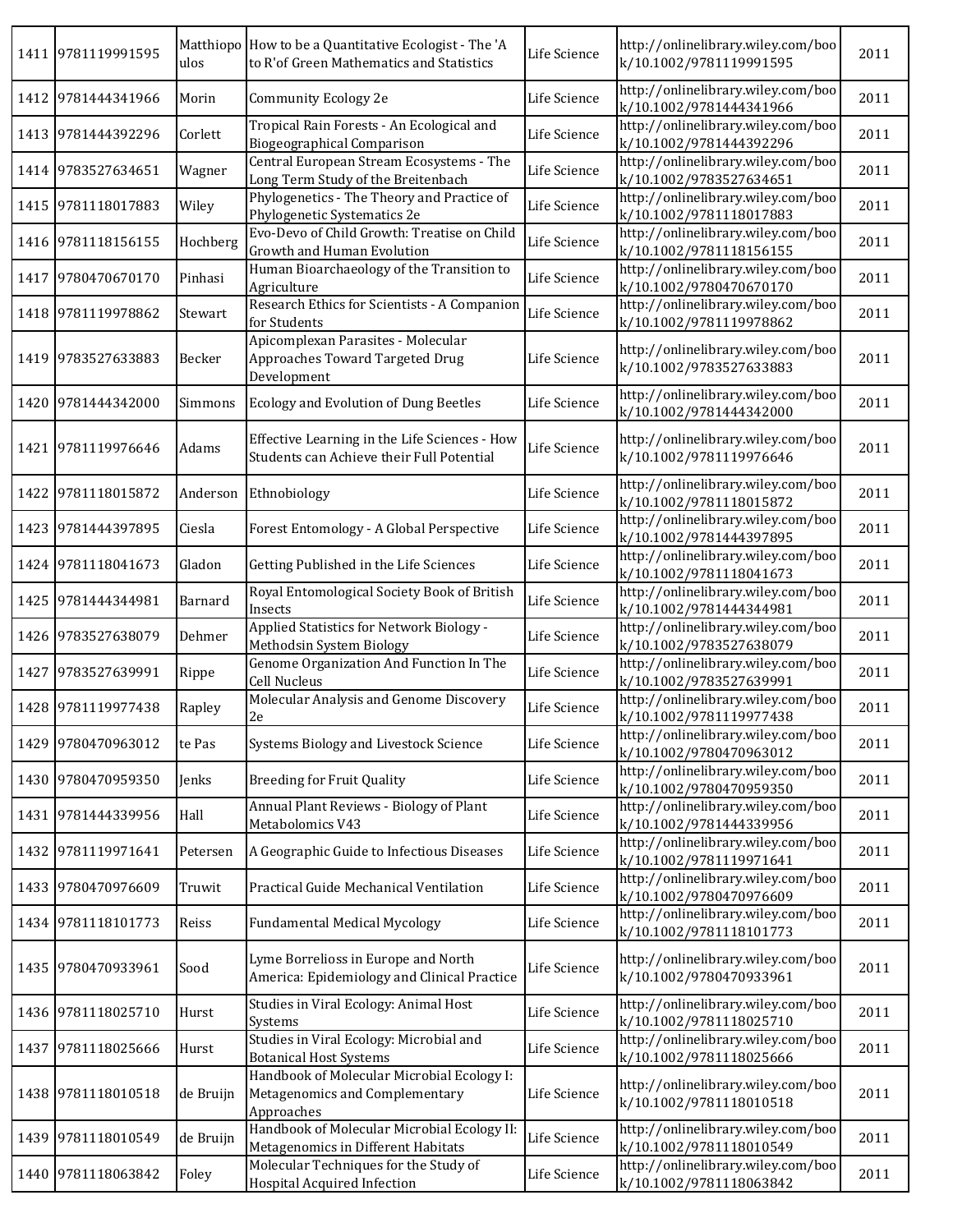|      | 1441 9781118143391 |                    | Wassenaa Bacteria: The Benign, The Bad, and The<br>Beautiful                                                        | Life Science | http://onlinelibrary.wiley.com/boo<br>k/10.1002/9781118143391 | 2011 |
|------|--------------------|--------------------|---------------------------------------------------------------------------------------------------------------------|--------------|---------------------------------------------------------------|------|
|      | 1442 9781118148594 | Selendy            | Water and Sanitation-Related Diseases and<br>the Environment: Challenges, Interventions,<br>and Preventive Measures | Life Science | http://onlinelibrary.wiley.com/boo<br>k/10.1002/9781118148594 | 2011 |
|      | 1443 9781119976950 | Kavanagh           | Fungi - Biology and Applications 2e                                                                                 | Life Science | http://onlinelibrary.wiley.com/boo<br>k/10.1002/9781119976950 | 2011 |
|      | 1444 9780470979624 | Price              | Building Brains - An Introduction to Neural<br>Development                                                          | Life Science | http://onlinelibrary.wiley.com/boo<br>k/10.1002/9780470979624 | 2011 |
|      | 1445 9781118101803 | Ebstein            | From DNA to Social Cognition                                                                                        | Life Science | http://onlinelibrary.wiley.com/boo<br>k/10.1002/9781118101803 | 2011 |
|      | 1446 9781119977087 | Kim                | Handbook of Marine Macroalgaie:<br><b>Biotechnologyand Applied Phycology</b>                                        | Life Science | http://onlinelibrary.wiley.com/boo<br>k/10.1002/9781119977087 | 2011 |
|      | 1447 9780470959404 | Polacco            | Ecological Aspects of Nitrogen Metabolism<br>in Plants                                                              | Life Science | http://onlinelibrary.wiley.com/boo<br>k/10.1002/9780470959404 | 2011 |
|      | 1448 9781119949138 | Martin             | <b>Effectors in Plant-Microbe Interactions</b>                                                                      | Life Science | http://onlinelibrary.wiley.com/boo<br>k/10.1002/9781119949138 | 2011 |
| 1449 | 9781119998518      |                    | Weiskittel Forest Growth and Yield Modeling                                                                         | Life Science | http://onlinelibrary.wiley.com/boo<br>k/10.1002/9781119998518 | 2011 |
| 1450 | 9781118100592      | Janick             | Horticultural Reviews, Volume 39                                                                                    | Life Science | http://onlinelibrary.wiley.com/boo<br>k/10.1002/9781118100592 | 2011 |
|      | 1451 9780470959138 | Hood               | <b>Plant Biomass Conversion</b>                                                                                     | Life Science | http://onlinelibrary.wiley.com/boo<br>k/10.1002/9780470959138 | 2011 |
| 1452 | 9781118100509      | Janick             | Plant Breeding Reviews, Volume 35                                                                                   | Life Science | http://onlinelibrary.wiley.com/boo<br>k/10.1002/9781118100509 | 2011 |
|      | 1453 9781444391015 | Ulvskov            | Plant Polysaccharides                                                                                               | Life Science | http://onlinelibrary.wiley.com/boo<br>k/10.1002/9781444391015 | 2011 |
|      | 1454 9780470960660 | Whitfield          | Methods in Animal Proteomics                                                                                        | Life Science | http://onlinelibrary.wiley.com/boo<br>k/10.1002/9780470960660 | 2011 |
|      | 1455 9781119945932 | Lammerts<br>van Bu | Organic Crop Breeding                                                                                               | Life Science | http://onlinelibrary.wiley.com/boo<br>k/10.1002/9781119945932 | 2012 |
|      | 1456 9781444354652 | Rees               | Crop Post-Harvest - Science and Technology<br>Perishables                                                           | Life Science | http://onlinelibrary.wiley.com/boo<br>k/10.1002/9781444354652 | 2012 |
| 1457 | 9781118414514      | Kubicek            | Fungi and Lignocellulosic Biomass                                                                                   | Life Science | http://onlinelibrary.wiley.com/boo<br>k/10.1002/9781118414514 | 2012 |
|      | 1458 9780470963159 | Fletcher           | Aquaculture Biotechnology                                                                                           | Life Science | http://onlinelibrary.wiley.com/boo<br>k/10.1002/9780470963159 | 2012 |
|      | 1459 9781118222942 | Roberts            | <b>Fish Pathology</b>                                                                                               | Life Science | http://onlinelibrary.wiley.com/boo<br>k/10.1002/9781118222942 | 2012 |
|      | 1460 9781118250105 | Tidwell            | <b>Aquaculture Production Systems</b>                                                                               | Life Science | http://onlinelibrary.wiley.com/boo<br>k/10.1002/9781118250105 | 2012 |
|      | 1461 9781118329443 | Mischke            | Aquaculture Pond Fertilization: Impacts of<br>Nutrient Input on Production                                          | Life Science | http://onlinelibrary.wiley.com/boo<br>k/10.1002/9781118329443 | 2012 |
|      | 1462 9781118350041 | Saroglia           | Functional Genomics in Aquaculture                                                                                  | Life Science | http://onlinelibrary.wiley.com/boo<br>k/10.1002/9781118350041 | 2012 |
|      | 1463 9781118687932 | Lucas              | Aquaculture - Farming Aquatic Animals and<br>Plants2e                                                               | Life Science | http://onlinelibrary.wiley.com/boo<br>k/10.1002/9781118687932 | 2012 |
| 1464 | 9781444354614      | Huntingfo<br>rd    | Aquaculture and Behavior                                                                                            | Life Science | http://onlinelibrary.wiley.com/boo<br>k/10.1002/9781444354614 | 2012 |
|      | 1465 9781118229248 | Beckley            | Product Innovation Toolbox: A Field Guide to<br>Consumer Understanding and Research                                 | Life Science | http://onlinelibrary.wiley.com/boo<br>k/10.1002/9781118229248 | 2012 |
|      | 1466 9781118373828 | Kill               | The BRC Global Standard for Food Safety - A<br>Guideto a Successful Audit                                           | Life Science | http://onlinelibrary.wiley.com/boo<br>k/10.1002/9781118373828 | 2012 |
| 1467 | 9781119949893      | Chu                | Coffee: Emerging Health Effects and Disease<br>Prevention                                                           | Life Science | http://onlinelibrary.wiley.com/boo<br>k/10.1002/9781119949893 | 2012 |
| 1468 | 9781444360943      | Chen               | Food Oral Processing - Fundamentals of<br>Eating and Sensory Perception                                             | Life Science | http://onlinelibrary.wiley.com/boo<br>k/10.1002/9781444360943 | 2012 |
| 1469 | 9781118352533      | Sinha              | Handbook of Fruits and Fruit Processing                                                                             | Life Science | http://onlinelibrary.wiley.com/boo<br>k/10.1002/9781118352533 | 2012 |
| 1470 | 9781118352434      | Nollet             | Handbook of Meat, Poultry and Seafood<br>Quality 2e                                                                 | Life Science | http://onlinelibrary.wiley.com/boo<br>k/10.1002/9781118352434 | 2012 |
|      | 1471 9780470963166 | Morawick           | Handbook of Sustainability for the Food<br>Sciences                                                                 | Life Science | http://onlinelibrary.wiley.com/boo<br>k/10.1002/9780470963166 | 2012 |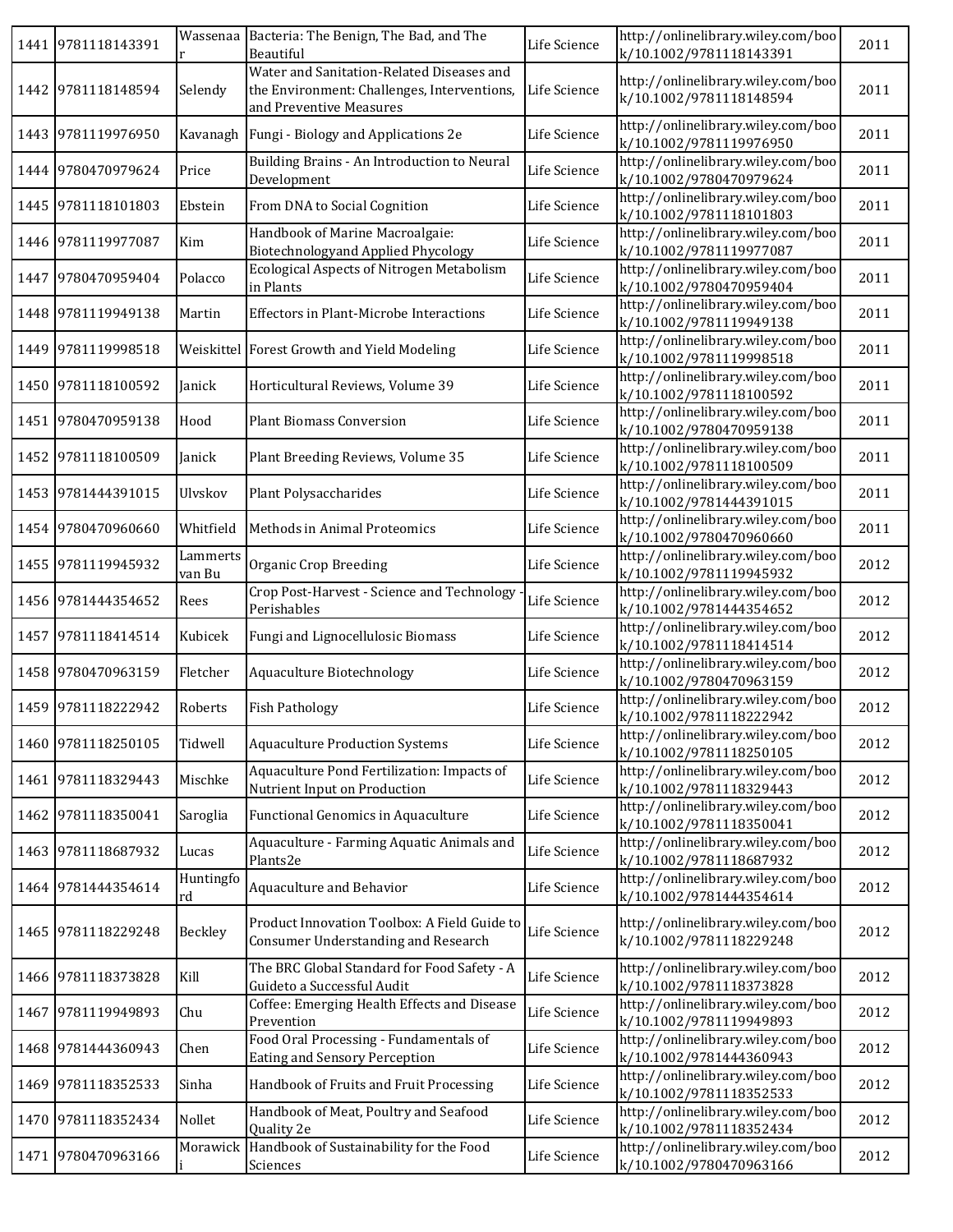|      | 1472 9781118229347 | Padua           | Nanotechnology Research Methods for<br>Foods and Bioproducts                                                                                 | Life Science | http://onlinelibrary.wiley.com/boo<br>k/10.1002/9781118229347 | 2012 |
|------|--------------------|-----------------|----------------------------------------------------------------------------------------------------------------------------------------------|--------------|---------------------------------------------------------------|------|
|      | 1473 9781118229088 | Ricke           | Organic Meat Production and Processing                                                                                                       | Life Science | http://onlinelibrary.wiley.com/boo<br>k/10.1002/9781118229088 | 2012 |
|      | 1474 9781118229187 | Gomez-<br>Lopez | Decontamination of Fresh and Minimally<br>Processed Produce                                                                                  | Life Science | http://onlinelibrary.wiley.com/boo<br>k/10.1002/9781118229187 | 2012 |
|      | 1475 9781118229378 | Xu              | Analysis of Antioxidant-Rich Phytochemicals                                                                                                  | Life Science | http://onlinelibrary.wiley.com/boo<br>k/10.1002/9781118229378 | 2012 |
|      | 1476 9781118229491 | Granata         | The Seafood Industry: Species, Products,<br>Processing, and Safety                                                                           | Life Science | http://onlinelibrary.wiley.com/boo<br>k/10.1002/9781118229491 | 2012 |
|      | 1477 9781118274132 | Msagati         | Chemistry of Food Additives and<br>Preservatives                                                                                             | Life Science | http://onlinelibrary.wiley.com/boo<br>k/10.1002/9781118274132 | 2012 |
|      | 1478 9781118307397 | Schuck          | Analytical Methods for Food and Dairy<br>Powders                                                                                             | Life Science | http://onlinelibrary.wiley.com/boo<br>k/10.1002/9781118307397 | 2012 |
| 1479 | 9781118307472      | O'Donnell       | Ozone in Food Processing                                                                                                                     | Life Science | http://onlinelibrary.wiley.com/boo<br>k/10.1002/9781118307472 | 2012 |
|      | 1480 9781118308035 | Simpson         | Food Biochemistry and Food Processing,<br>Second Edition                                                                                     | Life Science | http://onlinelibrary.wiley.com/boo<br>k/10.1002/9781118308035 | 2012 |
|      | 1481 9781118373903 | Bhandari        | Food Materials Science and Engineering                                                                                                       | Life Science | http://onlinelibrary.wiley.com/boo<br>k/10.1002/9781118373903 | 2012 |
| 1482 | 9781118422557      | Fan             | Food Irradiation Research and Technology                                                                                                     | Life Science | http://onlinelibrary.wiley.com/boo<br>k/10.1002/9781118422557 | 2012 |
|      | 1483 9781444398274 | Ahmed           | Handbook of Food Process Design                                                                                                              | Life Science | http://onlinelibrary.wiley.com/boo<br>k/10.1002/9781444398274 | 2012 |
|      | 1484 9781118668900 | Jordan          | Geotrekking in Southeastern Arabia: A Guide<br>to Locations of World-Class Geology                                                           | Life Science | http://onlinelibrary.wiley.com/boo<br>k/10.1029/SP065         | 2012 |
|      | 1485 9781118280874 | Knoll           | <b>Fundamentals of Geobiology</b>                                                                                                            | Life Science | http://onlinelibrary.wiley.com/boo<br>k/10.1002/9781118280874 | 2012 |
|      | 1486 9781118311172 | Li              | Sediments, Morphology and Sedimentary<br>Processes on Continental Shelves - Advances<br>in Technologies, Research and Applications<br>(SP44) | Life Science | http://onlinelibrary.wiley.com/boo<br>k/10.1002/9781118311172 | 2012 |
| 1487 | 9781118349540      | Aber            | Wetland Environments - A Global                                                                                                              | Life Science | http://onlinelibrary.wiley.com/boo                            | 2012 |
|      |                    |                 | Perspective                                                                                                                                  |              | k/10.1002/9781118349540                                       |      |
|      | 1488 9781118459751 | <b>Brooks</b>   | Hydrology and the Management of<br>Watersheds, Fourth Edition                                                                                | Life Science | http://onlinelibrary.wiley.com/boo<br>k/10.1002/9781118459751 | 2012 |
|      | 1489 9781119961468 | Kelly           | Crystallography and Crystal Defects 2e                                                                                                       | Life Science | http://onlinelibrary.wiley.com/boo<br>k/10.1002/9781119961468 | 2012 |
|      | 1490 9781119961819 | Boon            | River Conservation and Management                                                                                                            | Life Science | http://onlinelibrary.wiley.com/boo<br>k/10.1002/9781119961819 | 2012 |
|      | 1491 9783527659487 | Fränzle         | Introduction to Environmental Engineering                                                                                                    | Life Science | http://onlinelibrary.wiley.com/boo<br>k/10.1002/9783527659487 | 2012 |
|      | 1492 9781118230107 | Logan           | Environmental Transport Processes, Second<br>Edition                                                                                         | Life Science | http://onlinelibrary.wiley.com/boo<br>k/10.1002/9781118230107 | 2012 |
|      | 1493 9781118309643 | Paul            | Biological Sludge Minimization and<br>Biomaterials/Bioenergy Recovery<br>Technologies                                                        | Life Science | http://onlinelibrary.wiley.com/boo<br>k/10.1002/9781118309643 | 2012 |
|      | 1494 9781118309926 | Hites           | Elements of Environmental Chemistry,<br><b>Second Edition</b>                                                                                | Life Science | http://onlinelibrary.wiley.com/boo<br>k/10.1002/9781118309926 | 2012 |
|      | 1495 9781118371220 | Mohee           | <b>Bioremediation and Sustainability: Research</b><br>and Applications                                                                       | Life Science | http://onlinelibrary.wiley.com/boo<br>k/10.1002/9781118371220 | 2012 |
|      | 1496 9781119950981 | Harris          | Global Environmental Issues 2e                                                                                                               | Life Science | http://onlinelibrary.wiley.com/boo<br>k/10.1002/9781119950981 | 2012 |
|      | 1497 9783527672110 | Klöpffer        | Verhalten und Abbau von<br>Umweltchemikalien 2e - Physikalisch-<br>chemische Grundlagen                                                      | Life Science | http://onlinelibrary.wiley.com/boo<br>k/10.1002/9783527672110 | 2012 |
|      | 1498 9781118430699 | <b>Barnes</b>   | Atlas of Developmental Field Anomalies of<br>the Human Skeleton: A Paleopathology<br>Perspective                                             | Life Science | http://onlinelibrary.wiley.com/boo<br>k/10.1002/9781118430699 | 2012 |
|      | 1499 9781118450642 | Laycock         | <b>Integrated Endocrinology</b><br>Replacing Animal Models - A Practical Guide                                                               | Life Science | http://onlinelibrary.wiley.com/boo<br>k/10.1002/9781118450642 | 2012 |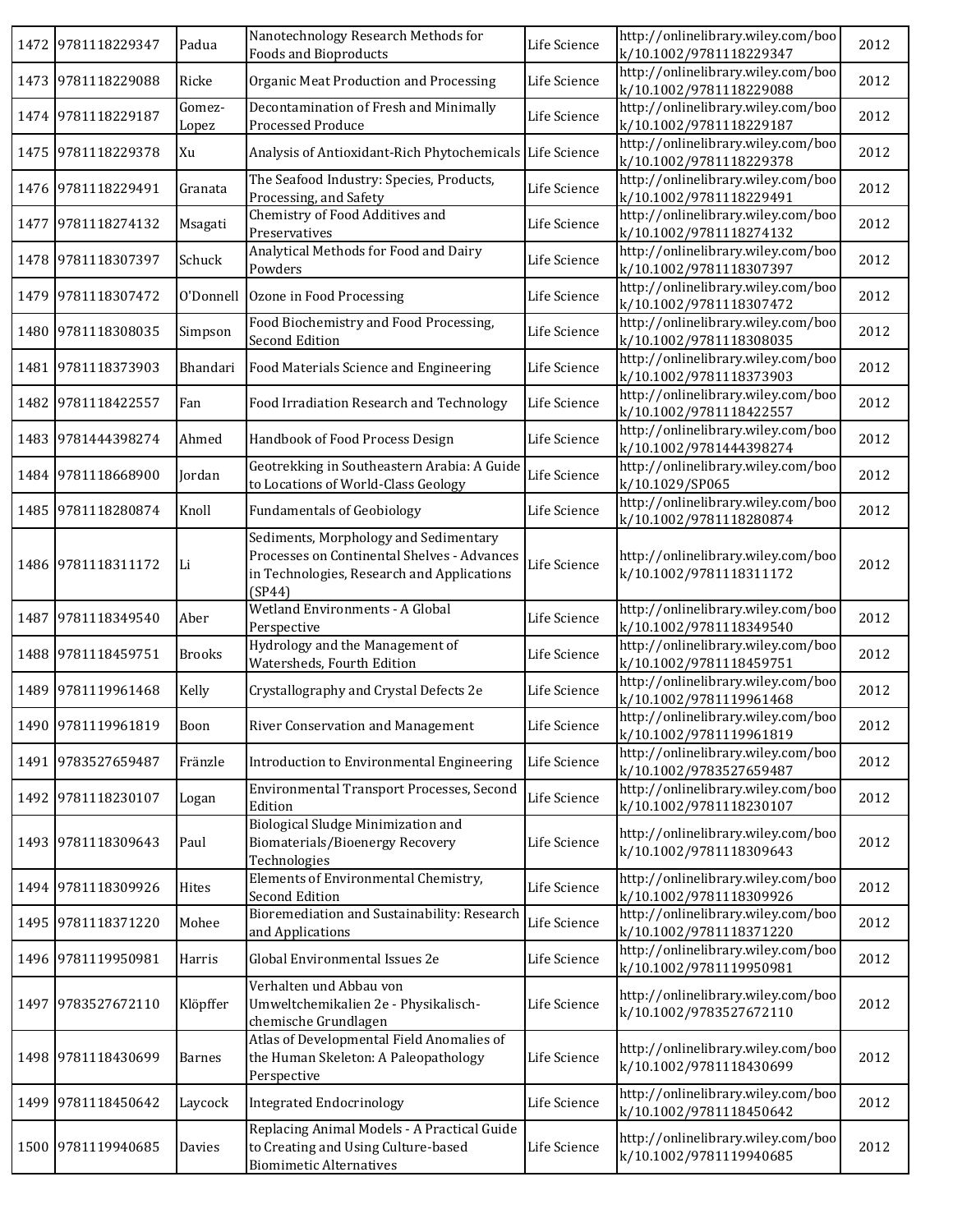|      | 1501 9781118357514 | Bender              | Amino Acid Metabolism 3e                                                                               | Life Science | http://onlinelibrary.wiley.com/boo<br>k/10.1002/9781118357514 | 2012 |
|------|--------------------|---------------------|--------------------------------------------------------------------------------------------------------|--------------|---------------------------------------------------------------|------|
|      | 1502 9781118150887 | Lagaron             | Antimicrobial Polymers                                                                                 | Life Science | http://onlinelibrary.wiley.com/boo<br>k/10.1002/9781118150887 | 2012 |
|      | 1503 9781118493038 | Grune               | Protein Oxidation and Aging                                                                            | Life Science | http://onlinelibrary.wiley.com/boo<br>k/10.1002/9781118493038 | 2012 |
|      | 1504 9783527632909 | Kayser              | Pharmaceutical Biotechnology 2e - Drug<br>Discoveryand Clinical Applications                           | Life Science | http://onlinelibrary.wiley.com/boo<br>k/10.1002/9783527632909 | 2012 |
|      | 1505 9781118423226 | Gaisford            | <b>Essentials of Pharmaceutical Preformulation</b>                                                     | Life Science | http://onlinelibrary.wiley.com/boo<br>k/10.1002/9781118423226 | 2012 |
|      | 1506 9781118130452 | Torday              | Evolutionary Biology, Cell-Cell<br>Communication, and Complex Disease                                  | Life Science | http://onlinelibrary.wiley.com/boo<br>k/10.1002/9781118130452 | 2012 |
|      | 1507 9783527644506 | Bertini             | NMR of Biomolecules - Towards Mechanistic<br><b>Systems Biology</b>                                    | Life Science | http://onlinelibrary.wiley.com/boo<br>k/10.1002/9783527644506 | 2012 |
|      | 1508 9781118482469 | Sharma              | Oxidation of Amino Acids, Peptides, and<br>Proteins: Kinetics and Mechanism                            | Life Science | http://onlinelibrary.wiley.com/boo<br>k/10.1002/9781118482469 | 2012 |
|      | 1509 9781118183373 | Schweitze<br>r-Sten | Protein and Peptide Folding, Misfolding, and<br>Non-Folding                                            | Life Science | http://onlinelibrary.wiley.com/boo<br>k/10.1002/9781118183373 | 2012 |
|      | 1510 9783527659296 | Schmidt             | Synthetic Biology - Industrial and<br><b>Environmental Applications</b>                                | Life Science | http://onlinelibrary.wiley.com/boo<br>k/10.1002/9783527659296 | 2012 |
| 1511 | 9783527644827      | Konterma<br>nn      | Therapeutic Proteins - Strategies to<br>Modulate Their Plasma Half-lives                               | Life Science | http://onlinelibrary.wiley.com/boo<br>k/10.1002/9783527644827 | 2012 |
|      | 1512 9781444355833 | Ewen                | ReIntroduction Biology: Integrating Science<br>and Management                                          | Life Science | http://onlinelibrary.wiley.com/boo<br>k/10.1002/9781444355833 | 2012 |
|      | 1513 9781118406618 | Roni                | Stream and Watershed Restoration - a Guide<br>to Restoring Riverine Processes and<br>Habitats          | Life Science | http://onlinelibrary.wiley.com/boo<br>k/10.1002/9781118406618 | 2012 |
|      | 1514 9781444398557 | Gregory             | Structured Decision Making - A Practical<br>Guide to Environmental Management<br>Choices               | Life Science | http://onlinelibrary.wiley.com/boo<br>k/10.1002/9781444398557 | 2012 |
|      | 1515 9781119959649 | Dmytryk             | Wildlife Search and Rescue - A Guide for<br><b>First Responders</b>                                    | Life Science | http://onlinelibrary.wiley.com/boo<br>k/10.1002/9781119959649 | 2012 |
|      | 1516 9781118412787 | Day                 | <b>Estuarine Ecology, Second Edition</b>                                                               | Life Science | http://onlinelibrary.wiley.com/boo<br>k/10.1002/9781118412787 | 2012 |
|      | 1517 9781119950127 | Plant               | Pollutants, The Environment and Human<br>Health                                                        | Life Science | http://onlinelibrary.wiley.com/boo<br>k/10.1002/9781119950127 | 2012 |
|      | 1518 9781119968535 | Sibly               | Metabolic Ecology - A Scaling Approach                                                                 | Life Science | http://onlinelibrary.wiley.com/boo<br>k/10.1002/9781119968535 | 2012 |
|      | 1519 9781118181652 | Relethfor<br>d      | <b>Human Population Genetics</b>                                                                       | Life Science | http://onlinelibrary.wiley.com/boo<br>k/10.1002/9781118181652 | 2012 |
|      | 1520 9781118301081 | Wheeler             | Systematics: A Course of Lectures                                                                      | Life Science | http://onlinelibrary.wiley.com/boo<br>k/10.1002/9781118301081 | 2012 |
|      | 1521 9781118223246 | Grime               | The Evolutionary Strategies that Shape<br>Ecosystems                                                   | Life Science | http://onlinelibrary.wiley.com/boo<br>k/10.1002/9781118223246 | 2012 |
|      | 1522 9783527664283 | Kunz                | Do Species Exist? Classification                                                                       | Life Science | http://onlinelibrary.wiley.com/boo<br>k/10.1002/9783527664283 | 2012 |
|      | 1523 9781118402184 | Langton             | <b>Essential Guide to Reading Biomedical</b><br>Papers - Recognising and Interpreting Best<br>Practice | Life Science | http://onlinelibrary.wiley.com/boo<br>k/10.1002/9781118402184 | 2012 |
|      | 1524 9781118431108 | Li                  | Having Success with NSF: A Practical Guide                                                             | Life Science | http://onlinelibrary.wiley.com/boo<br>k/10.1002/9781118431108 | 2012 |
|      | 1525 9781118317211 | Chakrabar<br>ty     | A Guide to Academia: Getting Into and<br>Surviving Grad School, Postdocs and a<br>Research Job         | Life Science | http://onlinelibrary.wiley.com/boo<br>k/10.1002/9781118317211 | 2012 |
|      | 1526 9781118382905 | Murphy              | Fundamentals of Light Microscopy and<br>Electronic Imaging, Second Edition                             | Life Science | http://onlinelibrary.wiley.com/boo<br>k/10.1002/9781118382905 | 2012 |
| 1527 | 9781118223208      | Hodek               | Ecology and Behaviour of the Ladybird<br>Beetles(Coccinellidae)                                        | Life Science | http://onlinelibrary.wiley.com/boo<br>k/10.1002/9781118223208 | 2012 |
|      | 1528 9781118108062 | Stinson             | Human Biology: An Evolutionary and<br>Biocultural Perspective, Second Edition                          | Life Science | http://onlinelibrary.wiley.com/boo<br>k/10.1002/9781118108062 | 2012 |
|      | 1529 9781118295205 | <b>Barbosa</b>      | Insect Outbreaks Revisited                                                                             | Life Science | http://onlinelibrary.wiley.com/boo<br>k/10.1002/9781118295205 | 2012 |
|      | 1530 9783527651238 | Leahy               | Microcirculation Imaging                                                                               | Life Science | http://onlinelibrary.wiley.com/boo<br>k/10.1002/9783527651238 | 2012 |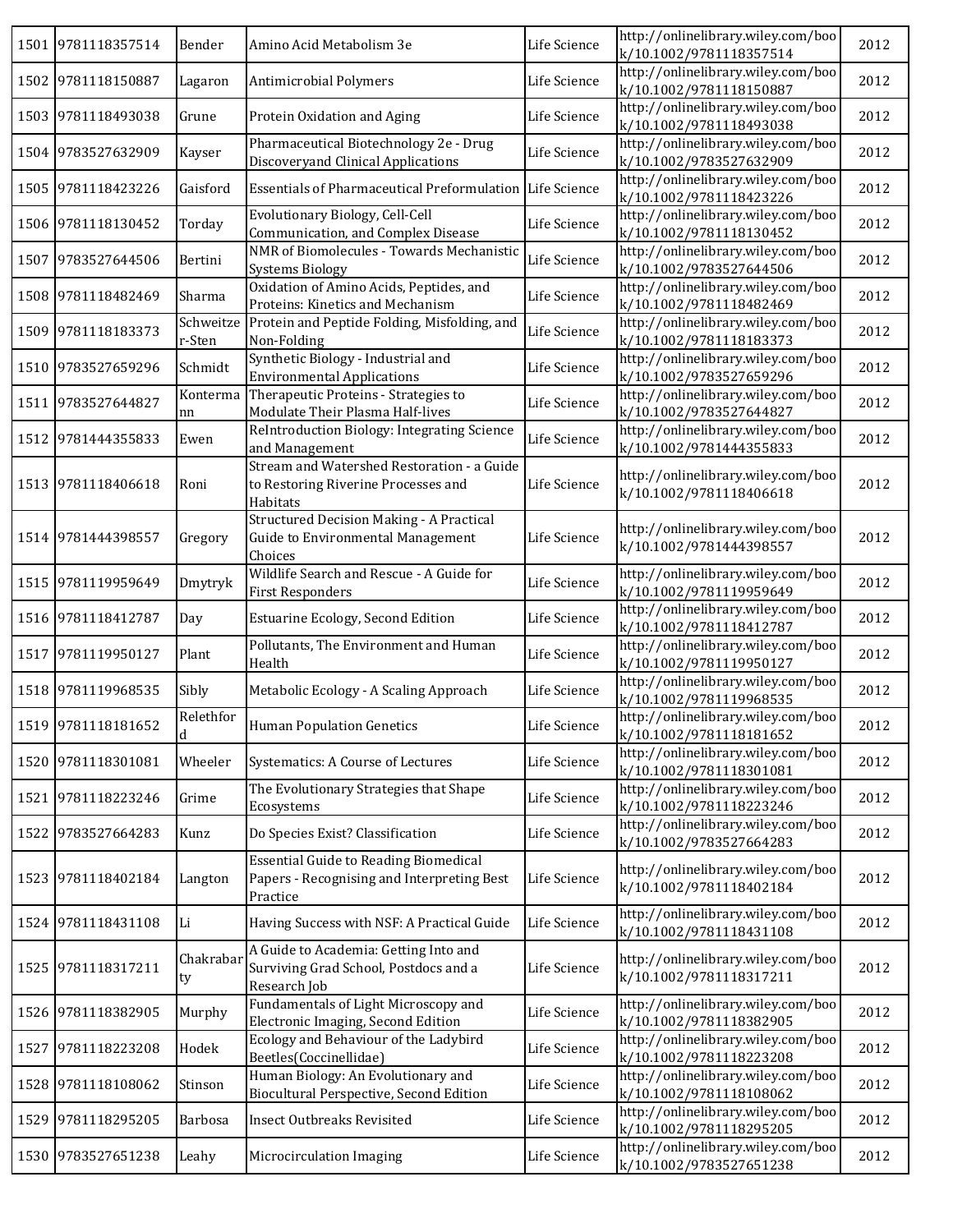|      | 1531 9783527652969 | Caffrey        | Parasitic Helminths - Targets, Screens, Drugs<br>and Vaccines                                 | Life Science | http://onlinelibrary.wiley.com/boo<br>k/10.1002/9783527652969 | 2012 |
|------|--------------------|----------------|-----------------------------------------------------------------------------------------------|--------------|---------------------------------------------------------------|------|
|      | 1532 9781118196649 | Dye            | Dictionary of Developmental Biology and<br>Embryology, Second Edition                         | Life Science | http://onlinelibrary.wiley.com/boo<br>k/10.1002/9781118196649 | 2012 |
|      | 1533 9781118231838 | Gurr           | Biodiversity and Insect Pests: Key Issues for<br>Sustainable Management                       | Life Science | http://onlinelibrary.wiley.com/boo<br>k/10.1002/9781118231838 | 2012 |
|      | 1534 9783527636778 | Stamm          | Alternative pre-mRNA Splicing - Theory and<br>Protocols                                       | Life Science | http://onlinelibrary.wiley.com/boo<br>k/10.1002/9783527636778 | 2012 |
| 1535 | 9781118180358      | Peng           | Forward-Time Population Genetics<br>Simulations: Methods, Implementation, and<br>Applications | Life Science | http://onlinelibrary.wiley.com/boo<br>k/10.1002/9781118180358 | 2012 |
|      | 1536 9781118447567 | Singleton      | Dictionary of DNA and Genome Technology<br>3e                                                 | Life Science | http://onlinelibrary.wiley.com/boo<br>k/10.1002/9781118447567 | 2012 |
|      | 1537 9781119949930 | Khatib         | Livestock Epigenetics                                                                         | Life Science | http://onlinelibrary.wiley.com/boo<br>k/10.1002/9781119949930 | 2012 |
|      | 1538 9781119967309 | Whitehou<br>se | Molecular and Cellular Therapeutics                                                           | Life Science | http://onlinelibrary.wiley.com/boo<br>k/10.1002/9781119967309 | 2012 |
| 1539 | 9783527645121      | Dehmer         | Statistical Modelling of Molecular<br>Descriptors in QSAR/QSPR                                | Life Science | http://onlinelibrary.wiley.com/boo<br>k/10.1002/9783527645121 | 2012 |
|      | 1540 9783527644582 | Harbers        | Tag-based Next Generation Sequencing                                                          | Life Science | http://onlinelibrary.wiley.com/boo<br>k/10.1002/9783527644582 | 2012 |
|      | 1541 9781118301739 | Womack         | <b>Bovine Genomics</b>                                                                        | Life Science | http://onlinelibrary.wiley.com/boo<br>k/10.1002/9781118301739 | 2012 |
| 1542 | 9783527645114      | Elschner       | BSL3 and BSL4 Agents - Epidemiology,<br>Microbiologyand Practical Guidelines                  | Life Science | http://onlinelibrary.wiley.com/boo<br>k/10.1002/9783527645114 | 2012 |
|      | 1543 9781118321287 |                | McDonnel A Practical Guide to Decontamination in<br>Healthcare                                | Life Science | http://onlinelibrary.wiley.com/boo<br>k/10.1002/9781118321287 | 2012 |
|      | 1544 9781444354690 |                | Wertheim Atlas of Human Infectious Diseases                                                   | Life Science | http://onlinelibrary.wiley.com/boo<br>k/10.1002/9781444354690 | 2012 |
|      | 1545 9781118314364 | Southwort      | <b>Biocomplexity of Plant-Fungal Interactions</b>                                             | Life Science | http://onlinelibrary.wiley.com/boo<br>k/10.1002/9781118314364 | 2012 |
|      | 1546 9781118308165 | Sibley         | Evolution of Virulence in Eukaryotic<br>Microbes                                              | Life Science | http://onlinelibrary.wiley.com/boo<br>k/10.1002/9781118308165 | 2012 |
| 1547 | 9781118394144      | Singh          | Extremophiles: Sustainable Resources and<br><b>Biotechnological Implications</b>              | Life Science | http://onlinelibrary.wiley.com/boo<br>k/10.1002/9781118394144 | 2012 |
|      | 1548 9781118393321 | Lamb           | Immunity to Parasitic Infection                                                               | Life Science | http://onlinelibrary.wiley.com/boo<br>k/10.1002/9781118393321 | 2012 |
|      | 1549 9781118397787 | Cole           | Local Planning for Terror and Disaster: From<br>Bioterrorism to Earthquakes                   | Life Science | http://onlinelibrary.wiley.com/boo<br>k/10.1002/9781118397787 | 2012 |
|      | 1550 9781118405338 | Bridgen        | Reverse Genetics of RNA Viruses:<br><b>Applications and Perspectives</b>                      | Life Science | http://onlinelibrary.wiley.com/boo<br>k/10.1002/9781118405338 | 2012 |
|      | 1551 9781118301234 | Mishra         | A Concise Manual of Pathogenic<br>Microbiology                                                | Life Science | http://onlinelibrary.wiley.com/boo<br>k/10.1002/9781118301234 | 2012 |
| 1552 | 9781118311912      | Bisen          | Microbes: Concepts and Applications                                                           | Life Science | http://onlinelibrary.wiley.com/boo<br>k/10.1002/9781118311912 | 2012 |
|      | 1553 9781118321492 | Richardso<br>n | Fungal Infection - Diagnosis and<br>Management                                                | Life Science | http://onlinelibrary.wiley.com/boo<br>k/10.1002/9781118321492 | 2012 |
|      | 1554 9781118345313 | Morrow         | Vaccinology - Principles and Practice                                                         | Life Science | http://onlinelibrary.wiley.com/boo<br>k/10.1002/9781118345313 | 2012 |
|      | 1555 9781444346961 | Hawker         | Communicable Disease Control and Health<br>Protection Handbook 3e                             | Life Science | http://onlinelibrary.wiley.com/boo<br>k/10.1002/9781444346961 | 2012 |
|      | 1556 9781118223086 | McManus        | Annual Plant Reviews - The Plant Hormone<br>Ethylene Volume 44                                | Life Science | http://onlinelibrary.wiley.com/boo<br>k/10.1002/9781118223086 | 2012 |
| 1557 | 9781118351871      | Janick         | Horticultural Reviews, Volume 40                                                              | Life Science | http://onlinelibrary.wiley.com/boo<br>k/10.1002/9781118351871 | 2012 |
| 1558 | 9781118382806      | Thompso<br>n   | Phloem: Molecular Cell Biology, Systemic<br>Communication, Biotic Interactions                | Life Science | http://onlinelibrary.wiley.com/boo<br>k/10.1002/9781118382806 | 2012 |
| 1559 | 9781118358566      | Janick         | Plant Breeding Reviews Volume 36                                                              | Life Science | http://onlinelibrary.wiley.com/boo<br>k/10.1002/9781118358566 | 2012 |
| 1560 | 9781118299753      | Cheynier       | Recent Advances in Polyphenol Research V3                                                     | Life Science | http://onlinelibrary.wiley.com/boo<br>k/10.1002/9781118299753 | 2012 |
|      | 1561 9781118447093 | Crespi         | Root Genomics and Soil Interactions                                                           | Life Science | http://onlinelibrary.wiley.com/boo<br>k/10.1002/9781118447093 | 2012 |
|      | 1562 9781118313718 | Acquaah        | Principles of Plant Genetics and Breeding 2e                                                  | Life Science | http://onlinelibrary.wiley.com/boo<br>k/10.1002/9781118313718 | 2012 |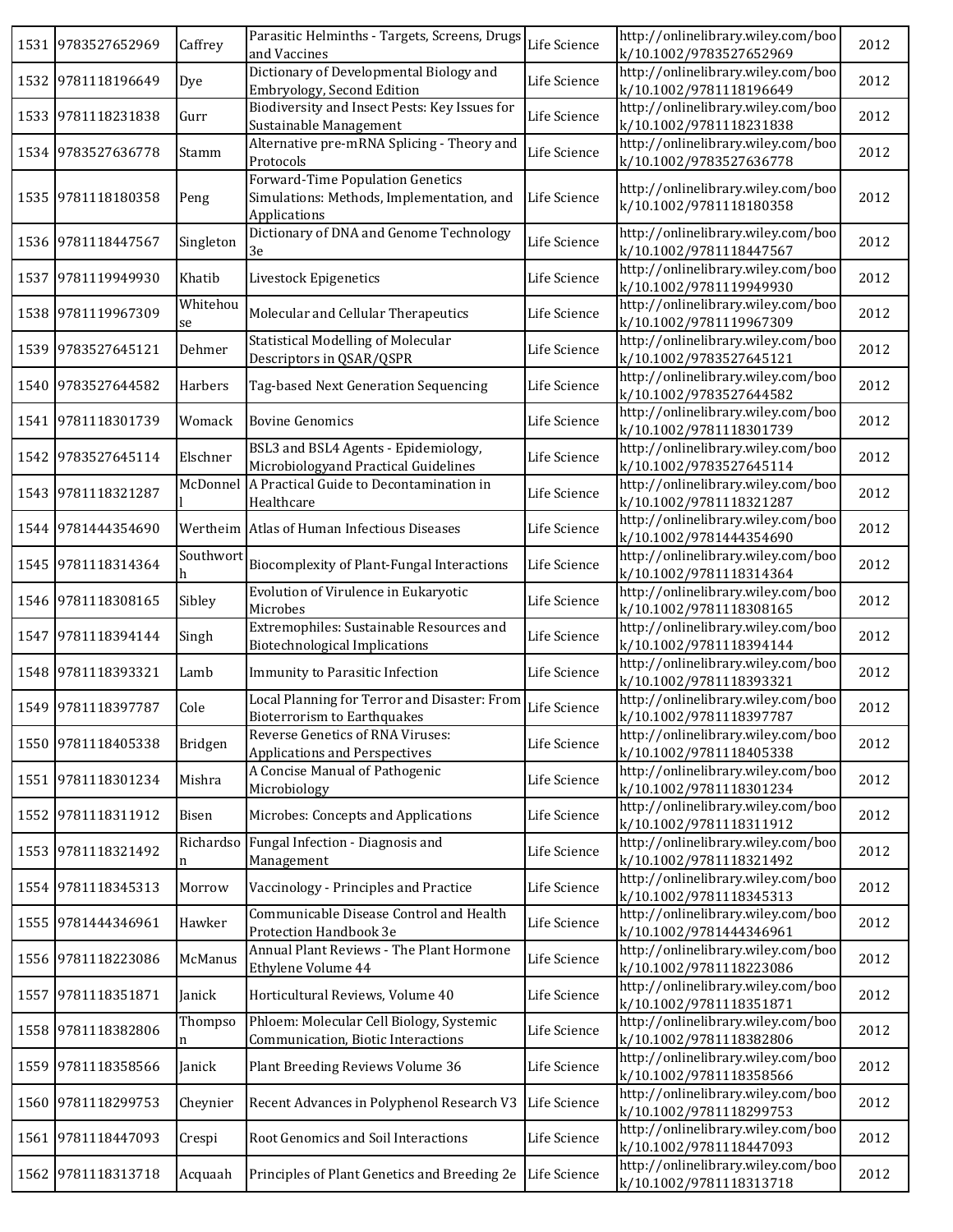|      | 1563 9781118352670 | Oliver          | Plant Gene Containment                                                                           | Life Science | http://onlinelibrary.wiley.com/boo<br>k/10.1002/9781118352670 | 2012 |
|------|--------------------|-----------------|--------------------------------------------------------------------------------------------------|--------------|---------------------------------------------------------------|------|
|      | 1564 9781118473023 | Henry           | Molecular Markers in Plants                                                                      | Life Science | http://onlinelibrary.wiley.com/boo<br>k/10.1002/9781118473023 | 2012 |
|      | 1565 9781118481431 | Sessa           | Molecular Plant Immunity                                                                         | Life Science | http://onlinelibrary.wiley.com/boo<br>k/10.1002/9781118481431 | 2012 |
|      | 1566 9783527632930 | Tuteja          | Improving Crop Resistance to Abiotic Stress                                                      | Life Science | http://onlinelibrary.wiley.com/boo<br>k/10.1002/9783527632930 | 2012 |
| 1567 | 9781118392331      | Hill            | Feed Efficiency in the Beef Industry                                                             | Life Science | http://onlinelibrary.wiley.com/boo<br>k/10.1002/9781118392331 | 2012 |
|      | 1568 9781119949091 | Collier         | Environmental Physiology of Livestock                                                            | Life Science | http://onlinelibrary.wiley.com/boo<br>k/10.1002/9781119949091 | 2012 |
|      | 1569 9781118503416 |                 | Kraehmer Weed Anatomy                                                                            | Life Science | http://onlinelibrary.wiley.com/boo<br>k/10.1002/9781118503416 | 2013 |
|      | 1570 9781118567166 | Richmond        | Handbook of Microalgal Culture - Applied<br>Phycology and Biotechnology 2e                       | Life Science | http://onlinelibrary.wiley.com/boo<br>k/10.1002/9781118567166 | 2013 |
| 1571 | 9781118542392      | Eleftherio<br>u | Methods for Study of Marine Benthos 4e                                                           | Life Science | http://onlinelibrary.wiley.com/boo<br>k/10.1002/9781118542392 | 2013 |
| 1572 | 9781118496077      | Lekang          | Aquaculture Engineering                                                                          | Life Science | http://onlinelibrary.wiley.com/boo<br>k/10.1002/9781118496077 | 2013 |
| 1573 | 9781118496480      | Moksness        | Global Challenges in Integrated Coastal Zone<br>Management                                       | Life Science | http://onlinelibrary.wiley.com/boo<br>k/10.1002/9781118496480 | 2013 |
|      | 1574 9781118517444 | Phillips        | Lobsters - Biology, Management,<br>Aquaculture and Fisheries 2e                                  | Life Science | http://onlinelibrary.wiley.com/boo<br>k/10.1002/9781118517444 | 2013 |
|      | 1575 9781118541593 | Bower           | Statistical Methods for Food Science -<br>Introductory procedures for the food<br>practitioner2e | Life Science | http://onlinelibrary.wiley.com/boo<br>k/10.1002/9781118541593 | 2013 |
|      | 1576 9781118318225 | <b>Manning</b>  | Food & Drink - Good Manufacturing Practice<br>A Guide to its Responsible Management<br>(GMP6)    | Life Science | http://onlinelibrary.wiley.com/boo<br>k/10.1002/9781118318225 | 2013 |
| 1577 | 9781118684856      | Labbe           | Guide to Foodborne Pathogens 2e                                                                  | Life Science | http://onlinelibrary.wiley.com/boo<br>k/10.1002/9781118684856 | 2013 |
|      | 1578 9781118227763 | Curtis          | Guide to US Food Laws and Regulations 2e                                                         | Life Science | http://onlinelibrary.wiley.com/boo<br>k/10.1002/9781118227763 | 2013 |
|      | 1579 9781118865606 | P.M.            | Advances in Food Science and Nutrition,<br>Volume 2                                              | Life Science | http://onlinelibrary.wiley.com/boo<br>k/10.1002/9781118865606 | 2013 |
|      | 1580 9781118464663 | Alasalvar       | Dried Fruits: Phytochemicals and Health<br>Effects                                               | Life Science | http://onlinelibrary.wiley.com/boo<br>k/10.1002/9781118464663 | 2013 |
|      | 1581 9781118598115 | Boulton         | Encyclopaedia of Brewing                                                                         | Life Science | http://onlinelibrary.wiley.com/boo<br>k/10.1002/9781118598115 | 2013 |
|      | 1582 9781118470930 | Kirwan          | Handbook of Paper and Paperboard<br>Packaging Technology 2e                                      | Life Science | http://onlinelibrary.wiley.com/boo<br>k/10.1002/9781118470930 | 2013 |
|      | 1583 9781118448205 | Smithers        | Advances in Dairy Ingredients                                                                    | Life Science | http://onlinelibrary.wiley.com/boo<br>k/10.1002/9781118448205 | 2013 |
|      | 1584 9781118464717 | Tiwari          | Handbook of Plant Food Phytochemicals -<br>Sources, Stability and Extraction                     | Life Science | http://onlinelibrary.wiley.com/boo<br>k/10.1002/9781118464717 | 2013 |
|      | 1585 9781118534168 | Park            | Milk and Dairy Products in Human Nutrition<br>Production, Composition and Health                 | Life Science | http://onlinelibrary.wiley.com/boo<br>k/10.1002/9781118534168 | 2013 |
|      | 1586 9781118659083 | P.M.            | Advances in Food Science and Technology,<br>Volume 1                                             | Life Science | http://onlinelibrary.wiley.com/boo<br>k/10.1002/9781118659083 | 2013 |
| 1587 | 9781118529539      | Belcher         | Fire Phenomena and the Earth System - An<br>Interdisciplinary Guide to Fire Science              | Life Science | http://onlinelibrary.wiley.com/boo<br>k/10.1002/9781118529539 | 2013 |
| 1588 | 9781118428306      | Singh           | Entropy Theory and its Application in<br><b>Environmental and Water Engineering</b>              | Life Science | http://onlinelibrary.wiley.com/boo<br>k/10.1002/9781118428306 | 2013 |
| 1589 | 9781118704325      | Giosan          | Climates, Landscapes and Civilizations                                                           | Life Science | http://onlinelibrary.wiley.com/boo<br>k/10.1029/GM198         | 2013 |
| 1590 | 9781118447659      | Inness          | <b>Operational Weather Forecasting</b>                                                           | Life Science | http://onlinelibrary.wiley.com/boo<br>k/10.1002/9781118447659 | 2013 |
|      | 1591 9781118529492 | Karato          | Physics and Chemistry of the Deep Earth                                                          | Life Science | http://onlinelibrary.wiley.com/boo<br>k/10.1002/9781118529492 | 2013 |
|      | 1592 9783527653218 | Wendisch        | Airborne Measurements for Environmental<br>Research - Methods and Instruments                    | Life Science | http://onlinelibrary.wiley.com/boo<br>k/10.1002/9783527653218 | 2013 |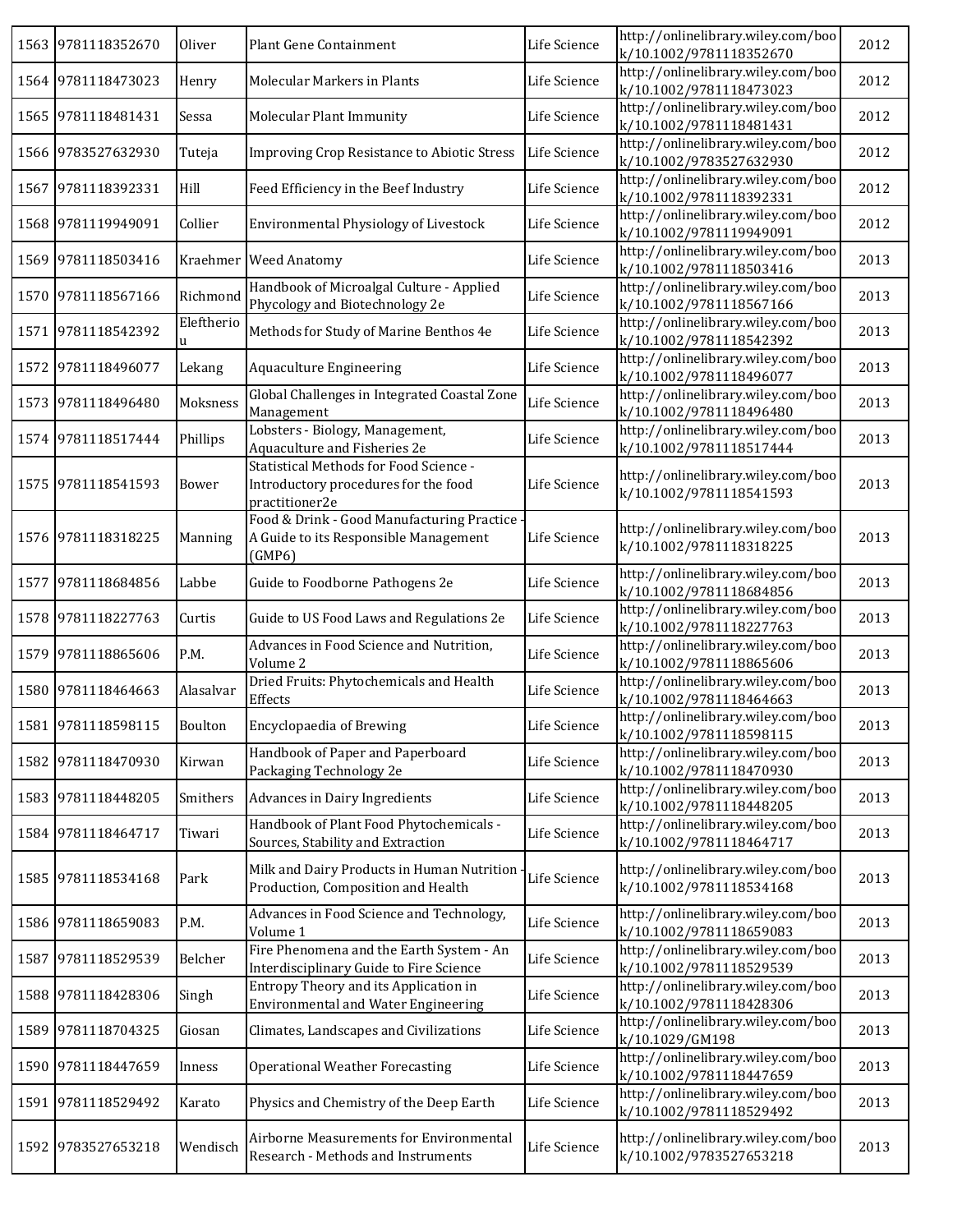|      | 1593 9781118422342 | Binkley           | Ecology and Management of Forest Soils 4e                                                                              | Life Science | http://onlinelibrary.wiley.com/boo<br>k/10.1002/9781118422342 | 2013 |
|------|--------------------|-------------------|------------------------------------------------------------------------------------------------------------------------|--------------|---------------------------------------------------------------|------|
|      | 1594 9781118470596 | Goldman           | Climatic Change and Global Warming of<br>Inland Waters - Impacts and Mitigation for<br><b>Ecosystems and Societies</b> | Life Science | http://onlinelibrary.wiley.com/boo<br>k/10.1002/9781118470596 | 2013 |
|      | 1595 9781118529577 | Palutikof         | <b>Climate Adaptation Futures</b>                                                                                      | Life Science | http://onlinelibrary.wiley.com/boo<br>k/10.1002/9781118529577 | 2013 |
|      | 1596 9781118548165 | Schmidt-<br>Thome | Climate Change Adaptation in Practice -<br>fromstrategy development to<br>implementation                               | Life Science | http://onlinelibrary.wiley.com/boo<br>k/10.1002/9781118548165 | 2013 |
|      | 1597 9781118274576 | Mason             | Trace Metals in Aquatic Systems                                                                                        | Life Science | http://onlinelibrary.wiley.com/boo<br>k/10.1002/9781118274576 | 2013 |
|      | 1598 9781118326213 | Falkner           | The Handbook of Global Climate and<br><b>Environment Policy</b>                                                        | Life Science | http://onlinelibrary.wiley.com/boo<br>k/10.1002/9781118326213 | 2013 |
|      | 1599 9781118481264 | Naddeo            | <b>Odour Impact Assessment Handbook</b>                                                                                | Life Science | http://onlinelibrary.wiley.com/boo<br>k/10.1002/9781118481264 | 2013 |
|      | 1600 9781118678381 | Lawrence          | Impact Assessment: Practical Solutions to<br><b>Recurrent Problems and Contemporary</b><br>Challenges, Second Edition  | Life Science | http://onlinelibrary.wiley.com/boo<br>k/10.1002/9781118678381 | 2013 |
| 1601 | 9781118683422      | Dean              | Environmental Trace Analysis - Techniques<br>and Applications                                                          | Life Science | http://onlinelibrary.wiley.com/boo<br>k/10.1002/9781118683422 | 2013 |
|      | 1602 9783527335961 | Hillenkam<br>p    | MALDI MS 2e - A Practical Guide to<br>Instrumentation, Methods and Applications                                        | Life Science | http://onlinelibrary.wiley.com/boo<br>k/10.1002/9783527335961 | 2013 |
|      | 1603 9783527652457 | Thomas            | Handbook of Biopolymer-Based Materials                                                                                 | Life Science | http://onlinelibrary.wiley.com/boo<br>k/10.1002/9783527652457 | 2013 |
|      | 1604 9783527669882 | Weckwert<br>h     | The Handbook of Plant Metabolomics                                                                                     | Life Science | http://onlinelibrary.wiley.com/boo<br>k/10.1002/9783527669882 | 2013 |
|      | 1605 9781119941064 | Brown             | <b>Extreme Tissue Engineering</b>                                                                                      | Life Science | http://onlinelibrary.wiley.com/boo<br>k/10.1002/9781119941064 | 2013 |
|      | 1606 9781118552872 | Chen              | Polyploid and Hybrid Genomics                                                                                          | Life Science | http://onlinelibrary.wiley.com/boo<br>k/10.1002/9781118552872 | 2013 |
| 1607 | 9781118660423      | Shah              | Stem Cell Therapeutics for Cancer                                                                                      | Life Science | http://onlinelibrary.wiley.com/boo<br>k/10.1002/9781118660423 | 2013 |
|      | 1608 9781118498026 | Huang             | Stem Cells in Craniofacial Development and<br>Regeneration                                                             | Life Science | http://onlinelibrary.wiley.com/boo<br>k/10.1002/9781118498026 | 2013 |
|      | 1609 9781118397145 | Colombo           | Inhalation Drug Delivery - Techniques and<br>Products                                                                  | Life Science | http://onlinelibrary.wiley.com/boo<br>k/10.1002/9781118397145 | 2013 |
|      | 1610 9781118451908 | Dickenson         | Molecular Pharmacology - From DNA to<br>Drug Design                                                                    | Life Science | http://onlinelibrary.wiley.com/boo<br>k/10.1002/9781118451908 | 2013 |
|      | 1611 9781118660485 | Ho                | Biotechnology and Biopharmaceuticals:<br>Transforming Proteins and Genes into<br>Drugs, Second Edition                 | Life Science | http://onlinelibrary.wiley.com/boo<br>k/10.1002/9781118660485 | 2013 |
|      | 1612 9783527669417 | Knäblein          | Modern Biopharmaceuticals                                                                                              | Life Science | http://onlinelibrary.wiley.com/boo<br>k/10.1002/9783527669417 | 2013 |
|      | 1613 9783527654185 | Otzen             | Amyloid Fibrils and Prefibrillar Aggregates -<br>Molecular and Biological Properties                                   | Life Science | http://onlinelibrary.wiley.com/boo<br>k/10.1002/9783527654185 | 2013 |
|      | 1614 9783527669929 | Lindl             | Atlas of Living Cell Cultures                                                                                          | Life Science | http://onlinelibrary.wiley.com/boo<br>k/10.1002/9783527669929 | 2013 |
|      | 1615 9781118676646 | Kabasci           | Bio-based Plastics - Materials and<br>Applications                                                                     | Life Science | http://onlinelibrary.wiley.com/boo<br>k/10.1002/9781118676646 | 2013 |
|      | 1616 9781118609958 | Dufresne          | Biopolymer Nanocomposites: Processing,<br>Properties, and Applications                                                 | Life Science | http://onlinelibrary.wiley.com/boo<br>k/10.1002/9781118609958 | 2013 |
|      | 1617 9781118354599 | Schmidt           | Fusion Protein Technologies for<br>Biopharmaceuticals: Applications and<br>Challenges                                  | Life Science | http://onlinelibrary.wiley.com/boo<br>k/10.1002/9781118354599 | 2013 |
|      | 1618 9783527670420 | Schleef           | Minicircle and Miniplasmid DNA Vectors -<br>The Future of Non-Viral and Viral Gene<br>Transfer                         | Life Science | http://onlinelibrary.wiley.com/boo<br>k/10.1002/9783527670420 | 2013 |
|      | 1619 9781118497883 | Cetrulo           | Perinatal Stem Cells, Second Edition                                                                                   | Life Science | http://onlinelibrary.wiley.com/boo<br>k/10.1002/9781118497883 | 2013 |
|      | 1620 9781118648384 | Sarker            | Pharmaceutical Emulsions - A Drug<br>Developer's Toolbag                                                               | Life Science | http://onlinelibrary.wiley.com/boo<br>k/10.1002/9781118648384 | 2013 |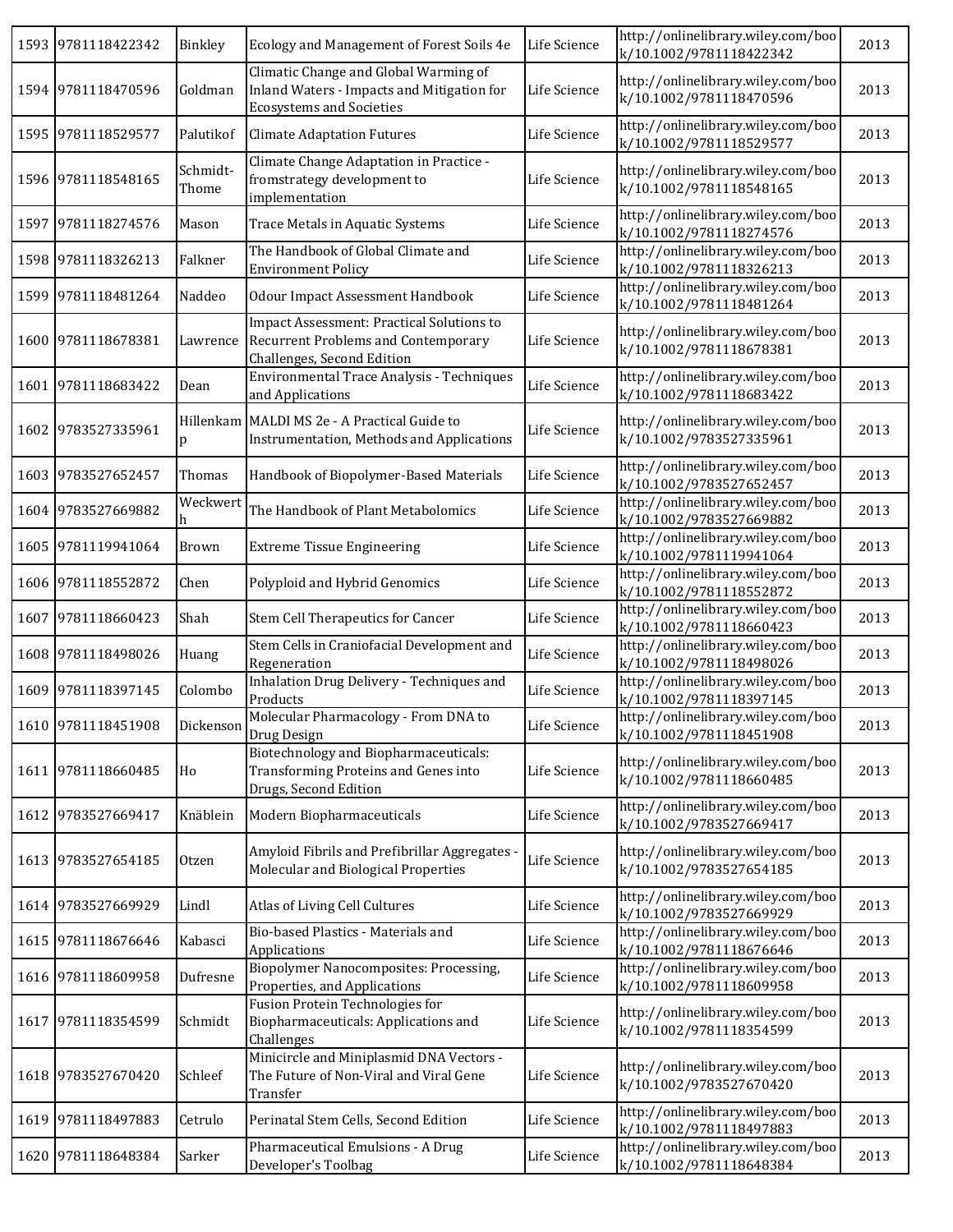|      | 1621 9781118453926 | Rosen             | Primer on the Metabolic Bone Diseases and<br>Disorders of Mineral Metabolism                                                                          | Life Science | http://onlinelibrary.wiley.com/boo<br>k/10.1002/9781118453926 | 2013 |
|------|--------------------|-------------------|-------------------------------------------------------------------------------------------------------------------------------------------------------|--------------|---------------------------------------------------------------|------|
|      | 1622 9781118482490 | Pinna             | Protein Kinase CK2 (The Wiley-IUBMB<br>Series on Biochemistry and                                                                                     | Life Science | http://onlinelibrary.wiley.com/boo<br>k/10.1002/9781118482490 | 2013 |
|      | 1623 9781118409589 | Wajnberg          | Chemical Ecology of Insect Parasitoids                                                                                                                | Life Science | http://onlinelibrary.wiley.com/boo<br>k/10.1002/9781118409589 | 2013 |
|      | 1624 9781118428351 | Roe               | <b>Biodiversity Conservation and Poverty</b><br>Alleviation: Exploring the Evidence for a<br>Link                                                     | Life Science | http://onlinelibrary.wiley.com/boo<br>k/10.1002/9781118428351 | 2013 |
|      | 1625 9781118452592 | van der<br>Maarel | Vegetation Ecology 2e                                                                                                                                 | Life Science | http://onlinelibrary.wiley.com/boo<br>k/10.1002/9781118452592 | 2013 |
|      | 1626 9781118490747 | Collen            | Biodiversity Monitoring and Conservation -<br>Bridging the Gap Between Global<br>Commitment and Local Action                                          | Life Science | http://onlinelibrary.wiley.com/boo<br>k/10.1002/9781118490747 | 2013 |
| 1627 | 9781118502181      | Rossberg          | Food Webs and Biodiversity - Foundations,<br>Models, Data                                                                                             | Life Science | http://onlinelibrary.wiley.com/boo<br>k/10.1002/9781118502181 | 2013 |
|      | 1628 9781118506271 | Wratten           | Ecosystem Services in Agricultural and<br>Urban Landscapes                                                                                            | Life Science | http://onlinelibrary.wiley.com/boo<br>k/10.1002/9781118506271 | 2013 |
|      | 1629 9781118562543 | Wildi             | Data Analysis in Vegetation Ecology 2e                                                                                                                | Life Science | http://onlinelibrary.wiley.com/boo<br>k/10.1002/9781118562543 | 2013 |
|      | 1630 9781118679838 | Sodhi             | Conservation Biology - Voices from the<br>Tropics                                                                                                     | Life Science | http://onlinelibrary.wiley.com/boo<br>k/10.1002/9781118679838 | 2013 |
|      | 1631 9781118743423 | Tannenba<br>um    | Alternative Ecological Risk Assessment - An<br>Innovative Approach to Understanding<br><b>Ecological Assessments for Contaminated</b><br><b>Sites</b> | Life Science | http://onlinelibrary.wiley.com/boo<br>k/10.1002/9781118743423 | 2013 |
|      | 1632 9781118659991 | Smith             | The Origins of Modern Humans: Biology<br>Reconsidered                                                                                                 | Life Science | http://onlinelibrary.wiley.com/boo<br>k/10.1002/9781118659991 | 2013 |
|      | 1633 9783527671595 | Kubitsche<br>ck   | Fluorescence Microscopy - From Physical<br>Background to Biological Application                                                                       | Life Science | http://onlinelibrary.wiley.com/boo<br>k/10.1002/9783527671595 | 2013 |
|      | 1634 9783527670383 | Jäger             | Trypanosomatid Diseases - Molecular<br>Routes toward Drug Discovery                                                                                   | Life Science | http://onlinelibrary.wiley.com/boo<br>k/10.1002/9783527670383 | 2013 |
|      | 1635 9781118469347 | van<br>Emden      | Handbook of Agricultural Entomology                                                                                                                   | Life Science | http://onlinelibrary.wiley.com/boo<br>k/10.1002/9781118469347 | 2013 |
|      | 1636 9783527670468 | Dehmer            | Advances in Network Complexity                                                                                                                        | Life Science | http://onlinelibrary.wiley.com/boo<br>k/10.1002/9783527670468 | 2013 |
|      | 1637 9781118305881 | Ambrose           | Annual Plant Reviews, Volume 45 - The<br><b>Evolution of Plant Form</b>                                                                               | Life Science | http://onlinelibrary.wiley.com/boo<br>k/10.1002/9781118305881 | 2013 |
|      | 1638 9781118522158 | Chowdhar<br>V     | $\label{eq:equi} \textbf{E} \textbf{quine Genomics}$                                                                                                  | Life Science | http://onlinelibrary.wiley.com/boo<br>k/10.1002/9781118522158 | 2013 |
|      | 1639 9783527665433 | Wu                | Posttranscriptional Gene Regulation - RNA<br>Processing in Eukaryotes                                                                                 | Life Science | http://onlinelibrary.wiley.com/boo<br>k/10.1002/9783527665433 | 2013 |
|      | 1640 9783527665471 | Emmert-<br>Streib | <b>Statistical Diagnostics for Cancer - Analyzing</b><br>High-Dimensional Data                                                                        | Life Science | http://onlinelibrary.wiley.com/boo<br>k/10.1002/9783527665471 | 2013 |
|      | 1641 9781118728475 | Varshney          | Translational Genomics for Crop Breeding:<br><b>Biotic Stress</b>                                                                                     | Life Science | http://onlinelibrary.wiley.com/boo<br>k/10.1002/9781118728475 | 2013 |
|      | 1642 9781118728482 | Varshney          | Translational Genomics for Crop Breeding:<br>Abiotic Stress, Yield and Quality                                                                        | Life Science | http://onlinelibrary.wiley.com/boo<br>k/10.1002/9781118728482 | 2013 |
|      | 1643 9783527675357 | Weidman           | Working in Biosafety Level 3 and 4<br>Laboratories - A Practical Introduction                                                                         | Life Science | http://onlinelibrary.wiley.com/boo<br>k/10.1002/9783527675357 | 2013 |
|      | 1644 9781118392058 | Zuckerma          | Principles and Practice of Travel Medicine<br>2e                                                                                                      | Life Science | http://onlinelibrary.wiley.com/boo<br>k/10.1002/9781118392058 | 2013 |
|      | 1645 9781118636817 | Webster           | Textbook of Influenza 2e                                                                                                                              | Life Science | http://onlinelibrary.wiley.com/boo<br>k/10.1002/9781118636817 | 2013 |
|      | 1646 9781118393277 | Bisen             | Emerging Epidemics: Management and<br>Control                                                                                                         | Life Science | http://onlinelibrary.wiley.com/boo<br>k/10.1002/9781118393277 | 2013 |
| 1647 | 9781118543504      | M'ikanath<br>a    | Infectious Disease Surveillance 2e                                                                                                                    | Life Science | http://onlinelibrary.wiley.com/boo<br>k/10.1002/9781118543504 | 2013 |
|      | 1648 9781118297469 | Singh             | Viral Infections and Global Change                                                                                                                    | Life Science | http://onlinelibrary.wiley.com/boo<br>k/10.1002/9781118297469 | 2013 |
|      | 1649 9781118409855 | Fredricks         | The Human Microbiota: How Microbial<br>Communities Affect Health and Disease                                                                          | Life Science | http://onlinelibrary.wiley.com/boo<br>k/10.1002/9781118409855 | 2013 |
|      | 1650 9781118425831 | Fraise            | Principles and Practice of Disinfection,<br>Preservation and Sterilization                                                                            | Life Science | http://onlinelibrary.wiley.com/boo<br>k/10.1002/9781118425831 | 2013 |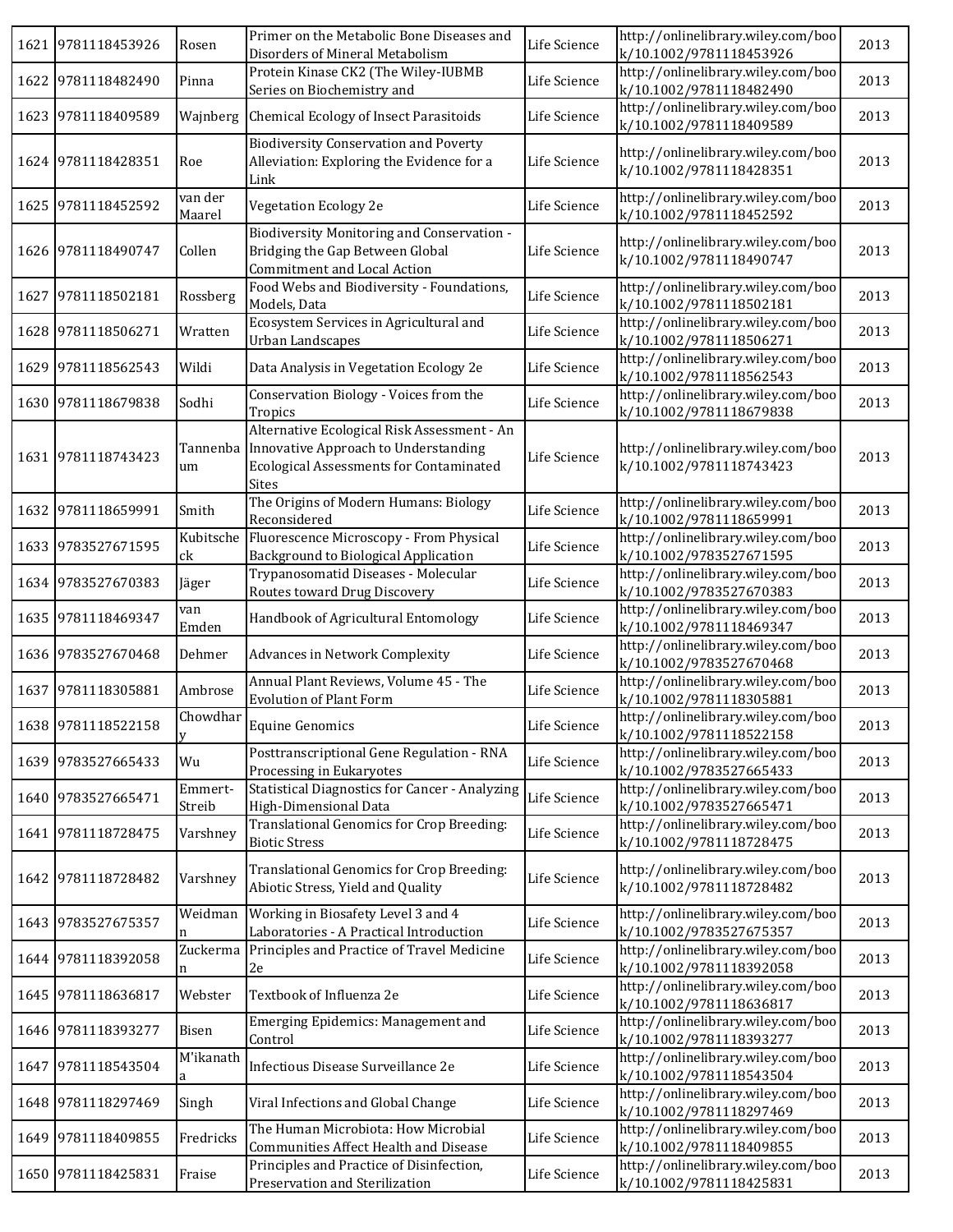|      | 1651 9781118520055 | Campbell       | Identification of Pathogenic Fungi                                                                              | Life Science | http://onlinelibrary.wiley.com/boo<br>k/10.1002/9781118520055 | 2013 |
|------|--------------------|----------------|-----------------------------------------------------------------------------------------------------------------|--------------|---------------------------------------------------------------|------|
|      | 1652 9781118735893 | Martin         | The Ecological Genomics of Fungi                                                                                | Life Science | http://onlinelibrary.wiley.com/boo<br>k/10.1002/9781118735893 | 2013 |
| 1653 | 9781118472507      | Evans          | Annual Plant Reviews, Volume 46 - Plant<br>Nuclear Structure, Genome Architecture and<br><b>Gene Regulation</b> | Life Science | http://onlinelibrary.wiley.com/boo<br>k/10.1002/9781118472507 | 2013 |
|      | 1654 9781118707418 | Janick         | Horticultural Reviews Volume 41                                                                                 | Life Science | http://onlinelibrary.wiley.com/boo<br>k/10.1002/9781118707418 | 2013 |
|      | 1655 9783527665334 | Tuteja         | Improving Crop Productivity in Sustainable<br>Agriculture                                                       | Life Science | http://onlinelibrary.wiley.com/boo<br>k/10.1002/9783527665334 | 2013 |
|      | 1656 9781118517994 | Rengel         | <b>Improving Water and Nutrient-Use</b><br><b>Efficiency in Food Production Systems</b>                         | Life Science | http://onlinelibrary.wiley.com/boo<br>k/10.1002/9781118517994 | 2013 |
|      | 1657 9781118497869 | Janick         | Plant Breeding Reviews Volume 37                                                                                | Life Science | http://onlinelibrary.wiley.com/boo<br>k/10.1002/9781118497869 | 2013 |
|      | 1658 9781118525715 | Jiang          | <b>Plant Centromere Biology</b>                                                                                 | Life Science | http://onlinelibrary.wiley.com/boo<br>k/10.1002/9781118525715 | 2013 |
|      | 1659 9781118337295 | Gregory        | Soil Conditions and Plant Growth                                                                                | Life Science | http://onlinelibrary.wiley.com/boo<br>k/10.1002/9781118337295 | 2013 |
| 1660 | 9781118500156      | Fedoroff       | Plant Transposons and Genome Dynamics in<br>Evolution                                                           | Life Science | http://onlinelibrary.wiley.com/boo<br>k/10.1002/9781118500156 | 2013 |
| 1661 | 9781118525524      | Becraft        | Seed Genomics                                                                                                   | Life Science | http://onlinelibrary.wiley.com/boo<br>k/10.1002/9781118525524 | 2013 |
| 1662 | 9781118593714      | Seymour        | The Molecular Biology and Biochemistry of<br><b>Fruit Ripening</b>                                              | Life Science | http://onlinelibrary.wiley.com/boo<br>k/10.1002/9781118593714 | 2013 |
|      | 1663 9781118609477 | Saha           | <b>Bioenergy Feedstocks:</b>                                                                                    | Life Science | http://onlinelibrary.wiley.com/boo<br>k/10.1002/9781118609477 | 2013 |
|      | 1664 9781118635797 | Singh          | <b>Biofuel Crop Sustainability</b>                                                                              | Life Science | http://onlinelibrary.wiley.com/boo<br>k/10.1002/9781118635797 | 2013 |
|      | 1665 9781118538074 | Krisher        | Oocyte Physiology and Development in<br><b>Domestic Animals</b>                                                 | Life Science | http://onlinelibrary.wiley.com/boo<br>k/10.1002/9781118538074 | 2013 |
| 1666 | 9781118530726      | Kerth          | The Science of Meat Quality                                                                                     | Life Science | http://onlinelibrary.wiley.com/boo<br>k/10.1002/9781118530726 | 2013 |
| 1667 | 9781118491454      | Chiba          | Sustainable Swine Nutrition                                                                                     | Life Science | http://onlinelibrary.wiley.com/boo<br>k/10.1002/9781118491454 | 2013 |
| 1668 | 9781118336144      |                | Dobretsov Biofouling Methods                                                                                    | Life Science | http://onlinelibrary.wiley.com/boo<br>k/10.1002/9781118336144 | 2014 |
|      | 1669 9781118653975 | Thompso<br>n   | Fruit and Vegetables - Harvesting, Handling<br>and Storage - 2 Vol Set                                          | Life Science | http://onlinelibrary.wiley.com/boo<br>k/10.1002/9781118653975 | 2014 |
|      | 1670 9781118771280 | Moore          | Sugarcane: Physiology, Biochemistry, and<br><b>Funcational Biology</b>                                          | Life Science | http://onlinelibrary.wiley.com/boo<br>k/10.1002/9781118771280 | 2014 |
|      | 1671 9781118351284 |                | Matthews Pesticide Application Methods                                                                          | Life Science | http://onlinelibrary.wiley.com/boo<br>k/10.1002/9781118351284 | 2014 |
| 1672 | 9781118524985      | Brown          | Biorenewable Resources: Engineering New<br>Products from Agriculture                                            | Life Science | http://onlinelibrary.wiley.com/boo<br>k/10.1002/9781118524985 | 2014 |
|      | 1673 9781118688571 | Yan            | Crop Variety Trials: Data Management and<br>Analysis                                                            | Life Science | http://onlinelibrary.wiley.com/boo<br>k/10.1002/9781118688571 | 2014 |
|      | 1674 9781118852408 | Fischer        | Pesticide Risk Assessment for Pollinators                                                                       | Life Science | http://onlinelibrary.wiley.com/boo<br>k/10.1002/9781118852408 | 2014 |
| 1675 | 9781118371848      | Walters        | Induced Resistance for Plant Defense - A<br>Sustainable Approach to Crop Protection 2e                          | Life Science | http://onlinelibrary.wiley.com/boo<br>k/10.1002/9781118371848 | 2014 |
|      | 1676 9781118897263 | Merrifield     | Aquaculture Nutrition - Gut Health,<br>Probioticsand Prebiotics                                                 | Life Science | http://onlinelibrary.wiley.com/boo<br>k/10.1002/9781118897263 | 2014 |
| 1677 | 9781118806913      | Gudding        | <b>Fish Vaccination</b>                                                                                         | Life Science | http://onlinelibrary.wiley.com/boo<br>k/10.1002/9781118806913 | 2014 |
| 1678 | 9781118759769      | Karplus        | Symbiosis in Fishes: The Biology of<br><b>Interspecific Partnerships</b>                                        | Life Science | http://onlinelibrary.wiley.com/boo<br>k/10.1002/9781118759769 | 2014 |
| 1679 | 9781118823194      | Traitler       | Food Industry Design, Technology and<br>Innovation                                                              | Life Science | http://onlinelibrary.wiley.com/boo<br>k/10.1002/9781118823194 | 2014 |
| 1680 | 9781118699287      | Martindal<br>e | Global Food Security and Supply                                                                                 | Life Science | http://onlinelibrary.wiley.com/boo<br>k/10.1002/9781118699287 | 2014 |
|      | 1681 9781118491003 | Spence         | The Perfect Meal - The Multisensory Science<br>of Food and Dining                                               | Life Science | http://onlinelibrary.wiley.com/boo<br>k/10.1002/9781118491003 | 2014 |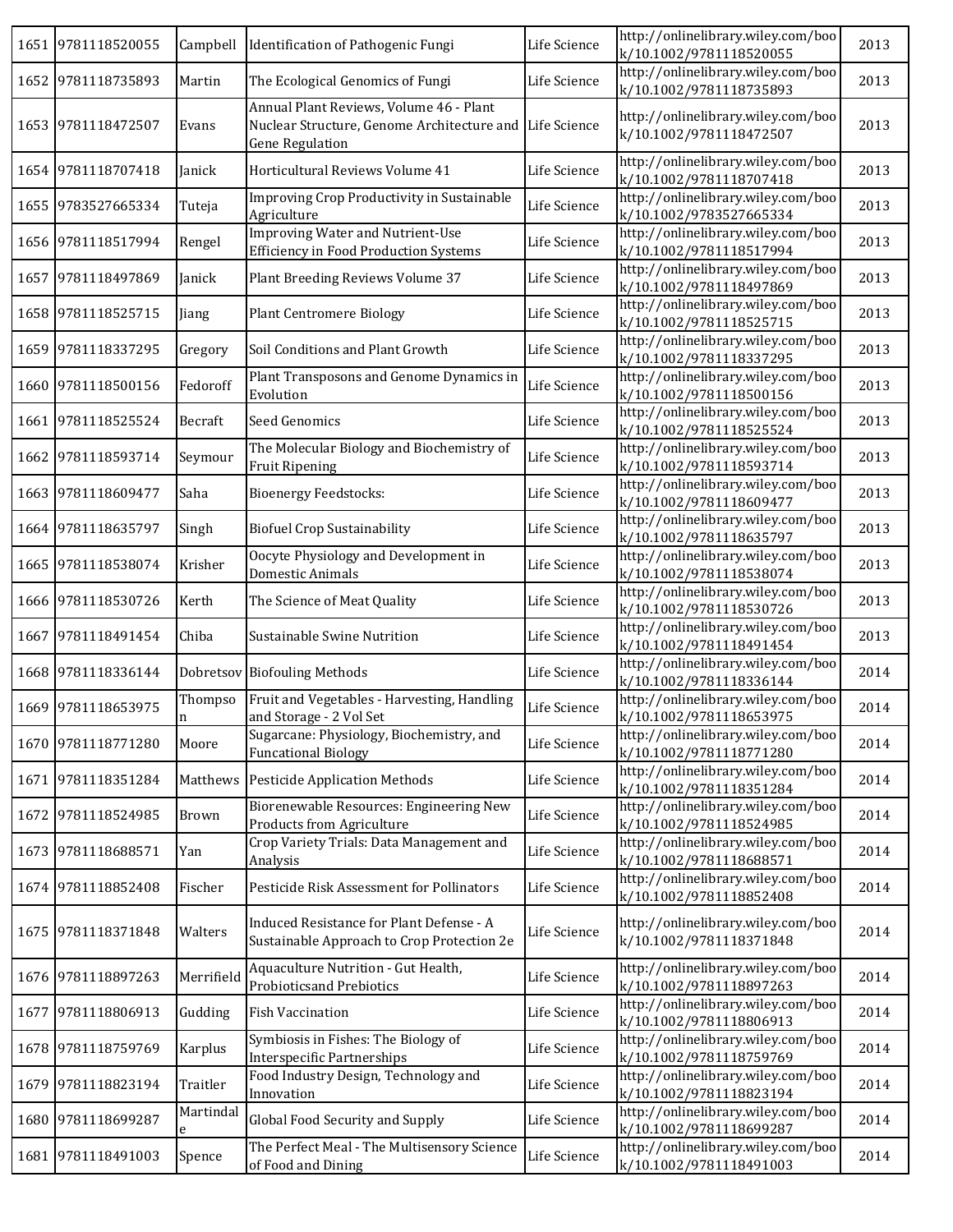| 1682 | 9783527682935      | Wuestenb<br>erg  | Cellulose and Cellulose Derivatives in the<br>Food Industry - Fundamentals and<br>Applications                                       | Life Science | http://onlinelibrary.wiley.com/boo<br>k/10.1002/9783527682935 | 2014 |
|------|--------------------|------------------|--------------------------------------------------------------------------------------------------------------------------------------|--------------|---------------------------------------------------------------|------|
|      | 1683 9781118278666 | Oyarzabal        | DNA Methods in Food Safety - Molecular<br>Typing of Foodborne and Waterborne<br><b>Bacterial Pathogens</b>                           | Life Science | http://onlinelibrary.wiley.com/boo<br>k/10.1002/9781118278666 | 2014 |
|      | 1684 9781118846315 | Clark            | Food Processing - Principles and<br>Applications, Second Edition                                                                     | Life Science | http://onlinelibrary.wiley.com/boo<br>k/10.1002/9781118846315 | 2014 |
|      | 1685 9781118522653 | Toldra           | Handbook of Fermented Meat and Poultry<br>2e                                                                                         | Life Science | http://onlinelibrary.wiley.com/boo<br>k/10.1002/9781118522653 | 2014 |
|      | 1686 9781118434635 | Granato          | Mathematical and Statistical Methods in<br>Food Science and Technology                                                               | Life Science | http://onlinelibrary.wiley.com/boo<br>k/10.1002/9781118434635 | 2014 |
| 1687 | 9781118460412      | Peri             | The Extra-Virgin Olive Oil Handbook                                                                                                  | Life Science | http://onlinelibrary.wiley.com/boo<br>k/10.1002/9781118460412 | 2014 |
|      | 1688 9781118227800 | Noomhor<br>m     | Functional Foods and Dietary Supplements -<br>Processing Effects and Health Benefits                                                 | Life Science | http://onlinelibrary.wiley.com/boo<br>k/10.1002/9781118227800 | 2014 |
| 1689 | 9781118346174      | <b>Boziaris</b>  | Seafood Processing - Technology, Quality<br>and Safety                                                                               | Life Science | http://onlinelibrary.wiley.com/boo<br>k/10.1002/9781118346174 | 2014 |
| 1690 | 9781118488553      | Wang             | Food Chemical Hazard Detection -<br>Development and Application of New<br>Technologies                                               | Life Science | http://onlinelibrary.wiley.com/boo<br>k/10.1002/9781118488553 | 2014 |
|      | 1691 9781118635056 | Kanekani<br>an   | Milk and Dairy Products as Functional Foods                                                                                          | Life Science | http://onlinelibrary.wiley.com/boo<br>k/10.1002/9781118635056 | 2014 |
|      | 1692 9783527689248 | Benz             | Introduction to Crystal Growth and<br>Characterization                                                                               | Life Science | http://onlinelibrary.wiley.com/boo<br>k/10.1002/9783527689248 | 2014 |
|      | 1693 9781118798478 | Righter          | 35 Seasons of U.S. Antarctic Meteorites<br>(1976-2010): A Pictorial Guide To The<br>Collection                                       | Life Science | http://onlinelibrary.wiley.com/boo<br>k/10.1002/9781118798478 | 2014 |
|      | 1694 9781119117261 |                  | Masselink   Coastal Environments and Global Change                                                                                   | Life Science | http://onlinelibrary.wiley.com/boo<br>k/10.1002/9781119117261 | 2014 |
|      | 1695 9781119007708 | Monaco           | Ecosystem Sustainability and Adaptation                                                                                              | Life Science | http://onlinelibrary.wiley.com/boo<br>k/10.1002/9781119007708 | 2014 |
|      | 1696 9781119003021 | Muttin           | Marine Coastal and Water Pollutions                                                                                                  | Life Science | http://onlinelibrary.wiley.com/boo<br>k/10.1002/9781119003021 | 2014 |
|      | 1697 9781119007678 | Monaco           | Ocean in the Earth System                                                                                                            | Life Science | http://onlinelibrary.wiley.com/boo<br>k/10.1002/9781119007678 | 2014 |
|      | 1698 9781118561294 | Kodama           | Rock Magnetic Cyclostratigraphy                                                                                                      | Life Science | http://onlinelibrary.wiley.com/boo<br>k/10.1002/9781118561294 | 2014 |
|      | 1699 9781118755341 | Gunn             | Critical Metals Handbook                                                                                                             | Life Science | http://onlinelibrary.wiley.com/boo<br>k/10.1002/9781118755341 | 2014 |
|      | 1700 9781118854280 | Dalbotten        | Future Earth -- Advancing Civic<br>Understanding of the Anthropocene                                                                 | Life Science | http://onlinelibrary.wiley.com/boo<br>k/10.1002/9781118854280 | 2014 |
|      | 1701 9781118637913 | Kagan            | Earthquakes - Models, Statistics, Testable<br>Forecasts                                                                              | Life Science | http://onlinelibrary.wiley.com/boo<br>k/10.1002/9781118637913 | 2014 |
| 1702 | 9781118856024      | von<br>Larcher   | Modeling Atmospheric and Oceanic Fluid<br>Flow: Insights from Laboratory Experiments<br>and Numerical Simulations                    | Life Science | http://onlinelibrary.wiley.com/boo<br>k/10.1002/9781118856024 | 2014 |
|      | 1703 9781118904855 | Kucera           | Desalination: Water from Water                                                                                                       | Life Science | http://onlinelibrary.wiley.com/boo<br>k/10.1002/9781118904855 | 2014 |
|      | 1704 9783527655625 | Klöpffer         | Life Cycle Assessment (LCA) - A Guide to<br><b>Best Practice</b>                                                                     | Life Science | http://onlinelibrary.wiley.com/boo<br>k/10.1002/9783527655625 | 2014 |
|      | 1705 9781118456613 | Adeyeye          | Water Efficiency in Buildings - Theory and<br>Practice                                                                               | Life Science | http://onlinelibrary.wiley.com/boo<br>k/10.1002/9781118456613 | 2014 |
|      | 1706 9781118339558 | Lambropo<br>ulou | <b>Transformation Products of Emerging</b><br>Contaminantsin the Environment - Analysis,<br>Processes, Occurrence, Effects and Risks | Life Science | http://onlinelibrary.wiley.com/boo<br>k/10.1002/9781118339558 | 2014 |
| 1707 | 9781118523667      | Pistocchi        | GIS Based Chemical Fate Modeling:<br>Principles and Applications                                                                     | Life Science | http://onlinelibrary.wiley.com/boo<br>k/10.1002/9781118523667 | 2014 |
|      | 1708 9781118682555 | Colbeck          | Aerosol Science - Technology and<br>Applications                                                                                     | Life Science | http://onlinelibrary.wiley.com/boo<br>k/10.1002/9781118682555 | 2014 |
| 1709 | 9781118743942      | Bitton           | Microbiology of Drinking Water Production<br>and Distribution                                                                        | Life Science | http://onlinelibrary.wiley.com/boo<br>k/10.1002/9781118743942 | 2014 |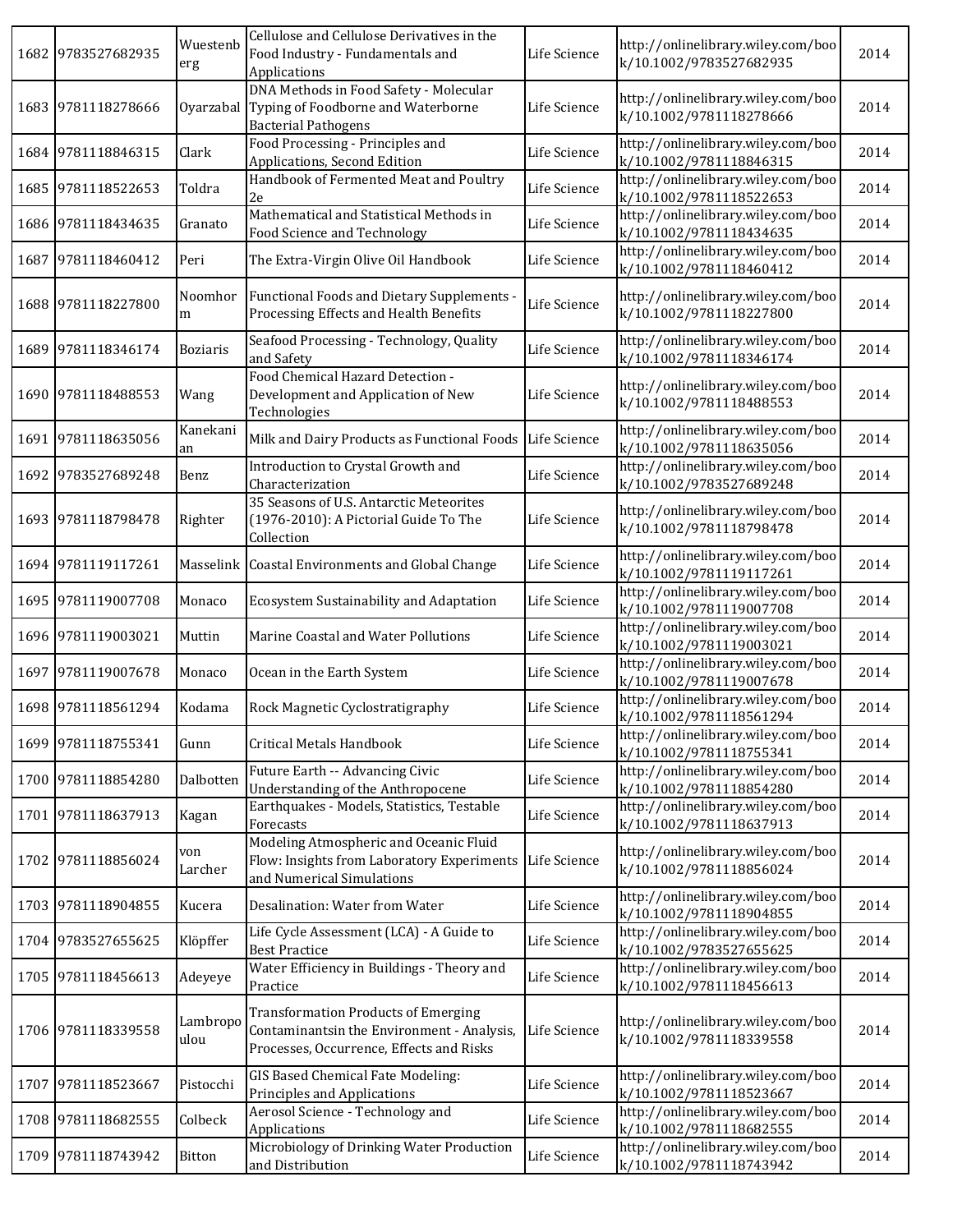|      | 1710 9781118863831 | Nesaratna<br>m  | <b>Water Pollution Control</b>                                                                                                  | Life Science | http://onlinelibrary.wiley.com/boo<br>k/10.1002/9781118863831 | 2014 |
|------|--------------------|-----------------|---------------------------------------------------------------------------------------------------------------------------------|--------------|---------------------------------------------------------------|------|
| 1711 | 9781118845028      | Palutikof       | Applied Studies in Climate Adaptation                                                                                           | Life Science | http://onlinelibrary.wiley.com/boo<br>k/10.1002/9781118845028 | 2014 |
| 1712 | 9781118511992      | Abdel<br>Rahman | <b>Cementitious Materials for Nuclear Waste</b><br>Immobilization                                                               | Life Science | http://onlinelibrary.wiley.com/boo<br>k/10.1002/9781118511992 | 2014 |
| 1713 | 9783527677573      | Haber           | Landwirtschaft und Naturschutz                                                                                                  | Life Science | http://onlinelibrary.wiley.com/boo<br>k/10.1002/9783527677573 | 2014 |
|      | 1714 9781118854945 | <b>Braimoh</b>  | Vulnerability of Land Systems in Asia                                                                                           | Life Science | http://onlinelibrary.wiley.com/boo<br>k/10.1002/9781118854945 | 2014 |
| 1715 | 9781118284551      | Hossler         | <b>Ultrastructure Atlas Of Human Tissues</b>                                                                                    | Life Science | http://onlinelibrary.wiley.com/boo<br>k/10.1002/9781118284551 | 2014 |
|      | 1716 9781118414873 | Rosier          | Global New Drug Development - An<br>Introduction                                                                                | Life Science | http://onlinelibrary.wiley.com/boo<br>k/10.1002/9781118414873 | 2014 |
| 1717 | 9781118789568      | Scudamor        | A Practical Guide to the Histology of the<br>Mouse                                                                              | Life Science | http://onlinelibrary.wiley.com/boo<br>k/10.1002/9781118789568 | 2014 |
| 1718 | 9783527682423      | Dübel           | Handbook of Therapeutic Antibodies 2e                                                                                           | Life Science | http://onlinelibrary.wiley.com/boo<br>k/10.1002/9783527682423 | 2014 |
| 1719 | 9781118396292      | Rojas           | Molecular Aspects of Aging: Understanding<br>Lung Aging                                                                         | Life Science | http://onlinelibrary.wiley.com/boo<br>k/10.1002/9781118396292 | 2014 |
| 1720 | 9781118356203      | Rajasekha       | Cancer Stem Cells                                                                                                               | Life Science | http://onlinelibrary.wiley.com/boo<br>k/10.1002/9781118356203 | 2014 |
| 1721 | 9781118285602      | Schatten        | Cell and Molecular Biology and Imaging of<br><b>Stem Cells</b>                                                                  | Life Science | http://onlinelibrary.wiley.com/boo<br>k/10.1002/9781118285602 | 2014 |
| 1722 | 9783527683321      | Meyer           | Industrial Scale Suspension Culture of Living<br>Cells                                                                          | Life Science | http://onlinelibrary.wiley.com/boo<br>k/10.1002/9783527683321 | 2014 |
| 1723 | 9781119117599      | Walsh           | Proteins - Biochemistry and Biotechnology<br>2e                                                                                 | Life Science | http://onlinelibrary.wiley.com/boo<br>k/10.1002/9781119117599 | 2014 |
|      | 1724 9781118847237 | Stirpe          | Ribosome-inactivating Proteins: Ricin and<br><b>Related Proteins</b>                                                            | Life Science | http://onlinelibrary.wiley.com/boo<br>k/10.1002/9781118847237 | 2014 |
| 1725 | 9781118837283      | Fink            | The Chemistry of Bio-based Polymers                                                                                             | Life Science | http://onlinelibrary.wiley.com/boo<br>k/10.1002/9781118837283 | 2014 |
| 1726 | 9781118451281      | Di Marzo        | Cannabinoids                                                                                                                    | Life Science | http://onlinelibrary.wiley.com/boo<br>k/10.1002/9781118451281 | 2014 |
| 1727 | 9783527681921      | Popp            | Ex-vivo and In-vivo Optical Molecular<br>Pathology                                                                              | Life Science | http://onlinelibrary.wiley.com/boo<br>k/10.1002/9783527681921 | 2014 |
| 1728 | 9783527687077      | <b>Bressan</b>  | From Physics to Daily Life - Applications in<br>Biology, Medicine and Healthcare                                                | Life Science | http://onlinelibrary.wiley.com/boo<br>k/10.1002/9783527687077 | 2014 |
|      | 1729 9783527681501 | La Barre        | Outstanding Marine Molecules - Chemistry,<br>Biology, Analysis                                                                  | Life Science | http://onlinelibrary.wiley.com/boo<br>k/10.1002/9783527681501 | 2014 |
| 1730 | 9781118845363      | Doglia          | Protein Aggregation in Bacteria: Functional<br>and Structural Properties of Inclusion Bodies Life Science<br>in Bacterial Cells |              | http://onlinelibrary.wiley.com/boo<br>k/10.1002/9781118845363 | 2014 |
| 1731 | 9781118743089      | Orengo          | Protein Families: Relating Protein Sequence,<br>Structure, and Function                                                         | Life Science | http://onlinelibrary.wiley.com/boo<br>k/10.1002/9781118743089 | 2014 |
| 1732 | 9781118899595      | Greene          | Sustainable Plastics: Environmental<br>Assessments of Biobased, Biodegradable,<br>and Recycled Plastics                         | Life Science | http://onlinelibrary.wiley.com/boo<br>k/10.1002/9781118899595 | 2014 |
| 1733 | 9783527675272      | Chamow          | Therapeutic Fc-Fusion Proteins                                                                                                  | Life Science | http://onlinelibrary.wiley.com/boo<br>k/10.1002/9783527675272 | 2014 |
| 1734 | 9781118858615      | Skarpe          | Elephants and Savanna Woodland<br>Ecosystems - A Study from Chobe National<br>Park, Botswana                                    | Life Science | http://onlinelibrary.wiley.com/boo<br>k/10.1002/9781118858615 | 2014 |
| 1735 | 9781119053989      | de<br>Larminat  | Climate Change:                                                                                                                 | Life Science | http://onlinelibrary.wiley.com/boo<br>k/10.1002/9781119053989 | 2014 |
|      | 1736 9781118912591 | Hunt            | Genotype-by-Environment Interactions and<br><b>Sexual Selection</b>                                                             | Life Science | http://onlinelibrary.wiley.com/boo<br>k/10.1002/9781118912591 | 2014 |
| 1737 | 9781118590836      | Churchill       | Thin on the Ground: Neandertal Biology,<br>Archeology, and Ecology                                                              | Life Science | http://onlinelibrary.wiley.com/boo<br>k/10.1002/9781118590836 | 2014 |
| 1738 | 9781118707449      | Streelman       | Advances in Evolutionary Developmental<br><b>Biology</b>                                                                        | Life Science | http://onlinelibrary.wiley.com/boo<br>k/10.1002/9781118707449 | 2014 |
| 1739 | 9781118852750      | Marsh           | Forensic Photography - A Practitioner's<br>Guide                                                                                | Life Science | http://onlinelibrary.wiley.com/boo<br>k/10.1002/9781118852750 | 2014 |
| 1740 | 9781118656129      | Satoh           | Developmental Genomics of Ascidians                                                                                             | Life Science | http://onlinelibrary.wiley.com/boo<br>k/10.1002/9781118656129 | 2014 |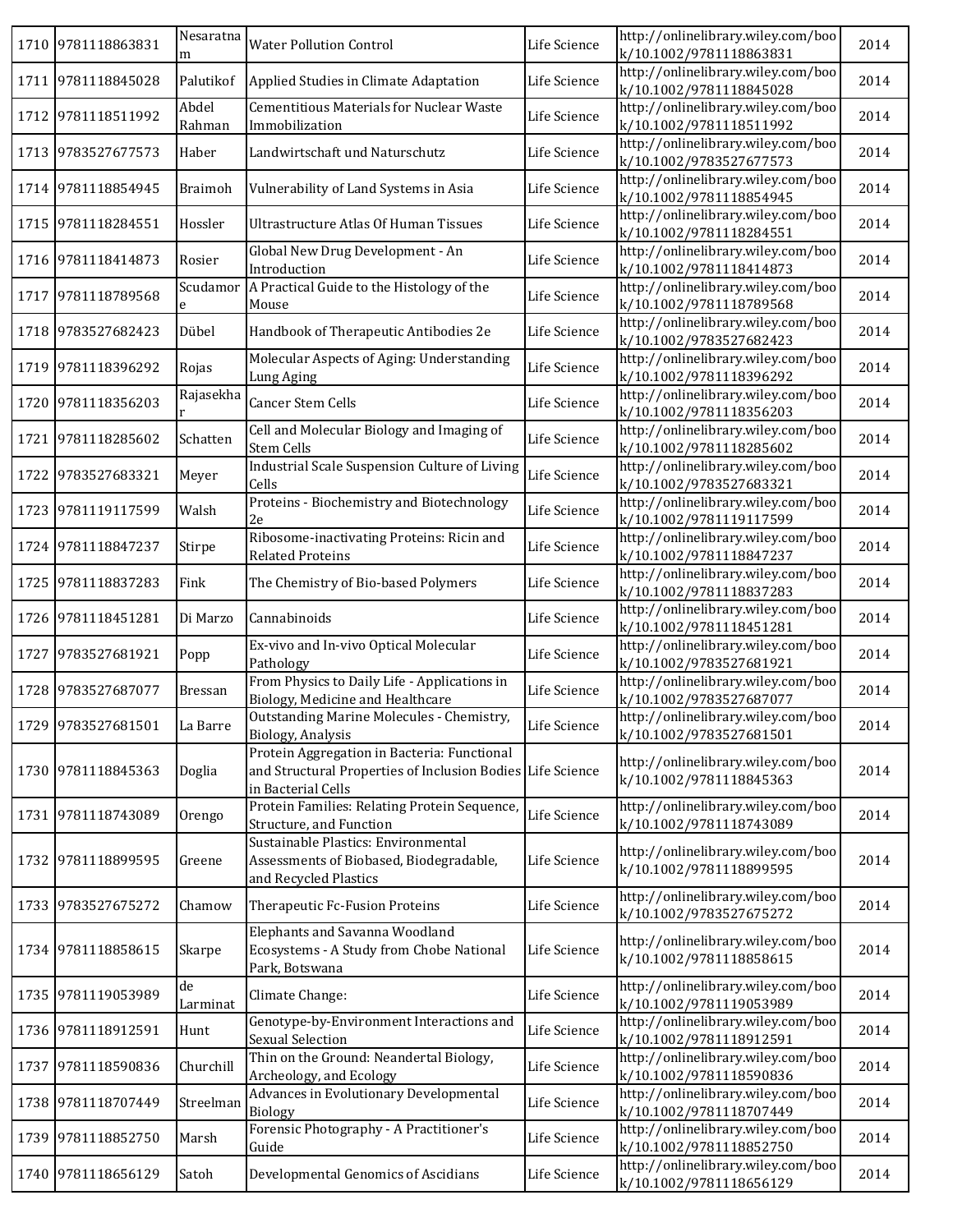|      | 1741 9783527675418 | Reynaud                 | Imaging Marine Life - Modern Imaging<br><b>Techniques in Marine Biology</b>                                     | Life Science | http://onlinelibrary.wiley.com/boo<br>k/10.1002/9783527675418 | 2014 |
|------|--------------------|-------------------------|-----------------------------------------------------------------------------------------------------------------|--------------|---------------------------------------------------------------|------|
|      | 1742 9781118876114 | Barbosa                 | Insect Histology - Practical Laboratory<br>Techniques                                                           | Life Science | http://onlinelibrary.wiley.com/boo<br>k/10.1002/9781118876114 | 2014 |
|      | 1743 9783527675401 | Doerig                  | Protein Phosphorylation in Parasites - Novel<br>Targets for Antiparasitic Intervention                          | Life Science | http://onlinelibrary.wiley.com/boo<br>k/10.1002/9783527675401 | 2014 |
|      | 1744 9781118444122 | Hoppler                 | Wnt Signaling in Development and Disease:<br>Molecular Mechanisms and Biological<br>Functions                   | Life Science | http://onlinelibrary.wiley.com/boo<br>k/10.1002/9781118444122 | 2014 |
|      | 1745 9781118398890 | Belfer                  | Pain Genetics: Basic to Translational Science                                                                   | Life Science | http://onlinelibrary.wiley.com/boo<br>k/10.1002/9781118398890 | 2014 |
|      | 1746 9781118412602 | Zneimer                 | Cytogenetic Abnormalities: Chromosomal,<br>FISH and Microarray-Based Clinical<br>Reporting                      | Life Science | http://onlinelibrary.wiley.com/boo<br>k/10.1002/9781118412602 | 2014 |
|      | 1747 9781118300312 | Lawrie                  | MicroRNAs in Medicine                                                                                           | Life Science | http://onlinelibrary.wiley.com/boo<br>k/10.1002/9781118300312 | 2014 |
|      | 1748 9781118820971 | Borem                   | <b>Omics in Plant Breeding</b>                                                                                  | Life Science | http://onlinelibrary.wiley.com/boo<br>k/10.1002/9781118820971 | 2014 |
|      | 1749 9781118928646 | M'ikanath<br>a          | Concepts and Methods in Infectious Disease<br>Sureveillance                                                     | Life Science | http://onlinelibrary.wiley.com/boo<br>k/10.1002/9781118928646 | 2014 |
|      | 1750 9781118402238 | Sharma                  | Cyanobacteria - An Economic Perspective                                                                         | Life Science | http://onlinelibrary.wiley.com/boo<br>k/10.1002/9781118402238 | 2014 |
|      | 1751 9781118636657 | Isaacs                  | Evidence-Based Neonatal Infections                                                                              | Life Science | http://onlinelibrary.wiley.com/boo<br>k/10.1002/9781118636657 | 2014 |
|      | 1752 9781118395264 | Weiss                   | Microsporidia: Pathogens of Opportunity                                                                         | Life Science | http://onlinelibrary.wiley.com/boo<br>k/10.1002/9781118395264 | 2014 |
|      | 1753 9781118794623 | Osbourn                 | Natural Products: Discourse, Diversity, and<br>Design                                                           | Life Science | http://onlinelibrary.wiley.com/boo<br>k/10.1002/9781118794623 | 2014 |
|      | 1754 9781118829783 | Voelckel                | Annual Plant Reviews V 47 - Insect-Plant<br>Interactions                                                        | Life Science | http://onlinelibrary.wiley.com/boo<br>k/10.1002/9781118829783 | 2014 |
|      | 1755 9781118832790 | Leslie                  | Mycotoxin Reduction in Grain Chains                                                                             | Life Science | http://onlinelibrary.wiley.com/boo<br>k/10.1002/9781118832790 | 2014 |
|      | 1756 9781118916865 | Janick                  | Plant Breeding Reviews Volume 38                                                                                | Life Science | http://onlinelibrary.wiley.com/boo<br>k/10.1002/9781118916865 | 2014 |
|      | 1757 9781118647363 | Fukuda                  | Plant Cell Wall Patterning and Cell Shape                                                                       | Life Science | http://onlinelibrary.wiley.com/boo<br>k/10.1002/9781118647363 | 2014 |
|      | 1758 9781118308240 | Franklin                | Temperature and Plant Development                                                                               | Life Science | http://onlinelibrary.wiley.com/boo<br>k/10.1002/9781118308240 | 2014 |
|      | 1759 9781118329634 | Romani                  | Recent Advances in Polyphenol Research<br>Volume 4                                                              | Life Science | http://onlinelibrary.wiley.com/boo<br>k/10.1002/9781118329634 | 2014 |
|      | 1760 9781118764374 | Jenks                   | Plant Abiotic Stress, Second Edition                                                                            | Life Science | http://onlinelibrary.wiley.com/boo<br>k/10.1002/9781118764374 | 2014 |
|      | 1761 9781118916827 | Janick                  | Horticultural Reviews Volume 42                                                                                 | Life Science | http://onlinelibrary.wiley.com/boo<br>k/10.1002/9781118916827 | 2014 |
|      | 1762 9783527675265 | Tuteja                  | Climate Change and Plant Abiotic Stress<br>Tolerance                                                            | Life Science | http://onlinelibrary.wiley.com/boo<br>k/10.1002/9783527675265 | 2014 |
|      | 1763 9783527686063 | Krauss                  | Ecological Biochemistry - Environmental<br>and Interspecies Interactions                                        | Life Science | http://onlinelibrary.wiley.com/boo<br>k/10.1002/9783527686063 | 2014 |
|      | 1764 9781118492833 | Kloc                    | Xenopus Development                                                                                             | Life Science | http://onlinelibrary.wiley.com/boo<br>k/10.1002/9781118492833 | 2014 |
|      | 1765 9781118975923 | Matthews                | Pesticides - Health, Safety and the<br>Environment 2e                                                           | Life Science | http://onlinelibrary.wiley.com/boo<br>k/10.1002/9781118975923 | 2015 |
|      | 1766 9781118854396 | Redden                  | Crop Wild Relatives and Climate Change                                                                          | Life Science | http://onlinelibrary.wiley.com/boo<br>k/10.1002/9781118854396 | 2015 |
| 1767 | 9781118917091      | Mahgoub<br><b>Azooz</b> | Legumes under Environmental Stress - Yield<br><b>Improvement and Adaptations</b>                                | Life Science | http://onlinelibrary.wiley.com/boo<br>k/10.1002/9781118917091 | 2015 |
|      | 1768 9781118783054 | Walters                 | Physiological Responses of Plants to Attack                                                                     | Life Science | http://onlinelibrary.wiley.com/boo<br>k/10.1002/9781118783054 | 2015 |
|      | 1769 9781118628041 | Murphy                  | Quinoa: Sustainable Production, Variety<br>Improvement, and Nutritive Value in<br><b>Agroecological Systems</b> | Life Science | http://onlinelibrary.wiley.com/boo<br>k/10.1002/9781118628041 | 2015 |
|      | 1770 9781118778418 | Ingram                  | Science and the Garden - The Scientific Basis<br>of Horticultural Practice, 3e                                  | Life Science | http://onlinelibrary.wiley.com/boo<br>k/10.1002/9781118778418 | 2015 |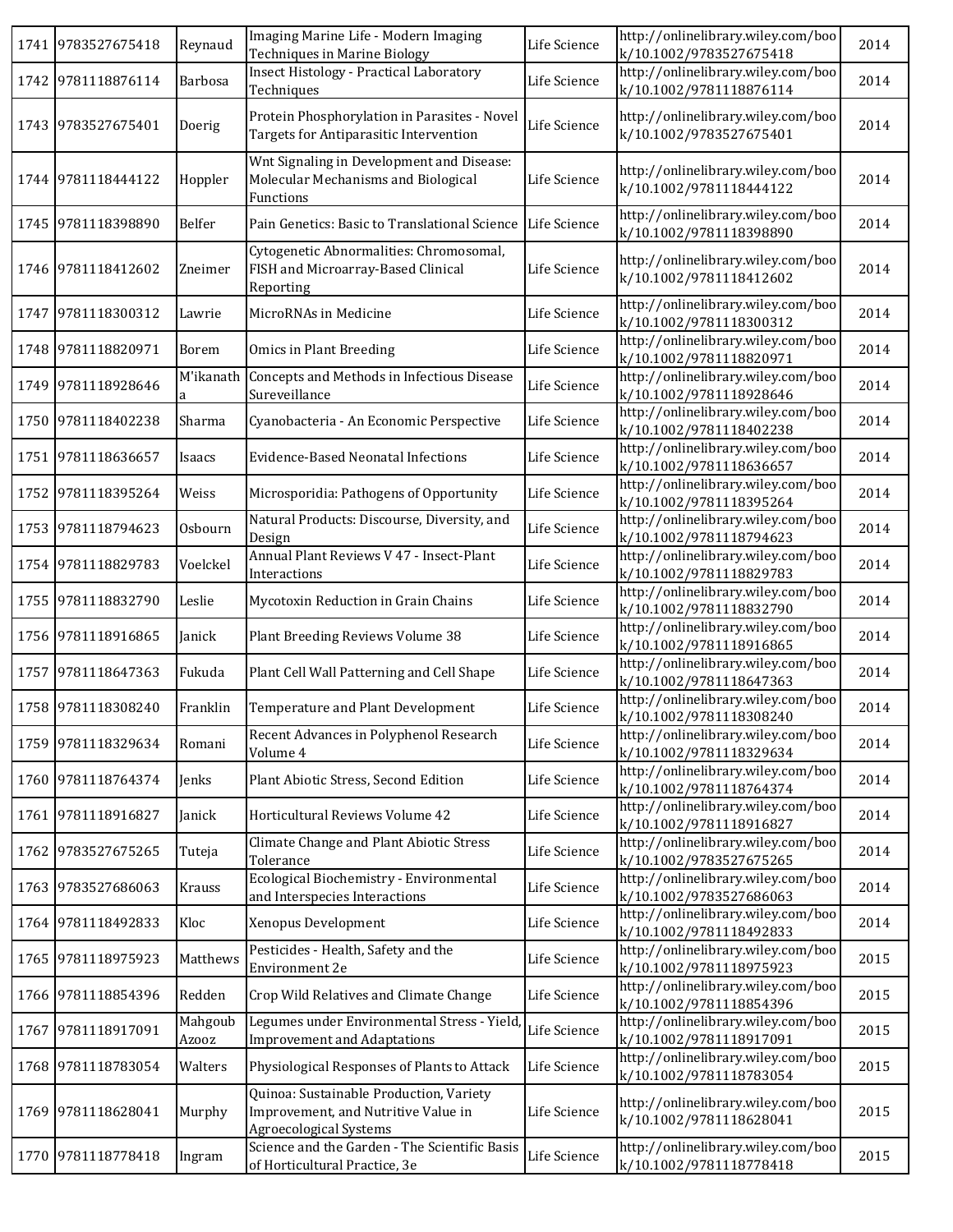|      | 1771 9781118953297 | Corley             | The Oil Palm 5e                                                                                             | Life Science | http://onlinelibrary.wiley.com/boo<br>k/10.1002/9781118953297 | 2015 |
|------|--------------------|--------------------|-------------------------------------------------------------------------------------------------------------|--------------|---------------------------------------------------------------|------|
|      | 1772 9781118778531 | Mustafa            | Aquaculture Ecosystems - Adaptability and<br>Suistainability                                                | Life Science | http://onlinelibrary.wiley.com/boo<br>k/10.1002/9781118778531 | 2015 |
|      | 1773 9781119005568 | Lee                | Dietary Nutrients, Additives and Fish Health                                                                | Life Science | http://onlinelibrary.wiley.com/boo<br>k/10.1002/9781119005568 | 2015 |
|      | 1774 9781118394380 | Craig              | Freshwater Fisheries Ecology                                                                                | Life Science | http://onlinelibrary.wiley.com/boo<br>k/10.1002/9781118394380 | 2015 |
|      | 1775 9781118447697 | Baldwin            | The 10 Principles of Food Industry<br>Sustainability                                                        | Life Science | http://onlinelibrary.wiley.com/boo<br>k/10.1002/9781118447697 | 2015 |
|      | 1776 9781118865439 | Choi               | How Flavor Works? The Science of Taste and<br>Aroma                                                         | Life Science | http://onlinelibrary.wiley.com/boo<br>k/10.1002/9781118865439 | 2015 |
|      | 1777 9781118864463 | Rai                | Advances in Food Biotechnology                                                                              | Life Science | http://onlinelibrary.wiley.com/boo<br>k/10.1002/9781118864463 | 2015 |
|      | 1778 9781118876282 | Teh                | Biofilms in the Dairy Industry                                                                              | Life Science | http://onlinelibrary.wiley.com/boo<br>k/10.1002/9781118876282 | 2015 |
| 1779 | 9781118864036      | Pometto            | Biofilms in the Food Environment, Second<br>Edition                                                         | Life Science | http://onlinelibrary.wiley.com/boo<br>k/10.1002/9781118864036 | 2015 |
|      | 1780 9781118810279 | Chandan            | Dairy Processing and Quality Assurance 2e                                                                   | Life Science | http://onlinelibrary.wiley.com/boo<br>k/10.1002/9781118810279 | 2015 |
| 1781 | 9781118384947      | Lee                | Fundamentals of Food Biotechnology 2e                                                                       | Life Science | http://onlinelibrary.wiley.com/boo<br>k/10.1002/9781118384947 | 2015 |
| 1782 | 9781118654316      | de la<br>Guardia   | Handbook of Mineral Elements in Food                                                                        | Life Science | http://onlinelibrary.wiley.com/boo<br>k/10.1002/9781118654316 | 2015 |
|      | 1783 9783527696604 | <b>Stamnes</b>     | Radiative Transfer in Coupled<br>Environmental Systems - An Introduction to<br>Forward and Inverse Modeling | Life Science | http://onlinelibrary.wiley.com/boo<br>k/10.1002/9783527696604 | 2015 |
|      | 1784 9781119117636 | Cannon             | Petrophysics - A Practical Guide                                                                            | Life Science | http://onlinelibrary.wiley.com/boo<br>k/10.1002/9781119117636 | 2015 |
|      | 1785 9781118660270 | Revil              | The Seismoelectric Method - Theory and<br>Application                                                       | Life Science | http://onlinelibrary.wiley.com/boo<br>k/10.1002/9781118660270 | 2015 |
|      | 1786 9781118971451 | Huang              | Theory and Application of Multiphase<br>Lattice Boltzmann Methods                                           | Life Science | http://onlinelibrary.wiley.com/boo<br>k/10.1002/9781118971451 | 2015 |
|      | 1787 9781118846070 | Cherian            | Climate Change and Energy - A Framework<br>for a Sustainable Future                                         | Life Science | http://onlinelibrary.wiley.com/boo<br>k/10.1002/9781118846070 | 2015 |
|      | 1788 9781118745793 | Harrison           | Meteorological Measurements and<br>Instrumentation                                                          | Life Science | http://onlinelibrary.wiley.com/boo<br>k/10.1002/9781118745793 | 2015 |
|      | 1789 9781119074304 | Rodda              | Progress in Modern Hydrology - Past,<br>Present and Future                                                  | Life Science | http://onlinelibrary.wiley.com/boo<br>k/10.1002/9781119074304 | 2015 |
|      | 1790 9781119028000 | Shokr              | Sea Ice: Physics and Remote Sensing                                                                         | Life Science | http://onlinelibrary.wiley.com/boo<br>k/10.1002/9781119028000 | 2015 |
|      | 1791 9781119011705 | Bachelet           | Global Vegetation Dynamics: Concepts and<br>Applications in the MC1 Model                                   | Life Science | http://onlinelibrary.wiley.com/boo<br>k/10.1002/9781119011705 | 2015 |
|      | 1792 9781118452547 | Shennan            | Handbook of Sea Level Research                                                                              | Life Science | http://onlinelibrary.wiley.com/boo<br>k/10.1002/9781118452547 | 2015 |
|      | 1793 9781118989982 | Fingas             | Handbook of Oil Spill Science and<br>Technology                                                             | Life Science | http://onlinelibrary.wiley.com/boo<br>k/10.1002/9781118989982 | 2015 |
|      | 1794 9783527682973 | Butler-<br>Manning | Bioenergy from Dendromass for the<br>Sustainable Development of Rural Areas                                 | Life Science | http://onlinelibrary.wiley.com/boo<br>k/10.1002/9783527682973 | 2015 |
|      | 1795 9781118946282 | Lyatkher           | Seismic Loads                                                                                               | Life Science | http://onlinelibrary.wiley.com/boo<br>k/10.1002/9781118946282 | 2015 |
|      | 1796 9781118762387 | Montero            | Spatial and Spatio-Temporal Geostatistical<br>Modeling and Kriging                                          | Life Science | http://onlinelibrary.wiley.com/boo<br>k/10.1002/9781118762387 | 2015 |
|      | 1797 9781119209447 | Cohen              | Sustainability Policy: Hastening the<br>Transition to a Cleaner Economy                                     | Life Science | http://onlinelibrary.wiley.com/boo<br>k/10.1002/9781119209447 | 2015 |
|      | 1798 9781118670613 | Regad              | Principles of Stem Cell Biology and Cancer -<br><b>Future Applications and Therapeutics</b>                 | Life Science | http://onlinelibrary.wiley.com/boo<br>k/10.1002/9781118670613 | 2015 |
|      | 1799 9783527683109 | Behme              | Manufacturing of Pharmaceutical Proteins -<br>From Technology to Economy 2e                                 | Life Science | http://onlinelibrary.wiley.com/boo<br>k/10.1002/9783527683109 | 2015 |
|      | 1800 9781118308295 | Kaur               | Neural Stem Cell Assays                                                                                     | Life Science | http://onlinelibrary.wiley.com/boo<br>k/10.1002/9781118308295 | 2015 |
|      | 1801 9781118540640 | Baharvan<br>d      | Stem Cell Nanoengineering                                                                                   | Life Science | http://onlinelibrary.wiley.com/boo<br>k/10.1002/9781118540640 | 2015 |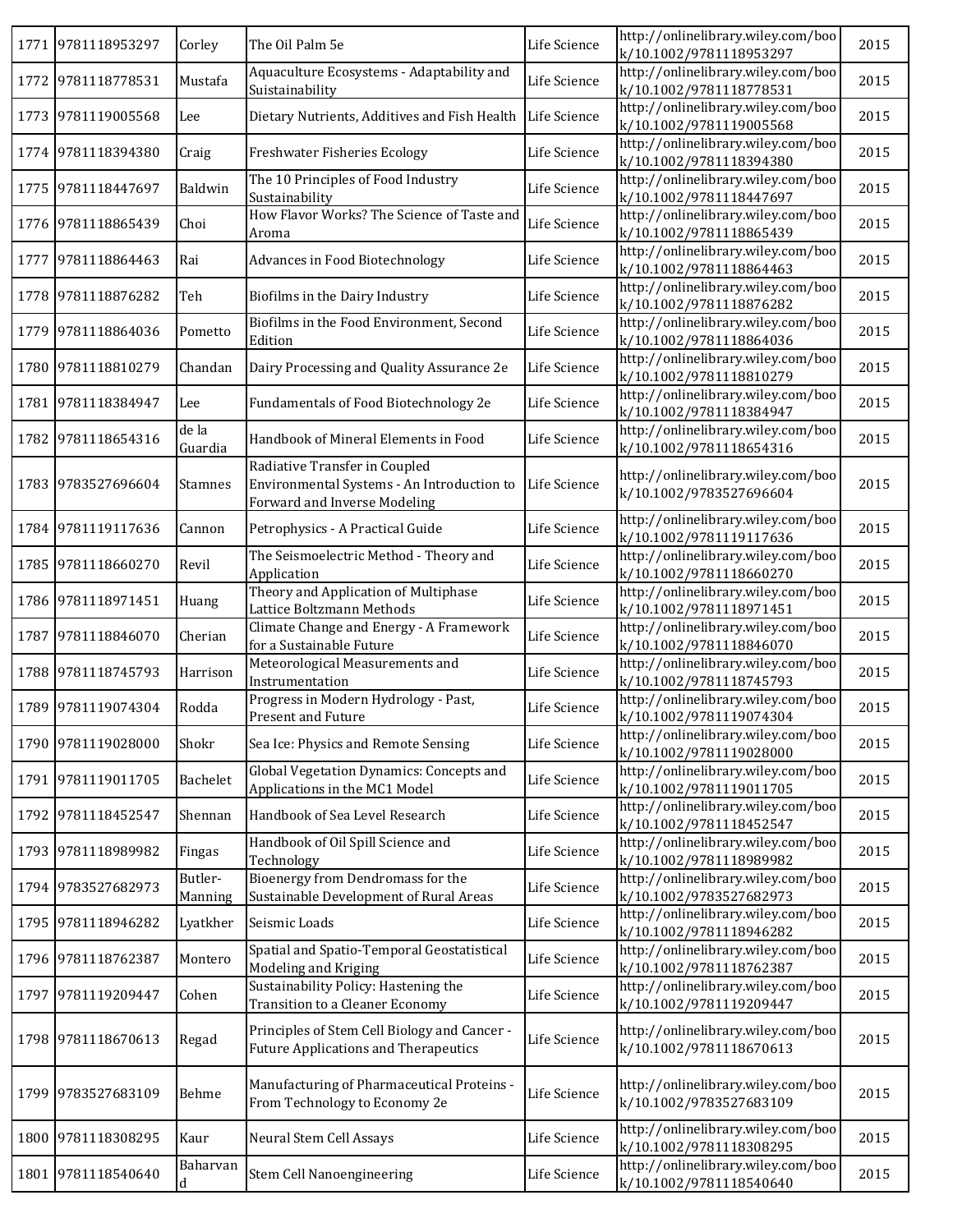| 1802 9781118828533 | Wang              | Atherosclerosis: Risks, Mechanisms and<br>Therapies                                                    | Life Science | http://onlinelibrary.wiley.com/boo<br>k/10.1002/9781118828533 | 2015 |
|--------------------|-------------------|--------------------------------------------------------------------------------------------------------|--------------|---------------------------------------------------------------|------|
| 1803 9783527675869 | Picart            | Layer-by-Layer Films for Biomedical<br>Applications                                                    | Life Science | http://onlinelibrary.wiley.com/boo<br>k/10.1002/9783527675869 | 2015 |
| 1804 9781118772287 | Sagi              | Matrix Metalloproteinase Biology                                                                       | Life Science | http://onlinelibrary.wiley.com/boo<br>k/10.1002/9781118772287 | 2015 |
| 1805 9781118356692 | Monleon<br>Pradas | Polymers in Regenerative Medicine:<br>Biomedical Applications from Nano-to<br>Macro-Structures         | Life Science | http://onlinelibrary.wiley.com/boo<br>k/10.1002/9781118356692 | 2015 |
| 1806 9781119044901 | Thakur            | <b>Surface Modification of Biopolymers</b>                                                             | Life Science | http://onlinelibrary.wiley.com/boo<br>k/10.1002/9781119044901 | 2015 |
| 1807 9781118628003 | Dollé             | The Retinoids: Biology, Biochemistry, and<br>Disease                                                   | Life Science | http://onlinelibrary.wiley.com/boo<br>k/10.1002/9781118628003 | 2015 |
| 1808 9781118568170 | van der<br>Ree    | Handbook of Road Ecology                                                                               | Life Science | http://onlinelibrary.wiley.com/boo<br>k/10.1002/9781118568170 | 2015 |
| 1809 9781118335758 | Wood              | Dictionary of Human Evolution                                                                          | Life Science | http://onlinelibrary.wiley.com/boo<br>k/10.1002/9781118335758 | 2015 |
| 1810 9781118907399 | Susman            | Discovery-Based Learning in the Life<br>Sciences                                                       | Life Science | http://onlinelibrary.wiley.com/boo<br>k/10.1002/9781118907399 | 2015 |
| 1811 9781118663653 | Levine            | Networking for Nerds: Find, Access and Land<br>Hidden Game-Changing Career<br>Opportunities Everywhere | Life Science | http://onlinelibrary.wiley.com/boo<br>k/10.1002/9781118663653 | 2015 |
| 1812 9781118907085 | Quicke            | The Braconid and Ichneumonid Parasitoid<br>Wasps - Biology, Systematics, Evolution and<br>Ecology      | Life Science | http://onlinelibrary.wiley.com/boo<br>k/10.1002/9781118907085 | 2015 |
| 1813 9781119067573 | Holmes            | Women in the Geosciences: Practical,<br>Positive Practices Toward Parity                               | Life Science | http://onlinelibrary.wiley.com/boo<br>k/10.1002/9781119067573 | 2015 |
| 1814 9783527687978 | Popp              | Modern Techniques for Pathogen Detection                                                               | Life Science | http://onlinelibrary.wiley.com/boo<br>k/10.1002/9783527687978 | 2015 |
| 1815 9781118525258 | Balkenhol         | Landscape Genetics - Concepts, Methods,<br>Applications                                                | Life Science | http://onlinelibrary.wiley.com/boo<br>k/10.1002/9781118525258 | 2015 |
| 1816 9781118981559 | Milunsky          | Genetic Disorders and the Fetus: Diagnosis,<br>Prevention, and Treatment                               | Life Science | http://onlinelibrary.wiley.com/boo<br>k/10.1002/9781118981559 | 2015 |
| 1817 9781118539385 |                   | Grotewold Plant Genes, Genomes and Genetics                                                            | Life Science | http://onlinelibrary.wiley.com/boo<br>k/10.1002/9781118539385 | 2015 |
| 1818 9781118638033 | Milligan          | Vaccinology - An Essential Guide                                                                       | Life Science | http://onlinelibrary.wiley.com/boo<br>k/10.1002/9781118638033 | 2015 |
| 1819 9781118677551 | Jackson           | Autophagy, Infection, and the Immune<br>Response                                                       | Life Science | http://onlinelibrary.wiley.com/boo<br>k/10.1002/9781118677551 | 2015 |
| 1820 9781118818824 | Wang              | Bats and Viruses: From Pathogen Discovery<br>to Host Genomics                                          | Life Science | http://onlinelibrary.wiley.com/boo<br>k/10.1002/9781118818824 | 2015 |
| 1821 9781119053095 | de Bruijn         | <b>Biological Nitrogen Fixation</b>                                                                    | Life Science | http://onlinelibrary.wiley.com/boo<br>k/10.1002/9781119053095 | 2015 |
| 1822 9781118677629 | Singh             | Bio-Nanoparticles: Biosynthesis and<br>Sustainable Biotechnological Implications                       | Life Science | http://onlinelibrary.wiley.com/boo<br>k/10.1002/9781118677629 | 2015 |
| 1823 9781118581742 | Zimmerli          | Bone and Joint Infections: From<br>Microbiology to Diagnostics and Treatment                           | Life Science | http://onlinelibrary.wiley.com/boo<br>k/10.1002/9781118581742 | 2015 |
| 1824 9781118597361 | Zuckerma<br>n     | <b>Essentials of Travel Medicine</b>                                                                   | Life Science | http://onlinelibrary.wiley.com/boo<br>k/10.1002/9781118597361 | 2015 |
| 1825 9781118958308 | Gupta             | Fungal Biomolecules - Sources, Applications<br>and Recent Developments                                 | Life Science | http://onlinelibrary.wiley.com/boo<br>k/10.1002/9781118958308 | 2015 |
| 1826 9781118663721 |                   | Shoenfeld Vaccines and Autoimmunity                                                                    | Life Science | http://onlinelibrary.wiley.com/boo<br>k/10.1002/9781118663721 | 2015 |
| 1827 9781118568323 | Reti              | Brain Stimulation: Methodologies and<br>Interventions                                                  | Life Science | http://onlinelibrary.wiley.com/boo<br>k/10.1002/9781118568323 | 2015 |
| 1828 9781118971758 | Doty              | Handbook of Olfaction and Gustation, Third<br>Edition                                                  | Life Science | http://onlinelibrary.wiley.com/boo<br>k/10.1002/9781118971758 | 2015 |
| 1829 9781118789971 | Jagadis<br>Gupta  | Alternative Respiratory Pathways in Higher<br>Plants                                                   | Life Science | http://onlinelibrary.wiley.com/boo<br>k/10.1002/9781118789971 | 2015 |
| 1830 9781118958841 | Plaxton           | Annual Plant Reviews, Volume 48 -<br>Phosphorus Metabolism in Plants                                   | Life Science | http://onlinelibrary.wiley.com/boo<br>k/10.1002/9781118958841 | 2015 |
| 1831 9781119107781 | Janick            | Horticultural Reviews Volume 43                                                                        | Life Science | http://onlinelibrary.wiley.com/boo<br>k/10.1002/9781119107781 | 2015 |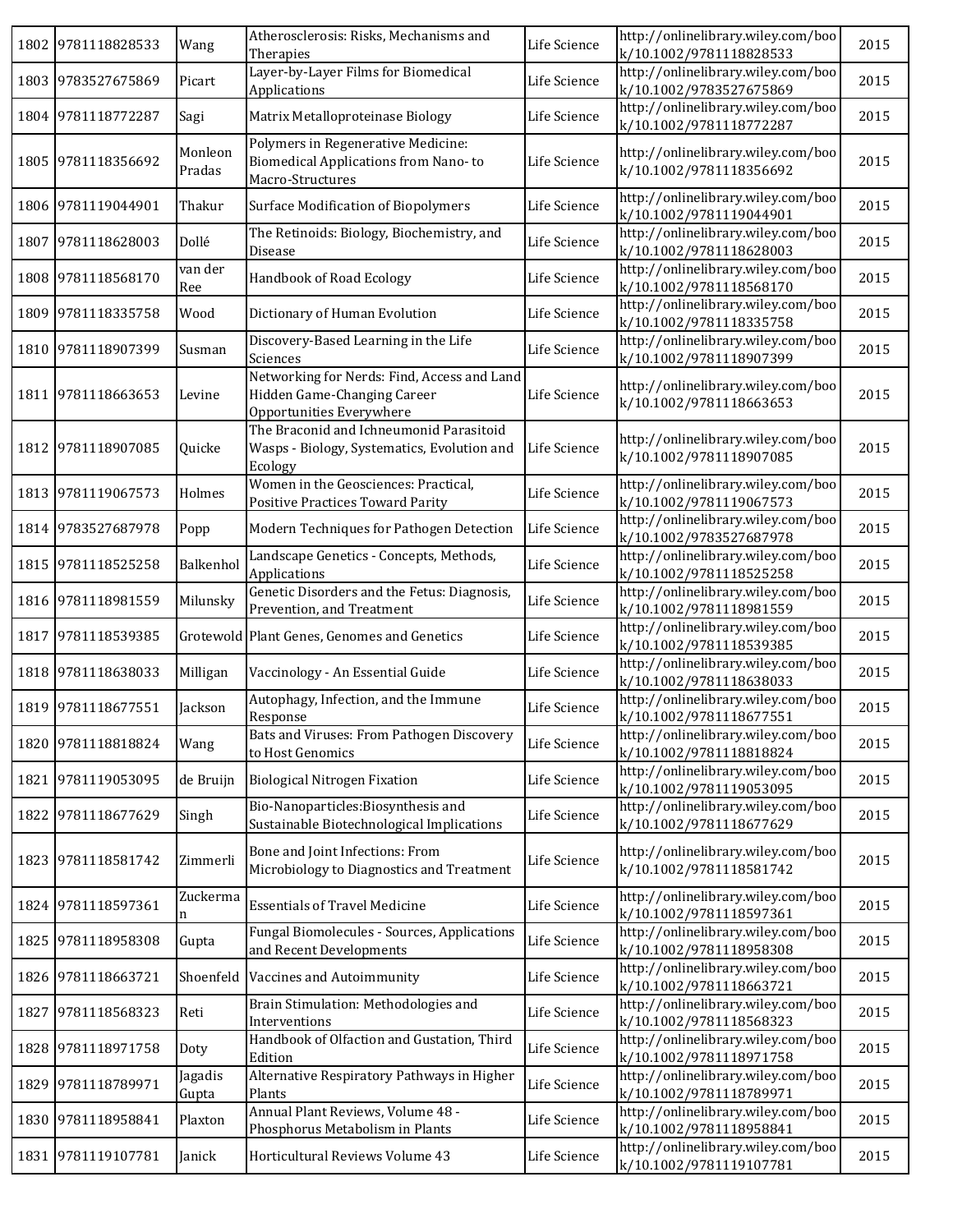|      | 1832 9781118860526 | Laitinen          | Molecular Mechanisms in Plant Adaptation                                                                                    | Life Science | http://onlinelibrary.wiley.com/boo<br>k/10.1002/9781118860526 | 2015 |
|------|--------------------|-------------------|-----------------------------------------------------------------------------------------------------------------------------|--------------|---------------------------------------------------------------|------|
|      | 1833 9781119084150 | Allakhver<br>diev | Photosynthesis: New Approaches to the<br>Molecular, Cellular, and Organismal Levels                                         | Life Science | http://onlinelibrary.wiley.com/boo<br>k/10.1002/9781119084150 | 2015 |
|      | 1834 9781119107743 | Janick            | Plant Breeding Reviews Volume 39                                                                                            | Life Science | http://onlinelibrary.wiley.com/boo<br>k/10.1002/9781119107743 | 2015 |
|      | 1835 9781118832431 | Armstron<br>g     | Oxidative Stress and Antioxidant Protection:<br>Science of Free Radical Biology & Disease                                   | Life Science | http://onlinelibrary.wiley.com/boo<br>k/10.1002/9781118832431 | 2016 |
|      | 1836 9781118752739 | Jakobsen          | Fish Reproductive Biology - Implications<br>forassessment and management                                                    | Life Science | http://onlinelibrary.wiley.com/boo<br>k/10.1002/9781118752739 | 2016 |
|      | 1837 9781119085676 | Penas<br>Lado     | The Common Fisheries Policy - The Quest for<br>Sustainability                                                               | Life Science | http://onlinelibrary.wiley.com/boo<br>k/10.1002/9781119085676 | 2016 |
|      | 1838 9781118828502 | Woodley           | Diseases of Coral                                                                                                           | Life Science | http://onlinelibrary.wiley.com/boo<br>k/10.1002/9781118828502 | 2016 |
|      | 1839 9781118634943 | Ashurst           | Chemistry and Technology of Soft Drinks<br>and Fruit Juices 3e                                                              | Life Science | http://onlinelibrary.wiley.com/boo<br>k/10.1002/9781118634943 | 2016 |
|      | 1840 9781118904619 | Dudbridg<br>e     | Handbook of Seal Integrity in the Food<br>Industry                                                                          | Life Science | http://onlinelibrary.wiley.com/boo<br>k/10.1002/9781118904619 | 2016 |
|      | 1841 9781118927410 | Evans             | Sustainable Retail Refrigeration                                                                                            | Life Science | http://onlinelibrary.wiley.com/boo<br>k/10.1002/9781118927410 | 2016 |
|      | 1842 9781119268659 | Jeantet           | Handbook of Food Science and Technology<br>1: Food Alteration and Food Quality                                              | Life Science | http://onlinelibrary.wiley.com/boo<br>k/10.1002/9781119268659 | 2016 |
|      | 1843 9781119285229 | Jeantet           | Handbook of Food Science and Technology<br>2: Food Process Engineering and Packaging                                        | Life Science | http://onlinelibrary.wiley.com/boo<br>k/10.1002/9781119285229 | 2016 |
|      | 1844 9781118622223 | Kaczor            | Carotenoids - Nutrition, Analysis and<br>Technology                                                                         | Life Science | http://onlinelibrary.wiley.com/boo<br>k/10.1002/9781118622223 | 2016 |
|      | 1845 9781118946893 | Lakkis            | <b>Encapsulation and Controlled Release</b><br>Technologiesin Food Systems 2e                                               | Life Science | http://onlinelibrary.wiley.com/boo<br>k/10.1002/9781118946893 | 2016 |
|      | 1846 9781118951620 | McDonald          | Chemesthesis - The sensations of eating -<br>hot, cold, tingling, and numbing; and how to<br>use themin food                | Life Science | http://onlinelibrary.wiley.com/boo<br>k/10.1002/9781118951620 | 2016 |
|      | 1847 9781118967423 | Piramuth<br>u     | RFID and Sensor Network Automation in the<br>Food Industry - Ensuring Quality and Safety<br>through Supply Chain Visibility | Life Science | http://onlinelibrary.wiley.com/boo<br>k/10.1002/9781118967423 | 2016 |
|      | 1848 9781118965108 | Soares            | Food Safety in the Seafood Industry - A<br>practicalguide for ISO 22000 and FSSC<br>22000 implementation                    | Life Science | http://onlinelibrary.wiley.com/boo<br>k/10.1002/9781118965108 | 2016 |
|      | 1849 9781118904657 | Tucker            | Food Preservation and Biodeterioration 2e                                                                                   | Life Science | http://onlinelibrary.wiley.com/boo<br>k/10.1002/9781118904657 | 2016 |
|      | 1850 9781118977958 | Wills             | Purposely Profitable - Embedding<br>Sustainabilityinto the DNA of Food<br>Processing and other Businesses                   | Life Science | http://onlinelibrary.wiley.com/boo<br>k/10.1002/9781118977958 | 2016 |
|      | 1851 9781118455838 | Bottjer           | Paleoecology - Past, Present and Future                                                                                     | Life Science | http://onlinelibrary.wiley.com/boo<br>k/10.1002/9781118455838 | 2016 |
|      | 1852 9781118949993 | Conyers           | Ground-penetrating Radar for<br>Geoarchaeology                                                                              | Life Science | http://onlinelibrary.wiley.com/boo<br>k/10.1002/9781118949993 | 2016 |
|      | 1853 9781119106043 | Cooper            | Soil Water Measurement in the Field - A<br>Practical Handbook                                                               | Life Science | http://onlinelibrary.wiley.com/boo<br>k/10.1002/9781119106043 | 2016 |
|      | 1854 9781118826171 | Dixon             | GIS and Geocomputation for Water Resource<br><b>Scienceand Engineering</b>                                                  | Life Science | http://onlinelibrary.wiley.com/boo<br>k/10.1002/9781118826171 | 2016 |
|      | 1855 9781118643525 | Gilvear           | River Science - Research and Management<br>for the 21st Century                                                             | Life Science | http://onlinelibrary.wiley.com/boo<br>k/10.1002/9781118643525 | 2016 |
|      | 1856 9781119055006 | Keiling           | Low-Frequency Waves in Space Plasmas                                                                                        | Life Science | http://onlinelibrary.wiley.com/boo<br>k/10.1002/9781119055006 | 2016 |
| 1857 | 9781118724194      | Liu               | Image Processing and GIS for Remote<br>Sensing - Techniques and Applications                                                | Life Science | http://onlinelibrary.wiley.com/boo<br>k/10.1002/9781118724194 | 2016 |
|      | 1858 9781119077985 | Rodda             | <b>Understanding Mathematical and Statistical</b><br>Techniques in Hydrology - An Examples-<br>based Approach               | Life Science | http://onlinelibrary.wiley.com/boo<br>k/10.1002/9781119077985 | 2016 |
|      | 1859 9781118992487 | Terasaki          | Deep Earth: Physics and Chemistry of the<br>Lower Mantle and Core                                                           | Life Science | http://onlinelibrary.wiley.com/boo<br>k/10.1002/9781118992487 | 2016 |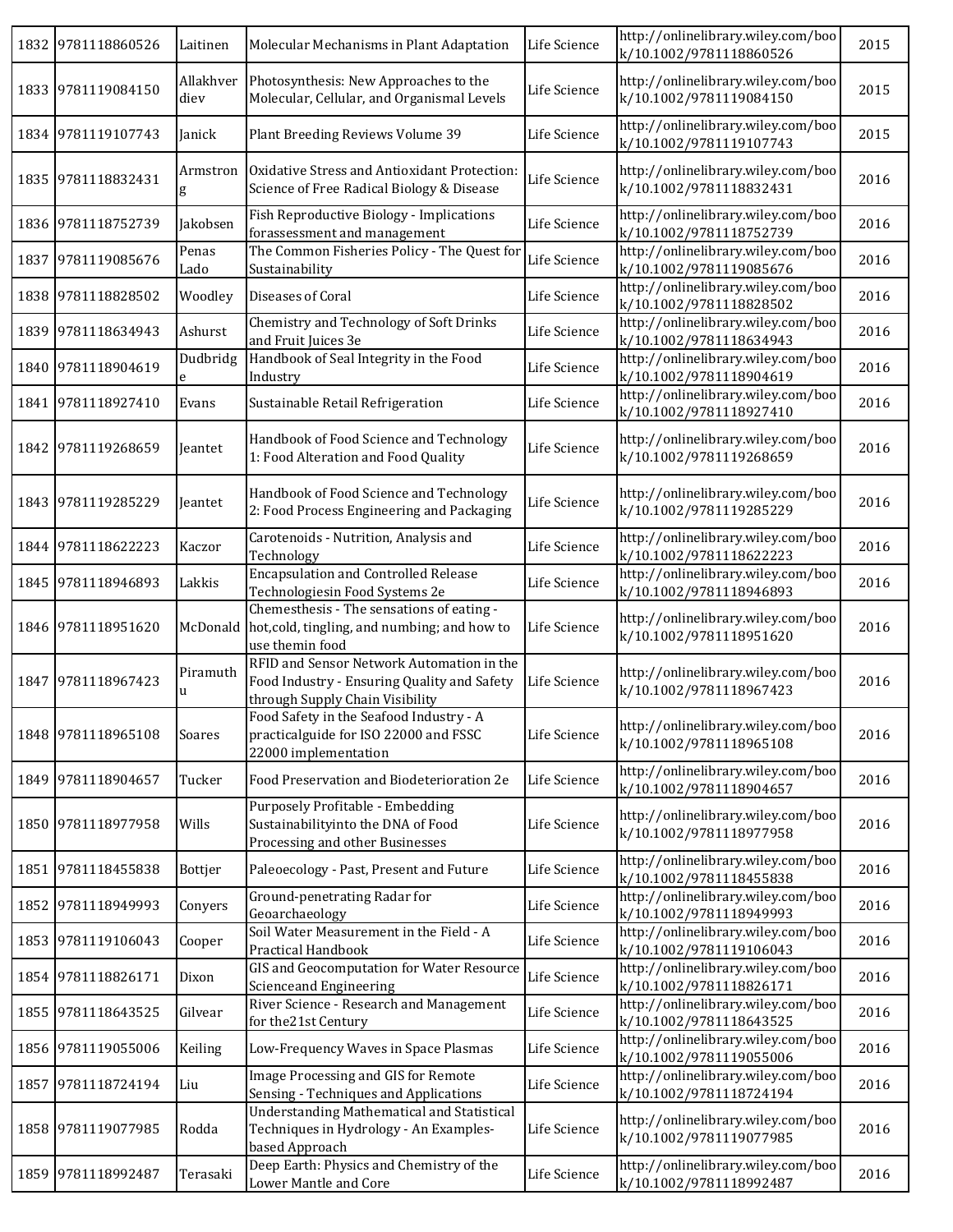| 1860 | 9781119218395      | Tessier               | Contributions to Modern and Ancient Tidal<br>Sedimentology - Proceedings of the Tidalites Life Science<br>2012 Conference                           |              | http://onlinelibrary.wiley.com/boo<br>k/10.1002/9781119218395 | 2016 |
|------|--------------------|-----------------------|-----------------------------------------------------------------------------------------------------------------------------------------------------|--------------|---------------------------------------------------------------|------|
| 1861 | 9781119160434      | Tikhomir<br><b>OV</b> | Hydrogeochemistry Fundamentals and<br>Advances: Volume 1; Groundwater<br><b>Composititon and Chemistry</b>                                          | Life Science | http://onlinelibrary.wiley.com/boo<br>k/10.1002/9781119160434 | 2016 |
| 1862 | 9781118961865      | Zhou                  | Sand Management for Unconsolidated<br>Sandstone Reservoirs                                                                                          | Life Science | http://onlinelibrary.wiley.com/boo<br>k/10.1002/9781118961865 | 2016 |
| 1863 | 9783527659180      |                       | Feldmann   Yeast 2e - Molecular and Cell Biology                                                                                                    | Life Science | http://onlinelibrary.wiley.com/boo<br>k/10.1002/9783527659180 | 2016 |
|      | 1864 9781119117360 | Kalia                 | Biodegradable and Bio-based Polymers for<br><b>Environmental and Biomedical Applications</b>                                                        | Life Science | http://onlinelibrary.wiley.com/boo<br>k/10.1002/9781119117360 | 2016 |
| 1865 | 9783527695188      | Westerme<br>ier       | Electrophoresis in Practice - A Guide to<br>Methodsand Applications of DNA and<br>Protein Separations 5e                                            | Life Science | http://onlinelibrary.wiley.com/boo<br>k/10.1002/9783527695188 | 2016 |
|      | 1866 9781118332535 | Clark                 | Biological Sampling in the Deep Sea                                                                                                                 | Life Science | http://onlinelibrary.wiley.com/boo<br>k/10.1002/9781118332535 | 2016 |
| 1867 | 9781118905982      | Eichhorn              | Natural Systems - Composition and<br><b>Structure of Habitats and Communities</b>                                                                   | Life Science | http://onlinelibrary.wiley.com/boo<br>k/10.1002/9781118905982 | 2016 |
| 1868 | 9781118338117      | Joppa                 | Protected Areas - Are They Safeguarding<br>Biodiversity                                                                                             | Life Science | http://onlinelibrary.wiley.com/boo<br>k/10.1002/9781118338117 | 2016 |
|      | 1869 9781118527061 | Sillar                | The Neuroethology of Predation and Escape                                                                                                           | Life Science | http://onlinelibrary.wiley.com/boo<br>k/10.1002/9781118527061 | 2016 |
|      | 1870 9781118524756 | Boughner              | Developmental Approaches to Human<br>Evolution                                                                                                      | Life Science | http://onlinelibrary.wiley.com/boo<br>k/10.1002/9781118524756 | 2016 |
|      | 1871 9781119113713 | Bertram               | <b>Understanding Mammalian Locomotion:</b><br><b>Concepts and Applications</b>                                                                      | Life Science | http://onlinelibrary.wiley.com/boo<br>k/10.1002/9781119113713 | 2016 |
|      | 1872 9781118884799 | Janovy                | A Century of Parasitology - Discoveries,<br>Ideas and Lessons Learned by Scientists Who<br>Published inthe Journal of Parasitology,<br>1914 - 2014. | Life Science | http://onlinelibrary.wiley.com/boo<br>k/10.1002/9781118884799 | 2016 |
| 1873 | 9781119162254      | DasGupta              | Models and Algorithms for Biomolecules and<br>Molecular Networks                                                                                    | Life Science | http://onlinelibrary.wiley.com/boo<br>k/10.1002/9781119162254 | 2016 |
|      | 1874 9781118527948 | Tosi                  | The Genetic Basis of Haematological Cancers                                                                                                         | Life Science | http://onlinelibrary.wiley.com/boo<br>k/10.1002/9781118527948 | 2016 |
|      | 1875 9781119213628 | Weller                | Genomic Selection in Animals                                                                                                                        | Life Science | http://onlinelibrary.wiley.com/boo<br>k/10.1002/9781119213628 | 2016 |
|      | 1876 9781118777374 | Merlin                | Chronic Pain and HIV - A practical approach Life Science                                                                                            |              | http://onlinelibrary.wiley.com/boo<br>k/10.1002/9781118777374 | 2016 |
|      | 1877 9781118644843 | Singh                 | Human Emerging and Re-emerging<br>Infections                                                                                                        | Life Science | http://onlinelibrary.wiley.com/boo<br>k/10.1002/9781118644843 | 2016 |
|      | 1878 9783527682386 | Unden                 | Host - Pathogen Interaction - Microbial<br>Metabolism Pathogenicity and Antiinfectives                                                              | Life Science | http://onlinelibrary.wiley.com/boo<br>k/10.1002/9783527682386 | 2016 |
| 1879 | 9781118455968      | Battaglia             | An Introduction to Pain and its relation to<br>Nearvous System Disorders                                                                            | Life Science | http://onlinelibrary.wiley.com/boo<br>k/10.1002/9781118455968 | 2016 |
|      | 1880 9781118356142 | Bremner               | Posttraumatic Stress Disorder: From<br>Neurobiology to Treatment                                                                                    | Life Science | http://onlinelibrary.wiley.com/boo<br>k/10.1002/9781118356142 | 2016 |
|      | 1881 9781118760369 | Murphy                | Molecular Neuroendocrinololgy - From<br>Genome to Physiology                                                                                        | Life Science | http://onlinelibrary.wiley.com/boo<br>k/10.1002/9781118760369 | 2016 |
|      | 1882 9781118931684 | Sale                  | Environmental Experience and Plasticity of<br>the Developing Brain                                                                                  | Life Science | http://onlinelibrary.wiley.com/boo<br>k/10.1002/9781118931684 | 2016 |
|      | 1883 9781119081005 | Azooz                 | Plant-Environment Interaction - Responses<br>and Approaches to Mitigate Stress                                                                      | Life Science | http://onlinelibrary.wiley.com/boo<br>k/10.1002/9781119081005 | 2016 |
|      | 1884 9781119210436 | Hedden                | Annual Plant Reviews, Volume 49 - The<br>Gibberellins                                                                                               | Life Science | http://onlinelibrary.wiley.com/boo<br>k/10.1002/9781119210436 | 2016 |
| 1885 | 9783527694570      | Tuteja                | Abiotic Stress Response in Plants                                                                                                                   | Life Science | http://onlinelibrary.wiley.com/boo<br>k/10.1002/9783527694570 | 2016 |
|      | 1886 9781118846506 | Ebensper<br>ger       | Sociobiology of Caviomorph Rodents - An<br><b>Integrative Approach</b>                                                                              | Life Science | http://onlinelibrary.wiley.com/boo<br>k/10.1002/9781118846506 | 2016 |
| 1887 | 9781119200048      | Golden                | A Guide to Forensic Accounting<br>Investigation, Second Edition                                                                                     | Management   | http://onlinelibrary.wiley.com/boo<br>k/10.1002/9781119200048 | 2011 |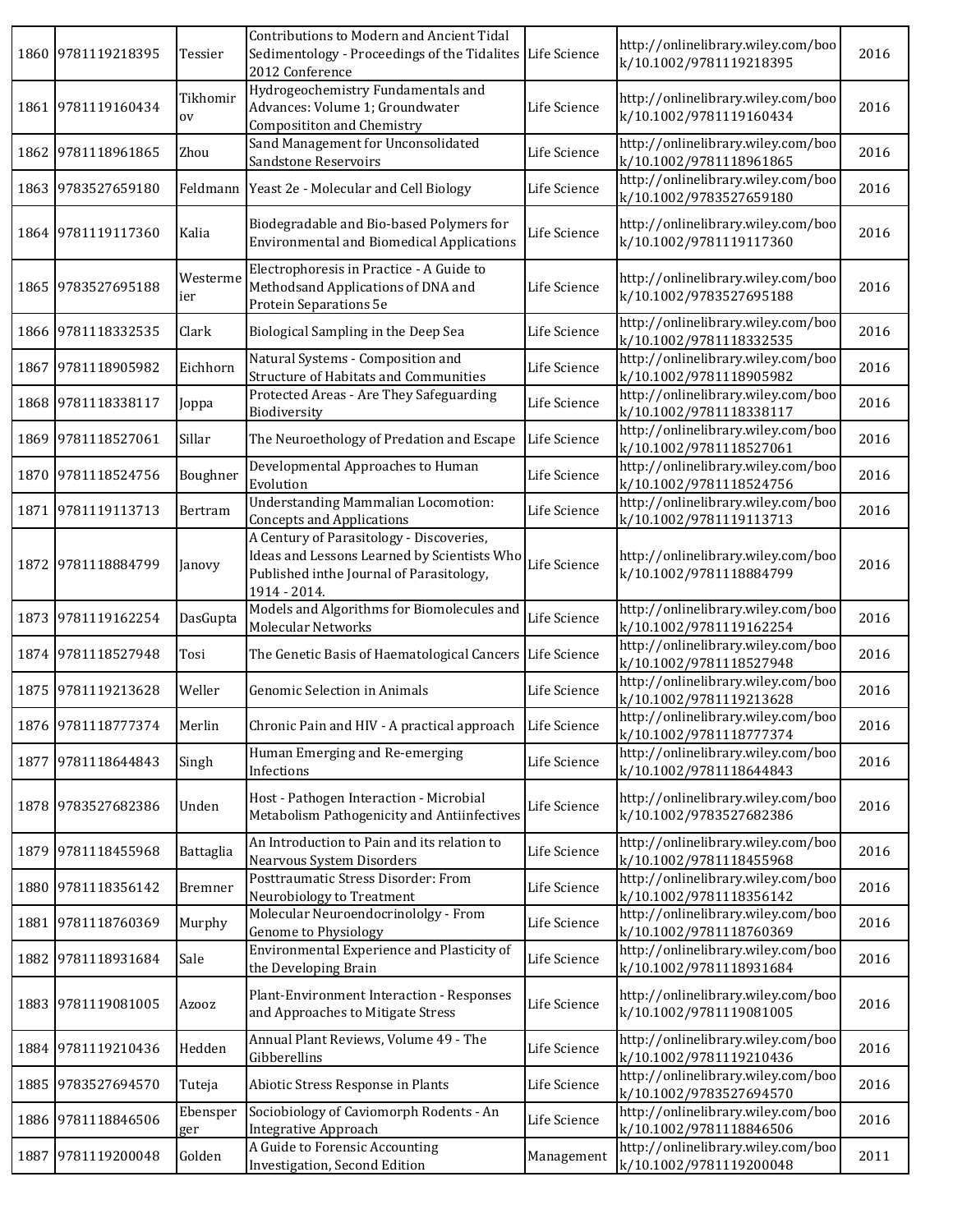| 1888 9781119199465 | <b>NI</b>    | ACCOUNTING FOR INVESTMENTS VOLUME<br>SUBRAMA 2 - FIXED INCOME SECURITIES AND<br><b>INTEREST RATE DERIVATIVES: A PRACT</b><br><b>ITIONER'S Guide</b> | Management | http://onlinelibrary.wiley.com/boo<br>k/10.1002/9781119199465 | 2011 |
|--------------------|--------------|-----------------------------------------------------------------------------------------------------------------------------------------------------|------------|---------------------------------------------------------------|------|
| 1889 9781118269091 | Halpert      | Auditing Cloud Computing: A Security and<br>Privacy Guide                                                                                           | Management | http://onlinelibrary.wiley.com/boo<br>k/10.1002/9781118269091 | 2011 |
| 1890 9781119202585 | Scott        | Auditing Social Media: A Governance and<br>Risk Guide                                                                                               | Management | http://onlinelibrary.wiley.com/boo<br>k/10.1002/9781119202585 | 2011 |
| 1891 9781118269107 | King         | Internal Control of Fixed Assets: A Controller<br>and Auditor's Guide                                                                               | Management | http://onlinelibrary.wiley.com/boo<br>k/10.1002/9781118269107 | 2011 |
| 1892 9781119202349 | Mueller      | Mastering IDEAScript: The Definitive Guide<br>+ Website                                                                                             | Management | http://onlinelibrary.wiley.com/boo<br>k/10.1002/9781119202349 | 2011 |
| 1893 9781119206958 | McGrath      | Practical M&A Execution and Integration - A<br>Stepby Step Guide To Successful Strategy,<br>Risk and Integration Management                         | Management | http://onlinelibrary.wiley.com/boo<br>k/10.1002/9781119206958 | 2011 |
| 1894 9781119200864 | Emott        | Practitioner's Complete Guide to M&As: An<br>All-Inclusive Reference w/website                                                                      | Management | http://onlinelibrary.wiley.com/boo<br>k/10.1002/9781119200864 | 2011 |
| 1895 9781119973812 | Krebsz       | Securitization and Structured Finance Post<br>Credit Crunch - A Best Practice Deal<br>Lifecycle Guide                                               | Management | http://onlinelibrary.wiley.com/boo<br>k/10.1002/9781119973812 | 2011 |
| 1896 9781119200543 | Mirza        | Wiley IFRS: Practical Implementation Guide<br>and Workbook, Third Edition                                                                           | Management | http://onlinelibrary.wiley.com/boo<br>k/10.1002/9781119200543 | 2011 |
| 1897 9781119200130 | Hood         | A Reviewer's Handbook to Business<br>Valuation: Practical Guidance to the Use and<br>Abuse of a Business Appraisal                                  | Management | http://onlinelibrary.wiley.com/boo<br>k/10.1002/9781119200130 | 2011 |
| 1898 9781118386798 | Nigrini      | Forensic Analytics: Methods and Techniques<br>for Forensic Accounting Investigations                                                                | Management | http://onlinelibrary.wiley.com/boo<br>k/10.1002/9781118386798 | 2011 |
| 1899 9781118269121 | Mainardi     | Harnessing the Power of Continuous<br>Auditing: Developing and Implementing a<br><b>Practical Methodology</b>                                       | Management | http://onlinelibrary.wiley.com/boo<br>k/10.1002/9781118269121 | 2011 |
| 1900 9781119200666 | Carver       | Venture Capital Valuation + Website: Case<br><b>Studiesand Methodology</b>                                                                          | Management | http://onlinelibrary.wiley.com/boo<br>k/10.1002/9781119200666 | 2011 |
| 1901 9781118268377 | <b>Bragg</b> | The Controller's Function, Fourth Edition:<br>The Work of the Managerial Accountant                                                                 | Management | http://onlinelibrary.wiley.com/boo<br>k/10.1002/9781118268377 | 2011 |
| 1902 9781118269169 | Rezaee       | Financial Services Firms: Governance,<br>Regulations, Valuations, Mergers, and<br>Acquisitions                                                      | Management | http://onlinelibrary.wiley.com/boo<br>k/10.1002/9781118269169 | 2011 |
| 1903 9781119200994 | Wells        | Financial Statement Fraud Casebook: Baking<br>the Ledgers and Cooking the Books                                                                     | Management | http://onlinelibrary.wiley.com/boo<br>k/10.1002/9781119200994 | 2011 |
| 1904 9781119198772 | Hitchner     | Financial Valuation Workbook Third Edition<br>+ website: Step-by-Step Exercises and Tests<br>to Help You Master Financial Valuation                 | Management | http://onlinelibrary.wiley.com/boo<br>k/10.1002/9781119198772 | 2011 |
| 1905 9781119205517 | Hitchner     | Financial Valuation: Applications and<br>Models, Third Edition + Website                                                                            | Management | http://onlinelibrary.wiley.com/boo<br>k/10.1002/9781119205517 | 2011 |
| 1906 9781119208228 | Quiry        | Frequently Asked Questions in Corporate<br>Finance                                                                                                  | Management | http://onlinelibrary.wiley.com/boo<br>k/10.1002/9781119208228 | 2011 |
| 1907 9781118386033 | Cannon       | An Executive's Guide to Fundraising<br>Operations: Principles, Tools & Trends (AFP<br><b>Fund Development Series)</b>                               | Management | http://onlinelibrary.wiley.com/boo<br>k/10.1002/9781118386033 | 2011 |
| 1908 9781119202264 | Wysocki      | Executive's Guide to Project Management:<br>Organizational Processes and Practices for<br><b>Supporting Complex Projects</b>                        | Management | http://onlinelibrary.wiley.com/boo<br>k/10.1002/9781119202264 | 2011 |
| 1909 9781119207252 | Woodbur<br>n | Key Account Management - The Definitive<br>Guide 3e                                                                                                 | Management | http://onlinelibrary.wiley.com/boo<br>k/10.1002/9781119207252 | 2011 |
| 1910 9781119207306 | McDonald     | Marketing Plans for Services - A Complete<br>Guide 3e                                                                                               | Management | http://onlinelibrary.wiley.com/boo<br>k/10.1002/9781119207306 | 2011 |
| 1911 9781118386064 | Coe          | Nonprofit Financial Management: A<br>Practical Guide                                                                                                | Management | http://onlinelibrary.wiley.com/boo<br>k/10.1002/9781118386064 | 2011 |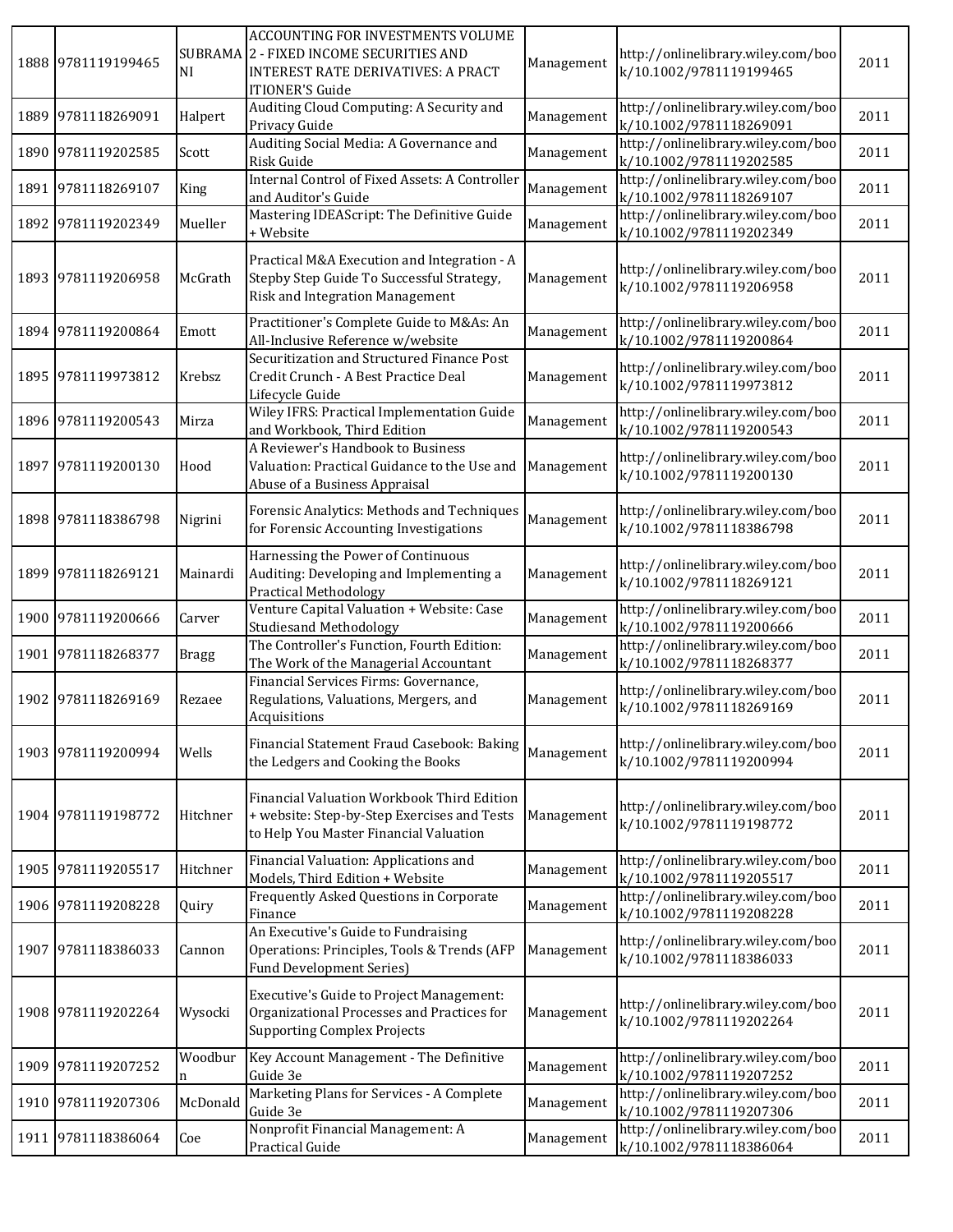| 1912 9781119199564 | <b>MEEHAN</b>       | PRICING AND PROFITABILITY<br>MANAGEMENT: A PRACTICAL Guide FOR<br><b>BUSINESS LEADERS</b>                                               | Management | http://onlinelibrary.wiley.com/boo<br>k/10.1002/9781119199564 | 2011 |
|--------------------|---------------------|-----------------------------------------------------------------------------------------------------------------------------------------|------------|---------------------------------------------------------------|------|
| 1913 9781118983782 | Pasher              | The Complete Guide to Knowledge<br>Management: A Strategic Plan to Leverage<br>Your Company's Intellectual Capital                      | Management | http://onlinelibrary.wiley.com/boo<br>k/10.1002/9781118983782 | 2011 |
| 1914 9781119200796 | Thomas              | The Executive's Guide to Enterprise Social<br>Media Strategy: How Social Networks Are<br><b>Radically Transforming Your Business</b>    | Management | http://onlinelibrary.wiley.com/boo<br>k/10.1002/9781119200796 | 2011 |
| 1915 9781119208150 | Bird                | The Growth Drivers - The Definitive Guide to<br><b>Transforming Marketing Capabilities</b>                                              | Management | http://onlinelibrary.wiley.com/boo<br>k/10.1002/9781119208150 | 2011 |
| 1916 9781119200857 | Parmente            | The Leading-Edge Manager's Guide to<br>Success: Strategies and Better Practices                                                         | Management | http://onlinelibrary.wiley.com/boo<br>k/10.1002/9781119200857 | 2011 |
| 1917 9781118386835 | Penna               | The Nonprofit Outcomes Toolbox: A<br>Complete Guide to Program Effectiveness,<br>Performance Measurement, and Results                   | Management | http://onlinelibrary.wiley.com/boo<br>k/10.1002/9781118386835 | 2011 |
| 1918 9781118255971 | Clark               | e-Learning and the Science of Instruction:<br>Proven Guidelines for Consumers and<br>Designers of Multimedia Learning, Third<br>Edition | Management | http://onlinelibrary.wiley.com/boo<br>k/10.1002/9781118255971 | 2011 |
| 1919 9781118385913 | Bowman              | Finance Fundamentals for Nonprofits:<br>Building Capacity and Sustainability                                                            | Management | http://onlinelibrary.wiley.com/boo<br>k/10.1002/9781118385913 | 2011 |
| 1920 9781118115800 | Kouvelis            | Handbook of Integrated Risk Management in<br>Global Supply Chains                                                                       | Management | http://onlinelibrary.wiley.com/boo<br>k/10.1002/9781118115800 | 2011 |
| 1921 9781119207245 | Easterby-<br>Smith  | Handbook of Organizational Learning and<br>Knowledge Management 2e                                                                      | Management | http://onlinelibrary.wiley.com/boo<br>k/10.1002/9781119207245 | 2011 |
| 1922 9781119201045 | Merrow              | Industrial Megaprojects: Concepts,<br>Strategies, and Practices for Success                                                             | Management | http://onlinelibrary.wiley.com/boo<br>k/10.1002/9781119201045 | 2011 |
| 1923 9781119199540 | <b>TEMPORA</b><br>L | ISLAMIC BRANDING AND MARKETING:<br>Understanding THE GLOBAL ISLAMIC<br><b>BUSINESS</b>                                                  | Management | http://onlinelibrary.wiley.com/boo<br>k/10.1002/9781119199540 | 2011 |
| 1924 9781119977803 | van<br>Winkelen     | Knowledge Works - The Handbook of<br>Practical Waysto Identify and Solve Common<br>Organizational Problems for Better<br>Performance    | Management | http://onlinelibrary.wiley.com/boo<br>k/10.1002/9781119977803 | 2011 |
| 1925 9781119206606 | Young               | The Marketer's Handbook - Reassessing<br>Marketing Techniques for Modern Business                                                       | Management | http://onlinelibrary.wiley.com/boo<br>k/10.1002/9781119206606 | 2011 |
| 1926 9781119207320 | Fenton              | The Sponsorship Handbook - Essential Tools,<br>Tipsand Techniques for Sponsors and<br>Sponsorship Seekers                               | Management | http://onlinelibrary.wiley.com/boo<br>k/10.1002/9781119207320 | 2011 |
| 1927 9781119206026 | Angwin              | The Strategy Pathfinder - Core Concepts and<br>Live Cases 2e                                                                            | Management | http://onlinelibrary.wiley.com/boo<br>k/10.1002/9781119206026 | 2011 |
| 1928 9781118386194 | Connors             | The Volunteer Management Handbook,<br>Second Edition: Leadership Strategies for<br>Success                                              | Management | http://onlinelibrary.wiley.com/boo<br>k/10.1002/9781118386194 | 2011 |
| 1929 9780470949108 | Baker               | Optimization Modeling with Spreadsheets,<br>Second Edition                                                                              | Management | http://onlinelibrary.wiley.com/boo<br>k/10.1002/9780470949108 | 2011 |
| 1930 9781118269176 | Sehgal              | Supply Chain as Strategic Asset: The Key to<br><b>Reaching Business Goals</b>                                                           | Management | http://onlinelibrary.wiley.com/boo<br>k/10.1002/9781118269176 | 2011 |
| 1931 9781444395907 | Duska               | Accounting Ethics 2e                                                                                                                    | Management | http://onlinelibrary.wiley.com/boo<br>k/10.1002/9781444395907 | 2011 |
| 1932 9781118256060 | Watkins             | Appreciative Inquiry: Change at the Speed of<br>Imagination, Second Edition                                                             | Management | http://onlinelibrary.wiley.com/boo<br>k/10.1002/9781118256060 | 2011 |
| 1933 9781118256176 | Calloway            | Becoming a Category of One, 2nd Edition:<br>How Extraordinary Companies Transcend<br>Commodity and Defy Comparison                      | Management | http://onlinelibrary.wiley.com/boo<br>k/10.1002/9781118256176 | 2011 |
| 1934 9781119202455 | Keller              | Beyond Performance: How Great<br>Organizations Build Ultimate Competitive<br>Advantage                                                  | Management | http://onlinelibrary.wiley.com/boo<br>k/10.1002/9781119202455 | 2011 |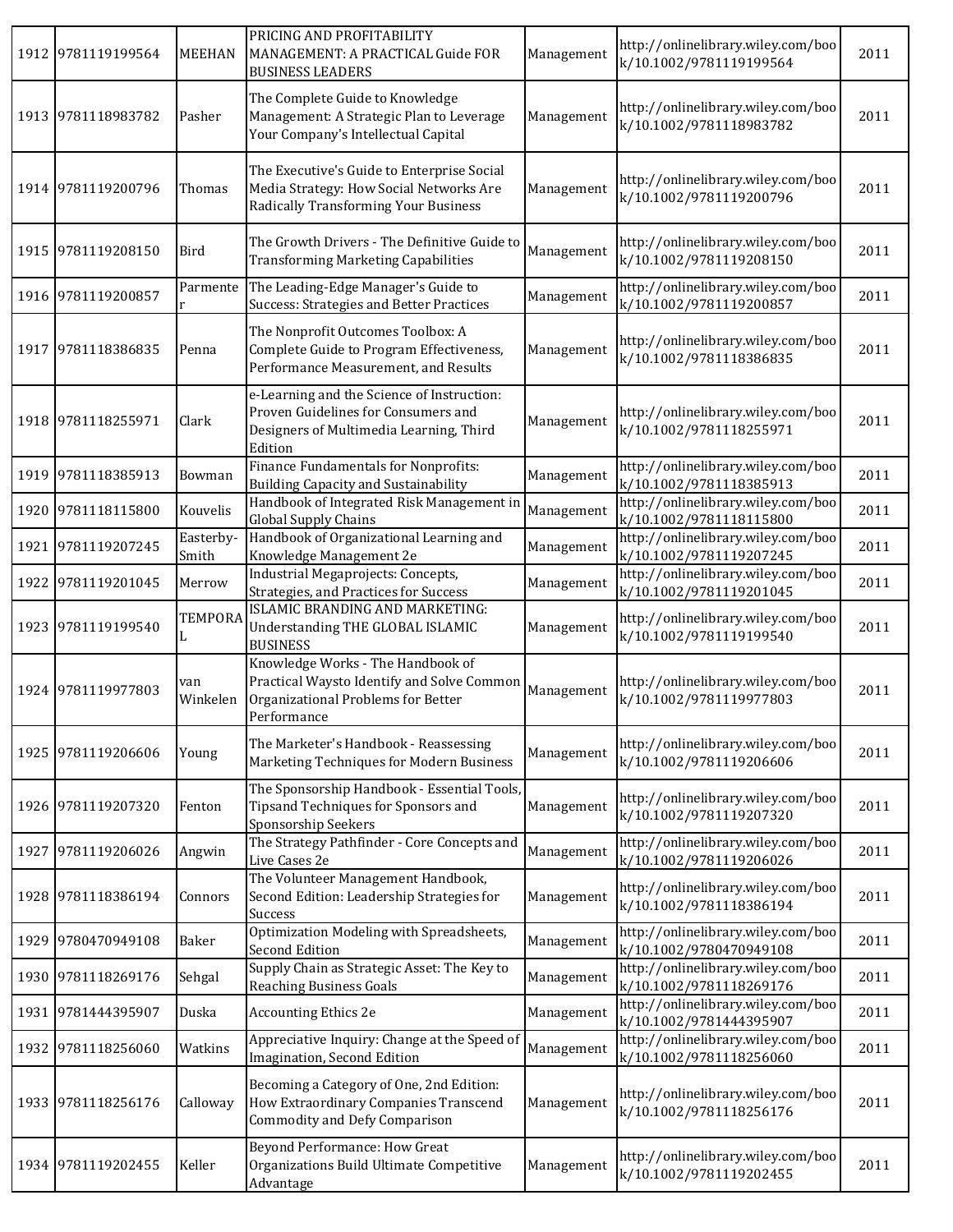| 1935 9781119992554 | Barwise                 | Beyond the Familiar - Long-Term Growth<br>through Customer Focus and Innovation                                                           | Management | http://onlinelibrary.wiley.com/boo<br>k/10.1002/9781119992554 | 2011 |
|--------------------|-------------------------|-------------------------------------------------------------------------------------------------------------------------------------------|------------|---------------------------------------------------------------|------|
| 1936 9781119202660 | Blais                   | <b>Business Analysis: Best Practices for Success</b>                                                                                      | Management | http://onlinelibrary.wiley.com/boo<br>k/10.1002/9781119202660 | 2011 |
| 1937 9781119200673 | Laursen                 | <b>Business Analytics for Sales and Marketing</b><br>Managers: How to Compete in the<br><b>Information Age</b>                            | Management | http://onlinelibrary.wiley.com/boo<br>k/10.1002/9781119200673 | 2011 |
| 1938 9781119199397 | <b>TAN</b>              | <b>CHINNOVATION: HOW CHINESE</b><br>INNOVATORS ARE CHANGING THE WORLD                                                                     | Management | http://onlinelibrary.wiley.com/boo<br>k/10.1002/9781119199397 | 2011 |
| 1939 9781119202844 | Wolfe                   | Easy Economics: A Visual Guide to What You<br>Need to Know                                                                                | Management | http://onlinelibrary.wiley.com/boo<br>k/10.1002/9781119202844 | 2011 |
| 1940 9781118273197 | Silvia                  | Dynamic Economic Decision Making:<br>Strategies for Financial Risk, Capital<br>Markets, and Monetary Policy                               | Management | http://onlinelibrary.wiley.com/boo<br>k/10.1002/9781118273197 | 2011 |
| 1941 9781118531525 | Ciana                   | New Frontiers in Technical Analysis:<br><b>Effective Tools and Strategies for Trading</b><br>and Investing                                | Management | http://onlinelibrary.wiley.com/boo<br>k/10.1002/9781118531525 | 2011 |
| 1942 9781444343991 | Greenawa                | The World Economy - Global Trade Policy<br>2010                                                                                           | Management | http://onlinelibrary.wiley.com/boo<br>k/10.1002/9781444343991 | 2011 |
| 1943 9781444392715 | Rachev                  | A Probability Metrics Approach to Financial<br><b>Risk Measures</b>                                                                       | Management | http://onlinelibrary.wiley.com/boo<br>k/10.1002/9781444392715 | 2011 |
| 1944 9781118390474 | <b>IQBAL</b>            | AN Introduction TO ISLAMIC FINANCE:<br>Theory AND PRACTICE                                                                                | Management | http://onlinelibrary.wiley.com/boo<br>k/10.1002/9781118390474 | 2011 |
| 1945 9781119206033 | Leshik                  | An Introduction to Algorithmic Trading -<br><b>Basic to Advanced Strategies</b>                                                           | Management | http://onlinelibrary.wiley.com/boo<br>k/10.1002/9781119206033 | 2011 |
| 1946 9781119206941 | Choudhry                | An Introduction to Banking - Liquidity Risk<br>and Asset-Liability Management                                                             | Management | http://onlinelibrary.wiley.com/boo<br>k/10.1002/9781119206941 | 2011 |
| 1947 9780470685259 | Cox                     | An Introduction to Money Laundering<br>Deterrence                                                                                         | Management | http://onlinelibrary.wiley.com/boo<br>k/10.1002/9780470685259 | 2011 |
| 1948 9781118268094 | Schmidt                 | Financial Markets and Trading: An<br>Introduction to Market Microstructure and<br><b>Trading Strategies</b>                               | Management | http://onlinelibrary.wiley.com/boo<br>k/10.1002/9781118268094 | 2011 |
| 1949 9781119199625 | <b>PARAMES</b><br>WARAN | <b>FundamentalS OF FINANCIAL</b><br><b>INSTRUMENTS: AN Introduction TO</b><br>STOCKS, BONDS, FOREIGN EXCHANGE, A ND<br><b>DERIVATIVES</b> | Management | http://onlinelibrary.wiley.com/boo<br>k/10.1002/9781119199625 | 2011 |
| 1950 9781118467299 | Kettell                 | Introduction to Islamic Banking and Finance                                                                                               | Management | http://onlinelibrary.wiley.com/boo<br>k/10.1002/9781118467299 | 2011 |
| 1951 9781118531624 | Mysak                   | Encyclopedia of Municipal Bonds: A<br>Reference Guide to Market Events,<br>Structures, Dynamics, and Investment<br>Knowledge              | Management | http://onlinelibrary.wiley.com/boo<br>k/10.1002/9781118531624 | 2011 |
| 1952 9781118467190 | Ilmanen                 | Expected Returns - An Investor's Guide to<br><b>Harvesting Market Rewards</b>                                                             | Management | http://onlinelibrary.wiley.com/boo<br>k/10.1002/9781118467190 | 2011 |
| 1953 9781119200925 | Allman                  | Financial Simulation Modeling in Excel +<br>Website: A Step-by-Step Guide                                                                 | Management | http://onlinelibrary.wiley.com/boo<br>k/10.1002/9781119200925 | 2011 |
| 1954 9781119201489 | Fridson                 | Financial Statement Analysis, Fourth<br>Edition: A Practitioner's Guide                                                                   | Management | http://onlinelibrary.wiley.com/boo<br>k/10.1002/9781119201489 | 2011 |
| 1955 9781119208679 | Clark                   | Foreign Exchange Option Pricing - A<br>Practitioner's Guide                                                                               | Management | http://onlinelibrary.wiley.com/boo<br>k/10.1002/9781119208679 | 2011 |
| 1956 9781119202431 | Knight                  | High-Probability Trade Setups: A Chartist's<br>Guideto Real-Time Trading                                                                  | Management | http://onlinelibrary.wiley.com/boo<br>k/10.1002/9781119202431 | 2011 |
| 1957 9781119200963 | Leeds                   | Invest in Penny Stocks: A Guide to Profitable<br>Trading                                                                                  | Management | http://onlinelibrary.wiley.com/boo<br>k/10.1002/9781119200963 | 2011 |
| 1958 9781118267103 | Kurowski                | Investment Project Design: A Guide to<br>Financial and Economic Analysis with<br>Constraints + Web Site                                   | Management | http://onlinelibrary.wiley.com/boo<br>k/10.1002/9781118267103 | 2011 |
| 1959 9781119201021 | Straney                 | Investor's Guide to Loss Recovery: Rights,<br>Mediation, Arbitration, and Other Strategies                                                | Management | http://onlinelibrary.wiley.com/boo<br>k/10.1002/9781119201021 | 2011 |
| 1960 9781119200093 | Collins                 | Regulation of Securities, Markets, and<br>Transactions: A Guide to the New<br>Environment                                                 | Management | http://onlinelibrary.wiley.com/boo<br>k/10.1002/9781119200093 | 2011 |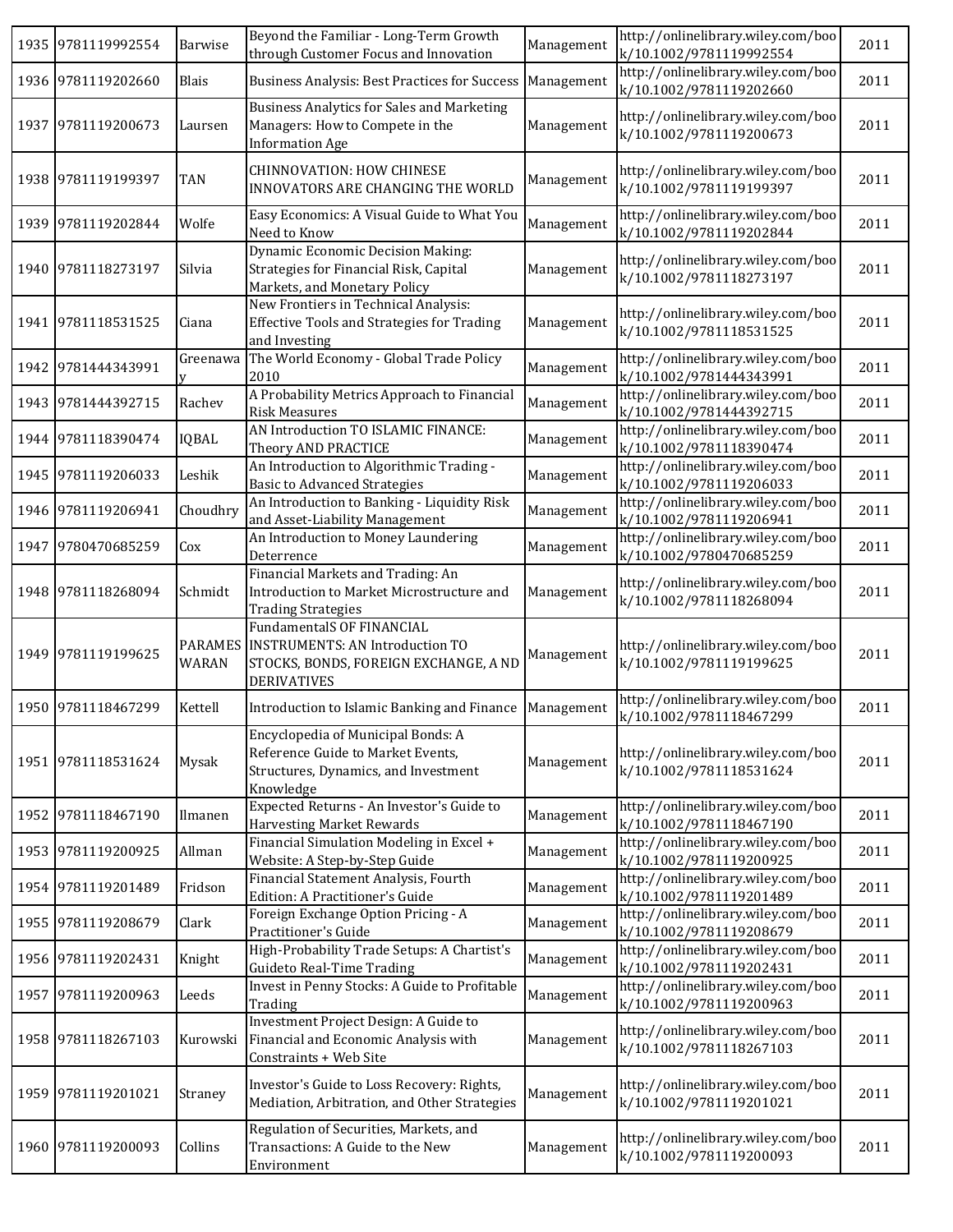|      | 1961 9781119198215 | McDowell       | Survival Guide for Traders: How to Set up<br>and Organize Your Trading Business                                                               | Management | http://onlinelibrary.wiley.com/boo<br>k/10.1002/9781119198215 | 2011 |
|------|--------------------|----------------|-----------------------------------------------------------------------------------------------------------------------------------------------|------------|---------------------------------------------------------------|------|
|      | 1962 9781118467367 | Schofield      | Trading the Fixed Income, Inflation and<br>Credit Markets - A Relative Value Guide                                                            | Management | http://onlinelibrary.wiley.com/boo<br>k/10.1002/9781118467367 | 2011 |
|      | 1963 9781118467312 | Morini         | Understanding and Managing Model Risk - A<br>Practical Guide for Quants, Traders and<br>Validators                                            | Management | http://onlinelibrary.wiley.com/boo<br>k/10.1002/9781118467312 | 2011 |
|      | 1964 9781118467251 | Carollo        | Understanding Oil Prices - A Guide to What<br>Drivesthe Price of Oil in Today's Markets                                                       | Management | http://onlinelibrary.wiley.com/boo<br>k/10.1002/9781118467251 | 2011 |
|      | 1965 9781119200147 | Levy           | Your Options Handbook: The Practical<br>Reference and Strategy Guide to Trading<br>Options                                                    | Management | http://onlinelibrary.wiley.com/boo<br>k/10.1002/9781119200147 | 2011 |
|      | 1966 9781118266663 | Gup            | Banking and Financial Institutions: A Guide<br>for Directors, Investors, and Counterparties                                                   | Management | http://onlinelibrary.wiley.com/boo<br>k/10.1002/9781118266663 | 2011 |
|      | 1967 9781118267028 | Fabozzi        | The Theory and Practice of Investment<br>Management, Second Edition                                                                           | Management | http://onlinelibrary.wiley.com/boo<br>k/10.1002/9781118267028 | 2011 |
|      | 1968 9781118390481 | Hu             | ASSET SECURITIZATION: Theory AND<br><b>PRACTICE</b>                                                                                           | Management | http://onlinelibrary.wiley.com/boo<br>k/10.1002/9781118390481 | 2011 |
| 1969 | 9781118268001      | Smith          | Bond Math: The Theory Behind the Formulas Management                                                                                          |            | http://onlinelibrary.wiley.com/boo<br>k/10.1002/9781118268001 | 2011 |
|      | 1970 9781118266250 | Baker          | Capital Structure & Corporate Financing<br>Decisions: Theory, Evidence, and Practice                                                          | Management | http://onlinelibrary.wiley.com/boo<br>k/10.1002/9781118266250 | 2011 |
|      | 1971 9781119205869 | Danielsso<br>n | Financial Risk Forecasting - The Theory and<br>Practice of Forecasting Market Risk with<br><b>Implementation R and MATLAB</b>                 | Management | http://onlinelibrary.wiley.com/boo<br>k/10.1002/9781119205869 | 2011 |
|      | 1972 9781118387023 | Shim           | Budgeting Basics and Beyond, Fourth Edition<br>+ Website                                                                                      | Management | http://onlinelibrary.wiley.com/boo<br>k/10.1002/9781118387023 | 2011 |
|      | 1973 9781118467404 |                | Cherubini Dynamic Copula Methods in Finance                                                                                                   | Management | http://onlinelibrary.wiley.com/boo<br>k/10.1002/9781118467404 | 2011 |
|      | 1974 9781118266854 | Beder          | Financial Engineering:ion + Companion<br>Website                                                                                              | Management | http://onlinelibrary.wiley.com/boo<br>k/10.1002/9781118266854 | 2011 |
|      | 1975 9781118467244 | Ramirez        | Handbook of Corporate Equity Derivatives<br>and Equity Capital Markets                                                                        | Management | http://onlinelibrary.wiley.com/boo<br>k/10.1002/9781118467244 | 2011 |
|      | 1976 9781118204580 | Viens          | Handbook of Modeling High-Frequency Data<br>in Finance                                                                                        | Management | http://onlinelibrary.wiley.com/boo<br>k/10.1002/9781118204580 | 2011 |
|      | 1977 9781119198239 | Oreste         | Quantum Trading: Using Principles from<br>W.D. Gann and Modern Physics To Forecast<br><b>Financial Markets</b>                                | Management | http://onlinelibrary.wiley.com/boo<br>k/10.1002/9781119198239 | 2011 |
|      | 1978 9781118374696 | De             | The Handbook of Convertible Bonds -<br>Spiegeleer Pricing, Strategies and Risk Management                                                     | Management | http://onlinelibrary.wiley.com/boo<br>k/10.1002/9781118374696 | 2011 |
|      | 1979 9781119200697 | Zacks          | The Handbook of Equity Market Anomalies:<br>Translating Market Inefficiencies into<br><b>Effective Investment Strategies</b>                  | Management | http://onlinelibrary.wiley.com/boo<br>k/10.1002/9781119200697 | 2011 |
|      | 1980 9781118467411 | Mitra          | The Handbook of News Analytics in Finance                                                                                                     | Management | http://onlinelibrary.wiley.com/boo<br>k/10.1002/9781118467411 | 2011 |
|      | 1981 9781119199342 | $_{\rm LIM}$   | THE PROFITABLE ART AND SCIENCE OF<br>VIBRATRADING: NO N-DIRECTIONAL<br>VIBRATIONAL TRADING MethodOLOGIES<br>FOR CONSISTENT PROFITS            | Management | http://onlinelibrary.wiley.com/boo<br>k/10.1002/9781119199342 | 2011 |
|      | 1982 9781119205432 | Hassett        | The Risk Premium Factor + Website: A New<br>Model for Understanding the Volatile Forces<br>that Drive Stock Prices                            | Management | http://onlinelibrary.wiley.com/boo<br>k/10.1002/9781119205432 | 2011 |
|      | 1983 9781118467282 | Kettell        | The Islamic Banking and Finance Workbook -<br>Step-by-Step Exercises to Help You Master<br>the Fundamentals of Islamic Banking and<br>Finance | Management | http://onlinelibrary.wiley.com/boo<br>k/10.1002/9781118467282 | 2011 |
|      | 1984 9781118467305 | Kettell        | Case Studies in Islamic Banking and Finance                                                                                                   | Management | http://onlinelibrary.wiley.com/boo<br>k/10.1002/9781118467305 | 2011 |
|      | 1985 9781118467343 | <b>DUBIL</b>   | Financial Engineering and Arbitrage in the<br>Financial Markets 2e                                                                            | Management | http://onlinelibrary.wiley.com/boo<br>k/10.1002/9781118467343 | 2011 |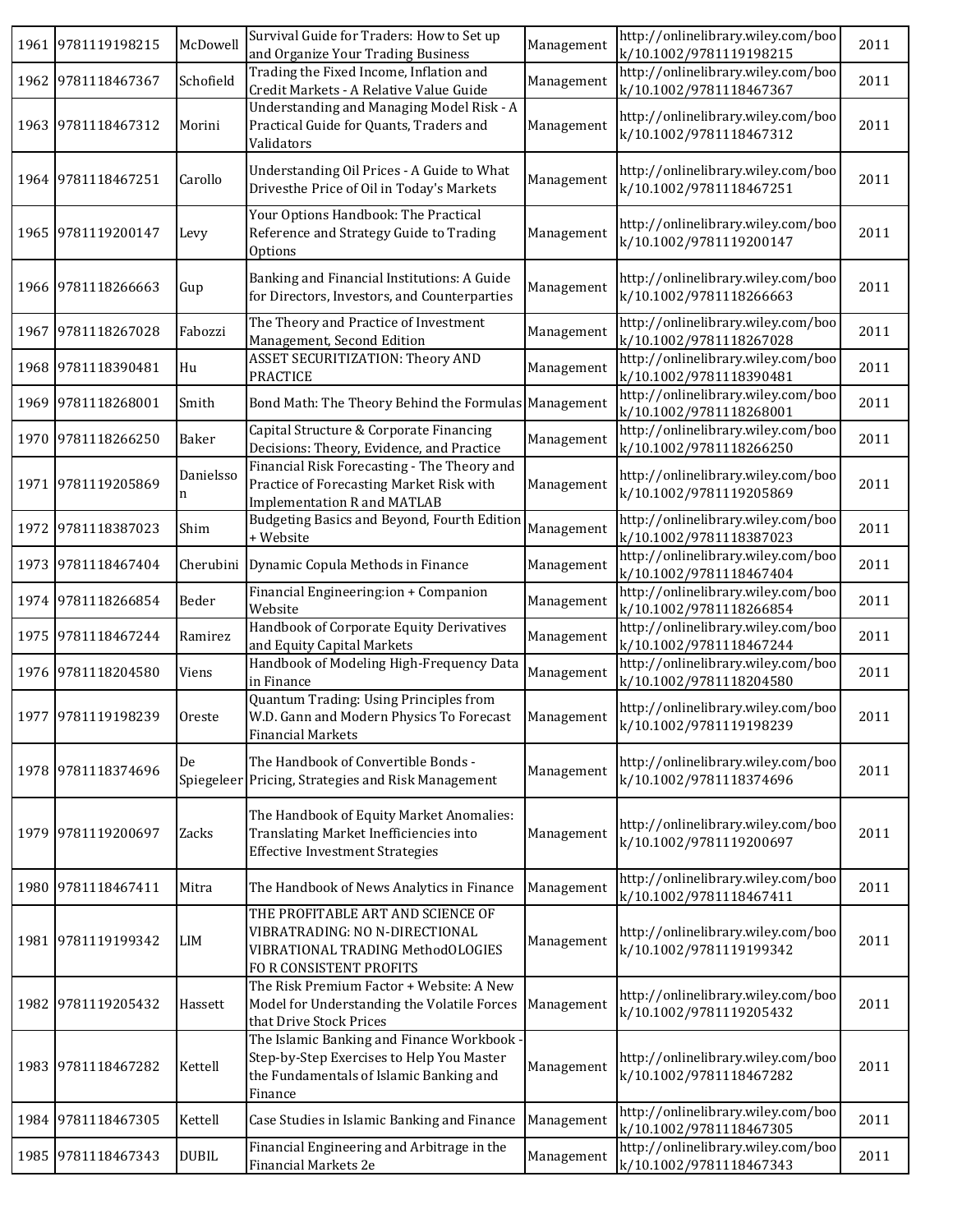| 1986 9781118531532 | Knuth        | Trading Between the Lines: Pattern<br>Recognition and Visualization of Markets                                                  | Management | http://onlinelibrary.wiley.com/boo<br>k/10.1002/9781118531532 | 2011 |
|--------------------|--------------|---------------------------------------------------------------------------------------------------------------------------------|------------|---------------------------------------------------------------|------|
| 1987 9781118531839 | Bielecki     | Credit Risk Frontiers: Subprime Crisis,<br>Pricing and Hedging, CVA, MBS, Ratings, and<br>Liquidity                             | Management | http://onlinelibrary.wiley.com/boo<br>k/10.1002/9781118531839 | 2011 |
| 1988 9781119203193 | <b>Bragg</b> | The Essential Controller, Second Edition: An<br>Introduction to What Every Financial<br>Manager Must Know                       | Management | http://onlinelibrary.wiley.com/boo<br>k/10.1002/9781119203193 | 2012 |
| 1989 9781119203728 | Cascarino    | Auditor's Guide to IT Auditing, Second<br>Edition + Software Demo                                                               | Management | http://onlinelibrary.wiley.com/boo<br>k/10.1002/9781119203728 | 2012 |
| 1990 9781119203155 | <b>Bragg</b> | Business Ratios and Formulas, Third Edition<br>A Comprehensive Guide                                                            | Management | http://onlinelibrary.wiley.com/boo<br>k/10.1002/9781119203155 | 2012 |
| 1991 9781119205111 | Shim         | CFO Fundamentals: Your Quick Guide to<br>Internal Controls, Financial Reporting, IFRS,<br>Web 2.0, Cloud Computing, and More    | Management | http://onlinelibrary.wiley.com/boo<br>k/10.1002/9781119205111 | 2012 |
| 1992 9781119203636 | Busch        | Healthcare Fraud, Second Edition: Auditing<br>and Detection Guide                                                               | Management | http://onlinelibrary.wiley.com/boo<br>k/10.1002/9781119203636 | 2012 |
| 1993 9781119207313 | Giles        | Managing Fraud Risk - A Practical Guide for<br>Directors and Managers                                                           | Management | http://onlinelibrary.wiley.com/boo<br>k/10.1002/9781119207313 | 2012 |
| 1994 9781119202295 | Catty        | The Professional's Guide to Fair Value: The<br><b>Future of Financial Reporting</b>                                             | Management | http://onlinelibrary.wiley.com/boo<br>k/10.1002/9781119202295 | 2012 |
| 1995 9781118467268 | Jury         | Cash Flow Analysis and Forecasting - The<br>Definitive Guide to Understanding and Using Management<br>Published Cash Flow Data  |            | http://onlinelibrary.wiley.com/boo<br>k/10.1002/9781118467268 | 2012 |
| 1996 9781119203643 | Weirich      | Accounting and Auditing Research &<br>Databases: ctitioner's Desk Reference                                                     | Management | http://onlinelibrary.wiley.com/boo<br>k/10.1002/9781119203643 | 2012 |
| 1997 9781119200871 | Lalli        | Handbook of Budgeting, Sixth Edition                                                                                            | Management | http://onlinelibrary.wiley.com/boo<br>k/10.1002/9781119200871 | 2012 |
| 1998 9781119204794 | Weil         | Litigation Services Handbook, Fifth Edition:<br>The Role of the Financial Expert                                                | Management | http://onlinelibrary.wiley.com/boo<br>k/10.1002/9781119204794 | 2012 |
| 1999 9781119202301 | Whitaker     | Mergers & Acquisitions Integration<br>Handbook + Website: Helping Companies<br>Realize the Full Value of Acquisitions           | Management | http://onlinelibrary.wiley.com/boo<br>k/10.1002/9781119202301 | 2012 |
| 2000 9781119204121 | Dauber       | The Complete CPA Reference                                                                                                      | Management | http://onlinelibrary.wiley.com/boo<br>k/10.1002/9781119204121 | 2012 |
| 2001 9781119207276 | Bellandi     | The Handbook to IFRS Transition and to<br><b>IFRS U.S GAAP Dual Reporting</b>                                                   | Management | http://onlinelibrary.wiley.com/boo<br>k/10.1002/9781119207276 | 2012 |
| 2002 9781119203650 | ber          | Feinschrei Transfer Pricing Handbook: Guidance for the<br><b>OECD Regulations</b>                                               | Management | http://onlinelibrary.wiley.com/boo<br>k/10.1002/9781119203650 | 2012 |
| 2003 9781119203889 | Cascarino    | Corporate Fraud and Internal Control +<br>Software Demo: A Framework for<br>Prevention                                          | Management | http://onlinelibrary.wiley.com/boo<br>k/10.1002/9781119203889 | 2012 |
| 2004 9781119203568 | Cascarino    | Corporate Fraud and Internal Control<br>Workbook: A Framework for Prevention                                                    | Management | http://onlinelibrary.wiley.com/boo<br>k/10.1002/9781119203568 | 2012 |
| 2005 9781118527436 | Zack         | Financial Statement Fraud + Website:<br>Strategies for Detection and Investigation                                              | Management | http://onlinelibrary.wiley.com/boo<br>k/10.1002/9781118527436 | 2012 |
| 2006 9781119205326 | Madsen       | Healthcare Business Intelligence + Website:<br>A Guide to Empowering Successful Data<br>Reporting and Analytics                 | Management | http://onlinelibrary.wiley.com/boo<br>k/10.1002/9781119205326 | 2012 |
| 2007 9781119203988 |              | Marketing in the Participation Age: A Guide<br>Middleton to Motivating People to Join, Share, Take<br>Part, Connect, and Engage | Management | http://onlinelibrary.wiley.com/boo<br>k/10.1002/9781119203988 | 2012 |
| 2008 9781119208327 | Stowell      | The Manager's Guide to Systems Practice -<br>Making Sense of Complex Problems                                                   | Management | http://onlinelibrary.wiley.com/boo<br>k/10.1002/9781119208327 | 2012 |
| 2009 9781119203520 | Edson        | Design Like Apple: Seven Principles For<br>Creating Insanely Great Products, Services,<br>and Experiences                       | Management | http://onlinelibrary.wiley.com/boo<br>k/10.1002/9781119203520 | 2012 |
| 2010 9781118180310 | Tolk         | <b>Engineering Principles of Combat Modeling</b><br>and Distributed Simulation                                                  | Management | http://onlinelibrary.wiley.com/boo<br>k/10.1002/9781118180310 | 2012 |
| 2011 9781119207856 | <b>CIPR</b>  | Share This - The Social Media Handbook for<br>PR Professionals                                                                  | Management | http://onlinelibrary.wiley.com/boo<br>k/10.1002/9781119207856 | 2012 |
| 2012 9781118531716 | Ehrlich      | The Financial Services Marketing Handbook,<br>Second Edition: Tactics and Techniques That Management<br><b>Produce Results</b>  |            | http://onlinelibrary.wiley.com/boo<br>k/10.1002/9781118531716 | 2012 |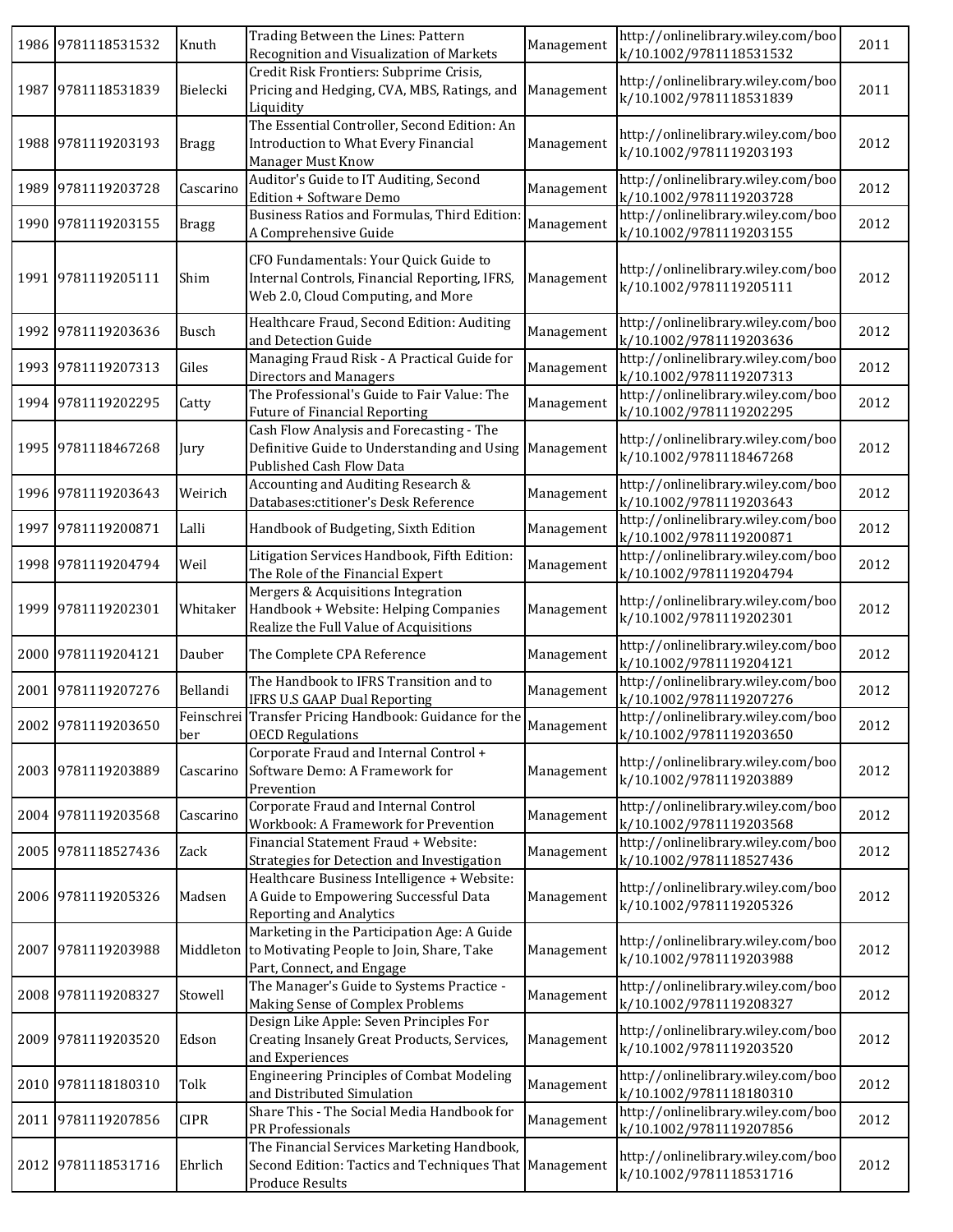|      | 2013 9781118531792 | Halloran      | The Social Media Handbook for Financial<br>Advisors: How to Use LinkedIn, Facebook,<br>and Twitter to Build and Grow Your Business                            | Management | http://onlinelibrary.wiley.com/boo<br>k/10.1002/9781118531792 | 2012 |
|------|--------------------|---------------|---------------------------------------------------------------------------------------------------------------------------------------------------------------|------------|---------------------------------------------------------------|------|
|      | 2014 9781118364710 | Rothwell      | Encyclopedia of Human Resource<br>Management: Volume3: Thematic Essays                                                                                        | Management | http://onlinelibrary.wiley.com/boo<br>k/10.1002/9781118364710 | 2012 |
|      | 2015 9781118364727 | Rothwell      | Encyclopedia of Human Resource<br>Management: Volume2: HR Forms & Job<br>Aids                                                                                 | Management | http://onlinelibrary.wiley.com/boo<br>k/10.1002/9781118364727 | 2012 |
|      | 2016 9781118364741 | Rothwell      | Encyclopedia of Human Resource<br>Management: Volume One: Short Entries                                                                                       | Management | http://onlinelibrary.wiley.com/boo<br>k/10.1002/9781118364741 | 2012 |
|      | 2017 9781119203261 | Chen          | 50 Digital Team-Building Games: Fast, Fun<br>Meeting Openers, Group Activities, and<br>Adventures using Social Media, Smart<br>Phones, GPS, Tablets, and More | Management | http://onlinelibrary.wiley.com/boo<br>k/10.1002/9781119203261 | 2012 |
|      | 2018 9781118454343 | McCluske      | A Primer on Property Tax - Administration<br>and Policy                                                                                                       | Management | http://onlinelibrary.wiley.com/boo<br>k/10.1002/9781118454343 | 2012 |
|      | 2019 9781119208242 | Ward          | Benefits Management - How to Increase the<br>Business Value of your IT Projects 2e                                                                            | Management | http://onlinelibrary.wiley.com/boo<br>k/10.1002/9781119208242 | 2012 |
|      | 2020 9781119203094 | Nigrini       | Benford's Law: Applications for Forensic<br>Accounting, Auditing, and Fraud Detection                                                                         | Management | http://onlinelibrary.wiley.com/boo<br>k/10.1002/9781119203094 | 2012 |
|      | 2021 9781119205005 | Ohlhorst      | Big Data Analytics: Turning Big Data into Big<br>Money                                                                                                        | Management | http://onlinelibrary.wiley.com/boo<br>k/10.1002/9781119205005 | 2012 |
|      | 2022 9781119203384 | Cecere        | Bricks Matter: The Role of Supply Chains in<br>Building Market-Driven Differentiation                                                                         | Management | http://onlinelibrary.wiley.com/boo<br>k/10.1002/9781119203384 | 2012 |
|      | 2023 9781119208181 | Jones         | BRICs and Beyond - Executive Lessons on<br><b>Emerging Markets</b>                                                                                            | Management | http://onlinelibrary.wiley.com/boo<br>k/10.1002/9781119208181 | 2012 |
|      | 2024 9781119203735 | Gendron       | Business Intelligence Applied: Implementing<br>an Effective Information and<br>Communications Technology Infrastructure                                       | Management | http://onlinelibrary.wiley.com/boo<br>k/10.1002/9781119203735 | 2012 |
|      | 2025 9781119199311 | Tselichtch    | CHINA VERSUS THE WEST: THE 21ST<br><b>CENTURY</b>                                                                                                             | Management | http://onlinelibrary.wiley.com/boo<br>k/10.1002/9781119199311 | 2012 |
|      |                    | ev            |                                                                                                                                                               |            |                                                               |      |
|      | 2026 9781444345667 | Talley        | The Blackwell Companion to Maritime<br>Economics                                                                                                              | Management | http://onlinelibrary.wiley.com/boo<br>k/10.1002/9781444345667 | 2012 |
|      | 2027 9781118673522 | <b>Bossu</b>  | An Introduction to Equity Derivatives -<br>Theory and Practice 2e                                                                                             | Management | http://onlinelibrary.wiley.com/boo<br>k/10.1002/9781118673522 | 2012 |
|      | 2028 9781118339435 | <b>MOBIUS</b> | <b>BONDS: AN Introduction TO THE CORE</b><br>Concepts                                                                                                         | Management | http://onlinelibrary.wiley.com/boo<br>k/10.1002/9781118339435 | 2012 |
|      | 2029 9781119204923 | Thomsett      | Bloomberg Visual Guide to Candlestick<br>Charting                                                                                                             | Management | http://onlinelibrary.wiley.com/boo<br>k/10.1002/9781119204923 | 2012 |
|      | 2030 9781119204077 | Doty          | Bloomberg Visual Guide to Municipal Bonds                                                                                                                     | Management | http://onlinelibrary.wiley.com/boo<br>k/10.1002/9781119204077 | 2012 |
|      | 2031 9781119203209 | Allen         | Financial Risk Management, Second Edition<br>+ Website: A Practitioner's Guide to<br>Managing Market and Credit Risk                                          | Management | http://onlinelibrary.wiley.com/boo<br>k/10.1002/9781119203209 | 2012 |
|      | 2032 9781119204855 | Travers       | Hedge Fund Analysis: An In-Depth Guide to<br><b>Evaluating Return Potential and Assessing</b><br>Risks                                                        | Management | http://onlinelibrary.wiley.com/boo<br>k/10.1002/9781119204855 | 2012 |
|      | 2033 9781118531594 | Connors       | How Markets Really Work, Second Edition: A<br>Quantitative Guide to Stock Market Behavior                                                                     | Management | http://onlinelibrary.wiley.com/boo<br>k/10.1002/9781118531594 | 2012 |
|      | 2034 9781118467220 | Snopek        | The Complete Guide to Portfolio<br><b>Construction and Management</b>                                                                                         | Management | http://onlinelibrary.wiley.com/boo<br>k/10.1002/9781118467220 | 2012 |
| 2035 | 9781119202677      | Anderson      | The Janus Factor: Trend Follower's Guide to<br>Market Dialectics                                                                                              | Management | http://onlinelibrary.wiley.com/boo<br>k/10.1002/9781119202677 | 2012 |
|      | 2036 9781119200291 | Peery         | The Post-Reform Guide to Derivatives and<br>Futures                                                                                                           | Management | http://onlinelibrary.wiley.com/boo<br>k/10.1002/9781119200291 | 2012 |
|      | 2037 9781119204831 | Wachtel       | The Sensible Guide to Forex: Safer, Smarter<br>Ways to Survive and Prosper from the Start                                                                     | Management | http://onlinelibrary.wiley.com/boo<br>k/10.1002/9781119204831 | 2012 |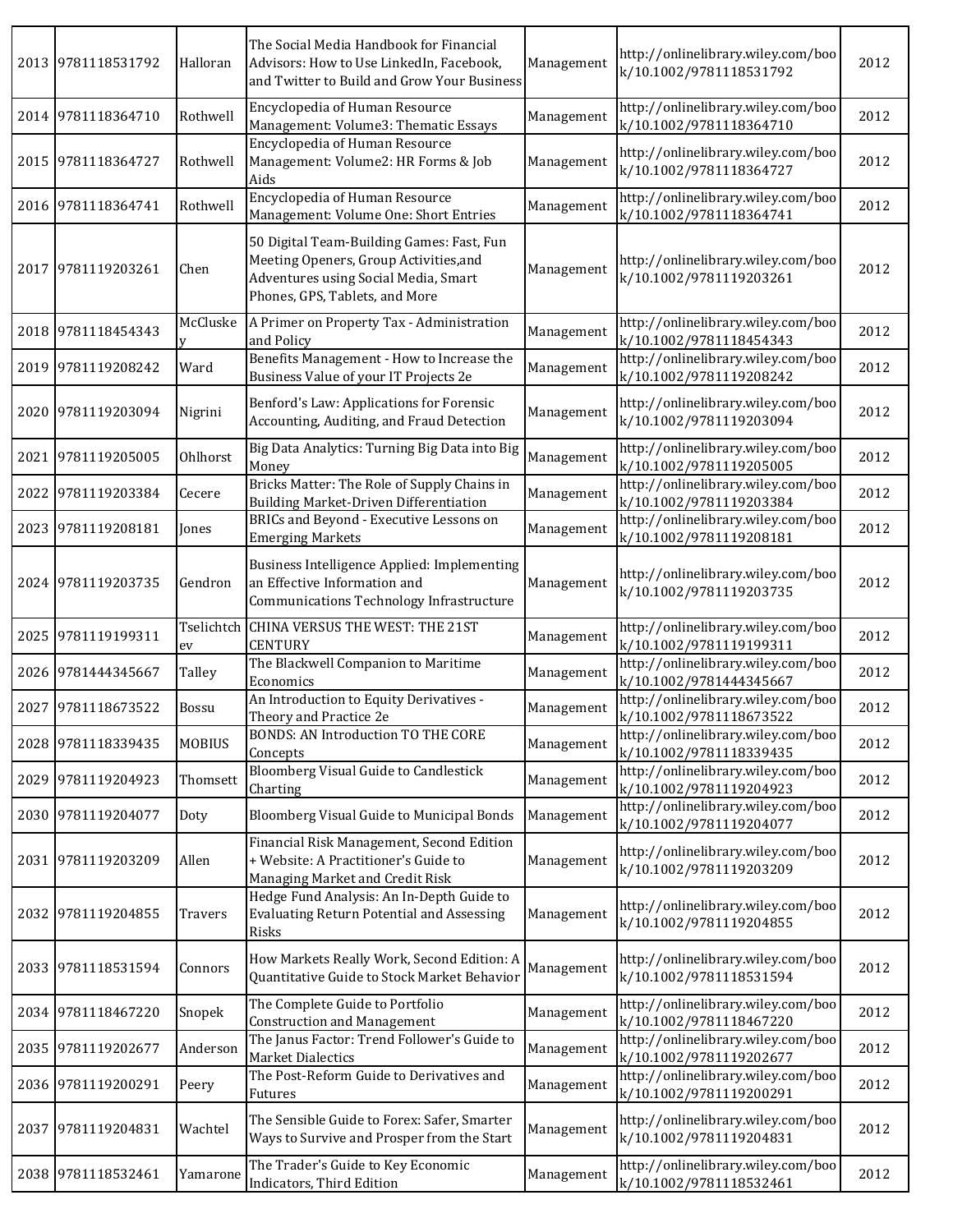|      | 2039 9781119199236 | Fairhurst          | Using Excel for Business Analysis + Website:<br>A Guide to Financial Modelling<br>Fundamentals                               | Management | http://onlinelibrary.wiley.com/boo<br>k/10.1002/9781119199236 | 2012 |
|------|--------------------|--------------------|------------------------------------------------------------------------------------------------------------------------------|------------|---------------------------------------------------------------|------|
|      | 2040 9781119203537 |                    | Bulkowski Visual Guide to Chart Patterns                                                                                     | Management | http://onlinelibrary.wiley.com/boo<br>k/10.1002/9781119203537 | 2012 |
|      | 2041 9781118531815 | Wilson             | Visual Guide to Financial Markets                                                                                            | Management | http://onlinelibrary.wiley.com/boo<br>k/10.1002/9781118531815 | 2012 |
|      | 2042 9781119205197 | Peterson           | Investment Theory and Risk Management +<br>Website                                                                           | Management | http://onlinelibrary.wiley.com/boo<br>k/10.1002/9781119205197 | 2012 |
|      | 2043 9781119204022 | Bulkowski          | Fundamental Analysis and Position Trading:<br><b>Evolution of a Trader</b>                                                   | Management | http://onlinelibrary.wiley.com/boo<br>k/10.1002/9781119204022 | 2012 |
|      | 2044 9781118272039 | <b>Bauwens</b>     | Handbook of Volatility Models and Their<br>Applications                                                                      | Management | http://onlinelibrary.wiley.com/boo<br>k/10.1002/9781118272039 | 2012 |
|      | 2045 9781118531655 | <b>Brown</b>       | Mastering Elliott Wave Principle:<br>Elementary Concepts, Wave Patterns, and<br>Practice Exercises                           | Management | http://onlinelibrary.wiley.com/boo<br>k/10.1002/9781118531655 | 2012 |
|      | 2046 9781119204947 | Strachma<br>n      | The Fundamentals of Hedge Fund<br>Management, Second Edition                                                                 | Management | http://onlinelibrary.wiley.com/boo<br>k/10.1002/9781119204947 | 2012 |
| 2047 | 9781119203551      | Bouteille          | The Handbook of Credit Risk Management:<br>Originating, Assessing, and Managing Credit<br>Exposures                          | Management | http://onlinelibrary.wiley.com/boo<br>k/10.1002/9781119203551 | 2012 |
|      | 2048 9781118467275 | Fiorenzan          | The Handbook of Energy Trading                                                                                               | Management | http://onlinelibrary.wiley.com/boo<br>k/10.1002/9781118467275 | 2012 |
|      | 2049 9781118531754 | Stone              | The Securitization Markets Handbook,<br>Second Edition: Structures and Dynamics of<br>Mortgage- and Asset- Backed Securities | Management | http://onlinelibrary.wiley.com/boo<br>k/10.1002/9781118531754 | 2012 |
|      | 2050 9781119203926 |                    | Bulkowski Trading Basics: Evolution of a Trader                                                                              | Management | http://onlinelibrary.wiley.com/boo<br>k/10.1002/9781119203926 | 2012 |
|      | 2051 9781118524015 | Baker              | Socially Responsible Finance and Investing:<br>Financial Institutions, Corporations,<br>Investors, and Activists             | Management | http://onlinelibrary.wiley.com/boo<br>k/10.1002/9781118524015 | 2012 |
| 2052 | 9781118572115      | Laykin             | Investigative Computer Forensics: The<br>Practical Guide for Lawyers, Accountants,<br>Investigators, and Business Executives | Management | http://onlinelibrary.wiley.com/boo<br>k/10.1002/9781118572115 | 2013 |
|      | 2053 9781118691656 | Moeller            | Executive's Guide to COSO Internal Controls:<br>Understanding and Implementing the New<br>Framework                          | Management | http://onlinelibrary.wiley.com/boo<br>k/10.1002/9781118691656 | 2013 |
|      | 2054 9781119204374 | Gaughan            | Maximizing Corporate Value through<br>Mergers and Acquisitions: A Strategic<br>Growth Guide                                  | Management | http://onlinelibrary.wiley.com/boo<br>k/10.1002/9781119204374 | 2013 |
|      | 2055 9781119204244 | Fishman            | Standards of Value, Second Edition: Theory<br>and Applications                                                               | Management | http://onlinelibrary.wiley.com/boo<br>k/10.1002/9781119204244 | 2013 |
|      | 2056 9781118692028 | Roehl-<br>Anderson | M&A Information Technology Best Practices<br>+ Website                                                                       | Management | http://onlinelibrary.wiley.com/boo<br>k/10.1002/9781118692028 | 2013 |
| 2057 | 9781118742273      | Hoffman            | Taxation for Universities and Colleges: Six<br>Stepsto a Successful Tax Compliance<br>Program                                | Management | http://onlinelibrary.wiley.com/boo<br>k/10.1002/9781118742273 | 2013 |
|      | 2058 9781118284049 | Spann              | Fraud Analytics: Strategies and Methods for<br>Detection and Prevention                                                      | Management | http://onlinelibrary.wiley.com/boo<br>k/10.1002/9781118284049 | 2013 |
|      | 2059 9781119199243 | RAJENDR<br>A       | The Handbook of Global Corporate Treasury<br>+ Website                                                                       | Management | http://onlinelibrary.wiley.com/boo<br>k/10.1002/9781119199243 | 2013 |
|      | 2060 9781119199014 | Hingarh            | <b>Understanding and Conducting Information</b><br>Systems Auditing + Website                                                | Management | http://onlinelibrary.wiley.com/boo<br>k/10.1002/9781119199014 | 2013 |
| 2061 | 9781118555958      | <b>Bragg</b>       | Accounting Best Practices, Seventh Edition                                                                                   | Management | http://onlinelibrary.wiley.com/boo<br>k/10.1002/9781118555958 | 2013 |
| 2062 | 9781118555972      | Petrucelli         | Detecting Fraud in Organizations:<br>Techniques, Tools, and Resources                                                        | Management | http://onlinelibrary.wiley.com/boo<br>k/10.1002/9781118555972 | 2013 |
|      | 2063 9781118691748 | Young              | Financial Fraud Prevention and Detection:<br>Governance and Effective Practices                                              | Management | http://onlinelibrary.wiley.com/boo<br>k/10.1002/9781118691748 | 2013 |
|      | 2064 9781119208204 | Bagshaw            | Audit and Assurance Essentials for<br>Professional Accountancy Exams + Website                                               | Management | http://onlinelibrary.wiley.com/boo<br>k/10.1002/9781119208204 | 2013 |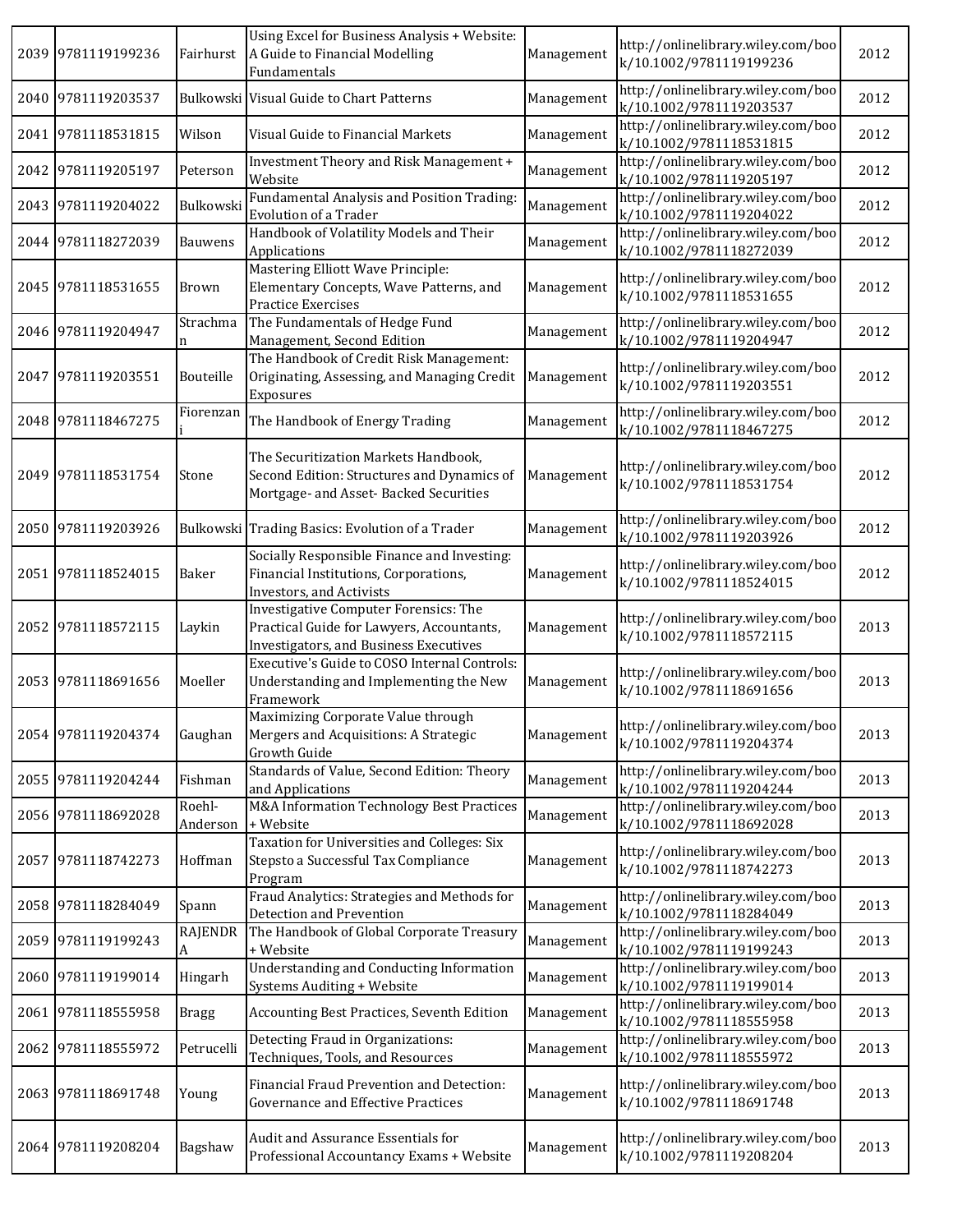|      | 2065 9781119208273 | Collings    | Frequently Asked Questions in IFRS                                                                                                                   | Management | http://onlinelibrary.wiley.com/boo<br>k/10.1002/9781119208273 | 2013 |
|------|--------------------|-------------|------------------------------------------------------------------------------------------------------------------------------------------------------|------------|---------------------------------------------------------------|------|
|      | 2066 9781118547168 | Barron      | Game Theory: An Introduction, Second<br>Edition                                                                                                      | Management | http://onlinelibrary.wiley.com/boo<br>k/10.1002/9781118547168 | 2013 |
|      | 2067 9781118540176 | Moeller     | Executive's Guide to IT Governance:<br>Improving Systems Processes with Service<br>Management, COBIT, and ITIL                                       | Management | http://onlinelibrary.wiley.com/boo<br>k/10.1002/9781118540176 | 2013 |
|      | 2068 9781118631324 | Pettey      | Nonprofit Fundraising Strategy: A Guide to<br>Ethical Decision Making and Regulation for<br>Nonprofit Organizations (AFP Fund<br>Development Series) | Management | http://onlinelibrary.wiley.com/boo<br>k/10.1002/9781118631324 | 2013 |
|      | 2069 9781118755754 | Girling     | Operational Risk Management: A Complete<br>Guide to a Successful Operational Risk<br>Framework                                                       | Management | http://onlinelibrary.wiley.com/boo<br>k/10.1002/9781118755754 | 2013 |
|      | 2070 9781118534199 | Hopkins     | Starting and Managing a Nonprofit<br>Organization, Sixth Edition: A Legal Guide                                                                      | Management | http://onlinelibrary.wiley.com/boo<br>k/10.1002/9781118534199 | 2013 |
|      | 2071 9781118757512 | Fell        | Decoding the IT Value Problem: An<br>Executive Guidefor Achieving Optimal ROI<br>on Critical IT Investments                                          | Management | http://onlinelibrary.wiley.com/boo<br>k/10.1002/9781118757512 | 2013 |
|      | 2072 9781119203674 | Stubbs      | Delivering Business Analytics: Practical<br><b>Guidelines for Best Practice</b>                                                                      | Management | http://onlinelibrary.wiley.com/boo<br>k/10.1002/9781119203674 | 2013 |
|      | 2073 9781119208129 | Lawrence    | Enterprise in Action - A Guide To<br>Entrepreneurship                                                                                                | Management | http://onlinelibrary.wiley.com/boo<br>k/10.1002/9781119208129 | 2013 |
|      | 2074 9781118650837 | Matloff     | Nonprofit Investment and Development<br>Solutions: Guide to Thriving in Today's<br>Economy                                                           | Management | http://onlinelibrary.wiley.com/boo<br>k/10.1002/9781118650837 | 2013 |
|      | 2075 9781119207900 | Perrey      | Retail Marketing and Branding - A Definitive<br>Guideto Maximizing ROI 2e                                                                            | Management | http://onlinelibrary.wiley.com/boo<br>k/10.1002/9781119207900 | 2013 |
|      | 2076 9781119205142 | Jensen      | Setting Profitable Prices + Website: A Step-<br>by-Step Guide to Pricing Strategy--Without<br>Hiring a Consultant                                    | Management | http://onlinelibrary.wiley.com/boo<br>k/10.1002/9781119205142 | 2013 |
|      | 2077 9781118683194 | Blumberg    | Startup CEO + Website: A Field Guide to<br><b>Scaling Up Your Business</b>                                                                           | Management | http://onlinelibrary.wiley.com/boo<br>k/10.1002/9781118683194 | 2013 |
|      | 2078 9781118704189 | <b>NPCR</b> | Stewardship Essentials: The Donor Relations<br>Guide                                                                                                 | Management | http://onlinelibrary.wiley.com/boo<br>k/10.1002/9781118704189 | 2013 |
|      | 2079 9781119207931 | Tovstiga    | Strategy in Practice - A Practitioner's Guide<br>to Strategic Thinking 2e                                                                            | Management | http://onlinelibrary.wiley.com/boo<br>k/10.1002/9781119207931 | 2013 |
|      | 2080 9781118760628 | Weybrech    | The Sustainable MBA - A Business Guide to<br>Sustainability 2e                                                                                       | Management | http://onlinelibrary.wiley.com/boo<br>k/10.1002/9781118760628 | 2013 |
|      | 2081 9781118477380 | Levy        | Visual Guide to Options                                                                                                                              | Management | http://onlinelibrary.wiley.com/boo<br>k/10.1002/9781118477380 | 2013 |
|      | 2082 9781118522516 | Doumpos     | Multicriteria Decision Aid and Artificial<br>Intelligence - Links, Theory and Applications                                                           | Management | http://onlinelibrary.wiley.com/boo<br>k/10.1002/9781118522516 | 2013 |
|      | 2083 9781118707364 | Filla       | Prospect Research for Fundraisers: The<br>Essential Handbook (AFP Fund Development Management<br>Series)                                             |            | http://onlinelibrary.wiley.com/boo<br>k/10.1002/9781118707364 | 2013 |
|      | 2084 9781118705476 | Hammer      | Architects of Electronic Trading: Technology<br>Leaders Who Are Shaping Today's Financial<br>Markets                                                 | Management | http://onlinelibrary.wiley.com/boo<br>k/10.1002/9781118705476 | 2013 |
|      | 2085 9781118562260 | Minelli     | Big Data, Big Analytics: Emerging Business<br>Intelligence and Analytic Trends for Today's<br>Businesses                                             | Management | http://onlinelibrary.wiley.com/boo<br>k/10.1002/9781118562260 | 2013 |
|      | 2086 9781118555910 | Shelton     | Business Models for the Social Mobile Cloud:<br>Transform Your Business Using Social<br>Media, Mobile Internet, and Cloud<br>Computing               | Management | http://onlinelibrary.wiley.com/boo<br>k/10.1002/9781118555910 | 2013 |
| 2087 | 9781118749388      | Anderson    | Business Risk Management - Models and<br>Analysis                                                                                                    | Management | http://onlinelibrary.wiley.com/boo<br>k/10.1002/9781118749388 | 2013 |
|      | 2088 9781118644454 | Maillard    | <b>Competitive Quality Strategy</b>                                                                                                                  | Management | http://onlinelibrary.wiley.com/boo<br>k/10.1002/9781118644454 | 2013 |
|      | 2089 9781118691861 | Chase       | Demand-Driven Forecasting, Second Edition:<br>A Structured Approach to Forecasting                                                                   | Management | http://onlinelibrary.wiley.com/boo<br>k/10.1002/9781118691861 | 2013 |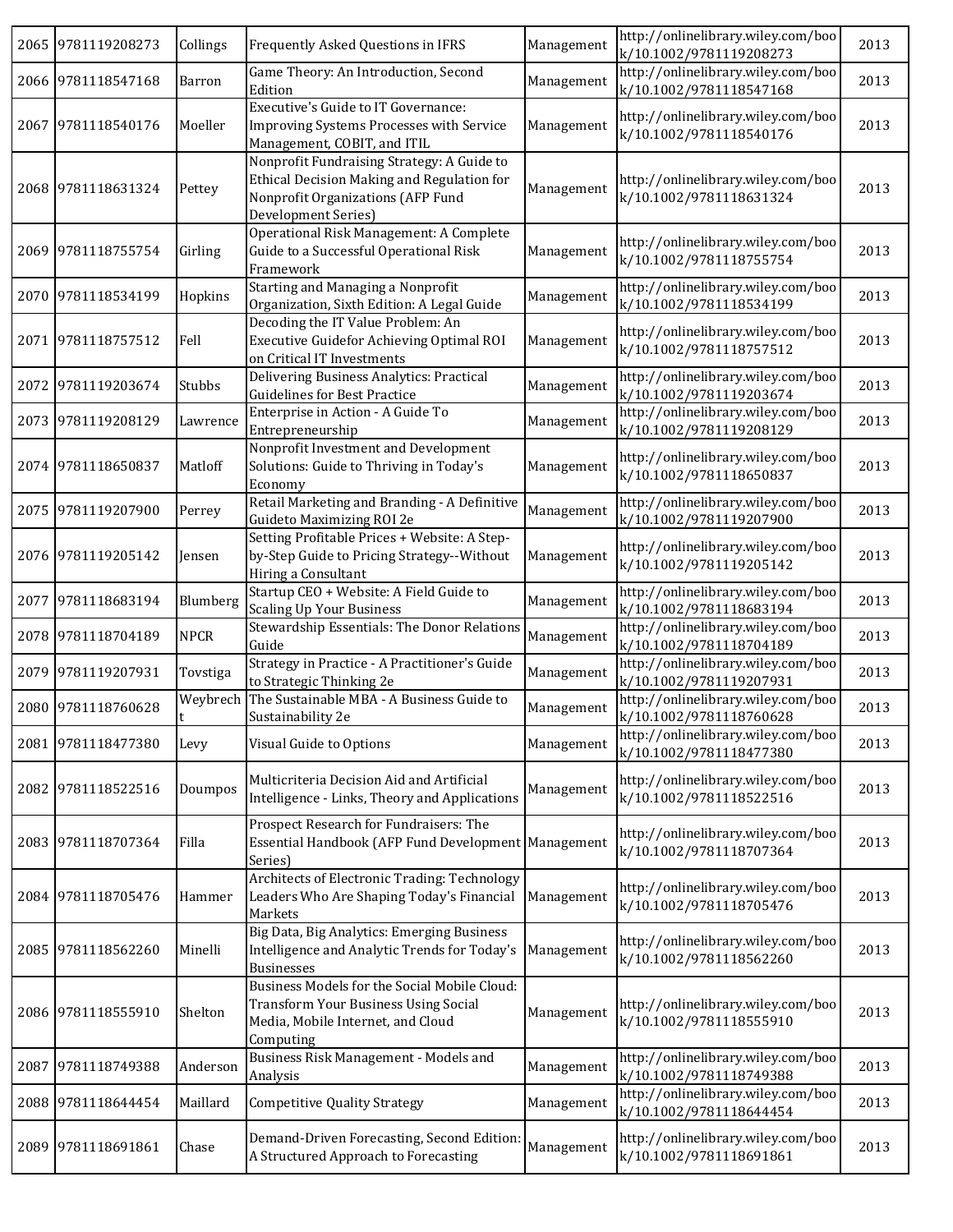| 2090 9781118764282 | Ferdman     | Diversity at Work: The Practice of Inclusion                                                                    | Management | http://onlinelibrary.wiley.com/boo<br>k/10.1002/9781118764282 | 2013 |
|--------------------|-------------|-----------------------------------------------------------------------------------------------------------------|------------|---------------------------------------------------------------|------|
| 2091 9781118636268 | Dimon       | Enterprise Performance Management Done<br>Right: An Operating System for Your<br>Organization                   | Management | http://onlinelibrary.wiley.com/boo<br>k/10.1002/9781118636268 | 2013 |
| 2092 9781118653753 | Cagney      | Global Fundraising: How the World Is<br>Changing the Rules of Philanthropy                                      | Management | http://onlinelibrary.wiley.com/boo<br>k/10.1002/9781118653753 | 2013 |
| 2093 9781118734896 | Burke       | Health Analytics: Gaining the Insights to<br>Transform Health Care                                              | Management | http://onlinelibrary.wiley.com/boo<br>k/10.1002/9781118734896 | 2013 |
| 2094 9781118761946 | Strome      | Healthcare Analytics for Quality and<br>Performance Improvement                                                 | Management | http://onlinelibrary.wiley.com/boo<br>k/10.1002/9781118761946 | 2013 |
| 2095 9781118571033 | Norton      | How to Be a Global Nonprofit: Legal<br>Guidance for International Activities                                    | Management | http://onlinelibrary.wiley.com/boo<br>k/10.1002/9781118571033 | 2013 |
| 2096 9781118658925 | Desai       | Innovation Engine: Driving Execution for<br><b>Breakthrough Results</b>                                         | Management | http://onlinelibrary.wiley.com/boo<br>k/10.1002/9781118658925 | 2013 |
| 2097 9781118654491 | Roeder      | Managing Project Stakeholders: Building a<br>Foundation to Achieve Project Goals                                | Management | http://onlinelibrary.wiley.com/boo<br>k/10.1002/9781118654491 | 2013 |
| 2098 9781118554302 | Jones       | Office Markets & Public Policy                                                                                  | Management | http://onlinelibrary.wiley.com/boo<br>k/10.1002/9781118554302 | 2013 |
| 2099 9781118314289 | Knight      | Patent Strategy for Researchers and<br>Research Managers 3e                                                     | Management | http://onlinelibrary.wiley.com/boo<br>k/10.1002/9781118314289 | 2013 |
| 2100 9781118536698 | Morris      | <b>Reconstructing Project Management</b>                                                                        | Management | http://onlinelibrary.wiley.com/boo<br>k/10.1002/9781118536698 | 2013 |
| 2101 9781118574690 | Zaraté      | Tools for Collaborative Decision-Making                                                                         | Management | http://onlinelibrary.wiley.com/boo<br>k/10.1002/9781118574690 | 2013 |
| 2102 9781118824672 | Roberts     | Unleashing the Power of IT, Second Edition:<br>Bringing People, Business, and Technology<br>Together            | Management | http://onlinelibrary.wiley.com/boo<br>k/10.1002/9781118824672 | 2013 |
| 2103 9781118636442 | Disselkam   | Workforce Asset Management Book of<br>Knowledge                                                                 | Management | http://onlinelibrary.wiley.com/boo<br>k/10.1002/9781118636442 | 2013 |
| 2104 9781118704264 | <b>SFR</b>  | Fundraising for Beginners: Essential<br>Procedures                                                              | Management | http://onlinelibrary.wiley.com/boo<br>k/10.1002/9781118704264 | 2013 |
| 2105 9781118515853 | Parnell     | Handbook of Decision Analysis                                                                                   | Management | http://onlinelibrary.wiley.com/boo<br>k/10.1002/9781118515853 | 2013 |
| 2106 9780470592663 | <b>ISPI</b> | Handbook of Improving Performance in the<br>Workplace-Volumes 1 - 3 Set                                         | Management | http://onlinelibrary.wiley.com/boo<br>k/10.1002/9780470592663 | 2013 |
| 2107 9781118703991 | MGR         | Major Gift Essentials: Everything You Need<br>to Know to Secure Big Gifts                                       | Management | http://onlinelibrary.wiley.com/boo<br>k/10.1002/9781118703991 | 2013 |
| 2108 9781118703823 | MGR         | Prospect Research Fundamentals 4th<br>Edition: Proven Methods to Help Charities<br>Realize More Major Gifts     | Management | http://onlinelibrary.wiley.com/boo<br>k/10.1002/9781118703823 | 2013 |
| 2109 9781118643273 | Feldman     | The Entrepreneur's Growth Startup<br>Handbook: 7 Secrets to Venture Funding and<br>Successful Growth            | Management | http://onlinelibrary.wiley.com/boo<br>k/10.1002/9781118643273 | 2013 |
| 2110 9781118704196 | <b>VMR</b>  | Volunteer Training Primer: Principles,<br>Proceduresand Ideas for Training                                      | Management | http://onlinelibrary.wiley.com/boo<br>k/10.1002/9781118704196 | 2013 |
| 2111 9781118537015 | Daskin      | Network and Discrete Location: Models,<br>Algorithms, and Applications, Second Edition                          | Management | http://onlinelibrary.wiley.com/boo<br>k/10.1002/9781118537015 | 2013 |
| 2112 9781118540312 | Paladino    | Corporate Performance Management Best<br>Practices: A Case Study Approach to<br><b>Accelerating CPM Results</b> | Management | http://onlinelibrary.wiley.com/boo<br>k/10.1002/9781118540312 | 2013 |
| 2113 9781118634226 | Smith       | Straight to the Top, Second Edition: CIO<br>Leadership in a Mobile, Social, and Cloud-<br>based World           | Management | http://onlinelibrary.wiley.com/boo<br>k/10.1002/9781118634226 | 2013 |
| 2114 9781118645499 | Vakkur      | Corporate Governance Regulation: How Poor<br>Management Is Destroying the Global<br>Economy                     | Management | http://onlinelibrary.wiley.com/boo<br>k/10.1002/9781118645499 | 2013 |
| 2115 9781118703977 | <b>NPCR</b> | Basics of Nonprofit Publicity: Winning<br><b>Strategiesfor News Releases, Press</b><br>Conferences              | Management | http://onlinelibrary.wiley.com/boo<br>k/10.1002/9781118703977 | 2013 |
| 2116 9781118704301 | MMR         | 109 Ways to Retain Volunteers and<br>Members                                                                    | Management | http://onlinelibrary.wiley.com/boo<br>k/10.1002/9781118704301 | 2013 |
| 2117 9781118704295 | <b>VMR</b>  | 128 Recognition Ideas for Donors,<br>Volunteers and Members, 2nd Edition                                        | Management | http://onlinelibrary.wiley.com/boo<br>k/10.1002/9781118704295 | 2013 |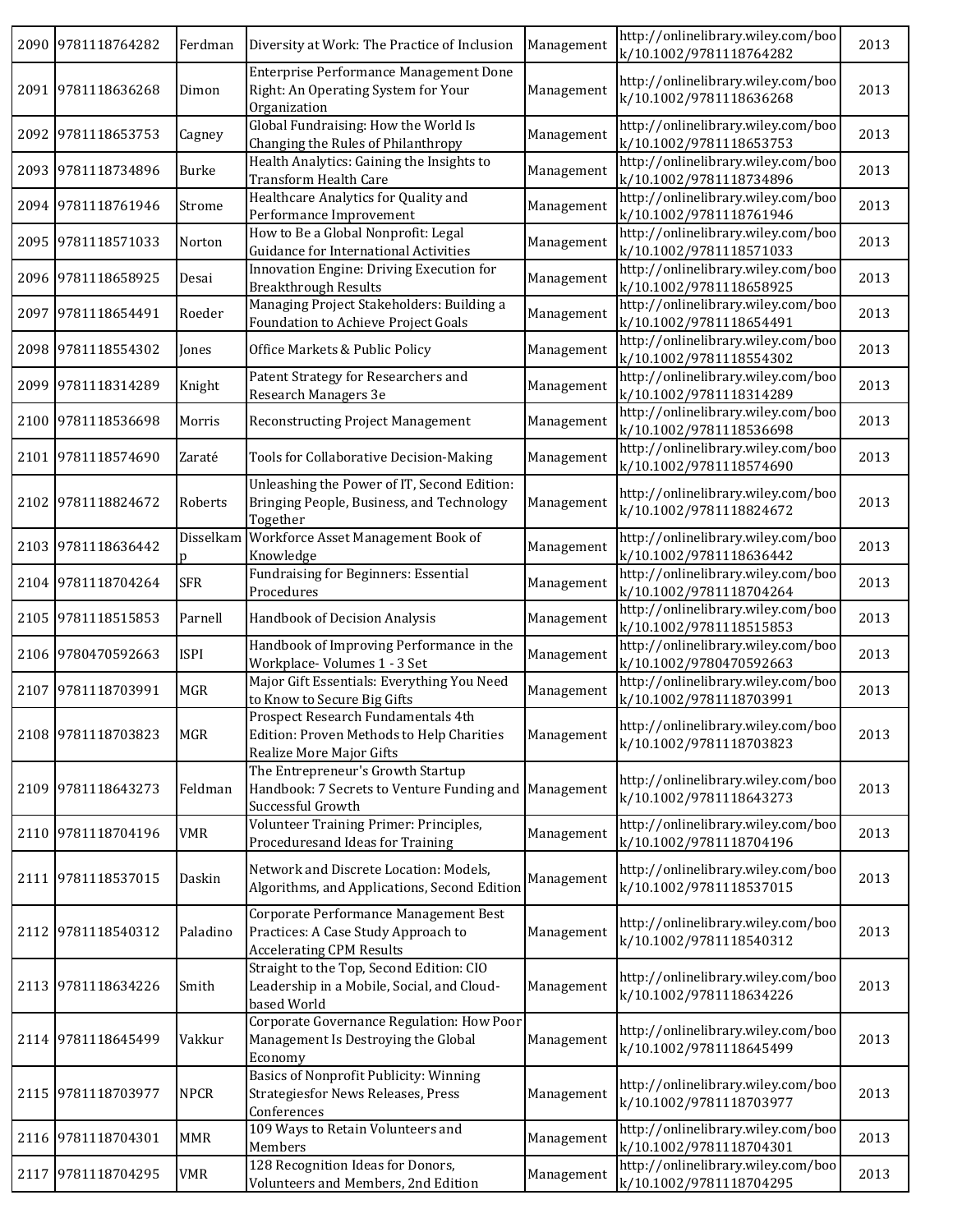|      | 2118 9781118703779 | MGR         | 138 Ways to Generate New, First-time Gifts                                                                          | Management | http://onlinelibrary.wiley.com/boo<br>k/10.1002/9781118703779 | 2013 |
|------|--------------------|-------------|---------------------------------------------------------------------------------------------------------------------|------------|---------------------------------------------------------------|------|
|      | 2119 9781118703861 | <b>SFR</b>  | 63 Winning Fundraising Strategies: Terrific<br><b>Ideasfor Meeting Your Goal</b>                                    | Management | http://onlinelibrary.wiley.com/boo<br>k/10.1002/9781118703861 | 2013 |
|      | 2120 9781118891292 | ASAE        | 7 Measures of Success: What Remarkable<br>Associations Do That Others Don't--Revised<br>and Updated Edition         | Management | http://onlinelibrary.wiley.com/boo<br>k/10.1002/9781118891292 | 2013 |
|      | 2121 9781118703892 | SPEG        | 76 Ways to Increase Special Event<br>Attendance                                                                     | Management | http://onlinelibrary.wiley.com/boo<br>k/10.1002/9781118703892 | 2013 |
| 2122 | 9781118704387      | <b>VMR</b>  | 87 Ways to Make Your Website More<br>Volunteer-Friendly                                                             | Management | http://onlinelibrary.wiley.com/boo<br>k/10.1002/9781118704387 | 2013 |
|      | 2123 9781118704349 | <b>NPCR</b> | 90 Great Publicity Ideas for Nonprofits, 2nd<br>Edition                                                             | Management | http://onlinelibrary.wiley.com/boo<br>k/10.1002/9781118704349 | 2013 |
|      | 2124 9781118703847 | MGR         | 92 Strategies for Marketing Planned Gifts                                                                           | Management | http://onlinelibrary.wiley.com/boo<br>k/10.1002/9781118703847 | 2013 |
|      | 2125 9781118704202 | <b>MMR</b>  | 93 Ways to Make Your Website More<br>Member-Friendly                                                                | Management | http://onlinelibrary.wiley.com/boo<br>k/10.1002/9781118704202 | 2013 |
|      | 2126 9781118704028 | <b>VMR</b>  | 94 Terrific Ways to Recruit Volunteers 2nd<br>Edition                                                               | Management | http://onlinelibrary.wiley.com/boo<br>k/10.1002/9781118704028 | 2013 |
| 2127 | 9781118704257      | <b>VMR</b>  | 96 Ways to Make Your Website More Donor,<br>Member Volunteer Friendly                                               | Management | http://onlinelibrary.wiley.com/boo<br>k/10.1002/9781118704257 | 2013 |
| 2128 | 9781118703939      | <b>SFR</b>  | All About Sponorships, 2nd Edition                                                                                  | Management | http://onlinelibrary.wiley.com/boo<br>k/10.1002/9781118703939 | 2013 |
|      | 2129 9781118704066 | <b>MGR</b>  | Annual Giving Primer, 2010 Edition: How to<br><b>Boost Annual Giving Results</b>                                    | Management | http://onlinelibrary.wiley.com/boo<br>k/10.1002/9781118704066 | 2013 |
|      | 2130 9781118704158 | <b>SPEG</b> | Attention-Grabbing Events: Nonprofit<br>Events That Draw Interest and Support to<br>Your Cause                      | Management | http://onlinelibrary.wiley.com/boo<br>k/10.1002/9781118704158 | 2013 |
|      | 2131 9781118704110 | <b>SPEG</b> | Best-Ever Directory of Special Events, 5th<br>Edition                                                               | Management | http://onlinelibrary.wiley.com/boo<br>k/10.1002/9781118704110 | 2013 |
| 2132 | 9781118704127      | <b>NPCR</b> | Building Your Board: How to Attract<br>Financially-capable Board Members                                            | Management | http://onlinelibrary.wiley.com/boo<br>k/10.1002/9781118704127 | 2013 |
|      | 2133 9781118704134 | <b>NPCR</b> | <b>Celebrating Your Nonprofit's Milestones: 81</b><br><b>Great Ideas for Planning</b>                               | Management | http://onlinelibrary.wiley.com/boo<br>k/10.1002/9781118704134 | 2013 |
|      | 2134 9781118703854 | MGR         | Challenge Gifts and Grants: 76 Ways to<br>Multiply Your Fundraising Dollars                                         | Management | http://onlinelibrary.wiley.com/boo<br>k/10.1002/9781118703854 | 2013 |
|      | 2135 9781118741764 | Coetsee     | Change Lessons from the CEO - Real People,<br>Real Change                                                           | Management | http://onlinelibrary.wiley.com/boo<br>k/10.1002/9781118741764 | 2013 |
|      | 2136 9781118661277 |             | China Catalyst: Powering Global Growth by<br>Holloman Reaching the Fastest-Growing Consumer<br>Markets in the World | Management | http://onlinelibrary.wiley.com/boo<br>k/10.1002/9781118661277 | 2013 |
|      | 2137 9781118512968 | Greenawa    | The World Economy - Global Trade Policy<br>2012                                                                     | Management | http://onlinelibrary.wiley.com/boo<br>k/10.1002/9781118512968 | 2013 |
|      | 2138 9781119198932 | Malloch     | The End of Ethics and A Way Back: How To<br>Fix A Fundamentally Broken Global Financial Management<br>System        |            | http://onlinelibrary.wiley.com/boo<br>k/10.1002/9781119198932 | 2013 |
| 2139 | 9781118710098      |             | Chevallier The Economics of Commodity Markets                                                                       | Management | http://onlinelibrary.wiley.com/boo<br>k/10.1002/9781118710098 | 2013 |
|      | 2140 9781118773215 | Marroni     | Pricing and Hedging Financial Derivatives -<br>An Introductory Guide for Practitioners                              | Management | http://onlinelibrary.wiley.com/boo<br>k/10.1002/9781118773215 | 2013 |
|      | 2141 9781119208037 |             | Choudhry An Introduction to Value-at-Risk 5e                                                                        | Management | http://onlinelibrary.wiley.com/boo<br>k/10.1002/9781119208037 | 2013 |
|      | 2142 9781118700525 | Demaria     | Introduction to Private Equity - Venture,<br>Growth, LBO & Turn-Around Capital 2e                                   | Management | http://onlinelibrary.wiley.com/boo<br>k/10.1002/9781118700525 | 2013 |
|      | 2143 9781118638828 | Iverson     | Strategic Risk Management: A Practical<br>Guide to Portfolio Risk Management (o-<br>book)                           | Management | http://onlinelibrary.wiley.com/boo<br>k/10.1002/9781118638828 | 2013 |
|      | 2144 9781118738177 | Mazzi       | Treasury Finance and Development Banking<br>+ Website: A Guide to Credit, Debt, and Risk                            | Management | http://onlinelibrary.wiley.com/boo<br>k/10.1002/9781118738177 | 2013 |
|      | 2145 9781119204893 | Stewart     | Best-Practice EVA: The Definitive Guide to<br>Measuring and Maximizing Shareholder<br>Value                         | Management | http://onlinelibrary.wiley.com/boo<br>k/10.1002/9781119204893 | 2013 |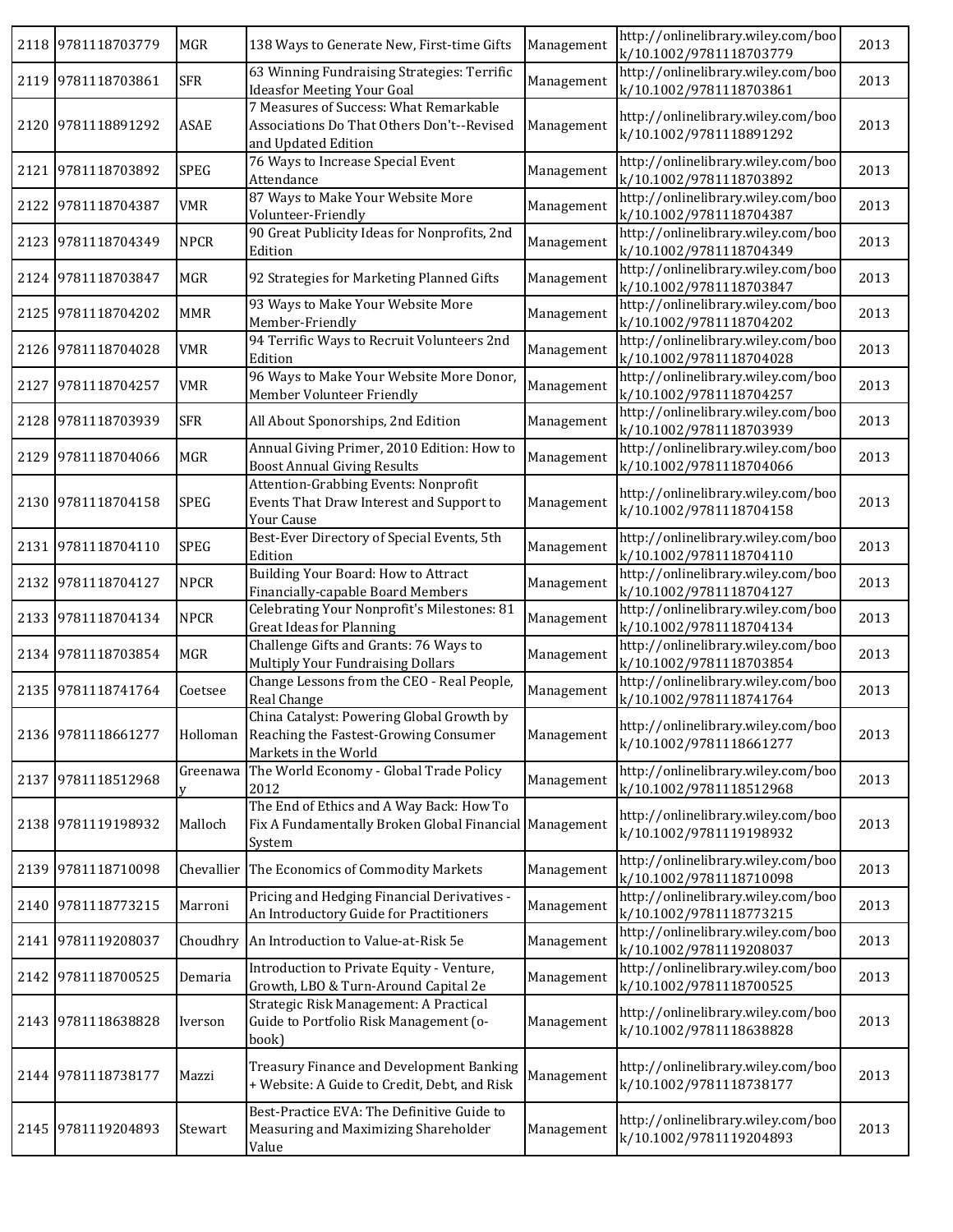| 2146 9781118570951 | Vento       | Financial Independence (Getting to Point X):<br>An Advisor's Guide to Comprehensive<br>Wealth Management                              | Management | http://onlinelibrary.wiley.com/boo<br>k/10.1002/9781118570951 | 2013 |
|--------------------|-------------|---------------------------------------------------------------------------------------------------------------------------------------|------------|---------------------------------------------------------------|------|
| 2147 9781118662762 | <b>Bass</b> | Guide to the Census + Website                                                                                                         | Management | http://onlinelibrary.wiley.com/boo<br>k/10.1002/9781118662762 | 2013 |
| 2148 9781119203803 | Aldridge    | High-Frequency Trading + Website, Second<br>Edition: A Practical Guide to Algorithmic<br><b>Strategies and Trading Systems</b>        | Management | http://onlinelibrary.wiley.com/boo<br>k/10.1002/9781119203803 | 2013 |
| 2149 9781118662717 | Narang      | Inside the Black Box, Second Edition: A<br>Simple Guide to Quantitative and High-<br><b>Frequency Trading</b>                         | Management | http://onlinelibrary.wiley.com/boo<br>k/10.1002/9781118662717 | 2013 |
| 2150 9781119198949 | Shelters    | Start-Up Guide for the Technopreneur:<br>Financial Planning, Decision Making, and<br>Negotiating from Incubation to Exit +<br>website | Management | http://onlinelibrary.wiley.com/boo<br>k/10.1002/9781119198949 | 2013 |
| 2151 9781119200192 | Baig        | The Mechanics of Securitization: A Practical<br>Guide to Structuring and Closing Asset-<br><b>Backed Security Transactions</b>        | Management | http://onlinelibrary.wiley.com/boo<br>k/10.1002/9781119200192 | 2013 |
| 2152 9781118744369 | Powell      | The Trader's Guide to the Euro Area:<br>Economic Indicators, the ECB and the Euro<br>Crisis                                           | Management | http://onlinelibrary.wiley.com/boo<br>k/10.1002/9781118744369 | 2013 |
| 2153 9781118479506 | Gorman      | Visual Guide to Elliott Wave Trading                                                                                                  | Management | http://onlinelibrary.wiley.com/boo<br>k/10.1002/9781118479506 | 2013 |
| 2154 9781119203285 | Abner       | Visual Guide to ETFs                                                                                                                  | Management | http://onlinelibrary.wiley.com/boo<br>k/10.1002/9781119203285 | 2013 |
| 2155 9781118755846 | Durenard    | Professional Automated Trading: Theory<br>and Practice                                                                                | Management | http://onlinelibrary.wiley.com/boo<br>k/10.1002/9781118755846 | 2013 |
| 2156 9781118818565 | Kienitz     | Financial Modelling - Theory,<br>Implementation and Practice with MATLAB<br>Source                                                    | Management | http://onlinelibrary.wiley.com/boo<br>k/10.1002/9781118818565 | 2013 |
| 2157 9781119199106 | Krichene    | Islamic Capital Markets: Theory and Practice                                                                                          | Management | http://onlinelibrary.wiley.com/boo<br>k/10.1002/9781119199106 | 2013 |
| 2158 9781118728611 | Ehlers      | Cycle Analytics for Traders + Downloadable<br>Software: Advanced Technical Trading<br>Concepts                                        | Management | http://onlinelibrary.wiley.com/boo<br>k/10.1002/9781118728611 | 2013 |
| 2159 9781118656600 | Focardi     | Mathematical Methods for Finance: Tools for<br><b>Assetand Risk Management</b>                                                        | Management | http://onlinelibrary.wiley.com/boo<br>k/10.1002/9781118656600 | 2013 |
| 2160 9781118728208 | Paczosa     | Selling Professional and Financial Services<br>Handbook                                                                               | Management | http://onlinelibrary.wiley.com/boo<br>k/10.1002/9781118728208 | 2013 |
| 2161 9781118676998 | Chan        | Algorithmic Trading: Winning Strategies and<br>Their Rationale                                                                        | Management | http://onlinelibrary.wiley.com/boo<br>k/10.1002/9781118676998 | 2013 |
| 2162 9781118656501 | Baker       | Alternative Investments: Instruments,<br>Performance, Benchmarks, and Strategies                                                      | Management | http://onlinelibrary.wiley.com/boo<br>k/10.1002/9781118656501 | 2013 |
| 2163 9781118818503 | Rösch       | <b>Credit Securitizations and Derivatives -</b><br><b>Challenges for the Global Markets</b>                                           | Management | http://onlinelibrary.wiley.com/boo<br>k/10.1002/9781118818503 | 2013 |
| 2164 9781118729786 | DeRosa      | Foreign Exchange Operations: Master<br>Trading Agreements, Settlement, and<br>Collateral                                              | Management | http://onlinelibrary.wiley.com/boo<br>k/10.1002/9781118729786 | 2013 |
| 2165 9781118819616 | Miller      | Mathematics and Statistics for Financial Risk<br>Management, Second Edition                                                           | Management | http://onlinelibrary.wiley.com/boo<br>k/10.1002/9781118819616 | 2013 |
| 2166 9781118818510 | Ruttiens    | Mathematics of the Financial Markets -<br>Financial Instruments and Derivatives<br>Modeling, Valuationand Risk Issues                 | Management | http://onlinelibrary.wiley.com/boo<br>k/10.1002/9781118818510 | 2013 |
| 2167 9781118818466 | Castagna    | Measuring and Managing Liquidity Risk                                                                                                 | Management | http://onlinelibrary.wiley.com/boo<br>k/10.1002/9781118818466 | 2013 |
| 2168 9781118758779 | Anderson    | The Value of Debt: How to Manage Both<br>Sides of a Balance Sheet to Maximize Wealth                                                  | Management | http://onlinelibrary.wiley.com/boo<br>k/10.1002/9781118758779 | 2013 |
| 2169 9781118662724 | Sinclair    | Volatility Trading, Second Edition                                                                                                    | Management | http://onlinelibrary.wiley.com/boo<br>k/10.1002/9781118662724 | 2013 |
| 2170 9781118657591 | Hooper      | Advanced Charting Techniques for High<br>Probability Trading: The Most Accurate and<br>Predicitive Charting Method Ever Created       | Management | http://onlinelibrary.wiley.com/boo<br>k/10.1002/9781118657591 | 2013 |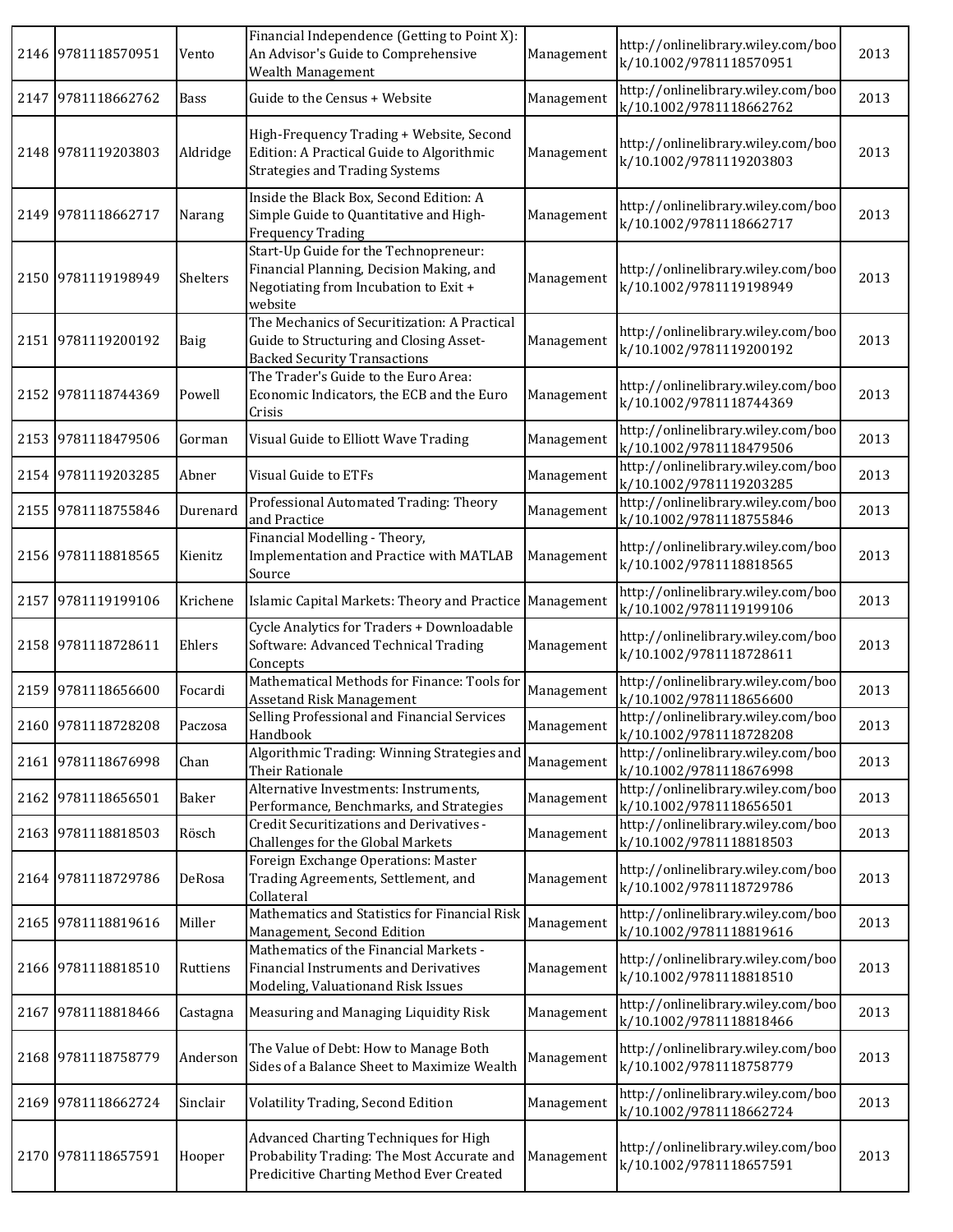|      | 2171 9781119198963 | Omar                | Fundamentals of Islamic Money and Capital<br>Markets                                                                                                            | Management | http://onlinelibrary.wiley.com/boo<br>k/10.1002/9781119198963 | 2013 |
|------|--------------------|---------------------|-----------------------------------------------------------------------------------------------------------------------------------------------------------------|------------|---------------------------------------------------------------|------|
|      | 2172 9781118573570 | Chan                | Handbook of Financial Risk Management:<br>Simulations and Case Studies                                                                                          | Management | http://onlinelibrary.wiley.com/boo<br>k/10.1002/9781118573570 | 2013 |
|      | 2173 9781118726020 | Lloyd Sr.           | Successful Stock Signals for Traders and<br>Portfolio Managers + Website: Integrating<br>Technical Analysis with Fundamentals to<br><b>Improve Performance</b>  | Management | http://onlinelibrary.wiley.com/boo<br>k/10.1002/9781118726020 | 2013 |
|      | 2174 9781118774946 | Birinyi             | The Master Trader + Website: Birinyi's<br>Secrets to Understanding the Market                                                                                   | Management | http://onlinelibrary.wiley.com/boo<br>k/10.1002/9781118774946 | 2013 |
|      | 2175 9781118656389 | Weis                | Trades About to Happen: A Modern<br>Adaptation of the Wyckoff Method                                                                                            | Management | http://onlinelibrary.wiley.com/boo<br>k/10.1002/9781118656389 | 2013 |
|      | 2176 9781119202561 | Kaufman             | Trading Systems and Methods, 5th Edition +<br>Website                                                                                                           | Management | http://onlinelibrary.wiley.com/boo<br>k/10.1002/9781119202561 | 2013 |
| 2177 | 9781118604878      | Joseph              | Advanced Credit Risk Analysis And<br>Management                                                                                                                 | Management | http://onlinelibrary.wiley.com/boo<br>k/10.1002/9781118604878 | 2013 |
|      | 2178 9781118628973 | <b>KARIM</b>        | Islamic Finance, Second Edition: The New<br>Regulatory Challenge                                                                                                | Management | http://onlinelibrary.wiley.com/boo<br>k/10.1002/9781118628973 | 2013 |
| 2179 | 9781118645611      | Vanclef             | The Wealth Code 2.0: How the Rich Stay Rich<br>in Good Times and Bad                                                                                            | Management | http://onlinelibrary.wiley.com/boo<br>k/10.1002/9781118645611 | 2013 |
| 2180 | 9781118653814      | Hunt-<br>Ahmed      | Contemporary Islamic Finance: Innovations,<br>Applications, and Best Practices                                                                                  | Management | http://onlinelibrary.wiley.com/boo<br>k/10.1002/9781118653814 | 2013 |
|      | 2181 9781118662779 | Yu                  | Way of the Trade: Tactical Applications of<br>Underground Trading Methods for Traders +<br>Video                                                                | Management | http://onlinelibrary.wiley.com/boo<br>k/10.1002/9781118662779 | 2013 |
| 2182 | 9781118731291      | Family<br>Firm Ins  | Family Enterprise + Online Assessment Tool:<br>Understanding Families in Business and<br>Families of Wealth                                                     | Management | http://onlinelibrary.wiley.com/boo<br>k/10.1002/9781118731291 | 2013 |
|      | 2183 9781118733691 | Habart-<br>Corlosqu | VaR Methodology for Non-Gaussian Finance                                                                                                                        | Management | http://onlinelibrary.wiley.com/boo<br>k/10.1002/9781118733691 | 2013 |
|      | 2184 9781118925331 | Carter              | Actionable Intelligence: A Guide to<br>Delivering Business Results with Big Data<br>Fast!                                                                       | Management | http://onlinelibrary.wiley.com/boo<br>k/10.1002/9781118925331 | 2014 |
|      | 2185 9781118911778 | Preber              | Financial Expert Witness Communication +<br>Website: A Practical Guide to Reporting and<br>Testimony                                                            | Management | http://onlinelibrary.wiley.com/boo<br>k/10.1002/9781118911778 | 2014 |
|      | 2186 9781118924839 | Weaver              | Managing the Transition to IFRS-Based<br>Financial Reporting: A Practical Guide to<br>Planning and Implementing a Transition to<br><b>IFRS or National GAAP</b> | Management | http://onlinelibrary.wiley.com/boo<br>k/10.1002/9781118924839 | 2014 |
|      | 2187 9781118777169 | Blackwoo<br>d       | Advanced Excel Reporting for Management<br>Accountants + Website                                                                                                | Management | http://onlinelibrary.wiley.com/boo<br>k/10.1002/9781118777169 | 2014 |
|      | 2188 9781118936764 | Gee                 | Fraud and Fraud Detection + Website: A<br>Data Analytics Approach                                                                                               | Management | http://onlinelibrary.wiley.com/boo<br>k/10.1002/9781118936764 | 2014 |
| 2189 | 9781118777213      | Pitt                | Internal Audit Quality: Developing a Quality<br>Assurance and Improvement Program                                                                               | Management | http://onlinelibrary.wiley.com/boo<br>k/10.1002/9781118777213 | 2014 |
|      | 2190 9781119204206 | Vallabhan<br>eni    | Wiley CIAexcel Exam Review 2014: Part 1,<br><b>Internal Audit Basics</b>                                                                                        | Management | http://onlinelibrary.wiley.com/boo<br>k/10.1002/9781119204206 | 2014 |
|      | 2191 9781118945056 | Flood               | Wiley GAAP 2015 - Interpretation and<br>Applicationof Generally Accepted<br><b>Accounting Principles</b>                                                        | Management | http://onlinelibrary.wiley.com/boo<br>k/10.1002/9781118945056 | 2014 |
|      | 2192 9781118889275 | Larkin              | Wiley Not-for-Profit GAAP 2014:<br>Interpretation and Application of Generally<br><b>Accepted Accounting Principles</b>                                         | Management | http://onlinelibrary.wiley.com/boo<br>k/10.1002/9781118889275 | 2014 |
|      | 2193 9781118945209 | Larkin              | Wiley Not-for-Profit GAAP 2015 -<br>Interpretationand Application of Generally<br><b>Accepted Accounting Principles</b>                                         | Management | http://onlinelibrary.wiley.com/boo<br>k/10.1002/9781118945209 | 2014 |
| 2194 | 9781118870372      | Mackenzi<br>e       | WILEY IFRS 2014: Interpretation and<br>Application of International Financial<br><b>Reporting Standards</b>                                                     | Management | http://onlinelibrary.wiley.com/boo<br>k/10.1002/9781118870372 | 2014 |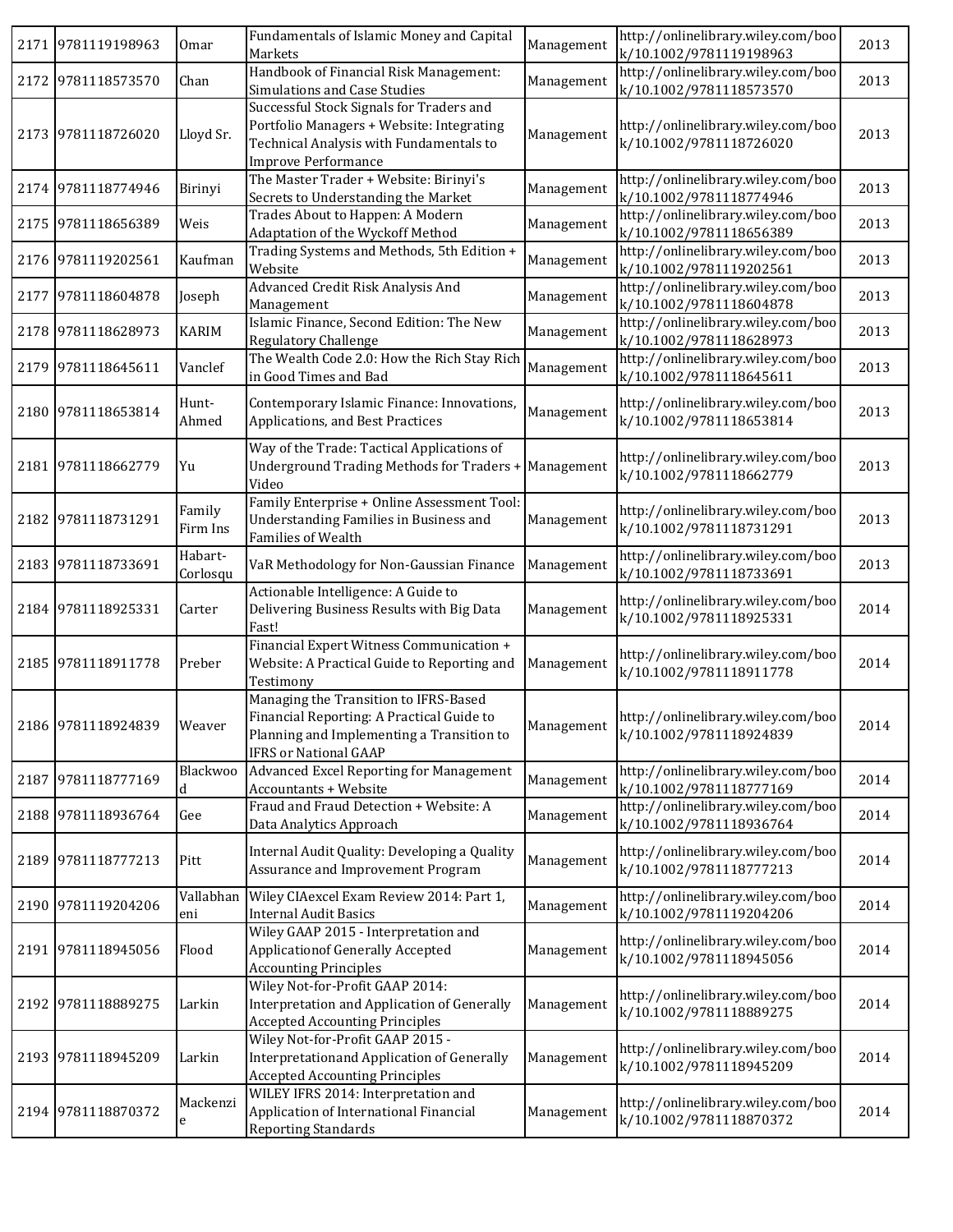|      | 2195 9781118888261 | Ruppel          | Wiley GAAP for Governments 2014:<br>Interpretation and Application of Generally<br>Accepted Accounting Principles for State and<br><b>Local Governments</b> | Management | http://onlinelibrary.wiley.com/boo<br>k/10.1002/9781118888261 | 2014 |
|------|--------------------|-----------------|-------------------------------------------------------------------------------------------------------------------------------------------------------------|------------|---------------------------------------------------------------|------|
|      | 2196 9781118913512 | Bagshaw         | Core Auditing Standards for Practitioners +<br>Website                                                                                                      | Management | http://onlinelibrary.wiley.com/boo<br>k/10.1002/9781118913512 | 2014 |
| 2197 | 9781118915240      | Gendron         | Business Intelligence and the Cloud:<br><b>Strategic Implementation Guide</b>                                                                               | Management | http://onlinelibrary.wiley.com/boo<br>k/10.1002/9781118915240 | 2014 |
|      | 2198 9781118704233 | Stanton         | Managing Risk and Performance: A Guide for<br><b>Government Decision Makers</b>                                                                             | Management | http://onlinelibrary.wiley.com/boo<br>k/10.1002/9781118704233 | 2014 |
|      | 2199 9781118826164 | Sleezer         | A Practical Guide to Needs Assessment,<br>Third Edition (co-published with ASTD)                                                                            | Management | http://onlinelibrary.wiley.com/boo<br>k/10.1002/9781118826164 | 2014 |
|      | 2200 9781118486382 | de Man          | Alliances - An Executive Guide to Designing<br>Successful Strategic Partnerships                                                                            | Management | http://onlinelibrary.wiley.com/boo<br>k/10.1002/9781118486382 | 2014 |
|      | 2201 9781119204183 | <b>Baesens</b>  | Analytics in a Big Data World: The Essential<br>Guide to Data Science and its Applications                                                                  | Management | http://onlinelibrary.wiley.com/boo<br>k/10.1002/9781119204183 | 2014 |
|      | 2202 9781118691663 | Dergel          | Guide to CFO Success: Leadership Strategies<br>for Corporate Financial Professionals                                                                        | Management | http://onlinelibrary.wiley.com/boo<br>k/10.1002/9781118691663 | 2014 |
|      | 2203 9781119208310 | Holloman        | The Social Media MBA Guide to ROI - How to<br>measureand improve your return on<br>investment                                                               | Management | http://onlinelibrary.wiley.com/boo<br>k/10.1002/9781119208310 | 2014 |
|      | 2204 9781118839881 | Chalofsky       | Handbook of Human Resource Development                                                                                                                      | Management | http://onlinelibrary.wiley.com/boo<br>k/10.1002/9781118839881 | 2014 |
|      | 2205 9781118936740 | Cordoba         | <b>Understanding the Predictive Analytics</b><br>Lifecycle                                                                                                  | Management | http://onlinelibrary.wiley.com/boo<br>k/10.1002/9781118936740 | 2014 |
|      | 2206 9781118915912 | Klimoski        | <b>Advancing Human Resource Project</b><br>Management                                                                                                       | Management | http://onlinelibrary.wiley.com/boo<br>k/10.1002/9781118915912 | 2014 |
| 2207 | 9781118919767      | Tanner, Jr.     | Analytics and Dynamic Customer Strategy:<br><b>Big Profits from Big Data</b>                                                                                | Management | http://onlinelibrary.wiley.com/boo<br>k/10.1002/9781118919767 | 2014 |
|      | 2208 9781118886168 | Subraman<br>ian | Bank Fraud: Using Technology to Combat<br>Losses                                                                                                            | Management | http://onlinelibrary.wiley.com/boo<br>k/10.1002/9781118886168 | 2014 |
|      | 2209 9781118914984 | Stubbs          | Big Data, Big Innovation: Enabling<br>Competitive Differentiation through<br><b>Business Analytics</b>                                                      | Management | http://onlinelibrary.wiley.com/boo<br>k/10.1002/9781118914984 | 2014 |
|      | 2210 9781118691786 | Dean            | Big Data, Data Mining, and Machine<br>Learning: Value Creation for Business<br><b>Leaders and Practitioners</b>                                             | Management | http://onlinelibrary.wiley.com/boo<br>k/10.1002/9781118691786 | 2014 |
|      | 2211 9781118896006 | Stroh           | Business Strategy: Plan, Execute, Win!                                                                                                                      | Management | http://onlinelibrary.wiley.com/boo<br>k/10.1002/9781118896006 | 2014 |
|      | 2212 9781118891544 | Zeid            | Business Transformation: A Roadmap for<br>Maximizing Organizational Insights                                                                                | Management | http://onlinelibrary.wiley.com/boo<br>k/10.1002/9781118891544 | 2014 |
|      | 2213 9781118918241 | Heisterbe<br>rg | Creating Business Agility: How Convergence<br>of Cloud, Social, Mobile, Video, and Big Data<br><b>Enables Competitive Advantage</b>                         | Management | http://onlinelibrary.wiley.com/boo<br>k/10.1002/9781118918241 | 2014 |
|      | 2214 9781118911143 | Pease           | Developing Human Capital: Using Analytics<br>to Planand Optimize Your Learning and<br>Development Investments                                               | Management | http://onlinelibrary.wiley.com/boo<br>k/10.1002/9781118911143 | 2014 |
|      | 2215 9781118841563 | McQuigga<br>n   | Implement, Improve and Expand Your<br>Statewide Longitudinal Data System:<br>Creating a Culture of Data in Education                                        | Management | http://onlinelibrary.wiley.com/boo<br>k/10.1002/9781118841563 | 2014 |
|      | 2216 9781118915042 | Fitz-enz        | Predictive Analytics for Human Resources                                                                                                                    | Management | http://onlinelibrary.wiley.com/boo<br>k/10.1002/9781118915042 | 2014 |
| 2217 | 9781118836651      | Tiwari          | Real Estate Finance in the New Economy                                                                                                                      | Management | http://onlinelibrary.wiley.com/boo<br>k/10.1002/9781118836651 | 2014 |
|      | 2218 9781118551820 | Qiu             | Service Science: The Foundations of Service<br><b>Engineering and Management</b>                                                                            | Management | http://onlinelibrary.wiley.com/boo<br>k/10.1002/9781118551820 | 2014 |
|      | 2219 9781118936672 | Franks          | The Analytics Revolution: How to Improve<br>Your Business by Making Analytics<br>Operational in the Big Data Era                                            | Management | http://onlinelibrary.wiley.com/boo<br>k/10.1002/9781118936672 | 2014 |
|      | 2220 9781118854006 | Owens           | The Lean Enterprise: How Corporations Can<br>Innovate Like Startups                                                                                         | Management | http://onlinelibrary.wiley.com/boo<br>k/10.1002/9781118854006 | 2014 |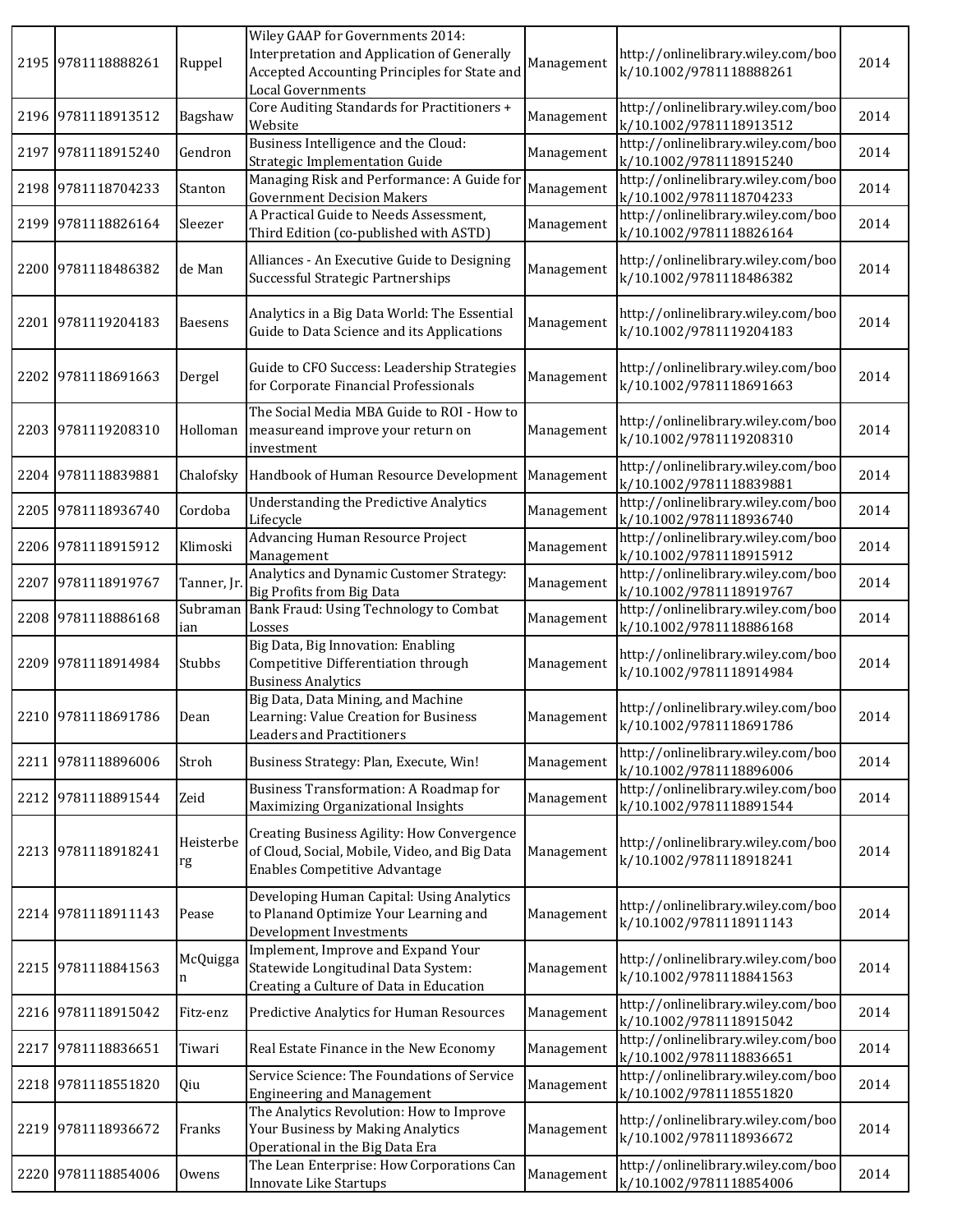| 2221 9781119005117 | Machado       | Transfer and Management of Knowledge                                                                                                                        | Management | http://onlinelibrary.wiley.com/boo<br>k/10.1002/9781119005117 | 2014 |
|--------------------|---------------|-------------------------------------------------------------------------------------------------------------------------------------------------------------|------------|---------------------------------------------------------------|------|
| 2222 9781118829417 | McCauley      | Using Experience to Develop Leadership<br>Talent: How Organizations Leverage On-the-<br>Job Development                                                     | Management | http://onlinelibrary.wiley.com/boo<br>k/10.1002/9781118829417 | 2014 |
| 2223 9781118509043 | Woodbur<br>n  | Handbook of Strategic Account Management<br>- A Comprehensive Resource                                                                                      | Management | http://onlinelibrary.wiley.com/boo<br>k/10.1002/9781118509043 | 2014 |
| 2224 9781118433829 | Smallwoo<br>d | Information Governance: Concepts,<br><b>Strategies and Best Practices</b>                                                                                   | Management | http://onlinelibrary.wiley.com/boo<br>k/10.1002/9781118433829 | 2014 |
| 2225 9781118881255 | Reda          | The Compensation Committee Handbook,<br><b>Fourth Edition</b>                                                                                               | Management | http://onlinelibrary.wiley.com/boo<br>k/10.1002/9781118881255 | 2014 |
| 2226 9781119208082 | Hedin         | The Handbook of Market Intelligence 2e -<br>Understand, Compete and Grow in Global<br>Markets                                                               | Management | http://onlinelibrary.wiley.com/boo<br>k/10.1002/9781119208082 | 2014 |
| 2227 9781119208198 | Poynter       | The Handbook of Mobile Market Research -<br>Tools and Techniques for Market<br>Researchers                                                                  | Management | http://onlinelibrary.wiley.com/boo<br>k/10.1002/9781119208198 | 2014 |
| 2228 9781118758687 | Stewart       | The Marketing Pathfinder - Key Concepts<br>and casesfor marketing strategy and<br>decision making                                                           | Management | http://onlinelibrary.wiley.com/boo<br>k/10.1002/9781118758687 | 2014 |
| 2229 9781118836170 | Jones         | The NTL Handbook of Organization<br>Development and Change: Principles,<br>Practices, and Perspectives, Second Edition                                      | Management | http://onlinelibrary.wiley.com/boo<br>k/10.1002/9781118836170 | 2014 |
| 2230 9781118474648 | Lew           | The Wiley Blackwell Companion to Tourism                                                                                                                    | Management | http://onlinelibrary.wiley.com/boo<br>k/10.1002/9781118474648 | 2014 |
| 2231 9781119036883 | Udell         | Mastering Mobile Learning: Tips and<br><b>Techniques for Success</b>                                                                                        | Management | http://onlinelibrary.wiley.com/boo<br>k/10.1002/9781119036883 | 2014 |
| 2232 9781118915011 | Niven         | <b>Balanced Scorecard Evolution: A Dynamic</b><br>Approach to Strategy Execution                                                                            | Management | http://onlinelibrary.wiley.com/boo<br>k/10.1002/9781118915011 | 2014 |
| 2233 9781119176824 | Temporal      | Branding for the Public Sector - Creating,<br>Building and Managing Brands People Will<br>Value                                                             | Management | http://onlinelibrary.wiley.com/boo<br>k/10.1002/9781119176824 | 2014 |
| 2234 9781118779712 | Mirakhor      | <b>Introductory Mathematics and Statistics for</b><br>Islamic Finance                                                                                       | Management | http://onlinelibrary.wiley.com/boo<br>k/10.1002/9781118779712 | 2014 |
| 2235 9781118910948 | Holdaway      | Harness Oil and Gas Big Data with Analytics:<br>Optimize Exploration and Production with<br>Data Driven Models                                              | Management | http://onlinelibrary.wiley.com/boo<br>k/10.1002/9781118910948 | 2014 |
| 2236 9781118790700 | Noussair      | A Collection of Surveys on Market<br>Experiments                                                                                                            | Management | http://onlinelibrary.wiley.com/boo<br>k/10.1002/9781118790700 | 2014 |
| 2237 9781118766293 | Williams      | Trading Economics: A Guide to the use of<br>economicstatistics for traders &<br>practitioners                                                               | Management | http://onlinelibrary.wiley.com/boo<br>k/10.1002/9781118766293 | 2014 |
| 2238 9781118638323 | Schmidt       | A Guide to Asian High Yield Bonds, Second<br>Edition+ Website: Financing Growth<br>Enterprises                                                              | Management | http://onlinelibrary.wiley.com/boo<br>k/10.1002/9781118638323 | 2014 |
| 2239 9781118971048 | Rabe          | Alts Democratized: A Practical Guide to<br>Alternative Mutual Funds and ETFs for<br><b>Financial Advisors</b>                                               | Management | http://onlinelibrary.wiley.com/boo<br>k/10.1002/9781118971048 | 2014 |
| 2240 9781118853610 | Green         | Banker's Guide to New Small Business<br>Finance: Venture Deals, Crowdfunding,<br>Private Equity, and Technology                                             | Management | http://onlinelibrary.wiley.com/boo<br>k/10.1002/9781118853610 | 2014 |
| 2241 9781118871782 | Clark         | <b>Commodity Option Pricing - A Practitioner's</b><br>Guide                                                                                                 | Management | http://onlinelibrary.wiley.com/boo<br>k/10.1002/9781118871782 | 2014 |
| 2242 9781118809204 | Meissner      | Correlation Risk Modeling and Management<br>+ WS: An Applied Guide including the Basel<br>III Correlation Framework With Interactive<br>Models in Excel/VBA | Management | http://onlinelibrary.wiley.com/boo<br>k/10.1002/9781118809204 | 2014 |
| 2243 9781118746974 | Dresner       | Crowdfunding: A Guide to Raising Capital on<br>the Internet                                                                                                 | Management | http://onlinelibrary.wiley.com/boo<br>k/10.1002/9781118746974 | 2014 |
| 2244 9781118756119 | Saraogi       | Investing in India + Website: A Value<br>Investor's Guide to the Biggest Untapped<br>Opportunity in the World                                               | Management | http://onlinelibrary.wiley.com/boo<br>k/10.1002/9781118756119 | 2014 |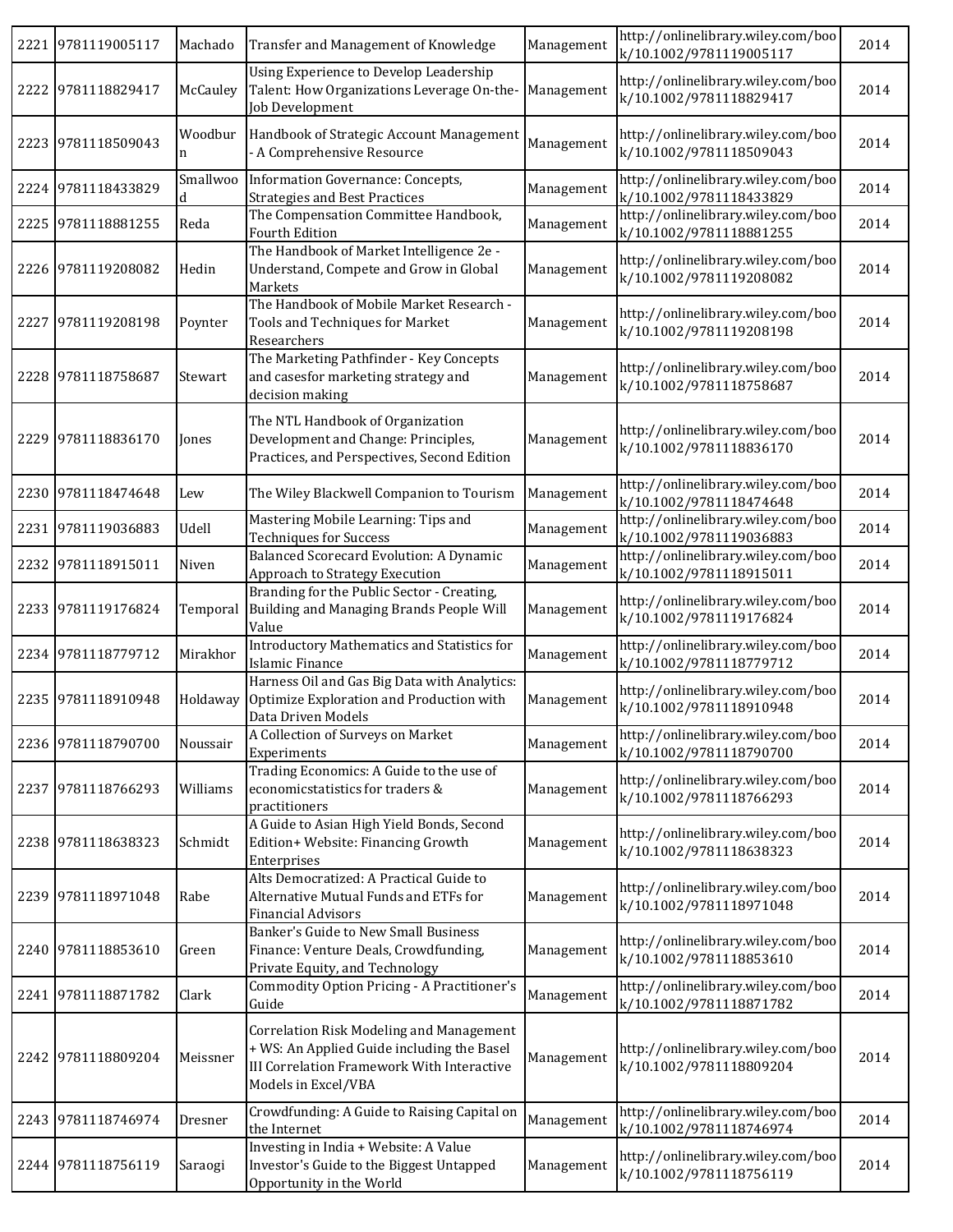|      | 2245 9781118497449 | Laycock        | Risk Management at the Top - A Guide to<br>Risk andits Governance in Financial<br>Institutions                                       | Management | http://onlinelibrary.wiley.com/boo<br>k/10.1002/9781118497449 | 2014 |
|------|--------------------|----------------|--------------------------------------------------------------------------------------------------------------------------------------|------------|---------------------------------------------------------------|------|
|      | 2246 9781119203810 | Elder          | Study Guide for The New Trading for a<br>Living                                                                                      | Management | http://onlinelibrary.wiley.com/boo<br>k/10.1002/9781119203810 | 2014 |
|      | 2247 9781119208020 |                | The Art of Company Valuation and Financial<br>Schmidlin Statement Analysis - A Value Investor's<br>Guide with Real-Life Case Studies | Management | http://onlinelibrary.wiley.com/boo<br>k/10.1002/9781119208020 | 2014 |
|      | 2248 9781118796825 | Rosplock       | The Family Office Handbook: A Guide for<br>Affluent Families and the Advisers Who<br>Serve Them                                      | Management | http://onlinelibrary.wiley.com/boo<br>k/10.1002/9781118796825 | 2014 |
|      | 2249 9781118858035 | son            | Adalsteins The Liquidity Risk Management Guide -<br>From Policyto Pitfalls                                                           | Management | http://onlinelibrary.wiley.com/boo<br>k/10.1002/9781118858035 | 2014 |
|      | 2250 9781118936863 | RedMone        | The Islamic Finance Handbook: A<br>Practitioner's Guide to the Global Markets                                                        | Management | http://onlinelibrary.wiley.com/boo<br>k/10.1002/9781118936863 | 2014 |
|      | 2251 9781118779217 | Erickson       | Asset Rotation: The Demise of Modern<br>Portfolio Theory and the Birth of an<br><b>Investment Renaissance</b>                        | Management | http://onlinelibrary.wiley.com/boo<br>k/10.1002/9781118779217 | 2014 |
|      | 2252 9781118957394 | Bodmer         | Corporate and Project Finance Modeling:<br>Theory and Practice                                                                       | Management | http://onlinelibrary.wiley.com/boo<br>k/10.1002/9781118957394 | 2014 |
|      | 2253 9781119208372 | Vernimm<br>en  | Corporate Finance - Theory and Practice 4e                                                                                           | Management | http://onlinelibrary.wiley.com/boo<br>k/10.1002/9781119208372 | 2014 |
|      | 2254 9781118826157 |                | The Mathematics of Financial Models +<br>Ravindran Website: Solving Real-World Problems with<br>Quantitative Methods                 | Management | http://onlinelibrary.wiley.com/boo<br>k/10.1002/9781118826157 | 2014 |
|      | 2255 9781118892015 | Louisot        | ERM - Enterprise Risk Management - Issues<br>and Cases                                                                               | Management | http://onlinelibrary.wiley.com/boo<br>k/10.1002/9781118892015 | 2014 |
|      | 2256 9781118638330 | Choudhry       | Fixed Income Markets, Second Edition:<br>Management, Trading and Hedging                                                             | Management | http://onlinelibrary.wiley.com/boo<br>k/10.1002/9781118638330 | 2014 |
| 2257 | 9781118790274      | Hudson         | Funds - Private Equity, Hedge & all Core<br>Structures                                                                               | Management | http://onlinelibrary.wiley.com/boo<br>k/10.1002/9781118790274 | 2014 |
|      | 2258 9781118905029 | Darbyshir<br>e | Hedge Fund Modelling and Analysis using<br><b>MATLAB</b>                                                                             | Management | http://onlinelibrary.wiley.com/boo<br>k/10.1002/9781118905029 | 2014 |
|      | 2259 9781118829646 | Ugeux          | International Finance Regulation: The Quest<br>for Financial Stability                                                               | Management | http://onlinelibrary.wiley.com/boo<br>k/10.1002/9781118829646 | 2014 |
|      | 2260 9781118819548 | McPhee         | Mastering Strategic Risk: A Framework for<br>Leadingand Transforming Organizations                                                   | Management | http://onlinelibrary.wiley.com/boo<br>k/10.1002/9781118819548 | 2014 |
|      | 2261 9781118845141 | Chin           | Problems and Solutions in Mathematical<br>Finance Volume I - Stochastic Calculus                                                     | Management | http://onlinelibrary.wiley.com/boo<br>k/10.1002/9781118845141 | 2014 |
|      | 2262 9781118764312 | Morri          | Property Finance - An International<br>Approach                                                                                      | Management | http://onlinelibrary.wiley.com/boo<br>k/10.1002/9781118764312 | 2014 |
|      | 2263 9781118819692 | Edwards        | Risk Management in Trading: Techniques to<br>Drive Profitability of Hedge Funds and<br><b>Trading Desks</b>                          | Management | http://onlinelibrary.wiley.com/boo<br>k/10.1002/9781118819692 | 2014 |
|      | 2264 9781118679074 | Harmon         | Trading Options: Using Technical Analysis to<br>Design Winning Trades                                                                | Management | http://onlinelibrary.wiley.com/boo<br>k/10.1002/9781118679074 | 2014 |
|      | 2265 9780470685280 | Cox            | Handbook of Anti Money Laundering                                                                                                    | Management | http://onlinelibrary.wiley.com/boo<br>k/10.1002/9780470685280 | 2014 |
|      | 2266 9781118818497 | Melka          | Merger Arbitrage - A Fundamental Approach<br>to Event-Driven Investing                                                               | Management | http://onlinelibrary.wiley.com/boo<br>k/10.1002/9781118818497 | 2014 |
|      | 2267 9781118819326 | Nations        | The Complete Book of Option Spreads and<br>Combinations: Moves, and Risk Reduction                                                   | Management | http://onlinelibrary.wiley.com/boo<br>k/10.1002/9781118819326 | 2014 |
|      | 2268 9781118915493 | Rich           | The Crowd Funding Services Handbook:<br>Raising the Money You Need To Fund Your<br>Business, Project, or Invention                   | Management | http://onlinelibrary.wiley.com/boo<br>k/10.1002/9781118915493 | 2014 |
|      | 2269 9781118862650 | De             | The Handbook of Hybrid Securities -<br>Spiegeleer Convertible Bonds, CoCo Bonds and Bail-in                                          | Management | http://onlinelibrary.wiley.com/boo<br>k/10.1002/9781118862650 | 2014 |
|      | 2270 9781119019138 | Franco         | Understanding Bitcoin - Cryptography,<br><b>Engineeringand Economics</b>                                                             | Management | http://onlinelibrary.wiley.com/boo<br>k/10.1002/9781119019138 | 2014 |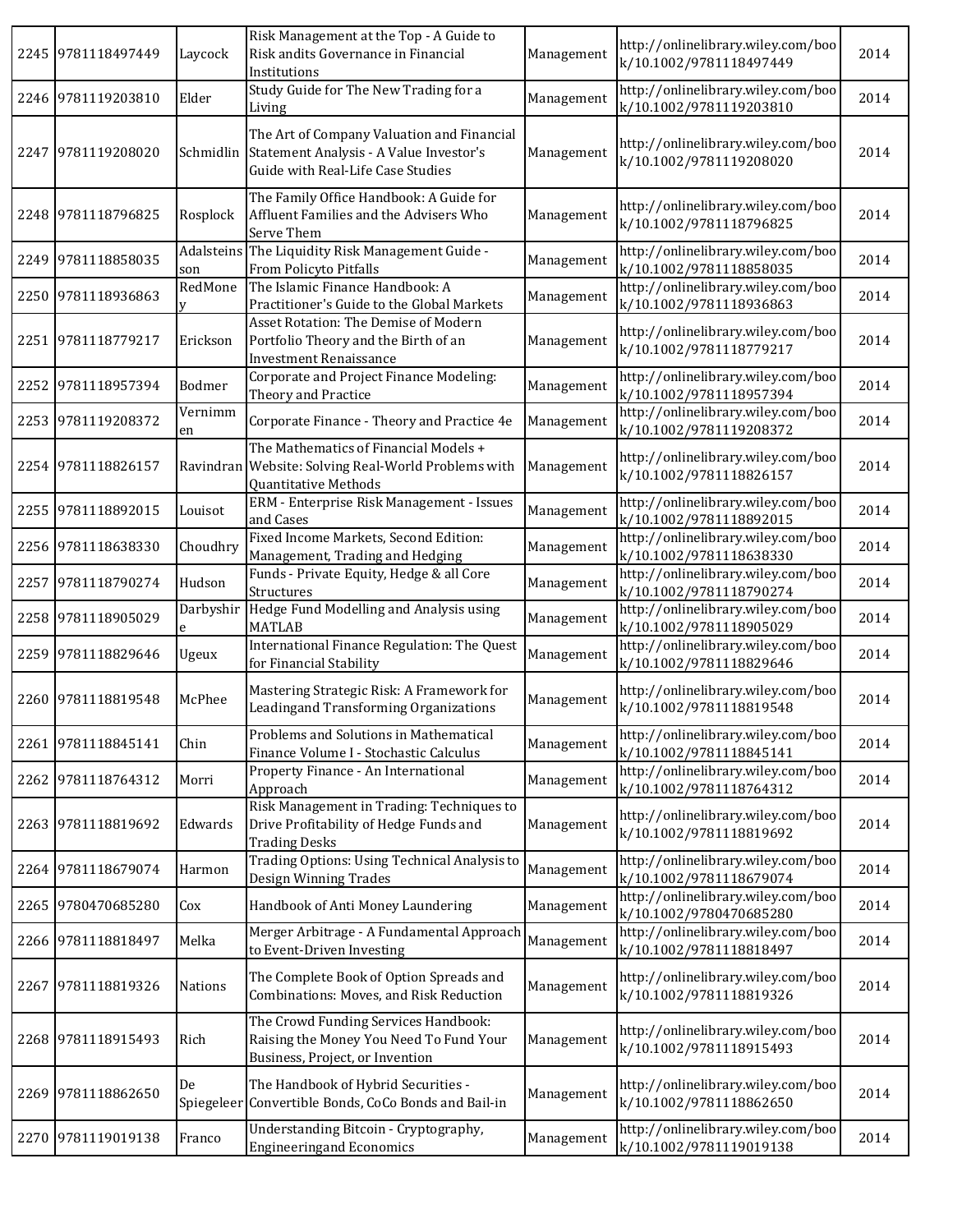| 2271 9781118651315 | Docherty           | Better Banking - Understanding and<br>Addressing the Failures in Risk<br>Management, Governance and Regulation                                                 | Management | http://onlinelibrary.wiley.com/boo<br>k/10.1002/9781118651315 | 2014 |
|--------------------|--------------------|----------------------------------------------------------------------------------------------------------------------------------------------------------------|------------|---------------------------------------------------------------|------|
| 2272 9781118779422 | Richards           | Investing Psychology + Website: The Effects<br>of Behavioral Finance on Investment Choice<br>and Bias                                                          | Management | http://onlinelibrary.wiley.com/boo<br>k/10.1002/9781118779422 | 2014 |
| 2273 9781118836477 | Lam                | Enterprise Risk Management, Second<br>Edition: From Incentives to Controls                                                                                     | Management | http://onlinelibrary.wiley.com/boo<br>k/10.1002/9781118836477 | 2014 |
| 2274 9781118856406 | Fabozzi            | The Basics of Financial Econometrics: Tools,<br><b>Concepts, Asset Management Applications</b>                                                                 | Management | http://onlinelibrary.wiley.com/boo<br>k/10.1002/9781118856406 | 2014 |
| 2275 9781118903889 | Bernstro<br>m      | Valuation - The Market Approach                                                                                                                                | Management | http://onlinelibrary.wiley.com/boo<br>k/10.1002/9781118903889 | 2014 |
| 2276 9781119083733 | Dawson             | Internal Control/Anti-Fraud Program Design<br>for the Small Business: A Guide for<br>Companies NOT Subject to the Sarbanes-<br>Oxley Act                       | Management | http://onlinelibrary.wiley.com/boo<br>k/10.1002/9781119083733 | 2015 |
| 2277 9781119114628 | Liu                | Study on the Auditing Theory of Socialism<br>with Chinese Characteristics, Revised<br>Edition                                                                  | Management | http://onlinelibrary.wiley.com/boo<br>k/10.1002/9781119114628 | 2015 |
| 2278 9781119017257 | Tunley             | The Accredited Counter Fraud Specialist<br>Handbook                                                                                                            | Management | http://onlinelibrary.wiley.com/boo<br>k/10.1002/9781119017257 | 2015 |
| 2279 9781119017066 | Paterson           | Lean Auditing - Driving Added Value and<br>Efficiency in Internal Audit                                                                                        | Management | http://onlinelibrary.wiley.com/boo<br>k/10.1002/9781119017066 | 2015 |
| 2280 9781119044826 | Krimpma<br>nn      | Principles of Group Accounting under IFRS                                                                                                                      | Management | http://onlinelibrary.wiley.com/boo<br>k/10.1002/9781119044826 | 2015 |
| 2281 9781119216698 | Flood              | Wiley GAAP 2016 - Interpretation and<br><b>Applicationof Generally Accepted</b><br><b>Accounting Principles</b>                                                | Management | http://onlinelibrary.wiley.com/boo<br>k/10.1002/9781119216698 | 2015 |
| 2282 9781119177494 | Ross               | Exposing Fraud - Skills, Process and<br>Practicalities                                                                                                         | Management | http://onlinelibrary.wiley.com/boo<br>k/10.1002/9781119177494 | 2015 |
| 2283 9781118936702 | Alt-<br>Simmons    | Agile by Design: An Implementation Guide to<br>Analytic Lifecycle Management                                                                                   | Management | http://onlinelibrary.wiley.com/boo<br>k/10.1002/9781118936702 | 2015 |
| 2284 9781118864784 | Sekerke            | Bayesian Risk Management: A Guide to<br>Model Risk and Sequential Learning in<br><b>Financial Markets</b>                                                      | Management | http://onlinelibrary.wiley.com/boo<br>k/10.1002/9781118864784 | 2015 |
| 2285 9781119158707 | Hutchens           | Circle of the 9 Muses: A Storytelling Field<br><b>Guidefor Innovators and Meaning Makers</b>                                                                   | Management | http://onlinelibrary.wiley.com/boo<br>k/10.1002/9781119158707 | 2015 |
| 2286 9781119171201 | Renkert-<br>Thomas | Engaged Ownership: A Guide for Owners of<br><b>Family Businesses</b>                                                                                           | Management | http://onlinelibrary.wiley.com/boo<br>k/10.1002/9781119171201 | 2015 |
| 2287 9781119158523 | <b>Barnes</b>      | Exercising Influence: A Guide for Making<br>Things Happen at Work, at Home, and in<br>Your Community, Third Edition                                            | Management | http://onlinelibrary.wiley.com/boo<br>k/10.1002/9781119158523 | 2015 |
| 2288 9781119176305 | Blount             | Fanatical Prospecting: The Ultimate Guide to<br>Opening Sales Conversations and Filling the<br>Pipeline by Leveraging Social Selling,<br>Telephone, EMail, Tex | Management | http://onlinelibrary.wiley.com/boo<br>k/10.1002/9781119176305 | 2015 |
| 2289 9781119154846 | Phillips           | Maximizing the Value of Consulting: A Guide<br>for Internal and External Consultants                                                                           | Management | http://onlinelibrary.wiley.com/boo<br>k/10.1002/9781119154846 | 2015 |
| 2290 9781119157496 | Ungemah            | Misplaced Talent: A Guide to Better People<br>Decisions                                                                                                        | Management | http://onlinelibrary.wiley.com/boo<br>k/10.1002/9781119157496 | 2015 |
| 2291 9781119176541 | Reason             | Service Design for Business: A Practical<br>Guide to Optimizing the Customer<br>Experience                                                                     | Management | http://onlinelibrary.wiley.com/boo<br>k/10.1002/9781119176541 | 2015 |
| 2292 9781118769690 | Allison            | <b>Strategic Planning for Nonprofit</b><br>Organizations, Third Edition: A Practical<br>Guide and Workbook                                                     | Management | http://onlinelibrary.wiley.com/boo<br>k/10.1002/9781118769690 | 2015 |
| 2293 9781119166559 | Parikh             | The Consultant's Handbook - A practical<br>Guide todelivering high-value and<br>differentiatedservices in a competitive<br>marketplace                         | Management | http://onlinelibrary.wiley.com/boo<br>k/10.1002/9781119166559 | 2015 |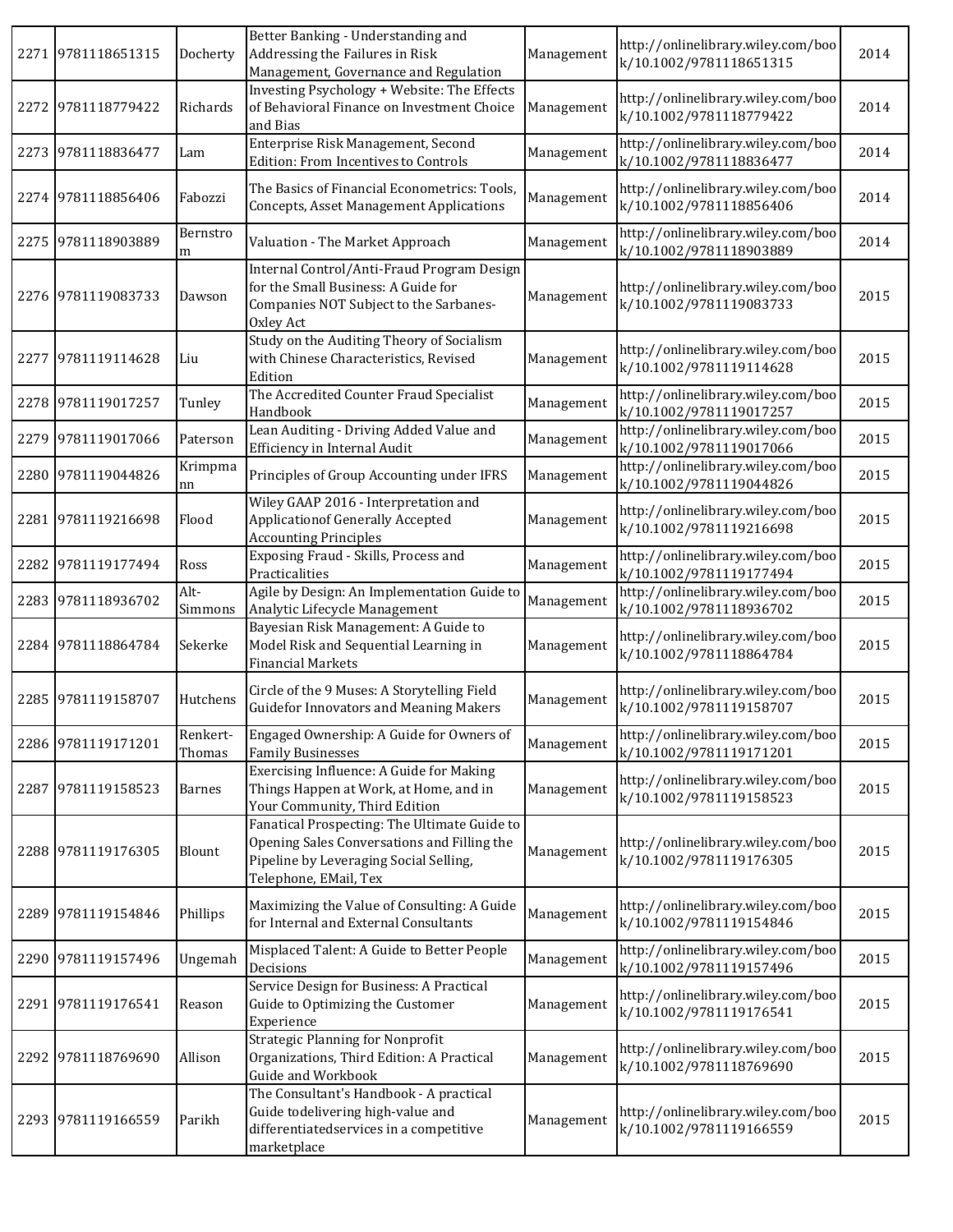|      | 2294 9781119193289 | George             | The Discover Your True North Fieldbook,<br>Revised and Updated: A Personal Guide to<br>Becoming an Authentic Leader                      | Management | http://onlinelibrary.wiley.com/boo<br>k/10.1002/9781119193289 | 2015 |
|------|--------------------|--------------------|------------------------------------------------------------------------------------------------------------------------------------------|------------|---------------------------------------------------------------|------|
|      | 2295 9781119053309 | Keenan             | Financial Institution Advantage & the<br>Optimization of Information Processing                                                          | Management | http://onlinelibrary.wiley.com/boo<br>k/10.1002/9781119053309 | 2015 |
|      | 2296 9781119154778 | Silberman          | Active Training: A Handbook of Techniques,<br>Designs, Case Examples and Tips, Fourth<br>Edition                                         | Management | http://onlinelibrary.wiley.com/boo<br>k/10.1002/9781119154778 | 2015 |
|      | 2297 9781119171409 | Tulgan             | Bridging the Soft Skills Gap: How to Teach<br>the Missing Basics to Today's Young Talent                                                 | Management | http://onlinelibrary.wiley.com/boo<br>k/10.1002/9781119171409 | 2015 |
|      | 2298 9781119171386 | Newcome            | Handbook of Practical Program Evaluation,<br>4th Edition                                                                                 | Management | http://onlinelibrary.wiley.com/boo<br>k/10.1002/9781119171386 | 2015 |
|      | 2299 9781119176862 | Child              | Organization 2e - Contemporary Principles<br>and Practice                                                                                | Management | http://onlinelibrary.wiley.com/boo<br>k/10.1002/9781119176862 | 2015 |
|      | 2300 9781119207535 | Riddle             | The CCL Handbook of Coaching in<br>Organizations                                                                                         | Management | http://onlinelibrary.wiley.com/boo<br>k/10.1002/9781119207535 | 2015 |
|      | 2301 9781119153795 | Loeffler           | The Experience: The 5 Principles of Disney<br>Service and Relationship Excellence                                                        | Management | http://onlinelibrary.wiley.com/boo<br>k/10.1002/9781119153795 | 2015 |
| 2302 | 9781119216155      | Lawson             | The Trainer's Handbook, Fourth Edition                                                                                                   | Management | http://onlinelibrary.wiley.com/boo<br>k/10.1002/9781119216155 | 2015 |
|      | 2303 9781119154754 | Biech              | 101 More Ways to Make Training Active                                                                                                    | Management | http://onlinelibrary.wiley.com/boo<br>k/10.1002/9781119154754 | 2015 |
|      | 2304 9781119154761 | Biech              | 101 Ways to Make Learning Active Beyond<br>the Classroom                                                                                 | Management | http://onlinelibrary.wiley.com/boo<br>k/10.1002/9781119154761 | 2015 |
|      | 2305 9781119172505 | Kubicek            | 5 Gears: How to Be Present and Productive<br>When There's Never Enough Time                                                              | Management | http://onlinelibrary.wiley.com/boo<br>k/10.1002/9781119172505 | 2015 |
|      | 2306 9781119154808 | Kingston           | A Higher Bid: How to Transform Special<br>Event Fundraising with Strategic Benefit<br>Auctions                                           | Management | http://onlinelibrary.wiley.com/boo<br>k/10.1002/9781119154808 | 2015 |
| 2307 | 9781119176459      | Siroker            | A/B Testing: The Most Powerful Way to<br>Turn Clicks Into Customers                                                                      | Management | http://onlinelibrary.wiley.com/boo<br>k/10.1002/9781119176459 | 2015 |
|      | 2308 9781119176855 | Kaiser             | Becoming A Top Manager - Tools and lessons<br>intransitioning to general management                                                      | Management | http://onlinelibrary.wiley.com/boo<br>k/10.1002/9781119176855 | 2015 |
|      | 2309 9781119182351 | Worley             | Becoming Agile: How the SEAM Approach to<br>Management Builds Adaptability                                                               | Management | http://onlinelibrary.wiley.com/boo<br>k/10.1002/9781119182351 | 2015 |
|      | 2310 9781119170440 | Walters            | Behavioral Marketing: Delivering<br>Personalized Experiences At Scale                                                                    | Management | http://onlinelibrary.wiley.com/boo<br>k/10.1002/9781119170440 | 2015 |
|      | 2311 9781119045922 | Jackman            | Beyond Compliance: Making Compliance<br>Work for the Business                                                                            | Management | http://onlinelibrary.wiley.com/boo<br>k/10.1002/9781119045922 | 2015 |
|      | 2312 9781119176299 | Kates              | Bridging Organization Design and<br>Performance: Five Ways to Activate a Global<br><b>Operating Model</b>                                | Management | http://onlinelibrary.wiley.com/boo<br>k/10.1002/9781119176299 | 2015 |
|      | 2313 9781119244592 | Gilliland          | Business Forecasting: Practical Issues and<br>Solutions                                                                                  | Management | http://onlinelibrary.wiley.com/boo<br>k/10.1002/9781119244592 | 2015 |
|      | 2314 9781119172321 | Shoemake           | Can't Not Do: The Compelling Social Drive<br>that Changes Our World                                                                      | Management | http://onlinelibrary.wiley.com/boo<br>k/10.1002/9781119172321 | 2015 |
|      | 2315 9781119154853 | <b>Bliss</b>       | Chief Customer Officer 2.0: How to Build<br>Your Customer-Driven Growth Engine                                                           | Management | http://onlinelibrary.wiley.com/boo<br>k/10.1002/9781119154853 | 2015 |
|      | 2316 9781119065265 | Serrano<br>Berntse | A Guide to Starting Your Hedge Fund                                                                                                      | Management | http://onlinelibrary.wiley.com/boo<br>k/10.1002/9781119065265 | 2015 |
|      | 2317 9781118646953 |                    | A Trader's Guide to Financial Astrology:<br>Pesavento Forecasting Market Cycles Using Planetary<br>and Lunar Movements                   | Management | http://onlinelibrary.wiley.com/boo<br>k/10.1002/9781118646953 | 2015 |
|      | 2318 9781118864876 |                    | Equity Crowdfunding for Investors: A Guide<br>Freedman to Risks, Returns, Regulations, Funding<br>Portals, Due Diligence, and Deal Terms | Management | http://onlinelibrary.wiley.com/boo<br>k/10.1002/9781118864876 | 2015 |
|      | 2319 9781119118312 | Goldstone          | Family Trusts: A Guide for Beneficiaries,<br>Trustees, Trust Protectors, and Trust<br>Creators                                           | Management | http://onlinelibrary.wiley.com/boo<br>k/10.1002/9781119118312 | 2015 |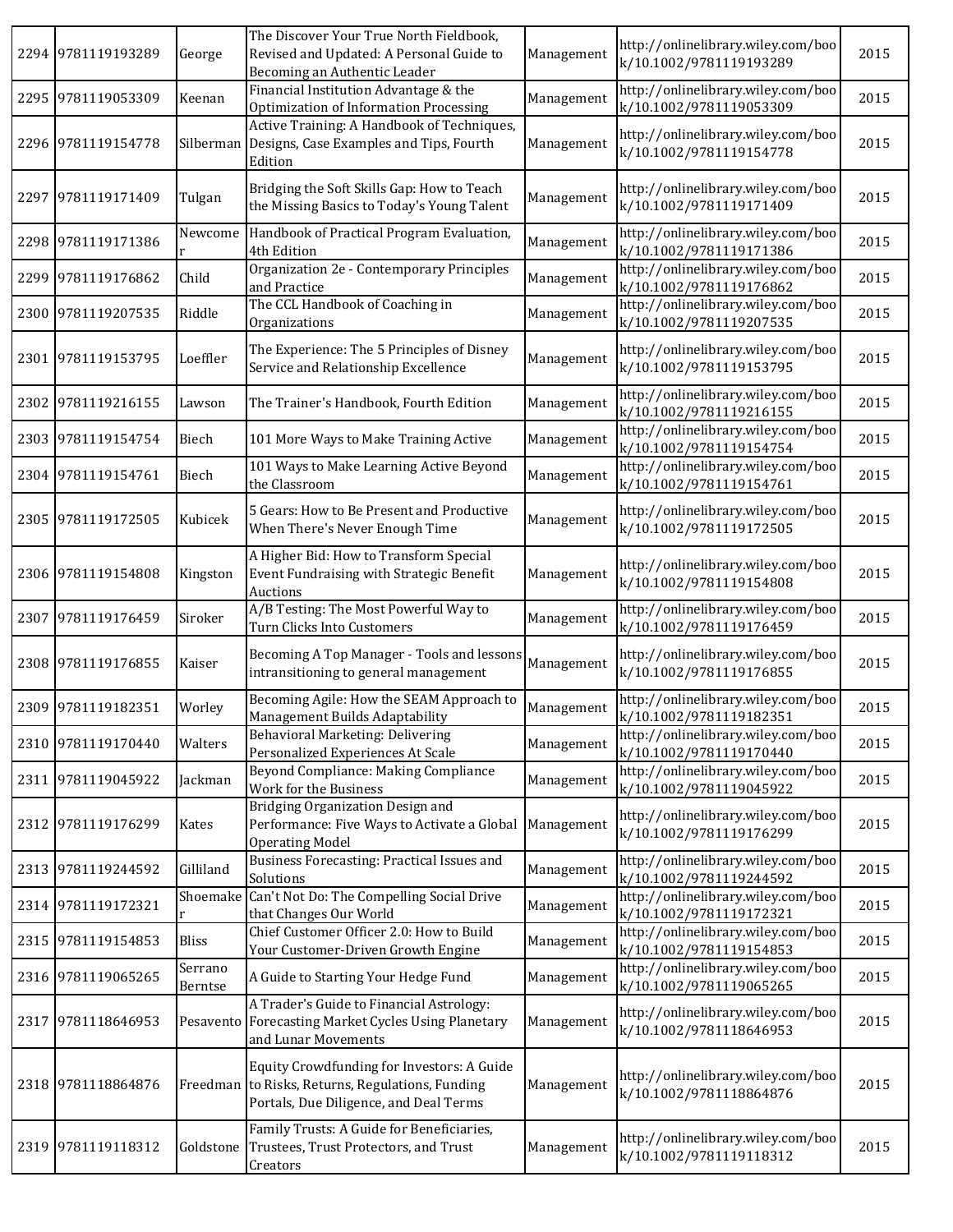|      | 2320 9781119014157 | Simozar        | The Advanced Fixed Income and Derivatives<br>Management Guide                                                                               | Management | http://onlinelibrary.wiley.com/boo<br>k/10.1002/9781119014157 | 2015 |
|------|--------------------|----------------|---------------------------------------------------------------------------------------------------------------------------------------------|------------|---------------------------------------------------------------|------|
|      | 2321 9781119125426 | Vettese        | The Essential Retirement Guide: A<br>Contrarian's Perspective                                                                               | Management | http://onlinelibrary.wiley.com/boo<br>k/10.1002/9781119125426 | 2015 |
|      | 2322 9781119002765 | Cofnas         | The Forex Trading Course, Second Edition: A<br>Self-Study Guide To Becoming a Successful<br>Currency Trader                                 | Management | http://onlinelibrary.wiley.com/boo<br>k/10.1002/9781119002765 | 2015 |
|      | 2323 9781119070016 | Fairhurst      | Using Excel for Business Analysis A Guide to<br>Financial Modelling Fundamentals, Edition<br>Revised for Excel 2013 + Website               | Management | http://onlinelibrary.wiley.com/boo<br>k/10.1002/9781119070016 | 2015 |
|      | 2324 9781119080305 |                | Zopounidi Quantitative Financial Risk Management:<br>Theory and Practice                                                                    | Management | http://onlinelibrary.wiley.com/boo<br>k/10.1002/9781119080305 | 2015 |
|      | 2325 9781119065876 | Ramirez        | <b>Accounting for Derivatives - Advanced</b><br>Hedgingunder IFRS 9 2e                                                                      | Management | http://onlinelibrary.wiley.com/boo<br>k/10.1002/9781119065876 | 2015 |
|      | 2326 9781118921111 | Samonas        | Financial Forecasting, Analysis and<br>Modelling - A Framework for Long-Term<br>Forecasting                                                 | Management | http://onlinelibrary.wiley.com/boo<br>k/10.1002/9781118921111 | 2015 |
| 2327 | 9781119065838      | Goossens       | How to Implement Market Models Using<br><b>VBA</b>                                                                                          | Management | http://onlinelibrary.wiley.com/boo<br>k/10.1002/9781119065838 | 2015 |
|      | 2328 9781119212997 | Lien           | Day Trading and Swing Trading the<br>Currency Market, Third Edition: Technical<br>and Fundamental Strategies to Profit from<br>Market Moves | Management | http://onlinelibrary.wiley.com/boo<br>k/10.1002/9781119212997 | 2015 |
|      | 2329 9781119011590 |                | Handbook of Multi-Commodity Markets and<br>Roncoroni Products - Structuring, Trading and Risk<br>Management                                 | Management | http://onlinelibrary.wiley.com/boo<br>k/10.1002/9781119011590 | 2015 |
|      | 2330 9781119087946 | Soprano        | Liquidity Management - A Funding Risk<br>Handbook                                                                                           | Management | http://onlinelibrary.wiley.com/boo<br>k/10.1002/9781119087946 | 2015 |
|      | 2331 9781119030010 | Anderson       | The Value of Debt in Retirement: Why<br>Everything You Have Been Told Is Wrong                                                              | Management | http://onlinelibrary.wiley.com/boo<br>k/10.1002/9781119030010 | 2015 |
|      | 2332 9781119209577 | Diamond        | Trading as a Business: The Methods and<br>Rules I've Used To Beat the Markets for 40<br>Years                                               | Management | http://onlinelibrary.wiley.com/boo<br>k/10.1002/9781119209577 | 2015 |
|      | 2333 9781118774359 | Wilson         | Value and Capital Management - A<br>Handbook for the Finance and Risk<br><b>Functions of Financial Institutions</b>                         | Management | http://onlinelibrary.wiley.com/boo<br>k/10.1002/9781118774359 | 2015 |
|      | 2334 9780470640500 | Satoh          | Anticholinesterase Pesticides: Metabolism,<br>Neurotoxicity, and Epidemiology                                                               | Medical    | http://onlinelibrary.wiley.com/boo<br>k/10.1002/9780470640500 | 2011 |
|      | 2335 9780470656792 | Storey         | Solid State Characterization of<br>Pharmaceuticals                                                                                          | Medical    | http://onlinelibrary.wiley.com/boo<br>k/10.1002/9780470656792 | 2011 |
|      | 2336 9780470929353 | Kazmiers<br>ki | Antiviral Drugs: From Basic Discovery<br>Through Clinical Trials                                                                            | Medical    | http://onlinelibrary.wiley.com/boo<br>k/10.1002/9780470929353 | 2011 |
|      | 2337 9781118067598 | Hu             | Oral Bioavailability: Basic Principles,<br>Advanced Concepts, and Applications                                                              | Medical    | http://onlinelibrary.wiley.com/boo<br>k/10.1002/9781118067598 | 2011 |
|      | 2338 9781118075609 | Skold          | Antibiotics and Antibiotic Resistance                                                                                                       | Medical    | http://onlinelibrary.wiley.com/boo<br>k/10.1002/9781118075609 | 2011 |
|      | 2339 9783527633470 | Klebl          | Protein Kinases as Drug Targets                                                                                                             | Medical    | http://onlinelibrary.wiley.com/boo<br>k/10.1002/9783527633470 | 2011 |
|      | 2340 9783527635955 | De Clercq      | <b>Antiviral Drug Strategies</b>                                                                                                            | Medical    | http://onlinelibrary.wiley.com/boo<br>k/10.1002/9783527635955 | 2011 |
|      | 2341 9781118011294 | Tsai           | Applications of Microdialysis in<br>Pharmaceutical Science                                                                                  | Medical    | http://onlinelibrary.wiley.com/boo<br>k/10.1002/9781118011294 | 2011 |
| 2342 | 9781118001042      | Boverhof       | Applications of Toxicogenomics in Safety<br><b>Evaluation and Risk Assessment</b>                                                           | Medical    | http://onlinelibrary.wiley.com/boo<br>k/10.1002/9781118001042 | 2011 |
|      | 2343 9783527633104 | Alessio        | Bioinorganic Medicinal Chemistry                                                                                                            | Medical    | http://onlinelibrary.wiley.com/boo<br>k/10.1002/9783527633104 | 2011 |
|      | 2344 9781118075647 | Lin            | Chiral Drugs: Chemistry and Biological<br>Action                                                                                            | Medical    | http://onlinelibrary.wiley.com/boo<br>k/10.1002/9781118075647 | 2011 |
|      | 2345 9783527635320 | Bernhard       | Cigarette Smoke Toxicity - Linking<br>Individual Chemicals to Human Diseases                                                                | Medical    | http://onlinelibrary.wiley.com/boo<br>k/10.1002/9783527635320 | 2011 |
|      | 2346 9780470933510 | Weinberg       | Cost-Contained Regulatory Compliance: For<br>the Pharmaceutical, Biologics, and Medical<br>Device Industries                                | Medical    | http://onlinelibrary.wiley.com/boo<br>k/10.1002/9780470933510 | 2011 |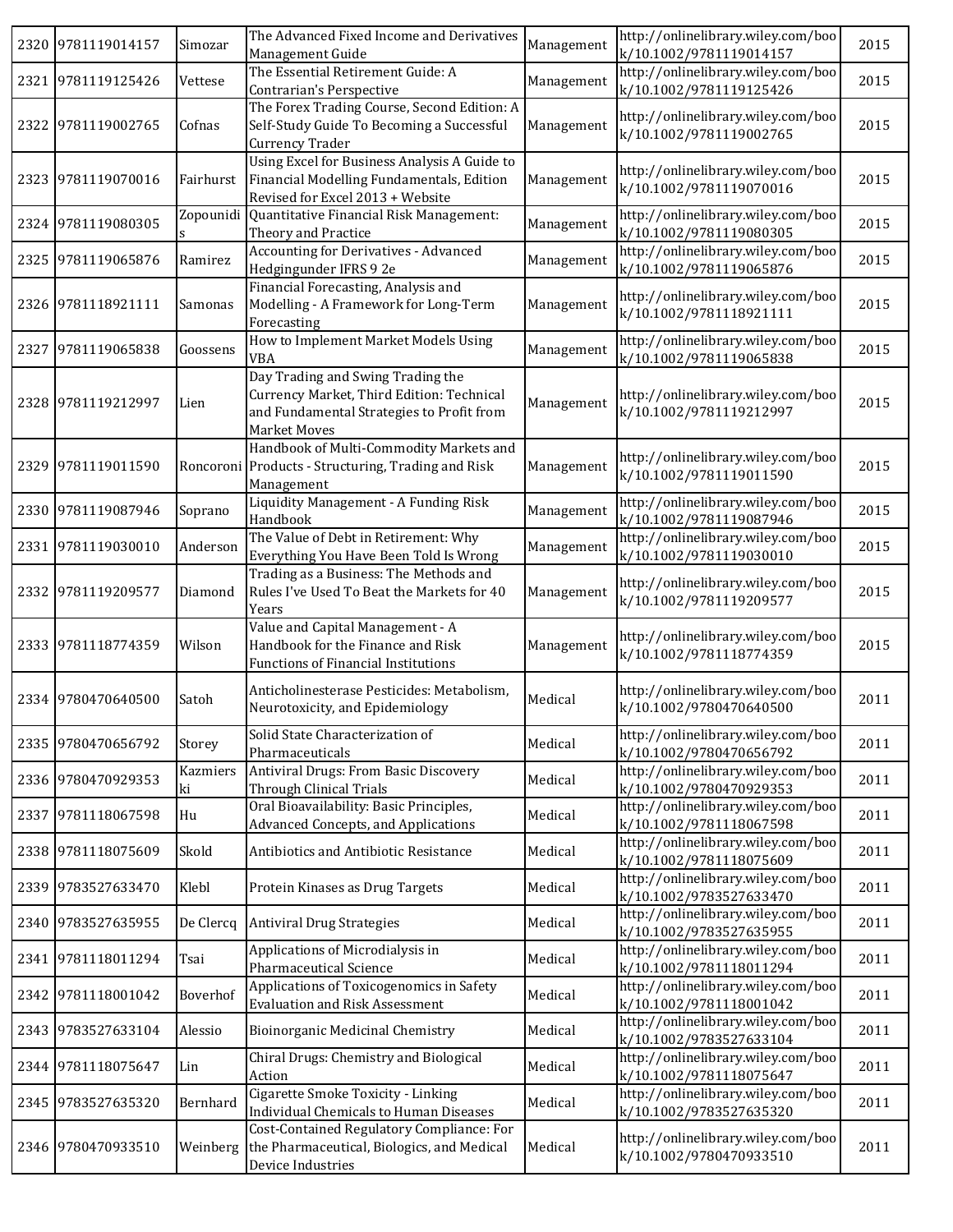| 2347 9780470926819 | Bilensoy        | Cyclodextrins in Pharmaceutics, Cosmetics,<br>and Biomedicine: Current and Future<br><b>Industrial Applications</b>                  | Medical | http://onlinelibrary.wiley.com/boo<br>k/10.1002/9780470926819 | 2011 |
|--------------------|-----------------|--------------------------------------------------------------------------------------------------------------------------------------|---------|---------------------------------------------------------------|------|
| 2348 9781118075685 | Tovey           | Detection and Quantification of Antibodies<br>to Biopharmaceuticals: Practical and<br><b>Applied Considerations</b>                  | Medical | http://onlinelibrary.wiley.com/boo<br>k/10.1002/9781118075685 | 2011 |
| 2349 9781118023648 | Singh           | Development of Vaccines: From Discovery to<br><b>Clinical Testing</b>                                                                | Medical | http://onlinelibrary.wiley.com/boo<br>k/10.1002/9781118023648 | 2011 |
| 2350 9781118023150 | Glennon         | Drug Discrimination: Applications to<br>Medicinal Chemistry and Drug Studies                                                         | Medical | http://onlinelibrary.wiley.com/boo<br>k/10.1002/9781118023150 | 2011 |
| 2351 9780470929377 | Teasdale        | Genotoxic Impurities: Strategies for<br><b>Identification and Control</b>                                                            | Medical | http://onlinelibrary.wiley.com/boo<br>k/10.1002/9780470929377 | 2011 |
| 2352 9780470910108 | Dasgupta        | Herbal Supplements: Efficacy, Toxicity,<br>Interactions with Western Drugs, and Effects Medical<br>on Clinical Laboratory Tests      |         | http://onlinelibrary.wiley.com/boo<br>k/10.1002/9780470910108 | 2011 |
| 2353 9781118015377 | Neamati         | HIV-1 Integrase: Mechanism and Inhibitor<br>Design                                                                                   | Medical | http://onlinelibrary.wiley.com/boo<br>k/10.1002/9781118015377 | 2011 |
| 2354 9781118025338 | Dayan           | Innate Immune System of Skin and Oral<br>Mucosa: Properties and Impact in<br>Pharmaceutics, Cosmetics, and Personal<br>Care Products | Medical | http://onlinelibrary.wiley.com/boo<br>k/10.1002/9781118025338 | 2011 |
| 2355 9780470979129 | Cooper          | Label-Free Technologies For Drug Discovery                                                                                           | Medical | http://onlinelibrary.wiley.com/boo<br>k/10.1002/9780470979129 | 2011 |
| 2356 9781118092804 | Zhang           | Medicinal Chemistry of Nucleic Acids                                                                                                 | Medical | http://onlinelibrary.wiley.com/boo<br>k/10.1002/9781118092804 | 2011 |
| 2357 9780470910016 | Wang            | Metabolic Syndrome: Underlying<br>Mechanisms and Drug Therapies                                                                      | Medical | http://onlinelibrary.wiley.com/boo<br>k/10.1002/9780470910016 | 2011 |
| 2358 9783527636730 | Castanho        | Peptide Drug Discovery and Development -<br>Translational Research in Academia and<br>Industry                                       | Medical | http://onlinelibrary.wiley.com/boo<br>k/10.1002/9783527636730 | 2011 |
| 2359 9781118023679 | Davison         | Pharmaceutical Anti-Counterfeiting:<br>Combating the Real Danger from Fake Drugs                                                     | Medical | http://onlinelibrary.wiley.com/boo<br>k/10.1002/9781118023679 | 2011 |
| 2360 9783527633166 | Rautio          | Prodrugs and Targeted Delivery - Towards<br><b>Better ADME Properties</b>                                                            | Medical | http://onlinelibrary.wiley.com/boo<br>k/10.1002/9783527633166 | 2011 |
| 2361 9781118116555 | Gross           | Protein and Peptide Mass Spectrometry in<br>Drug Discovery                                                                           | Medical | http://onlinelibrary.wiley.com/boo<br>k/10.1002/9781118116555 | 2011 |
| 2362 9783527634705 | <b>DFG</b>      | Risk Assessment of Phytochemicals in Food<br>Novel Approaches                                                                        | Medical | http://onlinelibrary.wiley.com/boo<br>k/10.1002/9783527634705 | 2011 |
| 2363 9780470923733 | Johnson         | RNA Interference: Application to Drug<br>Discovery and Challenges to Pharmaceutical<br>Development                                   | Medical | http://onlinelibrary.wiley.com/boo<br>k/10.1002/9780470923733 | 2011 |
| 2364 9780470909997 | Eibl            | Single-Use Technology in Biopharmaceutical<br>Manufacture                                                                            | Medical | http://onlinelibrary.wiley.com/boo<br>k/10.1002/9780470909997 | 2011 |
| 2365 9781118016435 | Young           | Systems Biology in Drug Discovery and<br>Development                                                                                 | Medical | http://onlinelibrary.wiley.com/boo<br>k/10.1002/9781118016435 | 2011 |
| 2366 9781118140574 | Pohjanvirt<br>a | The AH Receptor in Biology and Toxicology                                                                                            | Medical | http://onlinelibrary.wiley.com/boo<br>k/10.1002/9781118140574 | 2011 |
| 2367 9781444346688 | Izuhara         | <b>Inflammation and Allergy Drug Design</b>                                                                                          | Medical | http://onlinelibrary.wiley.com/boo<br>k/10.1002/9781444346688 | 2011 |
| 2368 9781118227978 | Johnston        | <b>AAGBI Core Topics</b>                                                                                                             | Medical | http://onlinelibrary.wiley.com/boo<br>k/10.1002/9781118227978 | 2011 |
| 2369 9781119968375 | Hartrick        | Evidence-Based Interventional Pain<br>Medicine                                                                                       | Medical | http://onlinelibrary.wiley.com/boo<br>k/10.1002/9781119968375 | 2011 |
| 2370 9781119950462 | Robinson        | How to Survive in Anaesthesia 4e                                                                                                     | Medical | http://onlinelibrary.wiley.com/boo<br>k/10.1002/9781119950462 | 2011 |
| 2371 9781119979487 | Wren            | Concise Guide to Pediatric Arrhythmias                                                                                               | Medical | http://onlinelibrary.wiley.com/boo<br>k/10.1002/9781119979487 | 2011 |
| 2372 9781444319446 | Di Mario        | Interventional Cardiology - Principles and<br>Practice                                                                               | Medical | http://onlinelibrary.wiley.com/boo<br>k/10.1002/9781444319446 | 2011 |
| 2373 9781444329865 | Cox             | <b>British Association of Dermatologists</b><br>Management Guidelines                                                                | Medical | http://onlinelibrary.wiley.com/boo<br>k/10.1002/9781444329865 | 2011 |
| 2374 9781444329834 | Bowling         | Diagnostic Dermoscopy - The Illustrated<br>Guide                                                                                     | Medical | http://onlinelibrary.wiley.com/boo<br>k/10.1002/9781444329834 | 2011 |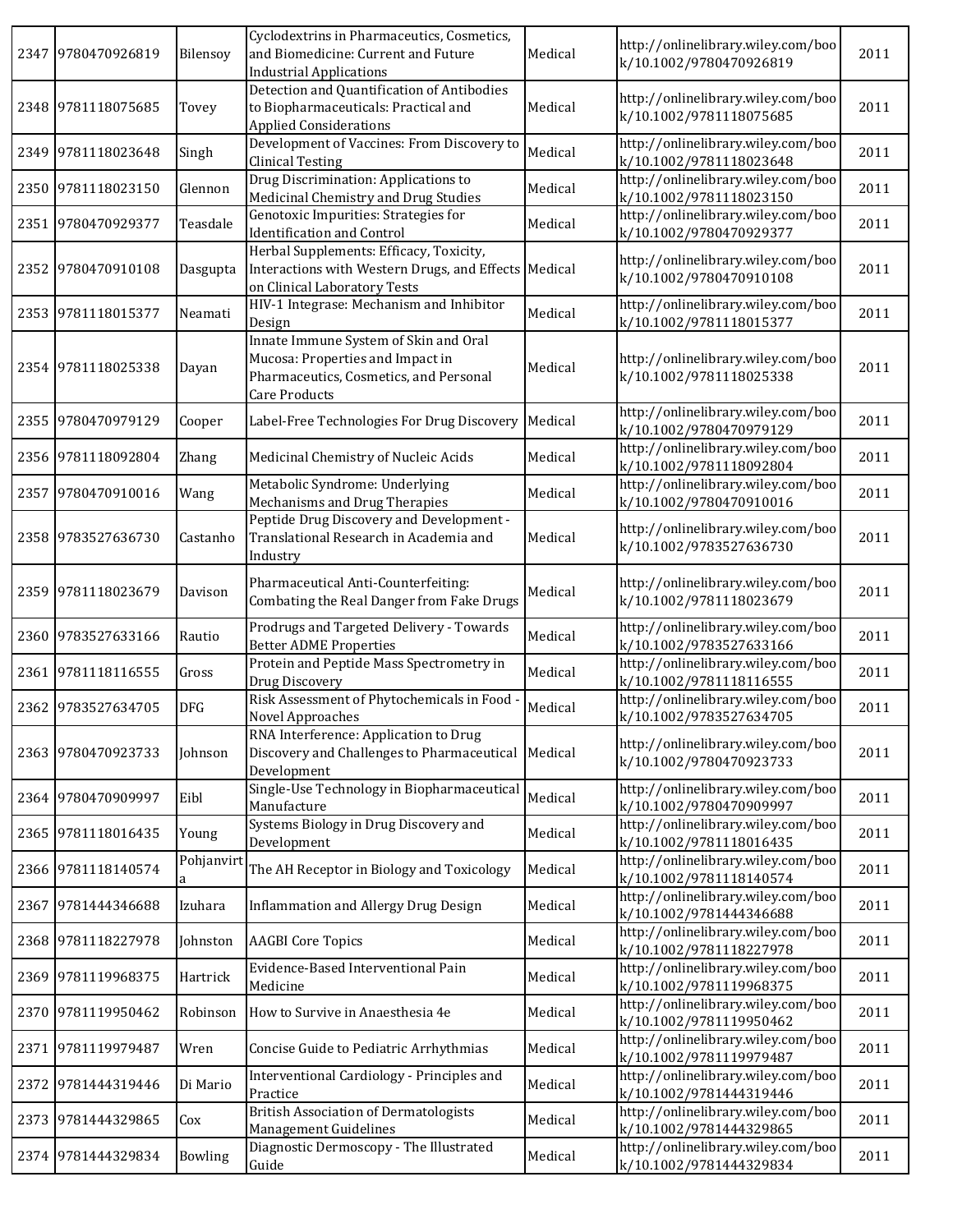|      | 2375 9781444345384 | Irvine                   | <b>Textbook of Pediatric Dermatology</b>                                                          | Medical | http://onlinelibrary.wiley.com/boo<br>k/10.1002/9781444345384 | 2011 |
|------|--------------------|--------------------------|---------------------------------------------------------------------------------------------------|---------|---------------------------------------------------------------|------|
|      | 2376 9781118369784 | ALSG                     | Advanced Paediatric Life Support - The<br>Practical Approach 5e                                   | Medical | http://onlinelibrary.wiley.com/boo<br>k/10.1002/9781118369784 | 2011 |
| 2377 | 9781119959809      | Grossman                 | Cardiovascular Problems in Emergency<br>Medicine - A Discussion-based Review                      | Medical | http://onlinelibrary.wiley.com/boo<br>k/10.1002/9781119959809 | 2011 |
|      | 2378 9781119971603 | Venkat                   | Challenging and Emerging Conditions in the<br><b>Emergency Department</b>                         | Medical | http://onlinelibrary.wiley.com/boo<br>k/10.1002/9781119971603 | 2011 |
| 2379 | 9781444329629      | Greenber<br>g            | Occupational Emergency Medicine                                                                   | Medical | http://onlinelibrary.wiley.com/boo<br>k/10.1002/9781444329629 | 2011 |
|      | 2380 9781444397994 | Holstege                 | Visual Diagnosis in Emergency and Critical<br>Care Medicine                                       | Medical | http://onlinelibrary.wiley.com/boo<br>k/10.1002/9781444397994 | 2011 |
|      | 2381 9781119951827 | Thompso                  | Diagnostic Tests Toolkit                                                                          | Medical | http://onlinelibrary.wiley.com/boo<br>k/10.1002/9781119951827 | 2011 |
|      | 2382 9781444342673 | Howick                   | The Philosophy of Evidence-based Medicine                                                         | Medical | http://onlinelibrary.wiley.com/boo<br>k/10.1002/9781444342673 | 2011 |
|      | 2383 9781444323917 | $Al-$<br>Ubaydli         | Personal Health Records - A Guide for<br>Clinicians                                               | Medical | http://onlinelibrary.wiley.com/boo<br>k/10.1002/9781444323917 | 2011 |
|      | 2384 9781444346855 | Hill                     | The Knowledgeable Patient -<br>Communication and Participation in Health -<br>A Cochrane Handbook | Medical | http://onlinelibrary.wiley.com/boo<br>k/10.1002/9781444346855 | 2011 |
| 2385 | 9781119959564      | Clarke                   | How to Manage Your GP Practice                                                                    | Medical | http://onlinelibrary.wiley.com/boo<br>k/10.1002/9781119959564 | 2011 |
|      | 2386 9781118067178 | Fang                     | <b>Inpatient Anticoagulation</b>                                                                  | Medical | http://onlinelibrary.wiley.com/boo<br>k/10.1002/9781118067178 | 2011 |
| 2387 | 9780470682944      | Foster                   | Diabetic Foot Care - Case Studies in Clinical<br>Management                                       | Medical | http://onlinelibrary.wiley.com/boo<br>k/10.1002/9780470682944 | 2011 |
|      | 2388 9781444341300 | <b>Bowers</b>            | Getting Started in Health Research                                                                | Medical | http://onlinelibrary.wiley.com/boo<br>k/10.1002/9781444341300 | 2011 |
|      | 2389 9781119962120 | Hall                     | How to Present at Meetings 3e                                                                     | Medical | http://onlinelibrary.wiley.com/boo<br>k/10.1002/9781119962120 | 2011 |
|      | 2390 9781444328370 | Cartwrigh                | Patient and Public Involvement Toolkit                                                            | Medical | http://onlinelibrary.wiley.com/boo<br>k/10.1002/9781444328370 | 2011 |
|      | 2391 9781444345254 | Schmaier                 | Concise Guide to Hematology                                                                       | Medical | http://onlinelibrary.wiley.com/boo<br>k/10.1002/9781444345254 | 2011 |
|      | 2392 9781444394016 | Saba                     | Malignant Hematology a Pract Guide                                                                | Medical | http://onlinelibrary.wiley.com/boo<br>k/10.1002/9781444394016 | 2011 |
|      | 2393 9781444329926 | Federici                 | Von Willebrand's Disease - Basic and Clinical<br>Aspects                                          | Medical | http://onlinelibrary.wiley.com/boo<br>k/10.1002/9781444329926 | 2011 |
|      | 2394 9781444346268 | <b>Brainin</b>           | European Handbook of Neurological<br>Management V2                                                | Medical | http://onlinelibrary.wiley.com/boo<br>k/10.1002/9781444346268 | 2011 |
|      | 2395 9780470975039 | Cascino                  | <b>Adult Epilepsy</b>                                                                             | Medical | http://onlinelibrary.wiley.com/boo<br>k/10.1002/9780470975039 | 2011 |
|      | 2396 9781444327373 | Alexandro<br>$\mathbf V$ | Cerebrovascular Ultrasound in Stroke<br><b>Preventionand Treatment</b>                            | Medical | http://onlinelibrary.wiley.com/boo<br>k/10.1002/9781444327373 | 2011 |
|      | 2397 9781444394047 | Schoenen                 | Co-Morbidity in Migraine                                                                          | Medical | http://onlinelibrary.wiley.com/boo<br>k/10.1002/9781444394047 | 2011 |
|      | 2398 9781119973331 | Tawil                    | Neuromuscular Disorders                                                                           | Medical | http://onlinelibrary.wiley.com/boo<br>k/10.1002/9781119973331 | 2011 |
|      | 2399 9781444397970 | Olanow                   | Non-Motor and Non-Dopaminergic Features<br>of Parkinson's Disease                                 | Medical | http://onlinelibrary.wiley.com/boo<br>k/10.1002/9781444397970 | 2011 |
|      | 2400 9781119971566 | Cohen                    | Labor and Delivery - The Hands-on Guide                                                           | Medical | http://onlinelibrary.wiley.com/boo<br>k/10.1002/9781119971566 | 2011 |
|      | 2401 9781444325225 | Lopes                    | Bonney's Gynaecological Surgery 11e                                                               | Medical | http://onlinelibrary.wiley.com/boo<br>k/10.1002/9781444325225 | 2011 |
| 2402 | 9781444391855      | Vercellini               | Chronic Pelvic Pain                                                                               | Medical | http://onlinelibrary.wiley.com/boo<br>k/10.1002/9781444391855 | 2011 |
| 2403 | 9781444342642      | Shoupe                   | Contraception                                                                                     | Medical | http://onlinelibrary.wiley.com/boo<br>k/10.1002/9781444342642 | 2011 |
| 2404 | 9781444391824      | Marshbur<br>n            | Disorders of Menstruation                                                                         | Medical | http://onlinelibrary.wiley.com/boo<br>k/10.1002/9781444391824 | 2011 |
|      | 2405 9781444393958 | Seli                     | Infertility                                                                                       | Medical | http://onlinelibrary.wiley.com/boo<br>k/10.1002/9781444393958 | 2011 |
|      | 2406 9781444391183 | Conway                   | Pregnancy in the Obese Woman - Clinical<br>Management                                             | Medical | http://onlinelibrary.wiley.com/boo<br>k/10.1002/9781444391183 | 2011 |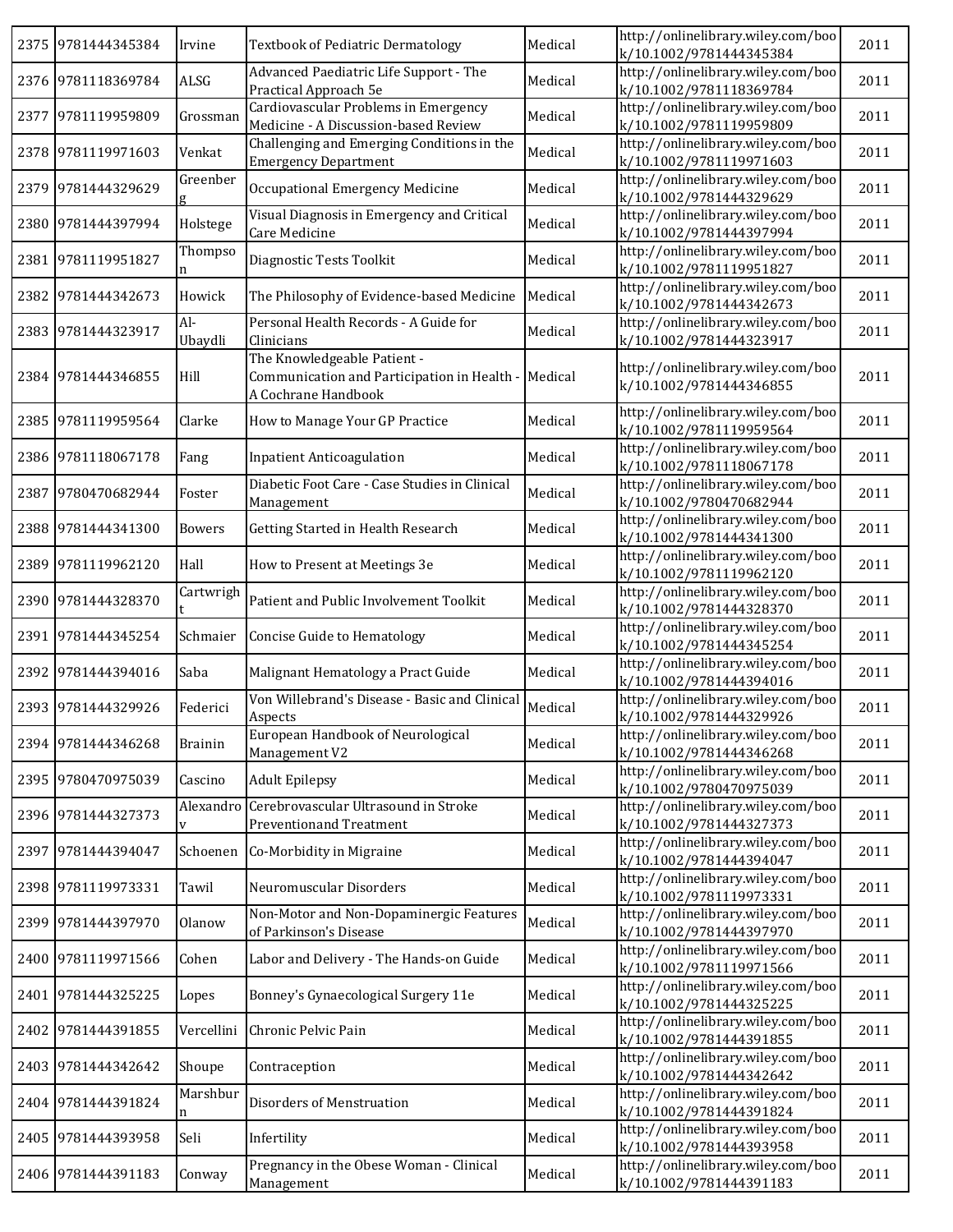|      | 2407 9781444398038 | Spong               | Stillbirth                                                                                                               | Medical | http://onlinelibrary.wiley.com/boo<br>k/10.1002/9781444398038 | 2011 |
|------|--------------------|---------------------|--------------------------------------------------------------------------------------------------------------------------|---------|---------------------------------------------------------------|------|
|      | 2408 9781444393927 | Kay                 | The Placenta - From Development to Disease Medical                                                                       |         | http://onlinelibrary.wiley.com/boo<br>k/10.1002/9781444393927 | 2011 |
|      | 2409 9780470975176 | Watson              | Handbook of Psychotherapy in Cancer Care                                                                                 | Medical | http://onlinelibrary.wiley.com/boo<br>k/10.1002/9780470975176 | 2011 |
| 2410 | 9781118005743      | Giordano            | Cancer Epigenetics: Biomolecular<br>Therapeutics in Human Cancer                                                         | Medical | http://onlinelibrary.wiley.com/boo<br>k/10.1002/9781118005743 | 2011 |
|      | 2411 9781118119921 | Schneider           | Counseling About Cancer: Strategies for<br>Geneticounseling, Third Edition                                               | Medical | http://onlinelibrary.wiley.com/boo<br>k/10.1002/9781118119921 | 2011 |
| 2412 | 9781118003435      | Vasilev             | Gynecologic Oncology: Evidence-Based<br>Perioperative and Supportive Care, 2nd<br>edition                                | Medical | http://onlinelibrary.wiley.com/boo<br>k/10.1002/9781118003435 | 2011 |
|      | 2413 9781444341256 | Dickson             | Neurodegeneration - The Molecular<br>Pathology of Dementia and Movement<br>Disorders                                     | Medical | http://onlinelibrary.wiley.com/boo<br>k/10.1002/9781444341256 | 2011 |
|      | 2414 9780470932087 |                     | Al-Abbadi Salivary Gland Cytology: A Color Atlas                                                                         | Medical | http://onlinelibrary.wiley.com/boo<br>k/10.1002/9780470932087 | 2011 |
|      | 2415 9780470947821 | $\mathbf{O}$        | Klijanienk Soft Tissue Tumors: A Multidisciplinary,<br>Decisional Diagnostic Approach                                    | Medical | http://onlinelibrary.wiley.com/boo<br>k/10.1002/9780470947821 | 2011 |
|      | 2416 9781444329773 | Hey                 | Neonatal Formulary 6e                                                                                                    | Medical | http://onlinelibrary.wiley.com/boo<br>k/10.1002/9781444329773 | 2011 |
|      | 2417 9780470975053 | Talbot              | Stephens' Detection and Evaluation of<br>Adverse Drug Reactions - Principles and<br>Practice 6e                          | Medical | http://onlinelibrary.wiley.com/boo<br>k/10.1002/9780470975053 | 2011 |
|      | 2418 9780470974612 | Boutros             | Standard Electroencephalography in Clinical<br>Psychiatry - A Practical Handbook                                         | Medical | http://onlinelibrary.wiley.com/boo<br>k/10.1002/9780470974612 | 2011 |
|      | 2419 9780470976739 | Tsuang              | Textbook of Psychiatric Epidemiology 3e                                                                                  | Medical | http://onlinelibrary.wiley.com/boo<br>k/10.1002/9780470976739 | 2011 |
|      | 2420 9780470905203 | Haacke              | Susceptibility Weighted Imaging in MRI:<br><b>Basic Concepts and Clinical Applications</b>                               | Medical | http://onlinelibrary.wiley.com/boo<br>k/10.1002/9780470905203 | 2011 |
|      | 2421 9781119998624 | Lotvall             | Advances in Combination Therapy for<br>Asthma and COPD                                                                   | Medical | http://onlinelibrary.wiley.com/boo<br>k/10.1002/9781119998624 | 2011 |
| 2422 | 9781444314366      | Kurimoto            | Endobronchial Ultrasonography                                                                                            | Medical | http://onlinelibrary.wiley.com/boo<br>k/10.1002/9781444314366 | 2011 |
| 2423 | 9781444328356      | Vanlande<br>wijck   | Handbook of Paralympic Sports                                                                                            | Medical | http://onlinelibrary.wiley.com/boo<br>k/10.1002/9781444328356 | 2011 |
|      | 2424 9781444345100 | Bhandari            | Evidence-based Orthopedics                                                                                               | Medical | http://onlinelibrary.wiley.com/boo<br>k/10.1002/9781444345100 | 2011 |
|      | 2425 9781444327335 | Bouchard            | Genetic and Molecular Aspects of Sports<br>Performance                                                                   | Medical | http://onlinelibrary.wiley.com/boo<br>k/10.1002/9781444327335 | 2011 |
|      | 2426 9781444325287 | Bojar               | Manual Of Perioperative Care In Adult<br>Cardiac Surgery, 5e                                                             | Medical | http://onlinelibrary.wiley.com/boo<br>k/10.1002/9781444325287 | 2011 |
| 2427 | 9781444397949      | Kumar               | AST Handbook of Transplant Infections                                                                                    | Medical | http://onlinelibrary.wiley.com/boo<br>k/10.1002/9781444397949 | 2011 |
|      | 2428 9781444391770 | Hricik              | <b>AST Textbook of Transplantation</b>                                                                                   | Medical | http://onlinelibrary.wiley.com/boo<br>k/10.1002/9781444391770 | 2011 |
| 2429 | 9781118007747      | Cerutti             | Advanced Methods of Biomedical Signal<br>Processing                                                                      | Medical | http://onlinelibrary.wiley.com/boo<br>k/10.1002/9781118007747 | 2011 |
|      | 2430 9781118116494 | Maitland-<br>van de | Pharmacogenetics and Individualized<br>Therapy                                                                           | Medical | http://onlinelibrary.wiley.com/boo<br>k/10.1002/9781118116494 | 2012 |
|      | 2431 9781118219683 | Huang               | Case Studies in Modern Drug Discovery and<br>Development                                                                 | Medical | http://onlinelibrary.wiley.com/boo<br>k/10.1002/9781118219683 | 2012 |
|      | 2432 9781118468524 | Davies              | Flavonoid Pharmacokinetics: Methods of<br>Analysis, Preclinical and Clinical<br>Pharmacokinetics, Safety, and Toxicology | Medical | http://onlinelibrary.wiley.com/boo<br>k/10.1002/9781118468524 | 2012 |
| 2433 | 9783527630905      | Anzenbac<br>her     | Metabolism of Drugs and Other Xenobiotics                                                                                | Medical | http://onlinelibrary.wiley.com/boo<br>k/10.1002/9783527630905 | 2012 |
| 2434 | 9783527645763      | Smith               | Pharmacokinetics and Metabolism in Drug<br>Design 3e                                                                     | Medical | http://onlinelibrary.wiley.com/boo<br>k/10.1002/9783527645763 | 2012 |
|      | 2435 9781118494943 | Brown               | A History of a cGMP Medical Event<br>Investigation                                                                       | Medical | http://onlinelibrary.wiley.com/boo<br>k/10.1002/9781118494943 | 2012 |
|      | 2436 9781118286067 | Avdeef              | Absorption and Drug Development:<br>Solubility, Permeability, and Charge State,<br>Second Edition                        | Medical | http://onlinelibrary.wiley.com/boo<br>k/10.1002/9781118286067 | 2012 |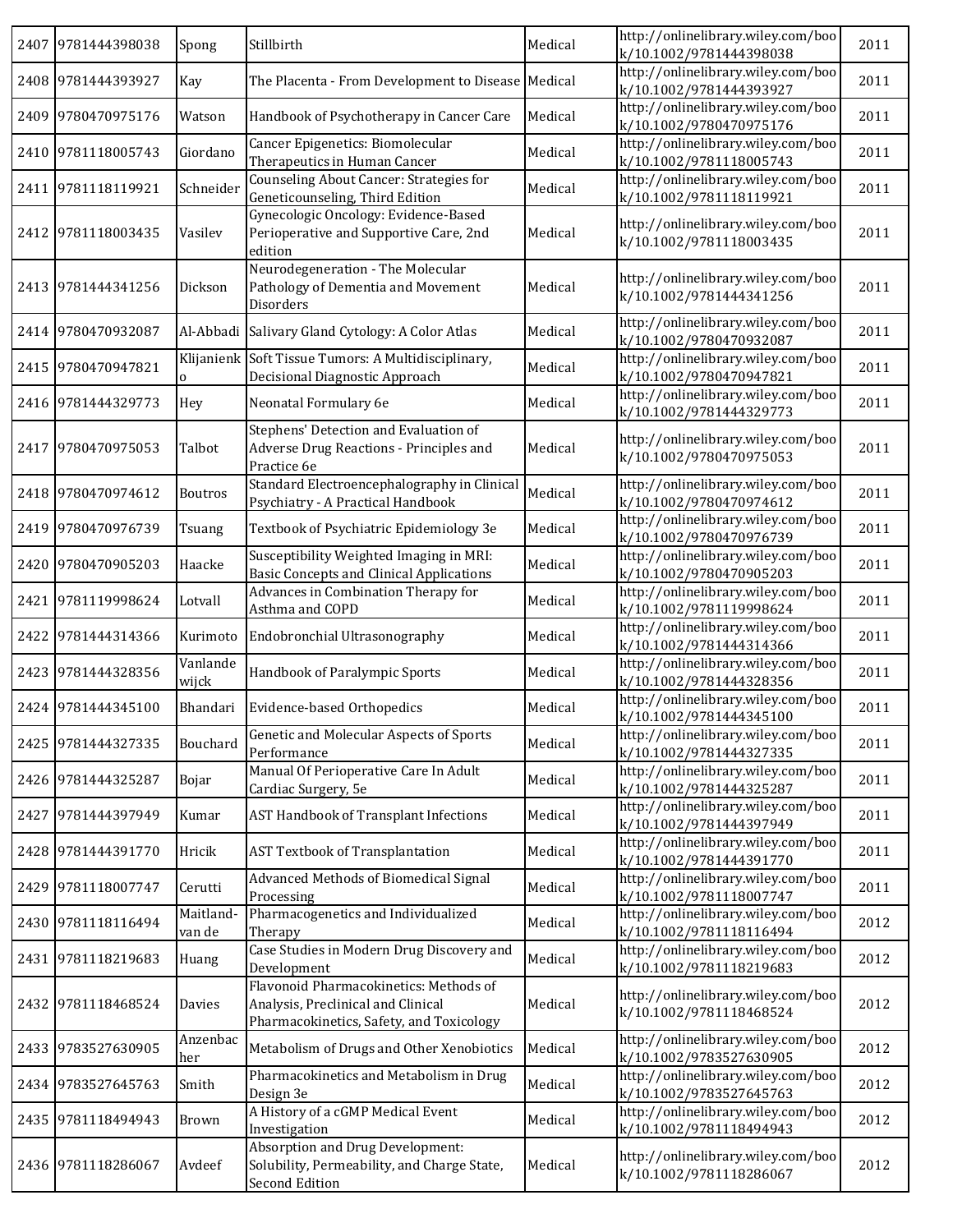| 2437 9781118150573 | Mahler             | Analysis of Aggregates and Particles in<br>Protein Pharmaceuticals                                                   | Medical | http://onlinelibrary.wiley.com/boo<br>k/10.1002/9781118150573 | 2012 |
|--------------------|--------------------|----------------------------------------------------------------------------------------------------------------------|---------|---------------------------------------------------------------|------|
| 2438 9781118325421 | Anderson           | Antibacterial Agents - Chemistry, Mode of<br>Action, Mechanisms of Resistance and<br><b>Clinical Applications</b>    | Medical | http://onlinelibrary.wiley.com/boo<br>k/10.1002/9781118325421 | 2012 |
| 2439 9781118147009 | Bhattacha<br>ryya  | Applications of Ion Chromatography for<br>Pharmaceutical and Biological Products                                     | Medical | http://onlinelibrary.wiley.com/boo<br>k/10.1002/9781118147009 | 2012 |
| 2440 9781118309872 | Crawley            | Applications of Transition Metal Catalysis in<br>Drug Discovery and Development: An<br><b>Industrial Perspective</b> | Medical | http://onlinelibrary.wiley.com/boo<br>k/10.1002/9781118309872 | 2012 |
| 2441 9783527654307 | Brown              | Bioisosteres in Medicinal Chemistry                                                                                  | Medical | http://onlinelibrary.wiley.com/boo<br>k/10.1002/9783527654307 | 2012 |
| 2442 9781119962977 | Sarmento           | Chitosan-Based Systems for<br>Biopharmaceuticals - Delivery, Targeting<br>and Polymer Therapeutics                   | Medical | http://onlinelibrary.wiley.com/boo<br>k/10.1002/9781119962977 | 2012 |
| 2443 9781118351918 | Radi               | Comparative Pathophysiology and<br>Toxicology of Cyclooxygenases                                                     | Medical | http://onlinelibrary.wiley.com/boo<br>k/10.1002/9781118351918 | 2012 |
| 2444 9781118511329 | LaMattina          | Devalued and Distrusted: Can the<br>Pharmaceutical Industry Restore Its Broken<br>Image?                             | Medical | http://onlinelibrary.wiley.com/boo<br>k/10.1002/9781118511329 | 2012 |
| 2445 9781118184141 | Schecter           | Dioxins and Health: Including Other<br>Persistent Organic Pollutants and Endocrine<br>Disruptors, Third Edition      | Medical | http://onlinelibrary.wiley.com/boo<br>k/10.1002/9781118184141 | 2012 |
| 2446 9781118274408 | Barratt            | Drug Repositioning: Bringing New Life to<br>Shelved Assets and Existing Drugs                                        | Medical | http://onlinelibrary.wiley.com/boo<br>k/10.1002/9781118274408 | 2012 |
| 2447 9780470711828 | Zhang              | Green Techniques for Organic Synthesis and<br>Medicinal Chemistry                                                    | Medical | http://onlinelibrary.wiley.com/boo<br>k/10.1002/9780470711828 | 2012 |
| 2448 9780470711415 | Douroumi           | Hot-Melt Extrusion - Pharmaceutical<br>Applications                                                                  | Medical | http://onlinelibrary.wiley.com/boo<br>k/10.1002/9780470711415 | 2012 |
| 2449 9783527645640 | Zaragoza<br>Dörwal | Lead Optimization for Medicinal Chemists                                                                             | Medical | http://onlinelibrary.wiley.com/boo<br>k/10.1002/9783527645640 | 2012 |
| 2450 9783527645251 | Wigglesw<br>orth   | Management of Chemical and Biological<br><b>Samples for Screening Applications</b>                                   | Medical | http://onlinelibrary.wiley.com/boo<br>k/10.1002/9783527645251 | 2012 |
| 2451 9783527647828 | Kappe              | Microwaves in Organic and Medicinal<br>Chemistry 2e                                                                  | Medical | http://onlinelibrary.wiley.com/boo<br>k/10.1002/9783527647828 | 2012 |
| 2452 9781118266755 | Ellery             | Pharmaceutical Lifecycle Management:<br>Making the Most of Each and Every Brand                                      | Medical | http://onlinelibrary.wiley.com/boo<br>k/10.1002/9781118266755 | 2012 |
| 2453 9781118098141 | Peters             | Polypharmacology in Drug Discovery                                                                                   | Medical | http://onlinelibrary.wiley.com/boo<br>k/10.1002/9781118098141 | 2012 |
| 2454 9781118230275 | Williams           | Predictive Approaches in Drug Discovery<br>and Development: Biomarkers and In Vitro /<br>In Vivo Correlations        | Medical | http://onlinelibrary.wiley.com/boo<br>k/10.1002/9781118230275 | 2012 |
| 2455 9781118356807 | Bertolini          | Production of Plasma Proteins for<br>Therapeutic Use                                                                 | Medical | http://onlinelibrary.wiley.com/boo<br>k/10.1002/9781118356807 | 2012 |
| 2456 9783527645947 | Gohlke             | Protein-Ligand Interactions                                                                                          | Medical | http://onlinelibrary.wiley.com/boo<br>k/10.1002/9783527645947 | 2012 |
| 2457 9783527655748 |                    | Kalgutkar Reactive Drug Metabolites                                                                                  | Medical | http://onlinelibrary.wiley.com/boo<br>k/10.1002/9783527655748 | 2012 |
| 2458 9781118407783 | Bodor              | Retrometabolic Drug Design and Targeting                                                                             | Medical | http://onlinelibrary.wiley.com/boo<br>k/10.1002/9781118407738 | 2012 |
| 2459 9781118449066 | Bohrer             | Sources of Contamination in Medicinal<br><b>Products and Medical Devices</b>                                         | Medical | http://onlinelibrary.wiley.com/boo<br>k/10.1002/9781118449066 | 2012 |
| 2460 9781118309421 | Albert             | Targets and Emerging Therapies for<br>Schizophrenia                                                                  | Medical | http://onlinelibrary.wiley.com/boo<br>k/10.1002/9781118309421 | 2012 |
| 2461 9781118185537 | Botana             | Therapeutic Targets: Modulation, Inhibition,<br>and Activation                                                       | Medical | http://onlinelibrary.wiley.com/boo<br>k/10.1002/9781118185537 | 2012 |
| 2462 9781118349045 | Sahu               | <b>Toxicology and Epigenetics</b>                                                                                    | Medical | http://onlinelibrary.wiley.com/boo<br>k/10.1002/9781118349045 | 2012 |
| 2463 9781118300480 | Raj                | Pain-Relieving Procedures: The Illustrated<br>Guide                                                                  | Medical | http://onlinelibrary.wiley.com/boo<br>k/10.1002/9781118300480 | 2012 |
| 2464 9781444345186 | Andropou<br>los    | Gregory's Pediatric Anesthesia 5e                                                                                    | Medical | http://onlinelibrary.wiley.com/boo<br>k/10.1002/9781444345186 | 2012 |
| 2465 9781119962168 | Kusumoto           | ECG Interpretation for Everyone - An on the<br>Spot Guide                                                            | Medical | http://onlinelibrary.wiley.com/boo<br>k/10.1002/9781119962168 | 2012 |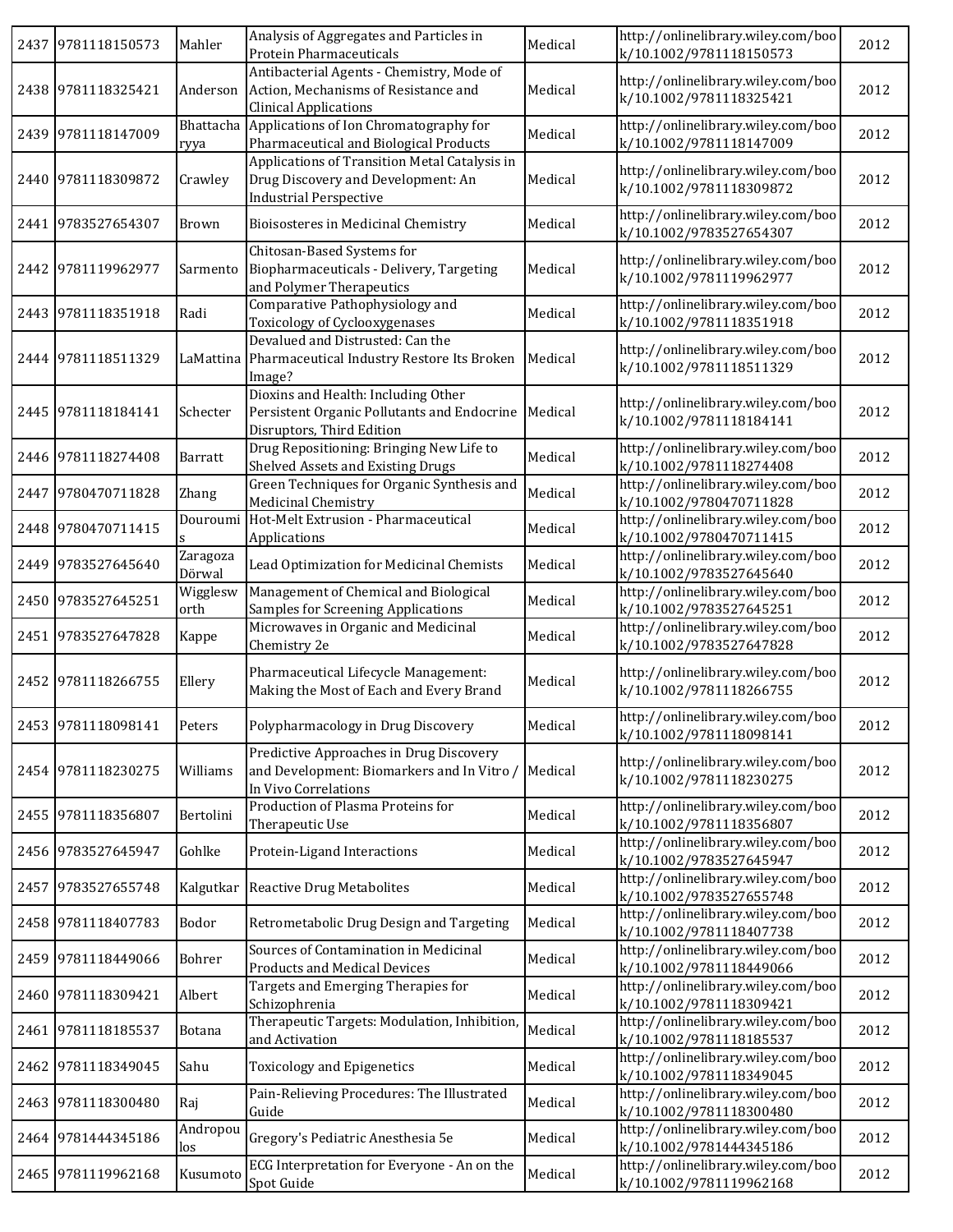|      | 2466 9781444360981 |                   | Daubeney Pediatric Heart Disease - A Practical Guide                                                             | Medical | http://onlinelibrary.wiley.com/boo<br>k/10.1002/9781444360981 | 2012 |
|------|--------------------|-------------------|------------------------------------------------------------------------------------------------------------------|---------|---------------------------------------------------------------|------|
|      | 2467 9781118480007 | Kacharav          | Pocket Guide to Echocardiography                                                                                 | Medical | http://onlinelibrary.wiley.com/boo<br>k/10.1002/9781118480007 | 2012 |
|      | 2468 9781119958659 | Banypers<br>ad    | Successful Accreditation in<br>Echocardiography - A Self-Assessment Guide                                        | Medical | http://onlinelibrary.wiley.com/boo<br>k/10.1002/9781119958659 | 2012 |
|      | 2469 9781118392041 | Bayes de<br>Luna  | Clinical Electrocardiography - A Textbook                                                                        | Medical | http://onlinelibrary.wiley.com/boo<br>k/10.1002/9781118392041 | 2012 |
|      | 2470 9781118412633 | Nouri             | Dermatologic Surgery: Step by Step                                                                               | Medical | http://onlinelibrary.wiley.com/boo<br>k/10.1002/9781118412633 | 2012 |
| 2471 | 9781118292150      | Jesus             | Ethical Problems in Emergency Medicine - A<br>Discussion-based Review                                            | Medical | http://onlinelibrary.wiley.com/boo<br>k/10.1002/9781118292150 | 2012 |
| 2472 | 9781444398236      | Wieteska          | Major Incident Medical Management and<br>Support - The Practical Approach at the<br>Scene Command 3e             | Medical | http://onlinelibrary.wiley.com/boo<br>k/10.1002/9781444398236 | 2012 |
|      | 2473 9781118469804 | Rogers            | Practical Teaching in Emergency Medicine<br>2e                                                                   | Medical | http://onlinelibrary.wiley.com/boo<br>k/10.1002/9781118469804 | 2012 |
|      | 2474 9781118522738 | Goyal             | Urgent Care Emergencies - Avoiding the<br>Pitfallsand Improving the Outcomes                                     | Medical | http://onlinelibrary.wiley.com/boo<br>k/10.1002/9781118522738 | 2012 |
| 2475 | 9781119968153      | <b>Brook</b>      | Handbook of Clinical Pediatric<br>Endocrinology                                                                  | Medical | http://onlinelibrary.wiley.com/boo<br>k/10.1002/9781119968153 | 2012 |
| 2476 | 9781118405550      | Shaw              | Diabetes Chronic Complications 3e                                                                                | Medical | http://onlinelibrary.wiley.com/boo<br>k/10.1002/9781118405550 | 2012 |
| 2477 | 9781118454503      | Abraha            | Alcohol and Drug Misuse - A Cochrane<br>Handbook                                                                 | Medical | http://onlinelibrary.wiley.com/boo<br>k/10.1002/9781118454503 | 2012 |
|      | 2478 9781118423318 |                   | Jankowski Handbook of Gastrointestinal Cancer                                                                    | Medical | http://onlinelibrary.wiley.com/boo<br>k/10.1002/9781118423318 | 2012 |
| 2479 | 9781118307915      | Kalloo            | Natural Orifice Translumenal Endoscopic<br>Surgery (NOTES) - Textbook and Video Atlas                            | Medical | http://onlinelibrary.wiley.com/boo<br>k/10.1002/9781118307915 | 2012 |
|      | 2480 9781118321386 | Hawkey            | Textbook of Clinical Gastroenterology and<br>Hepatology 2e                                                       | Medical | http://onlinelibrary.wiley.com/boo<br>k/10.1002/9781118321386 | 2012 |
|      | 2481 9781118380697 | Goldberge         | Becoming a Consummate Clinician: What<br>Every Student, House Officer and Hospital<br>Practitioner Needs to Know | Medical | http://onlinelibrary.wiley.com/boo<br>k/10.1002/9781118380697 | 2012 |
| 2482 | 9781118143797      |                   | Aronowitz Hospital Images: A Clinical Atlas                                                                      | Medical | http://onlinelibrary.wiley.com/boo<br>k/10.1002/9781118143797 | 2012 |
|      | 2483 9781118375372 | Jaffer            | Perioperative Medicine: Medical<br>Consultation and Co-Management                                                | Medical | http://onlinelibrary.wiley.com/boo<br>k/10.1002/9781118375372 | 2012 |
|      | 2484 9781118274231 | Moore             | Surgical Critical Care and Emergency<br>Surgery - Clinical Questions and Answers                                 | Medical | http://onlinelibrary.wiley.com/boo<br>k/10.1002/9781118274231 | 2012 |
|      | 2485 9781118467947 | Bahr              | The IOC Manual of Sports Injuries                                                                                | Medical | http://onlinelibrary.wiley.com/boo<br>k/10.1002/9781118467947 | 2012 |
|      | 2486 9781444355666 | <b>BMA</b>        | Medical Ethics Today - The BMA's Handbook<br>of Ethics and Law 3e                                                | Medical | http://onlinelibrary.wiley.com/boo<br>k/10.1002/9781444355666 | 2012 |
| 2487 | 9781118272152      | Tereskerz         | Clinical Research and the Law                                                                                    | Medical | http://onlinelibrary.wiley.com/boo<br>k/10.1002/9781118272152 | 2012 |
|      | 2488 9781118308455 | Donnelly          | How to Succeed at e-learning                                                                                     | Medical | http://onlinelibrary.wiley.com/boo<br>k/10.1002/9781118308455 | 2012 |
| 2489 | 9781118488713      | Hall              | How to Write a Paper, 5th edition                                                                                | Medical | http://onlinelibrary.wiley.com/boo<br>k/10.1002/9781118488713 | 2012 |
|      | 2490 9781118105955 |                   | Medical Toxicology of Drug Abuse:<br>Barceloux Synthesized Chemicals and Psychoactive<br>Plants                  | Medical | http://onlinelibrary.wiley.com/boo<br>k/10.1002/9781118105955 | 2012 |
|      | 2491 9781119959847 | Hannes            | Synthesising Qualitative Research - Choosing<br>the Right Approach                                               | Medical | http://onlinelibrary.wiley.com/boo<br>k/10.1002/9781119959847 | 2012 |
| 2492 | 9781118281796      | Holroyd-<br>Leduc | Evidence-Based Geriatric Medicine - A<br>Practical Clinical Guide                                                | Medical | http://onlinelibrary.wiley.com/boo<br>k/10.1002/9781118281796 | 2012 |
| 2493 | 9781119952930      | Sinclair          | Pathy's Principles and Practice of Geriatric<br>Medicine 5e                                                      | Medical | http://onlinelibrary.wiley.com/boo<br>k/10.1002/9781119952930 | 2012 |
| 2494 | 9781118338032      | Cruz-<br>Jentoft  | Sarcopenia                                                                                                       | Medical | http://onlinelibrary.wiley.com/boo<br>k/10.1002/9781118338032 | 2012 |
|      | 2495 9781118498453 | Warwick           | Tissue and Cell Clinical Use - An Essential<br>Guide                                                             | Medical | http://onlinelibrary.wiley.com/boo<br>k/10.1002/9781118498453 | 2012 |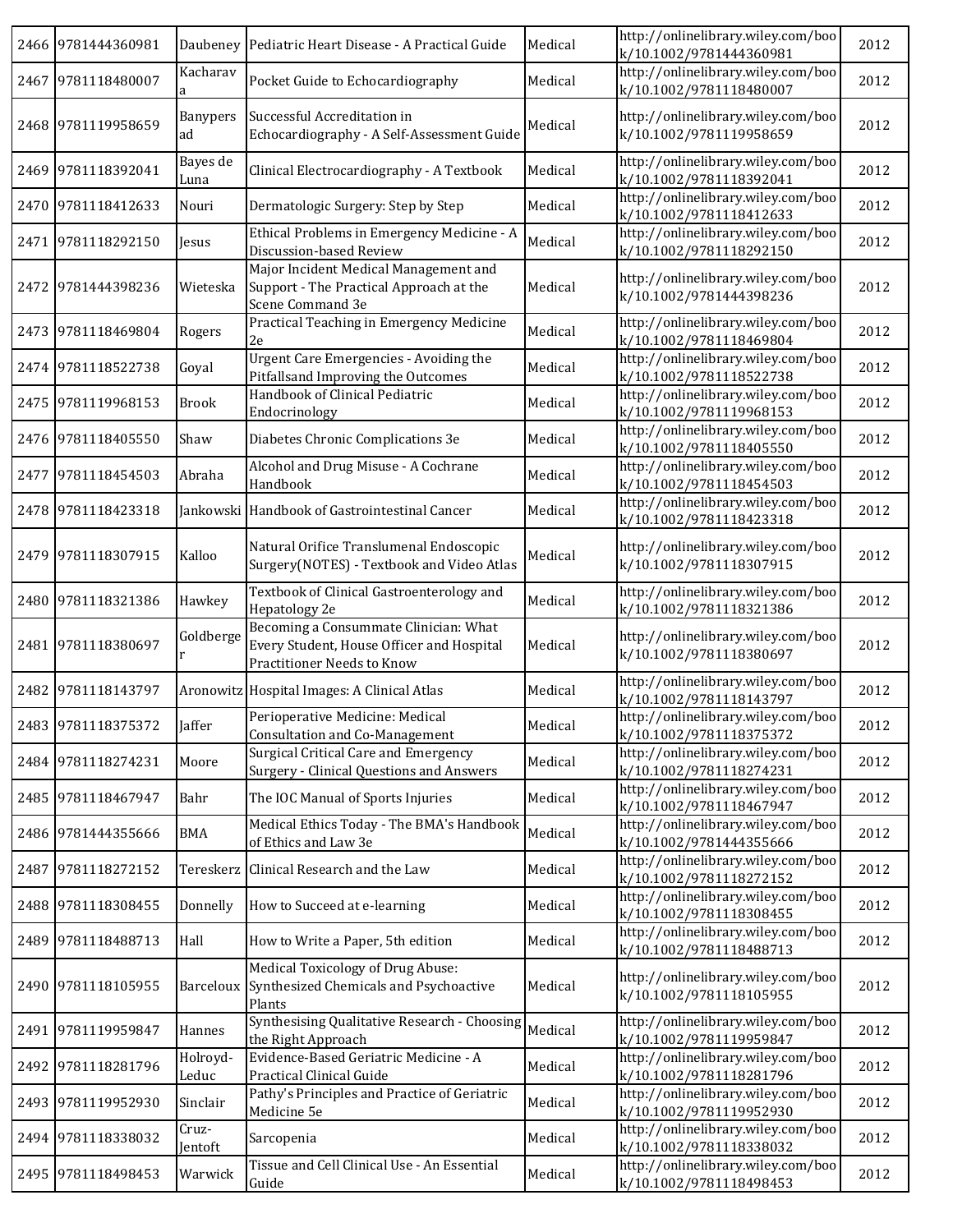|      | 2496 9781118316467 | Fehily              | Tissue and Cell Processing - An Essential<br>Guide                                                       | Medical | http://onlinelibrary.wiley.com/boo<br>k/10.1002/9781118316467 | 2012 |
|------|--------------------|---------------------|----------------------------------------------------------------------------------------------------------|---------|---------------------------------------------------------------|------|
|      | 2497 9781118338070 | Seeber              | <b>Basics of Blood Management</b>                                                                        | Medical | http://onlinelibrary.wiley.com/boo<br>k/10.1002/9781118338070 | 2012 |
|      | 2498 9781118358139 | Hastings            | Handbook of Pediatric Hematology and<br>Oncology - Children's Hospital and Research<br>Center Oakland 2e | Medical | http://onlinelibrary.wiley.com/boo<br>k/10.1002/9781118358139 | 2012 |
|      | 2499 9781118348093 | Kanner              | Depression in Neurologic Disorders -<br>Diagnosis and Management                                         | Medical | http://onlinelibrary.wiley.com/boo<br>k/10.1002/9781118348093 | 2012 |
|      | 2500 9781118297162 | Manno               | <b>Emergency Management in Neurocritical</b><br>Care                                                     | Medical | http://onlinelibrary.wiley.com/boo<br>k/10.1002/9781118297162 | 2012 |
| 2501 | 9781119998600      | Wheless             | Epilepsy in Children and Adolescents                                                                     | Medical | http://onlinelibrary.wiley.com/boo<br>k/10.1002/9781119998600 | 2012 |
|      | 2502 9781444346183 | Albanese            | Hyperkinetic Movement Disorders -<br>Differential Diagnosis and Treatment                                | Medical | http://onlinelibrary.wiley.com/boo<br>k/10.1002/9781444346183 | 2012 |
|      | 2503 9781119963714 | Weiner              | Multiple Sclerosis - Diagnosis and Therapy                                                               | Medical | http://onlinelibrary.wiley.com/boo<br>k/10.1002/9781119963714 | 2012 |
|      | 2504 9781444398311 | Askanas             | Muscle Aging, Inclusion-Body Myositis and<br>Myopathies                                                  | Medical | http://onlinelibrary.wiley.com/boo<br>k/10.1002/9781444398311 | 2012 |
| 2505 | 9781118321478      | Packer              | Neuro-oncology                                                                                           | Medical | http://onlinelibrary.wiley.com/boo<br>k/10.1002/9781118321478 | 2012 |
| 2506 | 9781119979449      | Edmonds             | Dewhurst's Textbook of Obstetrics and<br>Gynaecology 8e                                                  | Medical | http://onlinelibrary.wiley.com/boo<br>k/10.1002/9781119979449 | 2012 |
| 2507 | 9781444398854      | Sharif              | Assisted Reproduction Techniques -<br>Challenges & Management Options                                    | Medical | http://onlinelibrary.wiley.com/boo<br>k/10.1002/9781444398854 | 2012 |
|      | 2508 9781444398519 | Giudice             | <b>Endometriosis - Science and Practice</b>                                                              | Medical | http://onlinelibrary.wiley.com/boo<br>k/10.1002/9781444398519 | 2012 |
| 2509 | 9781119963783      | Queenan             | Queenan's Management of High-Risk<br>Pregnancy - An Evidence-Based Approach 6e                           | Medical | http://onlinelibrary.wiley.com/boo<br>k/10.1002/9781119963783 | 2012 |
|      | 2510 9781118314937 | Beigi               | <b>Sexually Transmitted Diseases</b>                                                                     | Medical | http://onlinelibrary.wiley.com/boo<br>k/10.1002/9781118314937 | 2012 |
|      | 2511 9781118312513 | Bellizzi            | Cancer and Aging Handbook                                                                                | Medical | http://onlinelibrary.wiley.com/boo<br>k/10.1002/9781118312513 | 2012 |
|      | 2512 9781118426869 | Faull               | Handbook of Palliative Care, Third Edition                                                               | Medical | http://onlinelibrary.wiley.com/boo<br>k/10.1002/9781118426869 | 2012 |
|      | 2513 9781118464557 | Raghavan            | Textbook of Uncommon Cancer, 4e                                                                          | Medical | http://onlinelibrary.wiley.com/boo<br>k/10.1002/9781118464557 | 2012 |
|      | 2514 9781118310311 | Seyfried            | Cancer as a Metabolic Disease: On the Origin,<br>Management, and Prevention of Cancer                    | Medical | http://onlinelibrary.wiley.com/boo<br>k/10.1002/9781118310311 | 2012 |
|      | 2515 9781119941101 | Grassi              | Clinical Psycho-oncology - An International<br>Perspective                                               | Medical | http://onlinelibrary.wiley.com/boo<br>k/10.1002/9781119941101 | 2012 |
|      | 2516 9781119941033 | Kreitler            | Pediatric Psycho-oncology - Psychosocial<br>Aspectsand Clinical Interventions 2e                         | Medical | http://onlinelibrary.wiley.com/boo<br>k/10.1002/9781119941033 | 2012 |
|      | 2517 9781119968573 | Taylor              | Handbook of Retinal Screening in Diabetes -<br>Diagnosis and Management                                  | Medical | http://onlinelibrary.wiley.com/boo<br>k/10.1002/9781119968573 | 2012 |
|      | 2518 9781118702871 | Rowe                | Clinical Orthoptics 3e                                                                                   | Medical | http://onlinelibrary.wiley.com/boo<br>k/10.1002/9781118702871 | 2012 |
| 2519 | 9781118275436      | Cheng               | <b>Bladder Pathology</b>                                                                                 | Medical | http://onlinelibrary.wiley.com/boo<br>k/10.1002/9781118275436 | 2012 |
|      | 2520 9781118158562 | Cualing             | Non-Neoplastic Hematopathology and<br>Infections                                                         | Medical | http://onlinelibrary.wiley.com/boo<br>k/10.1002/9781118158562 | 2012 |
|      | 2521 9781118301906 | Orleans-<br>Lindsay | Pharmacovigilance Medical Writing - A Good<br>Practice Guide                                             | Medical | http://onlinelibrary.wiley.com/boo<br>k/10.1002/9781118301906 | 2012 |
| 2522 | 9781119959687      | Donnelly            | Microneedle-mediated Transdermal and<br><b>Intradermal Drug Delivery</b>                                 | Medical | http://onlinelibrary.wiley.com/boo<br>k/10.1002/9781119959687 | 2012 |
| 2523 | 9781119959946      | Strom               | Pharmacoepidemiology 5e                                                                                  | Medical | http://onlinelibrary.wiley.com/boo<br>k/10.1002/9781119959946 | 2012 |
|      | 2524 9781119959601 | Langman             | Pharmacogenomics in Clinical Therapeutics                                                                | Medical | http://onlinelibrary.wiley.com/boo<br>k/10.1002/9781119959601 | 2012 |
| 2525 | 9781119953661      | Fiorillo            | How to Succeed in Psychiatry - A Guide to<br><b>Training and Practice</b>                                | Medical | http://onlinelibrary.wiley.com/boo<br>k/10.1002/9781119953661 | 2012 |
|      | 2526 9781119977452 | Williams            | A Handbook for the Assessment of Children's<br>Behaviours                                                | Medical | http://onlinelibrary.wiley.com/boo<br>k/10.1002/9781119977452 | 2012 |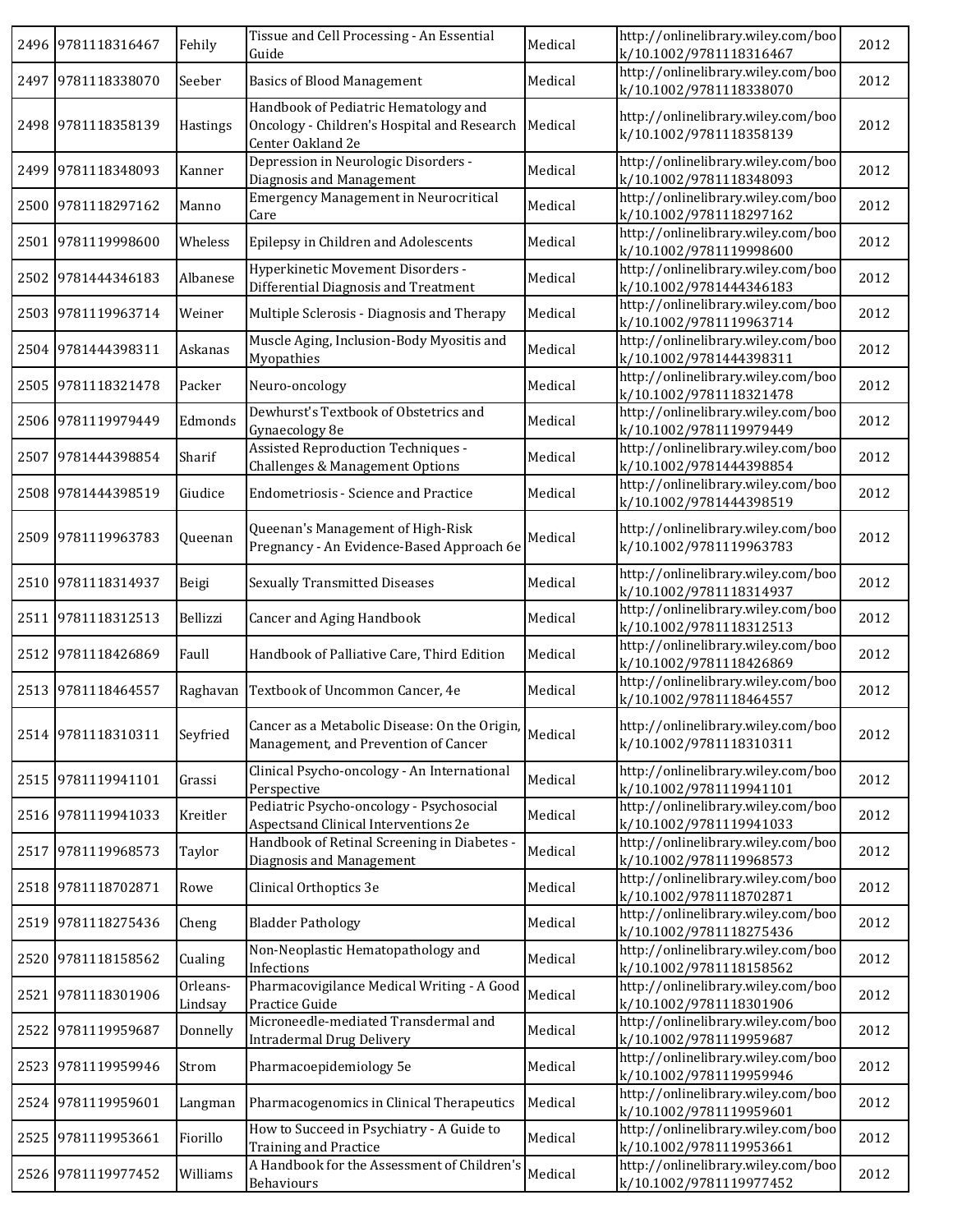| 2527 9781118551691 | Donovan          | Imaging Musculoskeletal Trauma:<br><b>Interpretation and Reporting</b>                                          | Medical | http://onlinelibrary.wiley.com/boo<br>k/10.1002/9781118551691 | 2012 |
|--------------------|------------------|-----------------------------------------------------------------------------------------------------------------|---------|---------------------------------------------------------------|------|
| 2528 9781444346428 | Wang             | Flexible Bronchoscopy 3e                                                                                        | Medical | http://onlinelibrary.wiley.com/boo<br>k/10.1002/9781444346428 | 2012 |
| 2529 9781118429778 | Zachazew<br>ski  | Handbook of Sports Medicine and Science:<br>Sports Therapy Services: Organization and<br>Operations             | Medical | http://onlinelibrary.wiley.com/boo<br>k/10.1002/9781118429778 | 2012 |
| 2530 9781444345292 | Gundeti          | Pediatric Robotic and Reconstructive<br>Urology - A Comprehensive Guide                                         | Medical | http://onlinelibrary.wiley.com/boo<br>k/10.1002/9781444345292 | 2012 |
| 2531 9781118481370 | Ascher           | Haimovici's Vascular Surgery 6e                                                                                 | Medical | http://onlinelibrary.wiley.com/boo<br>k/10.1002/9781118481370 | 2012 |
| 2532 9781118305294 | Macphee          | Handbook of Renal and Pancreatic<br>Transplantation                                                             | Medical | http://onlinelibrary.wiley.com/boo<br>k/10.1002/9781118305294 | 2012 |
| 2533 9781444355628 | Kaplan           | Immunotherapy in Transplantation -<br>Principles and Practice                                                   | Medical | http://onlinelibrary.wiley.com/boo<br>k/10.1002/9781444355628 | 2012 |
| 2534 9781444345148 | Smith            | Smith's Textbook of Endourology 3e                                                                              | Medical | http://onlinelibrary.wiley.com/boo<br>k/10.1002/9781444345148 | 2012 |
| 2535 9781118346457 | Jones            | Bio-Glasses: An Introduction                                                                                    | Medical | http://onlinelibrary.wiley.com/boo<br>k/10.1002/9781118346457 | 2012 |
| 2536 9781118129906 | Santin           | Biomimetic, Bioresponsive, and Bioactive<br>Materials: An Introduction to Integrating<br>Materials with Tissues | Medical | http://onlinelibrary.wiley.com/boo<br>k/10.1002/9781118129906 | 2012 |
| 2537 9781118704851 | Clark            | Orofacial Pain: A Guide to Medications and<br>Management                                                        | Medical | http://onlinelibrary.wiley.com/boo<br>k/10.1002/9781118704851 | 2012 |
| 2538 9781118704721 |                  | Weinberg The Dentist's Drug and Prescription Guide                                                              | Medical | http://onlinelibrary.wiley.com/boo<br>k/10.1002/9781118704721 | 2012 |
| 2539 9781118704868 | McCauley         | Mineralized Tissues in Oral and Craniofacial<br>Science: Biological Principles and Clinical<br>Correlates       | Medical | http://onlinelibrary.wiley.com/boo<br>k/10.1002/9781118704868 | 2012 |
| 2540 9781118702796 | Jelcic<br>Jaksic | The Science and Practice of Stuttering<br>Treatment - A Symposium                                               | Medical | http://onlinelibrary.wiley.com/boo<br>k/10.1002/9781118702796 | 2012 |
| 2541 9781118702703 | King             | Manual of Psychosocial Rehabilitation                                                                           | Medical | http://onlinelibrary.wiley.com/boo<br>k/10.1002/9781118702703 | 2012 |
| 2542 9781118702864 | Wood             | <b>Initial Management of Acute Medical</b><br>Patients - A Guide for Nurses and Healthcare<br>Practitioners 2e  | Medical | http://onlinelibrary.wiley.com/boo<br>k/10.1002/9781118702864 | 2012 |
| 2543 9781118702734 | Woodhea<br>d     | Manual of Perioperative Care - An Essential<br>Guide                                                            | Medical | http://onlinelibrary.wiley.com/boo<br>k/10.1002/9781118702734 | 2012 |
| 2544 9781118702956 | Jevon            | Paediatric Advanced Life Support - A<br>Practical Guide for Nurses 2e                                           | Medical | http://onlinelibrary.wiley.com/boo<br>k/10.1002/9781118702956 | 2012 |
| 2545 9781444347050 | Morrow           | Handbook of Service User Involvement in<br>Nursingand Healthcare Research                                       | Medical | http://onlinelibrary.wiley.com/boo<br>k/10.1002/9781444347050 | 2012 |
| 2546 9781118702697 | Daries           | Nutrition for Sport and Exercise - A Practical<br>Guide                                                         | Medical | http://onlinelibrary.wiley.com/boo<br>k/10.1002/9781118702697 | 2012 |
| 2547 9781118702758 | Pearson          | Weight Management - A Practitioner's Guide                                                                      | Medical | http://onlinelibrary.wiley.com/boo<br>k/10.1002/9781118702758 | 2012 |
| 2548 9781118271933 | Salzer           | Biomedical Imaging: Principles and<br>Applications                                                              | Medical | http://onlinelibrary.wiley.com/boo<br>k/10.1002/9781118271933 | 2012 |
| 2549 9781118704783 | Southwoo<br>d    | Practical Guide to Equine Colic                                                                                 | Medical | http://onlinelibrary.wiley.com/boo<br>k/10.1002/9781118704783 | 2012 |
| 2550 9781118704585 | Cooney           | Veterinary Euthanasia Techniques: A<br>Practical Guide                                                          | Medical | http://onlinelibrary.wiley.com/boo<br>k/10.1002/9781118704585 | 2012 |
| 2551 9781118704745 | Koch             | Canine and Feline Dermatology Drug<br>Handbook                                                                  | Medical | http://onlinelibrary.wiley.com/boo<br>k/10.1002/9781118704745 | 2012 |
| 2552 9781118342442 | Gavier-<br>Widen | Infectious Diseases of Wild Mammals and<br><b>Birds in Europe</b>                                               | Medical | http://onlinelibrary.wiley.com/boo<br>k/10.1002/9781118342442 | 2012 |
| 2553 9781119949053 | Njaa             | Kirkbride's Diagnosis of Abortion and<br>Neonatal Loss in Animals                                               | Medical | http://onlinelibrary.wiley.com/boo<br>k/10.1002/9781119949053 | 2012 |
| 2554 9781118514399 | Mollah           | Risk Management Applications in<br>Pharmaceutical and Biopharmaceutical<br>Manufacturing                        | Medical | http://onlinelibrary.wiley.com/boo<br>k/10.1002/9781118514399 | 2013 |
| 2555 9783527652853 | Phoenix          | Antimicrobial Peptides                                                                                          | Medical | http://onlinelibrary.wiley.com/boo<br>k/10.1002/9783527652853 | 2013 |
| 2556 9783527659685 | Gualerzi         | Antibiotics - Targets, Mechanisms and<br>Resistance                                                             | Medical | http://onlinelibrary.wiley.com/boo<br>k/10.1002/9783527659685 | 2013 |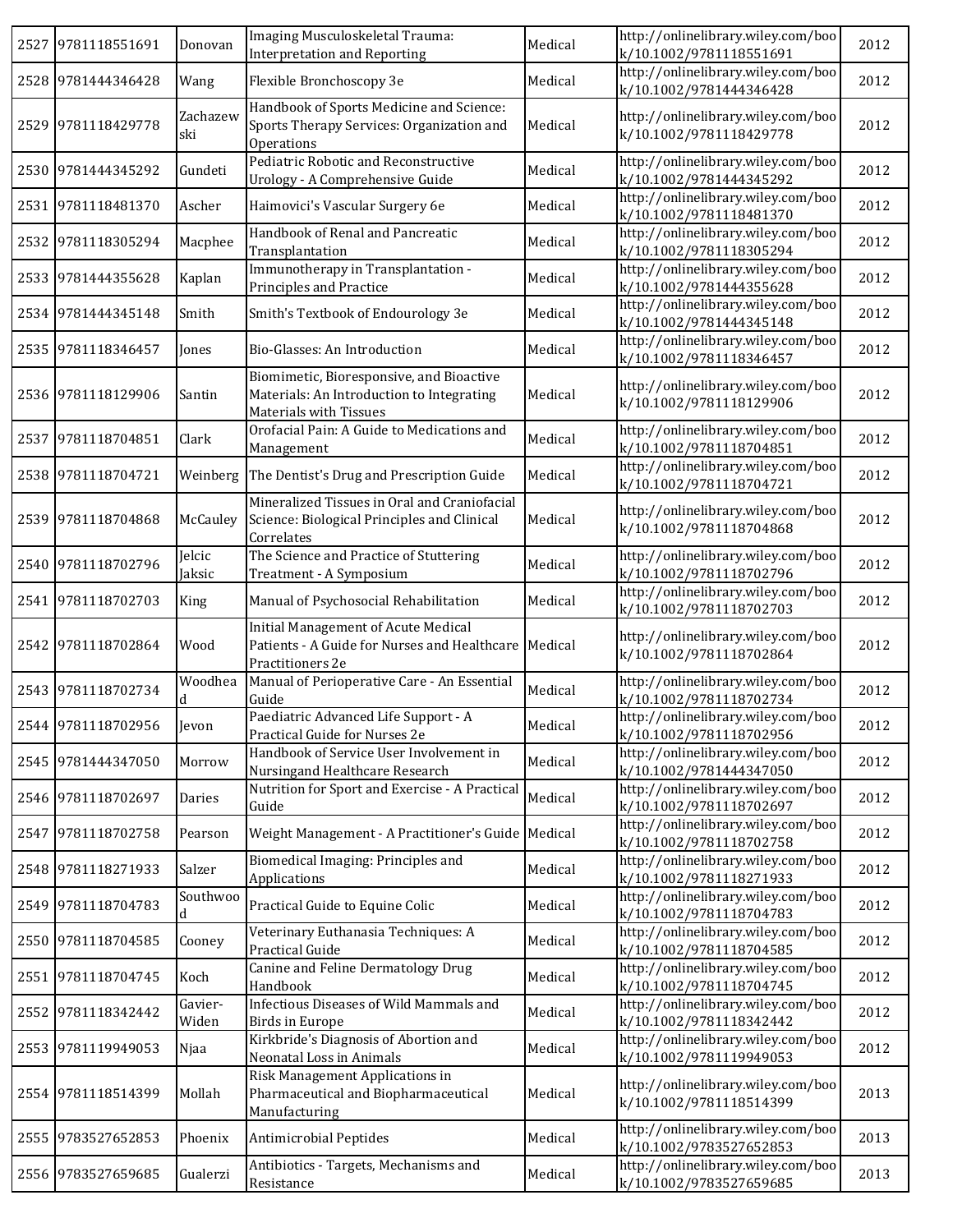|      | 2557 9783527665259 | Kim          | Marine Microbiology Bioactive Compounds<br>and Biotechnological Applications                                | Medical | http://onlinelibrary.wiley.com/boo<br>k/10.1002/9783527665259 | 2013 |
|------|--------------------|--------------|-------------------------------------------------------------------------------------------------------------|---------|---------------------------------------------------------------|------|
|      | 2558 9781118610749 | Cheng        | Advanced Delivery and Therapeutic<br>Applications of RNAi                                                   | Medical | http://onlinelibrary.wiley.com/boo<br>k/10.1002/9781118610749 | 2013 |
|      | 2559 9783527651085 | Fischer      | Analogue-based Drug Discovery III                                                                           | Medical | http://onlinelibrary.wiley.com/boo<br>k/10.1002/9783527651085 | 2013 |
|      | 2560 9783527655984 |              | Hoffmann   Data Mining in Drug Discovery V 57                                                               | Medical | http://onlinelibrary.wiley.com/boo<br>k/10.1002/9783527655984 | 2013 |
|      | 2561 9783527677016 |              | Schneider De novo Molecular Design                                                                          | Medical | http://onlinelibrary.wiley.com/boo<br>k/10.1002/9783527677016 | 2013 |
|      | 2562 9781118356845 | Li           | Drug Delivery Applications of Noninvasive<br>Imaging: Validation from Biodistribution to<br>Sites of Action | Medical | http://onlinelibrary.wiley.com/boo<br>k/10.1002/9781118356845 | 2013 |
|      | 2563 9781118444726 |              | Douroumi Drug Delivery Strategies for Poorly Water-<br>Soluble Drugs                                        | Medical | http://onlinelibrary.wiley.com/boo<br>k/10.1002/9781118444726 | 2013 |
|      | 2564 9781118695999 | Sahu         | microRNAs in Toxicology and Medicine                                                                        | Medical | http://onlinelibrary.wiley.com/boo<br>k/10.1002/9781118695999 | 2013 |
|      | 2565 9781118355886 | Villamena    | Molecular Basis of Oxidative Stress:<br>Chemistry, Mechanisms, and Disease<br>Pathogenesis                  | Medical | http://onlinelibrary.wiley.com/boo<br>k/10.1002/9781118355886 | 2013 |
|      | 2566 9783527648207 | Dömling      | Protein-Protein Interactions in Drug<br>Discovery V 56                                                      | Medical | http://onlinelibrary.wiley.com/boo<br>k/10.1002/9783527648207 | 2013 |
|      | 2567 9781118375945 | Ellis        | Anatomy for Anaesthetists, 9e                                                                               | Medical | http://onlinelibrary.wiley.com/boo<br>k/10.1002/9781118375945 | 2013 |
|      | 2568 9781118477076 | Ginosar      | Anesthesia and the Fetus                                                                                    | Medical | http://onlinelibrary.wiley.com/boo<br>k/10.1002/9781118477076 | 2013 |
|      | 2569 9781118386101 | Lader        | Field Guide to the Arrhythmias                                                                              | Medical | http://onlinelibrary.wiley.com/boo<br>k/10.1002/9781118386101 | 2013 |
|      | 2570 9781118592380 | Nguyen       | Practical Handbook of Advanced<br>Interventional Cardiology - Tips and Tricks<br>4e                         | Medical | http://onlinelibrary.wiley.com/boo<br>k/10.1002/9781118592380 | 2013 |
|      | 2571 9781118497784 | Dadzie       | Ethnic Dermatology - Principles and Practice                                                                | Medical | http://onlinelibrary.wiley.com/boo<br>k/10.1002/9781118497784 | 2013 |
|      | 2572 9781118339664 | ALSG         | Human Factors in the Healthcare Setting: a<br>Pocket Guide for Clinical Instructors                         | Medical | http://onlinelibrary.wiley.com/boo<br>k/10.1002/9781118339664 | 2013 |
|      | 2573 9781118449844 | Thoureen     | Emergency Medicine Simulation Workbook -<br>A Toolfor Bringing the Curriculum to Life                       | Medical | http://onlinelibrary.wiley.com/boo<br>k/10.1002/9781118449844 | 2013 |
|      | 2574 9781118473740 | <b>Brady</b> | The ECG in Prehospital Emergency Care                                                                       | Medical | http://onlinelibrary.wiley.com/boo<br>k/10.1002/9781118473740 | 2013 |
|      | 2575 9781118749081 | Pozzilli     | Imaging in Endocrinology                                                                                    | Medical | http://onlinelibrary.wiley.com/boo<br>k/10.1002/9781118749081 | 2013 |
|      | 2576 9781118643570 | Kushner      | Practical Manual of Clinical Obesity                                                                        | Medical | http://onlinelibrary.wiley.com/boo<br>k/10.1002/9781118643570 | 2013 |
|      | 2577 9781118482117 | Pines        | Evidence-Based Emergency Care -<br>Diagnostic Testing and Clinical Decision<br>Rules 2e                     | Medical | http://onlinelibrary.wiley.com/boo<br>k/10.1002/9781118482117 | 2013 |
|      | 2578 9781118625309 |              | Pinkerton Evidence-Based Pediatric Oncology                                                                 | Medical | http://onlinelibrary.wiley.com/boo<br>k/10.1002/9781118625309 | 2013 |
|      | 2579 9781118413555 | Straus       | Knowledge Translation in Health Care -<br>Moving from Evidence to Practice 2e                               | Medical | http://onlinelibrary.wiley.com/boo<br>k/10.1002/9781118413555 | 2013 |
|      | 2580 9781118556153 | Farrell      | Non-Alcoholic Fatty Liver Disease - A<br>Practical Guide                                                    | Medical | http://onlinelibrary.wiley.com/boo<br>k/10.1002/9781118556153 | 2013 |
| 2581 | 9781118572610      | Yamada       | Yamada's Handbook of Gastroenterology 3e                                                                    | Medical | http://onlinelibrary.wiley.com/boo<br>k/10.1002/9781118572610 | 2013 |
| 2582 | 9781118674963      | Williams     | Hospitalists' Guide to the Care of Older<br>Patients                                                        | Medical | http://onlinelibrary.wiley.com/boo<br>k/10.1002/9781118674963 | 2013 |
|      | 2583 9781118483206 | Pile         | Clinical Care Conundrums: Challenging<br>Diagnoses in Hospital Medicine                                     | Medical | http://onlinelibrary.wiley.com/boo<br>k/10.1002/9781118483206 | 2013 |
|      | 2584 9781118352335 | Clarke       | How to Manage Dementia in General<br>Practice                                                               | Medical | http://onlinelibrary.wiley.com/boo<br>k/10.1002/9781118352335 | 2013 |
|      | 2585 9781118341544 | Sox          | <b>Medical Decision Making</b>                                                                              | Medical | http://onlinelibrary.wiley.com/boo<br>k/10.1002/9781118341544 | 2013 |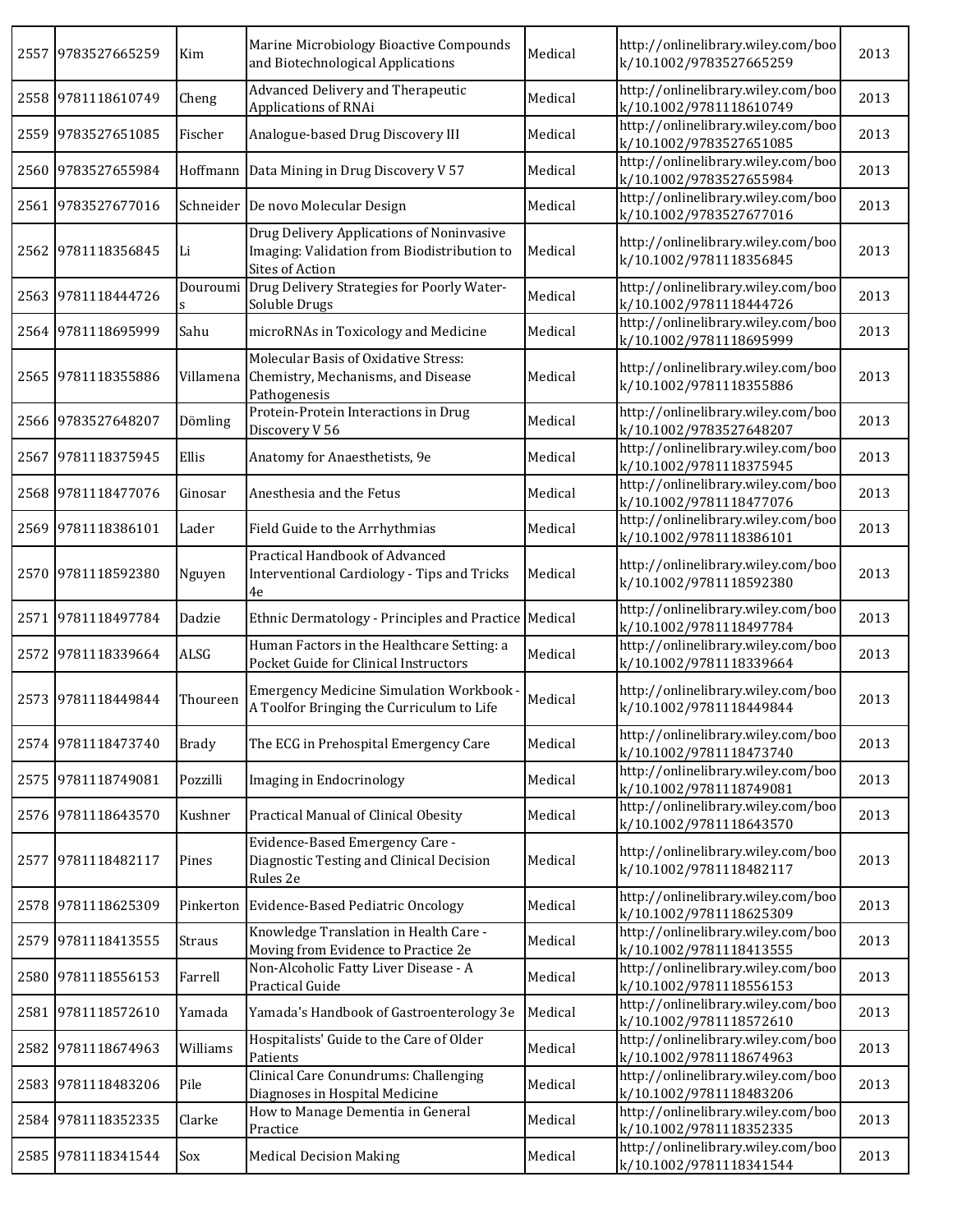|      | 2586 9781118472361 | Swanwick         | <b>Understanding Medical Education -</b><br>Evidence, Theory and Practice                                                                              | Medical | http://onlinelibrary.wiley.com/boo<br>k/10.1002/9781118472361 | 2013 |
|------|--------------------|------------------|--------------------------------------------------------------------------------------------------------------------------------------------------------|---------|---------------------------------------------------------------|------|
|      | 2587 9781118721957 | Tai              | Regression Methods for Medical Research                                                                                                                | Medical | http://onlinelibrary.wiley.com/boo<br>k/10.1002/9781118721957 | 2013 |
|      | 2588 9781118748039 | Forrest          | Essential Simulation in Clinical Education                                                                                                             | Medical | http://onlinelibrary.wiley.com/boo<br>k/10.1002/9781118748039 | 2013 |
| 2589 | 9781118384855      | <b>BMA</b>       | Everyday Medical Ethics and Law                                                                                                                        | Medical | http://onlinelibrary.wiley.com/boo<br>k/10.1002/9781118384855 | 2013 |
|      | 2590 9781118523469 | Davis            | How to Assess Doctors and Health<br>Professionals                                                                                                      | Medical | http://onlinelibrary.wiley.com/boo<br>k/10.1002/9781118523469 | 2013 |
|      | 2591 9781118393796 | Smith            | How to Succeed at the Medical Interview 2e                                                                                                             | Medical | http://onlinelibrary.wiley.com/boo<br>k/10.1002/9781118393796 | 2013 |
|      | 2592 9781118525975 | Grol             | <b>Improving Patient Care - The</b><br>Implementation of Change in Health Care                                                                         | Medical | http://onlinelibrary.wiley.com/boo<br>k/10.1002/9781118525975 | 2013 |
|      | 2593 9781118446065 | Straus           | Mentorship in Academic Medicine                                                                                                                        | Medical | http://onlinelibrary.wiley.com/boo<br>k/10.1002/9781118446065 | 2013 |
|      | 2594 9781118661321 | Schwarz          | <b>Prevention of Diabetes</b>                                                                                                                          | Medical | http://onlinelibrary.wiley.com/boo<br>k/10.1002/9781118661321 | 2013 |
|      | 2595 9781118342527 |                  | Schroeder Sustainable Healthcare                                                                                                                       | Medical | http://onlinelibrary.wiley.com/boo<br>k/10.1002/9781118342527 | 2013 |
|      | 2596 9781118451786 | Stott            | Cardiovascular Disease and Health in the<br>Older Patient - Expanded from 'Pathy's<br>Principles and Practice of Geriatric<br>Medicine, Fifth Edition' | Medical | http://onlinelibrary.wiley.com/boo<br>k/10.1002/9781118451786 | 2013 |
|      | 2597 9781118378663 | de Waal          | Designing and Delivering Dementia Services                                                                                                             | Medical | http://onlinelibrary.wiley.com/boo<br>k/10.1002/9781118378663 | 2013 |
|      | 2598 9781118327517 | Antovic          | Essential Guide to Blood Coagulation 2e                                                                                                                | Medical | http://onlinelibrary.wiley.com/boo<br>k/10.1002/9781118327517 | 2013 |
|      | 2599 9781118688915 | Daniels          | <b>Essential Guide to Blood Groups</b>                                                                                                                 | Medical | http://onlinelibrary.wiley.com/boo<br>k/10.1002/9781118688915 | 2013 |
|      | 2600 9781118514672 | Mehta            | Lysosomal Storage Disorders: A Practical<br>Guide                                                                                                      | Medical | http://onlinelibrary.wiley.com/boo<br>k/10.1002/9781118514672 | 2013 |
|      | 2601 9781118346396 | Eljamel          | Neurostimulation - Principles and Practice                                                                                                             | Medical | http://onlinelibrary.wiley.com/boo<br>k/10.1002/9781118346396 | 2013 |
| 2602 | 9781118531037      | Harden           | Epilepsy in Women                                                                                                                                      | Medical | http://onlinelibrary.wiley.com/boo<br>k/10.1002/9781118531037 | 2013 |
|      | 2603 9781118678961 | Robbins          | Headache                                                                                                                                               | Medical | http://onlinelibrary.wiley.com/boo<br>k/10.1002/9781118678961 | 2013 |
|      | 2604 9781118635469 | Goebel           | Muscle Disease - Pathology and Genetics                                                                                                                | Medical | http://onlinelibrary.wiley.com/boo<br>k/10.1002/9781118635469 | 2013 |
|      | 2605 9781118414019 | Lewis            | Neurological Disorders due to Systemic<br>Disease                                                                                                      | Medical | http://onlinelibrary.wiley.com/boo<br>k/10.1002/9781118414019 | 2013 |
|      | 2606 9781118583906 | Alexandro<br>V   | Neurovascular Examination - The Rapid<br><b>Evaluationof Stroke Patients Using</b><br><b>Ultrasound Waveform Interpretation</b>                        | Medical | http://onlinelibrary.wiley.com/boo<br>k/10.1002/9781118583906 | 2013 |
| 2607 | 9781118764152      | Kirsch           | Sleep Medicine in Neurology                                                                                                                            | Medical | http://onlinelibrary.wiley.com/boo<br>k/10.1002/9781118764152 | 2013 |
|      | 2608 9781118560730 | Barrett          | Stroke                                                                                                                                                 | Medical | http://onlinelibrary.wiley.com/boo<br>k/10.1002/9781118560730 | 2013 |
|      | 2609 9781118456996 | Segars           | Fibroids                                                                                                                                               | Medical | http://onlinelibrary.wiley.com/boo<br>k/10.1002/9781118456996 | 2013 |
|      | 2610 9781118316290 | Stovall          | Osteoporosis - Diagnosis and Management                                                                                                                | Medical | http://onlinelibrary.wiley.com/boo<br>k/10.1002/9781118316290 | 2013 |
|      | 2611 9781118538555 | Adams<br>Hillard | Practical Pediatric and Adolescent<br>Gynecology                                                                                                       | Medical | http://onlinelibrary.wiley.com/boo<br>k/10.1002/9781118538555 | 2013 |
| 2612 | 9781118607152      | Lutz             | Radiation Oncology in Palliative Cancer Care                                                                                                           | Medical | http://onlinelibrary.wiley.com/boo<br>k/10.1002/9781118607152 | 2013 |
| 2613 | 9781118312087      | Mulberg          | Pediatric Drug Development 2e - Concepts<br>and Applications                                                                                           | Medical | http://onlinelibrary.wiley.com/boo<br>k/10.1002/9781118312087 | 2013 |
| 2614 | 9781118344828      | Strom            | Textbook of Pharmacoepidemiology 2e                                                                                                                    | Medical | http://onlinelibrary.wiley.com/boo<br>k/10.1002/9781118344828 | 2013 |
|      | 2615 9781118532331 | Griffin          | The Textbook of Pharmaceutical Medicine<br>7e                                                                                                          | Medical | http://onlinelibrary.wiley.com/boo<br>k/10.1002/9781118532331 | 2013 |
|      | 2616 9781118353240 | Ishikawa         | Pharmacogenomics of Human Drug<br>Transporters: Clinical Impacts                                                                                       | Medical | http://onlinelibrary.wiley.com/boo<br>k/10.1002/9781118353240 | 2013 |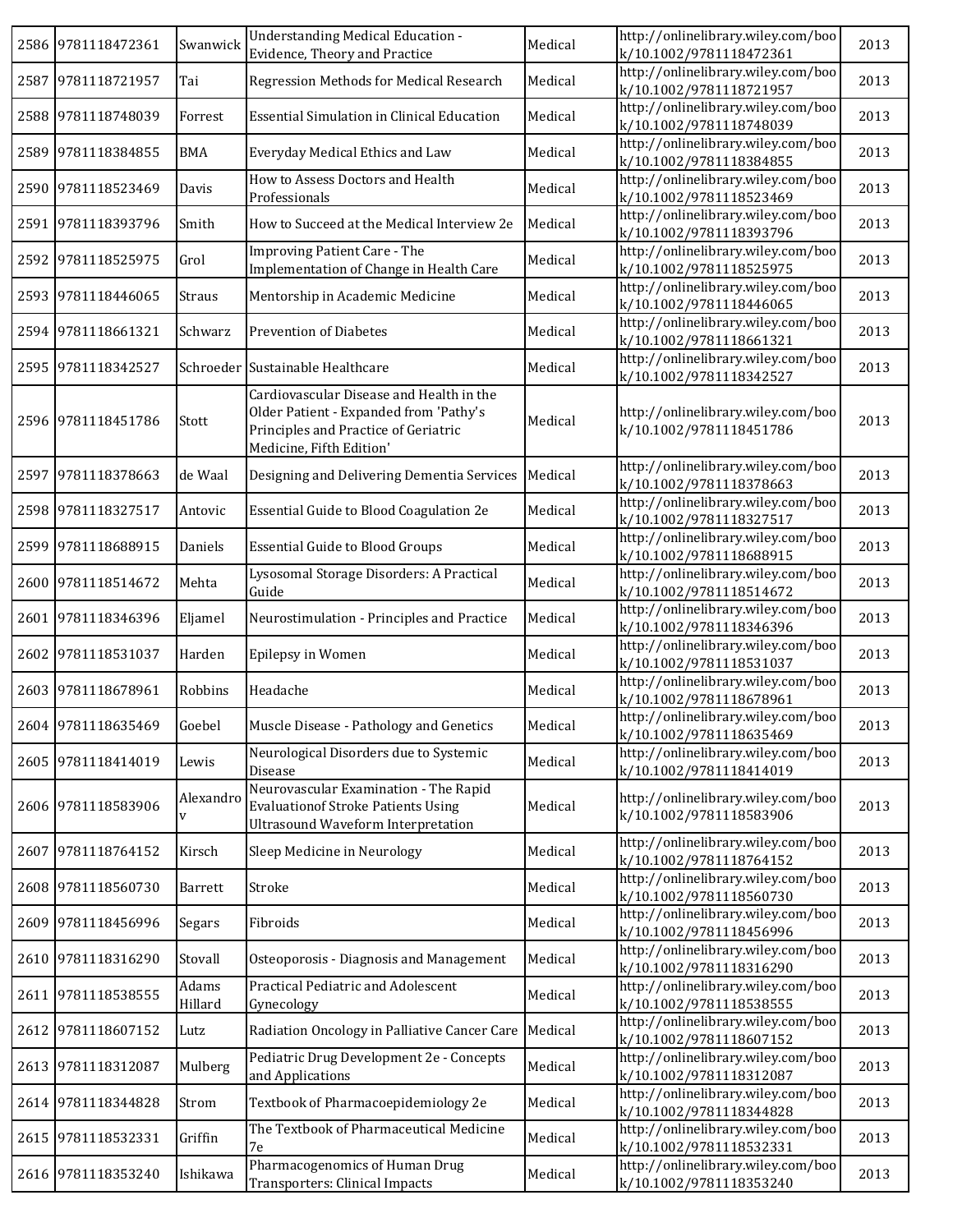|      | 2617 9781118624944 | Barker         | <b>Basic Family Therapy</b>                                                                                                  | Medical | http://onlinelibrary.wiley.com/boo<br>k/10.1002/9781118624944 | 2013 |
|------|--------------------|----------------|------------------------------------------------------------------------------------------------------------------------------|---------|---------------------------------------------------------------|------|
|      | 2618 9781118340851 | Rosner         | Clinical Handbook of Adolescent Addiction                                                                                    | Medical | http://onlinelibrary.wiley.com/boo<br>k/10.1002/9781118340851 | 2013 |
|      | 2619 9781118484388 | Signore        | Diagnostic Imaging of Infections and<br>Inflammatory Diseases: A Multidisciplinary<br>Approach                               | Medical | http://onlinelibrary.wiley.com/boo<br>k/10.1002/9781118484388 | 2013 |
|      | 2620 9781118473481 | Powsner        | Essentials of Nuclear Medicine Physics and<br>Instrumentation 3e                                                             | Medical | http://onlinelibrary.wiley.com/boo<br>k/10.1002/9781118473481 | 2013 |
|      | 2621 9781118642276 | Semelka        | Health Care Reform in Radiology                                                                                              | Medical | http://onlinelibrary.wiley.com/boo<br>k/10.1002/9781118642276 | 2013 |
|      | 2622 9781118480267 | Wolbarst       | Medical Imaging: Essentials for Physicians                                                                                   | Medical | http://onlinelibrary.wiley.com/boo<br>k/10.1002/9781118480267 | 2013 |
|      | 2623 9781118692318 | Maughan        | Encyclopaedia of Sports Medicine: Sports<br>Nutrition                                                                        | Medical | http://onlinelibrary.wiley.com/boo<br>k/10.1002/9781118692318 | 2013 |
|      | 2624 9781118357538 | Caine          | Handbook of Sports Medicine and Science -<br>Gymnastics                                                                      | Medical | http://onlinelibrary.wiley.com/boo<br>k/10.1002/9781118357538 | 2013 |
|      | 2625 9781118444832 | Miccoli        | Thyroid Surgery: Preventing and Managing<br>Complications                                                                    | Medical | http://onlinelibrary.wiley.com/boo<br>k/10.1002/9781118444832 | 2013 |
|      | 2626 9781118783368 | Willis         | <b>Business Basics for Dentists</b>                                                                                          | Medical | http://onlinelibrary.wiley.com/boo<br>k/10.1002/9781118783368 | 2013 |
| 2627 | 9781118782965      | Cousley        | The Orthodontics Mini Implant Clinical<br>Handbook                                                                           | Medical | http://onlinelibrary.wiley.com/boo<br>k/10.1002/9781118782965 | 2013 |
|      | 2628 9781118782859 | Alsop          | Continuing Professional Development in<br>Health and Social Care - Strategies for<br>Lifelong Learning 2e                    | Medical | http://onlinelibrary.wiley.com/boo<br>k/10.1002/9781118782859 | 2013 |
|      | 2629 9781118484890 | West           | Theory of Addiction 2e                                                                                                       | Medical | http://onlinelibrary.wiley.com/boo<br>k/10.1002/9781118484890 | 2013 |
|      | 2630 9781118783290 | Eddy           | Caring for Children with Special Healthcare<br>Needsand Their Families: A Handbook for<br>Healthcare Professionals           | Medical | http://onlinelibrary.wiley.com/boo<br>k/10.1002/9781118783290 | 2013 |
|      | 2631 9781118628522 | Farina         | Introduction to Neural Engineering for<br>Motor Rehabilitation                                                               | Medical | http://onlinelibrary.wiley.com/boo<br>k/10.1002/9781118628522 | 2013 |
|      | 2632 9781118761281 | Perrin         | <b>MRI</b> Techniques                                                                                                        | Medical | http://onlinelibrary.wiley.com/boo<br>k/10.1002/9781118761281 | 2013 |
|      | 2633 9781118536834 | McGeough       | The Engineering of Human Joint<br>Replacements                                                                               | Medical | http://onlinelibrary.wiley.com/boo<br>k/10.1002/9781118536834 | 2013 |
|      | 2634 9781118330029 | Steel          | CBT for Schizophrenia - Evidence-Based<br>Interventions and Future Directions                                                | Medical | http://onlinelibrary.wiley.com/boo<br>k/10.1002/9781118330029 | 2013 |
|      | 2635 9781118316474 | Ryan           | Cognitive Therapy for Addiction - Motivation<br>and Change                                                                   | Medical | http://onlinelibrary.wiley.com/boo<br>k/10.1002/9781118316474 | 2013 |
|      | 2636 9781118320990 | Abela          | Contemporary Issues in Family Studies -<br>Global Perspectives on Partnerships,<br>Parenting and Support in a Changing World | Medical | http://onlinelibrary.wiley.com/boo<br>k/10.1002/9781118320990 | 2013 |
|      | 2637 9781118329252 | Taylor         | Psychological Therapies for Adults with<br><b>Intellectual Disabilities</b>                                                  | Medical | http://onlinelibrary.wiley.com/boo<br>k/10.1002/9781118329252 | 2013 |
|      | 2638 9781118997093 | Rand           | Clinical Endocrinology of Companion<br>Animals                                                                               | Medical | http://onlinelibrary.wiley.com/boo<br>k/10.1002/9781118997093 | 2013 |
|      | 2639 9781118826621 | Hiraku         | <b>Cancer and Inflammation Mechanisms:</b><br>Chemical, Biological, and Clinical Aspects                                     | Medical | http://onlinelibrary.wiley.com/boo<br>k/10.1002/9781118826621 | 2014 |
|      | 2640 9783527676132 | Phoenix        | Novel Antimicrobial Agents and Strategies                                                                                    | Medical | http://onlinelibrary.wiley.com/boo<br>k/10.1002/9783527676132 | 2014 |
|      | 2641 9783527676545 |                | Hanessian Natural Products in Medicinal Chemistry                                                                            | Medical | http://onlinelibrary.wiley.com/boo<br>k/10.1002/9783527676545 | 2014 |
|      | 2642 9783527677252 | Lackey         | Medicinal Chemistry Approaches to<br>Personalized Medicine                                                                   | Medical | http://onlinelibrary.wiley.com/boo<br>k/10.1002/9783527677252 | 2014 |
|      | 2643 9781118778166 | Chaguturu      | Collaborative Innovation in Drug Discovery:<br>Strategies for Public and Private<br>Partnerships                             | Medical | http://onlinelibrary.wiley.com/boo<br>k/10.1002/9781118778166 | 2014 |
|      | 2644 9781118836507 | <b>Brandon</b> | Cyclic-Nucleotide Phosphodiesterases in the<br>Central Nervous System: From Biology to<br>Drug Discovery                     | Medical | http://onlinelibrary.wiley.com/boo<br>k/10.1002/9781118836507 | 2014 |
|      | 2645 9781118943670 | Fulton         | Drug Discovery for the Treatment of<br>Addiction: Medicinal Chemistry Strategies                                             | Medical | http://onlinelibrary.wiley.com/boo<br>k/10.1002/9781118943670 | 2014 |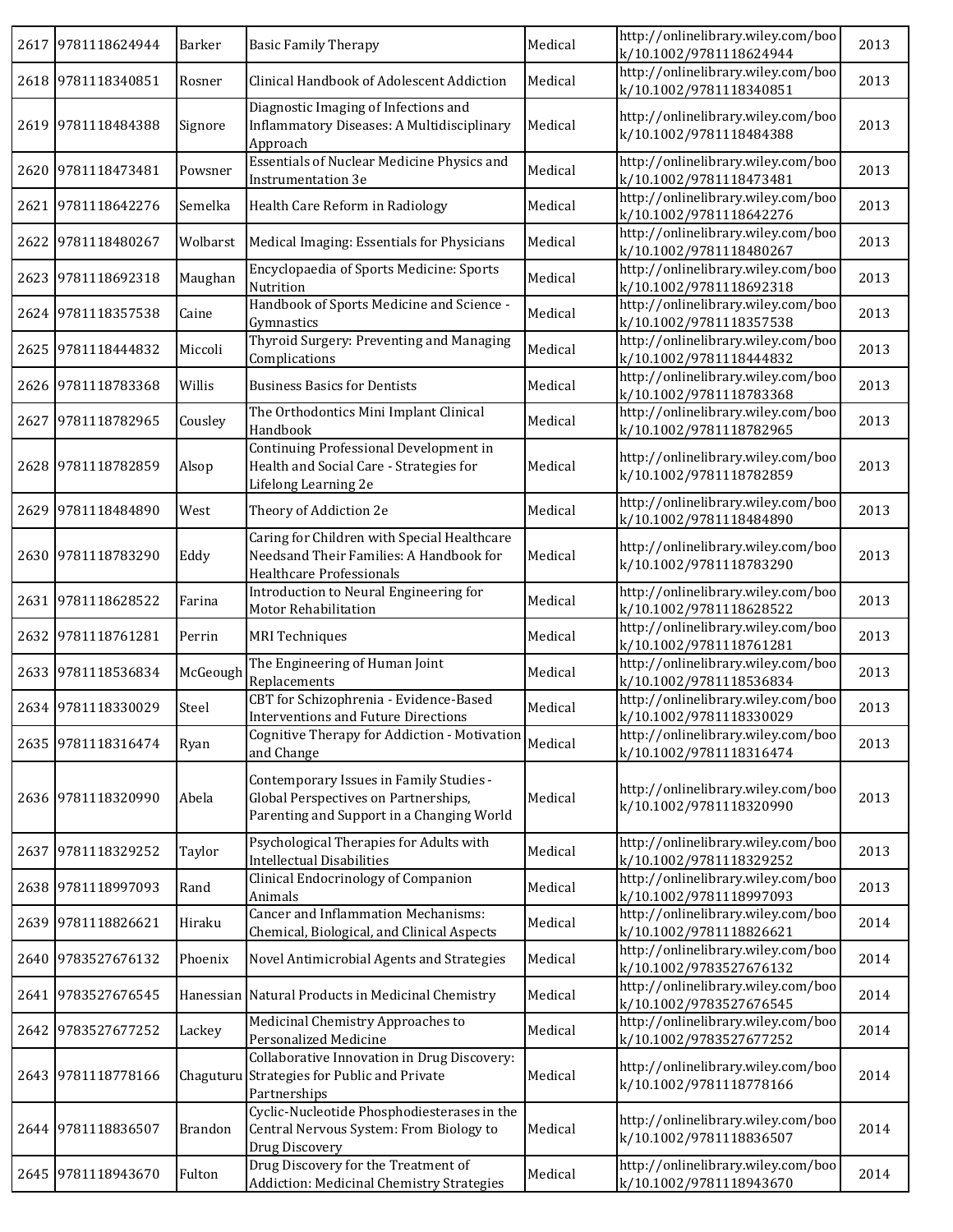| 2646 9783527673261 |                   | Kirchmair Drug Metabolism Prediction                                                                                                                | Medical | http://onlinelibrary.wiley.com/boo<br>k/10.1002/9783527673261 | 2014 |
|--------------------|-------------------|-----------------------------------------------------------------------------------------------------------------------------------------------------|---------|---------------------------------------------------------------|------|
| 2647 9781118705308 | You               | Drug Transporters: Molecular<br>Characterization and Role in Drug<br>Disposition, Second Edition                                                    | Medical | http://onlinelibrary.wiley.com/boo<br>k/10.1002/9781118705308 | 2014 |
| 2648 9783527679348 | Vela              | In vivo Models for Drug Discovery                                                                                                                   | Medical | http://onlinelibrary.wiley.com/boo<br>k/10.1002/9783527679348 | 2014 |
| 2649 9783527676965 | Corsini           | Molecular Immunotoxicology                                                                                                                          | Medical | http://onlinelibrary.wiley.com/boo<br>k/10.1002/9783527676965 | 2014 |
| 2650 9781118794203 | Khutorya<br>nskiy | Mucoadhesive Materials and Drug Delivery<br>Systems                                                                                                 | Medical | http://onlinelibrary.wiley.com/boo<br>k/10.1002/9781118794203 | 2014 |
| 2651 9783527682348 | Liras             | Phosphodiesterases and Their Inhibitors                                                                                                             | Medical | http://onlinelibrary.wiley.com/boo<br>k/10.1002/9783527682348 | 2014 |
| 2652 9781118783344 | Wang              | Predictive ADMET: Integrated Approaches<br>in Drug Discovery and Development                                                                        | Medical | http://onlinelibrary.wiley.com/boo<br>k/10.1002/9781118783344 | 2014 |
| 2653 9783527665143 | Brown             | Scaffold Hopping in Medicinal Chemistry                                                                                                             | Medical | http://onlinelibrary.wiley.com/boo<br>k/10.1002/9783527665143 | 2014 |
| 2654 9781118872819 | <b>Baynes</b>     | Strategies for Reducing Drug and Chemical<br>Residues in Food Animals: International<br>Approaches to Residue Avoidance,<br>Management, and Testing | Medical | http://onlinelibrary.wiley.com/boo<br>k/10.1002/9781118872819 | 2014 |
| 2655 9783527665211 | Ghosh             | Structure-based Design of Drugs and Other<br><b>Bioactive Molecules - Tools and Strategies</b>                                                      | Medical | http://onlinelibrary.wiley.com/boo<br>k/10.1002/9783527665211 | 2014 |
| 2656 9781118873922 | <b>Brock</b>      | The Role of the Study Director in Nonclinical<br>Studies: Pharmaceuticals, Chemicals,<br>Medical Devices, and Pesticides                            | Medical | http://onlinelibrary.wiley.com/boo<br>k/10.1002/9781118873922 | 2014 |
| 2657 9781118903681 | Chan              | Therapeutic Delivery Solutions                                                                                                                      | Medical | http://onlinelibrary.wiley.com/boo<br>k/10.1002/9781118903681 | 2014 |
| 2658 9781118744185 | Metcalfe          | Food Allergy: Adverse Reaction to Foods and<br><b>Food Additives</b>                                                                                | Medical | http://onlinelibrary.wiley.com/boo<br>k/10.1002/9781118744185 | 2014 |
| 2659 9781118725498 | Maron             | A Guide to Hypertrophic Cardiomyopathy -<br>For Patients, Their Families and Interested<br>Physicians                                               | Medical | http://onlinelibrary.wiley.com/boo<br>k/10.1002/9781118725498 | 2014 |
| 2660 9781118503379 | Johnson           | Pediatric Cardiology: The Essential Pocket<br>Guide                                                                                                 | Medical | http://onlinelibrary.wiley.com/boo<br>k/10.1002/9781118503379 | 2014 |
| 2661 9781118821350 | Bayés de<br>Luna  | <b>ECGs for Beginners</b>                                                                                                                           | Medical | http://onlinelibrary.wiley.com/boo<br>k/10.1002/9781118821350 | 2014 |
| 2662 9781118492505 | Cerroni           | Skin Lymphoma - The Illustrated Guide 4e                                                                                                            | Medical | http://onlinelibrary.wiley.com/boo<br>k/10.1002/9781118492505 | 2014 |
| 2663 9781118384824 | Farris            | <b>Cosmeceuticals and Cosmetic Practice</b>                                                                                                         | Medical | http://onlinelibrary.wiley.com/boo<br>k/10.1002/9781118384824 | 2014 |
| 2664 9781118357606 | Williams          | Evidence-Based Dermatology 3e                                                                                                                       | Medical | http://onlinelibrary.wiley.com/boo<br>k/10.1002/9781118357606 | 2014 |
| 2665 9781118299029 | ALSG              | <b>Emergency Triage</b>                                                                                                                             | Medical | http://onlinelibrary.wiley.com/boo<br>k/10.1002/9781118299029 | 2014 |
| 2666 9781118337967 | Betteridg<br>e    | Managing Cardiovascular Complications in<br>Diabetes                                                                                                | Medical | http://onlinelibrary.wiley.com/boo<br>k/10.1002/9781118337967 | 2014 |
| 2667 9781118543412 | Leng              | Achieving High Quality Care - Practical<br><b>Experiencefrom NICE</b>                                                                               | Medical | http://onlinelibrary.wiley.com/boo<br>k/10.1002/9781118543412 | 2014 |
| 2668 9781118463093 | De Brún           | Searching Skills Toolkit - Finding the<br>Evidence                                                                                                  | Medical | http://onlinelibrary.wiley.com/boo<br>k/10.1002/9781118463093 | 2014 |
| 2669 9781118748626 | Ahmad             | Mount Sinai Expert Guides - Hepatology                                                                                                              | Medical | http://onlinelibrary.wiley.com/boo<br>k/10.1002/9781118748626 | 2014 |
| 2670 9781118481530 | Wolfe             | Pocket Guide to Gastrointestinal Drugs                                                                                                              | Medical | http://onlinelibrary.wiley.com/boo<br>k/10.1002/9781118481530 | 2014 |
| 2671 9781118727072 | Talley            | GI Epidemiology - Diseases and Clinical<br>Methodology 2e                                                                                           | Medical | http://onlinelibrary.wiley.com/boo<br>k/10.1002/9781118727072 | 2014 |
| 2672 9781118760673 | Nestel            | Simulated Patient Methodology - Theory,<br><b>Evidenceand Practice</b>                                                                              | Medical | http://onlinelibrary.wiley.com/boo<br>k/10.1002/9781118760673 | 2014 |
| 2673 9781118484784 | Nallamoth<br>u    | Inpatient Cardiovascular Medicine                                                                                                                   | Medical | http://onlinelibrary.wiley.com/boo<br>k/10.1002/9781118484784 | 2014 |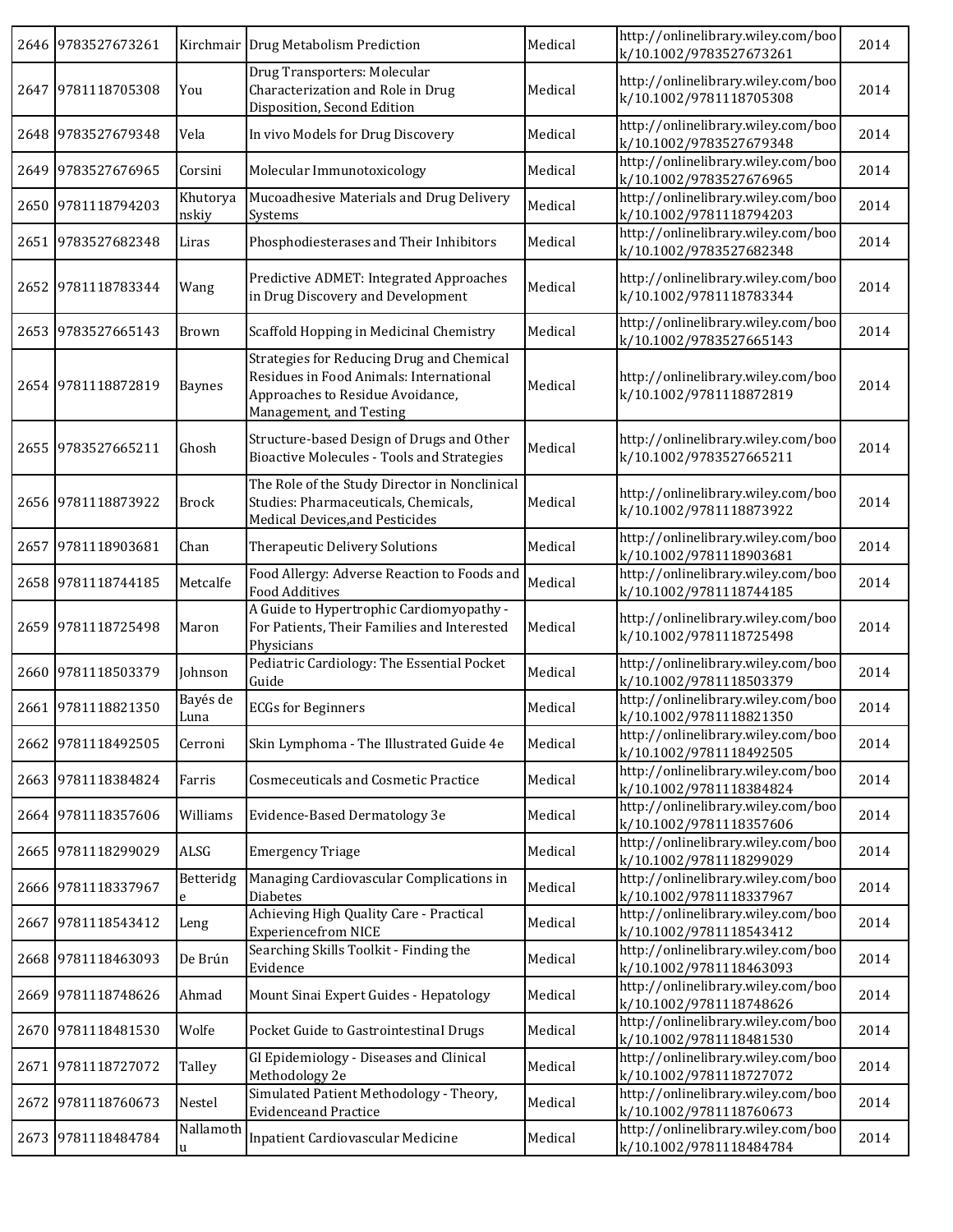|      | 2674 9781118736852 | Goddard<br>Blythe | Neuromotor Immaturity in Children and<br>Adults - The INPP Screening Test for<br><b>Clinicians and Health Practitioners</b> | Medical | http://onlinelibrary.wiley.com/boo<br>k/10.1002/9781118736852 | 2014 |
|------|--------------------|-------------------|-----------------------------------------------------------------------------------------------------------------------------|---------|---------------------------------------------------------------|------|
|      | 2675 9781118715598 | Moher             | Guidelines for Reporting Health Research - A<br><b>Users Manual</b>                                                         | Medical | http://onlinelibrary.wiley.com/boo<br>k/10.1002/9781118715598 | 2014 |
|      | 2676 9781118620885 | Seabrook          | How to Teach in Clinical Settings 1e                                                                                        | Medical | http://onlinelibrary.wiley.com/boo<br>k/10.1002/9781118620885 | 2014 |
| 2677 | 9781118430965      | Crome             | Substance Use and Older People                                                                                              | Medical | http://onlinelibrary.wiley.com/boo<br>k/10.1002/9781118430965 | 2014 |
|      | 2678 9781118833391 | Saba              | Hemostasis and Thrombosis - Practical<br>Guidelinesin Clinical Management                                                   | Medical | http://onlinelibrary.wiley.com/boo<br>k/10.1002/9781118833391 | 2014 |
| 2679 | 9781118869147      | Thachil           | Haematology in Critical Care - A Practical<br>Handbook                                                                      | Medical | http://onlinelibrary.wiley.com/boo<br>k/10.1002/9781118869147 | 2014 |
|      | 2680 9781118398258 | Lee               | Textbook of Hemophilia                                                                                                      | Medical | http://onlinelibrary.wiley.com/boo<br>k/10.1002/9781118398258 | 2014 |
| 2681 | 9781118656082      | Quinn             | Dementia                                                                                                                    | Medical | http://onlinelibrary.wiley.com/boo<br>k/10.1002/9781118656082 | 2014 |
| 2682 | 9781118456989      | Miller            | Epilepsy (Neurology in Practice Series)                                                                                     | Medical | http://onlinelibrary.wiley.com/boo<br>k/10.1002/9781118456989 | 2014 |
| 2683 | 9781118730676      | Nair              | Geriatric Neurology                                                                                                         | Medical | http://onlinelibrary.wiley.com/boo<br>k/10.1002/9781118730676 | 2014 |
|      | 2684 9781118298633 | Samkoff           | Multiple Sclerosis and CNS Inflammatory<br>Disorders                                                                        | Medical | http://onlinelibrary.wiley.com/boo<br>k/10.1002/9781118298633 | 2014 |
|      | 2685 9781118618424 | Vallat            | Peripheral Nerve Disorders - Pathology and<br>Genetics                                                                      | Medical | http://onlinelibrary.wiley.com/boo<br>k/10.1002/9781118618424 | 2014 |
|      | 2686 9781118749012 | Christians<br>en  | <b>Recurrent Pregnancy Loss</b>                                                                                             | Medical | http://onlinelibrary.wiley.com/boo<br>k/10.1002/9781118749012 | 2014 |
| 2687 | 9781118800867      | Singer            | Singer & Monaghan's Cervical and Lower<br>Genital Tract Precancer - Diagnosis and<br>Treatment 3e                           | Medical | http://onlinelibrary.wiley.com/boo<br>k/10.1002/9781118800867 | 2014 |
|      | 2688 9781118655344 | del<br>Carmen     | Uncommon Gynecologic Cancers                                                                                                | Medical | http://onlinelibrary.wiley.com/boo<br>k/10.1002/9781118655344 | 2014 |
| 2689 | 9781118673768      | Moorcraft         | Clinical Problems in Oncology: A Practical<br><b>Guide to Management</b>                                                    | Medical | http://onlinelibrary.wiley.com/boo<br>k/10.1002/9781118673768 | 2014 |
|      | 2690 9781118468753 | Tobias            | Cancer and its Management 7e                                                                                                | Medical | http://onlinelibrary.wiley.com/boo<br>k/10.1002/9781118468753 | 2014 |
|      | 2691 9781118589199 | Abutalib          | Cancer Consult: Expertise for Clinical<br>Practice                                                                          | Medical | http://onlinelibrary.wiley.com/boo<br>k/10.1002/9781118589199 | 2014 |
|      | 2692 9781118501665 | Brenner           | Cancer Gene Therapy by Viral and Non-viral<br>Vectors                                                                       | Medical | http://onlinelibrary.wiley.com/boo<br>k/10.1002/9781118501665 | 2014 |
|      | 2693 9781118590638 | Lacouture         | Dermatology and the Cancer Patient:<br>Conditions of the Skin, Hair, and Nails During<br><b>Cancer Treatment</b>            | Medical | http://onlinelibrary.wiley.com/boo<br>k/10.1002/9781118590638 | 2014 |
|      | 2694 9781118468791 | Roth              | Lung Cancer 4e                                                                                                              | Medical | http://onlinelibrary.wiley.com/boo<br>k/10.1002/9781118468791 | 2014 |
|      | 2695 9781118695647 |                   | Wittekind TNM Atlas 6e                                                                                                      | Medical | http://onlinelibrary.wiley.com/boo<br>k/10.1002/9781118695647 | 2014 |
|      | 2696 9781118712368 | Ansons            | Diagnosis and Management of Ocular<br><b>Motility Disorders</b>                                                             | Medical | http://onlinelibrary.wiley.com/boo<br>k/10.1002/9781118712368 | 2014 |
|      | 2697 9781118952061 | Gatter            | Bone Marrow Diagnosis - An Illustrated<br>Guide 3e                                                                          | Medical | http://onlinelibrary.wiley.com/boo<br>k/10.1002/9781118952061 | 2014 |
|      | 2698 9781118488935 | Crowson           | The Melanocytic Proliferations: A<br>Comprehensive Textbook of Pigmented<br>Lesions                                         | Medical | http://onlinelibrary.wiley.com/boo<br>k/10.1002/9781118488935 | 2014 |
| 2699 | 9781118819494      | Ainsworth         | Neonatal Formulary - Drug Use in Pregnancy<br>and the First Year of Life 7e                                                 | Medical | http://onlinelibrary.wiley.com/boo<br>k/10.1002/9781118819494 | 2014 |
|      | 2700 9781118820186 | Andrews           | Mann's Pharmacovigilance                                                                                                    | Medical | http://onlinelibrary.wiley.com/boo<br>k/10.1002/9781118820186 | 2014 |
|      | 2701 9781118470961 | Kay               | Statistical Thinking for Non-Statisticians in<br>Drug Regulation, 2e                                                        | Medical | http://onlinelibrary.wiley.com/boo<br>k/10.1002/9781118470961 | 2014 |
| 2702 | 9781118388532      | Tondora           | Partnering for Recovery in Mental Health - A<br>Practical Guide to Person-Centered Planning                                 | Medical | http://onlinelibrary.wiley.com/boo<br>k/10.1002/9781118388532 | 2014 |
|      | 2703 9781118557174 | Byrne             | Early Intervention in Psychiatry - Everything<br>for better mental health                                                   | Medical | http://onlinelibrary.wiley.com/boo<br>k/10.1002/9781118557174 | 2014 |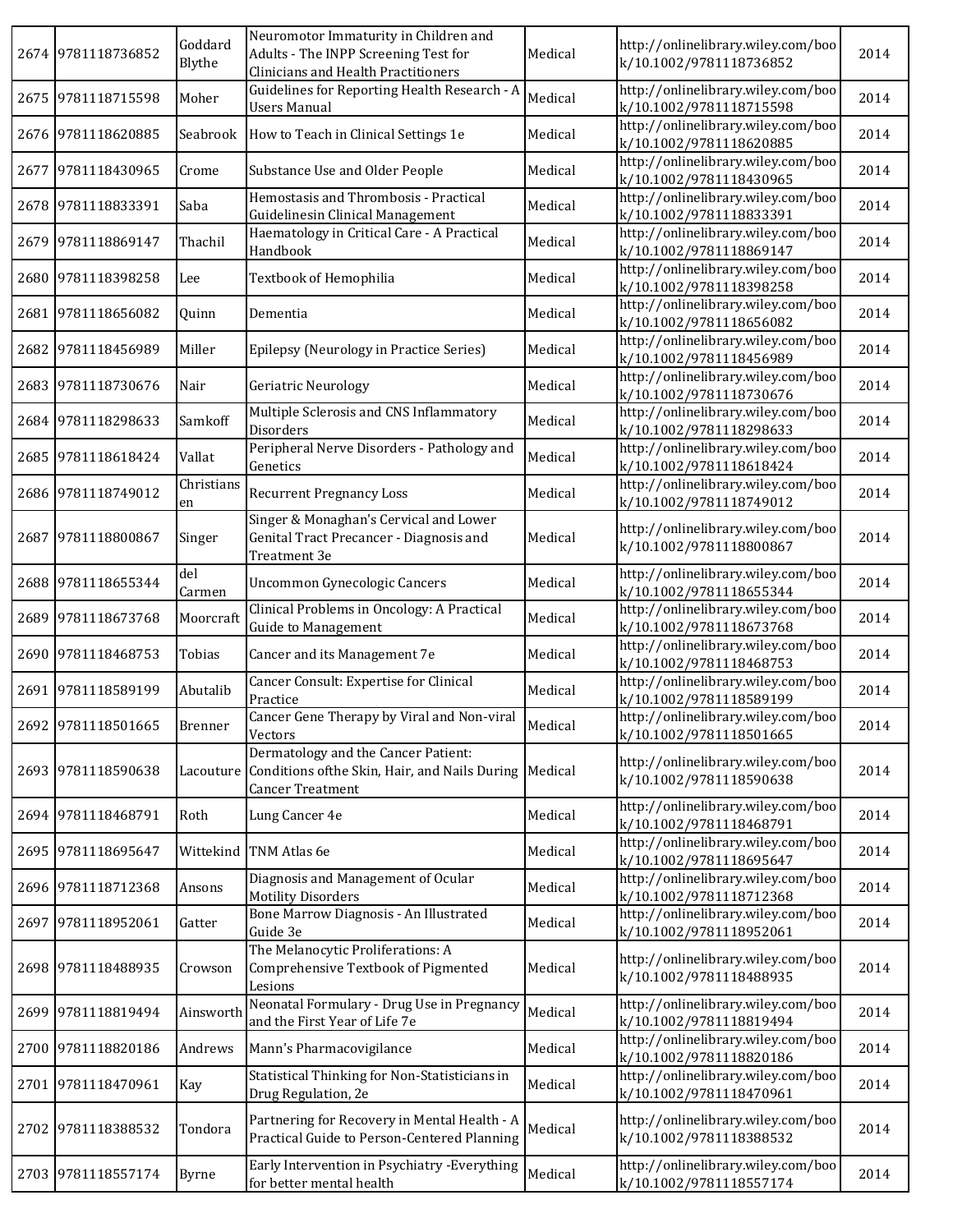|      | 2704 9781118633953 | <b>Brown</b>     | Magnetic Resonance Imaging: Physical<br>Principles and Sequence Design                                                                        | Medical | http://onlinelibrary.wiley.com/boo<br>k/10.1002/9781118633953 | 2014 |
|------|--------------------|------------------|-----------------------------------------------------------------------------------------------------------------------------------------------|---------|---------------------------------------------------------------|------|
|      | 2705 9781118434550 | Ramalho          | Vascular Imaging of the Central Nervous<br>System: Physical Principles, Clinical<br>Applications, and Emergency Techniques                    | Medical | http://onlinelibrary.wiley.com/boo<br>k/10.1002/9781118434550 | 2014 |
|      | 2706 9781118517154 | Kelsey           | Radiobiology of Medical Imaging                                                                                                               | Medical | http://onlinelibrary.wiley.com/boo<br>k/10.1002/9781118517154 | 2014 |
| 2707 | 9781118692202      | Tomei            | Text-Atlas of Skeletal Age Determination:<br>MRI ofthe Hand and Wrist in Children                                                             | Medical | http://onlinelibrary.wiley.com/boo<br>k/10.1002/9781118692202 | 2014 |
|      | 2708 9781118482858 | <b>Brown</b>     | Women's Imaging: MRI with Multimodality<br>Correlation                                                                                        | Medical | http://onlinelibrary.wiley.com/boo<br>k/10.1002/9781118482858 | 2014 |
| 2709 | 9781118500484      | Fleckenst<br>ein | Anatomy in Diagnostic Imaging 3e                                                                                                              | Medical | http://onlinelibrary.wiley.com/boo<br>k/10.1002/9781118500484 | 2014 |
|      | 2710 9781118405444 | <b>Borg</b>      | Interpreting Lung Function Tests - A Step-by<br>Step Guide                                                                                    | Medical | http://onlinelibrary.wiley.com/boo<br>k/10.1002/9781118405444 | 2014 |
| 2711 | 9781118475973      | Law              | <b>Rheumatology Board Review</b>                                                                                                              | Medical | http://onlinelibrary.wiley.com/boo<br>k/10.1002/9781118475973 | 2014 |
| 2712 | 9781118862254      | Mountjoy         | Handbook of Sports Medicine and Science:<br>The Female Athlete                                                                                | Medical | http://onlinelibrary.wiley.com/boo<br>k/10.1002/9781118862254 | 2014 |
| 2713 | 9781118873434      | Kirk             | Textbook of Organ Transplantation SET                                                                                                         | Medical | http://onlinelibrary.wiley.com/boo<br>k/10.1002/9781118873434 | 2014 |
|      | 2714 9781118651292 | Muneer           | Atlas of Male Genitourethral Surgery - The<br><b>Illustrated Guide</b>                                                                        | Medical | http://onlinelibrary.wiley.com/boo<br>k/10.1002/9781118651292 | 2014 |
|      | 2715 9781119136187 | Drago            | Implant Restorations: A Step-by-Step Guide                                                                                                    | Medical | http://onlinelibrary.wiley.com/boo<br>k/10.1002/9781119136187 | 2014 |
|      | 2716 9781118917336 | Noar             | Interceptive Orthodontics - A Practical Guide<br>to Occlusal Management                                                                       | Medical | http://onlinelibrary.wiley.com/boo<br>k/10.1002/9781118917336 | 2014 |
|      | 2717 9781118751695 | Ayoub            | Handbook of Orthognathic Treatment - A<br>teamapproach                                                                                        | Medical | http://onlinelibrary.wiley.com/boo<br>k/10.1002/9781118751695 | 2014 |
|      | 2718 9781118690345 | Mulley           | The Care Home Handbook                                                                                                                        | Medical | http://onlinelibrary.wiley.com/boo<br>k/10.1002/9781118690345 | 2014 |
|      | 2719 9781118886410 | Birla            | Introduction to Tissue Engineering:<br><b>Applications and Challenges</b>                                                                     | Medical | http://onlinelibrary.wiley.com/boo<br>k/10.1002/9781118886410 | 2014 |
|      | 2720 9781118893715 | Nikita           | Handbook of Biomedical Telemetry                                                                                                              | Medical | http://onlinelibrary.wiley.com/boo<br>k/10.1002/9781118893715 | 2014 |
|      | 2721 9781118510261 | Söchting         | Cognitive Behavioral Group Therapy -<br><b>Challengesand Opportunities</b>                                                                    | Medical | http://onlinelibrary.wiley.com/boo<br>k/10.1002/9781118510261 | 2014 |
|      | 2722 9781118911075 | Greenacre        | Backyard Poultry Medicine and Surgery: A<br><b>Guide for Veterinary Practitioners</b>                                                         | Medical | http://onlinelibrary.wiley.com/boo<br>k/10.1002/9781118911075 | 2014 |
|      | 2723 9781118910351 |                  | McMichae Handbook of Canine and Feline Emergency<br>Protocols                                                                                 | Medical | http://onlinelibrary.wiley.com/boo<br>k/10.1002/9781118910351 | 2014 |
|      | 2724 9781118770344 | Ames             | Noordsy's Food Animal Surgery, Fifth<br>Edition                                                                                               | Medical | http://onlinelibrary.wiley.com/boo<br>k/10.1002/9781118770344 | 2014 |
|      | 2725 9781118792919 | West             | Zoo Animal and Wildlife Immobilization and<br>Anesthesia                                                                                      | Medical | http://onlinelibrary.wiley.com/boo<br>k/10.1002/9781118792919 | 2014 |
|      | 2726 9781118833971 | Hopper           | <b>Bovine Reproduction</b>                                                                                                                    | Medical | http://onlinelibrary.wiley.com/boo<br>k/10.1002/9781118833971 | 2014 |
| 2727 | 9783527673391      | Kool             | Analyzing Biomolecular Interactions by Mass<br>Spectrometry                                                                                   | Medical | http://onlinelibrary.wiley.com/boo<br>k/10.1002/9783527673391 | 2015 |
|      | 2728 9781118892572 | Lednicer         | Antineoplastic Drugs - Organic Syntheses                                                                                                      | Medical | http://onlinelibrary.wiley.com/boo<br>k/10.1002/9781118892572 | 2015 |
|      | 2729 9783527673643 | Urban            | Antitargets and Drug Safety                                                                                                                   | Medical | http://onlinelibrary.wiley.com/boo<br>k/10.1002/9783527673643 | 2015 |
|      | 2730 9781118819586 | Alex             | Attrition in the Pharmaceutical Industry:<br>Reasons, Implications, and Pathways<br>Forward                                                   | Medical | http://onlinelibrary.wiley.com/boo<br>k/10.1002/9781118819586 | 2015 |
| 2731 | 9783527684403      | Brahmach<br>ari  | Bioactive Natural Products - Chemistry and<br><b>Biology</b>                                                                                  | Medical | http://onlinelibrary.wiley.com/boo<br>k/10.1002/9783527684403 | 2015 |
| 2732 | 9783527672752      | Gu               | Bioinspired and Biomimetic Systems for<br>Drug and Gene Delivery                                                                              | Medical | http://onlinelibrary.wiley.com/boo<br>k/10.1002/9783527672752 | 2015 |
|      | 2733 9781118788523 | Di               | Blood-Brain Barrier in Drug Discovery:<br>Optimizing Brain Exposure of CNS Drugs and<br>Minimizing Brain Side Effects for Peripheral<br>Drugs | Medical | http://onlinelibrary.wiley.com/boo<br>k/10.1002/9781118788523 | 2015 |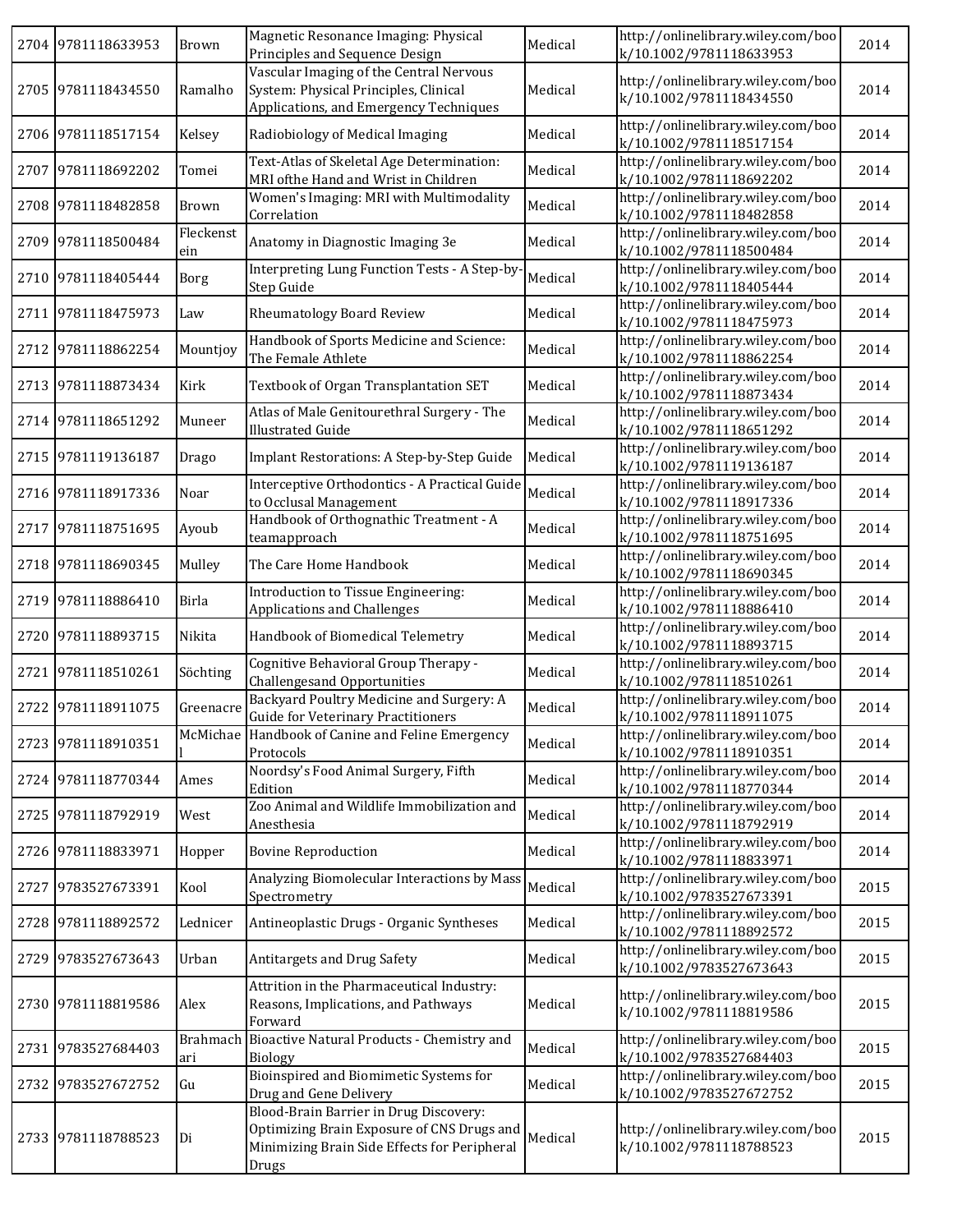|      | 2734 9781118573983 | Ouyang              | Computational Pharmaceutics - Application<br>of Molecular Modeling in Drug Delivery                                       | Medical | http://onlinelibrary.wiley.com/boo<br>k/10.1002/9781118573983 | 2015 |
|------|--------------------|---------------------|---------------------------------------------------------------------------------------------------------------------------|---------|---------------------------------------------------------------|------|
|      | 2735 9781119109075 | Rowe                | <b>Essential Statistics for the Pharmaceutical</b><br>Sciences 2e                                                         | Medical | http://onlinelibrary.wiley.com/boo<br>k/10.1002/9781119109075 | 2015 |
|      | 2736 9781118695425 | Strohfeldt<br>Vena  | <b>Essentials of Inorganic Chemistry - For</b><br>Studentsof Pharmacy, Pharmaceutical<br>Sciences and Medicinal Chemistry | Medical | http://onlinelibrary.wiley.com/boo<br>k/10.1002/9781118695425 | 2015 |
|      | 2737 9781118930717 | Heinrich            | Ethnopharmacology                                                                                                         | Medical | http://onlinelibrary.wiley.com/boo<br>k/10.1002/9781118930717 | 2015 |
|      | 2738 9781118834015 | Harbison            | Hamilton & Hardy's Industrial Toxicology,<br><b>Sixth Edition</b>                                                         | Medical | http://onlinelibrary.wiley.com/boo<br>k/10.1002/9781118834015 | 2015 |
|      | 2739 9781118849842 | Zanders             | Human Drug Targets - a Compendium for<br>Pharmaceutical Discovery                                                         | Medical | http://onlinelibrary.wiley.com/boo<br>k/10.1002/9781118849842 | 2015 |
|      | 2740 9781118695920 | Selyanin            | Hyaluronic Acid - Preparation, Properties,<br>Application in Biology and Medicine                                         | Medical | http://onlinelibrary.wiley.com/boo<br>k/10.1002/9781118695920 | 2015 |
|      | 2741 9781118743614 | Rainsford           | Ibuprofen - Discovery, Development &<br>Therapeutics2e                                                                    | Medical | http://onlinelibrary.wiley.com/boo<br>k/10.1002/9781118743614 | 2015 |
|      | 2742 9781118683484 | Abou-<br>Donia      | Mammalian Toxicology                                                                                                      | Medical | http://onlinelibrary.wiley.com/boo<br>k/10.1002/9781118683484 | 2015 |
|      | 2743 9781118734506 | Donnelly            | Novel Delivery Systems for Transdermal and<br><b>Intradermal Drug Delivery</b>                                            | Medical | http://onlinelibrary.wiley.com/boo<br>k/10.1002/9781118734506 | 2015 |
|      | 2744 9781118912065 | Cavalla             | Off-label Prescribing - Justifying<br><b>Unapproved Medicine</b>                                                          | Medical | http://onlinelibrary.wiley.com/boo<br>k/10.1002/9781118912065 | 2015 |
|      | 2745 9781118995303 | Dunn                | Peptide Chemistry and Drug Design                                                                                         | Medical | http://onlinelibrary.wiley.com/boo<br>k/10.1002/9781118995303 | 2015 |
|      | 2746 9783527674183 | Pfannkuc            | Predictive Toxicology - From Vision to<br>Reality                                                                         | Medical | http://onlinelibrary.wiley.com/boo<br>k/10.1002/9783527674183 | 2015 |
| 2747 | 9781118799536      |                     | Nokhodch Pulmonary Drug Delivery - Advances and<br>Challenges                                                             | Medical | http://onlinelibrary.wiley.com/boo<br>k/10.1002/9781118799536 | 2015 |
|      | 2748 9781118771723 | Czechtizk           | Small Molecule Medicinal Chemistry:<br><b>Strategies and Technologies</b>                                                 | Medical | http://onlinelibrary.wiley.com/boo<br>k/10.1002/9781118771723 | 2015 |
|      | 2749 9783527678433 | Fischer             | Successful Drug Discovery                                                                                                 | Medical | http://onlinelibrary.wiley.com/boo<br>k/10.1002/9783527678433 | 2015 |
|      | 2750 9781119017127 | Gribkoff            | The Functions, Disease-Related<br>Dysfunctions, and Therapeutic Targeting of<br>Neuronal Mitochondria                     | Medical | http://onlinelibrary.wiley.com/boo<br>k/10.1002/9781119017127 | 2015 |
|      | 2751 9783527673025 | Keserü              | Thermodynamics and Kinetics of Drug<br>Binding                                                                            | Medical | http://onlinelibrary.wiley.com/boo<br>k/10.1002/9783527673025 | 2015 |
|      | 2752 9781118609125 | Sampson             | Mount Sinai Expert Guides: Allergy & Clinical<br>Immunology                                                               | Medical | http://onlinelibrary.wiley.com/boo<br>k/10.1002/9781118609125 | 2015 |
|      | 2753 9781118777442 | Harrop-<br>Griffith | AAGBI Core Topics in Anaesthesia 2015                                                                                     | Medical | http://onlinelibrary.wiley.com/boo<br>k/10.1002/9781118777442 | 2015 |
|      | 2754 9781118721322 | Kusumoto            | Understanding Intracardiac EGMs - A Patient<br>Centered Guide                                                             | Medical | http://onlinelibrary.wiley.com/boo<br>k/10.1002/9781118721322 | 2015 |
|      | 2755 9781118938164 | Weller              | Clinical Dermatology 5e                                                                                                   | Medical | http://onlinelibrary.wiley.com/boo<br>k/10.1002/9781118938164 | 2015 |
|      | 2756 9781118655566 | Draelos             | Cosmetic Dermatology - Products and<br>Procedures 2e                                                                      | Medical | http://onlinelibrary.wiley.com/boo<br>k/10.1002/9781118655566 | 2015 |
|      | 2757 9781118990810 | Cone                | NAEMSP Textbook 2015 2 Volume Set                                                                                         | Medical | http://onlinelibrary.wiley.com/boo<br>k/10.1002/9781118990810 | 2015 |
|      | 2758 9781118643440 | Wilson              | Doing Research in Emergency and Acute<br>Care - Making Order Out of Chaos                                                 | Medical | http://onlinelibrary.wiley.com/boo<br>k/10.1002/9781118643440 | 2015 |
|      | 2759 9781118369401 | ALSG                | Emergency Triage Telephone triage and<br>advice                                                                           | Medical | http://onlinelibrary.wiley.com/boo<br>k/10.1002/9781118369401 | 2015 |
|      | 2760 9781118655641 | Murdoch             | Geriatric Emergencies                                                                                                     | Medical | http://onlinelibrary.wiley.com/boo<br>k/10.1002/9781118655641 | 2015 |
| 2761 | 9781118914717      | McDonag<br>h        | The IOC Manual of Emergency Sports<br>Medicine                                                                            | Medical | http://onlinelibrary.wiley.com/boo<br>k/10.1002/9781118914717 | 2015 |
| 2762 | 9781119145332      | Levy                | The Hands-on Guide to Diabetes Care in<br>Hospital                                                                        | Medical | http://onlinelibrary.wiley.com/boo<br>k/10.1002/9781119145332 | 2015 |
|      | 2763 9781118387658 | Defronzo            | International Textbook of Diabetes Mellitus<br>4e Two-Volume set                                                          | Medical | http://onlinelibrary.wiley.com/boo<br>k/10.1002/9781118387658 | 2015 |
|      | 2764 9781118412640 | Lee                 | Cirrhosis - A practical Guide to management   Medical                                                                     |         | http://onlinelibrary.wiley.com/boo<br>k/10.1002/9781118412640 | 2015 |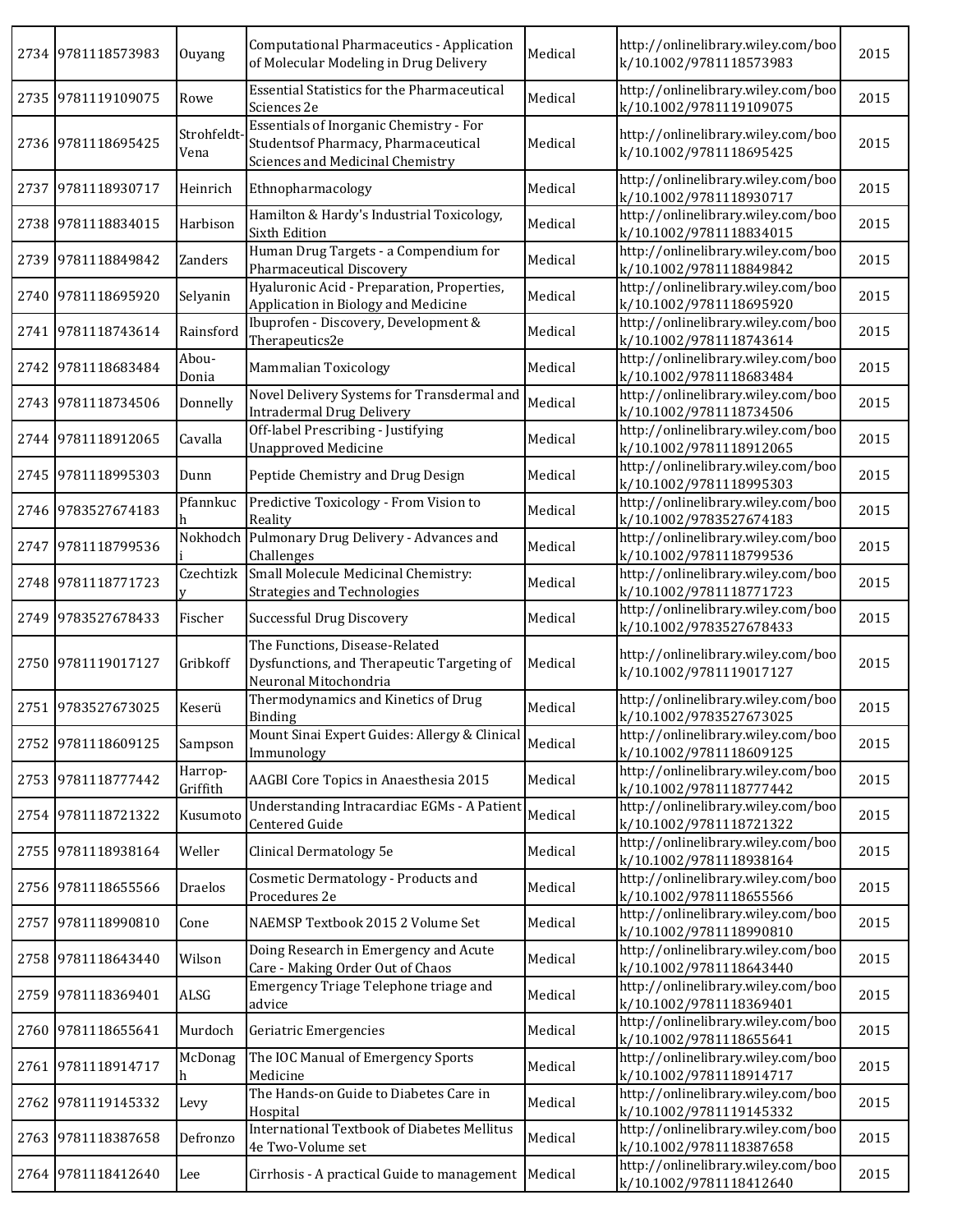|      | 2765 9781118932759 | Sands     | Mount Sinai Expert Guides -<br>Gastroenterology                                        | Medical | http://onlinelibrary.wiley.com/boo<br>k/10.1002/9781118932759 | 2015 |
|------|--------------------|-----------|----------------------------------------------------------------------------------------|---------|---------------------------------------------------------------|------|
|      | 2766 9781118769409 | Cotton    | <b>ERCP</b> - The Fundamentals 2e                                                      | Medical | http://onlinelibrary.wiley.com/boo<br>k/10.1002/9781118769409 | 2015 |
|      | 2767 9781118512074 | Podolsky  | Yamada's Textbook of Gastroenterology 6e                                               | Medical | http://onlinelibrary.wiley.com/boo<br>k/10.1002/9781118512074 | 2015 |
|      | 2768 9781119088769 | ALSG      | Pocket Guide to Teaching for Clinical<br>Instructors 3e                                | Medical | http://onlinelibrary.wiley.com/boo<br>k/10.1002/9781119088769 | 2015 |
|      | 2769 9781118527122 | Hackshaw  | A Concise Guide to Observational Studies in<br>Healthcare                              | Medical | http://onlinelibrary.wiley.com/boo<br>k/10.1002/9781118527122 | 2015 |
|      | 2770 9781118838983 | Cleland   | Researching Medical Education                                                          | Medical | http://onlinelibrary.wiley.com/boo<br>k/10.1002/9781118838983 | 2015 |
|      | 2771 9781118323434 |           | Cherubini Clinical Trials in Older Adults                                              | Medical | http://onlinelibrary.wiley.com/boo<br>k/10.1002/9781118323434 | 2015 |
|      | 2772 9781118817322 | Bain      | Blood Cells - A Practical Guide 5e                                                     | Medical | http://onlinelibrary.wiley.com/boo<br>k/10.1002/9781118817322 | 2015 |
|      | 2773 9781119067344 | halk      | Demaersc Evidence-Based Neurology - Management of<br>Neurological Disorders 2e         | Medical | http://onlinelibrary.wiley.com/boo<br>k/10.1002/9781119067344 | 2015 |
|      | 2774 9781118951026 | St. Louis | The Interictal State in Epilepsy -<br>Comorbiditiesand Quality of Life                 | Medical | http://onlinelibrary.wiley.com/boo<br>k/10.1002/9781118951026 | 2015 |
| 2775 | 9781118936979      | Shorvon   | The Treatment of Epilepsy 4e                                                           | Medical | http://onlinelibrary.wiley.com/boo<br>k/10.1002/9781118936979 | 2015 |
|      | 2776 9781118656303 | Vos       | Traumatic Brain Injury                                                                 | Medical | http://onlinelibrary.wiley.com/boo<br>k/10.1002/9781118656303 | 2015 |
|      | 2777 9781118327241 | Macones   | Management of Labor and Delivery 2e                                                    | Medical | http://onlinelibrary.wiley.com/boo<br>k/10.1002/9781118327241 | 2015 |
|      | 2778 9781119001256 | Queenan   | Protocols for High-Risk Pregnancies - An<br>Evidence-Based Approach 6e                 | Medical | http://onlinelibrary.wiley.com/boo<br>k/10.1002/9781119001256 | 2015 |
|      | 2779 9781118795569 | Heim      | Cancer Cytogenetics, Fourth Edition                                                    | Medical | http://onlinelibrary.wiley.com/boo<br>k/10.1002/9781118795569 | 2015 |
|      | 2780 9781118749272 | Surbone   | Clinical Oncology and Error Reduction                                                  | Medical | http://onlinelibrary.wiley.com/boo<br>k/10.1002/9781118749272 | 2015 |
|      | 2781 9781118772607 | Pantilat  | Hospital-Based Palliative Medicine: A<br>Practical, Evidence-Based Approach            | Medical | http://onlinelibrary.wiley.com/boo<br>k/10.1002/9781118772607 | 2015 |
|      | 2782 9781118468678 | ou        | Tsimberid Targeted Therapy in Translational Cancer<br>Research                         | Medical | http://onlinelibrary.wiley.com/boo<br>k/10.1002/9781118468678 | 2015 |
|      | 2783 9781119013143 |           | O'Sullivan UICC Manual of Clinical Oncology 9e                                         | Medical | http://onlinelibrary.wiley.com/boo<br>k/10.1002/9781119013143 | 2015 |
|      | 2784 9781118543436 | Edwards   | Phytopharmacy - an Evidence-Based Guide<br>to Herbal Medical Products                  | Medical | http://onlinelibrary.wiley.com/boo<br>k/10.1002/9781118543436 | 2015 |
|      | 2785 9781118557211 | Stringer  | Psychiatry - Breaking the ICE Introductions,<br>Common Tasks, Emergencies for Trainees | Medical | http://onlinelibrary.wiley.com/boo<br>k/10.1002/9781118557211 | 2015 |
|      | 2786 9781118897164 | Bhaumik   | The Frith Prescribing Guidelines for People<br>with Intellectual Disability 3e         | Medical | http://onlinelibrary.wiley.com/boo<br>k/10.1002/9781118897164 | 2015 |
| 2787 | 9781119013068      | Dale      | MRI Basic Principles and Applications 5e                                               | Medical | http://onlinelibrary.wiley.com/boo<br>k/10.1002/9781119013068 | 2015 |
|      | 2788 9781118484852 | Altun     | Liver Imaging: MRI with CT Correlation                                                 | Medical | http://onlinelibrary.wiley.com/boo<br>k/10.1002/9781118484852 | 2015 |
|      | 2789 9781118777305 | Hutson    | Jones' Clinical Paediatric Surgery                                                     | Medical | http://onlinelibrary.wiley.com/boo<br>k/10.1002/9781118777305 | 2015 |
|      | 2790 9781118863282 | Savani    | Clinical Guide to Transplantation in<br>Lymphoma                                       | Medical | http://onlinelibrary.wiley.com/boo<br>k/10.1002/9781118863282 | 2015 |
| 2791 | 9781118987742      | Freitas   | Lasers in Dentistry: Guide for Clinical<br>Practice                                    | Medical | http://onlinelibrary.wiley.com/boo<br>k/10.1002/9781118987742 | 2015 |
| 2792 | 9781119121039      | Patton    | The ADA Practical Guide to Patients with<br><b>Medical Conditions</b>                  | Medical | http://onlinelibrary.wiley.com/boo<br>k/10.1002/9781119121039 | 2015 |
|      | 2793 9781119062738 | 0'Neil    | The ADA Practical Guide to Substance Use<br>Disorders and Safe Prescribing             | Medical | http://onlinelibrary.wiley.com/boo<br>k/10.1002/9781119062738 | 2015 |
|      | 2794 9781118991473 | Weinberg  | The Dentist's Quick Guide to Medical<br>Conditions                                     | Medical | http://onlinelibrary.wiley.com/boo<br>k/10.1002/9781118991473 | 2015 |
|      | 2795 9781118998199 | Soxman    | The Handbook of Clinical Techniques in<br>Pediatric Dentistry                          | Medical | http://onlinelibrary.wiley.com/boo<br>k/10.1002/9781118998199 | 2015 |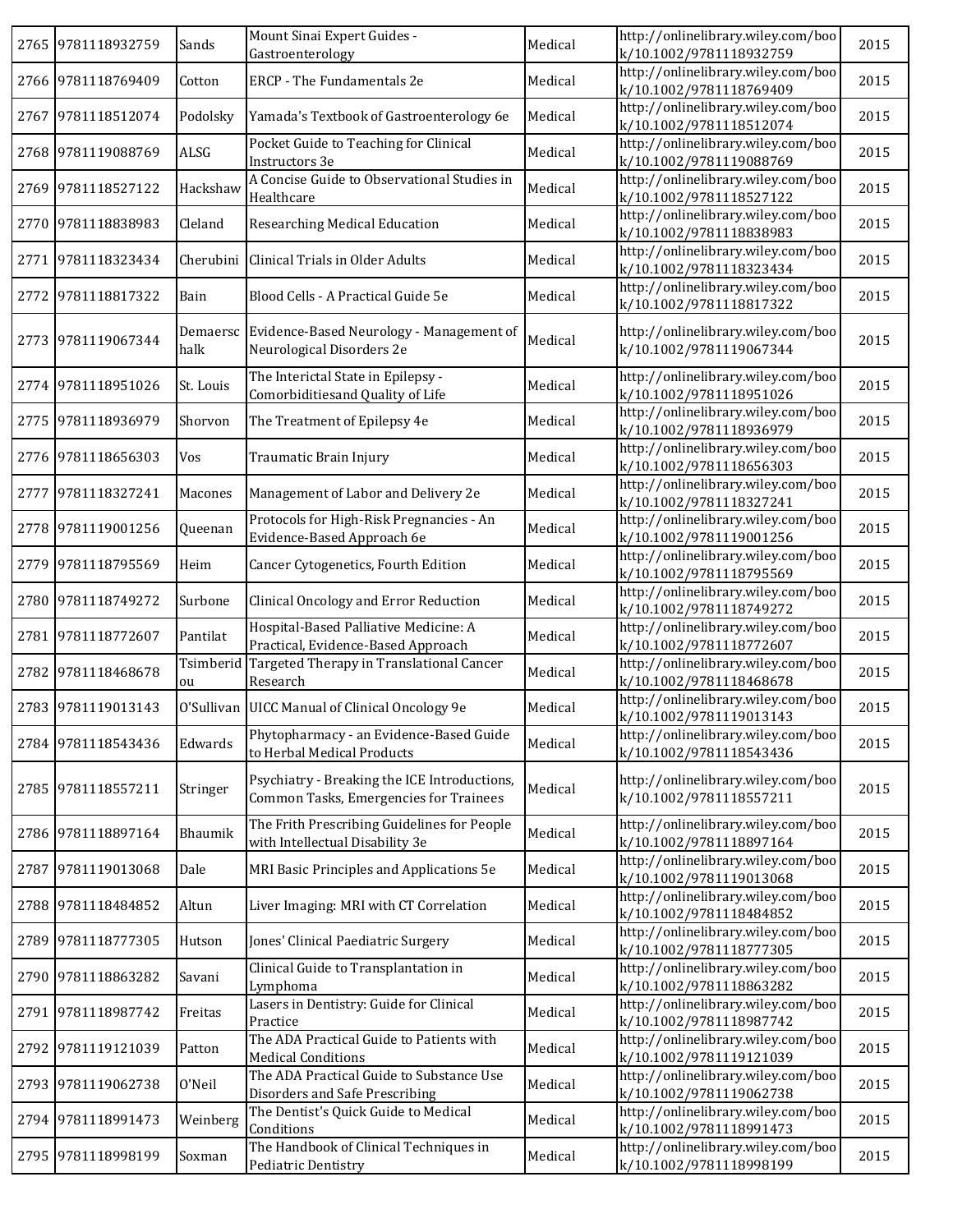|      | 2796 9781118952788 | Combs               | The Digital Patient: Advancing Healthcare,<br>Research, and Education                             | Medical | http://onlinelibrary.wiley.com/boo<br>k/10.1002/9781118952788 | 2015 |
|------|--------------------|---------------------|---------------------------------------------------------------------------------------------------|---------|---------------------------------------------------------------|------|
|      | 2797 9781119180425 |                     | Lovegrove Nutrition Research Methodologies                                                        | Medical | http://onlinelibrary.wiley.com/boo<br>k/10.1002/9781119180425 | 2015 |
|      | 2798 9781119007104 | Sabnis              | Handbook of Fluorescent Dyes and Probes                                                           | Medical | http://onlinelibrary.wiley.com/boo<br>k/10.1002/9781119007104 | 2015 |
|      | 2799 9781119005377 | Martin              | Small Animal ECGs - An Introductory Guide                                                         | Medical | http://onlinelibrary.wiley.com/boo<br>k/10.1002/9781119005377 | 2015 |
|      | 2800 9781118689554 | Lim                 | Small Animal Ophthalmic Atlas and Guide                                                           | Medical | http://onlinelibrary.wiley.com/boo<br>k/10.1002/9781118689554 | 2015 |
|      | 2801 9781118910924 | Weisse              | Veterinary Image-Guided Interventions                                                             | Medical | http://onlinelibrary.wiley.com/boo<br>k/10.1002/9781118910924 | 2015 |
|      | 2802 9781119241225 | ALSG                | Advanced Paediatric Life Support - A<br>Practical Approach to Emergencies 6e with<br>Wiley E-Text | Medical | http://onlinelibrary.wiley.com/boo<br>k/10.1002/9781119241225 | 2016 |
|      | 2803 9781118416426 | Appelbau<br>m       | Thomas' Hematopoietic Cell Transplantation<br>- Stem Cell Transplantation 5e                      | Medical | http://onlinelibrary.wiley.com/boo<br>k/10.1002/9781118416426 | 2016 |
|      | 2804 9781119210566 | Bain                | Multiple Choice Questions for Haematology<br>and Core Medical Trainees / P                        | Medical | http://onlinelibrary.wiley.com/boo<br>k/10.1002/9781119210566 | 2016 |
|      | 2805 9781118728130 | Brown               | Clinical Communication in Medicine                                                                | Medical | http://onlinelibrary.wiley.com/boo<br>k/10.1002/9781118728130 | 2016 |
|      | 2806 9781118298565 | Coomaras<br>amy     | Gynecologic and Obstetric Surgery -<br>Challenges and Management Options                          | Medical | http://onlinelibrary.wiley.com/boo<br>k/10.1002/9781118298565 | 2016 |
|      | 2807 9781118758991 | Fayers              | Quality of Life - The assessment, analysis<br>andreporting of patient-reported outcomes<br>3e     | Medical | http://onlinelibrary.wiley.com/boo<br>k/10.1002/9781118758991 | 2016 |
|      | 2808 9781118797662 | Geschwin<br>d       | Non-Alzheimer's and Atypical Dementia                                                             | Medical | http://onlinelibrary.wiley.com/boo<br>k/10.1002/9781118797662 | 2016 |
|      | 2809 9781118848500 | Goodman             | Female Genital Plastic and Cosmetic Surgery                                                       | Medical | http://onlinelibrary.wiley.com/boo<br>k/10.1002/9781118848500 | 2016 |
|      | 2810 9781118781067 | Gress               | Endoscopic Ultrasonography 3e                                                                     | Medical | http://onlinelibrary.wiley.com/boo<br>k/10.1002/9781118781067 | 2016 |
|      | 2811 9781118801086 | Hamani              | Neuromodulation in Psychiatry                                                                     | Medical | http://onlinelibrary.wiley.com/boo<br>k/10.1002/9781118801086 | 2016 |
|      | 2812 9781118853771 |                     | Hoffbrand Postgraduate Haematology 7e                                                             | Medical | http://onlinelibrary.wiley.com/boo<br>k/10.1002/9781118853771 | 2016 |
|      | 2813 9781119953647 | Hansen              | Introduction to Pharmaceutical Chemical<br>Analysis                                               | Science | http://onlinelibrary.wiley.com/boo<br>k/10.1002/9781119953647 | 2011 |
|      | 2814 9780470825181 | <b>NING</b>         | INTERPRETATION OF ORGANIC SPECTRA                                                                 | Science | http://onlinelibrary.wiley.com/boo<br>k/10.1002/9780470825181 | 2011 |
|      | 2815 9780470909799 | Xu                  | Analytical Methods for Therapeutic Drug<br>Monitoring and Toxicology                              | Science | http://onlinelibrary.wiley.com/boo<br>k/10.1002/9780470909799 | 2011 |
|      | 2816 9781118062241 | Kobilinsk<br>v      | Forensic Chemistry Handbook                                                                       | Science | http://onlinelibrary.wiley.com/boo<br>k/10.1002/9781118062241 | 2011 |
|      | 2817 9781118067208 | Wang                | Chemical Analysis of Antibiotic Residues in<br>Food                                               | Science | http://onlinelibrary.wiley.com/boo<br>k/10.1002/9781118067208 | 2011 |
|      | 2818 9780470933947 | Gu                  | Gene Discovery for Disease Models                                                                 | Science | http://onlinelibrary.wiley.com/boo<br>k/10.1002/9780470933947 | 2011 |
|      | 2819 9781118158678 | Kontush             | High-Density Lipoproteins: Structure,<br>Metabolism, Function, and Therapeutics                   | Science | http://onlinelibrary.wiley.com/boo<br>k/10.1002/9781118158678 | 2011 |
|      | 2820 9781119991311 | Ashihara            | Plant Metabolism and Biotechnology                                                                | Science | http://onlinelibrary.wiley.com/boo<br>k/10.1002/9781119991311 | 2011 |
| 2821 | 9781118287705      | Sanghi              | Green Chemistry for Environmental<br>Remediation                                                  | Science | http://onlinelibrary.wiley.com/boo<br>k/10.1002/9781118287705 | 2011 |
| 2822 | 9781118093955      | Billo               | Excel for Chemists: A Comprehensive Guide,<br>Third Edition (with CD-ROM)                         | Science | http://onlinelibrary.wiley.com/boo<br>k/10.1002/9781118093955 | 2011 |
|      | 2823 9781118084441 | Waller              | Writing Chemistry Patents and Intellectual<br>Property: A Practical Guide                         | Science | http://onlinelibrary.wiley.com/boo<br>k/10.1002/9781118084441 | 2011 |
|      | 2824 9783527635641 | Garcia-<br>Martinez | The Chemical Element - Chemistry's<br>Contribution to Our Global Future                           | Science | http://onlinelibrary.wiley.com/boo<br>k/10.1002/9783527635641 | 2011 |
|      | 2825 9783527636327 | Schwedt             | Die Chemie des Lebens                                                                             | Science | http://onlinelibrary.wiley.com/boo<br>k/10.1002/9783527636327 | 2011 |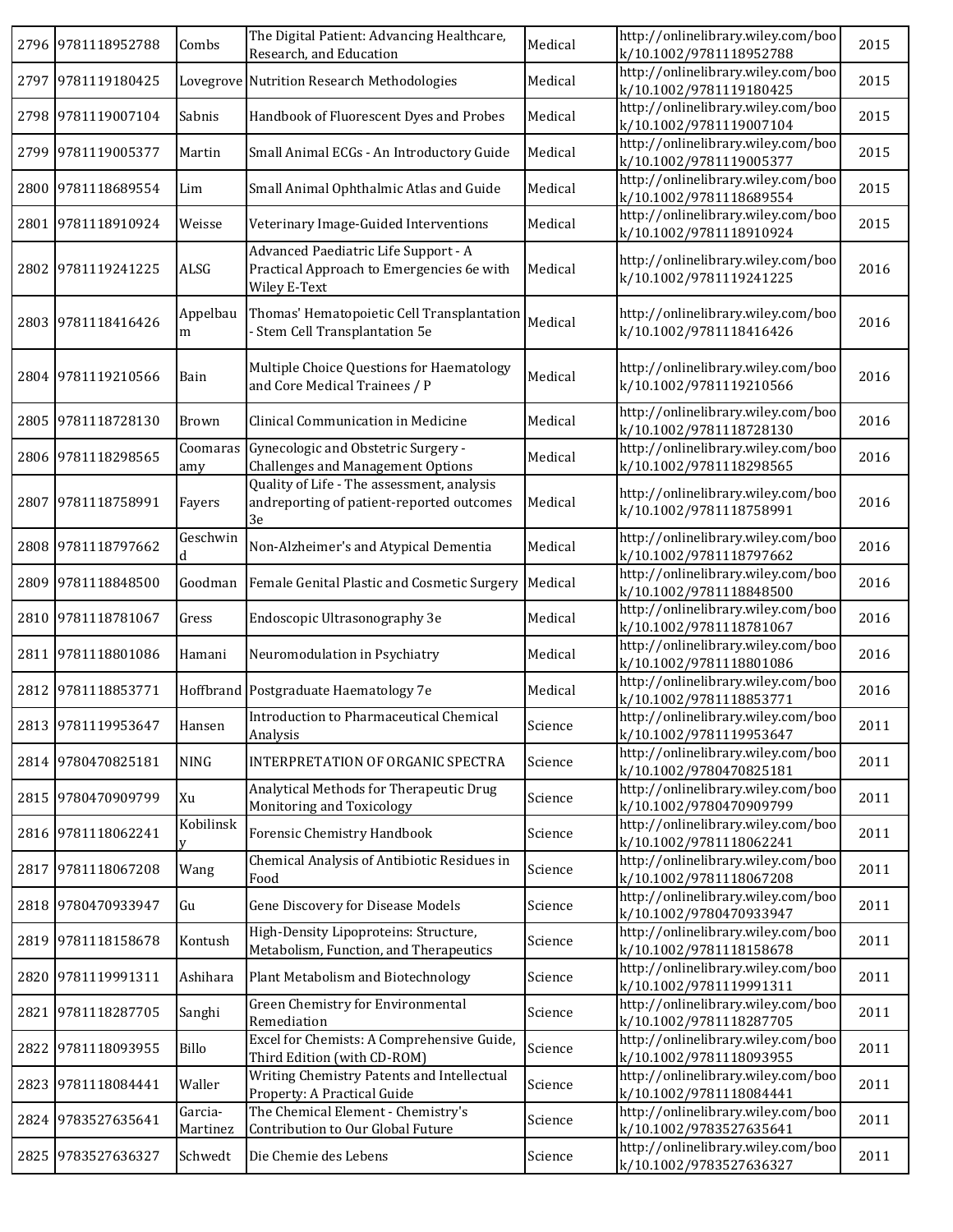|      | 2826 9783527633593 | Armaroli            | Energy for a Sustainable World - From the<br>Oil Ageto a Sun-Powered Future                                                              | Science | http://onlinelibrary.wiley.com/boo<br>k/10.1002/9783527633593 | 2011 |
|------|--------------------|---------------------|------------------------------------------------------------------------------------------------------------------------------------------|---------|---------------------------------------------------------------|------|
|      | 2827 9783527636457 | Apotheke            | European Women in Chemistry                                                                                                              | Science | http://onlinelibrary.wiley.com/boo<br>k/10.1002/9783527636457 | 2011 |
|      | 2828 9781118007099 | Ghosh               | Letters to a Young Chemist                                                                                                               | Science | http://onlinelibrary.wiley.com/boo<br>k/10.1002/9781118007099 | 2011 |
|      | 2829 9783527653935 | Al-<br>Shamery      | Vacuum Technology in the Chemical<br>Industry                                                                                            | Science | http://onlinelibrary.wiley.com/boo<br>k/10.1002/9783527653935 | 2011 |
|      | 2830 9783527661091 | von<br>Hippel       | Von der Uni ins wahre Leben - Zum<br>Karrierestartfür Naturwissenschaftler und<br>Ingenieure                                             | Science | http://onlinelibrary.wiley.com/boo<br>k/10.1002/9783527661091 | 2011 |
|      | 2831 9783527632770 | Lehto               | Chemistry and Analysis of Radionuclides -<br>Laboratory Techniques and Methodology                                                       | Science | http://onlinelibrary.wiley.com/boo<br>k/10.1002/9783527632770 | 2011 |
|      | 2832 9783527639502 | Bowman-<br>James    | Anion Coordination Chemistry                                                                                                             | Science | http://onlinelibrary.wiley.com/boo<br>k/10.1002/9783527639502 | 2011 |
|      | 2833 9781118094365 | Karlin              | Copper-Oxygen Chemistry                                                                                                                  | Science | http://onlinelibrary.wiley.com/boo<br>k/10.1002/9781118094365 | 2011 |
|      | 2834 9781118016466 | Olah                | Hypercarbon Chemistry, Second Edition                                                                                                    | Science | http://onlinelibrary.wiley.com/boo<br>k/10.1002/9781118016466 | 2011 |
|      | 2835 9780470132470 | Inorganic<br>Synth  | INORGANIC SYNTHESES VOLUME 16, Online<br>Version                                                                                         | Science | http://onlinelibrary.wiley.com/boo<br>k/10.1002/9780470132470 | 2011 |
|      | 2836 9780470132456 | Inorganic<br>Synth  | Inorganic Syntheses, Volume Fourteen,<br>Online Version                                                                                  | Science | http://onlinelibrary.wiley.com/boo<br>k/10.1002/9780470132456 | 2011 |
|      | 2837 9783527635856 | Farrussen           | Metal-Organic Frameworks - Applications<br>from Catalysis to Gas Storage                                                                 | Science | http://onlinelibrary.wiley.com/boo<br>k/10.1002/9783527635856 | 2011 |
|      | 2838 9783527641901 | Sailor              | Porous Silicon in Practice - Characterization<br>and Applications                                                                        | Science | http://onlinelibrary.wiley.com/boo<br>k/10.1002/9783527641901 | 2011 |
|      | 2839 9780470976548 | Aldridge            | The Group 13 Metals - Aluminium, Gallium,<br><b>Indiumand Thallium</b>                                                                   | Science | http://onlinelibrary.wiley.com/boo<br>k/10.1002/9780470976548 | 2011 |
|      | 2840 9780470132432 | Inorganic<br>Synth  | <b>INORGANIC SYNTHESES VOLUME 12, Online</b><br>Version                                                                                  | Science | http://onlinelibrary.wiley.com/boo<br>k/10.1002/9780470132432 | 2011 |
|      | 2841 9781118148235 | Karlin              | Progress in Inorganic Chemistry, Vol. 57                                                                                                 | Science | http://onlinelibrary.wiley.com/boo<br>k/10.1002/9781118148235 | 2011 |
|      | 2842 9781119998372 | Pozharski           | Heterocycles in Life and Society - An<br>Introduction to Heterocyclic Chemistry,<br>Biochemistry and Applications 2e                     | Science | http://onlinelibrary.wiley.com/boo<br>k/10.1002/9781119998372 | 2011 |
|      | 2843 9781118087992 | Gruttadau<br>ria    | Catalytic Methods in Asymmetric Synthesis:<br>Advanced Materials, Techniques, and<br>Applications                                        | Science | http://onlinelibrary.wiley.com/boo<br>k/10.1002/9781118087992 | 2011 |
|      | 2844 9781118019580 | Wang                | Chemosensors: Principles, Strategies, and<br>Applications                                                                                | Science | http://onlinelibrary.wiley.com/boo<br>k/10.1002/9781118019580 | 2011 |
|      | 2845 9783527632992 | Fernande<br>z-Nieve | Microgel Suspensions - Fundamentals and<br>Applications                                                                                  | Science | http://onlinelibrary.wiley.com/boo<br>k/10.1002/9783527632992 | 2011 |
|      | 2846 9783527632039 | Bäckvall            | Modern Oxidation Methods 2e                                                                                                              | Science | http://onlinelibrary.wiley.com/boo<br>k/10.1002/3527603689    | 2011 |
| 2847 | 9781118093559      | Caron               | Practical Synthetic Organic Chemistry:<br>Reactions, Principles, and Techniques                                                          | Science | http://onlinelibrary.wiley.com/boo<br>k/10.1002/9781118093559 | 2011 |
|      | 2848 9783527631841 | Hughes              | Amino Acids, Peptides and Proteins in<br>Organic Chemistry - Analysis and Function of Science<br>Amino Acidsand Peptides V5              |         | http://onlinelibrary.wiley.com/boo<br>k/10.1002/9783527631841 | 2011 |
|      | 2849 9783527631803 | Hughes              | Amino Acids, Peptides and Proteins in<br>Organic Chemistry - Building Blocks,<br>Catalysis and Coupling Chemistry V3                     | Science | http://onlinelibrary.wiley.com/boo<br>k/10.1002/9783527631803 | 2011 |
|      | 2850 9783527631827 | Hughes              | Amino Acids, Peptides and Proteins in<br>Organic Chemistry - Protection Reactions,<br>Medicinal Chemistry, Combinatorial<br>Synthesis V4 | Science | http://onlinelibrary.wiley.com/boo<br>k/10.1002/9783527631827 | 2011 |
|      | 2851 9783527639328 | Hall                | Boronic Acids - Preparation and<br>Applicationsin Organic Synthesis, Medicine<br>and Materials                                           | Science | http://onlinelibrary.wiley.com/boo<br>k/10.1002/9783527639328 | 2011 |
|      | 2852 9780470825150 | Hadjichris<br>tidis | Complex Macromolecular Architectures:<br>Synthesis, Characterization, and Self-<br>Assembly                                              | Science | http://onlinelibrary.wiley.com/boo<br>k/10.1002/9780470825150 | 2011 |
|      | 2853 9781119976530 | Caminade            | Dendrimers - Towards Catalytic, Material<br>and Biomedical Uses                                                                          | Science | http://onlinelibrary.wiley.com/boo<br>k/10.1002/9781119976530 | 2011 |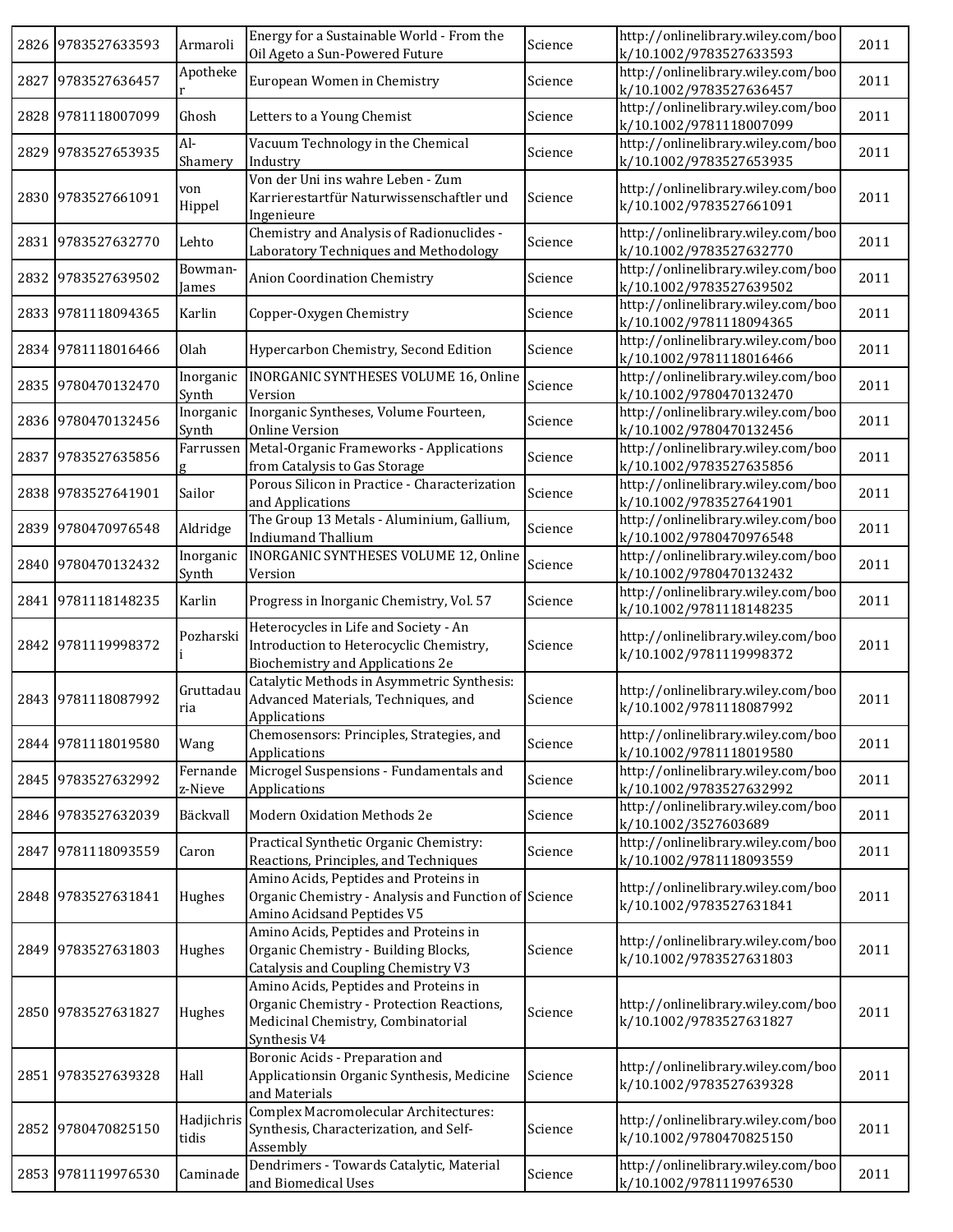|      | 2854 9781118056806 | Dayan              | Formulating, Packaging, and Marketing of<br><b>Natural Cosmetic Products</b>                                                                             | Science | http://onlinelibrary.wiley.com/boo<br>k/10.1002/9781118056806 | 2011 |
|------|--------------------|--------------------|----------------------------------------------------------------------------------------------------------------------------------------------------------|---------|---------------------------------------------------------------|------|
|      | 2855 9781118011263 | Petrukhin          | Fragments of Fullerenes and Carbon<br>Nanotubes:igned Synthesis, Unusual<br>Reactions, and Coordination Chemistry                                        | Science | http://onlinelibrary.wiley.com/boo<br>k/10.1002/9781118011263 | 2011 |
|      | 2856 9780470944363 | Saad               | Greco-Arab and Islamic Herbal Medicine:<br>Traditional System, Ethics, Safety, Efficacy,<br>and Regulatory Issues                                        | Science | http://onlinelibrary.wiley.com/boo<br>k/10.1002/9780470944363 | 2011 |
|      | 2857 9783527634880 |                    | Majumdar Heterocycles in Natural Product Synthesis                                                                                                       | Science | http://onlinelibrary.wiley.com/boo<br>k/10.1002/9783527634880 | 2011 |
|      | 2858 9783527635993 | van<br>Leeuwen     | Homogeneous Catalysts - Activity - Stability<br>Deactivation                                                                                             | Science | http://onlinelibrary.wiley.com/boo<br>k/10.1002/9783527635993 | 2011 |
|      | 2859 9780470980200 | Higson             | Macrocycles - Construction, Chemistry and<br>Nanotechnology Applications                                                                                 | Science | http://onlinelibrary.wiley.com/boo<br>k/10.1002/9780470980200 | 2011 |
|      | 2860 9783527637737 | Alvarez-<br>Builla | Modern Heterocyclic Chemistry                                                                                                                            | Science | http://onlinelibrary.wiley.com/boo<br>k/10.1002/9783527637737 | 2011 |
|      | 2861 9783527634408 | Feringa            | Molecular Switches 2e                                                                                                                                    | Science | http://onlinelibrary.wiley.com/boo<br>k/10.1002/9783527634408 | 2011 |
| 2862 | 9781118092828      | Li                 | Name Reactions in Heterocyclic Chemistry II                                                                                                              | Science | http://onlinelibrary.wiley.com/boo<br>k/10.1002/9781118092828 | 2011 |
|      | 2863 9780470975800 | Knipe              | Organic Reaction Mechanisms 2007                                                                                                                         | Science | http://onlinelibrary.wiley.com/boo<br>k/10.1002/9780470975800 | 2011 |
|      | 2864 9781119972471 | Knipe              | Organic Reaction Mechanisms 2009                                                                                                                         | Science | http://onlinelibrary.wiley.com/boo<br>k/10.1002/9781119972471 | 2011 |
|      | 2865 9781118025918 | Akiba              | Organo Main Group Chemistry                                                                                                                              | Science | http://onlinelibrary.wiley.com/boo<br>k/10.1002/9781118025918 | 2011 |
|      | 2866 9783527641949 | Wirth              | Organoselenium Chemistry - Synthesis and<br>Reactions                                                                                                    | Science | http://onlinelibrary.wiley.com/boo<br>k/10.1002/9783527641949 | 2011 |
|      | 2867 9780470909775 | Harringto<br>n     | Pharmaceutical Process Chemistry for<br>Synthesis: Rethinking the Routes to Scale-Up                                                                     | Science | http://onlinelibrary.wiley.com/boo<br>k/10.1002/9780470909775 | 2011 |
|      | 2868 9780470824849 | Han                | Scattering and Dynamics of Polymers -<br>Seeking Order in Disordered Systems                                                                             | Science | http://onlinelibrary.wiley.com/boo<br>k/10.1002/9780470824849 | 2011 |
|      | 2869 9781118095331 | Nakanishi          | Supramolecular Soft Matter: Applications in<br>Materials and Organic Electronics                                                                         | Science | http://onlinelibrary.wiley.com/boo<br>k/10.1002/9781118095331 | 2011 |
|      | 2870 9780470921340 | Liu                | Traditional Herbal Medicine Research<br>Methods: Identification, Analysis, Bioassay,<br>and Pharmaceutical and Clinical Studies                          | Science | http://onlinelibrary.wiley.com/boo<br>k/10.1002/9780470921340 | 2011 |
|      | 2871 9780470979525 | Knipe              | Organic Reaction Mechanisms 2008                                                                                                                         | Science | http://onlinelibrary.wiley.com/boo<br>k/10.1002/9780470979525 | 2011 |
|      | 2872 9783527635689 | Zecchina           | Selective Nanocatalysts and Nanoscience -<br>Concepts for Heterogeneous and<br>Homogeneous Catalysis                                                     | Science | http://onlinelibrary.wiley.com/boo<br>k/10.1002/9783527635689 | 2011 |
|      | 2873 9781118604243 | Soustelle          | An Introduction to Chemical Kinetics                                                                                                                     | Science | http://onlinelibrary.wiley.com/boo<br>k/10.1002/9781118604243 | 2011 |
|      | 2874 9781118087817 | Komatsuz<br>aki    | Advancing Theory for Kinetics and Dynamics<br>of Complex, Many-Dimensional Systems:<br>Clusters and Proteins, Advances in Chemical<br>Physics Volume 145 | Science | http://onlinelibrary.wiley.com/boo<br>k/10.1002/9781118087817 | 2011 |
|      | 2875 9781118131374 | Komatsuz<br>aki    | Single-Molecule Biophysics: Experiment and<br>Theory, Advances in Chemical Physics,<br>Volume 146                                                        | Science | http://onlinelibrary.wiley.com/boo<br>k/10.1002/9781118131374 | 2011 |
|      | 2876 9780470929421 | Santos             | Catalysis in Electrochemistry: From<br>Fundamentals to Strategies for Fuel Cell<br>Development                                                           | Science | http://onlinelibrary.wiley.com/boo<br>k/10.1002/9780470929421 | 2011 |
| 2877 | 9781119965992      | Oldham             | Electrochemical Science and Technology -<br><b>Fundamentals and Applications</b>                                                                         | Science | http://onlinelibrary.wiley.com/boo<br>k/10.1002/9781119965992 | 2011 |
|      | 2878 9780470872864 | Revie              | Uhlig's Corrosion Handbook, Third Edition                                                                                                                | Science | http://onlinelibrary.wiley.com/boo<br>k/10.1002/9780470872864 | 2011 |
|      | 2879 9780470906347 | Rogers             | <b>Concise Physical Chemistry</b>                                                                                                                        | Science | http://onlinelibrary.wiley.com/boo<br>k/10.1002/9780470906347 | 2011 |
|      | 2880 9781118003350 | Ohno               | Electrochemical Aspects of Ionic Liquids,<br>2nd edition                                                                                                 | Science | http://onlinelibrary.wiley.com/boo<br>k/10.1002/9781118003350 | 2011 |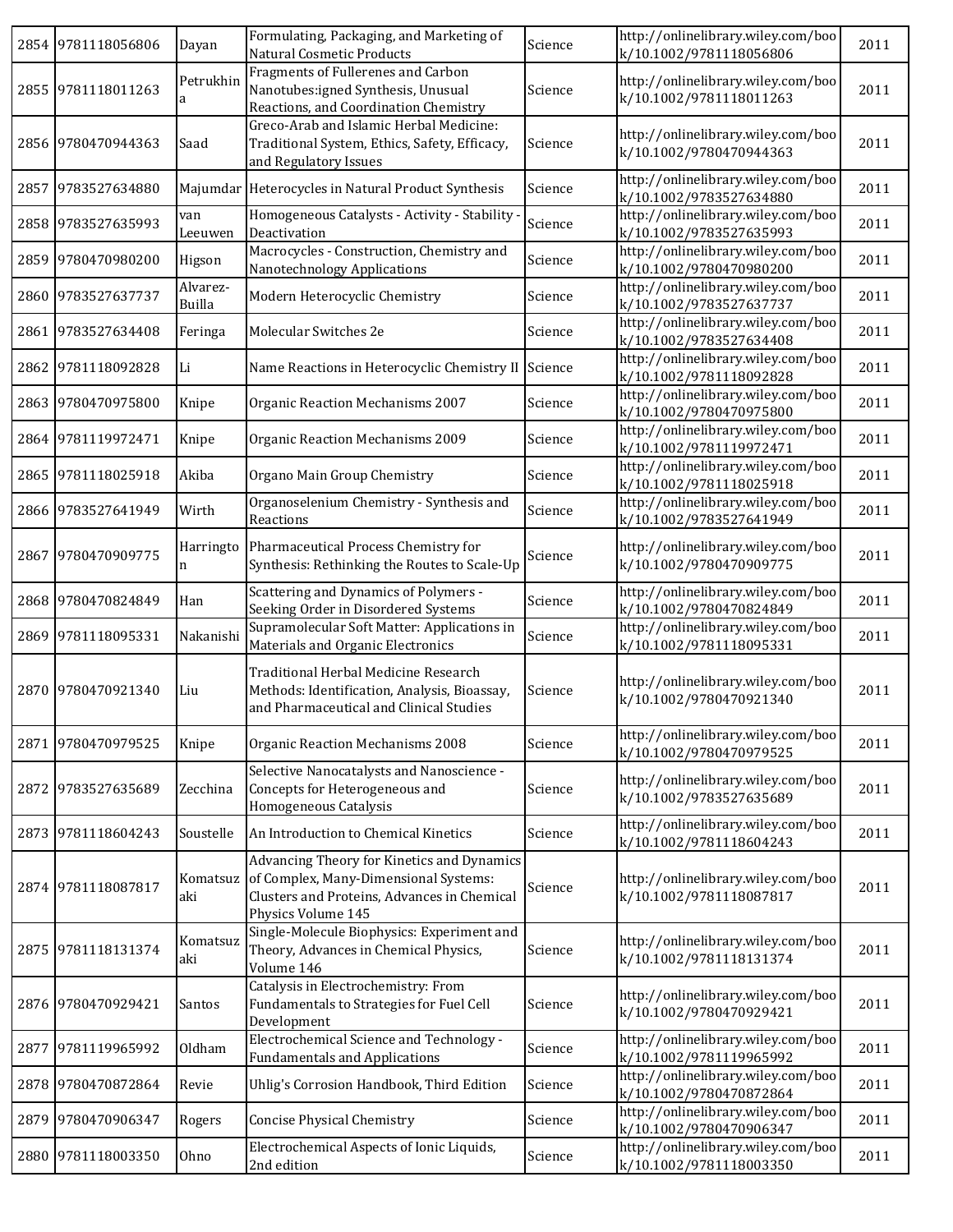| 2881 9781118135204 | Goodson                | Mathematical Methods for Physical and<br>Analytical Chemistry                                                      | Science | http://onlinelibrary.wiley.com/boo<br>k/10.1002/9781118135204 | 2011 |
|--------------------|------------------------|--------------------------------------------------------------------------------------------------------------------|---------|---------------------------------------------------------------|------|
| 2882 9781118033449 | Lau                    | An Introduction to Critical Thinking and<br>Creativity: Think More, Think Better                                   | Science | http://onlinelibrary.wiley.com/boo<br>k/10.1002/9781118033449 | 2011 |
| 2883 9781118105733 | <b>Oden</b>            | An Introduction to Mathematical Modeling:<br>A Course in Mechanics                                                 | Science | http://onlinelibrary.wiley.com/boo<br>k/10.1002/9781118105733 | 2011 |
| 2884 9781118130155 | Rohde                  | Introduction to Differential Calculus:<br>Systematic Studies with Engineering<br><b>Applications for Beginners</b> | Science | http://onlinelibrary.wiley.com/boo<br>k/10.1002/9781118130155 | 2011 |
| 2885 9781118130346 | Rohde                  | Introduction to Integral Calculus: Systematic<br>Studies with Engineering Applications for<br><b>Beginners</b>     | Science | http://onlinelibrary.wiley.com/boo<br>k/10.1002/9781118130346 | 2011 |
| 2886 9781118603338 | Mackevici<br>us        | Introduction to Stochastic Analysis: Integrals<br>and Differential Equations                                       | Science | http://onlinelibrary.wiley.com/boo<br>k/10.1002/9781118603338 | 2011 |
| 2887 9780470892107 | Elloumi                | Algorithms in Computational Molecular<br>Biology: Techniques, Approaches and<br>Applications                       | Science | http://onlinelibrary.wiley.com/boo<br>k/10.1002/9780470892107 | 2011 |
| 2888 9780470906538 | Stakgold               | Green's Functions and Boundary Value<br>Problems, Third Edition                                                    | Science | http://onlinelibrary.wiley.com/boo<br>k/10.1002/9780470906538 | 2011 |
| 2889 9781118003206 | Sokolows<br>ki         | Modeling and Simulation in the Medical and<br><b>Health Sciences</b>                                               | Science | http://onlinelibrary.wiley.com/boo<br>k/10.1002/9781118003206 | 2011 |
| 2890 9781118061770 | Baber                  | The Language of Mathematics: Utilizing<br>Math in Practice                                                         | Science | http://onlinelibrary.wiley.com/boo<br>k/10.1002/9781118061770 | 2011 |
| 2891 9781118096864 | Stahl                  | Real Analysis: A Historical Approach, Second<br>Edition                                                            | Science | http://onlinelibrary.wiley.com/boo<br>k/10.1002/9781118096864 | 2011 |
| 2892 9781118111130 | Lui                    | Numerical Analysis of Partial Differential<br>Equations                                                            | Science | http://onlinelibrary.wiley.com/boo<br>k/10.1002/9781118111130 | 2011 |
| 2893 9781118023471 | Kulkarni               | An Elementary Introduction to Statistical<br>Learning Theory                                                       | Science | http://onlinelibrary.wiley.com/boo<br>k/10.1002/9781118023471 | 2011 |
| 2894 9781118023525 | <b>Brandima</b><br>rte | Quantitative Methods: An Introduction for<br><b>Business Management</b>                                            | Science | http://onlinelibrary.wiley.com/boo<br>k/10.1002/9781118023525 | 2011 |
| 2895 9780470946428 | Davis                  | <b>Statistics for Compensation: A Practical</b><br><b>Guide to Compensation Analysis</b>                           | Science | http://onlinelibrary.wiley.com/boo<br>k/10.1002/9780470946428 | 2011 |
| 2896 9780470094846 | Millar                 | Maximum Likelihood Estimation and<br>Inference - With Examples in R, SAS and<br><b>ADMB</b>                        | Science | http://onlinelibrary.wiley.com/boo<br>k/10.1002/9780470094846 | 2011 |
| 2897 9780470650707 | eyer                   | Schuenem Statistics for Earth and Environmental<br>Scientists                                                      | Science | http://onlinelibrary.wiley.com/boo<br>k/10.1002/9780470650707 | 2011 |
| 2898 9780470828441 | Agung                  | <b>Cross Section and Experimental Data</b><br>Analysis Using EViews                                                | Science | http://onlinelibrary.wiley.com/boo<br>k/10.1002/9780470828441 | 2011 |
| 2899 9780470891056 | Bethlehe<br>m          | Handbook of Nonresponse in Household<br>Surveys                                                                    | Science | http://onlinelibrary.wiley.com/boo<br>k/10.1002/9780470891056 | 2011 |
| 2900 9780470904848 | de Waal                | Handbook of Statistical Data Editing and<br>Imputation                                                             | Science | http://onlinelibrary.wiley.com/boo<br>k/10.1002/9780470904848 | 2011 |
| 2901 9780470937273 | Good                   | Analyzing the Large Number of Variables in<br><b>Biomedical and Satellite Imagery</b>                              | Science | http://onlinelibrary.wiley.com/boo<br>k/10.1002/9780470937273 | 2011 |
| 2902 9780470977811 | Everitt                | Cluster Analysis 5e                                                                                                | Science | http://onlinelibrary.wiley.com/boo<br>k/10.1002/9780470977811 | 2011 |
| 2903 9780470979174 | Tuffery                | Data Mining and Statistics for Decision<br>Making                                                                  | Science | http://onlinelibrary.wiley.com/boo<br>k/10.1002/9780470979174 | 2011 |
| 2904 9780470979334 | Haas                   | Improving Natural Resource Management -<br><b>Ecological and Political Models</b>                                  | Science | http://onlinelibrary.wiley.com/boo<br>k/10.1002/9780470979334 | 2011 |
| 2905 9781118007686 | Mynbaev                | Short-Memory Linear Processes and<br><b>Econometric Applications</b>                                               | Science | http://onlinelibrary.wiley.com/boo<br>k/10.1002/9781118007686 | 2011 |
| 2906 9781118014967 | Kroese                 | Handbook for Monte Carlo Methods                                                                                   | Science | http://onlinelibrary.wiley.com/boo<br>k/10.1002/9781118014967 | 2011 |
| 2907 9781118018255 | Huber                  | Data Analysis: What Can Be Learned From<br>the Past 50 Years                                                       | Science | http://onlinelibrary.wiley.com/boo<br>k/10.1002/9781118018255 | 2011 |
| 2908 9781118037003 | Madans                 | Question Evaluation Methods: Contributing<br>to the Science of Data Quality                                        | Science | http://onlinelibrary.wiley.com/boo<br>k/10.1002/9781118037003 | 2011 |
| 2909 9781118056943 | Bisgaard               | Time Series Analysis and Forecasting By<br>Example                                                                 | Science | http://onlinelibrary.wiley.com/boo<br>k/10.1002/9781118056943 | 2011 |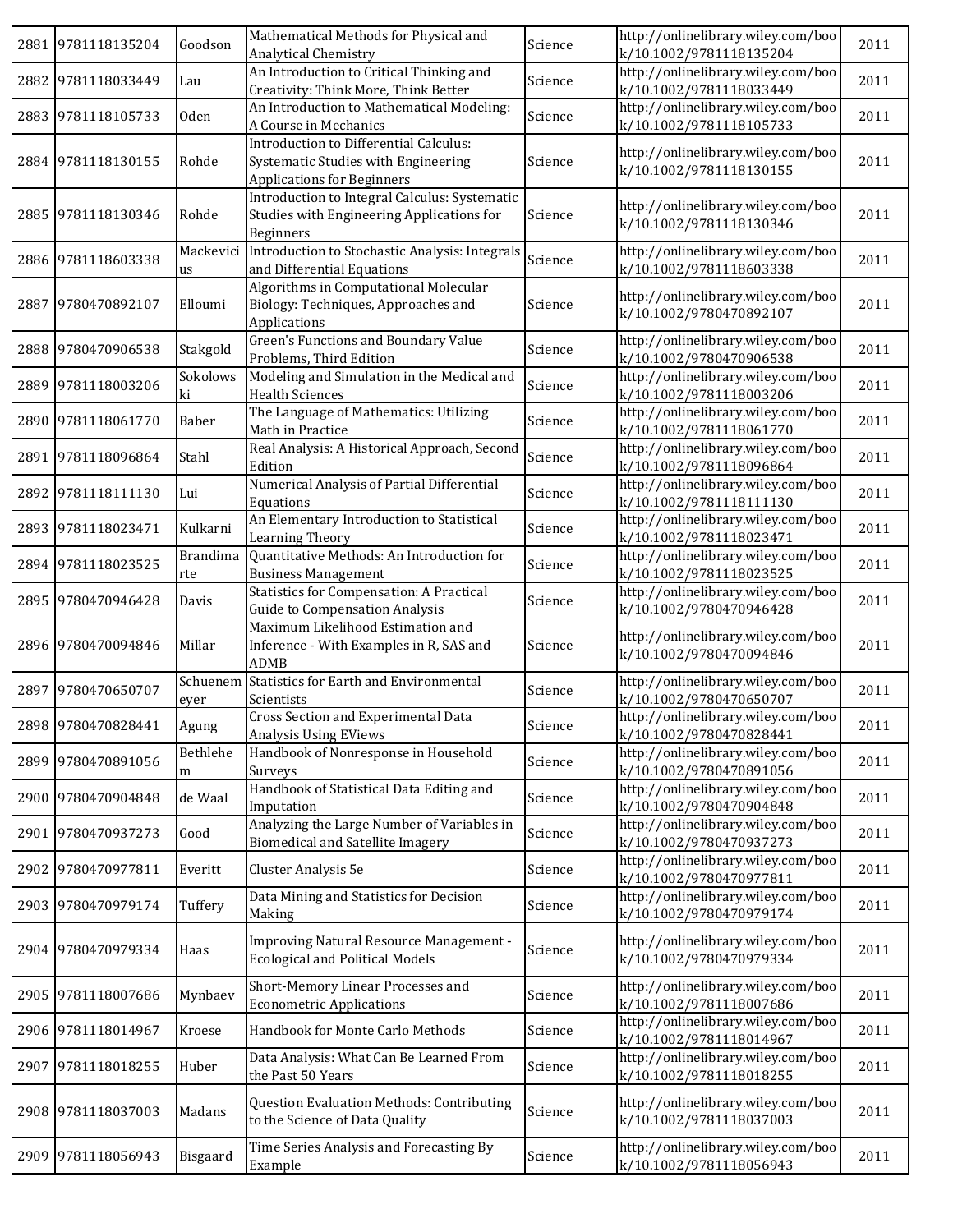| 2910 9781118063682 | Zieffler         | Comparing Groups: Randomization and<br>Bootstrap Methods Using R                                                                                       | Science | http://onlinelibrary.wiley.com/boo<br>k/10.1002/9781118063682 | 2011 |
|--------------------|------------------|--------------------------------------------------------------------------------------------------------------------------------------------------------|---------|---------------------------------------------------------------|------|
| 2911 9781118067475 | Huitema          | The Analysis of Covariance and Alternatives:<br>Statistical Methods for Experiments, Quasi-<br>Experiments, and Single-Case Studies,<br>Second Edition | Science | http://onlinelibrary.wiley.com/boo<br>k/10.1002/9781118067475 | 2011 |
| 2912 9781118092972 | Ibe              | <b>Fundamentals of Stochastic Networks</b>                                                                                                             | Science | http://onlinelibrary.wiley.com/boo<br>k/10.1002/9781118092972 | 2011 |
| 2913 9781118131626 | Brown            | Multivariate Analysis for the Biobehavioral<br>and Social Sciences: A Graphical Approach                                                               | Science | http://onlinelibrary.wiley.com/boo<br>k/10.1002/9781118131626 | 2011 |
| 2914 9781118490143 | Hahn             | A Career in Statistics: Beyond the Numbers                                                                                                             | Science | http://onlinelibrary.wiley.com/boo<br>k/10.1002/9781118490143 | 2011 |
| 2915 9781118491683 | Rutherfor        | ANOVA and ANCOVA: A GLM Approach,<br>Second Edition                                                                                                    | Science | http://onlinelibrary.wiley.com/boo<br>k/10.1002/9781118491683 | 2011 |
| 2916 9781118491751 | Kang             | Basic Statistical Tools for Improving Quality                                                                                                          | Science | http://onlinelibrary.wiley.com/boo<br>k/10.1002/9781118491751 | 2011 |
| 2917 9781118557716 | Bagdonavi<br>eus | Nonparametric Tests for Complete Data                                                                                                                  | Science | http://onlinelibrary.wiley.com/boo<br>k/10.1002/9781118557716 | 2011 |
| 2918 9781119952954 | Webb             | Statistical Pattern Recognition 3e                                                                                                                     | Science | http://onlinelibrary.wiley.com/boo<br>k/10.1002/9781119952954 | 2011 |
| 2919 9781119954231 | Tong             | Developing Econometrics Statistical<br>Theories and Methods with Applications to<br><b>Economics and Business</b>                                      | Science | http://onlinelibrary.wiley.com/boo<br>k/10.1002/9781119954231 | 2011 |
| 2920 9781119979630 | Rasch            | Statistics in Psychology Using R and SPSS                                                                                                              | Science | http://onlinelibrary.wiley.com/boo<br>k/10.1002/9781119979630 | 2011 |
| 2921 9781119991571 | Chandler         | Statistical Methods for Trend Detection and<br>Analysis In the Environmental Sciences                                                                  | Science | http://onlinelibrary.wiley.com/boo<br>k/10.1002/9781119991571 | 2011 |
| 2922 9781119992677 | Källén           | <b>Understanding Biostatistics</b>                                                                                                                     | Science | http://onlinelibrary.wiley.com/boo<br>k/10.1002/9781119992677 | 2011 |
| 2923 9781119954613 | Lynn             | Onshore and Offshore Wind Energy: An<br>Introduction                                                                                                   | Science | http://onlinelibrary.wiley.com/boo<br>k/10.1002/9781119954613 | 2011 |
| 2924 9780470667057 | Teodoresc<br>u   | Grid Converters for Photovoltaic and Wind<br>Power Systems                                                                                             | Science | http://onlinelibrary.wiley.com/boo<br>k/10.1002/9780470667057 | 2011 |
| 2925 9780470943854 | Sallam           | <b>Electric Distribution Systems</b>                                                                                                                   | Science | http://onlinelibrary.wiley.com/boo<br>k/10.1002/9780470943854 | 2011 |
| 2926 9780470947906 | Arora            | High Voltage and Electrical Insulation<br>Engineering                                                                                                  | Science | http://onlinelibrary.wiley.com/boo<br>k/10.1002/9780470947906 | 2011 |
| 2927 9781118029008 | Wu               | Power Conversion and Control of Wind<br><b>Energy Systems</b>                                                                                          | Science | http://onlinelibrary.wiley.com/boo<br>k/10.1002/9781118029008 | 2011 |
| 2928 9781118029039 | Bollen           | Integration of Distributed Generation in the<br>Power System                                                                                           | Science | http://onlinelibrary.wiley.com/boo<br>k/10.1002/9781118029039 | 2011 |
| 2929 9781118043493 | Lehr             | Nuclear Energy Encyclopedia: Science,<br>Technology, and Applications                                                                                  | Science | http://onlinelibrary.wiley.com/boo<br>k/10.1002/9781118043493 | 2011 |
| 2930 9781118104965 | Abad             | Doubly Fed Induction Machine: Modeling<br>and Control for Wind Energy Generation                                                                       | Science | http://onlinelibrary.wiley.com/boo<br>k/10.1002/9781118104965 | 2011 |
| 2931 9781118172094 | Ibrahim          | Disturbance Analysis for Power Systems                                                                                                                 | Science | http://onlinelibrary.wiley.com/boo<br>k/10.1002/9781118172094 | 2011 |
| 2932 9781118621196 | Monmass<br>on    | Power Electronic Converters: PWM<br>Strategies and Current Control Techniques                                                                          | Science | http://onlinelibrary.wiley.com/boo<br>k/10.1002/9781118621196 | 2011 |
| 2933 9781119975441 | Jamieson         | Innovation in Wind Turbine Design                                                                                                                      | Science | http://onlinelibrary.wiley.com/boo<br>k/10.1002/9781119975441 | 2011 |
| 2934 9781119992714 | Burton           | Wind Energy Handbook 2e                                                                                                                                | Science | http://onlinelibrary.wiley.com/boo<br>k/10.1002/9781119992714 | 2011 |
| 2935 9783527633708 | Scheer           | Chalcogenide Photovoltaics - Physics,<br>Technologies and Thin Film Devices                                                                            | Science | http://onlinelibrary.wiley.com/boo<br>k/10.1002/9783527633708 | 2011 |
| 2936 9780470929001 | Yan              | Hyperbranched Polymers: Synthesis,<br>Properties, and Applications                                                                                     | Science | http://onlinelibrary.wiley.com/boo<br>k/10.1002/9780470929001 | 2011 |
| 2937 9780470929445 | Silverstei<br>n  | Porous Polymers                                                                                                                                        | Science | http://onlinelibrary.wiley.com/boo<br>k/10.1002/9780470929445 | 2011 |
| 2938 9780470977798 | Bruce            | <b>Energy Materials</b>                                                                                                                                | Science | http://onlinelibrary.wiley.com/boo<br>k/10.1002/9780470977798 | 2011 |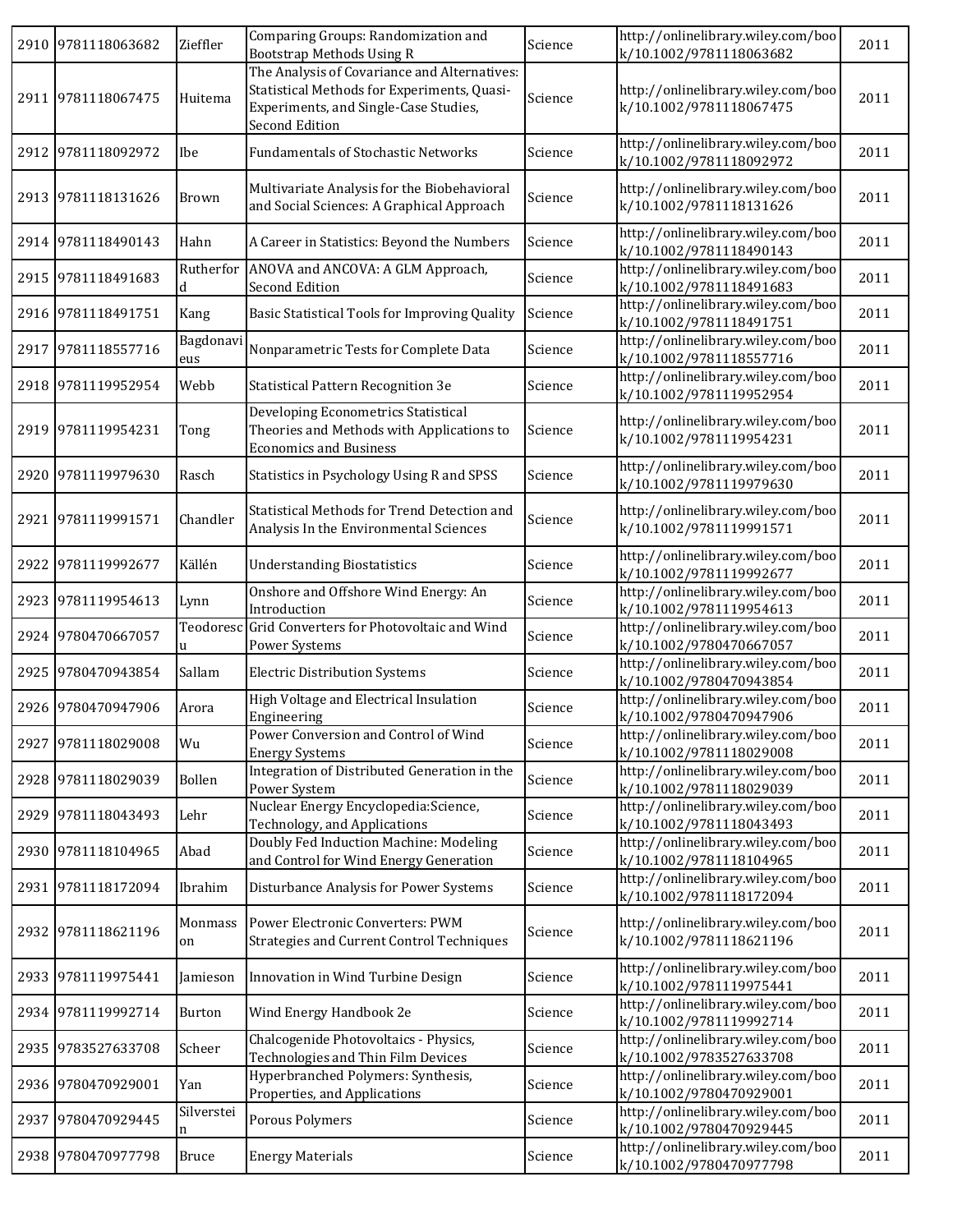| 2939 9781118037300 | Basu             | <b>Advanced Structural Ceramics</b>                                                                                         | Science | http://onlinelibrary.wiley.com/boo<br>k/10.1002/9781118037300 | 2011 |
|--------------------|------------------|-----------------------------------------------------------------------------------------------------------------------------|---------|---------------------------------------------------------------|------|
| 2940 9781118056776 | Singh            | Ceramic Integration and Joining<br>Technologies: From Macro to Nanoscale                                                    | Science | http://onlinelibrary.wiley.com/boo<br>k/10.1002/9781118056776 | 2011 |
| 2941 9781118082720 | Zhang            | Self-Healing Polymers and Polymer<br>Composites                                                                             | Science | http://onlinelibrary.wiley.com/boo<br>k/10.1002/9781118082720 | 2011 |
| 2942 9781118084380 | Grady            | Carbon Nanotube-Polymer Composites:<br>Manufacture, Properties, and Applications                                            | Science | http://onlinelibrary.wiley.com/boo<br>k/10.1002/9781118084380 | 2011 |
| 2943 9781118092866 |                  | Galimbert Rubber-Clay Nanocomposites: Science,<br>Technology, and Applications                                              | Science | http://onlinelibrary.wiley.com/boo<br>k/10.1002/9781118092866 | 2011 |
| 2944 9781118095362 | Mathur           | Nanostructured Materials and<br>Nanotechnology V: Ceramic Engineering and Science<br>Science Proceedings, Volume 32 Issue 7 |         | http://onlinelibrary.wiley.com/boo<br>k/10.1002/9781118095362 | 2011 |
| 2945 9781118144480 | Nair             | Advances and Applications in<br>Electroceramics                                                                             | Science | http://onlinelibrary.wiley.com/boo<br>k/10.1002/9781118144480 | 2011 |
| 2946 9781118144565 | Narayan          | Biomaterials Science - Processing,<br>Properties, and Applications                                                          | Science | http://onlinelibrary.wiley.com/boo<br>k/10.1002/9781118144565 | 2011 |
| 2947 9781118144602 | Lu               | Advances in Nanomaterials and<br>Nanostructures                                                                             | Science | http://onlinelibrary.wiley.com/boo<br>k/10.1002/9781118144602 | 2011 |
| 2948 9781118171950 | Mittal           | High Performance Polymers and<br><b>Engineering Plastics</b>                                                                | Science | http://onlinelibrary.wiley.com/boo<br>k/10.1002/9781118171950 | 2011 |
| 2949 9781118237786 | Morris           | Handbook on Material and Energy Balance<br>Calculations in Materials Processing, Third<br>Edition                           | Science | http://onlinelibrary.wiley.com/boo<br>k/10.1002/9781118237786 | 2011 |
| 2950 9781119972020 | Boudenne         | Handbook of Multiphase Polymer Systems<br>2V Set                                                                            | Science | http://onlinelibrary.wiley.com/boo<br>k/10.1002/9781119972020 | 2011 |
| 2951 9783527635160 | Li               | <b>Biosensor Nanomaterials</b>                                                                                              | Science | http://onlinelibrary.wiley.com/boo<br>k/10.1002/9783527635160 | 2011 |
| 2952 9783527636280 | Abou-Ras         | Advanced Characterization Techniques for<br>Thin Film Solar Cells                                                           | Science | http://onlinelibrary.wiley.com/boo<br>k/10.1002/9783527636280 | 2011 |
| 2953 9783527638529 | Alkauskas        | Advanced Calculations for Defects in<br>Materials - Electronic Structure Methods                                            | Science | http://onlinelibrary.wiley.com/boo<br>k/10.1002/9783527638529 | 2011 |
| 2954 9783527639496 | <b>Zhang</b>     | Electrochemical Technologies for Energy<br><b>Storageand Conversion</b>                                                     | Science | http://onlinelibrary.wiley.com/boo<br>k/10.1002/9783527639496 | 2011 |
| 2955 9783527639625 | Schubert         | Terpyridine-based Materials - For Catalytic,<br>Optoelectronic and Life Science Applications                                | Science | http://onlinelibrary.wiley.com/boo<br>k/10.1002/9783527639625 | 2011 |
| 2956 9783527639915 | Pinna            | Atomic Layer Deposition of Nanostructured<br>Materials                                                                      | Science | http://onlinelibrary.wiley.com/boo<br>k/10.1002/9783527639915 | 2011 |
| 2957 9783527635085 | Mittal           | Surface Modification of Nanotube Fillers                                                                                    | Science | http://onlinelibrary.wiley.com/boo<br>k/10.1002/9783527635085 | 2011 |
| 2958 9783527638116 | Spatschek        | High Temperature Plasmas - Theory and<br>Mathematical Tools for Laser and Fusion<br>Plasmas                                 | Science | http://onlinelibrary.wiley.com/boo<br>k/10.1002/9783527638116 | 2011 |
| 2959 9783527634927 | Willatzen        | Separable Boundary-Value Problems in<br>Physics                                                                             | Science | http://onlinelibrary.wiley.com/boo<br>k/10.1002/9783527634927 | 2011 |
| 2960 9783527634965 | <b>Brock</b>     | Physics at the Terascale                                                                                                    | Science | http://onlinelibrary.wiley.com/boo<br>k/10.1002/9783527634965 | 2011 |
| 2961 9783527637102 | Smirnov          | Fundamentals of Ionized Gases 2e - Basic<br>Topics in Plasma Physics                                                        | Science | http://onlinelibrary.wiley.com/boo<br>k/10.1002/9783527637102 | 2011 |
| 2962 9781118180730 | Lee              | Mass Spectrometry Handbook                                                                                                  | Science | http://onlinelibrary.wiley.com/boo<br>k/10.1002/9781118180730 | 2012 |
| 2963 9781119940722 | de la<br>Guardia | Handbook of Green Analytical Chemistry                                                                                      | Science | http://onlinelibrary.wiley.com/boo<br>k/10.1002/9781119940722 | 2012 |
| 2964 9783527665891 | Petrozzi         | Practical Instrumental Analysis - Methods,<br>Quality Assurance and Laboratory<br>Management                                | Science | http://onlinelibrary.wiley.com/boo<br>k/10.1002/9783527665891 | 2012 |
| 2965 9781118348970 | <b>Bugg</b>      | Introduction to Enzyme and Coenzyme<br>Chemistry 3e                                                                         | Science | http://onlinelibrary.wiley.com/boo<br>k/10.1002/9781118348970 | 2012 |
| 2966 9780470122464 | Nord             | Advances in Enzymology and Related Areas<br>of Molecular Biology V001                                                       | Science | http://onlinelibrary.wiley.com/boo<br>k/10.1002/9780470122464 | 2012 |
| 2967 9780470122471 | Nord             | Advances in Enzymology and Related Areas<br>of Molecular Biology V002                                                       | Science | http://onlinelibrary.wiley.com/boo<br>k/10.1002/9780470122471 | 2012 |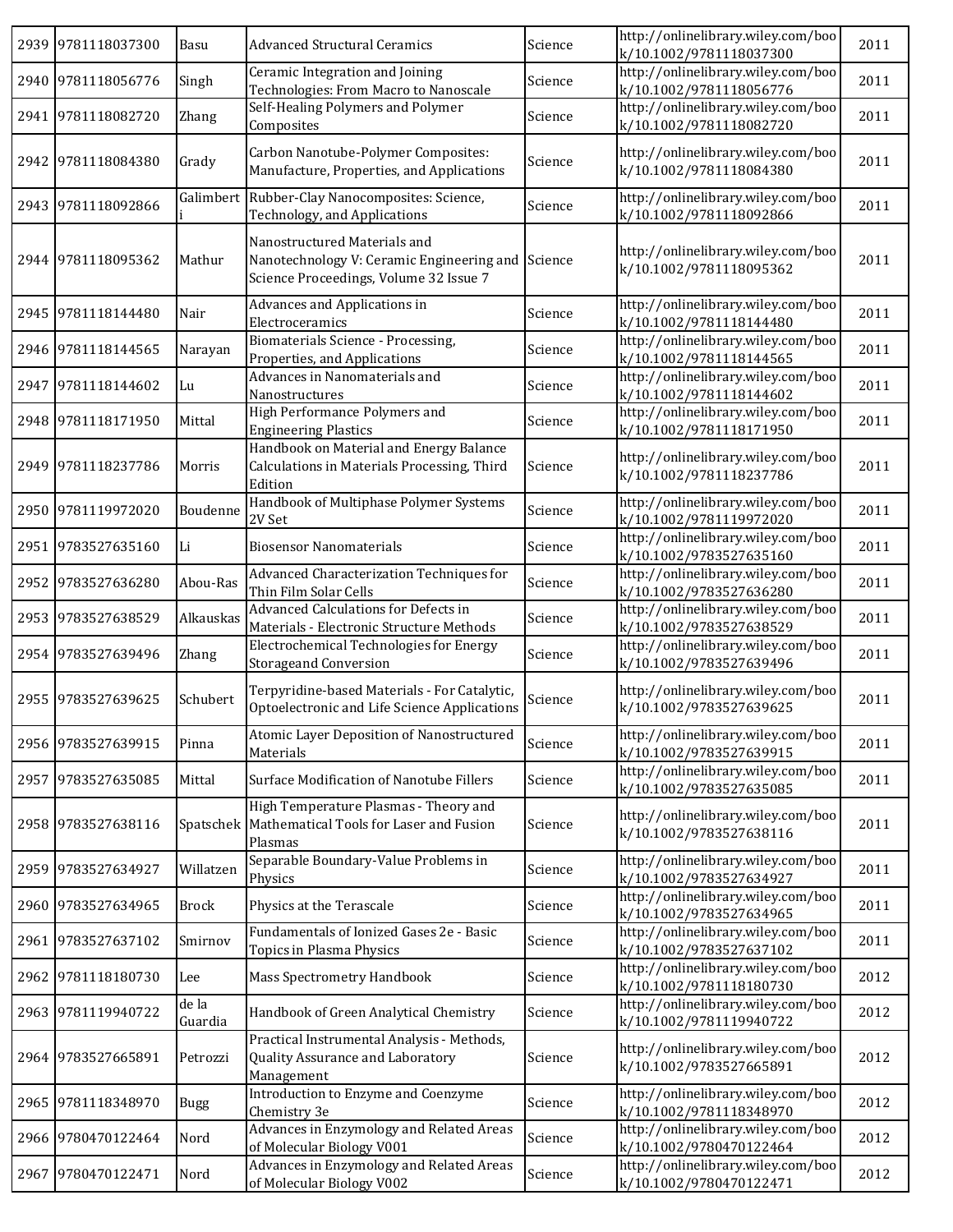|      | 2968 9780470122488 | Nord           | Advances in Enzymology and Related Areas<br>of Molecular Biology V003 O-BK                                        | Science | http://onlinelibrary.wiley.com/boo<br>k/10.1002/9780470122488 | 2012 |
|------|--------------------|----------------|-------------------------------------------------------------------------------------------------------------------|---------|---------------------------------------------------------------|------|
|      | 2969 9780470122518 | Nord           | Advances in Enzymology and Related Areas<br>of Molecular Biology V006 O-BK                                        | Science | http://onlinelibrary.wiley.com/boo<br>k/10.1002/9780470122518 | 2012 |
|      | 2970 9780470122532 | Nord           | Advances in Enzymology and Related Areas<br>of Molecular Biology Volume 8                                         | Science | http://onlinelibrary.wiley.com/boo<br>k/10.1002/9780470122532 | 2012 |
|      | 2971 9780470122723 | Nord           | Advances in Enzymology and Related Areas<br>of Molecular Biology Volume 27                                        | Science | http://onlinelibrary.wiley.com/boo<br>k/10.1002/9780470122723 | 2012 |
|      | 2972 9780470124888 | Nord           | Advances in Enzymology and Related Areas<br>of Molecular Biology Volume 24                                        | Science | http://onlinelibrary.wiley.com/boo<br>k/10.1002/9780470124888 | 2012 |
|      | 2973 9781118268667 | Lue            | Telomerases: Chemistry, Biology, and<br><b>Clinical Applications</b>                                              | Science | http://onlinelibrary.wiley.com/boo<br>k/10.1002/9781118268667 | 2012 |
|      | 2974 9781118391815 | Civjan         | Natural Products in Chemical Biology O-BK                                                                         | Science | http://onlinelibrary.wiley.com/boo<br>k/10.1002/9781118391815 | 2012 |
|      | 2975 9781118435762 | Civjan         | Chemical Biology: Approaches to Drug<br>Discovery and Development to Targeting<br>Disease O-BK                    | Science | http://onlinelibrary.wiley.com/boo<br>k/10.1002/9781118435762 | 2012 |
|      | 2976 9781118657072 | Michal         | Biochemical Pathways:d Molecular Biology,<br><b>Second Edition</b>                                                | Science | http://onlinelibrary.wiley.com/boo<br>k/10.1002/9781118657072 | 2012 |
| 2977 | 9781118528372      | Curran         | Life Cycle Assessment Handbook                                                                                    | Science | http://onlinelibrary.wiley.com/boo<br>k/10.1002/9781118528372 | 2012 |
|      | 2978 9783527649525 | Parvulesc<br>u | Plasma Chemistry and Catalysis in Gases and<br>Liquids                                                            | Science | http://onlinelibrary.wiley.com/boo<br>k/10.1002/9783527649525 | 2012 |
|      | 2979 9781118229101 | Weinhold       | Discovering Chemistry With Natural Bond<br>Orbitals                                                               | Science | http://onlinelibrary.wiley.com/boo<br>k/10.1002/9781118229101 | 2012 |
|      | 2980 9781118329481 | Islam          | Zero Waste Engineering                                                                                            | Science | http://onlinelibrary.wiley.com/boo<br>k/10.1002/9781118329481 | 2012 |
|      | 2981 9781118347737 | Lior           | <b>Advances in Water Desalination</b>                                                                             | Science | http://onlinelibrary.wiley.com/boo<br>k/10.1002/9781118347737 | 2012 |
|      | 2982 9781118449400 | Xie            | The Role of Green Chemistry in Biomass<br>Processingand Conversion                                                | Science | http://onlinelibrary.wiley.com/boo<br>k/10.1002/9781118449400 | 2012 |
|      | 2983 9783527650248 | Stolten        | Fuel Cells Science and Engineering -<br>Materials, Processes, Systems and<br>Technologies                         | Science | http://onlinelibrary.wiley.com/boo<br>k/10.1002/9783527650248 | 2012 |
|      | 2984 9781118311059 | Andersso<br>n  | Experiment! - Planning, Implementing and<br>Interpreting                                                          | Science | http://onlinelibrary.wiley.com/boo<br>k/10.1002/9781118311059 | 2012 |
|      | 2985 9781118342749 | Wei            | Great Inventions that Changed the World                                                                           | Science | http://onlinelibrary.wiley.com/boo<br>k/10.1002/9781118342749 | 2012 |
|      | 2986 9781118165850 | Ciferri        | Ionic Interactions in Natural and Synthetic<br>Macromolecules                                                     | Science | http://onlinelibrary.wiley.com/boo<br>k/10.1002/9781118165850 | 2012 |
|      | 2987 9781118458891 | Vincent        | The Bioinorganic Chemistry of Chromium                                                                            | Science | http://onlinelibrary.wiley.com/boo<br>k/10.1002/9781118458891 | 2012 |
|      | 2988 9783527644131 | Schalley       | Analytical Methods in Supramolecular<br>Chemistry 2e                                                              | Science | http://onlinelibrary.wiley.com/boo<br>k/10.1002/9783527644131 | 2012 |
| 2989 | 9783527652235      | Christman<br>n | Asymmetric Synthesis II - More Methods and<br>Applications                                                        | Science | http://onlinelibrary.wiley.com/boo<br>k/10.1002/9783527652235 | 2012 |
|      | 2990 9781118260005 | Filho          | Plant Bioactives and Drug Discovery:<br>Principles, Practice, and Perspectives                                    | Science | http://onlinelibrary.wiley.com/boo<br>k/10.1002/9781118260005 | 2012 |
|      | 2991 9781118141649 | Toy            | Solid-Phase Organic Synthesis: Concepts,<br>Strategies, and Applications                                          | Science | http://onlinelibrary.wiley.com/boo<br>k/10.1002/9781118141649 | 2012 |
|      | 2992 9781118347300 | Koskinen       | Asymmetric Synthesis of Natural Products.<br>2nd Edition                                                          | Science | http://onlinelibrary.wiley.com/boo<br>k/10.1002/9781118347300 | 2012 |
|      | 2993 9783527664450 | Lamberth       | Bioactive Heterocyclic Compound Classes -<br>Pharmaceuticals                                                      | Science | http://onlinelibrary.wiley.com/boo<br>k/10.1002/9783527664450 | 2012 |
|      | 2994 9781118409466 | Roesky         | <b>Efficient Preparations of Fluorine</b><br>Compounds                                                            | Science | http://onlinelibrary.wiley.com/boo<br>k/10.1002/9781118409466 | 2012 |
|      | 2995 9783527639861 | Drauz          | Enzyme Catalysis in Organic Synthesis 3e                                                                          | Science | http://onlinelibrary.wiley.com/boo<br>k/10.1002/9783527639861 | 2012 |
|      | 2996 9781118380208 | Joule          | Heterocyclic Chemistry at a Glance 2e                                                                             | Science | http://onlinelibrary.wiley.com/boo<br>k/10.1002/9781118380208 | 2012 |
| 2997 | 9783527646586      | Andersso<br>n  | Innovative Catalysis in Organic Synthesis -<br>Oxidation, Hydrogenation, and C-X Bond<br><b>Forming Reactions</b> | Science | http://onlinelibrary.wiley.com/boo<br>k/10.1002/9783527646586 | 2012 |
|      | 2998 9781118158753 | z de Ma        | Domíngue Ionic Liquids in Biotransformations and<br>Organocatalysis: Solvents and Beyond                          | Science | http://onlinelibrary.wiley.com/boo<br>k/10.1002/9781118158753 | 2012 |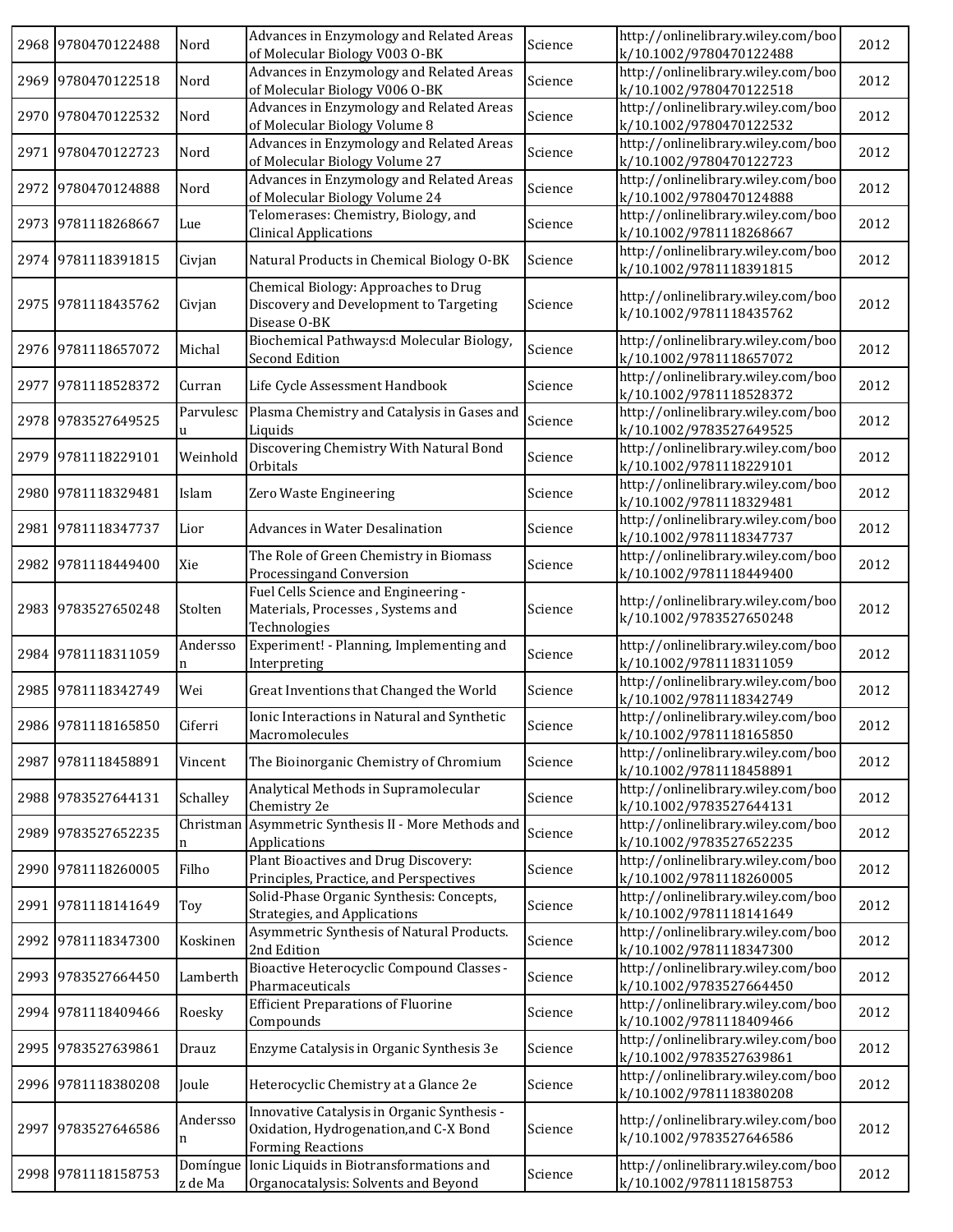|      | 2999 9781118434987 | Plechkova       | Ionic Liquids UnCOILed: Critical Expert<br>Overviews                                                                                           | Science | http://onlinelibrary.wiley.com/boo<br>k/10.1002/9781118434987 | 2012 |
|------|--------------------|-----------------|------------------------------------------------------------------------------------------------------------------------------------------------|---------|---------------------------------------------------------------|------|
|      | 3000 9783527652532 | Nenajden<br>ko  | Isocyanide Chemistryand Material Science                                                                                                       | Science | http://onlinelibrary.wiley.com/boo<br>k/10.1002/9783527652532 | 2012 |
|      | 3001 9783527646869 | Hashmi          | Modern Gold Catalyzed Synthesis                                                                                                                | Science | http://onlinelibrary.wiley.com/boo<br>k/10.1002/9783527646869 | 2012 |
|      | 3002 9783527645824 | Pignataro       | New Strategies in Chemical Synthesis and<br>Catalysis                                                                                          | Science | http://onlinelibrary.wiley.com/boo<br>k/10.1002/9783527645824 | 2012 |
| 3003 | 9783527664801      | Ding            | Organic Chemistry - Breakthroughs and<br>Perspectives                                                                                          | Science | http://onlinelibrary.wiley.com/boo<br>k/10.1002/9783527664801 | 2012 |
|      | 3004 9781119942863 | <b>Bates</b>    | Organic Synthesis Using Transition Metals<br>2e                                                                                                | Science | http://onlinelibrary.wiley.com/boo<br>k/10.1002/9781119942863 | 2012 |
|      | 3005 9781118336632 | Garti           | Self-Assembled Supramolecular<br>Architectures: Lyotropic Liquid Crystals                                                                      | Science | http://onlinelibrary.wiley.com/boo<br>k/10.1002/9781118336632 | 2012 |
|      | 3006 9781118336953 | Scott           | Solid-Phase Organic Syntheses, Volume 2:<br>Solid-Phase Palladium Chemistry                                                                    | Science | http://onlinelibrary.wiley.com/boo<br>k/10.1002/9781118336953 | 2012 |
| 3007 | 9781119970934      | Nahar           | Steroid Dimers - Chemistry and Applications<br>in Drug Design and Delivery                                                                     | Science | http://onlinelibrary.wiley.com/boo<br>k/10.1002/9781119970934 | 2012 |
| 3008 | 9783527650125      | Martin          | Supramolecular Chemistry of Fullerenes and<br>Carbon Nanotubes                                                                                 | Science | http://onlinelibrary.wiley.com/boo<br>k/10.1002/9783527650125 | 2012 |
| 3009 | 9783527639786      | Harada          | Supramolecular Polymer Chemistry                                                                                                               | Science | http://onlinelibrary.wiley.com/boo<br>k/10.1002/9783527639786 | 2012 |
|      | 3010 9781118313367 | Luo             | Systems Biology for Traditional Chinese<br>Medicine                                                                                            | Science | http://onlinelibrary.wiley.com/boo<br>k/10.1002/9781118313367 | 2012 |
|      | 3011 9781119941934 | Rios<br>Torres  | The Pauson-Khand Reaction - Scope,<br>Variations and Applications                                                                              | Science | http://onlinelibrary.wiley.com/boo<br>k/10.1002/9781119941934 | 2012 |
|      | 3012 9783527664412 |                 | Lamberth Bioactive Heterocyclic Compound Classes                                                                                               | Science | http://onlinelibrary.wiley.com/boo<br>k/10.1002/9783527664412 | 2012 |
|      | 3013 9781118202470 | Wolynes         | Structural Glasses and Supercooled Liquids:<br>Theory, Experiment, and Applications                                                            | Science | http://onlinelibrary.wiley.com/boo<br>k/10.1002/9781118202470 | 2012 |
|      | 3014 9781118135440 | Ohshima         | Electrical Phenomena at Interfaces and<br>Biointerfaces: Fundamentals and<br>Applications in Nano-, Bio-, and<br><b>Environmental Sciences</b> | Science | http://onlinelibrary.wiley.com/boo<br>k/10.1002/9781118135440 | 2012 |
|      | 3015 9781118228920 | Rosen           | Surfactants and Interfacial Phenomena,<br>Fourth Edition                                                                                       | Science | http://onlinelibrary.wiley.com/boo<br>k/10.1002/9781118228920 | 2012 |
|      | 3016 9783527636839 | Schäfer         | Methods in Physical Chemistry                                                                                                                  | Science | http://onlinelibrary.wiley.com/boo<br>k/10.1002/9783527636839 | 2012 |
|      | 3017 9783527650002 | Valeur          | Molecular Fluorescence 2e - Principles and<br>Applications                                                                                     | Science | http://onlinelibrary.wiley.com/boo<br>k/10.1002/9783527650002 | 2012 |
|      | 3018 9783527651276 | Kärger          | Diffusion in Nanoporous Materials                                                                                                              | Science | http://onlinelibrary.wiley.com/boo<br>k/10.1002/9783527651276 | 2012 |
| 3019 | 9781118336816      | Newman          | A Classical Introduction to Galois Theory                                                                                                      | Science | http://onlinelibrary.wiley.com/boo<br>k/10.1002/9781118336816 | 2012 |
| 3020 | 9781118159743      | Grimaldi        | Fibonacci and Catalan Numbers: An<br>Introduction                                                                                              | Science | http://onlinelibrary.wiley.com/boo<br>k/10.1002/9781118159743 | 2012 |
| 3021 | 9781118382011      | Wu              | Introduction to the Explicit Finite Element<br>Method for Nonlinear Transient Dynamics                                                         | Science | http://onlinelibrary.wiley.com/boo<br>k/10.1002/9781118382011 | 2012 |
| 3022 | 9781119205456      | Gray            | Quantitative Value + Website: A<br>Practitioner's Guide to Automating<br>Intelligent Investment and Eliminating<br><b>Behavioral Errors</b>    | Science | http://onlinelibrary.wiley.com/boo<br>k/10.1002/9781119205456 | 2012 |
| 3023 | 9781118243879      | Faticoni        | The Mathematics of Infinity: A Guide to<br>Great Ideas, Second Edition                                                                         | Science | http://onlinelibrary.wiley.com/boo<br>k/10.1002/9781118243879 | 2012 |
| 3024 | 9781118218457      | Cox             | Galois Theory, Second Edition                                                                                                                  | Science | http://onlinelibrary.wiley.com/boo<br>k/10.1002/9781118218457 | 2012 |
| 3025 | 9781118315361      | Tourlakis       | Theory of Computation                                                                                                                          | Science | http://onlinelibrary.wiley.com/boo<br>k/10.1002/9781118315361 | 2012 |
|      | 3026 9783527630431 | Goering         | Die Finite-Elemente-Methode für Anfänger<br>4e                                                                                                 | Science | http://onlinelibrary.wiley.com/boo<br>k/10.1002/9783527630431 | 2012 |
| 3027 | 9781118574454      | Christens<br>en | Rasch Related Models and Methods for<br>Health Science                                                                                         | Science | http://onlinelibrary.wiley.com/boo<br>k/10.1002/9781118574454 | 2012 |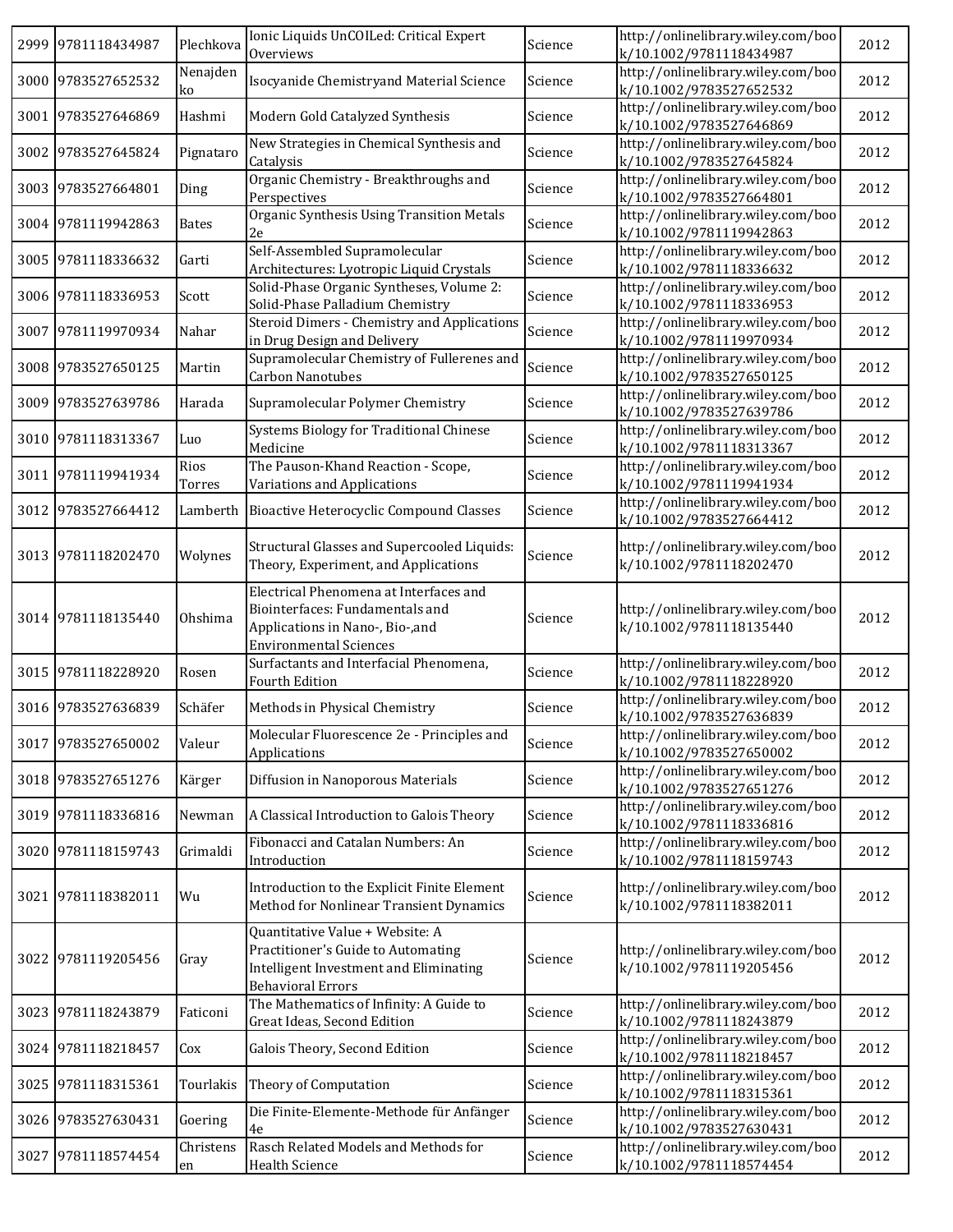|      | 3028 9781118562031 |                    | De Volder Stochastic Methods for Pension Funds                                                                               | Science | http://onlinelibrary.wiley.com/boo<br>k/10.1002/9781118562031 | 2012 |
|------|--------------------|--------------------|------------------------------------------------------------------------------------------------------------------------------|---------|---------------------------------------------------------------|------|
|      | 3029 9781118106907 | Alhabeeb           | Mathematical Finance                                                                                                         | Science | http://onlinelibrary.wiley.com/boo<br>k/10.1002/9781118106907 | 2012 |
|      | 3030 9781118241042 | Sokolows<br>ki     | Handbook of Real-World Applications in<br>Modeling and Simulation                                                            | Science | http://onlinelibrary.wiley.com/boo<br>k/10.1002/9781118241042 | 2012 |
|      | 3031 9781118277188 | Rebaza             | A First Course in Applied Mathematics                                                                                        | Science | http://onlinelibrary.wiley.com/boo<br>k/10.1002/9781118277188 | 2012 |
| 3032 | 9781118462706      | Yang               | Mathematical Modeling with<br><b>Multidisciplinary Applications</b>                                                          | Science | http://onlinelibrary.wiley.com/boo<br>k/10.1002/9781118462706 | 2012 |
|      | 3033 9781118569764 | Dhatt              | <b>Finite Element Method</b>                                                                                                 | Science | http://onlinelibrary.wiley.com/boo<br>k/10.1002/9781118569764 | 2012 |
|      | 3034 9781119969495 | De<br>Rocquign     | Modelling Under Risk and Uncertainty - An<br>Introduction to Statistical,<br>Phenomenological and Computational<br>Methods   | Science | http://onlinelibrary.wiley.com/boo<br>k/10.1002/9781119969495 | 2012 |
|      | 3035 9781118344972 | Blanco<br>Castaned | Introduction to Probability and Stochastic<br>Processes with Applications                                                    | Science | http://onlinelibrary.wiley.com/boo<br>k/10.1002/9781118344972 | 2012 |
|      | 3036 9781119966241 | Eldridge           | A Practical Guide to Cluster Randomised<br>Trials in Health Services Research                                                | Science | http://onlinelibrary.wiley.com/boo<br>k/10.1002/9781119966241 | 2012 |
| 3037 | 9781118287798      | Haug               | Bayesian Estimation and Tracking: A<br>Practical Guide                                                                       | Science | http://onlinelibrary.wiley.com/boo<br>k/10.1002/9781118287798 | 2012 |
|      | 3038 9781118270165 | Takezawa           | Guidebook to R Graphics Using Microsoft(R)<br>Windows                                                                        | Science | http://onlinelibrary.wiley.com/boo<br>k/10.1002/9781118270165 | 2012 |
| 3039 | 9781119968405      | <b>Barone</b>      | Statistical and Managerial Techniques for Six<br>Sigma Methodology - Theory and<br>Application                               | Science | http://onlinelibrary.wiley.com/boo<br>k/10.1002/9781119968405 | 2012 |
|      | 3040 9781118358887 | Song               | Basic and Advanced Structural Equation<br>Modeling: With Applications in the Medical<br>and Behavioral Sciences              | Science | http://onlinelibrary.wiley.com/boo<br>k/10.1002/9781118358887 | 2012 |
|      | 3041 9781118422878 | Meinert            | Clinical Trials Handbook: Design and<br>Conduct                                                                              | Science | http://onlinelibrary.wiley.com/boo<br>k/10.1002/9781118422878 | 2012 |
| 3042 | 9781118316443      | Steland            | <b>Financial Statistics and Mathematical</b><br>Finance - Methods, Models and Applications                                   | Science | http://onlinelibrary.wiley.com/boo<br>k/10.1002/9781118316443 | 2012 |
|      | 3043 9781118445785 | James              | Handbook of Exchange Rates                                                                                                   | Science | http://onlinelibrary.wiley.com/boo<br>k/10.1002/9781118445785 | 2012 |
|      | 3044 9781119967101 | Okabe              | Spatial Analysis Along Networks - Statistical<br>and Computational Methods                                                   | Science | http://onlinelibrary.wiley.com/boo<br>k/10.1002/9781119967101 | 2012 |
|      | 3045 9781119940012 | Faltin             | Statistical Methods in Healthcare                                                                                            | Science | http://onlinelibrary.wiley.com/boo<br>k/10.1002/9781119940012 | 2012 |
|      | 3046 9780470517253 | Kruger             | Advances in Statistical Monitoring of<br>Complex Multivariate Processes - With<br>Applications in Industrial Process Control | Science | http://onlinelibrary.wiley.com/boo<br>k/10.1002/9780470517253 | 2012 |
|      | 3047 9780470975916 | Ruggeri            | Bayesian Analysis of Stochastic Process<br>Models                                                                            | Science | http://onlinelibrary.wiley.com/boo<br>k/10.1002/9780470975916 | 2012 |
|      | 3048 9781118136188 | Chiles             | Geostatistics: Modeling Spatial Uncertainty,<br><b>Second Edition</b>                                                        | Science | http://onlinelibrary.wiley.com/boo<br>k/10.1002/9781118136188 | 2012 |
| 3049 | 9781118147634      | Hinkelma<br>nn     | Design and Analysis of Experiments, Volume<br>3, Special Designs and Applications                                            | Science | http://onlinelibrary.wiley.com/boo<br>k/10.1002/9781118147634 | 2012 |
|      | 3050 9781118162729 | Helsel             | Statistics for Censored Environmental Data<br>Using Minitab and R, Second Edition                                            | Science | http://onlinelibrary.wiley.com/boo<br>k/10.1002/9781118162729 | 2012 |
|      | 3051 9781118162934 | Thompso            | Sampling, Third Edition                                                                                                      | Science | http://onlinelibrary.wiley.com/boo<br>k/10.1002/9781118162934 | 2012 |
| 3052 | 9781118231296      | Olofsson           | Probability, Statistics, and Stochastic<br>Processes, Second Edition                                                         | Science | http://onlinelibrary.wiley.com/boo<br>k/10.1002/9781118231296 | 2012 |
| 3053 | 9781118279724      | van Belle          | Design and Analysis of Experiments in the<br><b>Health Sciences</b>                                                          | Science | http://onlinelibrary.wiley.com/boo<br>k/10.1002/9781118279724 | 2012 |
| 3054 | 9781118307656      | Liu                | Survival Analysis - Models and Applications                                                                                  | Science | http://onlinelibrary.wiley.com/boo<br>k/10.1002/9781118307656 | 2012 |
|      | 3055 9781118309773 | Panik              | Statistical Inference: A Short Course                                                                                        | Science | http://onlinelibrary.wiley.com/boo<br>k/10.1002/9781118309773 | 2012 |
|      | 3056 9781118314340 | Gorrooch<br>urn    | <b>Classic Problems of Probability</b>                                                                                       | Science | http://onlinelibrary.wiley.com/boo<br>k/10.1002/9781118314340 | 2012 |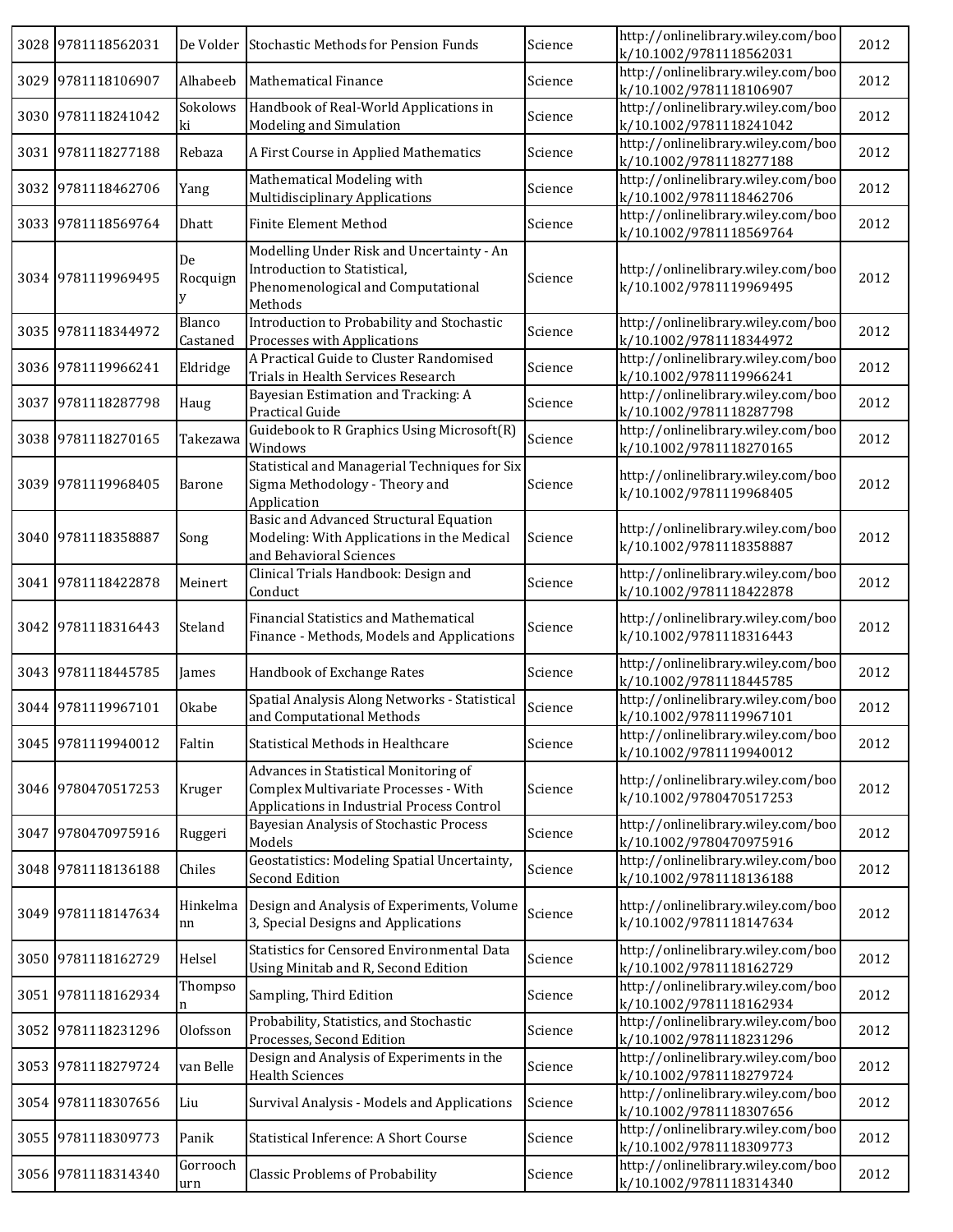| 3057 | 9781118315293      | Meinert            | Clinical Trials Dictionary: Terminology and<br><b>Usage Recommendations, Second Edition</b>           | Science | http://onlinelibrary.wiley.com/boo<br>k/10.1002/9781118315293 | 2012 |
|------|--------------------|--------------------|-------------------------------------------------------------------------------------------------------|---------|---------------------------------------------------------------|------|
|      | 3058 9781118342978 | Weathingt<br>on    | <b>Understanding Business Research</b>                                                                | Science | http://onlinelibrary.wiley.com/boo<br>k/10.1002/9781118342978 | 2012 |
|      | 3059 9781118345054 | Pardoe             | Applied Regression Modeling, Second<br>Edition                                                        | Science | http://onlinelibrary.wiley.com/boo<br>k/10.1002/9781118345054 | 2012 |
|      | 3060 9781118349212 | Kumar              | Statistical Methods in Customer Relationship<br>Management                                            | Science | http://onlinelibrary.wiley.com/boo<br>k/10.1002/9781118349212 | 2012 |
|      | 3061 9781118360125 | Good               | Common Errors in Statistics (and How to<br>Avoid Them), Fourth Edition                                | Science | http://onlinelibrary.wiley.com/boo<br>k/10.1002/9781118360125 | 2012 |
|      | 3062 9781118383773 | Tort-<br>Martorell | <b>Industrial Statistics with Minitab</b>                                                             | Science | http://onlinelibrary.wiley.com/boo<br>k/10.1002/9781118383773 | 2012 |
|      | 3063 9781118391686 | Rencher            | Methods of Multivariate Analysis, Third<br>Edition                                                    | Science | http://onlinelibrary.wiley.com/boo<br>k/10.1002/9781118391686 | 2012 |
|      | 3064 9781118391778 | von Eye            | Log-Linear Modeling: Concepts,<br>Interpretation, and Application                                     | Science | http://onlinelibrary.wiley.com/boo<br>k/10.1002/9781118391778 | 2012 |
| 3065 | 9781118394472      | Alston             | Case Studies in Bayesian Statistical<br>Modelling and Analysis                                        | Science | http://onlinelibrary.wiley.com/boo<br>k/10.1002/9781118394472 | 2012 |
| 3066 | 9781118441862      | Müller             | Spatio-temporal Design - Advances in<br><b>Efficient Data Acquisition</b>                             | Science | http://onlinelibrary.wiley.com/boo<br>k/10.1002/9781118441862 | 2012 |
| 3067 | 9781118448908      | Crawley            | The R Book                                                                                            | Science | http://onlinelibrary.wiley.com/boo<br>k/10.1002/9781118448908 | 2012 |
|      | 3068 9781118532843 |                    | Chatterjee Handbook of Regression Analysis                                                            | Science | http://onlinelibrary.wiley.com/boo<br>k/10.1002/9781118532843 | 2012 |
|      | 3069 9781118555552 | Givens             | Computational Statistics, Second Edition                                                              | Science | http://onlinelibrary.wiley.com/boo<br>k/10.1002/9781118555552 | 2012 |
|      | 3070 9781118647325 | Abbott             | <b>Understanding and Applying Research</b><br>Design                                                  | Science | http://onlinelibrary.wiley.com/boo<br>k/10.1002/9781118647325 | 2012 |
| 3071 | 9781119942412      | Lesaffre           | <b>Bayesian Biostatistics</b>                                                                         | Science | http://onlinelibrary.wiley.com/boo<br>k/10.1002/9781119942412 | 2012 |
| 3072 | 9781119945710      | Berzuini           | Causality - Statistical Perspectives and<br>Applications                                              | Science | http://onlinelibrary.wiley.com/boo<br>k/10.1002/9781119945710 | 2012 |
| 3073 | 9781118249864      | Brower             | Wind Resource Assessment: A Practical<br>Guide to Developing a Wind Project                           | Science | http://onlinelibrary.wiley.com/boo<br>k/10.1002/9781118249864 | 2012 |
|      | 3074 9781119967286 | Hofmann            | Reactive Power Compensation - A Practical<br>Guide                                                    | Science | http://onlinelibrary.wiley.com/boo<br>k/10.1002/9781119967286 | 2012 |
|      | 3075 9781118404089 | Mudhoo             | Biogas Production: Pretreatment Methods in<br>Anaerobic Digestion                                     | Science | http://onlinelibrary.wiley.com/boo<br>k/10.1002/9781118404089 | 2012 |
|      | 3076 9781118472750 | Buryakov<br>sky    | Fundamentals of the Petrophysics of Oil and<br>Gas Reservoirs                                         | Science | http://onlinelibrary.wiley.com/boo<br>k/10.1002/9781118472750 | 2012 |
| 3077 | 9781118443156      | Hase               | Handbook of Power Systems Engineering<br>with Power Electronics Applications, Second<br>Edition       | Science | http://onlinelibrary.wiley.com/boo<br>k/10.1002/9781118443156 | 2012 |
|      | 3078 9781118156117 | Momoh              | Smart Grid: Fundamentals of Design and<br>Analysis                                                    | Science | http://onlinelibrary.wiley.com/boo<br>k/10.1002/9781118156117 | 2012 |
| 3079 | 9781118569863      | Roboam             | Systemic Design Methodologies for Electrical<br>Energy Systems: Analysis, synthesis and<br>management | Science | http://onlinelibrary.wiley.com/boo<br>k/10.1002/9781118569863 | 2012 |
|      | 3080 9781118528471 | Speight            | Bioremediation of Petroleum and Petroleum<br>Products                                                 | Science | http://onlinelibrary.wiley.com/boo<br>k/10.1002/9781118528471 | 2012 |
|      | 3081 9781118562062 | Beckers            | Solar Energy at Urban Scale                                                                           | Science | http://onlinelibrary.wiley.com/boo<br>k/10.1002/9781118562062 | 2012 |
|      | 3082 9781118603185 | Multon             | Marine Renewable Energy Handbook                                                                      | Science | http://onlinelibrary.wiley.com/boo<br>k/10.1002/9781118603185 | 2012 |
|      | 3083 9781119941842 | Ackerman           | Wind Power in Power Systems 2e                                                                        | Science | http://onlinelibrary.wiley.com/boo<br>k/10.1002/9781119941842 | 2012 |
| 3084 | 9781119968696      | Ekanayak<br>e      | Smart Grid - Technology and Applications                                                              | Science | http://onlinelibrary.wiley.com/boo<br>k/10.1002/9781119968696 | 2012 |
| 3085 | 9781119976998      | Häberlin           | Photovoltaics - System Design and Practice                                                            | Science | http://onlinelibrary.wiley.com/boo<br>k/10.1002/9781119976998 | 2012 |
|      | 3086 9781119990048 | Sumper             | Electrical Energy Efficiency - Technologies<br>and Applications                                       | Science | http://onlinelibrary.wiley.com/boo<br>k/10.1002/9781119990048 | 2012 |
| 3087 | 9783527651894      | Ishida             | Linear and Nonlinear Rotordynamics                                                                    | Science | http://onlinelibrary.wiley.com/boo<br>k/10.1002/9783527651894 | 2012 |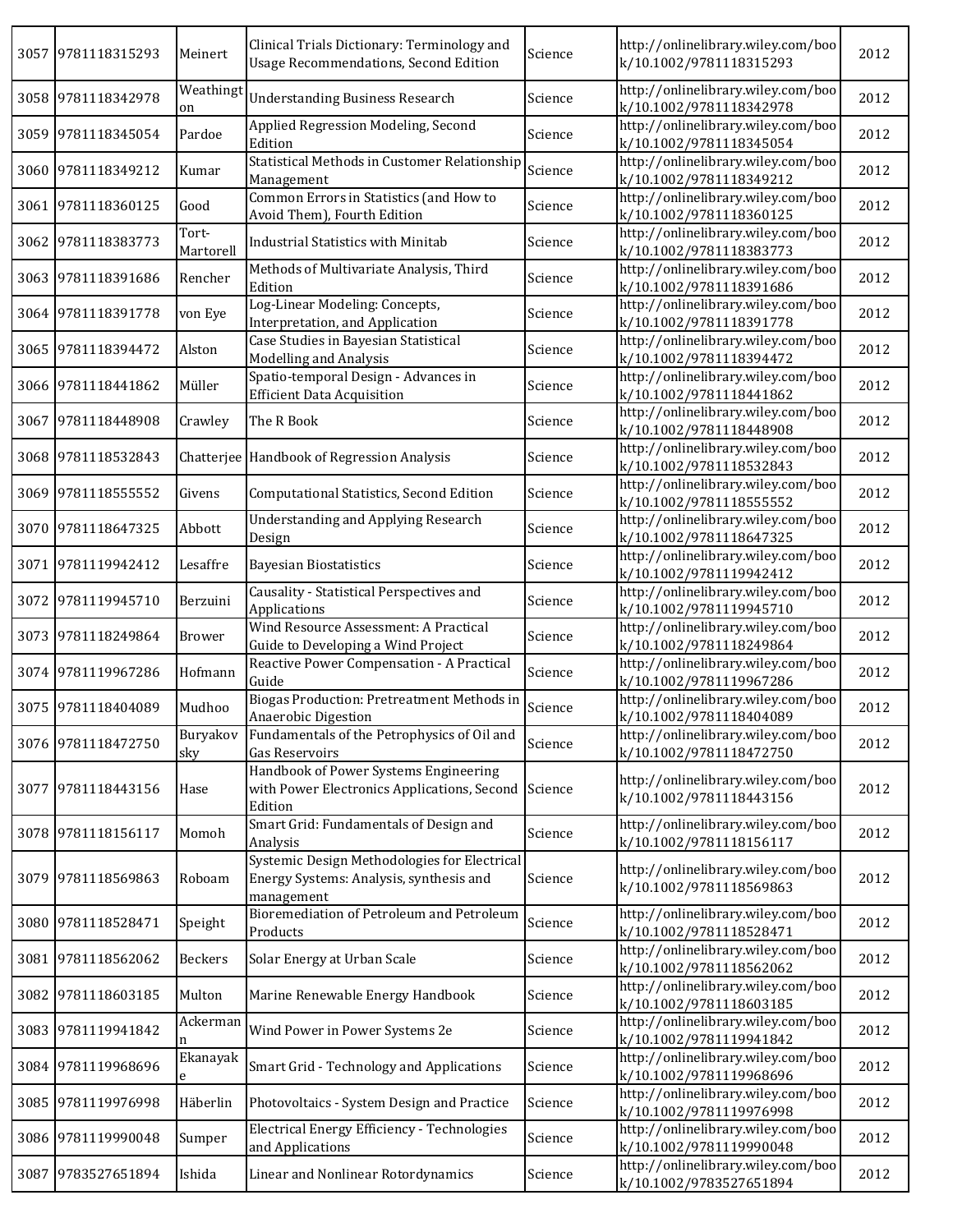|      | 3088 9783527671342 | Wengenm<br>ayr  | Renewable Energy                                                                                                                                               | Science | http://onlinelibrary.wiley.com/boo<br>k/10.1002/9783527671342 | 2012 |
|------|--------------------|-----------------|----------------------------------------------------------------------------------------------------------------------------------------------------------------|---------|---------------------------------------------------------------|------|
|      | 3089 9781118463215 | Malpass         | Introduction to Industrial Polypropylene:<br>Properties, Catalysts Processes                                                                                   | Science | http://onlinelibrary.wiley.com/boo<br>k/10.1002/9781118463215 | 2012 |
|      | 3090 9783527655427 | Theato          | Functional Polymers by Post-Polymerization<br>Modification - Concepts, Guidelines and<br>Applications                                                          | Science | http://onlinelibrary.wiley.com/boo<br>k/10.1002/9783527655427 | 2012 |
|      | 3091 9781118207086 | Engelman<br>n   | Advanced Thermoforming: Methods,<br>Machines and Materials, Applications and<br>Automation                                                                     | Science | http://onlinelibrary.wiley.com/boo<br>k/10.1002/9781118207086 | 2012 |
|      | 3092 9783527646463 | Bovensiep<br>en | Dynamics at Solid State Surfaces and<br>Interfaces Volume 2 - Fundamentals                                                                                     | Science | http://onlinelibrary.wiley.com/boo<br>k/10.1002/9783527646463 | 2012 |
|      | 3093 9781118533383 | Srivatsan       | Fatigue of Materials II: Advances and<br><b>Emergences in Understanding</b>                                                                                    | Science | http://onlinelibrary.wiley.com/boo<br>k/10.1002/9781118533383 | 2012 |
|      | 3094 9783527646098 | Schmitz         | <b>Integrative Computational Materials</b><br>Engineering - Concepts and Applications of a<br><b>Modular Simulation Platform</b>                               | Science | http://onlinelibrary.wiley.com/boo<br>k/10.1002/9783527646098 | 2012 |
|      | 3095 9781118181249 | Grandin         | Intelligent Surfaces in Biotechnology:<br>Scientificand Engineering Concepts,<br>Enabling Technologies, and Translation to<br><b>Bio-Oriented Applications</b> | Science | http://onlinelibrary.wiley.com/boo<br>k/10.1002/9781118181249 | 2012 |
|      | 3096 9783527644032 | Mascia          | Polymers in Industry from A to Z - A Concise<br>Encyclopedia                                                                                                   | Science | http://onlinelibrary.wiley.com/boo<br>k/10.1002/9783527644032 | 2012 |
|      | 3097 9783527650408 | Park            | Principles and Applications of Lithium<br><b>Secondary Batteries</b>                                                                                           | Science | http://onlinelibrary.wiley.com/boo<br>k/10.1002/9783527650408 | 2012 |
|      | 3098 9781118166086 | Genzer          | Soft Matter Gradient Surfaces: Methods and<br>Applications                                                                                                     | Science | http://onlinelibrary.wiley.com/boo<br>k/10.1002/9781118166086 | 2012 |
|      | 3099 9781118146965 | Kang            | Micro/Nano Replication: Processes and<br>Applications                                                                                                          | Science | http://onlinelibrary.wiley.com/boo<br>k/10.1002/9781118146965 | 2012 |
|      | 3100 9781118176665 | Bansal          | <b>Ceramics and Composites Processing</b><br>Methods                                                                                                           | Science | http://onlinelibrary.wiley.com/boo<br>k/10.1002/9781118176665 | 2012 |
|      | 3101 9781118217511 | Mathur          | Nanostructured Materials and<br>Nanotechnology VI: Ceramic Engineering<br>and Science Proceedings, Volume33 Issue 7                                            | Science | http://onlinelibrary.wiley.com/boo<br>k/10.1002/9781118217511 | 2012 |
|      | 3102 9781118265987 | Höland          | Glass-Ceramic Technology, Second Edition                                                                                                                       | Science | http://onlinelibrary.wiley.com/boo<br>k/10.1002/9781118265987 | 2012 |
|      | 3103 9781118371350 | Free            | Electrometallurgy 2012                                                                                                                                         | Science | http://onlinelibrary.wiley.com/boo<br>k/10.1002/9781118371350 | 2012 |
|      | 3104 9781118445440 | Cirillo         | Antioxidant Polymers: Synthesis, Properties,<br>and Applications                                                                                               | Science | http://onlinelibrary.wiley.com/boo<br>k/10.1002/9781118445440 | 2012 |
|      | 3105 9781118511435 | Ohji            | Advances in Materials Science for<br><b>Environmental and Energy Technologies:</b><br>Ceramic Transactions, Volume 236                                         | Science | http://onlinelibrary.wiley.com/boo<br>k/10.1002/9781118511435 | 2012 |
|      | 3106 9781118562000 | Elishakoff      | Carbon Nanotubes and Nanosensors:<br>Vibration, Buckling and Balistic Impact                                                                                   | Science | http://onlinelibrary.wiley.com/boo<br>k/10.1002/9781118562000 | 2012 |
| 3107 | 9781118562727      |                 | Vanbésien Artificial Materials                                                                                                                                 | Science | http://onlinelibrary.wiley.com/boo<br>k/10.1002/9781118562727 | 2012 |
|      | 3108 9781118585160 | Wicks           | Materials Challenges in Alternative and<br>Renewable Energy II: Ceramic Transactions,<br>Volume 239                                                            | Science | http://onlinelibrary.wiley.com/boo<br>k/10.1002/9781118585160 | 2012 |
|      | 3109 9781119963677 | Baklanov        | Advanced Interconnects for ULSI Technology Science                                                                                                             |         | http://onlinelibrary.wiley.com/boo<br>k/10.1002/9781119963677 | 2012 |
|      | 3110 9781119966999 | Barquinha       | Transparent Oxide Electronics - From<br><b>Materials to Devices</b>                                                                                            | Science | http://onlinelibrary.wiley.com/boo<br>k/10.1002/9781119966999 | 2012 |
|      | 3111 9781119967125 | Ward            | Mechanical Properties of Solid Polymers 3e                                                                                                                     | Science | http://onlinelibrary.wiley.com/boo<br>k/10.1002/9781119967125 | 2012 |
|      | 3112 9783527645213 | Thomas          | Polymer Composites V1                                                                                                                                          | Science | http://onlinelibrary.wiley.com/boo<br>k/10.1002/9783527645213 | 2012 |
|      | 3113 9783527648009 | Friedrich       | The Plasma Chemistry of Polymer Surfaces<br><b>Techniques for Surface Design</b>                                                                               | Science | http://onlinelibrary.wiley.com/boo<br>k/10.1002/9783527648009 | 2012 |
|      | 3114 9783527648726 | Tjong           | Polymer Composites with Carbonaceous<br>Nanofillers-Properties and Applications                                                                                | Science | http://onlinelibrary.wiley.com/boo<br>k/10.1002/9783527648726 | 2012 |
|      | 3115 9783527644223 | Ramm            | Handbook of Wafer Bonding                                                                                                                                      | Science | http://onlinelibrary.wiley.com/boo<br>k/10.1002/9783527644223 | 2012 |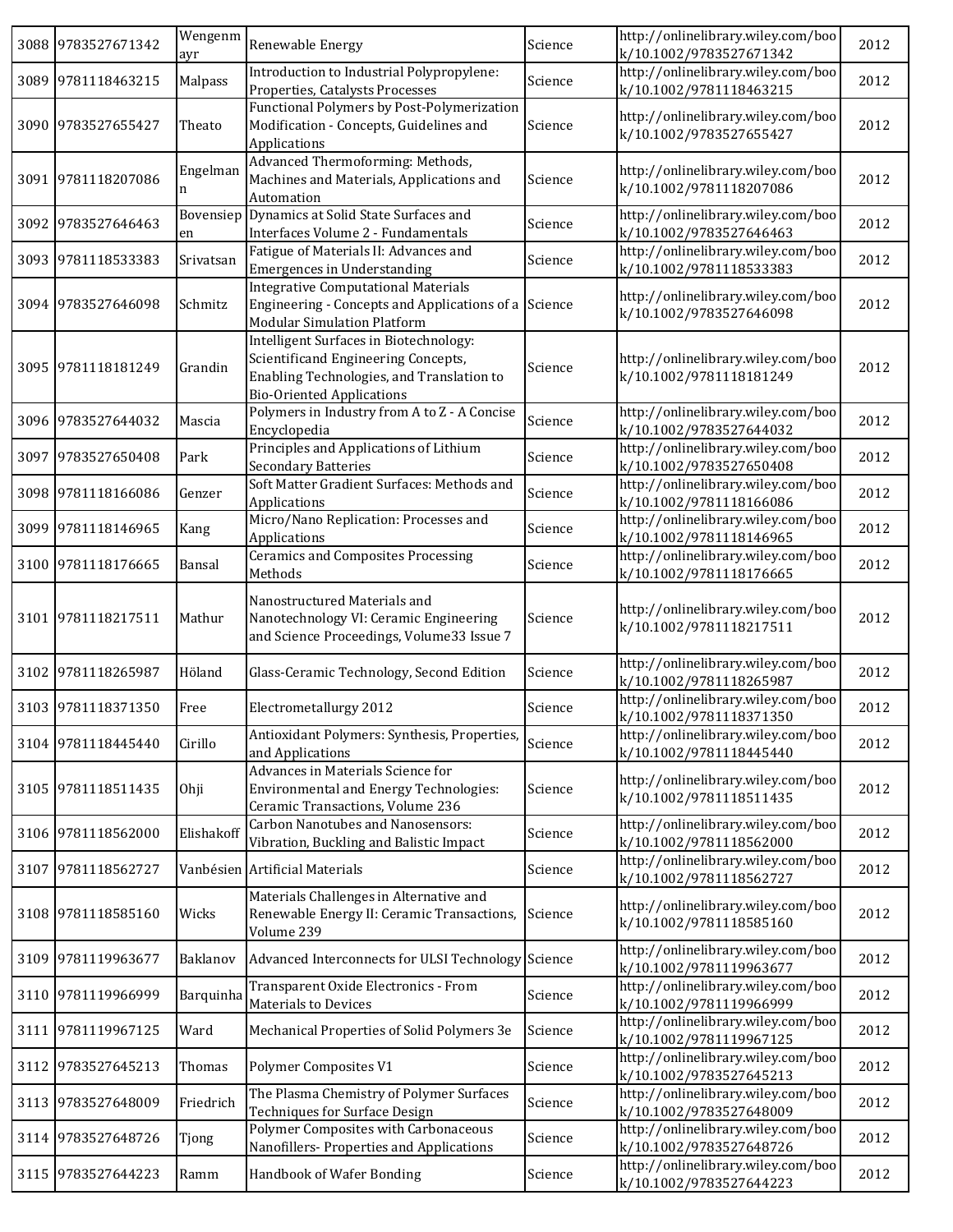|      | 3116 9781118580165 | Lacaze              | Nanotechnologies / Concepts, Production<br>and Applications                                            | Science | http://onlinelibrary.wiley.com/boo<br>k/10.1002/9781118580165 | 2012 |
|------|--------------------|---------------------|--------------------------------------------------------------------------------------------------------|---------|---------------------------------------------------------------|------|
|      | 3117 9783527664863 | Wolf                | <b>Understanding the Nanotechnology</b><br>Revolution                                                  | Science | http://onlinelibrary.wiley.com/boo<br>k/10.1002/9783527664863 | 2012 |
|      | 3118 9783527648368 | Borisenko           | What is What in the Nanoworld - A<br>Handbook on Nanoscience 3e                                        | Science | http://onlinelibrary.wiley.com/boo<br>k/10.1002/9783527648368 | 2012 |
|      | 3119 9781118408995 | Lu                  | Nanoparticulate Materials: ation, and<br>Processing                                                    | Science | http://onlinelibrary.wiley.com/boo<br>k/10.1002/9781118408995 | 2012 |
|      | 3120 9783527648689 | Yang                | Semiconducting Polymer Composites -<br>Principles, Morphologies, Properties and<br>Applications        | Science | http://onlinelibrary.wiley.com/boo<br>k/10.1002/9783527648689 | 2012 |
|      | 3121 9783527646548 | Turner              | Statistical Methods in Radiation Physics                                                               | Science | http://onlinelibrary.wiley.com/boo<br>k/10.1002/9783527646548 | 2012 |
|      | 3122 9781118170717 | Prutchi             | Exploring Quantum Physics through Hands-<br>on Projects                                                | Science | http://onlinelibrary.wiley.com/boo<br>k/10.1002/9781118170717 | 2012 |
| 3123 | 9781118586525      | Bécherra<br>wy      | <b>Vibrations and Waves</b>                                                                            | Science | http://onlinelibrary.wiley.com/boo<br>k/10.1002/9781118586525 | 2012 |
|      | 3124 9781119961284 | Vandenab<br>eele    | Practical Raman Spectroscopy - An<br>Introduction                                                      | Science | http://onlinelibrary.wiley.com/boo<br>k/10.1002/9781119961284 | 2013 |
| 3125 | 9781118495247      | Olsen               | Hydrophilic Interaction Chromatography: A<br><b>Guide for Practitioners</b>                            | Science | http://onlinelibrary.wiley.com/boo<br>k/10.1002/9781118495247 | 2013 |
|      | 3126 9781118516157 | Korfmach<br>er      | Mass Spectrometry for Drug Discovery and<br>Drug Development                                           | Science | http://onlinelibrary.wiley.com/boo<br>k/10.1002/9781118516157 | 2013 |
|      | 3127 9781118647042 | Tissue              | Basics of Analytical Chemistry and Chemical<br>Equilibria                                              | Science | http://onlinelibrary.wiley.com/boo<br>k/10.1002/9781118647042 | 2013 |
|      | 3128 9783527659104 | Meyer               | Pitfalls and Errors of HPLC in Pictures 3e                                                             | Science | http://onlinelibrary.wiley.com/boo<br>k/10.1002/9783527659104 | 2013 |
|      | 3129 9781118530665 | Dods                | <b>Understanding Diabetes: A Biochemical</b><br>Perspective                                            | Science | http://onlinelibrary.wiley.com/boo<br>k/10.1002/9781118530665 | 2013 |
|      | 3130 9783527655861 | Lämmerh<br>ofer     | Metabolomics in Practice - Successful<br>Strategiesto Generate and Analyze Metabolic Science<br>Data   |         | http://onlinelibrary.wiley.com/boo<br>k/10.1002/9783527655861 | 2013 |
|      | 3131 9783527673919 | <b>DFG</b>          | Nanomaterials - Novel Approaches                                                                       | Science | http://onlinelibrary.wiley.com/boo<br>k/10.1002/9783527673919 | 2013 |
|      | 3132 9780470711804 | Stokke              | Introduction to Wood and Natural Fiber<br>Composites                                                   | Science | http://onlinelibrary.wiley.com/boo<br>k/10.1002/9780470711804 | 2013 |
|      | 3133 9781118777732 | Jenkins             | Aeration Control System Design: A Practical<br>Guideto Energy and Process Optimization                 | Science | http://onlinelibrary.wiley.com/boo<br>k/10.1002/9781118777732 | 2013 |
|      | 3134 9781118720011 | Marteel-<br>Parrish | Green Chemistry and Engineering: A<br>Pathway to Sustainability                                        | Science | http://onlinelibrary.wiley.com/boo<br>k/10.1002/9781118720011 | 2013 |
|      | 3135 9781118355961 | Matthiess<br>en     | Endocrine Disrupters: Hazard Testing and<br><b>Assessment Methods</b>                                  | Science | http://onlinelibrary.wiley.com/boo<br>k/10.1002/9781118355961 | 2013 |
|      | 3136 9781118523360 | Kennes              | Air Pollution Prevention and Control -<br><b>Bioreactorsand Bioenergy</b>                              | Science | http://onlinelibrary.wiley.com/boo<br>k/10.1002/9781118523360 | 2013 |
| 3137 | 9781118676677      | Sommer              | Animal Manure Recycling - Treatment and<br>Management                                                  | Science | http://onlinelibrary.wiley.com/boo<br>k/10.1002/9781118676677 | 2013 |
|      | 3138 9781118679654 | Carpenter           | <b>Effects of Persistent and Bioactive Organic</b><br>Pollutants on Human Health                       | Science | http://onlinelibrary.wiley.com/boo<br>k/10.1002/9781118679654 | 2013 |
|      | 3139 9781118551424 | Owen                | Responsible Innovation - Managing the<br>Responsible Emergence of Science and<br>Innovation in Society | Science | http://onlinelibrary.wiley.com/boo<br>k/10.1002/9781118551424 | 2013 |
|      | 3140 9781118733745 | Barth               | The Chemistry of Beer: The Science in the<br>Suds                                                      | Science | http://onlinelibrary.wiley.com/boo<br>k/10.1002/9781118733745 | 2013 |
| 3141 | 9781118625118      | Lewis               | The Coloration of Wool and Other Keratin<br>Fibres                                                     | Science | http://onlinelibrary.wiley.com/boo<br>k/10.1002/9781118625118 | 2013 |
| 3142 | 9781118571811      | Ueno                | Coordination Chemistry in Protein Cages:<br>Principles, Design, and Applications                       | Science | http://onlinelibrary.wiley.com/boo<br>k/10.1002/9781118571811 | 2013 |
|      |                    | Rao                 | Graphene - Synthesis, Properties and                                                                   | Science | http://onlinelibrary.wiley.com/boo                            | 2013 |
|      | 3143 9783527651122 |                     | Phenomena                                                                                              |         | k/10.1002/9783527651122                                       |      |
|      | 3144 9781118457795 | Motzfeldt           | High Temperature Experiments in<br>Chemistry and Materials Science                                     | Science | http://onlinelibrary.wiley.com/boo<br>k/10.1002/9781118457795 | 2013 |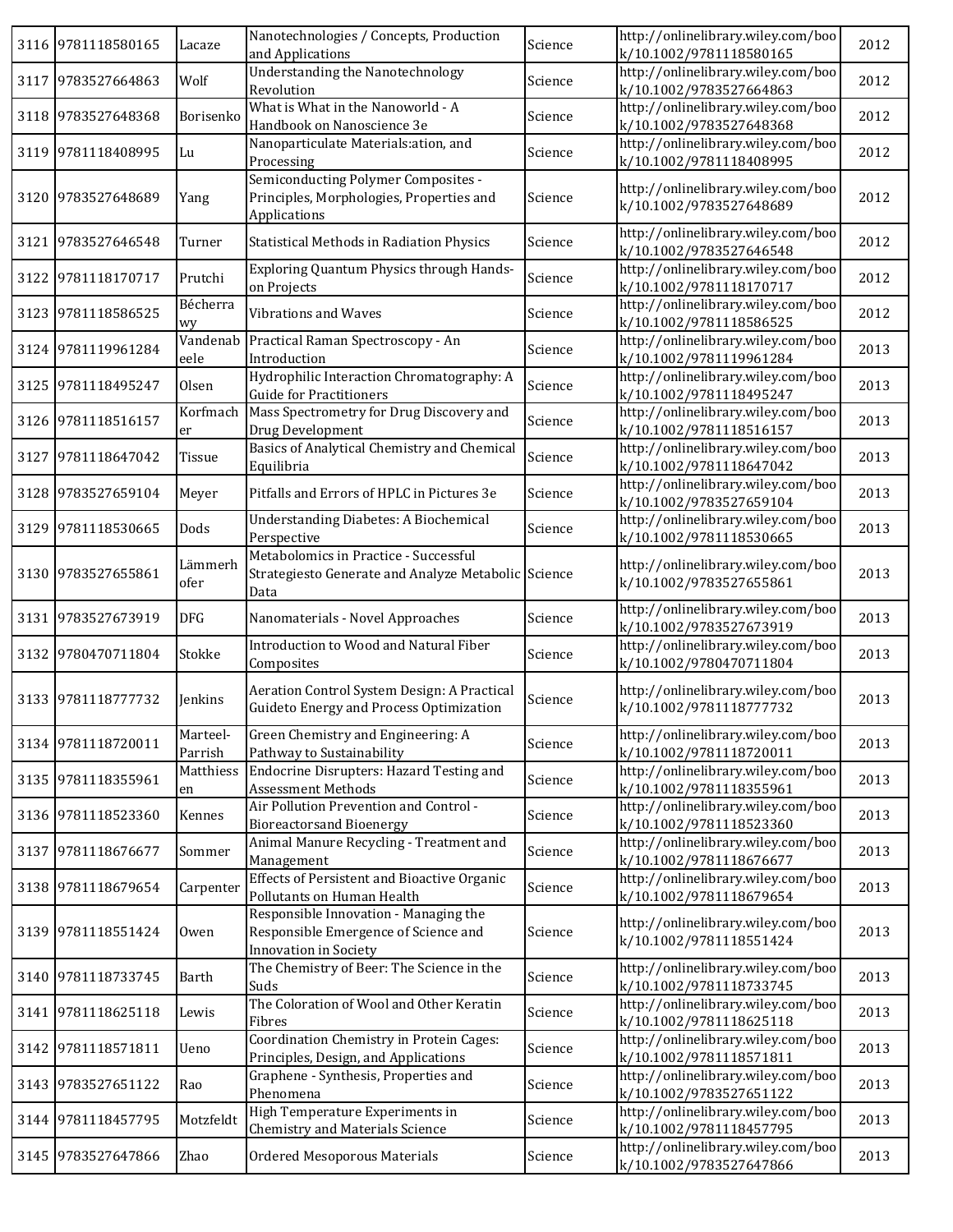| 3146 9781118519301 | Halcrow        | Spin-Crossover Materials - Properties and<br>Applications                                                                                                       | Science | http://onlinelibrary.wiley.com/boo<br>k/10.1002/9781118519301 | 2013 |
|--------------------|----------------|-----------------------------------------------------------------------------------------------------------------------------------------------------------------|---------|---------------------------------------------------------------|------|
| 3147 9781118618110 |                | Diversity-Oriented Synthesis: Basics and<br>Trabocchi Applications in Organic Synthesis, Drug<br>Discovery, and Chemical Biology                                | Science | http://onlinelibrary.wiley.com/boo<br>k/10.1002/9781118618110 | 2013 |
| 3148 9783527656714 | Mahrwald       | Modern Methods in Stereoselective Aldol<br>Reactions                                                                                                            | Science | http://onlinelibrary.wiley.com/boo<br>k/10.1002/9783527656714 | 2013 |
| 3149 9783527658947 | Werz           | Modern Synthetic Methods in Carbohydrate<br>Chemistry-From Monosaccharides to<br>Complex Glycoconjugates                                                        | Science | http://onlinelibrary.wiley.com/boo<br>k/10.1002/9783527658947 | 2013 |
| 3150 9781118604755 | Rios<br>Torres | Stereoselective Organocatalysis: Bond<br>Formation Methodologies and Activation<br>Modes                                                                        | Science | http://onlinelibrary.wiley.com/boo<br>k/10.1002/9781118604755 | 2013 |
| 3151 9783527665785 | <b>Brenna</b>  | Synthetic Methods for Biologically Active<br>Molecules Exploring the Potential of<br>Bioreductions                                                              | Science | http://onlinelibrary.wiley.com/boo<br>k/10.1002/9783527665785 | 2013 |
| 3152 9781118742952 | Pombeiro       | Advances in Organometallic Chemistry &<br>Catalysis: The Silver/Gold Jublilee<br>International Conferenceon Organometallic<br><b>Chemistry Celebratory Book</b> | Science | http://onlinelibrary.wiley.com/boo<br>k/10.1002/9781118742952 | 2013 |
| 3153 9781118709313 | Maretina       | Alkynes in Cycloadditions                                                                                                                                       | Science | http://onlinelibrary.wiley.com/boo<br>k/10.1002/9781118709313 | 2013 |
| 3154 9783527654543 | Boysen         | Carbohydrates - Tools for Stereoselective<br>Synthesis                                                                                                          | Science | http://onlinelibrary.wiley.com/boo<br>k/10.1002/9783527654543 | 2013 |
| 3155 9781118356654 | Xu             | <b>Catalytic Cascade Reactions</b>                                                                                                                              | Science | http://onlinelibrary.wiley.com/boo<br>k/10.1002/9781118356654 | 2013 |
| 3156 9783527658862 | Dalko          | Comprehensive Enantioselective<br>Organocatalysis - Catalysts, Reactions and<br>Applications                                                                    | Science | http://onlinelibrary.wiley.com/boo<br>k/10.1002/9783527658862 | 2013 |
| 3157 9781118730379 | Moss           | Contemporary Carbene Chemistry                                                                                                                                  | Science | http://onlinelibrary.wiley.com/boo<br>k/10.1002/9781118730379 | 2013 |
| 3158 9781118690659 | Evano          | Copper-Mediated Cross-Coupling Reactions                                                                                                                        | Science | http://onlinelibrary.wiley.com/boo<br>k/10.1002/9781118690659 | 2013 |
| 3159 9783527656837 | Maitlis        | Greener Fischer-Tropsch Processes - For<br><b>Fuels and Feedstocks</b>                                                                                          | Science | http://onlinelibrary.wiley.com/boo<br>k/10.1002/9783527656837 | 2013 |
| 3160 9781118341155 |                | Hypervalent Iodine Chemistry - Preparation,<br>Zhdankin Structure and Synthetic Applications of<br>Polyvalent Iodine Compounds                                  | Science | http://onlinelibrary.wiley.com/boo<br>k/10.1002/9781118341155 | 2013 |
| 3161 9781118356760 | Clerici        | Liquid Phase Oxidation via Heterogeneous<br>Catalysis: Organic Synthesis and Industrial<br>Applications                                                         | Science | http://onlinelibrary.wiley.com/boo<br>k/10.1002/9781118356760 | 2013 |
| 3162 9781118517413 | Maayan         | Metallofoldamers - Supramolecular<br>Architecturesfrom Helicates to Biomimetics                                                                                 | Science | http://onlinelibrary.wiley.com/boo<br>k/10.1002/9781118517413 | 2013 |
| 3163 9783527659722 | Wirth          | Microreactors in Organic Chemistry and<br>Catalysis2e                                                                                                           | Science | http://onlinelibrary.wiley.com/boo<br>k/10.1002/9783527659722 | 2013 |
| 3164 9783527651313 | Hoz            | Microwaves in Organic Synthesis 3e                                                                                                                              | Science | http://onlinelibrary.wiley.com/boo<br>k/10.1002/9783527651313 | 2013 |
| 3165 9783527651351 | Kirsch         | Modern Fluoroorganic Chemistry 2e<br>Reactivity, Applications                                                                                                   | Science | http://onlinelibrary.wiley.com/boo<br>k/10.1002/9783527651351 | 2013 |
| 3166 9783527656141 | Terrier        | Modern Nucleophilic Aromatic Substitution                                                                                                                       | Science | http://onlinelibrary.wiley.com/boo<br>k/10.1002/9783527656141 | 2013 |
| 3167 9783527654628 | Sierra         | More Dead Ends and Detours En Route to<br>Successful Total Synthesis                                                                                            | Science | http://onlinelibrary.wiley.com/boo<br>k/10.1002/9783527654628 | 2013 |
| 3168 9783527666911 | Janecki        | Natural Lactones and Lactams - Synthesis,<br>Occurrence and Biological Activity                                                                                 | Science | http://onlinelibrary.wiley.com/boo<br>k/10.1002/9783527666911 | 2013 |
| 3169 9781118560907 | Falvey         | Nitrenes and Nitrenium Ions                                                                                                                                     | Science | http://onlinelibrary.wiley.com/boo<br>k/10.1002/9781118560907 | 2013 |
| 3170 9781118558409 | Albright       | Orbital Interactions in Chemistry, Second<br>Edition                                                                                                            | Science | http://onlinelibrary.wiley.com/boo<br>k/10.1002/9781118558409 | 2013 |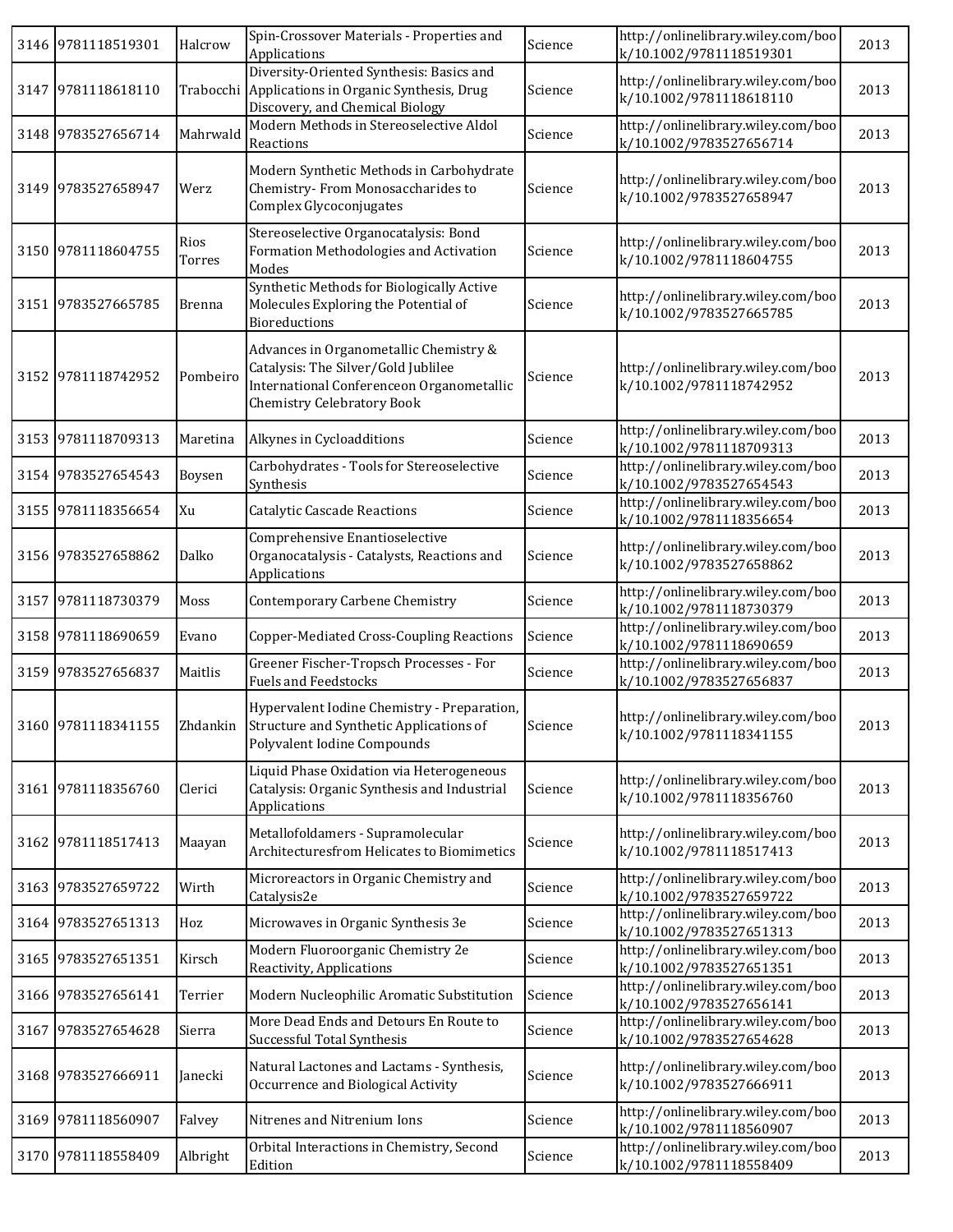|      | 3171 9781118354377 | Torres         | Organic Nanomaterials: Synthesis,<br>Characterization, and Device Applications                                | Science | http://onlinelibrary.wiley.com/boo<br>k/10.1002/9781118354377 | 2013 |
|------|--------------------|----------------|---------------------------------------------------------------------------------------------------------------|---------|---------------------------------------------------------------|------|
|      | 3172 9781119941910 | Knipe          | Organic Reaction Mechanisms 2010                                                                              | Science | http://onlinelibrary.wiley.com/boo<br>k/10.1002/9781119941910 | 2013 |
|      | 3173 9781118736449 | Nielsen        | Organic Synthesis and Molecular<br>Engineering                                                                | Science | http://onlinelibrary.wiley.com/boo<br>k/10.1002/9781118736449 | 2013 |
|      | 3174 9781118651421 | Lipshutz       | Organometallics in Synthesis, Fourth Manual Science                                                           |         | http://onlinelibrary.wiley.com/boo<br>k/10.1002/9781118651421 | 2013 |
| 3175 | 9781118484722      | Schlosser      | Organometallics in Synthesis, Third Manual                                                                    | Science | http://onlinelibrary.wiley.com/boo<br>k/10.1002/9781118484722 | 2013 |
|      | 3176 9783527648283 | Molnár         | Palladium-Catalyzed Coupling Reactions -<br><b>Practical Aspects and Future Developments</b>                  | Science | http://onlinelibrary.wiley.com/boo<br>k/10.1002/9783527648283 | 2013 |
|      | 3177 9781118689202 | Albini         | Photochemically-Generated Intermediates<br>in Synthesis                                                       | Science | http://onlinelibrary.wiley.com/boo<br>k/10.1002/9781118689202 | 2013 |
|      | 3178 9781118629871 | Tanaka         | Transition-Metal-Mediated Aromatic Ring<br>Construction                                                       | Science | http://onlinelibrary.wiley.com/boo<br>k/10.1002/9781118629871 | 2013 |
| 3179 | 9783527656028      | Medintz        | Förster Resonance Energy Transfer - From<br>Theory to Applications                                            | Science | http://onlinelibrary.wiley.com/boo<br>k/10.1002/9783527656028 | 2013 |
| 3180 | 9781118537022      | Cheng          | <b>Stress Corrosion Cracking of Pipelines</b>                                                                 | Science | http://onlinelibrary.wiley.com/boo<br>k/10.1002/9781118537022 | 2013 |
|      | 3181 9781118735183 | Tang           | Aggregation-Induced Emission -<br>Fundamentals and Applications, Volumes 1<br>and 2                           | Science | http://onlinelibrary.wiley.com/boo<br>k/10.1002/9781118735183 | 2013 |
|      | 3182 9783527676750 | de With        | Liquid-State Physical Chemistry<br>Fundamentals, Modelling, and Applications                                  | Science | http://onlinelibrary.wiley.com/boo<br>k/10.1002/9783527676750 | 2013 |
|      | 3183 9781118523063 | Ruso           | Proteins in Solution and at Interfaces:<br>Methods and Applications in Biotechnology<br>and Materials Science | Science | http://onlinelibrary.wiley.com/boo<br>k/10.1002/9781118523063 | 2013 |
|      | 3184 9783527653331 | Kratz          | Nuclear and Radiochemistry - Fundamentals<br>and Applications 3e                                              | Science | http://onlinelibrary.wiley.com/boo<br>k/10.1002/9783527653331 | 2013 |
|      | 3185 9781118545904 | Stahl          | Introduction to Topology and Geometry,<br><b>Second Edition</b>                                               | Science | http://onlinelibrary.wiley.com/boo<br>k/10.1002/9781118545904 | 2013 |
|      | 3186 9781118482261 | Batten         | Public Key Cryptography: Applications and<br>Attacks                                                          | Science | http://onlinelibrary.wiley.com/boo<br>k/10.1002/9781118482261 | 2013 |
|      | 3187 9781119203605 | Burton         | Behavioral Finance: Understanding the<br>Social, Cognitive, and Economic Debates                              | Science | http://onlinelibrary.wiley.com/boo<br>k/10.1002/9781119203605 | 2013 |
|      | 3188 9781118826805 | Couallier      | <b>Statistical Models and Methods for</b><br>Reliability and Survival Analysis                                | Science | http://onlinelibrary.wiley.com/boo<br>k/10.1002/9781118826805 | 2013 |
|      | 3189 9781118402757 | To             | Stochastic Structural Dynamics - Application<br>of Finite Element Methods                                     | Science | http://onlinelibrary.wiley.com/boo<br>k/10.1002/9781118402757 | 2013 |
|      | 3190 9781118548448 | Gustafsso<br>n | Time-Dependent Problems and Difference<br>Methods, Second Edition                                             | Science | http://onlinelibrary.wiley.com/boo<br>k/10.1002/9781118548448 | 2013 |
| 3191 | 9781118548745      | Vallin         | The Elements of Cantor Sets: With<br>Applications                                                             | Science | http://onlinelibrary.wiley.com/boo<br>k/10.1002/9781118548745 | 2013 |
|      | 3192 9781118577608 | Kirillov       | Nonlinear Physical Systems: Spectral<br>Analysis, Stability and Bifurcations                                  | Science | http://onlinelibrary.wiley.com/boo<br>k/10.1002/9781118577608 | 2013 |
|      | 3193 9781118492185 | Ghiani         | Introduction to Logistics Systems<br>Management 2e                                                            | Science | http://onlinelibrary.wiley.com/boo<br>k/10.1002/9781118492185 | 2013 |
|      | 3194 9781118497593 | Good           | <b>Introduction to Statistics Through</b><br>Resampling Methods and R, Second Edition                         | Science | http://onlinelibrary.wiley.com/boo<br>k/10.1002/9781118497593 | 2013 |
|      | 3195 9781118636206 | Haas           | Introduction to Probability and Statistics for<br>Eco-system Managers - Simulation and<br>Resampling          | Science | http://onlinelibrary.wiley.com/boo<br>k/10.1002/9781118636206 | 2013 |
|      | 3196 9781118728048 | Voss           | An Introduction to Statistical Computing -<br>Asimulation-based Approach                                      | Science | http://onlinelibrary.wiley.com/boo<br>k/10.1002/9781118728048 | 2013 |
|      | 3197 9781118307502 | Khan           | Problem Solving and Data Analysis using<br>Minitab - A Clear and Easy Guide to Six<br>Sigma Methodology       | Science | http://onlinelibrary.wiley.com/boo<br>k/10.1002/9781118307502 | 2013 |
|      | 3198 9781118400678 | Haghighi       | Difference and Differential Equations with<br>Applications in Queueing Theory                                 | Science | http://onlinelibrary.wiley.com/boo<br>k/10.1002/9781118400678 | 2013 |
| 3199 | 9781118651537      | 0              | Demidenk Mixed Models: Theory and Applications with<br>R, Second Edition                                      | Science | http://onlinelibrary.wiley.com/boo<br>k/10.1002/9781118651537 | 2013 |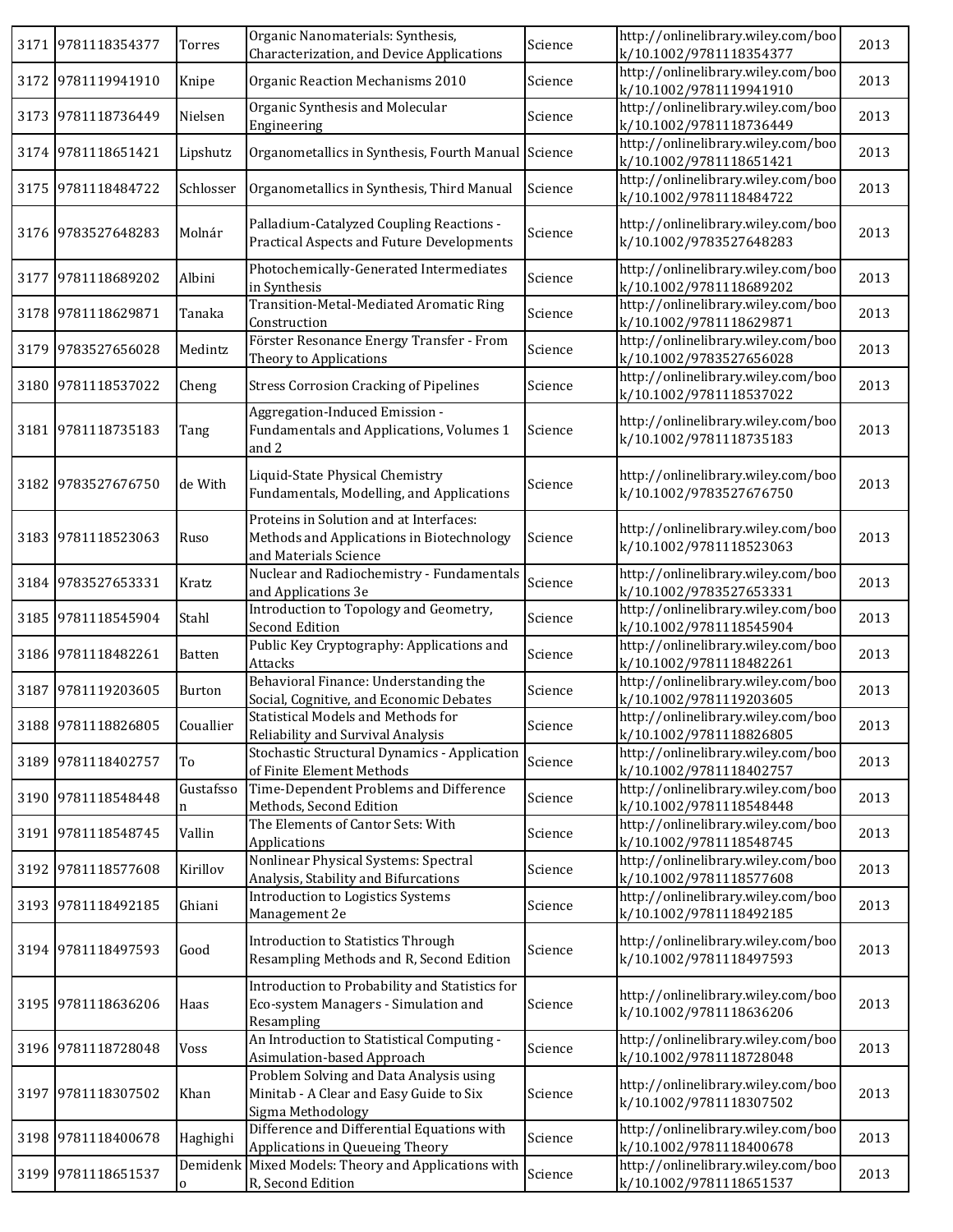|      | 3200 9781118752685 | Davino         | Quantile Regression - Theory and<br>Applications                                                                | Science | http://onlinelibrary.wiley.com/boo<br>k/10.1002/9781118752685 | 2013 |
|------|--------------------|----------------|-----------------------------------------------------------------------------------------------------------------|---------|---------------------------------------------------------------|------|
|      | 3201 9781118596289 | Ledolter       | Data Mining and Business Analytics with R                                                                       | Science | http://onlinelibrary.wiley.com/boo<br>k/10.1002/9781118596289 | 2013 |
|      | 3202 9781118477144 | Pfaff          | Financial Risk Modelling and Portfolio<br>Optimization with R                                                   | Science | http://onlinelibrary.wiley.com/boo<br>k/10.1002/9781118477144 | 2013 |
|      | 3203 9781118494042 | Eidhamm<br>er  | Computational and Statistical Methods for<br>Protein Quantification by Mass<br>Spectrometry                     | Science | http://onlinelibrary.wiley.com/boo<br>k/10.1002/9781118494042 | 2013 |
|      | 3204 9781118612323 | Rubinstei<br>n | Fast Sequential Monte Carlo Methods for<br>Countingand Optimization                                             | Science | http://onlinelibrary.wiley.com/boo<br>k/10.1002/9781118612323 | 2013 |
|      | 3205 9781118572979 | Szylar         | Handbook of Market Risk                                                                                         | Science | http://onlinelibrary.wiley.com/boo<br>k/10.1002/9781118572979 | 2013 |
|      | 3206 9781118644898 | Ishizaka       | Multi-Criteria Decision Analysis: Methods<br>and Software                                                       | Science | http://onlinelibrary.wiley.com/boo<br>k/10.1002/9781118644898 | 2013 |
|      | 3207 9781119196037 | Hollander      | Nonparametric Statistical Methods, Third<br>Edition                                                             | Science | http://onlinelibrary.wiley.com/boo<br>k/10.1002/9781119196037 | 2013 |
|      | 3208 9781118639153 | Morton         | Statistical Methods for Hospital Monitoring<br>with R                                                           | Science | http://onlinelibrary.wiley.com/boo<br>k/10.1002/9781118639153 | 2013 |
|      | 3209 9781118413357 | Jarman         | The Art of Data Analysis: How to Answer<br><b>Almost Any Question Using Basic Statistics</b>                    | Science | http://onlinelibrary.wiley.com/boo<br>k/10.1002/9781118413357 | 2013 |
|      | 3210 9781118439241 | Ryan           | Sample Size Determination and Power                                                                             | Science | http://onlinelibrary.wiley.com/boo<br>k/10.1002/9781118439241 | 2013 |
|      | 3211 9781118458167 | Chow           | Design and Analysis of Clinical Trials:<br>Concepts and Methodologies, Third Edition                            | Science | http://onlinelibrary.wiley.com/boo<br>k/10.1002/9781118458167 | 2013 |
|      | 3212 9781118477793 | Modica         | A First Course in Probability and Markov<br>Chains                                                              | Science | http://onlinelibrary.wiley.com/boo<br>k/10.1002/9781118477793 | 2013 |
|      | 3213 9781118548387 | Hosmer         | Applied Logistic Regression, Third Edition                                                                      | Science | http://onlinelibrary.wiley.com/boo<br>k/10.1002/9781118548387 | 2013 |
|      | 3214 9781118593103 | Florescu       | Handbook of Probability                                                                                         | Science | http://onlinelibrary.wiley.com/boo<br>k/10.1002/9781118593103 | 2013 |
|      | 3215 9781118643624 | Cunningh<br>am | <b>Understanding and Conducting Research</b>                                                                    | Science | http://onlinelibrary.wiley.com/boo<br>k/10.1002/9781118643624 | 2013 |
|      | 3216 9781118650158 | Lindley        | Understanding Uncertainty, Revised Edition                                                                      | Science | http://onlinelibrary.wiley.com/boo<br>k/10.1002/9781118650158 | 2013 |
|      | 3217 9781118670767 | Oliveira       | <b>Biostatistics Decoded</b>                                                                                    | Science | http://onlinelibrary.wiley.com/boo<br>k/10.1002/9781118670767 | 2013 |
|      | 3218 9781118751534 | Hill           | Social Media, Sociality, and Survey Research                                                                    | Science | http://onlinelibrary.wiley.com/boo<br>k/10.1002/9781118751534 | 2013 |
|      | 3219 9783527648924 | Rüdiger        | Magnetic Processes in Astrophysics -<br>Geophysicaland Astrophysical Dynamo<br>Theory                           | Science | http://onlinelibrary.wiley.com/boo<br>k/10.1002/9783527648924 | 2013 |
|      | 3220 9783527651856 | Dvorak         | Celestial Dynamics - Chaoticity and<br>Dynamics of Celestial Systems                                            | Science | http://onlinelibrary.wiley.com/boo<br>k/10.1002/9783527651856 | 2013 |
| 3221 | 9783527653256      | Diver          | Plasma Formulary for Physics, Astronomy,<br>and Technology 2e                                                   | Science | http://onlinelibrary.wiley.com/boo<br>k/10.1002/9783527653256 | 2013 |
|      | 3222 9781118701669 | Lynn           | Electricity from Wave and Tide - An<br><b>Introductionto Marine Energy</b>                                      | Science | http://onlinelibrary.wiley.com/boo<br>k/10.1002/9781118701669 | 2013 |
|      | 3223 9781118255001 | He             | Methodology and Technology for Power<br>System Grounding                                                        | Science | http://onlinelibrary.wiley.com/boo<br>k/10.1002/9781118255001 | 2013 |
|      | 3224 9781118498057 | Karady         | <b>Electrical Energy Conversion and Transport:</b><br>An Interactive Computer-Based Approach,<br>Second Edition | Science | http://onlinelibrary.wiley.com/boo<br>k/10.1002/9781118498057 | 2013 |
|      | 3225 9781118516072 | Eremia         | Handbook of Electrical Power System<br>Dynamics: Modeling, Stability, and Control                               | Science | http://onlinelibrary.wiley.com/boo<br>k/10.1002/9781118516072 | 2013 |
| 3226 | 9781118524336      | Krause         | Analysis of Electric Machinery and Drive<br>Systems, Third Edition                                              | Science | http://onlinelibrary.wiley.com/boo<br>k/10.1002/9781118524336 | 2013 |
| 3227 | 9781118568040      | Wu             | Grid Integration of Electric Vehicles in Open<br><b>Electricity Markets</b>                                     | Science | http://onlinelibrary.wiley.com/boo<br>k/10.1002/9781118568040 | 2013 |
|      | 3228 9781118720851 | Lyatkher       | Wind Power: Turbine Design, Selection, and<br>Optimization                                                      | Science | http://onlinelibrary.wiley.com/boo<br>k/10.1002/9781118720851 | 2013 |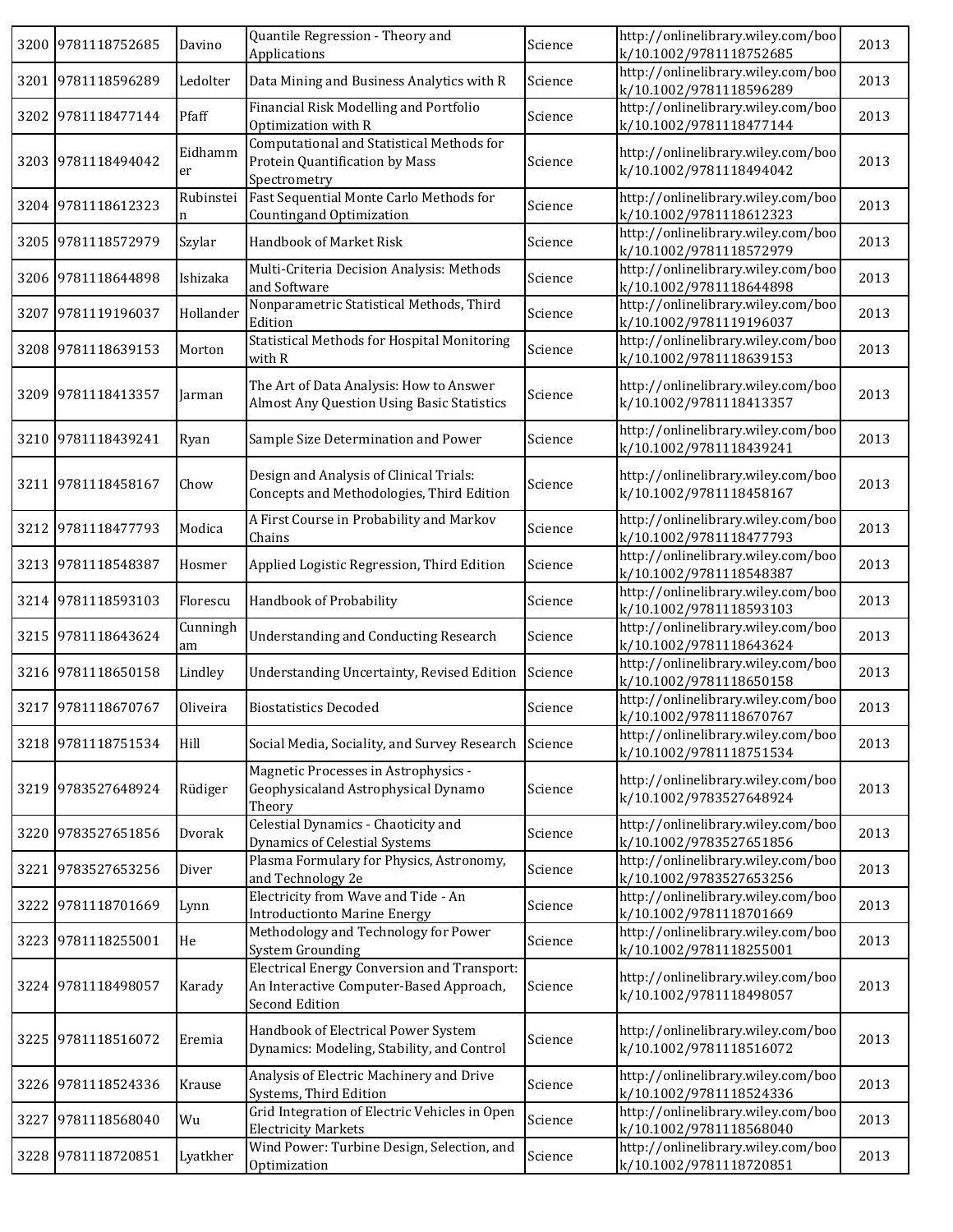| 3229 9781118739457 | Speight             | Coal-Fired Power Generation Handbook                                                                               | Science | http://onlinelibrary.wiley.com/boo<br>k/10.1002/9781118739457 | 2013 |
|--------------------|---------------------|--------------------------------------------------------------------------------------------------------------------|---------|---------------------------------------------------------------|------|
| 3230 9781118747926 | Holloway            | Fracking: The Operations and<br>Environmental Consequences of Hydraulic<br>Fracturing                              | Science | http://onlinelibrary.wiley.com/boo<br>k/10.1002/9781118747926 | 2013 |
| 3231 9781118761120 | Glaize              | Lithium Batteries and other Electrochemical<br><b>Storage Systems</b>                                              | Science | http://onlinelibrary.wiley.com/boo<br>k/10.1002/9781118761120 | 2013 |
| 3232 9781118835913 | Babu                | <b>Biofuels Production</b>                                                                                         | Science | http://onlinelibrary.wiley.com/boo<br>k/10.1002/9781118835913 | 2013 |
| 3233 9783527673872 | Stolten             | Transition to Renewable Energy Systems                                                                             | Science | http://onlinelibrary.wiley.com/boo<br>k/10.1002/9783527673872 | 2013 |
| 3234 9783527670772 | Leng                | Materials Characterization - Introduction to<br>Microscopic and Spectroscopic Methods 2e                           | Science | http://onlinelibrary.wiley.com/boo<br>k/10.1002/9783527670772 | 2013 |
| 3235 9781118648704 | <b>Bathias</b>      | <b>Fatigue Limit in Metals</b>                                                                                     | Science | http://onlinelibrary.wiley.com/boo<br>k/10.1002/9781118648704 | 2013 |
| 3236 9781118747407 | Kääriäine<br>n      | Atomic Layer Deposition: Principles,<br>Characteristics, and Nanotechnology<br>Applications, Second Edition        | Science | http://onlinelibrary.wiley.com/boo<br>k/10.1002/9781118747407 | 2013 |
| 3237 9781118013373 | TMS                 | Fatigue of Materials: Advances and<br><b>Emergences in Understanding</b>                                           | Science | http://onlinelibrary.wiley.com/boo<br>k/10.1002/9781118013373 | 2013 |
| 3238 9781118732465 | Free                | Hydrometallurgy: Fundamentals and<br>Applications                                                                  | Science | http://onlinelibrary.wiley.com/boo<br>k/10.1002/9781118732465 | 2013 |
| 3239 9783527649006 | Morkoc              | Nitride Semiconductor Devices -<br><b>Fundamentals and Applications</b>                                            | Science | http://onlinelibrary.wiley.com/boo<br>k/10.1002/9783527649006 | 2013 |
| 3240 9783527650965 | Cicoira             | Organic Electronics - Emerging Concepts and<br>Technologies                                                        | Science | http://onlinelibrary.wiley.com/boo<br>k/10.1002/9783527650965 | 2013 |
| 3241 9783527645404 | Pichat              | Photocatalysis and Water Purification From<br><b>Fundamentals to Recent Applications</b>                           | Science | http://onlinelibrary.wiley.com/boo<br>k/10.1002/9783527645404 | 2013 |
| 3242 9781118842843 | Tiwari              | Responsive Materials and Methods: State-of-<br>the-Art Stimuli-Responsive Materials and<br>Their Applications      | Science | http://onlinelibrary.wiley.com/boo<br>k/10.1002/9781118842843 | 2013 |
| 3243 9783527670185 | Binder              | Self-Healing Polymers From Principles to<br>Applications                                                           | Science | http://onlinelibrary.wiley.com/boo<br>k/10.1002/9783527670185 | 2013 |
| 3244 9781118577776 |                     | Lexcellent Shape-Memory Alloys Handbook                                                                            | Science | http://onlinelibrary.wiley.com/boo<br>k/10.1002/9781118577776 | 2013 |
| 3245 9781118480793 | Saldivar-<br>Guerra | Handbook of Polymer Synthesis,<br>Characterization, and Processing                                                 | Science | http://onlinelibrary.wiley.com/boo<br>k/10.1002/9781118480793 | 2013 |
| 3246 9781118505175 | Zeng                | Polymer Adhesion, Friction, and Lubrication Science                                                                |         | http://onlinelibrary.wiley.com/boo<br>k/10.1002/9781118505175 | 2013 |
| 3247 9781118541838 | Piorkows<br>ka      | Handbook of Polymer Crystallization                                                                                | Science | http://onlinelibrary.wiley.com/boo<br>k/10.1002/9781118541838 | 2013 |
| 3248 9781118615515 | Scrosati            | Lithium Batteries: Advanced Technologies<br>and Applications                                                       | Science | http://onlinelibrary.wiley.com/boo<br>k/10.1002/9781118615515 | 2013 |
| 3249 9781118659045 | Hwang               | Characterization of Minerals, Metals, and<br>Materials 2013                                                        | Science | http://onlinelibrary.wiley.com/boo<br>k/10.1002/9781118659045 | 2013 |
| 3250 9781118662199 | Zhang               | <b>Materials Processing Fundamentals</b>                                                                           | Science | http://onlinelibrary.wiley.com/boo<br>k/10.1002/9781118662199 | 2013 |
| 3251 9781118663448 | Jiang               | 4th International Symposium on High<br>Temperature Metallurgical Processing                                        | Science | http://onlinelibrary.wiley.com/boo<br>k/10.1002/9781118663448 | 2013 |
| 3252 9781118671023 | McEvily             | Metal Failures: Mechanisms, Analysis,<br>Prevention, Second Edition                                                | Science | http://onlinelibrary.wiley.com/boo<br>k/10.1002/9781118671023 | 2013 |
| 3253 9781118690444 | De Rosa             | Crystals and Crystallinity in Polymers:<br>Diffraction Analysis of Ordered and<br>Disordered Crystals              | Science | http://onlinelibrary.wiley.com/boo<br>k/10.1002/9781118690444 | 2013 |
| 3254 9781118710128 | Subraman<br>ian     | <b>Plastics Additives and Testing</b>                                                                              | Science | http://onlinelibrary.wiley.com/boo<br>k/10.1002/9781118710128 | 2013 |
| 3255 9781118734162 | Mittal              | Polymers for Energy Storage and Conversion Science                                                                 |         | http://onlinelibrary.wiley.com/boo<br>k/10.1002/9781118734162 | 2013 |
| 3256 9781118747308 | Thomas              | Atmospheric Pressure Plasma Treatment of<br>Polymers: Relevance to Adhesion                                        | Science | http://onlinelibrary.wiley.com/boo<br>k/10.1002/9781118747308 | 2013 |
| 3257 9781118751176 | Matyas              | Advances in Materials Science for<br>Environmental and Energy Technologies II:<br>Ceramic Transactions, Volume 241 | Science | http://onlinelibrary.wiley.com/boo<br>k/10.1002/9781118751176 | 2013 |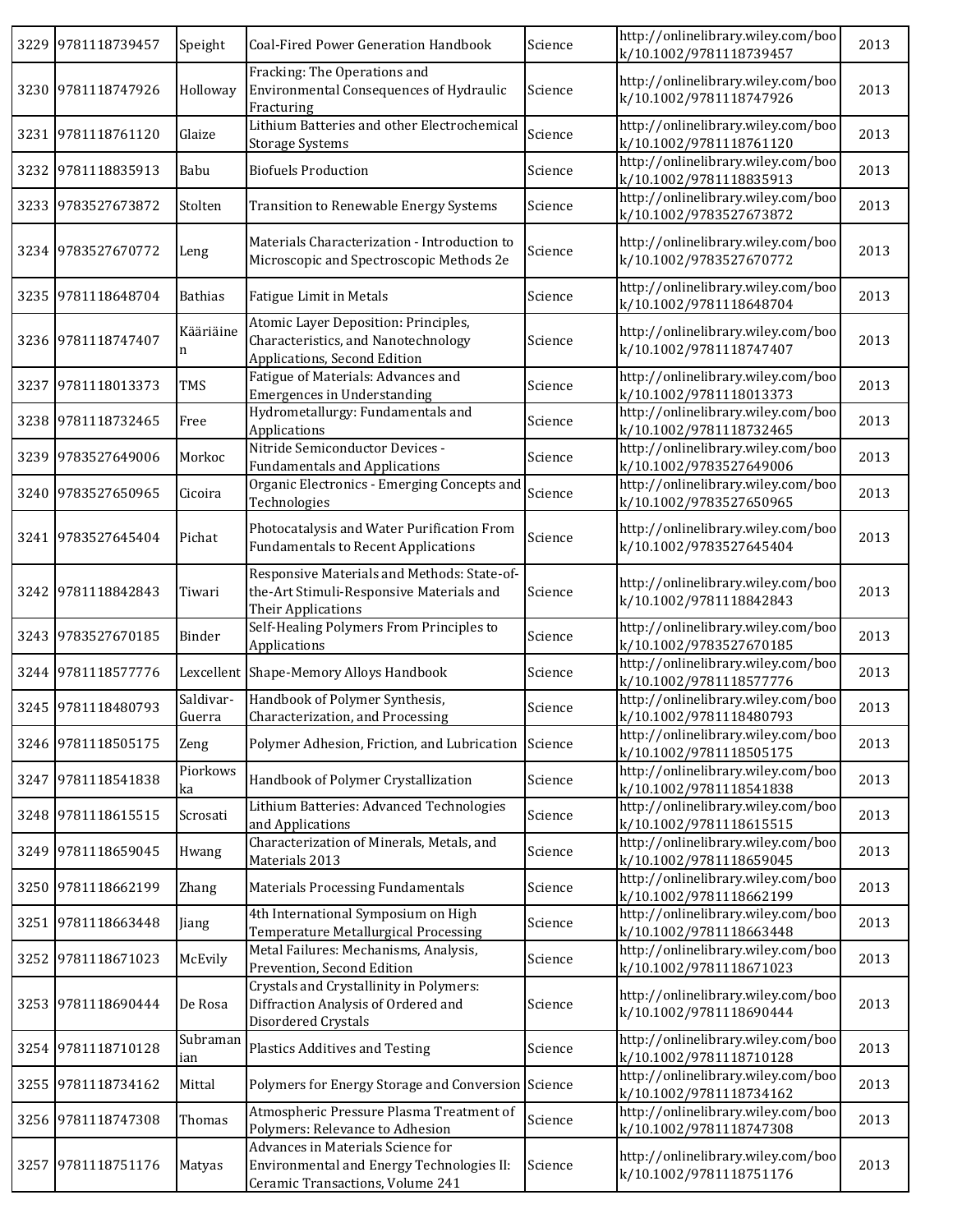| 3258 9781118807828 | Mathur           | Nanostructured Materials and<br>Nanotechnology VII: Ceramic Engineering<br>and Science Proceedings, Volume 34 Issue 7                     | Science | http://onlinelibrary.wiley.com/boo<br>k/10.1002/9781118807828 | 2013 |
|--------------------|------------------|-------------------------------------------------------------------------------------------------------------------------------------------|---------|---------------------------------------------------------------|------|
| 3259 9781118807965 | Ohji             | Advanced Processing and Manufacturing<br>Technologies for Structural and<br>Multifunctional Materials VII: CESP, Volume<br>34 Issue 8     | Science | http://onlinelibrary.wiley.com/boo<br>k/10.1002/9781118807965 | 2013 |
| 3260 9781118845721 | Tiwari           | Solar Cell Nanotechnology                                                                                                                 | Science | http://onlinelibrary.wiley.com/boo<br>k/10.1002/9781118845721 | 2013 |
| 3261 9783527652372 | Thomas           | Polymer Composites V2                                                                                                                     | Science | http://onlinelibrary.wiley.com/boo<br>k/10.1002/9783527652372 | 2013 |
| 3262 9783527658749 | Malic            | Graphene and Carbon Nanotubes - Ultrafest<br>Relaxation Dynamics and Optics                                                               | Science | http://onlinelibrary.wiley.com/boo<br>k/10.1002/9783527658749 | 2013 |
| 3263 9783527674220 | Thomas           | Polymer Composites Volume 3                                                                                                               | Science | http://onlinelibrary.wiley.com/boo<br>k/10.1002/9783527674220 | 2013 |
| 3264 9781118742679 | Valiev           | <b>Bulk Nanostructured Materials:</b><br><b>Fundamentals and Applications</b>                                                             | Science | http://onlinelibrary.wiley.com/boo<br>k/10.1002/9781118742679 | 2013 |
| 3265 9783527655700 | Liu              | Conjugated Polyelectrolytes - Fundamentals<br>and Applications                                                                            | Science | http://onlinelibrary.wiley.com/boo<br>k/10.1002/9783527655700 | 2013 |
| 3266 9783527648122 | Horikoshi        | Microwaves in Nanoparticle Synthesis -<br><b>Fundamentals and Applications</b>                                                            | Science | http://onlinelibrary.wiley.com/boo<br>k/10.1002/9783527648122 | 2013 |
| 3267 9781118310342 | Zhai             | One-Dimensional Nanostructures: Principles<br>and Applications                                                                            | Science | http://onlinelibrary.wiley.com/boo<br>k/10.1002/9781118310342 | 2013 |
| 3268 9783527671816 | Brázdová         | Atomistic Computer Simulations - A<br>Practical Guide                                                                                     | Science | http://onlinelibrary.wiley.com/boo<br>k/10.1002/9783527671816 | 2013 |
| 3269 9783527653416 | Behnke           | Data Analysis in High Energy Physics - A<br>Practical Guide to Statistical Methods                                                        | Science | http://onlinelibrary.wiley.com/boo<br>k/10.1002/9783527653416 | 2013 |
| 3270 9783527653614 | <b>u</b>         | Teodoresc Distribution Theory - With Applications in<br><b>Engineering and Physics</b>                                                    | Science | http://onlinelibrary.wiley.com/boo<br>k/10.1002/9783527653614 | 2013 |
| 3271 9783527648887 | Nagashim<br>a    | Elementary Particle Physics Volume 2 -<br>Foundations of the Standard Model                                                               | Science | http://onlinelibrary.wiley.com/boo<br>k/10.1002/9783527648887 | 2013 |
| 3272 9781118437704 | Fridman          | Plasma Medicine                                                                                                                           | Science | http://onlinelibrary.wiley.com/boo<br>k/10.1002/9781118437704 | 2013 |
| 3273 9781118516911 | Shepherd         | A Course in Theoretical Physics                                                                                                           | Science | http://onlinelibrary.wiley.com/boo<br>k/10.1002/9781118516911 | 2013 |
| 3274 9781118597507 | Ford             | Statistical Physics - An Entropic Approach                                                                                                | Science | http://onlinelibrary.wiley.com/boo<br>k/10.1002/9781118597507 | 2013 |
| 3275 9783527671397 | Röpke            | Nonequilibrium Statistical Physics                                                                                                        | Science | http://onlinelibrary.wiley.com/boo<br>k/10.1002/9783527671397 | 2013 |
| 3276 9783527676279 | Hartfuss         | Fusion Plasma Diagnostics with mm-Waves                                                                                                   | Science | http://onlinelibrary.wiley.com/boo<br>k/10.1002/9783527676279 | 2013 |
| 3277 9781118859391 | Haney            | An Introduction to High Content Screening:<br>Imaging Technology, Assay Development,<br>and Data Analysisin Biology and Drug<br>Discovery | Science | http://onlinelibrary.wiley.com/boo<br>k/10.1002/9781118859391 | 2014 |
| 3278 9781118773383 | Conklin          | Introduction to Soil Chemistry: Analysis and<br><b>Instrumentation, Second Edition</b>                                                    | Science | http://onlinelibrary.wiley.com/boo<br>k/10.1002/9781118773383 | 2014 |
| 3279 9781118916780 | van der<br>Heide | Secondary Ion Mass Spectrometry: An<br>Introduction to Principles and Practices                                                           | Science | http://onlinelibrary.wiley.com/boo<br>k/10.1002/9781118916780 | 2014 |
| 3280 9781118873212 | Pomerant<br>sev  | Chemometrics in Excel                                                                                                                     | Science | http://onlinelibrary.wiley.com/boo<br>k/10.1002/9781118873212 | 2014 |
| 3281 9783527654703 | Gauglitz         | Handbook of Spectroscopy 2e                                                                                                               | Science | http://onlinelibrary.wiley.com/boo<br>k/10.1002/9783527654703 | 2014 |
| 3282 9783527687503 | Waldman<br>n     | Concepts and Case Studies in Chemical<br>Biology                                                                                          | Science | http://onlinelibrary.wiley.com/boo<br>k/10.1002/9783527687503 | 2014 |
| 3283 9783527683505 | Walla            | Modern Biophysical Chemistry 2e -<br>Detection and Analysis of Biomolecules                                                               | Science | http://onlinelibrary.wiley.com/boo<br>k/10.1002/9783527683505 | 2014 |
| 3284 9783527647064 |                  | Hartmann Handbook of RNA Biochemistry 2e                                                                                                  | Science | http://onlinelibrary.wiley.com/boo<br>k/10.1002/9783527647064 | 2014 |
| 3285 9781118682975 | Gasser           | Inorganic Chemical Biology - Principles,<br><b>Techniques and Applications</b>                                                            | Science | http://onlinelibrary.wiley.com/boo<br>k/10.1002/9781118682975 | 2014 |
| 3286 9781118742921 | Audenaer         | <b>Plant Chemical Biology</b>                                                                                                             | Science | http://onlinelibrary.wiley.com/boo<br>k/10.1002/9781118742921 | 2014 |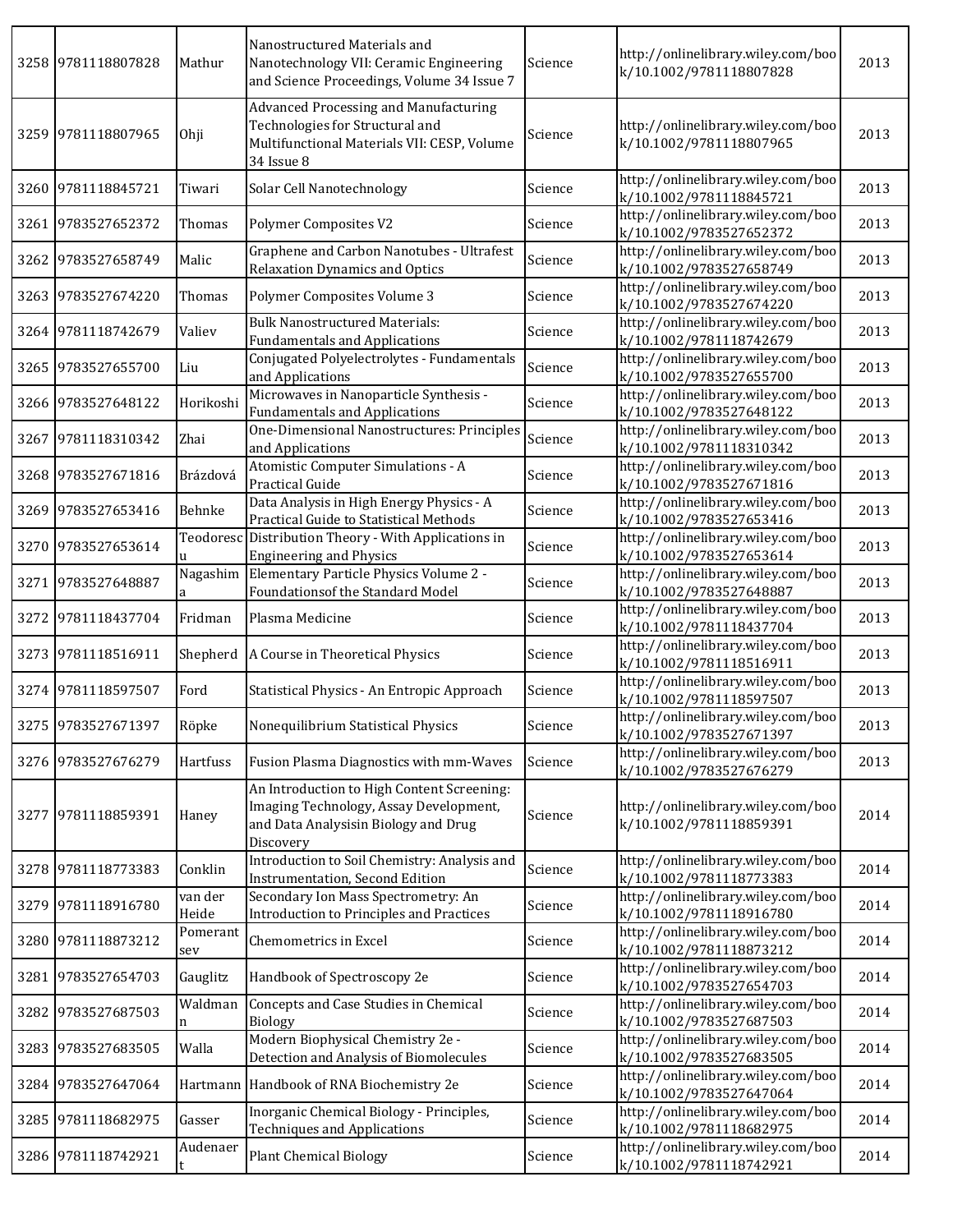| 3287 9783527667475 | Krauss                 | Biochemistry of Signal Transduction and<br>Regulation5e                                                                             | Science | http://onlinelibrary.wiley.com/boo<br>k/10.1002/9783527667475 | 2014 |
|--------------------|------------------------|-------------------------------------------------------------------------------------------------------------------------------------|---------|---------------------------------------------------------------|------|
| 3288 9781118541036 | Chandrap<br>pa         | Sustainable Water Engineering - Theory and<br>Practice                                                                              | Science | http://onlinelibrary.wiley.com/boo<br>k/10.1002/9781118541036 | 2014 |
| 3289 9781118693643 | Hornung                | Transformation of Biomass - Theory to<br>Practice                                                                                   | Science | http://onlinelibrary.wiley.com/boo<br>k/10.1002/9781118693643 | 2014 |
| 3290 9781118698129 | Sadhukha<br>n          | Biorefineries and Chemical Processes -<br>Design, Integration and Sustainability<br>Analysis                                        | Science | http://onlinelibrary.wiley.com/boo<br>k/10.1002/9781118698129 | 2014 |
| 3291 9781118875193 | Zhang                  | Hydrogen Generation, Storage, and<br>Utilization                                                                                    | Science | http://onlinelibrary.wiley.com/boo<br>k/10.1002/9781118875193 | 2014 |
| 3292 9781118899281 | Phillips               | Measuring ROI in Environment, Health, and<br>Safety                                                                                 | Science | http://onlinelibrary.wiley.com/boo<br>k/10.1002/9781118899281 | 2014 |
| 3293 9781118749197 | Jacobs                 | Acid Mine Drainage, Rock Drainage and Acid<br>Sulfate Soils: Causes, Assessment, Prediction, Science<br>Prevention, and Remediation |         | http://onlinelibrary.wiley.com/boo<br>k/10.1002/9781118749197 | 2014 |
| 3294 9781118891094 | Khetan                 | Endocrine Disruptors in the Environment                                                                                             | Science | http://onlinelibrary.wiley.com/boo<br>k/10.1002/9781118891094 | 2014 |
| 3295 9783527650880 | Todd                   | Separation of Enantiomers - Synthetic<br>Methods                                                                                    | Science | http://onlinelibrary.wiley.com/boo<br>k/10.1002/9783527650880 | 2014 |
| 3296 9783527678396 | Liphard                | Labormanagement - Handbuch für<br>Laborleiter und Berufseinsteiger                                                                  | Science | http://onlinelibrary.wiley.com/boo<br>k/10.1002/9783527678396 | 2014 |
| 3297 9781118677919 | Rajagopal              | Sustainable Value Creation in the Fine and<br>Speciality Chemicals Industry                                                         | Science | http://onlinelibrary.wiley.com/boo<br>k/10.1002/9781118677919 | 2014 |
| 3298 9781118923849 | Swallow                | The Remarkable Life and Career of Ellen<br>Swallow Richards: Pioneer in Science and<br>Technology                                   | Science | http://onlinelibrary.wiley.com/boo<br>k/10.1002/9781118923849 | 2014 |
| 3299 9781118797907 | Kaplan                 | Wiley's English-Spanish Spanish-English<br>Chemistry Dictionary, Second Edition                                                     | Science | http://onlinelibrary.wiley.com/boo<br>k/10.1002/9781118797907 | 2014 |
| 3300 9781118872246 | Thakur                 | Nanocellulose Polymer Nanocomposites:<br><b>Fundamentals and Applications</b>                                                       | Science | http://onlinelibrary.wiley.com/boo<br>k/10.1002/9781118872246 | 2014 |
| 3301 9781118802236 | Stephanos              | Chemistry of Metalloproteins: Problems and<br>Solutions in Bioinorganic Chemistry                                                   | Science | http://onlinelibrary.wiley.com/boo<br>k/10.1002/9781118802236 | 2014 |
| 3302 9781118924525 | Ghosh                  | Arrow Pushing in Inorganic Chemistry: A<br>Logical Approach to the Chemistry of the<br>Main-Group Elements                          | Science | http://onlinelibrary.wiley.com/boo<br>k/10.1002/9781118924525 | 2014 |
| 3303 9783527664160 | Weigand                | Bioinspired Catalysis - Metal-Sulfur<br>Complexes                                                                                   | Science | http://onlinelibrary.wiley.com/boo<br>k/10.1002/9783527664160 | 2014 |
| 3304 9781118693599 | Patil                  | Inorganic Hydrazine Derivatives - Synthesis,<br>Properties and Applications                                                         | Science | http://onlinelibrary.wiley.com/boo<br>k/10.1002/9781118693599 | 2014 |
| 3305 9781118744994 | Girolami               | Inorganic Syntheses, Volume 36                                                                                                      | Science | http://onlinelibrary.wiley.com/boo<br>k/10.1002/9781118744994 | 2014 |
| 3306 9781118697191 | Storr                  | Ligand Design in Medicinal Inorganic<br>Chemistry                                                                                   | Science | http://onlinelibrary.wiley.com/boo<br>k/10.1002/9781118697191 | 2014 |
| 3307 9781118682760 | de<br>Bettencou<br>rt- | Luminescence of Lanthanide Ions in<br>Coordination Compounds and<br>Nanomaterials                                                   | Science | http://onlinelibrary.wiley.com/boo<br>k/10.1002/9781118682760 | 2014 |
| 3308 9781118792797 | Karlin                 | Progress in Inorganic Chemistry, Vol. 58                                                                                            | Science | http://onlinelibrary.wiley.com/boo<br>k/10.1002/9781118792797 | 2014 |
| 3309 9781118869994 | Karlin                 | Progress in Inorganic Chemistry, Volume 59                                                                                          | Science | http://onlinelibrary.wiley.com/boo<br>k/10.1002/9781118869994 | 2014 |
| 3310 9781118854754 | Long                   | The Chemistry of Molecular Imaging                                                                                                  | Science | http://onlinelibrary.wiley.com/boo<br>k/10.1002/9781118854754 | 2014 |
| 3311 9781118711613 | Grela                  | Olefin Metathesis: Theory and Practice                                                                                              | Science | http://onlinelibrary.wiley.com/boo<br>k/10.1002/9781118711613 | 2014 |
| 3312 9781118905074 | Wuts                   | Greene's Protective Groups in Organic<br>Synthesis, Fifth Edition                                                                   | Science | http://onlinelibrary.wiley.com/boo<br>k/10.1002/9781118905074 | 2014 |
| 3313 9781118791677 | Smith                  | Compendium of Organic Synthetic Methods,<br>Volume 13                                                                               | Science | http://onlinelibrary.wiley.com/boo<br>k/10.1002/9781118791677 | 2014 |
| 3314 9783527671304 | Tietze                 | Domino Reactions - Concepts for Efficient<br>Organic Synthesis                                                                      | Science | http://onlinelibrary.wiley.com/boo<br>k/10.1002/9783527671304 | 2014 |
| 3315 9783527667512 | Luisi                  | Lithium Compounds in Organic Synthesis<br>From Fundamentals to Applications                                                         | Science | http://onlinelibrary.wiley.com/boo<br>k/10.1002/9783527667512 | 2014 |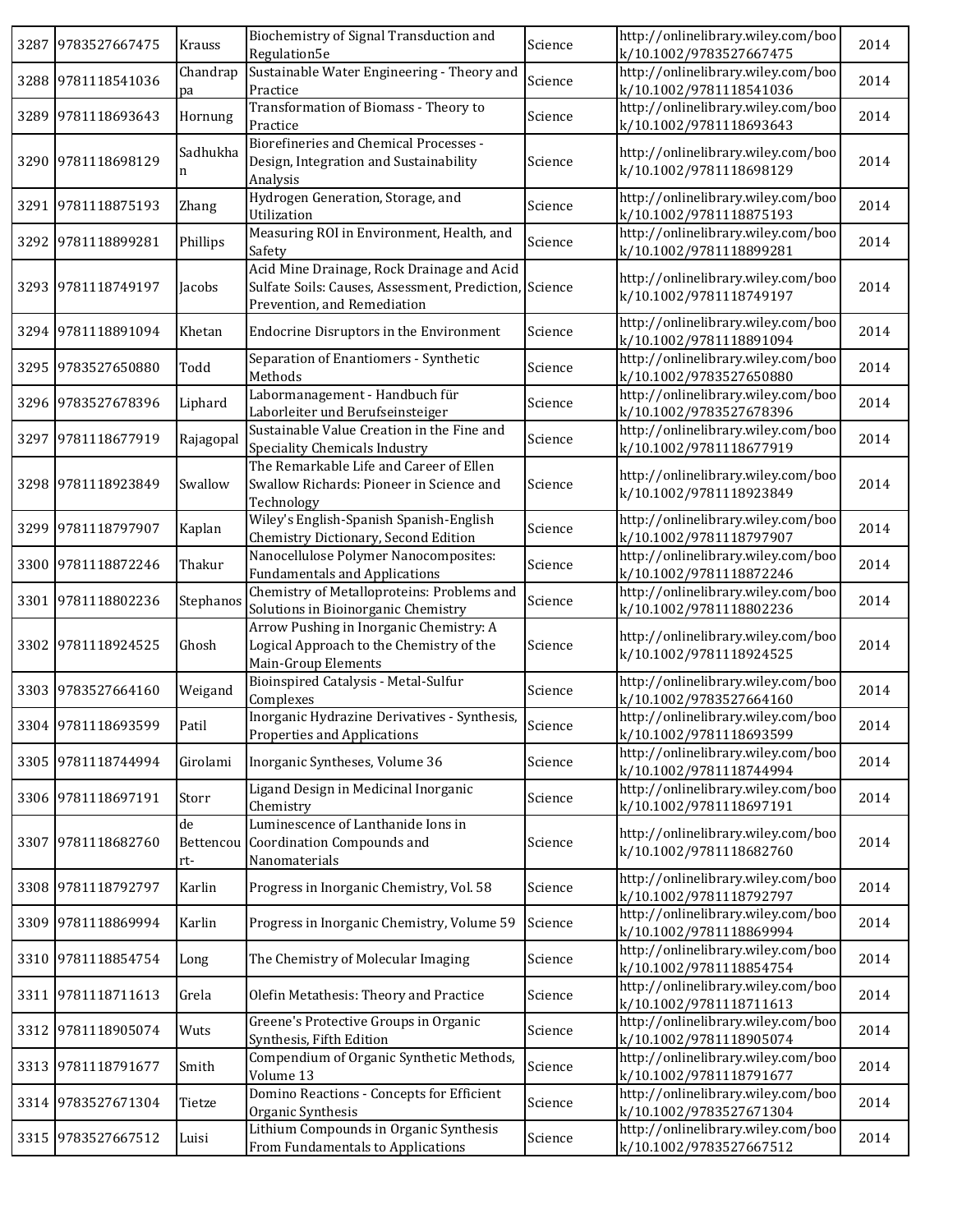|      | 3316 9781118778173 | Nishiwaki          | Methods and Applications of Cycloaddition<br>Reactions in Organic Syntheses                                                                   | Science | http://onlinelibrary.wiley.com/boo<br>k/10.1002/9781118778173 | 2014 |
|------|--------------------|--------------------|-----------------------------------------------------------------------------------------------------------------------------------------------|---------|---------------------------------------------------------------|------|
|      | 3317 9781118876015 | Havlicek           | Natural Products Analysis: Instrumentation,<br>Methods, and Applications                                                                      | Science | http://onlinelibrary.wiley.com/boo<br>k/10.1002/9781118876015 | 2014 |
|      | 3318 9783527654789 | Fehrmann           | Supported Ionic Liquids - Fundamentals and<br>Applications                                                                                    | Science | http://onlinelibrary.wiley.com/boo<br>k/10.1002/9783527654789 | 2014 |
|      | 3319 9783527658824 | Antonov            | Tautomerism - Methods and Theories                                                                                                            | Science | http://onlinelibrary.wiley.com/boo<br>k/10.1002/9783527658824 | 2014 |
|      | 3320 9783527678211 | Ananikov           | <b>Understanding Organometallic Reaction</b><br>Mechanismsand Catalysis - Computational<br>and Experimental Tools                             | Science | http://onlinelibrary.wiley.com/boo<br>k/10.1002/9783527678211 | 2014 |
| 3321 | 9783527682492      | Riva               | Cascade Biocatalysis - Integrating<br>Stereoselectiveand Environmentally<br><b>Friendly Reactions</b>                                         | Science | http://onlinelibrary.wiley.com/boo<br>k/10.1002/9783527682492 | 2014 |
| 3322 | 9783527664573      | Alexakis           | Copper-Catalyzed Asymmetric Synthesis                                                                                                         | Science | http://onlinelibrary.wiley.com/boo<br>k/10.1002/9783527664573 | 2014 |
|      | 3323 9783527673223 | Pignataro          | Discovering the Future of Molecular Sciences Science                                                                                          |         | http://onlinelibrary.wiley.com/boo<br>k/10.1002/9783527673223 | 2014 |
| 3324 | 9781118827116      | Hamaide            | <b>Environmental Impact of Polymers</b>                                                                                                       | Science | http://onlinelibrary.wiley.com/boo<br>k/10.1002/9781118827116 | 2014 |
|      | 3325 9781118788981 | Shi                | Homogeneous Catalysis for Unreactive Bond<br>Activation                                                                                       | Science | http://onlinelibrary.wiley.com/boo<br>k/10.1002/9781118788981 | 2014 |
|      | 3326 9781118909911 | Kaiho              | Iodine Chemistry and Applications                                                                                                             | Science | http://onlinelibrary.wiley.com/boo<br>k/10.1002/9781118909911 | 2014 |
| 3327 | 9781118839706      | Plechkova          | Ionic Liquids Further UnCOILed: Critical<br><b>Expert Overviews</b>                                                                           | Science | http://onlinelibrary.wiley.com/boo<br>k/10.1002/9781118839706 | 2014 |
|      | 3328 9781118943106 |                    | Ligand Platforms in Homogenous Catalytic<br>Yamaguch Reactions with Metals: Practice and<br>Applications for Green Organic<br>Transformations | Science | http://onlinelibrary.wiley.com/boo<br>k/10.1002/9781118943106 | 2014 |
|      | 3329 9783527655588 | de<br>Meijere      | Metal Catalyzed Cross-Coupling Reactions<br>and More                                                                                          | Science | http://onlinelibrary.wiley.com/boo<br>k/10.1002/9783527655588 | 2014 |
|      | 3330 9781118846919 | Zhou               | Multicatalyst System in Asymmetric<br>Catalysis                                                                                               | Science | http://onlinelibrary.wiley.com/boo<br>k/10.1002/9781118846919 | 2014 |
|      | 3331 9783527671229 | Nolan              | N-Heterocyclic Carbenes - Effective Tools for<br>Organometallic Synthesis                                                                     | Science | http://onlinelibrary.wiley.com/boo<br>k/10.1002/9783527671229 | 2014 |
|      | 3332 9781118560273 | Knipe              | Organic Reaction Mechanisms 2011                                                                                                              | Science | http://onlinelibrary.wiley.com/boo<br>k/10.1002/9781118560273 | 2014 |
|      | 3333 9783527681303 | Szabó              | Pincer and Pincer-Type Complexes -<br>Applications in Organic Synthesis and<br>Catalysis                                                      | Science | http://onlinelibrary.wiley.com/boo<br>k/10.1002/9783527681303 | 2014 |
|      | 3334 9781118788301 | Crabtree           | The Organometallic Chemistry of the<br>Transition Metals, Sixth Edition                                                                       | Science | http://onlinelibrary.wiley.com/boo<br>k/10.1002/9781118788301 | 2014 |
|      | 3335 9781118671191 | Bachrach           | Computational Organic Chemistry, Second<br>Edition                                                                                            | Science | http://onlinelibrary.wiley.com/boo<br>k/10.1002/9781118671191 | 2014 |
|      | 3336 9783527687800 | Zaragoza<br>Dörwal | Side Reactions in Organic Synthesis II -<br><b>Aromatic Substitutions</b>                                                                     | Science | http://onlinelibrary.wiley.com/boo<br>k/10.1002/9783527687800 | 2014 |
|      | 3337 9783527667550 | Reiher             | Relativistic Quantum Chemistry 2e Theory<br>of Molecular Science                                                                              | Science | http://onlinelibrary.wiley.com/boo<br>k/10.1002/9783527667550 | 2014 |
|      | 3338 9781118670750 |                    | Fundamentals and Applications of Organic<br>Fuchigami Electrochemistry - Synthesis, Materials,<br>Devices                                     | Science | http://onlinelibrary.wiley.com/boo<br>k/10.1002/9781118670750 | 2014 |
|      | 3339 9781118695968 | Kronberg           | Surface Chemistry of Surfactants and<br>Polymers                                                                                              | Science | http://onlinelibrary.wiley.com/boo<br>k/10.1002/9781118695968 | 2014 |
|      | 3340 9781118825662 | Somasund<br>aran   | Oil Spill Remediation: Colloid Chemistry-<br><b>Based Principles and Solutions</b>                                                            | Science | http://onlinelibrary.wiley.com/boo<br>k/10.1002/9781118825662 | 2014 |
|      | 3341 9783527664696 | Frenking           | The Chemical Bond - Fundamental Aspects<br>of Chemical Bonding                                                                                | Science | http://onlinelibrary.wiley.com/boo<br>k/10.1002/9783527664696 | 2014 |
|      | 3342 9783527672790 | Georgakil<br>as    | Functionalization of Graphene                                                                                                                 | Science | http://onlinelibrary.wiley.com/boo<br>k/10.1002/9783527672790 | 2014 |
|      | 3343 9781118595091 | Du                 | Theory of Computational Complexity,<br><b>Second Edition</b>                                                                                  | Science | http://onlinelibrary.wiley.com/boo<br>k/10.1002/9781118595091 | 2014 |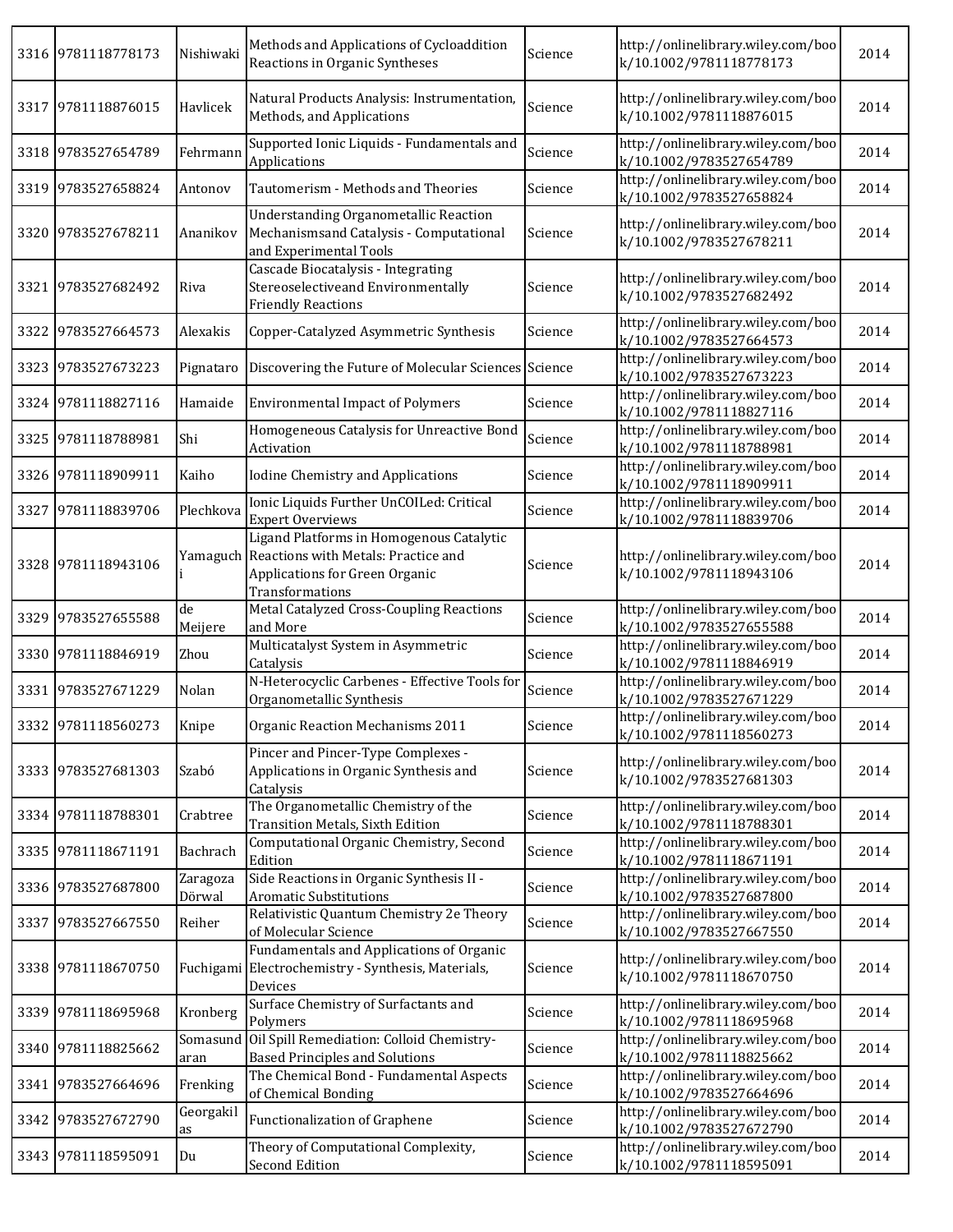|      | 3344 9781119037514 | Mackevici<br>us        | <b>Integral and Measure</b>                                                                                                                      | Science | http://onlinelibrary.wiley.com/boo<br>k/10.1002/9781119037514 | 2014 |
|------|--------------------|------------------------|--------------------------------------------------------------------------------------------------------------------------------------------------|---------|---------------------------------------------------------------|------|
|      | 3345 9781119005216 | Paschos                | Concepts of Combinatorial Optimization, 2nd<br>Edition                                                                                           | Science | http://onlinelibrary.wiley.com/boo<br>k/10.1002/9781119005216 | 2014 |
|      | 3346 9781118705070 | Schiesser              | Differential Equation Analysis in Biomedical<br>Science and Engineering: Ordinary<br>Differential Equation Applications with R                   | Science | http://onlinelibrary.wiley.com/boo<br>k/10.1002/9781118705070 | 2014 |
|      | 3347 9781118705292 | Schiesser              | Differential Equation Analysis in Biomedical<br>Science and Engineering: Partial Differential<br><b>Equation Applications with R</b>             | Science | http://onlinelibrary.wiley.com/boo<br>k/10.1002/9781118705292 | 2014 |
|      | 3348 9781118763117 | Augustin               | Introduction to Imprecise Probabilities                                                                                                          | Science | http://onlinelibrary.wiley.com/boo<br>k/10.1002/9781118763117 | 2014 |
|      | 3349 9781118861769 | Galwey                 | Introduction to Mixed Modelling - Beyond<br>Regression and Analysis of Variance, 2e                                                              | Science | http://onlinelibrary.wiley.com/boo<br>k/10.1002/9781118861769 | 2014 |
|      | 3350 9781118422007 | Myatt                  | Making Sense of Data I: A Practical Guide to<br>Exploratory Data Analysis and Data Mining,<br><b>Second Edition</b>                              | Science | http://onlinelibrary.wiley.com/boo<br>k/10.1002/9781118422007 | 2014 |
|      | 3351 9781118763612 | Brown                  | A Practical Guide to Designing Phase II Trials<br>in Oncology                                                                                    | Science | http://onlinelibrary.wiley.com/boo<br>k/10.1002/9781118763612 | 2014 |
|      | 3352 9781118762516 | O'Kelly                | Clinical Trials with Missing Data - Guide for<br>Practitioners                                                                                   | Science | http://onlinelibrary.wiley.com/boo<br>k/10.1002/9781118762516 | 2014 |
|      | 3353 9781118763704 | Ahlemeye<br>r-Stubb    | A Practical Guide to Data Mining for<br><b>Business and Industry</b>                                                                             | Science | http://onlinelibrary.wiley.com/boo<br>k/10.1002/9781118763704 | 2014 |
|      | 3354 9781118763971 | Panik                  | Growth Curve Modeling: Theory and<br>Applications                                                                                                | Science | http://onlinelibrary.wiley.com/boo<br>k/10.1002/9781118763971 | 2014 |
|      | 3355 9781118895047 | Congdon                | Applied Bayesian Modelling 2e                                                                                                                    | Science | http://onlinelibrary.wiley.com/boo<br>k/10.1002/9781118895047 | 2014 |
|      | 3356 9781118796245 | Dodson                 | Probabilistic Design for Optimization and<br><b>Robustness for Engineers</b>                                                                     | Science | http://onlinelibrary.wiley.com/boo<br>k/10.1002/9781118796245 | 2014 |
| 3357 | 9781118838860      | Miller                 | Cognitive Interviewing Methodology                                                                                                               | Science | http://onlinelibrary.wiley.com/boo<br>k/10.1002/9781118838860 | 2014 |
|      | 3358 9781118593264 | <b>Brandima</b><br>rte | Handbook in Monte Carlo Simulation:<br>Applications in Financial Engineering, Risk<br>Management, and Economics                                  | Science | http://onlinelibrary.wiley.com/boo<br>k/10.1002/9781118593264 | 2014 |
|      | 3359 9781118594629 | Johnson                | Handbook of Health Survey Methods                                                                                                                | Science | http://onlinelibrary.wiley.com/boo<br>k/10.1002/9781118594629 | 2014 |
|      | 3360 9781118596005 | nan                    | Balakrish Methods and Applications of Statistics in<br>Clinical Trials, Volume 1:and Designs                                                     | Science | http://onlinelibrary.wiley.com/boo<br>k/10.1002/9781118596005 | 2014 |
|      | 3361 9781118763490 | Bonnini                | Nonparametric Hypothesis Testing - Rank<br>and Permutation Methods with Applications<br>in R                                                     | Science | http://onlinelibrary.wiley.com/boo<br>k/10.1002/9781118763490 | 2014 |
|      | 3362 9781118762783 | Fu                     | Propagation Dynamics on Complex<br>Networks - Models, Methods and Stability<br>Analysis                                                          | Science | http://onlinelibrary.wiley.com/boo<br>k/10.1002/9781118762783 | 2014 |
|      | 3363 9781118855959 | Wallgren               | Register-based Statistics: Statistical Methods<br>for Administrative Data, 2e                                                                    | Science | http://onlinelibrary.wiley.com/boo<br>k/10.1002/9781118855959 | 2014 |
|      | 3364 9781118763032 | Aven                   | Uncertainty in Risk Assessment - The<br>Representation and Treatment of<br>Uncertainties by Probabilistic and Non-<br>Probabilistic Methods      | Science | http://onlinelibrary.wiley.com/boo<br>k/10.1002/9781118763032 | 2014 |
|      | 3365 9781118915370 | Doreian                | <b>Understanding Large Temporal Networks</b><br>and Spatial Networks - Exploration, Pattern<br>Searching, Visualization and Network<br>Evolution | Science | http://onlinelibrary.wiley.com/boo<br>k/10.1002/9781118915370 | 2014 |
|      | 3366 9781118593233 | Derryberr              | Basic Data Analysis for Time Series with R                                                                                                       | Science | http://onlinelibrary.wiley.com/boo<br>k/10.1002/9781118593233 | 2014 |
|      | 3367 9781118596333 | Balakrish<br>nan       | Methods and Applications of Statistics in<br>Clinical Trials, Volume 2:ntial Methods                                                             | Science | http://onlinelibrary.wiley.com/boo<br>k/10.1002/9781118596333 | 2014 |
|      | 3368 9781118634646 | Saris                  | Design, Evaluation, and Analysis of<br>Questionnaires for Survey Research, Second<br>Edition                                                     | Science | http://onlinelibrary.wiley.com/boo<br>k/10.1002/9781118634646 | 2014 |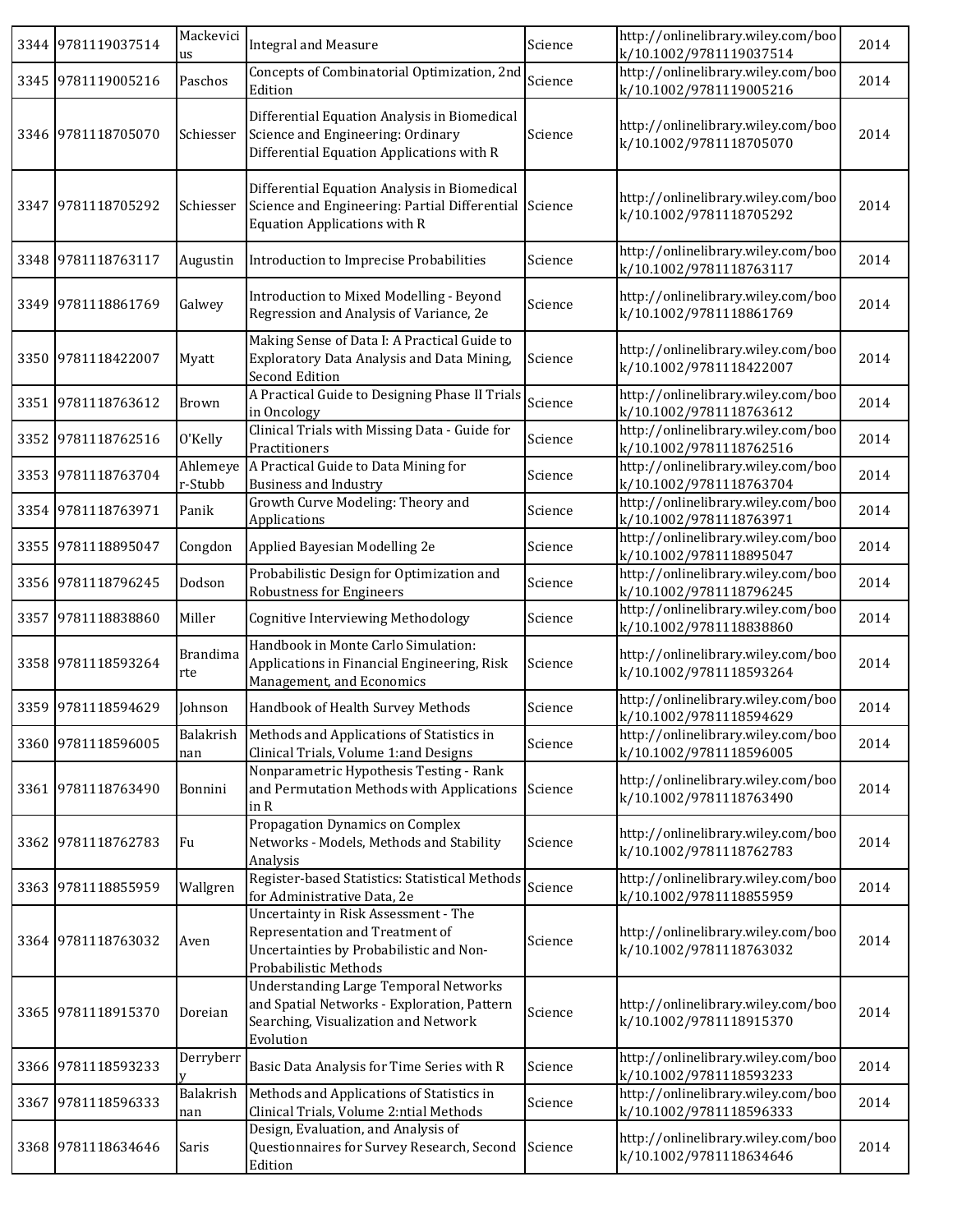|      | 3369 9781118715543 | Agung             | Panel Data Analysis using EViews                                                                                                                 | Science | http://onlinelibrary.wiley.com/boo<br>k/10.1002/9781118715543 | 2014 |
|------|--------------------|-------------------|--------------------------------------------------------------------------------------------------------------------------------------------------|---------|---------------------------------------------------------------|------|
|      | 3370 9781118762585 | Taeger            | Statistical Hypothesis Testing with SAS and<br>R                                                                                                 | Science | http://onlinelibrary.wiley.com/boo<br>k/10.1002/9781118762585 | 2014 |
| 3371 | 9781118763667      | Kenett            | Modern Industrial Statistics - With<br>applicationsin R, MINITAB and JMP, 2e                                                                     | Science | http://onlinelibrary.wiley.com/boo<br>k/10.1002/9781118763667 | 2014 |
|      | 3372 9781118618509 | Burger            | Managing Energy Risk 2e - A Practical Guide<br>for Risk Management in Power, Gas and<br><b>Other Energy Markets</b>                              | Science | http://onlinelibrary.wiley.com/boo<br>k/10.1002/9781118618509 | 2014 |
|      | 3373 9781118701492 | Schaffarcz<br>yk  | <b>Understanding Wind Power Technology -</b><br>Theory, Deployment and Optimisation                                                              | Science | http://onlinelibrary.wiley.com/boo<br>k/10.1002/9781118701492 | 2014 |
|      | 3374 9781118707050 | Eicker            | Energy Efficient Buildings with Solar and<br><b>Geothermal Resources</b>                                                                         | Science | http://onlinelibrary.wiley.com/boo<br>k/10.1002/9781118707050 | 2014 |
|      | 3375 9781118720677 | Hatziargy<br>riou | Microgrids - Architectures and Control                                                                                                           | Science | http://onlinelibrary.wiley.com/boo<br>k/10.1002/9781118720677 | 2014 |
|      | 3376 9781118701638 | Anaya-<br>Lara    | Offshore Wind Energy Generation - Control,<br>Protection, and Integration to Electrical<br>Systems                                               | Science | http://onlinelibrary.wiley.com/boo<br>k/10.1002/9781118701638 | 2014 |
| 3377 | 9781118721094      | Lyatkher          | Tidal Power: Harnessing Energy from Water<br>Currents                                                                                            | Science | http://onlinelibrary.wiley.com/boo<br>k/10.1002/9781118721094 | 2014 |
|      | 3378 9781118773499 | Kuo               | Critical Reflections on Nuclear and<br>Renewable Energy: Environmental<br>Protection and Safety in the Wake of the<br>Fukushima Nuclear Accident | Science | http://onlinelibrary.wiley.com/boo<br>k/10.1002/9781118773499 | 2014 |
|      | 3379 9781118820216 | Bush              | Smart Grid - Communication-Enabled<br>Intelligencefor the Electric Power Grid                                                                    | Science | http://onlinelibrary.wiley.com/boo<br>k/10.1002/9781118820216 | 2014 |
|      | 3380 9781118831175 | Chin              | Formation Testing: Pressure, Transient, and<br><b>Contamination Analysis</b>                                                                     | Science | http://onlinelibrary.wiley.com/boo<br>k/10.1002/9781118831175 | 2014 |
|      | 3381 9781118831724 | Chin              | Measurement While Drilling (MWD) Signal<br>Analysis, Optimization and Design                                                                     | Science | http://onlinelibrary.wiley.com/boo<br>k/10.1002/9781118831724 | 2014 |
|      | 3382 9781118835074 | Chin              | Electromagnetic Well Logging: Models for<br>MWD/LWD Interpretation and Tool Design                                                               | Science | http://onlinelibrary.wiley.com/boo<br>k/10.1002/9781118835074 | 2014 |
|      | 3383 9781118849972 | $\rm Li$          | Risk Assessment of Power Systems: Models,<br>Methods, and Applications, Second Edition                                                           | Science | http://onlinelibrary.wiley.com/boo<br>k/10.1002/9781118849972 | 2014 |
|      | 3384 9781118852422 | Bevrani           | Power System Monitoring and Control                                                                                                              | Science | http://onlinelibrary.wiley.com/boo<br>k/10.1002/9781118852422 | 2014 |
|      | 3385 9781118852606 | Altawell          | The Selection Process of Biomass Materials<br>for the Production of Bio-fuels and Co-firing                                                      | Science | http://onlinelibrary.wiley.com/boo<br>k/10.1002/9781118852606 | 2014 |
|      | 3386 9781118869796 | Luckarift         | Enzymatic Fuel Cells: From Fundamentals to<br>Applications                                                                                       | Science | http://onlinelibrary.wiley.com/boo<br>k/10.1002/9781118869796 | 2014 |
|      | 3387 9781118910962 | Mohan             | Advanced Electric Drives: Analysis, Control,<br>and Modeling Using MATLAB/Simulink(R)                                                            | Science | http://onlinelibrary.wiley.com/boo<br>k/10.1002/9781118910962 | 2014 |
|      | 3388 9781118915110 | Vaahedi           | Practical Power System Operation                                                                                                                 | Science | http://onlinelibrary.wiley.com/boo<br>k/10.1002/9781118915110 | 2014 |
|      | 3389 9781118915141 | Speight           | Environmental Management of Energy from<br><b>Biofuels and Biofeedstocks</b>                                                                     | Science | http://onlinelibrary.wiley.com/boo<br>k/10.1002/9781118915141 | 2014 |
|      | 3390 9781118922583 | Ceraolo           | <b>Fundamentals of Electric Power</b><br>Engineering: From Electromagnetics to<br>Power Systems                                                  | Science | http://onlinelibrary.wiley.com/boo<br>k/10.1002/9781118922583 | 2014 |
|      | 3391 9781118939277 | Hoffmann          | The Economic Competitiveness of<br>Renewable Energy: Pathways to 100%<br>Global Coverage                                                         | Science | http://onlinelibrary.wiley.com/boo<br>k/10.1002/9781118939277 | 2014 |
|      | 3392 9783527679065 | Schlabbac<br>h    | Power System Engineering 2e - Planning,<br>Designand, Operation of Power Systems and<br>Equipment                                                | Science | http://onlinelibrary.wiley.com/boo<br>k/10.1002/9783527679065 | 2014 |
|      | 3393 9781118576854 | Davim             | Machinability of Advanced Materials                                                                                                              | Science | http://onlinelibrary.wiley.com/boo<br>k/10.1002/9781118576854 | 2014 |
|      | 3394 9781118960332 | Lippold           | Welding Metallurgy and Weldability                                                                                                               | Science | http://onlinelibrary.wiley.com/boo<br>k/10.1002/9781118960332 | 2014 |
|      | 3395 9781118938478 | Tiwari            | Concise Encyclopedia of High Performance<br>Silicones                                                                                            | Science | http://onlinelibrary.wiley.com/boo<br>k/10.1002/9781118938478 | 2014 |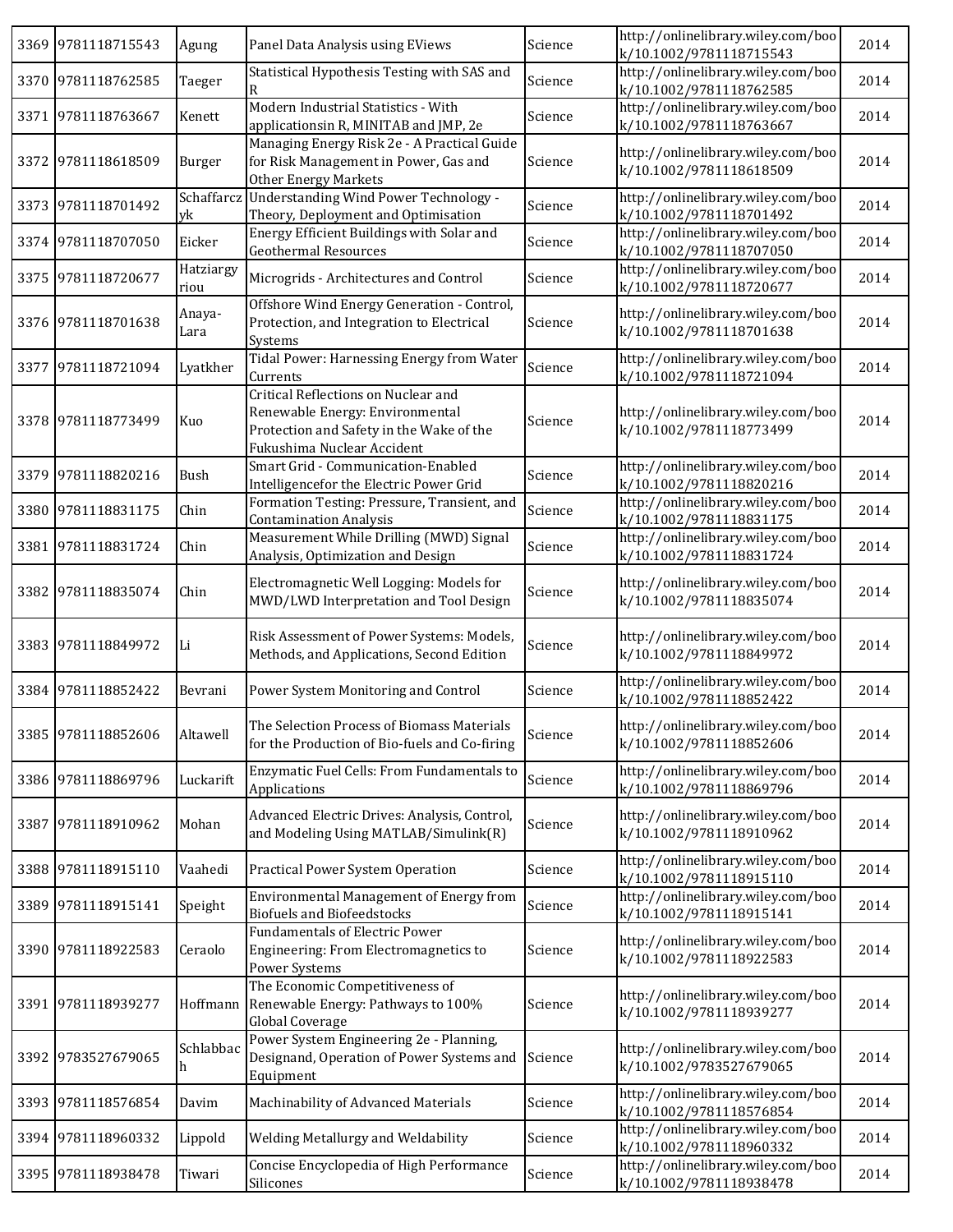| 3396 9781119041498 | Srivatsan      | Fatigue of Materials III: Advances and<br>Emergencesin Understanding                                                            | Science | http://onlinelibrary.wiley.com/boo<br>k/10.1002/9781119041498 | 2014 |
|--------------------|----------------|---------------------------------------------------------------------------------------------------------------------------------|---------|---------------------------------------------------------------|------|
| 3397 9781118808412 | Follansbe<br>e | Fundamentals of Strength: Principles,<br>Experiment, and Applications of an Internal<br>State Variable Constitutive Formulation | Science | http://onlinelibrary.wiley.com/boo<br>k/10.1002/9781118808412 | 2014 |
| 3398 9781118850220 | Smith          | Handbook of Fluoropolymer Science and<br>Technology                                                                             | Science | http://onlinelibrary.wiley.com/boo<br>k/10.1002/9781118850220 | 2014 |
| 3399 9783527671557 | Levitin        | Interatomic Bonding in Solids -<br>Fundamentals, Simulation, Applications                                                       | Science | http://onlinelibrary.wiley.com/boo<br>k/10.1002/9783527671557 | 2014 |
| 3400 9783527670673 |                | Biermann   Moderne Methoden der Werkstoffprüfung                                                                                | Science | http://onlinelibrary.wiley.com/boo<br>k/10.1002/9783527670673 | 2014 |
| 3401 9783527677719 | Schnabel       | Polymers and Electromagnetic Radiation -<br><b>Fundamentals and Practical Applications</b>                                      | Science | http://onlinelibrary.wiley.com/boo<br>k/10.1002/9783527677719 | 2014 |
| 3402 9781118914458 | Lüftl          | Polyoxymethylene Handbook: Structure,<br>Properties, Applications, and Their<br>Nanocomposites                                  | Science | http://onlinelibrary.wiley.com/boo<br>k/10.1002/9781118914458 | 2014 |
| 3403 9781118989166 | Fritzson       | Principles of Object-Oriented Modeling and<br>Simulation with Modelica 3.3: A Cyber-<br>Physical Approach, Second Edition       | Science | http://onlinelibrary.wiley.com/boo<br>k/10.1002/9781118989166 | 2014 |
| 3404 9781118695708 | <b>Bruce</b>   | <b>Structure from Diffraction Methods -</b><br><b>Inorganic Materials Series</b>                                                | Science | http://onlinelibrary.wiley.com/boo<br>k/10.1002/9781118695708 | 2014 |
| 3405 9781118827123 | Lafleur        | Polymer Extrusion                                                                                                               | Science | http://onlinelibrary.wiley.com/boo<br>k/10.1002/9781118827123 | 2014 |
| 3406 9781118860168 |                | Parthiban Synthesis and Applications of Copolymers                                                                              | Science | http://onlinelibrary.wiley.com/boo<br>k/10.1002/9781118860168 | 2014 |
| 3407 9781118888414 | Sano           | Advanced Composites for Aerospace,<br>Marine, and Land Applications                                                             | Science | http://onlinelibrary.wiley.com/boo<br>k/10.1002/9781118888414 | 2014 |
| 3408 9781118895399 | Tiwari         | Advanced Carbon Materials and Technology                                                                                        | Science | http://onlinelibrary.wiley.com/boo<br>k/10.1002/9781118895399 | 2014 |
| 3409 9781118904923 | Tiwari         | <b>Advanced Energy Materials</b>                                                                                                | Science | http://onlinelibrary.wiley.com/boo<br>k/10.1002/9781118904923 | 2014 |
| 3410 9783527654147 | Bai            | High Temperature Performance of Polymer<br>Composites                                                                           | Science | http://onlinelibrary.wiley.com/boo<br>k/10.1002/9783527654147 | 2014 |
| 3411 9783527664948 | Zhang          | Advanced Hierarchical Nanostructured<br>Materials                                                                               | Science | http://onlinelibrary.wiley.com/boo<br>k/10.1002/9783527664948 | 2014 |
| 3412 9781118743140 | Tu             | Kinetics in Nanoscale Materials                                                                                                 | Science | http://onlinelibrary.wiley.com/boo<br>k/10.1002/9781118743140 | 2014 |
| 3413 9783527670307 | Mittal         | Synthesis Techniques for Polymer<br>Nanocomposites                                                                              | Science | http://onlinelibrary.wiley.com/boo<br>k/10.1002/9783527670307 | 2014 |
| 3414 9783527670109 | Garrou         | Handbook of 3D Integration Volume 3 - 3D<br>Process Technology                                                                  | Science | http://onlinelibrary.wiley.com/boo<br>k/10.1002/9783527670109 | 2014 |
| 3415 9781118774038 | Tiwari         | Advanced Sensor and Detection Materials                                                                                         | Science | http://onlinelibrary.wiley.com/boo<br>k/10.1002/9781118774038 | 2014 |
| 3416 9781118774205 | Tiwari         | <b>Advanced Healthcare Materials</b>                                                                                            | Science | http://onlinelibrary.wiley.com/boo<br>k/10.1002/9781118774205 | 2014 |
| 3417 9783527683147 | Toral          | Stochastic Numerical Methods - An<br><b>Introductionfor Scientists</b>                                                          | Science | http://onlinelibrary.wiley.com/boo<br>k/10.1002/9783527683147 | 2014 |
| 3418 9781118979792 | Yevick         | Fundamental Math and Physics for Scientists<br>and Engineers                                                                    | Science | http://onlinelibrary.wiley.com/boo<br>k/10.1002/9781118979792 | 2014 |
| 3419 9781118842768 | Rubin          | <b>Fundamentals of Biophysics</b>                                                                                               | Science | http://onlinelibrary.wiley.com/boo<br>k/10.1002/9781118842768 | 2014 |
| 3420 9783527665020 | Nagashim<br>a  | Beyond the Standard Model of Elementary<br>Particle Physics                                                                     | Science | http://onlinelibrary.wiley.com/boo<br>k/10.1002/9783527665020 | 2014 |
| 3421 9783527665587 | Rafailov       | Compact Quantum Dot-based Ultrafast<br>Lasers - Physics, Engineering & Applications<br>to Biophotonics                          | Science | http://onlinelibrary.wiley.com/boo<br>k/10.1002/9783527665587 | 2014 |
| 3422 9783527680429 | Toptygin       | Foundations of Classical and Quantum<br>Electrodynamics                                                                         | Science | http://onlinelibrary.wiley.com/boo<br>k/10.1002/9783527680429 | 2014 |
| 3423 9781118736890 | Bartolucci     | Introduction to Statistical Analysis of<br>Laboratory Data                                                                      | Science | http://onlinelibrary.wiley.com/boo<br>k/10.1002/9781118736890 | 2015 |
| 3424 9781119044765 | Litscher       | A Guide to Zona Pellucida Domain Proteins                                                                                       | Science | http://onlinelibrary.wiley.com/boo<br>k/10.1002/9781119044765 | 2015 |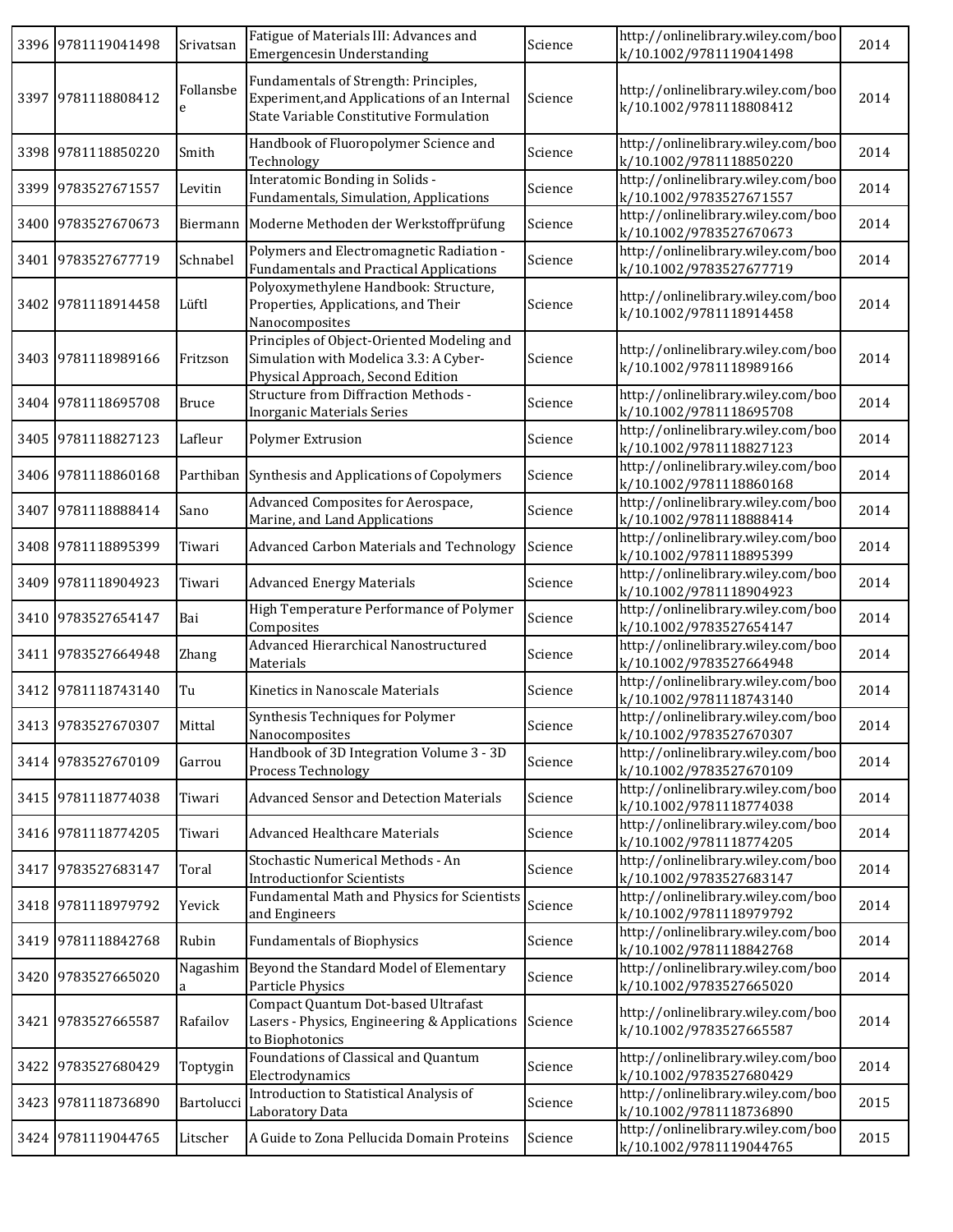| 3425 | 9781119120940      | Capek               | DNA Engineered Noble Metal Nanoparticles:<br>Fundamentals and State-of-the-Art-of<br>Nanobiotechnology                                             | Science | http://onlinelibrary.wiley.com/boo<br>k/10.1002/9781119120940 | 2015 |
|------|--------------------|---------------------|----------------------------------------------------------------------------------------------------------------------------------------------------|---------|---------------------------------------------------------------|------|
|      | 3426 9781118714478 | Clark               | Introduction to Chemicals from Biomass, 2e                                                                                                         | Science | http://onlinelibrary.wiley.com/boo<br>k/10.1002/9781118714478 | 2015 |
| 3427 | 9781118981771      | Gerardi             | The Biology and Troubleshooting of<br>Facultative Lagoons                                                                                          | Science | http://onlinelibrary.wiley.com/boo<br>k/10.1002/9781118981771 | 2015 |
| 3428 | 9783527679300      | García-<br>Martínez | <b>Chemistry Education-Best Practices,</b><br>Opportunities and Trends                                                                             | Science | http://onlinelibrary.wiley.com/boo<br>k/10.1002/9783527679300 | 2015 |
| 3429 | 9781118840108      | Olah                | A Life of Magic Chemistry: Autobiographical<br>Reflections Including Post-Nobel Prize Years<br>and the Methanol Economy, Second Updated<br>Edition | Science | http://onlinelibrary.wiley.com/boo<br>k/10.1002/9781118840108 | 2015 |
|      | 3430 9783527694631 | Maier               | Chemiker im "Dritten Reich" - Die Deutsche<br>Chemische Chesellschaft und der Verein<br>Deutscher Chemiker im NS-<br>Herrschaftsapparat            | Science | http://onlinelibrary.wiley.com/boo<br>k/10.1002/9783527694631 | 2015 |
|      | 3431 9783527690640 | Hanft               | Fachenglisch für Laborberufe                                                                                                                       | Science | http://onlinelibrary.wiley.com/boo<br>k/10.1002/9783527690640 | 2015 |
| 3432 | 9781119044307      | Buncel              | Solvent Effects in Chemistry, Second Edition                                                                                                       | Science | http://onlinelibrary.wiley.com/boo<br>k/10.1002/9781119044307 | 2015 |
|      | 3433 9783527690541 | Gatteschi           | Introduction to Molecular Magnetism - From<br><b>Transition Metals to Lanthanides</b>                                                              | Science | http://onlinelibrary.wiley.com/boo<br>k/10.1002/9783527690541 | 2015 |
|      | 3434 9783527691241 | Survila             | Electrochemistry of Metal Complexes -<br>Applicationsfrom Electroplating to Oxide<br>Layer Formation                                               | Science | http://onlinelibrary.wiley.com/boo<br>k/10.1002/9783527691241 | 2015 |
|      | 3435 9783527673476 | Layfield            | Lanthanides and Actinides in Molecular<br>Magnetism                                                                                                | Science | http://onlinelibrary.wiley.com/boo<br>k/10.1002/9783527673476 | 2015 |
|      | 3436 9783527673353 | Liddle              | Molecular Metal-Metal Bonds - Compounds,<br>Synthesis, Properties                                                                                  | Science | http://onlinelibrary.wiley.com/boo<br>k/10.1002/9783527673353 | 2015 |
| 3437 | 9783527684533      | Gromov              | Nitride Ceramics - Combustion Synthesis,<br>Properties, and Applications                                                                           | Science | http://onlinelibrary.wiley.com/boo<br>k/10.1002/9783527684533 | 2015 |
|      | 3438 9781118898277 | Swart               | Spin States in Biochemistry and Inorganic<br>Chemistry - Influence on Structure and<br>Reactivity                                                  | Science | http://onlinelibrary.wiley.com/boo<br>k/10.1002/9781118898277 | 2015 |
|      | 3439 9781118698532 | Moloney             | How To Solve Organic Reaction Mechanisms<br>A Stepwise Approach                                                                                    | Science | http://onlinelibrary.wiley.com/boo<br>k/10.1002/9781118698532 | 2015 |
|      | 3440 9781118754887 | Mortier             | Arene Chemistry: Reaction Mechanisms and<br>Methods for Aromatic Compounds                                                                         | Science | http://onlinelibrary.wiley.com/boo<br>k/10.1002/9781118754887 | 2015 |
|      | 3441 9783527672707 | Burke               | Catalytic Arylation Methods From the<br>Academic Labto Industrial Processes                                                                        | Science | http://onlinelibrary.wiley.com/boo<br>k/10.1002/9783527672707 | 2015 |
|      | 3442 9783527674107 | Grubbs              | Handbook of Metathesis 2e                                                                                                                          | Science | http://onlinelibrary.wiley.com/boo<br>k/10.1002/9783527674107 | 2015 |
|      | 3443 9781118863992 | Herrera             | Multicomponent Reactions: Concepts and<br>Applications for Design and Synthesis                                                                    | Science | http://onlinelibrary.wiley.com/boo<br>k/10.1002/9781118863992 | 2015 |
|      | 3444 9783527688166 | Zhu                 | Organic Stereochemistry - Experimental and<br><b>Computational Methods</b>                                                                         | Science | http://onlinelibrary.wiley.com/boo<br>k/10.1002/9783527688166 | 2015 |
|      | 3445 9783527673438 | Jaouen              | Bioorganometallic Chemistry - Applications<br>in Drug Discovery, Biocatalysis and Imaging                                                          | Science | http://onlinelibrary.wiley.com/boo<br>k/10.1002/9783527673438 | 2015 |
|      | 3446 9781118960554 | Diana               | Biosynthesis of Heterocycles: From Isolation<br>to Gene Cluster                                                                                    | Science | http://onlinelibrary.wiley.com/boo<br>k/10.1002/9781118960554 | 2015 |
|      | 3447 9781118870068 | Charleux            | Chemistry of Organo-Hybrids: Synthesis and<br>Characterization of Functional Nano-Objects                                                          | Science | http://onlinelibrary.wiley.com/boo<br>k/10.1002/9781118870068 | 2015 |
| 3448 | 9781118978429      | Kulinkovi<br>ch     | Cyclopropanes in Organic Synthesis                                                                                                                 | Science | http://onlinelibrary.wiley.com/boo<br>k/10.1002/9781118978429 | 2015 |
| 3449 | 9781118696880      | Stulz               | DNA in Supramolecular Chemistry and<br>Nanotechnology                                                                                              | Science | http://onlinelibrary.wiley.com/boo<br>k/10.1002/9781118696880 | 2015 |
|      | 3450 9781118819951 | Li                  | Innovative Drug Synthesis                                                                                                                          | Science | http://onlinelibrary.wiley.com/boo<br>k/10.1002/9781118819951 | 2015 |
|      | 3451 9783527677894 | Trost               | Modern Alkyne Chemistry - Catalytic and<br><b>Aton-Economic Transformations</b>                                                                    | Science | http://onlinelibrary.wiley.com/boo<br>k/10.1002/9783527677894 | 2015 |
|      | 3452 9781118939901 | Rojas               | Molecular Rearrangements in Organic<br>Synthesis                                                                                                   | Science | http://onlinelibrary.wiley.com/boo<br>k/10.1002/9781118939901 | 2015 |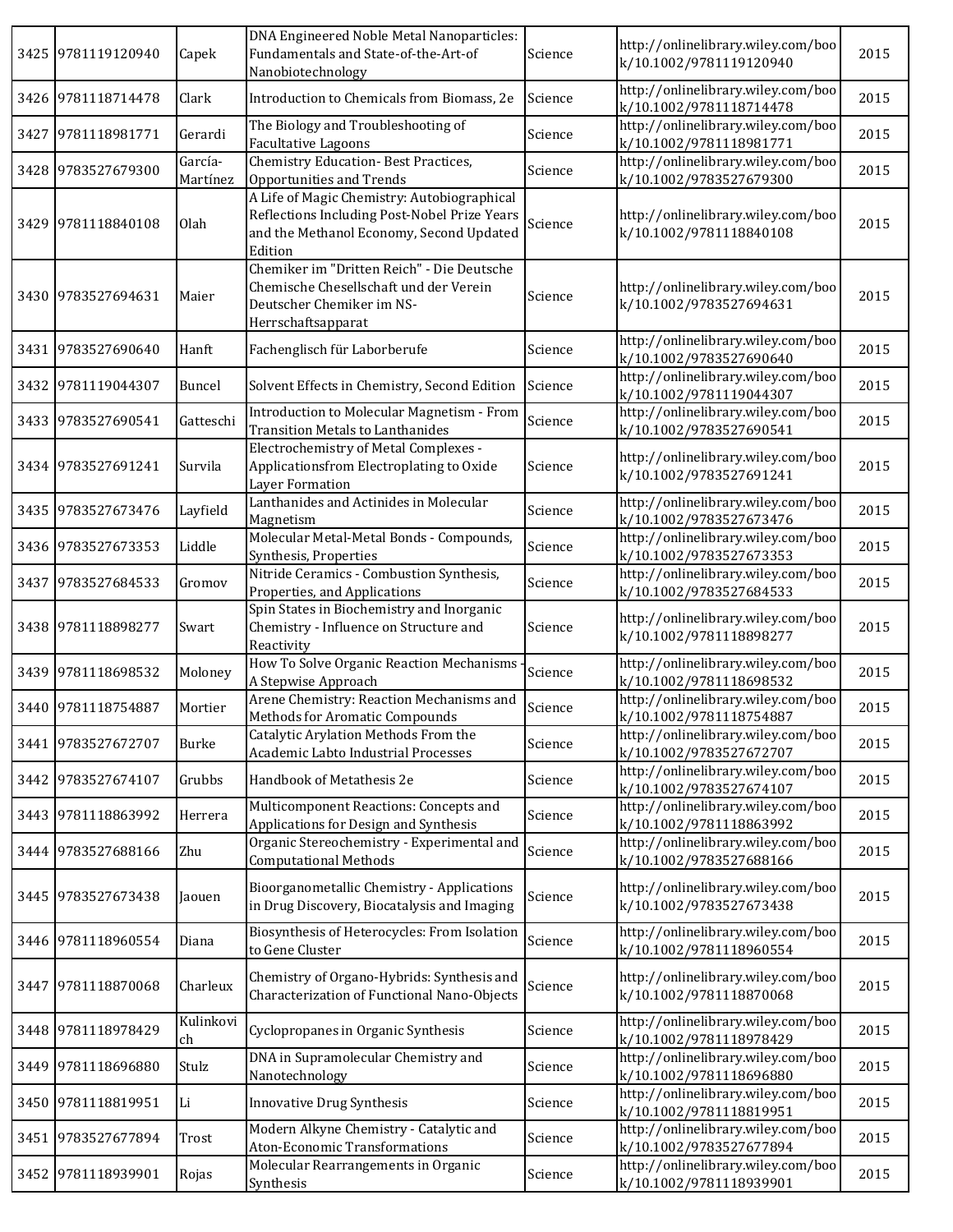|      | 3453 9783527678174 | Zhu                 | Multicomponent Reactions in Organic<br>Synthesis                                                             | Science | http://onlinelibrary.wiley.com/boo<br>k/10.1002/9783527678174 | 2015 |
|------|--------------------|---------------------|--------------------------------------------------------------------------------------------------------------|---------|---------------------------------------------------------------|------|
|      | 3454 9781118930786 | Knipe               | Organic Reaction Mechanisms 2012                                                                             | Science | http://onlinelibrary.wiley.com/boo<br>k/10.1002/9781118930786 | 2015 |
|      | 3455 9781118858981 | Nishinaga           | Organic Redox Systems: Synthesis,<br>Properties, and Applications                                            | Science | http://onlinelibrary.wiley.com/boo<br>k/10.1002/9781118858981 | 2015 |
|      | 3456 9781119006039 | Ramzan              | Phytotherapies: Efficacy, Safety, and<br>Regulation                                                          | Science | http://onlinelibrary.wiley.com/boo<br>k/10.1002/9781119006039 | 2015 |
| 3457 | 9783527689545      | Miao                | Polycyclic Arenes and Heteroarenes -<br>Synthesis, Properties and Applications                               | Science | http://onlinelibrary.wiley.com/boo<br>k/10.1002/9783527689545 | 2015 |
|      | 3458 9783527673315 | Kisch               | Semiconductor Photocatalysis - Applications                                                                  | Science | http://onlinelibrary.wiley.com/boo<br>k/10.1002/9783527673315 | 2015 |
|      | 3459 9781119006220 | Rodriguez           | Stereoselective Multiple Bond-Forming<br>Transformations in Organic Synthesis                                | Science | http://onlinelibrary.wiley.com/boo<br>k/10.1002/9781119006220 | 2015 |
|      | 3460 9783527664610 | Cid                 | Structure Elucidation in Organic Chemistry -<br>The Search for the Right Tools                               | Science | http://onlinelibrary.wiley.com/boo<br>k/10.1002/9783527664610 | 2015 |
|      | 3461 9783527684199 | Glaser              | Symmetry, Spectroscopy, and<br>Crystallography - The Structural Nexus                                        | Science | http://onlinelibrary.wiley.com/boo<br>k/10.1002/9783527684199 | 2015 |
| 3462 | 9781119043270      | Elayaperu<br>mal    | Corrosion Failures: Theory, Case Studies,<br>and Solutions                                                   | Science | http://onlinelibrary.wiley.com/boo<br>k/10.1002/9781119043270 | 2015 |
|      | 3463 9781119122869 | Mezei               | An Introduction to SAGE Programming: With<br>Applications to SAGE Interacts for Numerical Science<br>Methods |         | http://onlinelibrary.wiley.com/boo<br>k/10.1002/9781119122869 | 2015 |
|      | 3464 9781119055259 | er                  | Nussbaum Storytelling with Data: A Data Visualization<br>Guide for Business Professionals                    | Science | http://onlinelibrary.wiley.com/boo<br>k/10.1002/9781119055259 | 2015 |
|      | 3465 9781119184584 | Devolder            | <b>Basic Stochastic Processes</b>                                                                            | Science | http://onlinelibrary.wiley.com/boo<br>k/10.1002/9781119184584 | 2015 |
|      | 3466 9781119230120 | Souza de<br>Cursi   | Variational Methods for Engineers with<br>Matlab                                                             | Science | http://onlinelibrary.wiley.com/boo<br>k/10.1002/9781119230120 | 2015 |
|      | 3467 9781118977781 | Ralph               | A Practical Introduction to Index Numbers                                                                    | Science | http://onlinelibrary.wiley.com/boo<br>k/10.1002/9781118977781 | 2015 |
|      | 3468 9781118799635 | Rohatgi             | An Introduction to Probability and Statistics,<br><b>Third Edition</b>                                       | Science | http://onlinelibrary.wiley.com/boo<br>k/10.1002/9781118799635 | 2015 |
| 3469 | 9781118762547      | Hsing               | Theoretical Foundations of Functional Data<br>Analysis, with an Introduction to Linear<br>Operators          | Science | http://onlinelibrary.wiley.com/boo<br>k/10.1002/9781118762547 | 2015 |
|      | 3470 9781118834732 | Munzert             | Automated Data Collection with R - A<br>Practical Guide to Web Scraping and Text<br>Mining                   | Science | http://onlinelibrary.wiley.com/boo<br>k/10.1002/9781118834732 | 2015 |
|      | 3471 9781118949443 | Gantt               | Healthcare Simulation: A Guide for<br><b>Operations Specialists</b>                                          | Science | http://onlinelibrary.wiley.com/boo<br>k/10.1002/9781118949443 | 2015 |
| 3472 | 9781119003144      | Pawlowsk<br>y-Glahn | Modeling and Analysis of Compositional<br>Data                                                               | Science | http://onlinelibrary.wiley.com/boo<br>k/10.1002/9781119003144 | 2015 |
| 3473 | 9781118898864      | Olofsson            | Probabilities: The Little Numbers That Rule<br>Our Lives, Second Edition                                     | Science | http://onlinelibrary.wiley.com/boo<br>k/10.1002/9781118898864 | 2015 |
|      | 3474 9781118909560 | Peters              | Advances in Heavy Tailed Risk Modeling: A<br>Handbook of Operational Risk                                    | Science | http://onlinelibrary.wiley.com/boo<br>k/10.1002/9781118909560 | 2015 |
|      | 3475 9781118856178 | Jarman              | Beyond Basic Statistics: Tips, Tricks, and<br>Techniques Every Data Analyst Should Know                      | Science | http://onlinelibrary.wiley.com/boo<br>k/10.1002/9781118856178 | 2015 |
|      | 3476 9781118802342 | Mislick             | Cost Estimation: Methods and Tools                                                                           | Science | http://onlinelibrary.wiley.com/boo<br>k/10.1002/9781118802342 | 2015 |
| 3477 | 9781118573013      | Cruz                | Fundamental Aspects of Operational Risk<br>and Insurance Analytics: A Handbook of<br>Operational Risk        | Science | http://onlinelibrary.wiley.com/boo<br>k/10.1002/9781118573013 | 2015 |
|      | 3478 9781119072454 | Harron              | Methodological Developments in Data<br>Linkage                                                               | Science | http://onlinelibrary.wiley.com/boo<br>k/10.1002/9781119072454 | 2015 |
| 3479 | 9781118763070      | Gould               | Statistical Methods for Evaluating Safety in<br><b>Medical Product Development</b>                           | Science | http://onlinelibrary.wiley.com/boo<br>k/10.1002/9781118763070 | 2015 |
|      | 3480 9781118913451 | Landberg            | Meteorology for Wind Energy - An<br>Introduction                                                             | Science | http://onlinelibrary.wiley.com/boo<br>k/10.1002/9781118913451 | 2015 |
|      | 3481 9781118998151 | Tarascon            | <b>Electrochemical Energy Storage</b>                                                                        | Science | http://onlinelibrary.wiley.com/boo<br>k/10.1002/9781118998151 | 2015 |